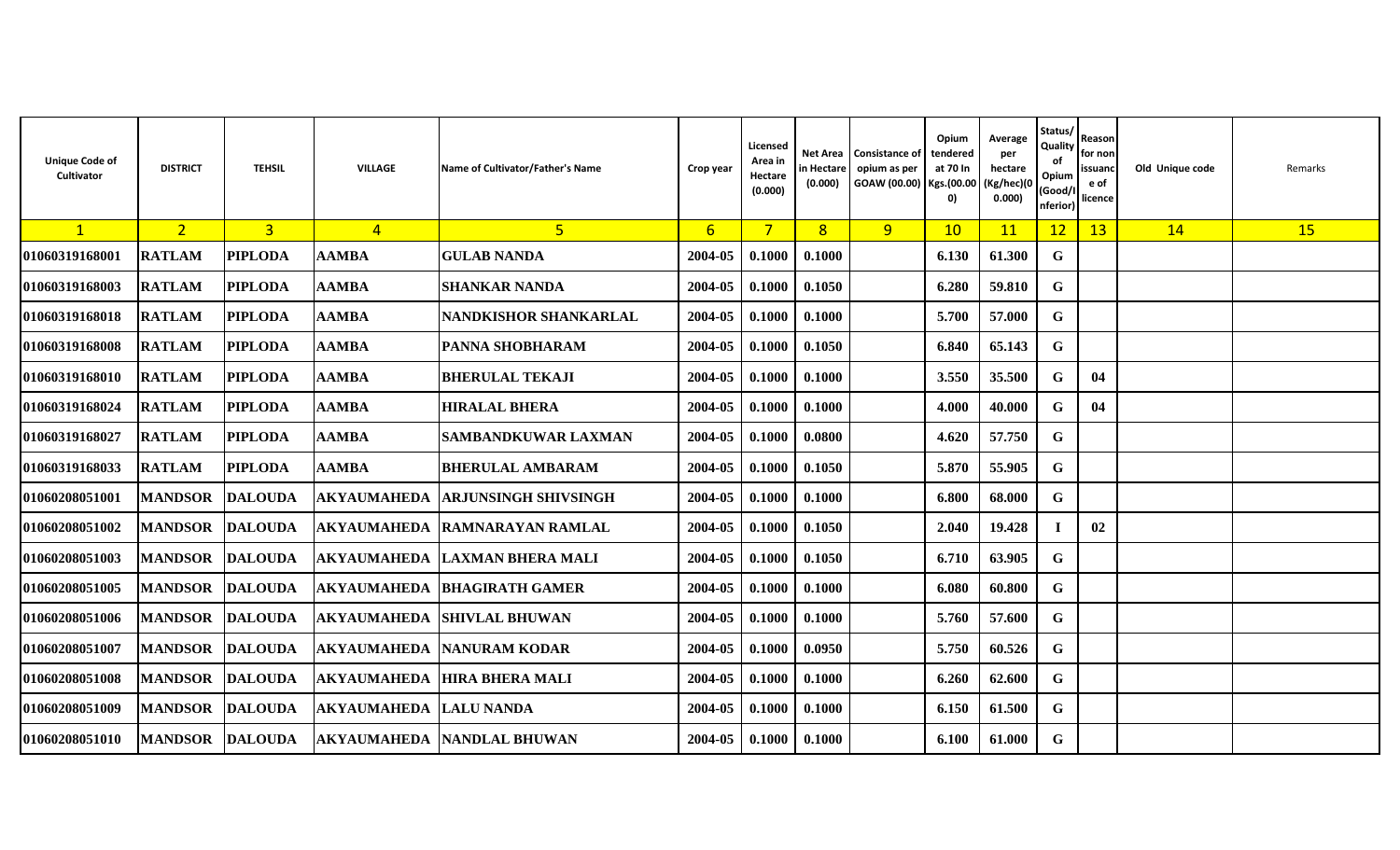| 01060208051011 | MANDSOR DALOUDA        |                |                                 | <b>AKYAUMAHEDA LALSINGH BHERUSINGH</b>         | 2004-05 | 0.1000          | 0.0850 | 4.950 | 58.235 | G            |    |  |
|----------------|------------------------|----------------|---------------------------------|------------------------------------------------|---------|-----------------|--------|-------|--------|--------------|----|--|
| 01060208051012 | <b>MANDSOR</b>         | <b>DALOUDA</b> |                                 | AKYAUMAHEDA BHANWARLAL VAJERAM                 | 2004-05 | 0.1000          | 0.1000 | 6.000 | 60.000 | G            |    |  |
| 01060208051013 | <b>MANDSOR</b>         | <b>DALOUDA</b> |                                 | AKYAUMAHEDA BHERULAL CHAMPALAL                 | 2004-05 | 0.1000          | 0.1000 | 6.000 | 60.000 | $\mathbf G$  |    |  |
| 01060208051088 | <b>MANDSOR</b>         | <b>DALOUDA</b> |                                 | <b>AKYAUMAHEDA RAMCHAND BHUWAN</b>             | 2004-05 | 0.1000          | 0.1000 | 5.800 | 58.000 | $\mathbf G$  |    |  |
| 01060208051016 | MANDSOR DALOUDA        |                |                                 | AKYAUMAHEDA JHAMKUBAI UDA                      | 2004-05 | 0.1000          | 0.0950 | 5.620 | 59.158 | $\mathbf G$  |    |  |
| 01060208051018 | <b>MANDSOR</b>         | <b>DALOUDA</b> |                                 | AKYAUMAHEDA   MANNIBAI BALMUKUND               | 2004-05 | 0.1000          | 0.1000 | 5.830 | 58.300 | G            |    |  |
| 01060208051021 | <b>MANDSOR</b>         | <b>DALOUDA</b> |                                 | <b>AKYAUMAHEDA SHANKARLAL KESHURAM</b>         | 2004-05 | 0.1000          | 0.1000 | 5.950 | 59.500 | $\mathbf G$  |    |  |
| 01060208051023 | <b>MANDSOR</b>         | <b>DALOUDA</b> |                                 | <b>AKYAUMAHEDA BHERUDAS SALAGRAM</b>           | 2004-05 | 0.1000          | 0.1000 | 6.070 | 60.700 | G            |    |  |
| 01060208051024 | <b>MANDSOR</b>         | <b>DALOUDA</b> | <b>AKYAUMAHEDA KACHRU NATHU</b> |                                                | 2004-05 | 0.1000          | 0.1000 | 6.230 | 62.300 | ${\bf G}$    |    |  |
| 01060208051025 | <b>MANDSOR</b>         | <b>DALOUDA</b> | <b>AKYAUMAHEDA HARIRAM JIVA</b> |                                                | 2004-05 | 0.1000          | 0.1000 | 6.180 | 61.800 | G            |    |  |
| 01060208051026 | <b>MANDSOR</b>         | <b>DALOUDA</b> |                                 | AKYAUMAHEDA  HARIRAM JAGGA                     | 2004-05 | 0.1000          | 0.0950 | 6.150 | 64.737 | G            |    |  |
| 01060208051028 | <b>MANDSOR</b>         | <b>DALOUDA</b> |                                 | AKYAUMAHEDA TULSIBAI VARDIBAI                  | 2004-05 | 0.1000          | 0.0950 | 5.910 | 62.211 | G            |    |  |
| 01060208051029 | <b>MANDSOR</b>         | <b>DALOUDA</b> |                                 | AKYAUMAHEDA RADHAKISHAN BHAJJA                 | 2004-05 | 0.1000          | 0.1000 | 6.240 | 62.400 | G            |    |  |
| 01060208051032 | <b>MANDSOR</b>         | <b>DALOUDA</b> |                                 | AKYAUMAHEDA   DEUBAI MATHURALAL                | 2004-05 | 0.1000          | 0.0950 | 5.780 | 60.842 | G            |    |  |
| 01060208051037 | <b>MANDSOR DALOUDA</b> |                |                                 | AKYAUMAHEDA ONKARLAL PARTHA                    | 2004-05 | 0.1000          | 0.0950 | 1.810 | 19.053 | G            | 04 |  |
| 01060208051039 | <b>MANDSOR</b>         | <b>DALOUDA</b> |                                 | <b>AKYAUMAHEDA PARMANAND RAMA</b>              | 2004-05 | 0.1000          | 0.1000 | 6.140 | 61.400 | G            |    |  |
| 01060208051040 | <b>MANDSOR</b>         | <b>DALOUDA</b> |                                 | AKYAUMAHEDA PARMANAND ONKARLAL                 | 2004-05 | 0.1000          | 0.1050 | 6.580 | 62.667 | $\mathbf G$  |    |  |
| 01060208051042 | <b>MANDSOR</b>         | <b>DALOUDA</b> |                                 | AKYAUMAHEDA   DHANNIBAI UDAYRAM                | 2004-05 | 0.1000          | 0.0900 | 4.810 | 53.444 | G            | 04 |  |
| 01060208051044 | <b>MANDSOR</b>         | <b>DALOUDA</b> |                                 | AKYAUMAHEDA RAMCHADNRA AMBARAM                 | 2004-05 | 0.1000          | 0.0900 | 5.950 | 66.111 | G            |    |  |
| 01060208051045 | <b>MANDSOR</b>         | <b>DALOUDA</b> |                                 | AKYAUMAHEDA   NANDRAM NANURAM                  | 2004-05 | 0.1000          | 0.1000 | 6.260 | 62.600 | G            |    |  |
| 01060208051048 | MANDSOR DALOUDA        |                |                                 | AKYAUMAHEDA RATAN SEVA MALI                    | 2004-05 | 0.1000          |        |       |        | $\mathbf{F}$ |    |  |
| 01060208051050 | <b>MANDSOR</b>         | <b>DALOUDA</b> |                                 | AKYAUMAHEDA HIRALAL VAJERAM                    | 2004-05 | 0.1000          | 0.0950 | 5.890 | 62.000 | G            |    |  |
| 01060208051055 |                        |                |                                 | MANDSOR DALOUDA   AKYAUMAHEDA MOHANBAI BALURAM | 2004-05 | $0.1000$ 0.0950 |        | 5.670 | 59.684 | $\mathbf G$  |    |  |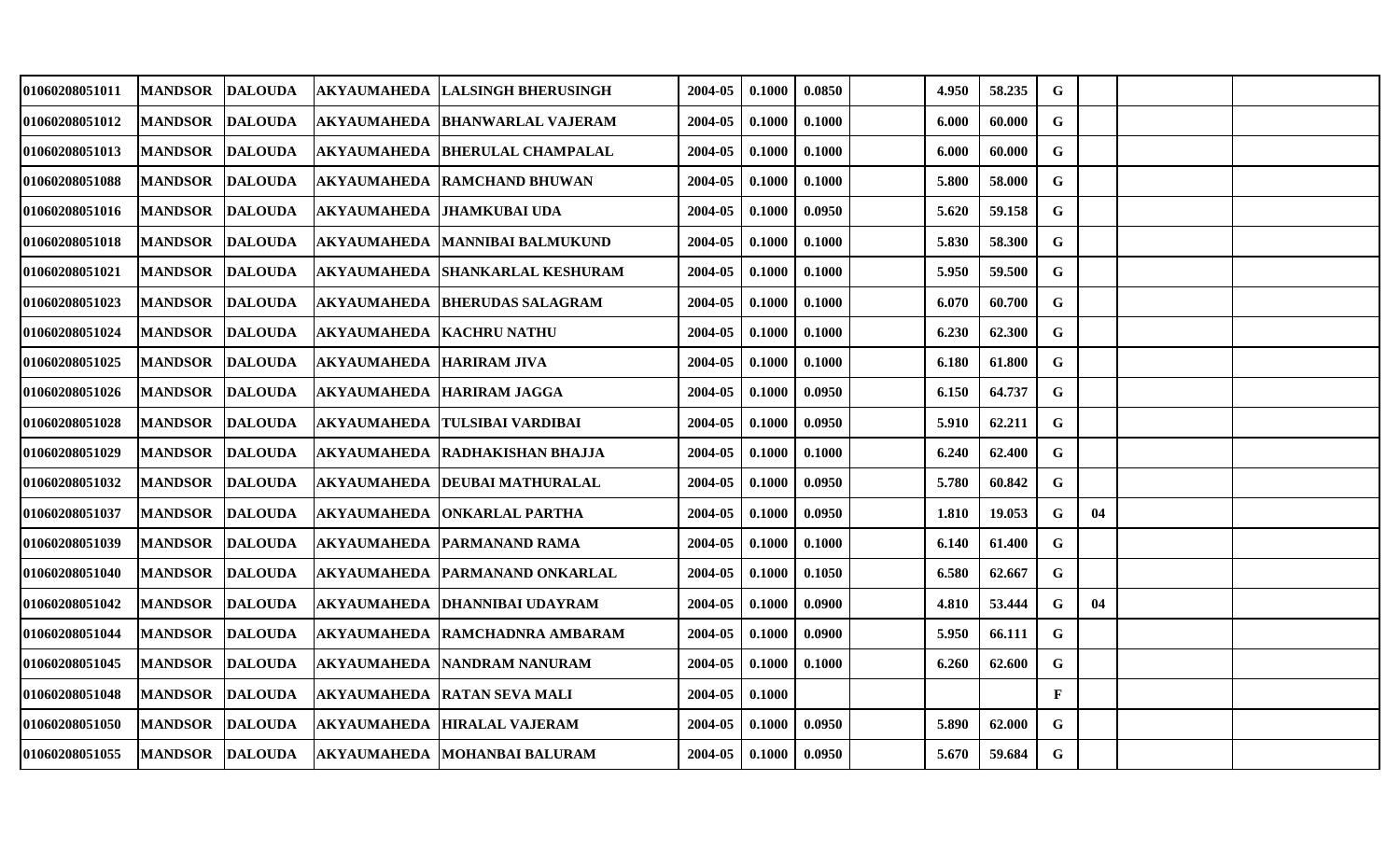| <b>MANDSOR</b> |                |                                                                                                                                                                                                                                                                                                                                                    |                                          | 2004-05                                                                                                                                                                                                                                                                                                                                                                                                                                                                                                                                                                                                                                                                                                                                                                                                                                     | 0.1000 | 0.1000 | 6.390 | 63.900 | G           |    |  |
|----------------|----------------|----------------------------------------------------------------------------------------------------------------------------------------------------------------------------------------------------------------------------------------------------------------------------------------------------------------------------------------------------|------------------------------------------|---------------------------------------------------------------------------------------------------------------------------------------------------------------------------------------------------------------------------------------------------------------------------------------------------------------------------------------------------------------------------------------------------------------------------------------------------------------------------------------------------------------------------------------------------------------------------------------------------------------------------------------------------------------------------------------------------------------------------------------------------------------------------------------------------------------------------------------------|--------|--------|-------|--------|-------------|----|--|
| <b>MANDSOR</b> |                |                                                                                                                                                                                                                                                                                                                                                    |                                          | 2004-05                                                                                                                                                                                                                                                                                                                                                                                                                                                                                                                                                                                                                                                                                                                                                                                                                                     | 0.1000 | 0.1000 | 6.360 | 63.600 | G           |    |  |
| <b>MANDSOR</b> |                |                                                                                                                                                                                                                                                                                                                                                    |                                          | 2004-05                                                                                                                                                                                                                                                                                                                                                                                                                                                                                                                                                                                                                                                                                                                                                                                                                                     | 0.1000 | 0.1000 | 5.750 | 57.500 | $\mathbf G$ |    |  |
| <b>MANDSOR</b> |                |                                                                                                                                                                                                                                                                                                                                                    |                                          | 2004-05                                                                                                                                                                                                                                                                                                                                                                                                                                                                                                                                                                                                                                                                                                                                                                                                                                     | 0.1000 | 0.1000 | 5.930 | 59.300 | $\mathbf G$ |    |  |
| <b>MANDSOR</b> |                |                                                                                                                                                                                                                                                                                                                                                    |                                          | 2004-05                                                                                                                                                                                                                                                                                                                                                                                                                                                                                                                                                                                                                                                                                                                                                                                                                                     | 0.1000 | 0.0950 | 5.700 | 60.000 | ${\bf G}$   |    |  |
| <b>MANDSOR</b> |                |                                                                                                                                                                                                                                                                                                                                                    |                                          | 2004-05                                                                                                                                                                                                                                                                                                                                                                                                                                                                                                                                                                                                                                                                                                                                                                                                                                     | 0.1000 | 0.1000 | 5.610 | 56.100 | G           |    |  |
| <b>MANDSOR</b> |                |                                                                                                                                                                                                                                                                                                                                                    |                                          | 2004-05                                                                                                                                                                                                                                                                                                                                                                                                                                                                                                                                                                                                                                                                                                                                                                                                                                     | 0.1000 | 0.1000 | 6.280 | 62.800 | G           |    |  |
| <b>MANDSOR</b> | <b>DALOUDA</b> |                                                                                                                                                                                                                                                                                                                                                    |                                          | 2004-05                                                                                                                                                                                                                                                                                                                                                                                                                                                                                                                                                                                                                                                                                                                                                                                                                                     | 0.1000 | 0.0950 | 5.850 | 61.579 | G           |    |  |
| <b>MANDSOR</b> |                |                                                                                                                                                                                                                                                                                                                                                    |                                          | 2004-05                                                                                                                                                                                                                                                                                                                                                                                                                                                                                                                                                                                                                                                                                                                                                                                                                                     | 0.1000 | 0.1000 | 5.880 | 58.800 | $\mathbf G$ |    |  |
| <b>MANDSOR</b> |                |                                                                                                                                                                                                                                                                                                                                                    |                                          | 2004-05                                                                                                                                                                                                                                                                                                                                                                                                                                                                                                                                                                                                                                                                                                                                                                                                                                     | 0.1000 | 0.0950 | 6.140 | 64.632 | G           |    |  |
| <b>MANDSOR</b> | <b>DALOUDA</b> | <b>AKYAUMAHEDA</b>                                                                                                                                                                                                                                                                                                                                 |                                          | 2004-05                                                                                                                                                                                                                                                                                                                                                                                                                                                                                                                                                                                                                                                                                                                                                                                                                                     | 0.1000 | 0.1000 | 5.900 | 59.000 | G           |    |  |
| <b>MANDSOR</b> |                |                                                                                                                                                                                                                                                                                                                                                    |                                          | 2004-05                                                                                                                                                                                                                                                                                                                                                                                                                                                                                                                                                                                                                                                                                                                                                                                                                                     | 0.1000 | 0.0900 | 4.630 | 51.444 | G           | 04 |  |
| <b>MANDSOR</b> |                |                                                                                                                                                                                                                                                                                                                                                    |                                          | 2004-05                                                                                                                                                                                                                                                                                                                                                                                                                                                                                                                                                                                                                                                                                                                                                                                                                                     | 0.1000 | 0.1000 | 6.240 | 62.400 | $\mathbf G$ |    |  |
| <b>MANDSOR</b> |                |                                                                                                                                                                                                                                                                                                                                                    |                                          | 2004-05                                                                                                                                                                                                                                                                                                                                                                                                                                                                                                                                                                                                                                                                                                                                                                                                                                     | 0.1000 | 0.1000 | 1.180 | 11.800 | G           | 04 |  |
| <b>MANDSOR</b> |                |                                                                                                                                                                                                                                                                                                                                                    |                                          | 2004-05                                                                                                                                                                                                                                                                                                                                                                                                                                                                                                                                                                                                                                                                                                                                                                                                                                     | 0.1000 | 0.0550 | 3.070 | 55.818 | G           |    |  |
| <b>MANDSOR</b> | <b>DALOUDA</b> |                                                                                                                                                                                                                                                                                                                                                    |                                          | 2004-05                                                                                                                                                                                                                                                                                                                                                                                                                                                                                                                                                                                                                                                                                                                                                                                                                                     | 0.1000 | 0.1000 | 6.490 | 64.900 | $\mathbf G$ |    |  |
| <b>MANDSOR</b> |                |                                                                                                                                                                                                                                                                                                                                                    |                                          | 2004-05                                                                                                                                                                                                                                                                                                                                                                                                                                                                                                                                                                                                                                                                                                                                                                                                                                     | 0.1000 | 0.1000 | 5.820 | 58.200 | G           |    |  |
| <b>MANDSOR</b> |                |                                                                                                                                                                                                                                                                                                                                                    |                                          | 2004-05                                                                                                                                                                                                                                                                                                                                                                                                                                                                                                                                                                                                                                                                                                                                                                                                                                     | 0.1000 | 0.1000 | 6.610 | 66.100 | G           |    |  |
| <b>MANDSOR</b> |                |                                                                                                                                                                                                                                                                                                                                                    |                                          | 2004-05                                                                                                                                                                                                                                                                                                                                                                                                                                                                                                                                                                                                                                                                                                                                                                                                                                     | 0.1000 | 0.0900 | 5.630 | 62.556 | G           |    |  |
| <b>MANDSOR</b> |                |                                                                                                                                                                                                                                                                                                                                                    |                                          | 2004-05                                                                                                                                                                                                                                                                                                                                                                                                                                                                                                                                                                                                                                                                                                                                                                                                                                     | 0.1000 | 0.0950 | 6.360 | 66.947 | G           |    |  |
| <b>MANDSOR</b> |                |                                                                                                                                                                                                                                                                                                                                                    |                                          | 2004-05                                                                                                                                                                                                                                                                                                                                                                                                                                                                                                                                                                                                                                                                                                                                                                                                                                     | 0.1000 | 0.1000 | 6.150 | 61.500 | G           |    |  |
| <b>MANDSOR</b> |                |                                                                                                                                                                                                                                                                                                                                                    |                                          | 2004-05                                                                                                                                                                                                                                                                                                                                                                                                                                                                                                                                                                                                                                                                                                                                                                                                                                     | 0.1000 | 0.0500 | 3.120 | 62.400 | G           |    |  |
|                |                |                                                                                                                                                                                                                                                                                                                                                    |                                          | 2004-05                                                                                                                                                                                                                                                                                                                                                                                                                                                                                                                                                                                                                                                                                                                                                                                                                                     | 0.1000 | 0.1050 | 6.390 | 60.857 | G           |    |  |
|                |                | <b>DALOUDA</b><br><b>DALOUDA</b><br><b>DALOUDA</b><br><b>DALOUDA</b><br><b>DALOUDA</b><br><b>DALOUDA</b><br><b>DALOUDA</b><br><b>DALOUDA</b><br><b>DALOUDA</b><br><b>DALOUDA</b><br><b>DALOUDA</b><br><b>DALOUDA</b><br><b>DALOUDA</b><br><b>DALOUDA</b><br><b>DALOUDA</b><br><b>DALOUDA</b><br><b>DALOUDA</b><br><b>DALOUDA</b><br><b>DALOUDA</b> | <b>AKYAUMAHEDA</b><br><b>AKYAUMAHEDA</b> | AKYAUMAHEDA PRABHULAL SUNDARBAI<br><b>AKYAUMAHEDA KACHRU MOTI</b><br>AKYAUMAHEDA   BHANWARIBAI BHAIYALAL<br>AKYAUMAHEDA   PRABHULAL NANDIBAI<br><b>AKYAUMAHEDA RADHAKISHAN KESHURAM</b><br><b>AKYAUMAHEDA NANDKISHOR BHAGIRATH</b><br>AKYAUMAHEDA  BHAGWANLAL SALAGRAM<br><b>AKYAUMAHEDA BHERUSINGH RUPSINGH</b><br><b>AKYAUMAHEDA SITARAM BHUWAN</b><br>AKYAUMAHEDA  NANDLAL KHEMRAJ<br><b>IMAGNIRAM RAMAJI</b><br>AKYAUMAHEDA ISHANKARLAL BHUWANISHANKAR<br>AKYAUMAHEDA RAMNARAYAN KESHURAM<br>AKYAUMAHEDA RAMIBAI NANDA<br>AKYAUMAHEDA  SHANTILAL LALJI<br><b>BHERULAL TARACHAND</b><br><b>AMIRCHAND VAJERAM</b><br>AKYAUMAHEDA   SALAGRAM MEGHA<br>AKYAUMAHEDA   NANURAM SALAGRAM<br>AKYAUMAHEDA BHAGIRATH DALURAM<br>AKYAUMAHEDA MOHANBAI GANESHRAM<br>AKYAUMAHEDA NANDA DOLAJI<br>MANDSOR DALOUDA AKYAUMAHEDA UMRAOSINGH BAHADURSINGH |        |        |       |        |             |    |  |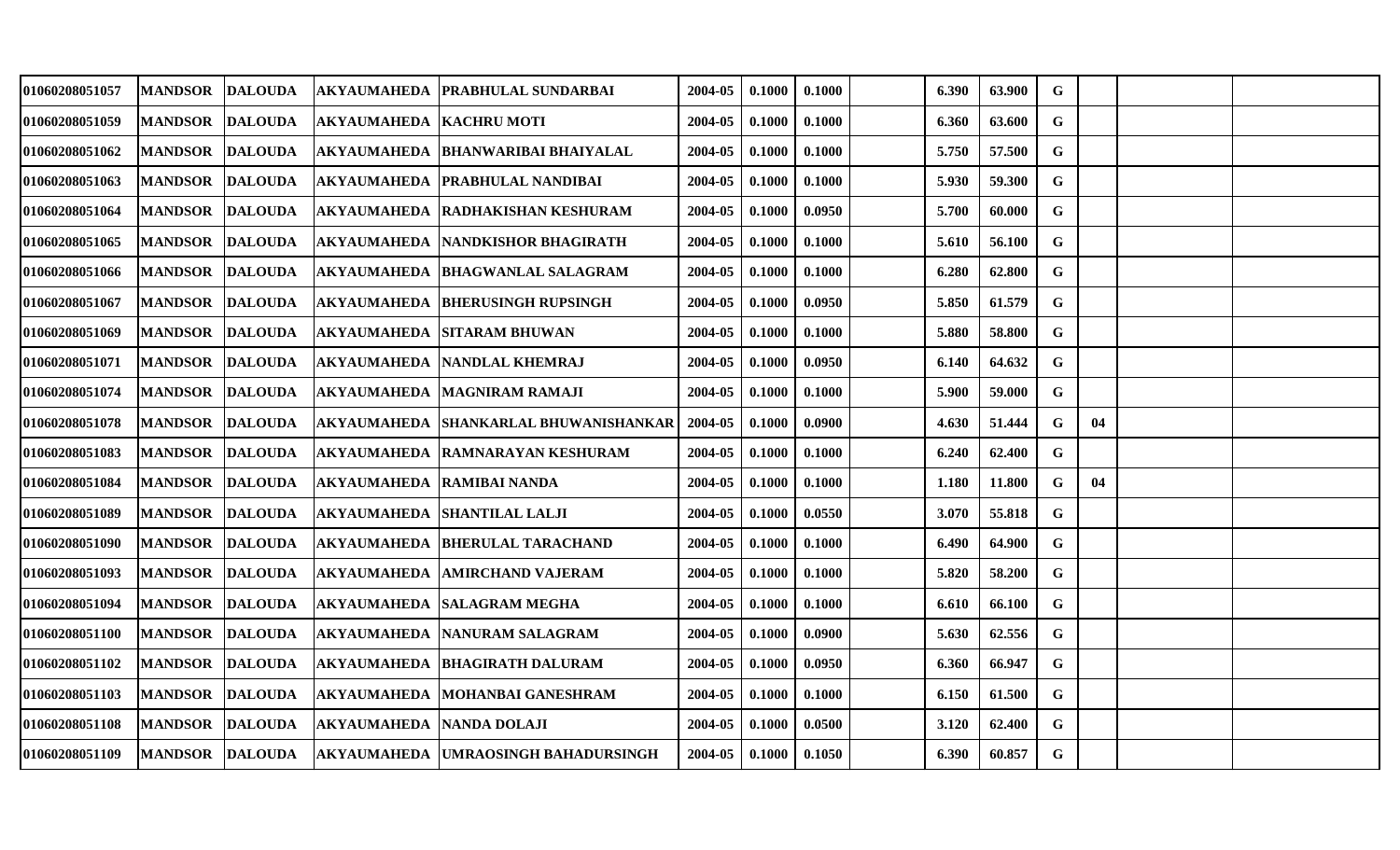| 01060208051110 | MANDSOR DALOUDA |                |                                 | AKYAUMAHEDA BAGDIRAM TULSIRAM                | 2004-05 | 0.1000 | 0.1000 | 6.390 | 63.900 | $\mathbf G$ |    |  |
|----------------|-----------------|----------------|---------------------------------|----------------------------------------------|---------|--------|--------|-------|--------|-------------|----|--|
| 01060208051115 | MANDSOR DALOUDA |                |                                 | <b>AKYAUMAHEDA RADHKISHAN DHANNA</b>         | 2004-05 | 0.1000 | 0.0950 | 5.750 | 60.526 | G           |    |  |
| 01060208051118 | <b>MANDSOR</b>  | <b>DALOUDA</b> |                                 | AKYAUMAHEDA KHEMRAJ BHERULAL                 | 2004-05 | 0.1000 | 0.1000 | 6.280 | 62.800 | G           |    |  |
| 01060208051120 | <b>MANDSOR</b>  | <b>DALOUDA</b> |                                 | AKYAUMAHEDA BAGDIRAM NABIBAI                 | 2004-05 | 0.1000 | 0.0900 | 4.950 | 55.000 | G           |    |  |
| 01060208051127 | MANDSOR DALOUDA |                |                                 | AKYAUMAHEDA UDAYRAM DHANNA                   | 2004-05 | 0.1000 | 0.0950 | 6.350 | 66.842 | $\mathbf G$ |    |  |
| 01060208051128 | <b>MANDSOR</b>  | <b>DALOUDA</b> |                                 | AKYAUMAHEDA   MENABAI BADRILAL               | 2004-05 | 0.1000 | 0.1000 | 4.200 | 42.000 |             | 02 |  |
| 01060208051132 | MANDSOR DALOUDA |                |                                 | AKYAUMAHEDA BALURAM ONKARLAL                 | 2004-05 | 0.1000 | 0.0850 | 5.130 | 60.353 | $\mathbf G$ |    |  |
| 01060208051133 | <b>MANDSOR</b>  | <b>DALOUDA</b> |                                 | AKYAUMAHEDA MANSINGH GORDHANSINGH            | 2004-05 | 0.1000 | 0.0950 | 5.910 | 62.211 | $\mathbf G$ |    |  |
| 01060208051136 | <b>MANDSOR</b>  | <b>DALOUDA</b> |                                 | AKYAUMAHEDA DHAPUBAI TULASIRAM               | 2004-05 | 0.1000 | 0.1050 | 6.160 | 58.667 | $\mathbf G$ |    |  |
| 01060208051143 | <b>MANDSOR</b>  | <b>DALOUDA</b> |                                 | <b>AKYAUMAHEDA SITARAM BHERULAL</b>          | 2004-05 | 0.1000 | 0.1000 | 6.270 | 62.700 | G           |    |  |
| 01060208051145 | <b>MANDSOR</b>  | <b>DALOUDA</b> |                                 | AKYAUMAHEDA   PRABHULAL BHUWAN               | 2004-05 | 0.1000 | 0.0950 | 5.880 | 61.895 | G           |    |  |
| 01060208051146 | <b>MANDSOR</b>  | <b>DALOUDA</b> |                                 | AKYAUMAHEDA  RUKMANIBAI KACHRU               | 2004-05 | 0.1000 | 0.0950 | 5.870 | 61.789 | $\mathbf G$ |    |  |
| 01060208051147 | <b>MANDSOR</b>  | <b>DALOUDA</b> |                                 | <b>AKYAUMAHEDA MADANSINGH GORDHANSINGH</b>   | 2004-05 | 0.1000 | 0.0950 | 5.630 | 59.263 | $\mathbf G$ |    |  |
| 01060208051148 | <b>MANDSOR</b>  | <b>DALOUDA</b> |                                 | <b>AKYAUMAHEDA RUGHNATH BHERULAL</b>         | 2004-05 | 0.1000 | 0.1000 | 5.310 | 53.100 | G           | 04 |  |
| 01060208051149 | <b>MANDSOR</b>  | <b>DALOUDA</b> |                                 | <b>AKYAUMAHEDA SHOBHARAM RAMA</b>            | 2004-05 | 0.1000 | 0.1050 | 5.800 | 55.238 | G           |    |  |
| 01060208051151 | <b>MANDSOR</b>  | <b>DALOUDA</b> |                                 | AKYAUMAHEDA JUJHARSINGH BAHADURSINGH         | 2004-05 | 0.1000 | 0.0900 | 5.880 | 65.333 | $\mathbf G$ |    |  |
| 01060208051154 | <b>MANDSOR</b>  | <b>DALOUDA</b> | <b>AKYAUMAHEDA VENIRAM BALU</b> |                                              | 2004-05 | 0.1000 | 0.1000 | 6.180 | 61.800 | $\mathbf G$ |    |  |
| 01060208051155 | <b>MANDSOR</b>  | <b>DALOUDA</b> |                                 | <b>AKYAUMAHEDA UDAYRAM MADHO</b>             | 2004-05 | 0.1000 | 0.1000 | 5.640 | 56.400 | G           |    |  |
| 01060208051156 | <b>MANDSOR</b>  | <b>DALOUDA</b> | AKYAUMAHEDA   KASHIRAM JIWA     |                                              | 2004-05 | 0.1000 | 0.1000 | 6.460 | 64.600 | G           |    |  |
| 01060208051157 | <b>MANDSOR</b>  | <b>DALOUDA</b> |                                 | AKYAUMAHEDA  ONKARLAL BHERU                  | 2004-05 | 0.1000 | 0.1000 | 5.750 | 57.500 | $\mathbf G$ |    |  |
| 01060208051158 | <b>MANDSOR</b>  | <b>DALOUDA</b> |                                 | AKYAUMAHEDA GANGARAM MEGHA                   | 2004-05 | 0.1000 | 0.1000 | 5.940 | 59.400 | $\mathbf G$ |    |  |
| 01060208051162 | <b>MANDSOR</b>  | <b>DALOUDA</b> |                                 | AKYAUMAHEDA  SALAGRAM MAGNIRAM               | 2004-05 | 0.1000 | 0.0950 | 5.880 | 61.895 | G           |    |  |
| 01060208051163 |                 |                |                                 | MANDSOR DALOUDA AKYAUMAHEDA SHIVNARAYAN MOTI | 2004-05 | 0.1000 | 0.1000 | 6.450 | 64.500 | $\mathbf G$ |    |  |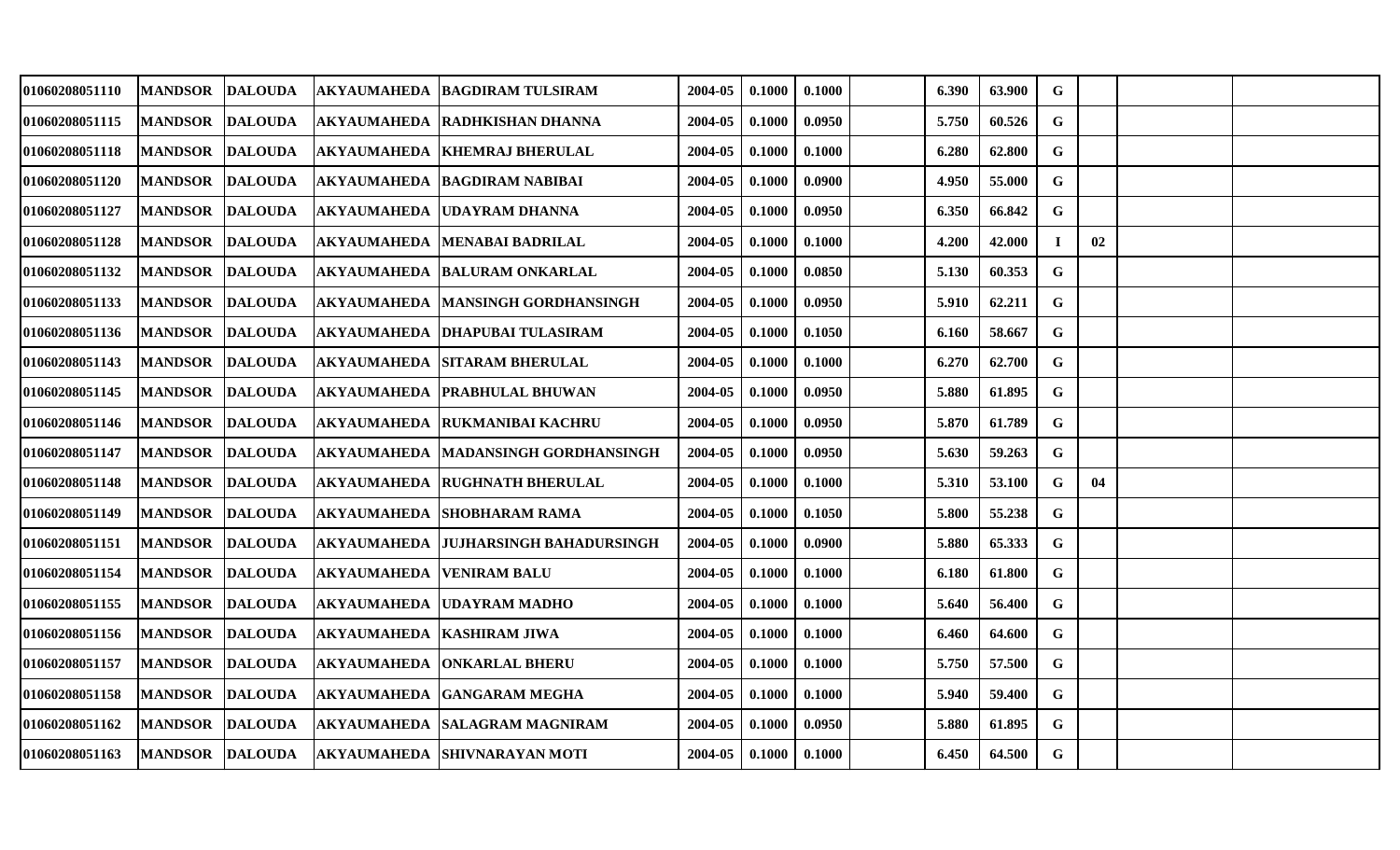| 01060208051015 | MANDSOR DALOUDA |              |                                     | AKYAUMAHEDA MOTILAL RAMCHANDRA                       | 2004-05 | 0.1000 | 0.1000 | 6.280 | 62.800 | G            |                |                 |                        |
|----------------|-----------------|--------------|-------------------------------------|------------------------------------------------------|---------|--------|--------|-------|--------|--------------|----------------|-----------------|------------------------|
| 01060207003002 |                 |              |                                     | MANDSOR MANDSOUR ARNIYAGURJAR BALU BHERA BALAI       | 2004-05 | 0.1000 | 0.1000 | 6.370 | 63.700 | G            |                |                 |                        |
| 01060207003003 | <b>MANDSOR</b>  |              |                                     | MANDSOUR ARNIYAGURJAR BHERULAL CHUNNILAL             | 2004-05 | 0.1000 |        |       |        | $\mathbf{F}$ | 01             |                 |                        |
| 01060207003006 | <b>MANDSOR</b>  |              | MANDSOUR ARNIYAGURJAR BHERA PANNA   |                                                      | 2004-05 | 0.1000 | 0.1000 | 6.590 | 65.900 | G            |                |                 |                        |
| 01060207003011 | <b> MANDSOR</b> |              |                                     | MANDSOUR ARNIYAGURJAR KARULAL VISHRAM                | 2004-05 | 0.1000 | 0.1000 | 6.460 | 64.600 | G            |                |                 |                        |
| 01060207003012 | <b>MANDSOR</b>  |              |                                     | MANDSOUR ARNIYAGURJAR SUGANDHBAI RAMESHWAR           | 2004-05 | 0.1000 | 0.1000 | 5.730 | 57.300 | G            |                |                 |                        |
| 01060207003013 | <b>MANDSOR</b>  |              |                                     | MANDSOUR ARNIYAGURJAR NATHULAL BAGDIRAM              | 2004-05 | 0.1000 | 0.1000 | 5.510 | 55.100 | G            | 0 <sub>5</sub> |                 |                        |
| 01060207003014 | <b> MANDSOR</b> |              | MANDSOUR ARNIYAGURJAR KANIRAM DEWA  |                                                      | 2004-05 | 0.1000 | 0.1000 | 6.250 | 62.500 | G            |                |                 |                        |
| 01060207003015 | <b> MANDSOR</b> |              |                                     | MANDSOUR ARNIYAGURJAR RAMKUNWAR GANESHRAM            | 2004-05 | 0.1000 | 0.1000 | 6.110 | 61.100 | $\mathbf G$  |                |                 |                        |
| 01060207003019 | <b>IMANDSOR</b> |              |                                     | MANDSOUR ARNIYAGURJAR  SITABAI KASHIRAM              | 2004-05 | 0.1000 | 0.1000 | 6.200 | 62.000 | G            |                |                 |                        |
| 01060207003021 | <b>MANDSOR</b>  |              |                                     | MANDSOUR ARNIYAGURJAR BAGDIBAI KACHRU                | 2004-05 | 0.1000 | 0.1000 | 6.500 | 65.000 | G            |                |                 |                        |
| 01060207003024 | <b> MANDSOR</b> |              | MANDSOUR ARNIYAGURJAR AMRA KASTURA  |                                                      | 2004-05 | 0.1000 |        |       |        | $\mathbf{F}$ |                |                 |                        |
| 01060207003025 | <b> MANDSOR</b> |              |                                     | MANDSOUR ARNIYAGURJAR SURESHCHAND MENABAI            | 2004-05 | 0.1000 | 0.0950 | 6.030 | 63.474 | G            |                |                 |                        |
| 01060207003028 | <b>MANDSOR</b>  |              | MANDSOUR ARNIYAGURJAR RADHIBAI HIRA |                                                      | 2004-05 | 0.1000 | 0.1000 | 6.440 | 64.400 | G            |                |                 |                        |
| 01060207003035 | <b> MANDSOR</b> |              |                                     | <b>IMANDSOUR ARNIYAGURJAR IRAMESHCHANDRA BHAGWAN</b> | 2004-05 | 0.1000 | 0.1000 | 6.800 | 68.000 | $\mathbf G$  |                |                 |                        |
| 01060207003038 | <b> MANDSOR</b> |              |                                     | MANDSOUR ARNIYAGURJAR GOPALSINGH ONKARSINGH          | 2004-05 | 0.1000 | 0.1000 | 6.190 | 61.900 | G            |                | 01060207004002  |                        |
| 01060207003039 | <b>MANDSOR</b>  |              | MANDSOUR ARNIYAGURJAR               | <b>MANGALSINGH DHULESINGH</b>                        | 2004-05 | 0.1000 | 0.0950 | 5.470 | 57.579 | G            |                | 01060207004011  |                        |
| 01060207003040 | <b> MANDSOR</b> |              | MANDSOUR ARNIYAGURJAR               | <b>SAJJANKUNWAR BHERUSINGH</b>                       | 2004-05 | 0.1000 | 0.1000 | 5.370 | 53.700 | G            | 04             | 101060207004015 |                        |
| 01060316066001 | <b>RATLAM</b>   | <b>JAORA</b> | <b>ARNIYAPITHA</b>                  | <b>MOHANLAL KESHURAM</b>                             | 2004-05 | 0.1000 |        |       |        | $\mathbf{F}$ | 07             |                 |                        |
| 01060316066002 | <b>RATLAM</b>   | <b>JAORA</b> | <b>ARNIYAPITHA</b>                  | <b>MADANSINGH FATEHSINGH</b>                         | 2004-05 | 0.1000 | 0.1050 | 3.440 | 32.762 | G            | 04             |                 |                        |
| 01060316066004 | <b>RATLAM</b>   | <b>JAORA</b> | <b>ARNIYAPITHA</b>                  | <b>PANNALAL DEVA</b>                                 | 2004-05 | 0.1000 | 0.1000 | 3.240 | 32.400 | G            | 04             |                 |                        |
| 01060316066005 | <b>RATLAM</b>   | <b>JAORA</b> | <b>ARNIYAPITHA</b>                  | SITABAI HINDU                                        | 2004-05 | 0.1000 | 0.1000 | 3.780 | 37.800 | G            | 04             |                 | <b>NAME CHANGE</b>     |
| 01060316066007 | <b>RATLAM</b>   | <b>JAORA</b> | <b>ARNIYAPITHA</b>                  | <b>KANHAIYALAL RAMA</b>                              | 2004-05 | 0.1000 | 0.1050 | 6.080 | 57.905 | $\mathbf G$  |                |                 | <b>TRANSFER/ROJANA</b> |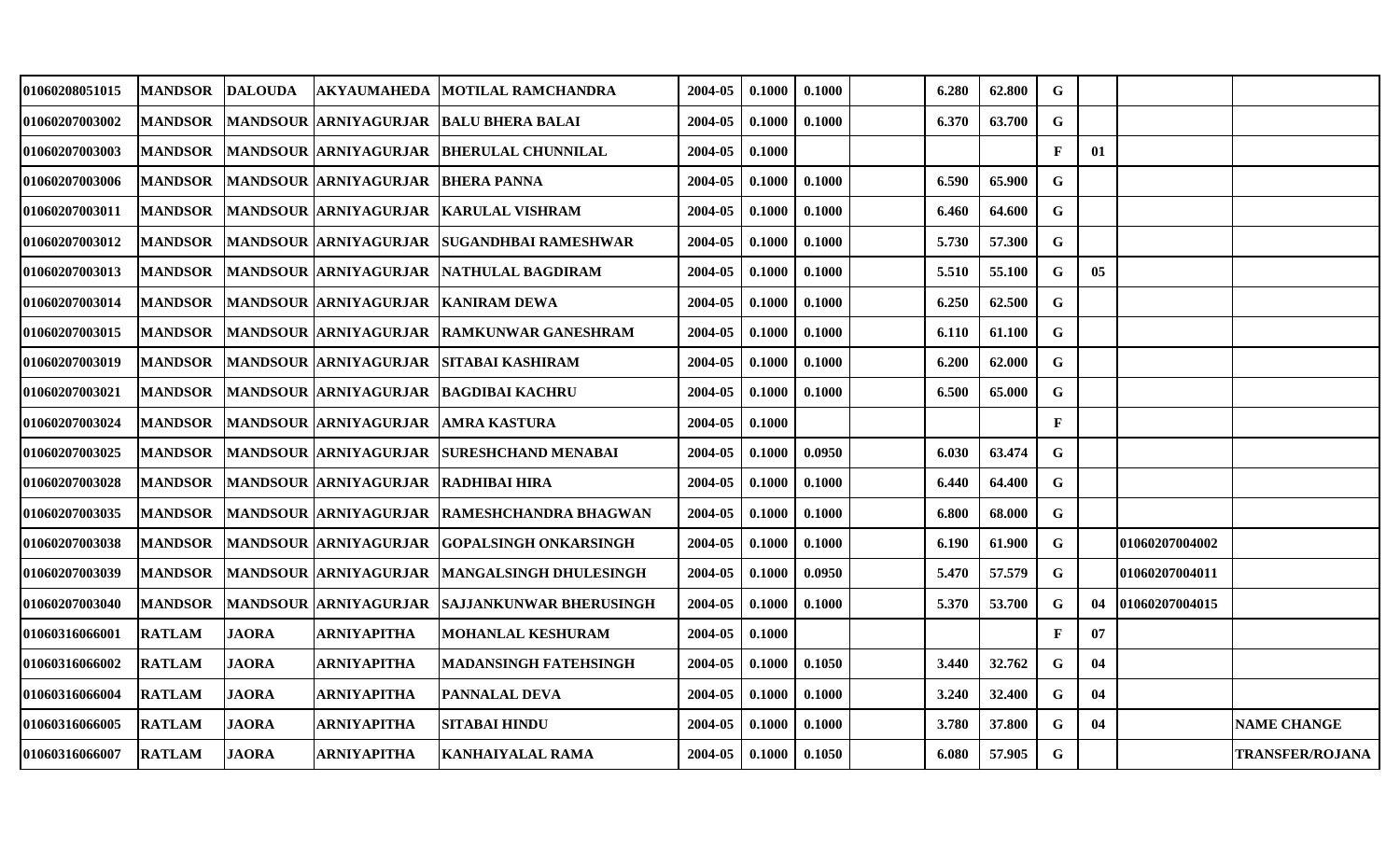| 01060316066010        | <b>RATLAM</b> | <b>JAORA</b>   | <b>ARNIYAPITHA</b> | <b>HIRALAL BHERA</b>          | 2004-05 | 0.1000 | 0.1000 | 5.220 | 52.200 | G            | 04 |                |                    |
|-----------------------|---------------|----------------|--------------------|-------------------------------|---------|--------|--------|-------|--------|--------------|----|----------------|--------------------|
| 01060316066014        | <b>RATLAM</b> | <b>JAORA</b>   | <b>ARNIYAPITHA</b> | <b>RAJARAM LACCHIBAI</b>      | 2004-05 | 0.1000 | 0.1050 | 1.890 | 18.000 | G            | 04 | 01060316067002 |                    |
| <b>01060316095004</b> | <b>RATLAM</b> | <b>JAORA</b>   | <b>ASAWATI</b>     | JAGPALSINGH ISHWARSINGH       | 2004-05 | 0.1000 |        |       |        | $\mathbf F$  |    |                |                    |
| 01060316095006        | <b>RATLAM</b> | <b>JAORA</b>   | <b>ASAWATI</b>     | <b>BHAGWAN CHUNA</b>          | 2004-05 | 0.1000 | 0.0950 | 5.910 | 62.211 | G            |    |                |                    |
| 01060316095007        | <b>RATLAM</b> | <b>JAORA</b>   | <b>ASAWATI</b>     | <b>BABULAL RAMCHANDRA</b>     | 2004-05 | 0.1000 |        |       |        | $\mathbf{F}$ |    |                |                    |
| 01060316095021        | <b>RATLAM</b> | <b>JAORA</b>   | <b>ASAWATI</b>     | SURAJBAI MOHANLAL             | 2004-05 | 0.1000 |        |       |        | $\mathbf N$  |    |                | <b>NAME CHANGE</b> |
| 01060316095026        | <b>RATLAM</b> | <b>JAORA</b>   | <b>ASAWATI</b>     | NATTHESINGH BHANWARSINGH      | 2004-05 | 0.1000 | 0.1000 | 2.910 | 29.100 | G            | 04 |                |                    |
| 01060316095030        | <b>RATLAM</b> | <b>JAORA</b>   | <b>ASAWATI</b>     | SHYAMDAS BHUWANDAS            | 2004-05 | 0.1000 | 0.1000 | 5.200 | 52.000 | G            | 04 |                |                    |
| 01060316095035        | <b>RATLAM</b> | <b>JAORA</b>   | <b>ASAWATI</b>     | <b>UMMEDGIR BAGDIGIR</b>      | 2004-05 | 0.1000 |        |       |        | $\mathbf N$  |    |                |                    |
| 01060316095037        | <b>RATLAM</b> | <b>JAORA</b>   | <b>ASAWATI</b>     | <b>MANOHARLAL SHIVNARAYAN</b> | 2004-05 | 0.1000 | 0.0950 | 5.030 | 52.947 | G            | 04 |                |                    |
| 01060316095039        | <b>RATLAM</b> | <b>JAORA</b>   | <b>ASAWATI</b>     | NAGUSINGH RAYSINGH            | 2004-05 | 0.1000 | 0.0500 | 2.310 | 46.200 | G            | 04 |                |                    |
| 01060316095055        | <b>RATLAM</b> | <b>JAORA</b>   | <b>ASAWATI</b>     | <b>BHAGWATILAL GOPAL</b>      | 2004-05 | 0.1000 | 0.0950 | 3.070 | 32.316 | G            | 04 |                |                    |
| 01060316095063        | <b>RATLAM</b> | <b>JAORA</b>   | <b>ASAWATI</b>     | <b>JARESINGH GULABSINGH</b>   | 2004-05 | 0.1000 | 0.1000 | 2.100 | 21.000 | G            | 04 | 01060316097001 |                    |
| 01060316095067        | <b>RATLAM</b> | <b>JAORA</b>   | <b>ASAWATI</b>     | PEPKUNWAR FATHESINGH          | 2004-05 | 0.1000 | 0.1000 | 5.680 | 56.800 | G            |    | 01060316097005 |                    |
| 01060316095068        | <b>RATLAM</b> | <b>JAORA</b>   | <b>ASAWATI</b>     | SHAMBHUSINGH SHANKARSINGH     | 2004-05 | 0.1000 | 0.1000 | 5.830 | 58.300 | $\mathbf G$  |    | 01060316097012 |                    |
| 01060319173002        | <b>RATLAM</b> | <b>PIPLODA</b> | <b>BADAYLAMATA</b> | <b>KESHURAM BHAGGA</b>        | 2004-05 | 0.1000 | 0.1000 | 5.800 | 58.000 | G            |    |                |                    |
| 01060319173003        | <b>RATLAM</b> | <b>PIPLODA</b> | <b>BADAYLAMATA</b> | <b>GOPAL NANURAM</b>          | 2004-05 | 0.1000 | 0.1050 | 6.620 | 63.048 | G            |    |                |                    |
| 01060319173004        | <b>RATLAM</b> | <b>PIPLODA</b> | <b>BADAYLAMATA</b> | <b>SHAMBHULAL DHURA</b>       | 2004-05 | 0.1000 | 0.1050 | 7.210 | 68.667 | $\mathbf G$  |    |                |                    |
| 01060319173005        | <b>RATLAM</b> | <b>PIPLODA</b> | <b>BADAYLAMATA</b> | <b>BHERULAL GANGARAM</b>      | 2004-05 | 0.1000 | 0.1050 | 3.400 | 32.381 | G            | 04 |                |                    |
| <b>01060319173006</b> | <b>RATLAM</b> | <b>PIPLODA</b> | <b>BADAYLAMATA</b> | MOHANBAI MANGILAL             | 2004-05 | 0.1000 | 0.1000 | 3.370 | 33.700 | G            | 04 |                |                    |
| 01060319173007        | <b>RATLAM</b> | <b>PIPLODA</b> | <b>BADAYLAMATA</b> | <b>SHAMBHU NIRBHAYRAM</b>     | 2004-05 | 0.1000 | 0.0900 | 6.750 | 75.000 | $\mathbf G$  |    |                |                    |
| 01060319173008        | <b>RATLAM</b> | <b>PIPLODA</b> | <b>BADAYLAMATA</b> | <b>NANDRAM NATHU</b>          | 2004-05 | 0.1000 | 0.1000 | 5.930 | 59.300 | G            |    |                |                    |
| <b>01060319173010</b> | <b>RATLAM</b> | <b>PIPLODA</b> | <b>BADAYLAMATA</b> | NANDRAM BHAGIRATH             | 2004-05 | 0.1000 | 0.1000 | 6.730 | 67.300 | G            |    |                |                    |
|                       |               |                |                    |                               |         |        |        |       |        |              |    |                |                    |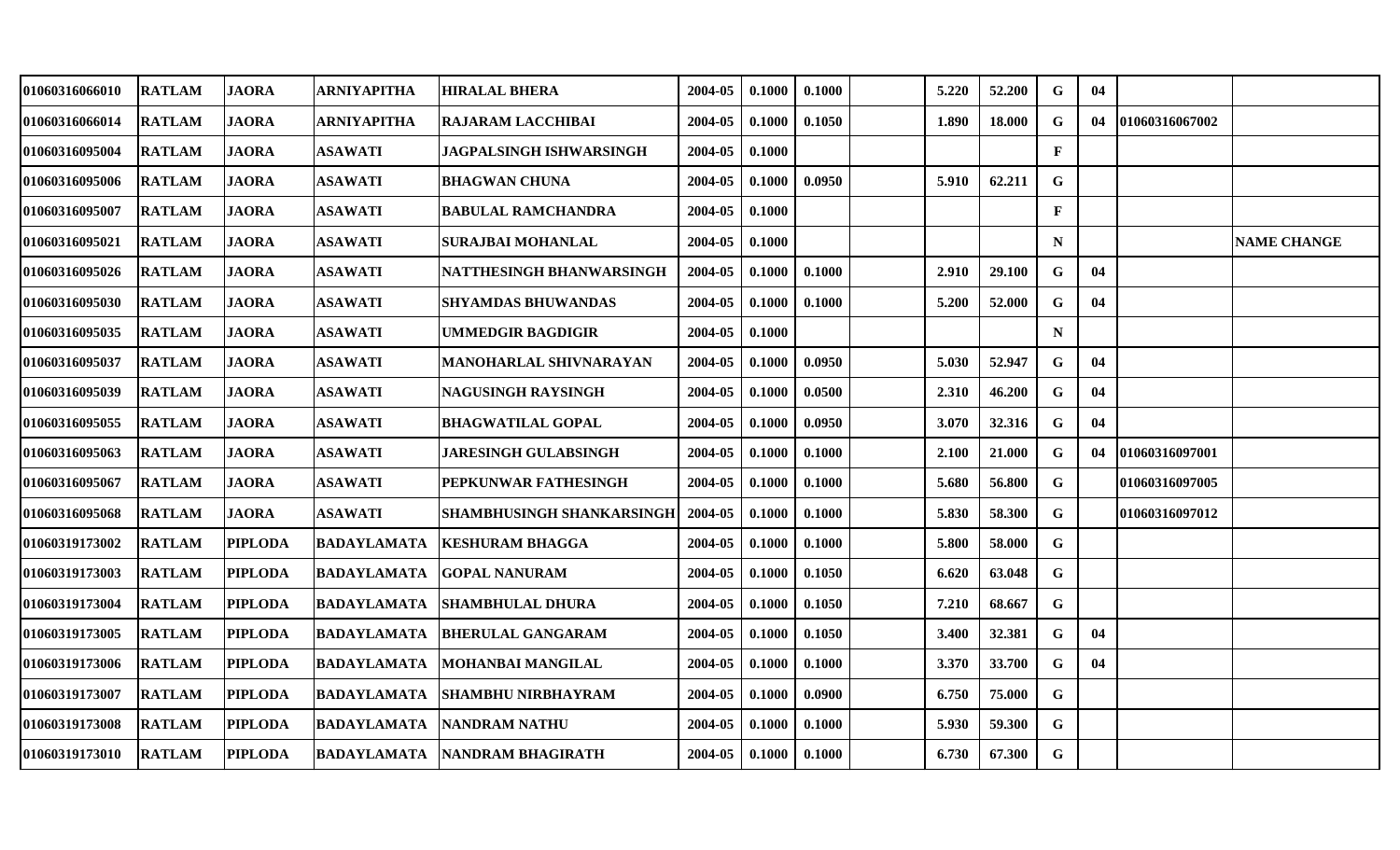| 01060319173013        | <b>RATLAM</b> | <b>PIPLODA</b> | <b>BADAYLAMATA</b> | <b>SHANKARLAL BHUWAN</b>    | 2004-05 | 0.1000 | 0.1000 | 5.950 | 59.500 | $\mathbf G$  |    |                    |
|-----------------------|---------------|----------------|--------------------|-----------------------------|---------|--------|--------|-------|--------|--------------|----|--------------------|
| 01060319173014        | <b>RATLAM</b> | <b>PIPLODA</b> | <b>BADAYLAMATA</b> | <b>BADRILAL LAXMAN</b>      | 2004-05 | 0.1000 |        |       |        | $\mathbf{F}$ |    | <b>NAME CHANGE</b> |
| <b>01060319173015</b> | <b>RATLAM</b> | <b>PIPLODA</b> | <b>BADAYLAMATA</b> | RAJENDRARAM NATHURAM        | 2004-05 | 0.1000 | 0.1050 | 6.060 | 57.714 | G            |    |                    |
| 01060319173016        | <b>RATLAM</b> | <b>PIPLODA</b> | <b>BADAYLAMATA</b> | <b>DEVRAM ONKARLAL</b>      | 2004-05 | 0.1000 | 0.1050 | 6.160 | 58.667 | G            |    |                    |
| 01060319173017        | <b>RATLAM</b> | <b>PIPLODA</b> | <b>BADAYLAMATA</b> | <b>SHOBHARAM BHUWAN</b>     | 2004-05 | 0.1000 | 0.1050 | 6.990 | 66.571 | $\mathbf G$  |    |                    |
| 01060319173021        | <b>RATLAM</b> | <b>PIPLODA</b> | <b>BADAYLAMATA</b> | <b>JAGANNATH GANGARAM</b>   | 2004-05 | 0.1000 |        |       |        | ${\bf N}$    |    |                    |
| 01060319173022        | <b>RATLAM</b> | <b>PIPLODA</b> | <b>BADAYLAMATA</b> | MOHANLAL LAXMIBAI           | 2004-05 | 0.1000 | 0.1000 | 6.420 | 64.200 | G            |    |                    |
| 01060319173023        | <b>RATLAM</b> | <b>PIPLODA</b> | <b>BADAYLAMATA</b> | <b>NANURAM HIRA</b>         | 2004-05 | 0.1000 | 0.1000 | 3.600 | 36.000 | G            | 04 |                    |
| <b>01060319173024</b> | <b>RATLAM</b> | <b>PIPLODA</b> | <b>BADAYLAMATA</b> | <b>BADRILAL MANGILAL</b>    | 2004-05 | 0.1000 | 0.1050 | 5.890 | 56.095 | G            |    |                    |
| 01060319173025        | <b>RATLAM</b> | <b>PIPLODA</b> | <b>BADAYLAMATA</b> | <b>BHAGIRATH PURAJI</b>     | 2004-05 | 0.1000 | 0.0900 | 3.010 | 33.444 | $\mathbf I$  | 02 |                    |
| 01060319173027        | <b>RATLAM</b> | <b>PIPLODA</b> | <b>BADAYLAMATA</b> | <b>BAGDIRAM ONKARJI</b>     | 2004-05 | 0.1000 | 0.0850 | 4.830 | 56.824 | $\mathbf G$  |    |                    |
| 01060319173028        | <b>RATLAM</b> | <b>PIPLODA</b> | <b>BADAYLAMATA</b> | <b>HIRALAL RAMA</b>         | 2004-05 | 0.1000 |        |       |        | $\mathbf N$  |    |                    |
| 01060319173029        | <b>RATLAM</b> | <b>PIPLODA</b> | <b>BADAYLAMATA</b> | PUNAMCHAND NATHA            | 2004-05 | 0.1000 | 0.1000 | 6.680 | 66.800 | $\mathbf G$  |    |                    |
| 01060319173030        | <b>RATLAM</b> | <b>PIPLODA</b> | <b>BADAYLAMATA</b> | AMBARAM HAKKA               | 2004-05 | 0.1000 | 0.1000 | 7.210 | 72.100 | G            |    |                    |
| <b>01060319173033</b> | <b>RATLAM</b> | <b>PIPLODA</b> | <b>BADAYLAMATA</b> | <b>BALARAM BHUWAN</b>       | 2004-05 | 0.1000 | 0.1000 | 6.660 | 66.600 | $\mathbf G$  |    |                    |
| 01060319173034        | <b>RATLAM</b> | <b>PIPLODA</b> | <b>BADAYLAMATA</b> | <b>NANDRAM MOTI</b>         | 2004-05 | 0.1000 | 0.1000 | 6.630 | 66.300 | G            |    |                    |
| 01060317144003        | <b>RATLAM</b> | <b>RATLAM</b>  | <b>BADODA</b>      | SUNDARBAI JANKILAL          | 2004-05 | 0.1000 | 0.1050 | 6.760 | 64.381 | G            |    |                    |
| 01060317144005        | <b>RATLAM</b> | <b>RATLAM</b>  | <b>BADODA</b>      | PREMNARAYAN KALURAM         | 2004-05 | 0.1000 | 0.1000 | 6.860 | 68.600 | G            |    |                    |
| 01060317144006        | <b>RATLAM</b> | <b>RATLAM</b>  | <b>BADODA</b>      | <b>LAXMAN PRATHIVRAJ</b>    | 2004-05 | 0.1000 | 0.0950 | 7.380 | 77.684 | G            |    |                    |
| 01060317144008        | <b>RATLAM</b> | <b>RATLAM</b>  | <b>BADODA</b>      | <b>RAJENDAR BHAGIRATH</b>   | 2004-05 | 0.1000 | 0.1000 | 5.870 | 58.700 | $\mathbf G$  |    | <b>NAME CHANGE</b> |
| 01060317144009        | <b>RATLAM</b> | <b>RATLAM</b>  | <b>BADODA</b>      | <b>BADRILAL KALURAM</b>     | 2004-05 | 0.1000 | 0.1000 | 5.050 | 50.500 | G            | 04 |                    |
| 01060317144012        | <b>RATLAM</b> | <b>RATLAM</b>  | <b>BADODA</b>      | <b>RAMESHWAR LAXMAN</b>     | 2004-05 | 0.1000 | 0.1050 | 6.910 | 65.810 | G            |    |                    |
| 01060317144014        | <b>RATLAM</b> | <b>RATLAM</b>  | <b>BADODA</b>      | <b>BHANWARLAL PREMCHAND</b> | 2004-05 | 0.1000 | 0.1000 | 5.370 | 53.700 | G            | 04 |                    |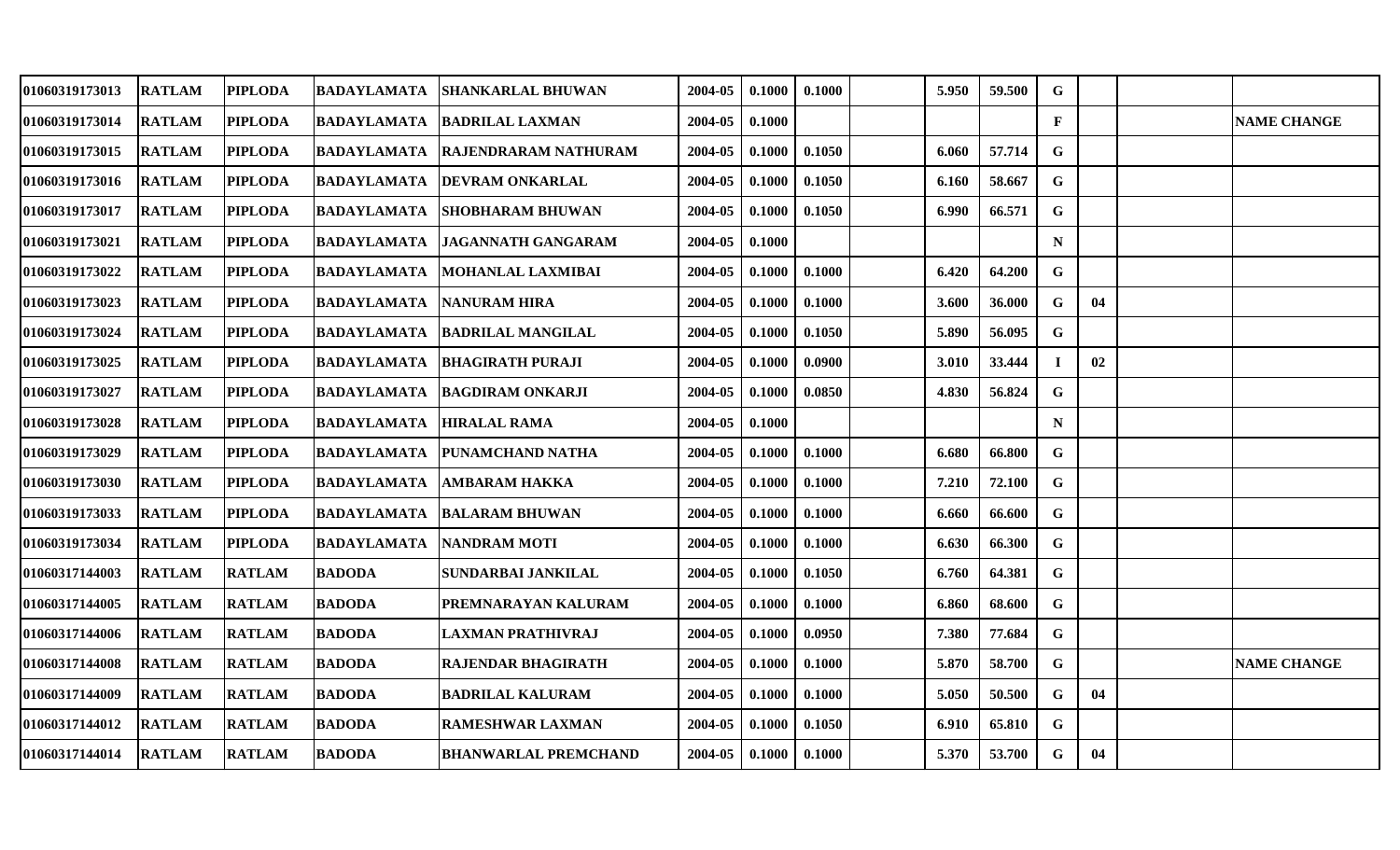| 01060317144015 | <b>RATLAM</b> | <b>RATLAM</b>  | <b>BADODA</b>                     | ISHWARLAL MANGILAL                             | 2004-05 | 0.1000 | 0.1000 | 5.780 | 57.800 | G           |    |                    |
|----------------|---------------|----------------|-----------------------------------|------------------------------------------------|---------|--------|--------|-------|--------|-------------|----|--------------------|
| 01060317144016 | <b>RATLAM</b> | <b>RATLAM</b>  | <b>BADODA</b>                     | <b>BHULIBAI KACHRU</b>                         | 2004-05 | 0.1000 | 0.1000 | 6.080 | 60.800 | G           |    |                    |
| 01060317144017 | <b>RATLAM</b> | <b>RATLAM</b>  | <b>BADODA</b>                     | <b>DHANNIBAI KACHRU</b>                        | 2004-05 | 0.1000 | 0.1050 | 6.060 | 57.714 | $\mathbf G$ |    |                    |
| 01060317144018 | <b>RATLAM</b> | <b>RATLAM</b>  | <b>BADODA</b>                     | RAMACHANDRA JAGANNATH                          | 2004-05 | 0.1000 |        |       |        | F           |    |                    |
| 01060317144021 | <b>RATLAM</b> | <b>RATLAM</b>  | <b>BADODA</b>                     | <b>JANIBAI BAGDIRAM</b>                        | 2004-05 | 0.1000 | 0.1050 | 5.610 | 53.429 | G           | 04 |                    |
| 01060317144025 | <b>RATLAM</b> | <b>RATLAM</b>  | <b>BADODA</b>                     | <b>RAMLAL RATANLAL</b>                         | 2004-05 | 0.1000 | 0.1050 | 5.950 | 56.667 | G           | 05 |                    |
| 01060317144026 | <b>RATLAM</b> | <b>RATLAM</b>  | <b>BADODA</b>                     | <b>BABULAL HASTIMAL</b>                        | 2004-05 | 0.1000 | 0.1050 | 6.060 | 57.714 | $\mathbf G$ |    |                    |
| 01060317144029 | <b>RATLAM</b> | <b>RATLAM</b>  | <b>BADODA</b>                     | <b>GITABAI GOVERDHAN</b>                       | 2004-05 | 0.1000 | 0.1000 | 5.870 | 58.700 | G           |    | <b>NAME CHANGE</b> |
| 01060317144030 | <b>RATLAM</b> | <b>RATLAM</b>  | <b>BADODA</b>                     | <b>NANIBAI TOLARAM</b>                         | 2004-05 | 0.1000 | 0.1050 | 5.980 | 56.952 | $\mathbf G$ |    |                    |
| 01060317144033 | <b>RATLAM</b> | <b>RATLAM</b>  | <b>BADODA</b>                     | SANTOSHBAI RAGHU                               | 2004-05 | 0.1000 | 0.1050 | 6.170 | 58.762 | G           |    |                    |
| 01060317144034 | <b>RATLAM</b> | <b>RATLAM</b>  | <b>BADODA</b>                     | <b>HIRALAL GAMER</b>                           | 2004-05 | 0.1000 | 0.1000 | 5.790 | 57.900 | $\mathbf G$ |    |                    |
| 01060317144037 | <b>RATLAM</b> | <b>RATLAM</b>  | <b>BADODA</b>                     | <b>MANGILAL KACHRU</b>                         | 2004-05 | 0.1000 | 0.1050 | 5.440 | 51.810 | G           | 04 |                    |
| 01060317144039 | <b>RATLAM</b> | <b>RATLAM</b>  | <b>BADODA</b>                     | SHANKARLAL BHULIBAI                            | 2004-05 | 0.1000 | 0.1000 | 5.240 | 52.400 | G           | 04 |                    |
| 01060317144041 | <b>RATLAM</b> | <b>RATLAM</b>  | <b>BADODA</b>                     | <b>AVANTIBAI ONKARLAL</b>                      | 2004-05 | 0.1000 | 0.0950 | 6.070 | 63.895 | G           |    |                    |
| 01060317144045 | <b>RATLAM</b> | <b>RATLAM</b>  | <b>BADODA</b>                     | <b>JAWAHARLAL VAJERAM</b>                      | 2004-05 | 0.1000 | 0.0950 | 4.950 | 52.105 | G           | 04 |                    |
| 01060319169001 | <b>RATLAM</b> | <b>PIPLODA</b> |                                   | <b>BADODASHERPUR BHANWARSINGH SHAMBHUSINGH</b> | 2004-05 | 0.1000 | 0.1000 | 5.270 | 52.700 | G           | 04 |                    |
| 01060319169002 | <b>RATLAM</b> | <b>PIPLODA</b> |                                   | <b>BADODASHERPUR RAMCHANDRA BHERULAL</b>       | 2004-05 | 0.1000 | 0.0950 | 5.840 | 61.474 | G           | 10 |                    |
| 01060319169003 | <b>RATLAM</b> | <b>PIPLODA</b> |                                   | BADODASHERPUR   PUNAMCHAND AMBARAM             | 2004-05 | 0.1000 | 0.1000 | 6.360 | 63.600 | G           | 10 |                    |
| 01060319169004 | <b>RATLAM</b> | <b>PIPLODA</b> |                                   | <b>BADODASHERPUR MANGILAL RAMA</b>             | 2004-05 | 0.1000 | 0.0950 | 5.620 | 59.158 | G           | 10 |                    |
| 01060319169006 | <b>RATLAM</b> | <b>PIPLODA</b> |                                   | <b>BADODASHERPUR RAMCHANDRA AMBARAM</b>        | 2004-05 | 0.1000 | 0.1000 | 5.650 | 56.500 | G           | 10 |                    |
| 01060319169007 | <b>RATLAM</b> | <b>PIPLODA</b> |                                   | <b>BADODASHERPUR JAGPALSINGH LALSINGH</b>      | 2004-05 | 0.1000 | 0.1050 | 2.230 | 21.238 | G           | 04 |                    |
| 01060319169014 | <b>RATLAM</b> | <b>PIPLODA</b> | <b>BADODASHERPUR HIRALAL PUNA</b> |                                                | 2004-05 | 0.1000 | 0.1000 | 6.480 | 64.800 | G           | 10 |                    |
| 01060319169016 | <b>RATLAM</b> | <b>PIPLODA</b> |                                   | <b>BADODASHERPUR BHUWANSINGH INDERSINGH</b>    | 2004-05 | 0.1000 | 0.0950 | 1.990 | 20.947 | G           | 04 |                    |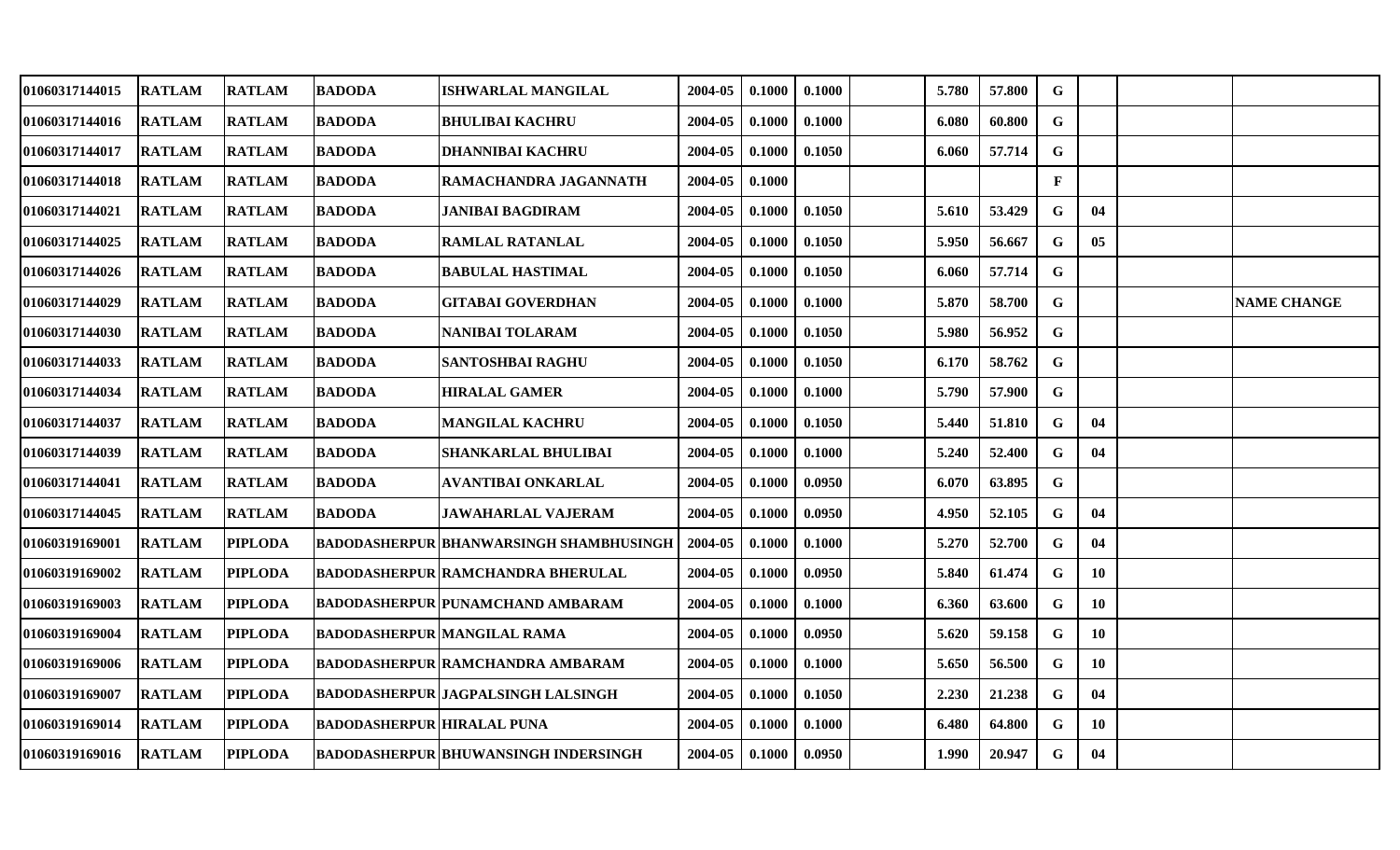| 01060319169019 | <b>RATLAM</b>          | <b>PIPLODA</b> |             | <b>BADODASHERPUR RUKMANIBAI RUPAJI</b> | 2004-05 | 0.1000 | 0.1000 | 1.860 | 18.600 | $\mathbf I$ | 02 |  |
|----------------|------------------------|----------------|-------------|----------------------------------------|---------|--------|--------|-------|--------|-------------|----|--|
| 01060208032002 | MANDSOR DALOUDA        |                | <b>BANI</b> | <b>DHAPUBAI KASHIRAM</b>               | 2004-05 | 0.1000 | 0.1000 | 4.890 | 48.900 | G           | 04 |  |
| 01060208032003 | <b>MANDSOR</b>         | <b>DALOUDA</b> | <b>BANI</b> | <b>BALARAM MAGNIRAM</b>                | 2004-05 | 0.1000 | 0.0950 | 5.880 | 61.895 | G           |    |  |
| 01060208032004 | <b>MANDSOR</b>         | <b>DALOUDA</b> | <b>BANI</b> | <b>SHOBHARAM GULAB</b>                 | 2004-05 | 0.1000 | 0.0950 | 5.840 | 61.474 | G           |    |  |
| 01060208032006 | MANDSOR DALOUDA        |                | <b>BANI</b> | <b>LADU GHISIBAI</b>                   | 2004-05 | 0.1000 |        |       |        | F           |    |  |
| 01060208032007 | <b>MANDSOR</b>         | <b>DALOUDA</b> | <b>BANI</b> | <b>BHERA BHUWAN</b>                    | 2004-05 | 0.1000 | 0.1000 | 6.500 | 65.000 | G           |    |  |
| 01060208032010 | MANDSOR DALOUDA        |                | BANI        | <b>RATAN BHAGGA</b>                    | 2004-05 | 0.1000 | 0.1000 | 5.410 | 54.100 | G           |    |  |
| 01060208032011 | <b>MANDSOR</b>         | <b>DALOUDA</b> | <b>BANI</b> | <b>MANGILAL RAMRATAN</b>               | 2004-05 | 0.1000 | 0.1000 | 5.990 | 59.900 | G           |    |  |
| 01060208032013 | MANDSOR DALOUDA        |                | <b>BANI</b> | SHIVNARAYAN KACHRU                     | 2004-05 | 0.1000 | 0.1000 | 5.860 | 58.600 | $\mathbf G$ |    |  |
| 01060208032015 | MANDSOR DALOUDA        |                | <b>BANI</b> | <b>KACHRU KANIRAM</b>                  | 2004-05 | 0.1000 | 0.1000 | 6.320 | 63.200 | G           |    |  |
| 01060208032016 | MANDSOR DALOUDA        |                | <b>BANI</b> | KANKUBAI LAKHAMICHAND                  | 2004-05 | 0.1000 | 0.1000 | 5.850 | 58.500 | G           |    |  |
| 01060208032020 | MANDSOR DALOUDA        |                | BANI        | <b>BHANWARBAI BHAGGA</b>               | 2004-05 | 0.1000 | 0.1000 | 6.550 | 65.500 | G           |    |  |
| 01060208032022 | <b>MANDSOR DALOUDA</b> |                | <b>BANI</b> | <b>SITABAI DEVRAM</b>                  | 2004-05 | 0.1000 | 0.1000 | 5.430 | 54.300 | G           |    |  |
| 01060208032023 | MANDSOR DALOUDA        |                | <b>BANI</b> | <b>RUKMANIBAI NANURAM</b>              | 2004-05 | 0.1000 | 0.1050 | 5.950 | 56.667 | G           |    |  |
| 01060208032024 | <b>MANDSOR DALOUDA</b> |                | <b>BANI</b> | <b>MANGU BHERA</b>                     | 2004-05 | 0.1000 | 0.0950 | 5.990 | 63.053 | G           |    |  |
| 01060208032009 | <b>MANDSOR</b>         | <b>DALOUDA</b> | <b>BANI</b> | <b>RAMRATAN DEVRAM</b>                 | 2004-05 | 0.1000 | 0.0950 | 6.180 | 65.053 | G           |    |  |
| 01060208032030 | MANDSOR DALOUDA        |                | <b>BANI</b> | <b>SITABAI NANURAM MALI</b>            | 2004-05 | 0.1000 | 0.1050 | 6.940 | 66.095 | G           |    |  |
| 01060208032031 | MANDSOR DALOUDA        |                | <b>BANI</b> | <b>GANGARAM SUKHA</b>                  | 2004-05 | 0.1000 | 0.0950 | 6.400 | 67.368 | G           |    |  |
| 01060208032032 | MANDSOR DALOUDA        |                | <b>BANI</b> | <b>KAMLABAI VAJERAM</b>                | 2004-05 | 0.1000 | 0.1000 | 6.500 | 65.000 | G           |    |  |
| 01060208032036 | MANDSOR DALOUDA        |                | BANI        | <b>SURENDRAKUMAR HIRALAL</b>           | 2004-05 | 0.1000 | 0.0950 | 5.500 | 57.895 | G           |    |  |
| 01060208032039 | MANDSOR DALOUDA        |                | <b>BANI</b> | <b>VENIRAM DOLATRAM</b>                | 2004-05 | 0.1000 | 0.1000 | 6.010 | 60.100 | G           |    |  |
| 01060208032040 | MANDSOR DALOUDA        |                | <b>BANI</b> | <b>GANGARAM NANDA</b>                  | 2004-05 | 0.1000 | 0.0950 | 5.700 | 60.000 | G           |    |  |
| 01060208032041 | MANDSOR DALOUDA        |                | BANI        | <b>CHENRAM NANURAM</b>                 | 2004-05 | 0.1000 | 0.1050 | 6.510 | 62.000 | G           |    |  |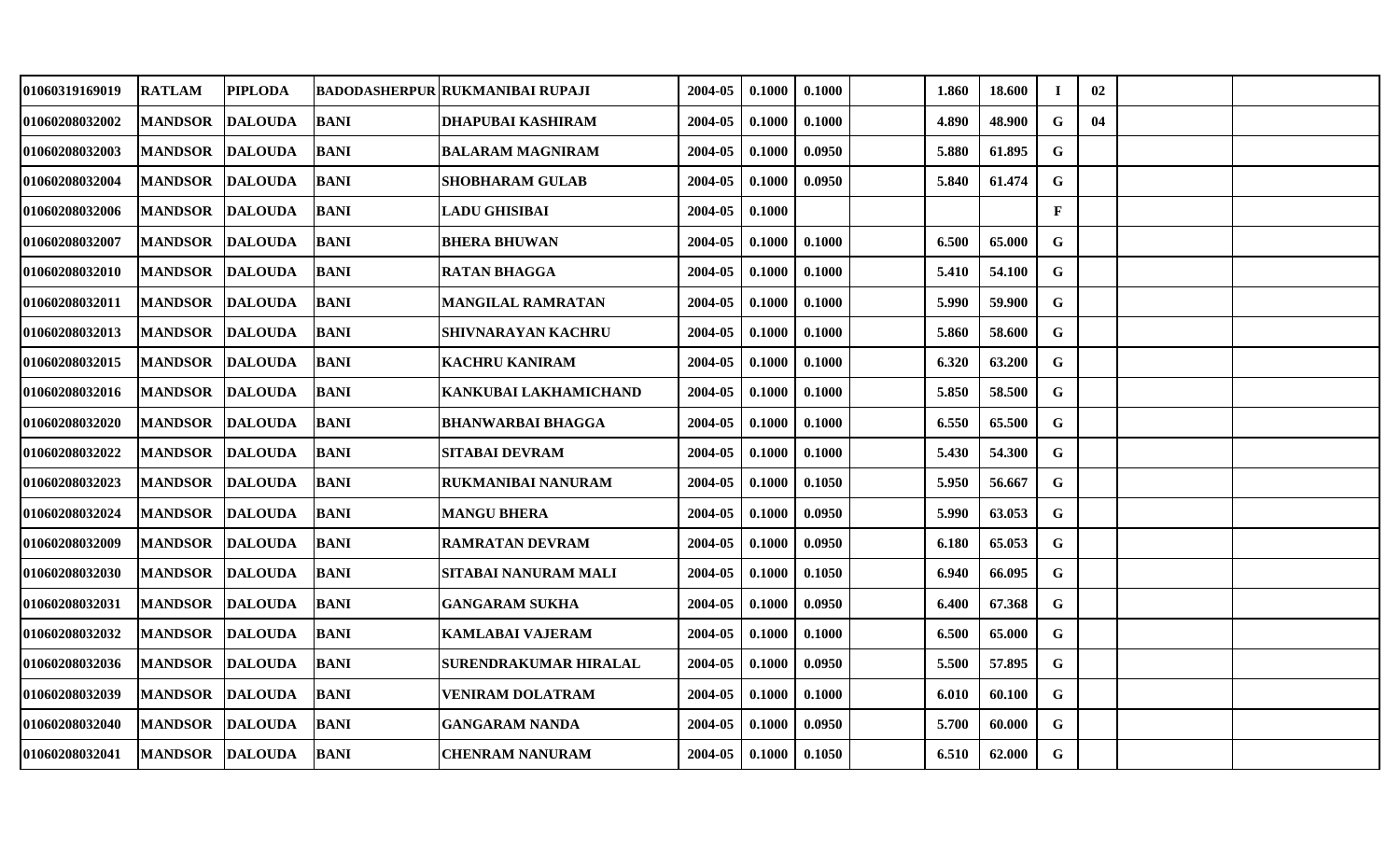| 01060208032042 | <b>MANDSOR</b>  | <b>DALOUDA</b> | <b>BANI</b> | KANCHANBAI GANGARAM       | 2004-05 | 0.1000 | 0.1050 | 6.340 | 60.381 | G           |    |                    |
|----------------|-----------------|----------------|-------------|---------------------------|---------|--------|--------|-------|--------|-------------|----|--------------------|
| 01060208032043 | <b>MANDSOR</b>  | <b>DALOUDA</b> | <b>BANI</b> | <b>BANARSIBAI CHOTU</b>   | 2004-05 | 0.1000 | 0.1050 | 6.620 | 63.048 | G           |    |                    |
| 01060208032044 | <b>MANDSOR</b>  | <b>DALOUDA</b> | <b>BANI</b> | <b>MANGIBAI RAMA</b>      | 2004-05 | 0.1000 | 0.1050 | 5.780 | 55.048 | $\mathbf G$ |    |                    |
| 01060208032046 | <b>MANDSOR</b>  | <b>DALOUDA</b> | <b>BANI</b> | <b>MOHANLAL NANURAM</b>   | 2004-05 | 0.1000 | 0.0750 | 4.430 | 59.067 | G           |    |                    |
| 01060208032047 | <b>MANDSOR</b>  | <b>DALOUDA</b> | <b>BANI</b> | <b>BASANTILAL BHAGWAN</b> | 2004-05 | 0.1000 | 0.1000 | 6.030 | 60.300 | $\mathbf G$ |    |                    |
| 01060208032048 | <b>MANDSOR</b>  | <b>DALOUDA</b> | <b>BANI</b> | <b>RAMPRATAP BALA</b>     | 2004-05 | 0.1000 | 0.1000 | 6.010 | 60.100 | G           |    |                    |
| 01060208032051 | <b>MANDSOR</b>  | <b>DALOUDA</b> | BANI        | PARVATIBAI BHUWAN         | 2004-05 | 0.1000 | 0.1000 | 5.960 | 59.600 | $\mathbf G$ |    |                    |
| 01060208032052 | <b>MANDSOR</b>  | <b>DALOUDA</b> | <b>BANI</b> | <b>DHAPUBAI CHUNA</b>     | 2004-05 | 0.1000 | 0.1000 | 5.200 | 52.000 | G           | 04 |                    |
| 01060208032053 | <b>MANDSOR</b>  | <b>DALOUDA</b> | <b>BANI</b> | <b>SITABAI NARSINGH</b>   | 2004-05 | 0.1000 | 0.0950 | 5.560 | 58.526 | $\mathbf G$ |    |                    |
| 01060208032056 | <b>MANDSOR</b>  | <b>DALOUDA</b> | <b>BANI</b> | <b>BHERULAL KALU</b>      | 2004-05 | 0.1000 | 0.1000 | 6.020 | 60.200 | G           |    |                    |
| 01060208032057 | <b>MANDSOR</b>  | <b>DALOUDA</b> | <b>BANI</b> | <b>HIRALAL RAGHUNATH</b>  | 2004-05 | 0.1000 | 0.1050 | 6.340 | 60.381 | G           |    |                    |
| 01060208032060 | <b>MANDSOR</b>  | <b>DALOUDA</b> | <b>BANI</b> | <b>PARVATIBAI KACHRU</b>  | 2004-05 | 0.1000 | 0.1000 | 5.310 | 53.100 | -1          | 02 |                    |
| 01060208032061 | <b>MANDSOR</b>  | <b>DALOUDA</b> | <b>BANI</b> | <b>GOVINDRAM BHULIBAI</b> | 2004-05 | 0.1000 | 0.1000 | 5.650 | 56.500 | G           |    |                    |
| 01060208032062 | <b>MANDSOR</b>  | <b>DALOUDA</b> | <b>BANI</b> | <b>DEVA LAXMAN</b>        | 2004-05 | 0.1000 | 0.1050 | 5.720 | 54.476 | G           |    |                    |
| 01060208032063 | <b>MANDSOR</b>  | <b>DALOUDA</b> | BANI        | <b>MANGILAL PUNA</b>      | 2004-05 | 0.1000 | 0.0950 | 5.670 | 59.684 | G           |    |                    |
| 01060208032064 | <b>MANDSOR</b>  | <b>DALOUDA</b> | <b>BANI</b> | <b>GOPAL VARDA</b>        | 2004-05 | 0.1000 | 0.1000 | 5.730 | 57.300 | G           |    |                    |
| 01060208032065 | <b>MANDSOR</b>  | <b>DALOUDA</b> | <b>BANI</b> | <b>HIRALAL DEVRAM</b>     | 2004-05 | 0.1000 | 0.1000 | 6.030 | 60.300 | $\mathbf G$ |    |                    |
| 01060208032066 | <b>MANDSOR</b>  | <b>DALOUDA</b> | <b>BANI</b> | PRYAGBAI NANDRAM          | 2004-05 | 0.1000 | 0.1050 | 6.370 | 60.667 | G           |    |                    |
| 01060208032067 | <b>MANDSOR</b>  | <b>DALOUDA</b> | <b>BANI</b> | <b>VIRAM DEVA</b>         | 2004-05 | 0.1000 | 0.1000 | 6.920 | 69.200 | G           |    |                    |
| 01060208032068 | <b>MANDSOR</b>  | <b>DALOUDA</b> | <b>BANI</b> | KANCHANBAI AMARCHAND      | 2004-05 | 0.1000 | 0.1050 | 5.820 | 55.429 | G           |    |                    |
| 01060208032070 | <b>MANDSOR</b>  | <b>DALOUDA</b> | <b>BANI</b> | <b>CHUNNILAL KACHRU</b>   | 2004-05 | 0.1000 | 0.1050 | 5.560 | 52.952 | G           | 04 |                    |
| 01060208032071 | <b>MANDSOR</b>  | <b>DALOUDA</b> | <b>BANI</b> | <b>RAMPRATAP DEVRAM</b>   | 2004-05 | 0.1000 | 0.1000 | 5.870 | 58.700 | G           |    | <b>NAME CHANGE</b> |
| 01060208032072 | MANDSOR DALOUDA |                | <b>BANI</b> | RODIBAI MAKNIRAM          | 2004-05 | 0.1000 | 0.1000 | 5.940 | 59.400 | G           |    |                    |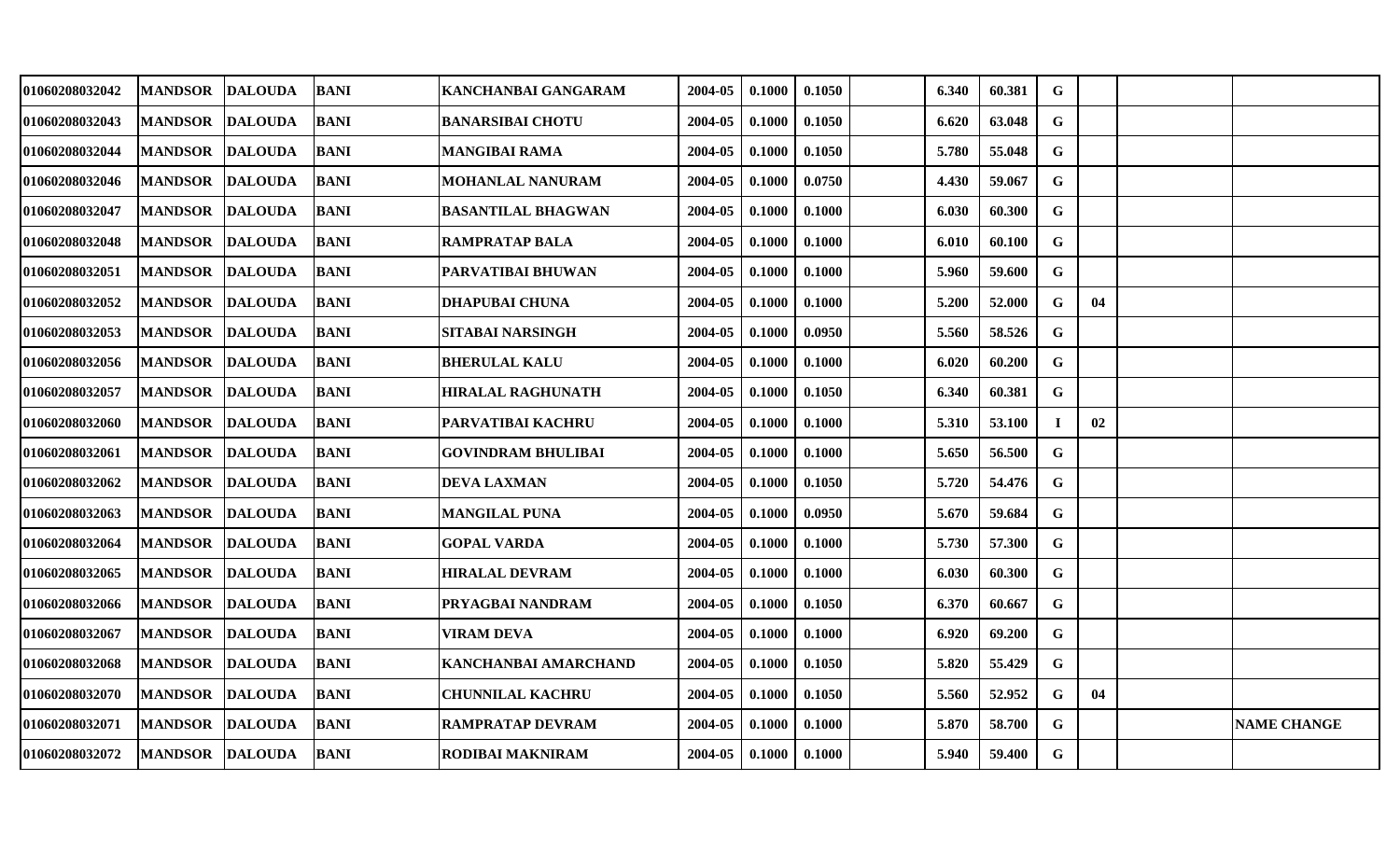| 01060208032074 | <b>MANDSOR</b>  | <b>DALOUDA</b> | BANI        | <b>MANGU BAGDIRAM</b>     | 2004-05 | 0.1000 | 0.1050 | 6.210 | 59.143 | G           |    |  |
|----------------|-----------------|----------------|-------------|---------------------------|---------|--------|--------|-------|--------|-------------|----|--|
| 01060208032075 | <b>MANDSOR</b>  | <b>DALOUDA</b> | <b>BANI</b> | <b>MANGUDAS ONKARDAS</b>  | 2004-05 | 0.1000 | 0.0900 | 5.550 | 61.667 | G           |    |  |
| 01060208032077 | <b>MANDSOR</b>  | <b>DALOUDA</b> | <b>BANI</b> | <b>DHAPUBAI VARDA</b>     | 2004-05 | 0.1000 | 0.1050 | 6.280 | 59.810 | $\mathbf G$ |    |  |
| 01060208032080 | <b>MANDSOR</b>  | <b>DALOUDA</b> | <b>BANI</b> | <b>KESHURAM PUNA</b>      | 2004-05 | 0.1000 | 0.1050 | 6.730 | 64.095 | G           |    |  |
| 01060208032081 | MANDSOR DALOUDA |                | <b>BANI</b> | <b>RAMLAL VAJERAM</b>     | 2004-05 | 0.1000 | 0.1000 | 5.920 | 59.200 | $\mathbf G$ |    |  |
| 01060208032084 | <b>MANDSOR</b>  | <b>DALOUDA</b> | <b>BANI</b> | <b>CHAMPALAL BAGDIRAM</b> | 2004-05 | 0.1000 | 0.1000 | 5.730 | 57.300 | G           |    |  |
| 01060208032085 | <b>MANDSOR</b>  | <b>DALOUDA</b> | <b>BANI</b> | <b>RAMKISHAN BAGDIRAM</b> | 2004-05 | 0.1000 | 0.1050 | 6.010 | 57.238 | G           | 09 |  |
| 01060208032087 | <b>MANDSOR</b>  | <b>DALOUDA</b> | <b>BANI</b> | <b>MOTI RAMCHANDRA</b>    | 2004-05 | 0.1000 | 0.1000 | 5.670 | 56.700 | G           |    |  |
| 01060208032088 | <b>MANDSOR</b>  | <b>DALOUDA</b> | <b>BANI</b> | <b>MAGNA NANDA</b>        | 2004-05 | 0.1000 | 0.1050 | 6.250 | 59.524 | G           |    |  |
| 01060208032091 | <b>MANDSOR</b>  | <b>DALOUDA</b> | <b>BANI</b> | KAMLASHANKAR GANESHRAM    | 2004-05 | 0.1000 | 0.0950 | 5.350 | 56.316 | G           |    |  |
| 01060208032092 | <b>MANDSOR</b>  | <b>DALOUDA</b> | <b>BANI</b> | <b>MANOHARLAL KANJI</b>   | 2004-05 | 0.1000 | 0.1000 | 5.580 | 55.800 | G           |    |  |
| 01060208032093 | <b>MANDSOR</b>  | <b>DALOUDA</b> | <b>BANI</b> | <b>MANGILAL BHAGGA</b>    | 2004-05 | 0.1000 | 0.1050 | 6.100 | 58.095 | G           |    |  |
| 01060208032094 | <b>MANDSOR</b>  | <b>DALOUDA</b> | <b>BANI</b> | <b>RAMRATAN KISHAN</b>    | 2004-05 | 0.1000 | 0.0950 | 5.090 | 53.579 | G           | 04 |  |
| 01060208032095 | <b>MANDSOR</b>  | <b>DALOUDA</b> | <b>BANI</b> | <b>PYARCHAND SHRIRAM</b>  | 2004-05 | 0.1000 | 0.1050 | 7.280 | 69.333 | G           |    |  |
| 01060208032096 | <b>MANDSOR</b>  | <b>DALOUDA</b> | <b>BANI</b> | <b>KALU KISHAN</b>        | 2004-05 | 0.1000 | 0.1000 | 5.620 | 56.200 | G           |    |  |
| 01060208032098 | <b>MANDSOR</b>  | <b>DALOUDA</b> | <b>BANI</b> | <b>LAXMAN BALU</b>        | 2004-05 | 0.1000 | 0.1000 | 6.080 | 60.800 | $\mathbf G$ |    |  |
| 01060208032099 | <b>MANDSOR</b>  | <b>DALOUDA</b> | <b>BANI</b> | <b>MANGILAL KERING</b>    | 2004-05 | 0.1000 | 0.0950 | 5.760 | 60.632 | $\mathbf G$ |    |  |
| 01060208032100 | <b>MANDSOR</b>  | <b>DALOUDA</b> | <b>BANI</b> | KANCHANBAI RAMNARAYAN     | 2004-05 | 0.1000 | 0.1050 | 6.060 | 57.714 | G           |    |  |
| 01060208032101 | <b>MANDSOR</b>  | <b>DALOUDA</b> | <b>BANI</b> | <b>SAGARMAL CHAMPALAL</b> | 2004-05 | 0.1000 | 0.0950 | 5.920 | 62.316 | G           |    |  |
| 01060208032102 | <b>MANDSOR</b>  | <b>DALOUDA</b> | BANI        | <b>HIRALAL CHAMPALAL</b>  | 2004-05 | 0.1000 | 0.0950 | 5.090 | 53.579 | G           | 04 |  |
| 01060208032103 | <b>MANDSOR</b>  | <b>DALOUDA</b> | <b>BANI</b> | PRABHULAL SITABAI         | 2004-05 | 0.1000 | 0.1050 | 5.200 | 49.524 | G           | 04 |  |
| 01060208032105 | <b>MANDSOR</b>  | <b>DALOUDA</b> | <b>BANI</b> | <b>MANGU DHANNA</b>       | 2004-05 | 0.1000 | 0.1050 | 7.050 | 67.143 | G           |    |  |
| 01060208032107 | MANDSOR DALOUDA |                | BANI        | KISHKINDHABAI RAMKISHAN   | 2004-05 | 0.1000 | 0.1000 | 5.960 | 59.600 | G           |    |  |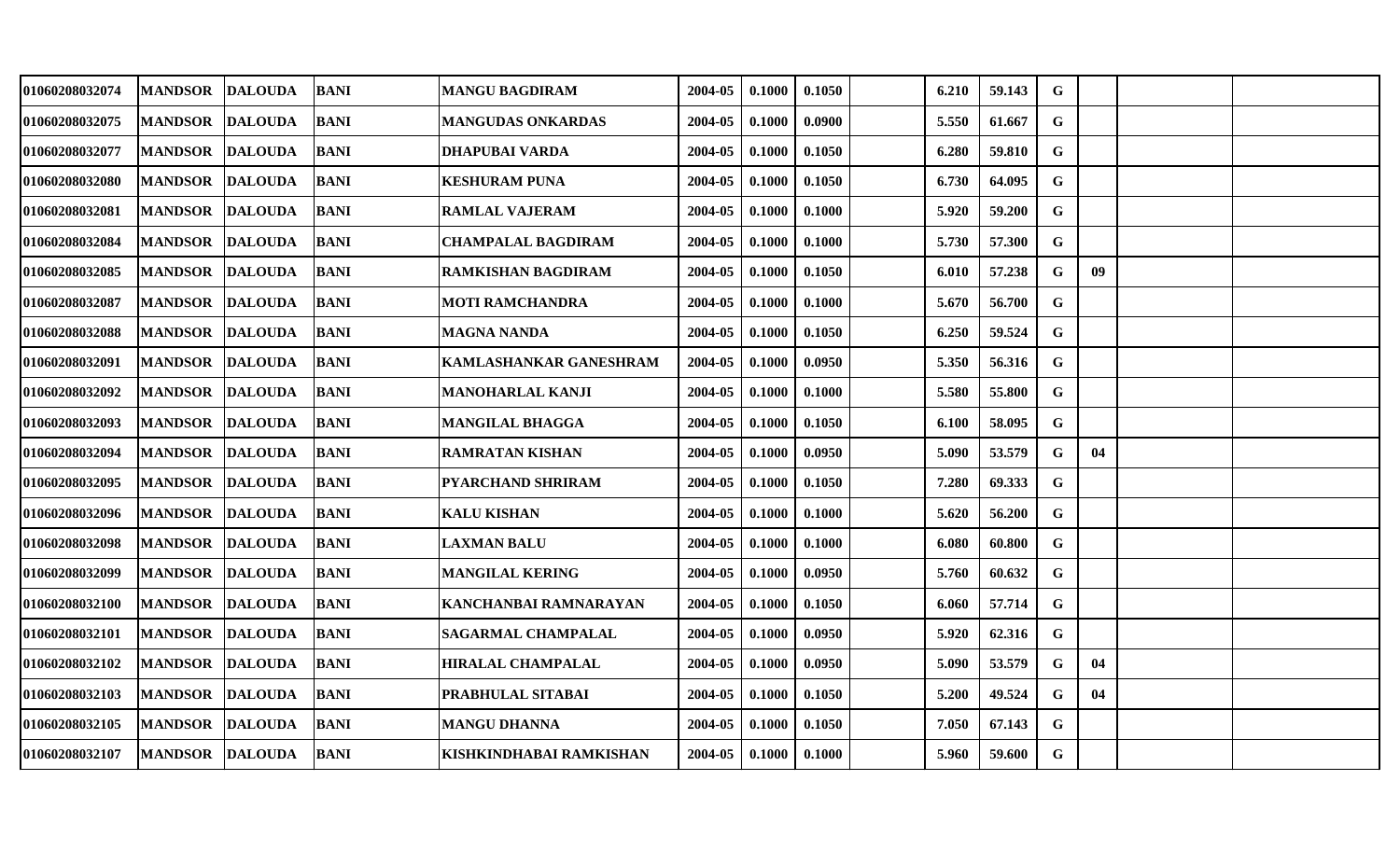| 01060208032108 | <b>MANDSOR</b>  | <b>DALOUDA</b> | BANI          | <b>NANALAL BHAGWAN</b>       | 2004-05 | 0.1000 | 0.1000 | 5.800 | 58.000 | G            |    |                |  |
|----------------|-----------------|----------------|---------------|------------------------------|---------|--------|--------|-------|--------|--------------|----|----------------|--|
| 01060208032109 | <b>MANDSOR</b>  | <b>DALOUDA</b> | <b>BANI</b>   | RAMRATAN NANDA               | 2004-05 | 0.1000 |        |       |        | $\mathbf{F}$ |    |                |  |
| 01060208032110 | <b>MANDSOR</b>  | <b>DALOUDA</b> | <b>BANI</b>   | <b>BHAGUBAI UDEYRAM</b>      | 2004-05 | 0.1000 | 0.1050 | 6.260 | 59.619 | $\mathbf G$  |    |                |  |
| 01060208032111 | <b>MANDSOR</b>  | <b>DALOUDA</b> | <b>BANI</b>   | <b>HIRALAL NANURAM</b>       | 2004-05 | 0.1000 | 0.0950 | 5.620 | 59.158 | $\mathbf G$  |    |                |  |
| 01060208032112 | MANDSOR DALOUDA |                | <b>BANI</b>   | NANDIBAI VISHRAM             | 2004-05 | 0.1000 | 0.1000 | 5.590 | 55.900 | $\mathbf G$  |    |                |  |
| 01060208032115 | <b>MANDSOR</b>  | <b>DALOUDA</b> | <b>BANI</b>   | <b>JUJHAR SAVIBAI</b>        | 2004-05 | 0.1000 | 0.0950 | 5.680 | 59.789 | G            |    |                |  |
| 01060208032117 | <b>MANDSOR</b>  | <b>DALOUDA</b> | <b>BANI</b>   | RAMCHANDRA DHAPUBAI          | 2004-05 | 0.1000 | 0.1000 | 6.160 | 61.600 | G            |    |                |  |
| 01060208032118 | <b>MANDSOR</b>  | <b>DALOUDA</b> | <b>BANI</b>   | RADHESHYAM PANNALAL          | 2004-05 | 0.1000 | 0.1050 | 5.990 | 57.048 | G            |    |                |  |
| 01060208032119 | <b>MANDSOR</b>  | <b>DALOUDA</b> | <b>BANI</b>   | <b>KACHRURAM TULSIRAM</b>    | 2004-05 | 0.1000 | 0.1050 | 5.800 | 55.238 | $\mathbf G$  |    |                |  |
| 01060208032120 | <b>MANDSOR</b>  | <b>DALOUDA</b> | <b>BANI</b>   | SHANKARLAL JAMNABAI          | 2004-05 | 0.1000 | 0.1050 | 5.070 | 48.286 | G            | 04 |                |  |
| 01060208032121 | <b>MANDSOR</b>  | <b>DALOUDA</b> | BANI          | <b>MANGILAL CHAMPALAL</b>    | 2004-05 | 0.1000 | 0.0950 | 5.060 | 53.263 | G            | 04 |                |  |
| 01060208032123 | <b>MANDSOR</b>  | <b>DALOUDA</b> | <b>BANI</b>   | <b>PRABHULAL KACHRU</b>      | 2004-05 | 0.1000 | 0.1000 | 5.970 | 59.700 | $\mathbf G$  |    |                |  |
| 01060208032124 | <b>MANDSOR</b>  | <b>DALOUDA</b> | <b>BANI</b>   | <b>RAMKUNWAR NANDA</b>       | 2004-05 | 0.1000 | 0.1050 | 6.420 | 61.143 | G            |    |                |  |
| 01060208032126 | <b>MANDSOR</b>  | <b>DALOUDA</b> | <b>BANI</b>   | <b>MANGILAL BHAGWAN</b>      | 2004-05 | 0.1000 | 0.1050 | 5.870 | 55.905 | G            |    |                |  |
| 01060208032128 | <b>MANDSOR</b>  | <b>DALOUDA</b> | <b>BANI</b>   | MANGIBAI VENIBAI             | 2004-05 | 0.1000 | 0.1000 | 6.110 | 61.100 | G            |    |                |  |
| 01060208032129 | <b>MANDSOR</b>  | <b>DALOUDA</b> | <b>BANI</b>   | <b>KISHORIBAI ASHARAM</b>    | 2004-05 | 0.1000 | 0.0950 | 4.930 | 51.895 | G            | 04 |                |  |
| 01060208032130 | <b>MANDSOR</b>  | <b>DALOUDA</b> | <b>BANI</b>   | <b>SAMRATHMAL MANAKCHAND</b> | 2004-05 | 0.1000 |        |       |        | $\mathbf{F}$ |    | 01060208035039 |  |
| 01060208032131 | <b>MANDSOR</b>  | <b>DALOUDA</b> | <b>BANI</b>   | <b>MANGILAL RAMCHANDRA</b>   | 2004-05 | 0.1000 | 0.1000 | 6.370 | 63.700 | G            |    |                |  |
| 01060208032132 | <b>MANDSOR</b>  | <b>DALOUDA</b> | <b>BANI</b>   | <b>BHANWARLAL LAKHAMA</b>    | 2004-05 | 0.1000 | 0.1000 | 6.310 | 63.100 | G            |    |                |  |
| 01060208032133 | <b>MANDSOR</b>  | <b>DALOUDA</b> | BANI          | <b>BHERA HIRA</b>            | 2004-05 | 0.1000 | 0.0950 | 5.060 | 53.263 | G            | 04 |                |  |
| 01060208032136 | <b>MANDSOR</b>  | <b>DALOUDA</b> | <b>BANI</b>   | RAMCHNDRA BAGDIRAM           | 2004-05 | 0.1000 | 0.1000 | 5.960 | 59.600 | G            |    |                |  |
| 01060319155001 | <b>RATLAM</b>   | <b>PIPLODA</b> | <b>BARGAD</b> | RAMNARAYAN KANHAIYALAL       | 2004-05 | 0.1000 | 0.1000 | 6.090 | 60.900 | G            |    |                |  |
| 01060319155003 | <b>RATLAM</b>   | <b>PIPLODA</b> | <b>BARGAD</b> | <b>SHANTILAL KASHIRAM</b>    | 2004-05 | 0.1000 | 0.1000 | 5.670 | 56.700 | G            |    |                |  |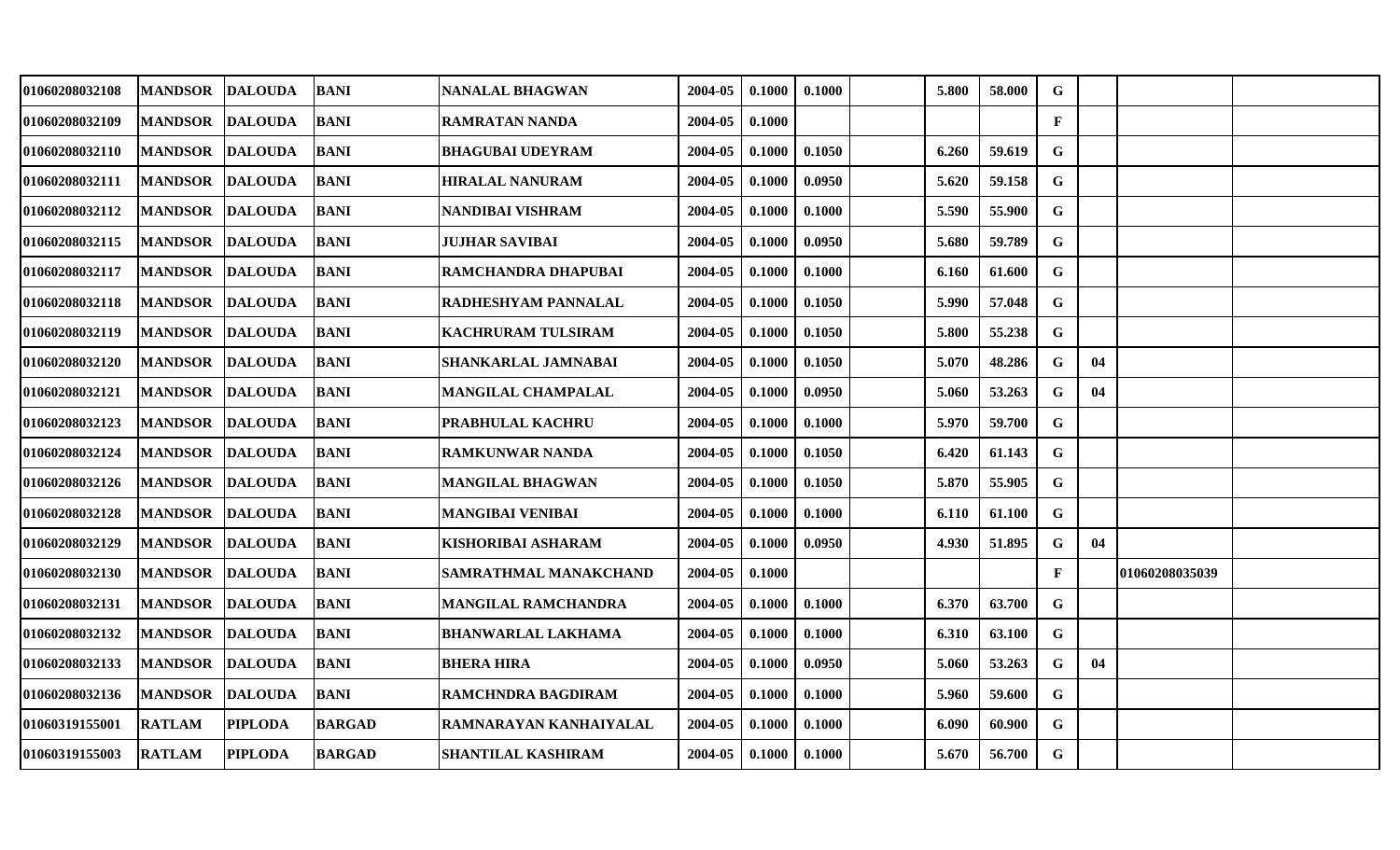| 01060319155005        | <b>RATLAM</b> | <b>PIPLODA</b> | <b>BARGAD</b> | <b>CHIMANLAL KANHAIYALAL</b>   | 2004-05 | 0.1000 | 0.1000 | 6.150 | 61.500 | G           |    |  |
|-----------------------|---------------|----------------|---------------|--------------------------------|---------|--------|--------|-------|--------|-------------|----|--|
| 01060319155006        | <b>RATLAM</b> | <b>PIPLODA</b> | <b>BARGAD</b> | <b>GANESHRAM RAMA</b>          | 2004-05 | 0.1000 | 0.1000 | 6.780 | 67.800 | $\mathbf G$ |    |  |
| <b>01060319155007</b> | <b>RATLAM</b> | <b>PIPLODA</b> | <b>BARGAD</b> | <b>KANIRAM BHERAJI</b>         | 2004-05 | 0.1000 | 0.1000 | 6.060 | 60.600 | G           |    |  |
| <b>01060319155008</b> | <b>RATLAM</b> | <b>PIPLODA</b> | <b>BARGAD</b> | AMBARAM PUNA                   | 2004-05 | 0.1000 | 0.1000 | 6.480 | 64.800 | G           |    |  |
| <b>01060319155009</b> | <b>RATLAM</b> | <b>PIPLODA</b> | <b>BARGAD</b> | <b>RADHESHYAM MANGU</b>        | 2004-05 | 0.1000 | 0.0950 | 5.920 | 62.316 | $\mathbf G$ |    |  |
| 01060319155010        | <b>RATLAM</b> | <b>PIPLODA</b> | <b>BARGAD</b> | <b>GYANSINGH BHANWARKUNWAR</b> | 2004-05 | 0.1000 | 0.1000 | 6.640 | 66.400 | G           |    |  |
| 01060319155011        | <b>RATLAM</b> | <b>PIPLODA</b> | <b>BARGAD</b> | <b>RAMLAL GULAB</b>            | 2004-05 | 0.1000 | 0.1000 | 6.130 | 61.300 | G           |    |  |
| 01060319155013        | <b>RATLAM</b> | <b>PIPLODA</b> | <b>BARGAD</b> | <b>HIRALAL BHERULAL</b>        | 2004-05 | 0.1000 | 0.1000 | 5.390 | 53.900 | G           | 04 |  |
| 01060319155014        | <b>RATLAM</b> | <b>PIPLODA</b> | <b>BARGAD</b> | KAMLABAI VARDICHAND            | 2004-05 | 0.1000 | 0.0950 | 5.890 | 62.000 | G           |    |  |
| 01060319155016        | <b>RATLAM</b> | <b>PIPLODA</b> | <b>BARGAD</b> | NANDIBAI CHIMANLAL             | 2004-05 | 0.1000 | 0.1000 | 6.020 | 60.200 | G           |    |  |
| 01060319155019        | <b>RATLAM</b> | <b>PIPLODA</b> | <b>BARGAD</b> | <b>KANHAIYALAL BAGDIRAM</b>    | 2004-05 | 0.1000 | 0.0500 | 3.270 | 65.400 | $\mathbf G$ |    |  |
| 01060319155021        | <b>RATLAM</b> | <b>PIPLODA</b> | <b>BARGAD</b> | <b>BAGDIRAM BHOLA</b>          | 2004-05 | 0.1000 | 0.1000 | 6.140 | 61.400 | $\mathbf G$ |    |  |
| 01060319155022        | <b>RATLAM</b> | <b>PIPLODA</b> | <b>BARGAD</b> | <b>RAMLAL BABRU</b>            | 2004-05 | 0.1000 | 0.1000 | 5.990 | 59.900 | G           |    |  |
| 01060319155023        | <b>RATLAM</b> | <b>PIPLODA</b> | <b>BARGAD</b> | <b>KESHURAM NANURAM</b>        | 2004-05 | 0.1000 | 0.1000 | 6.060 | 60.600 | G           |    |  |
| <b>01060319155024</b> | <b>RATLAM</b> | <b>PIPLODA</b> | <b>BARGAD</b> | <b>CHIMANLAL NAGU</b>          | 2004-05 | 0.1000 | 0.1000 | 6.360 | 63.600 | G           |    |  |
| 01060319155025        | <b>RATLAM</b> | <b>PIPLODA</b> | <b>BARGAD</b> | MANGUBAI JAGANNATH             | 2004-05 | 0.1000 | 0.1000 | 6.340 | 63.400 | G           |    |  |
| 01060319155027        | <b>RATLAM</b> | <b>PIPLODA</b> | <b>BARGAD</b> | <b>BAGDIRAM RAMA</b>           | 2004-05 | 0.1000 | 0.1000 | 6.280 | 62.800 | $\mathbf G$ |    |  |
| 01060319155028        | <b>RATLAM</b> | <b>PIPLODA</b> | <b>BARGAD</b> | KANHAIYALAL DHURA              | 2004-05 | 0.1000 | 0.0950 | 5.490 | 57.789 | $\mathbf G$ |    |  |
| 01060319155030        | <b>RATLAM</b> | <b>PIPLODA</b> | <b>BARGAD</b> | PRATAPBAI RAMA                 | 2004-05 | 0.1000 | 0.1050 | 5.600 | 53.333 | G           | 04 |  |
| <b>01060319155031</b> | <b>RATLAM</b> | <b>PIPLODA</b> | <b>BARGAD</b> | <b>HARIRAM KANIRAM</b>         | 2004-05 | 0.1000 | 0.1000 | 5.920 | 59.200 | $\mathbf G$ |    |  |
| 01060319155033        | <b>RATLAM</b> | <b>PIPLODA</b> | <b>BARGAD</b> | <b>SAMANDBAI BHERULAL</b>      | 2004-05 | 0.1000 | 0.1000 | 5.540 | 55.400 | G           |    |  |
| 01060319155034        | <b>RATLAM</b> | <b>PIPLODA</b> | <b>BARGAD</b> | <b>RAMLAL TUSLIRAM</b>         | 2004-05 | 0.1000 | 0.1000 | 5.720 | 57.200 | G           |    |  |
| 01060319155035        | <b>RATLAM</b> | <b>PIPLODA</b> | <b>BARGAD</b> | JAMNABAI CHATARBHUJ            | 2004-05 | 0.1000 | 0.1000 | 6.710 | 67.100 | G           |    |  |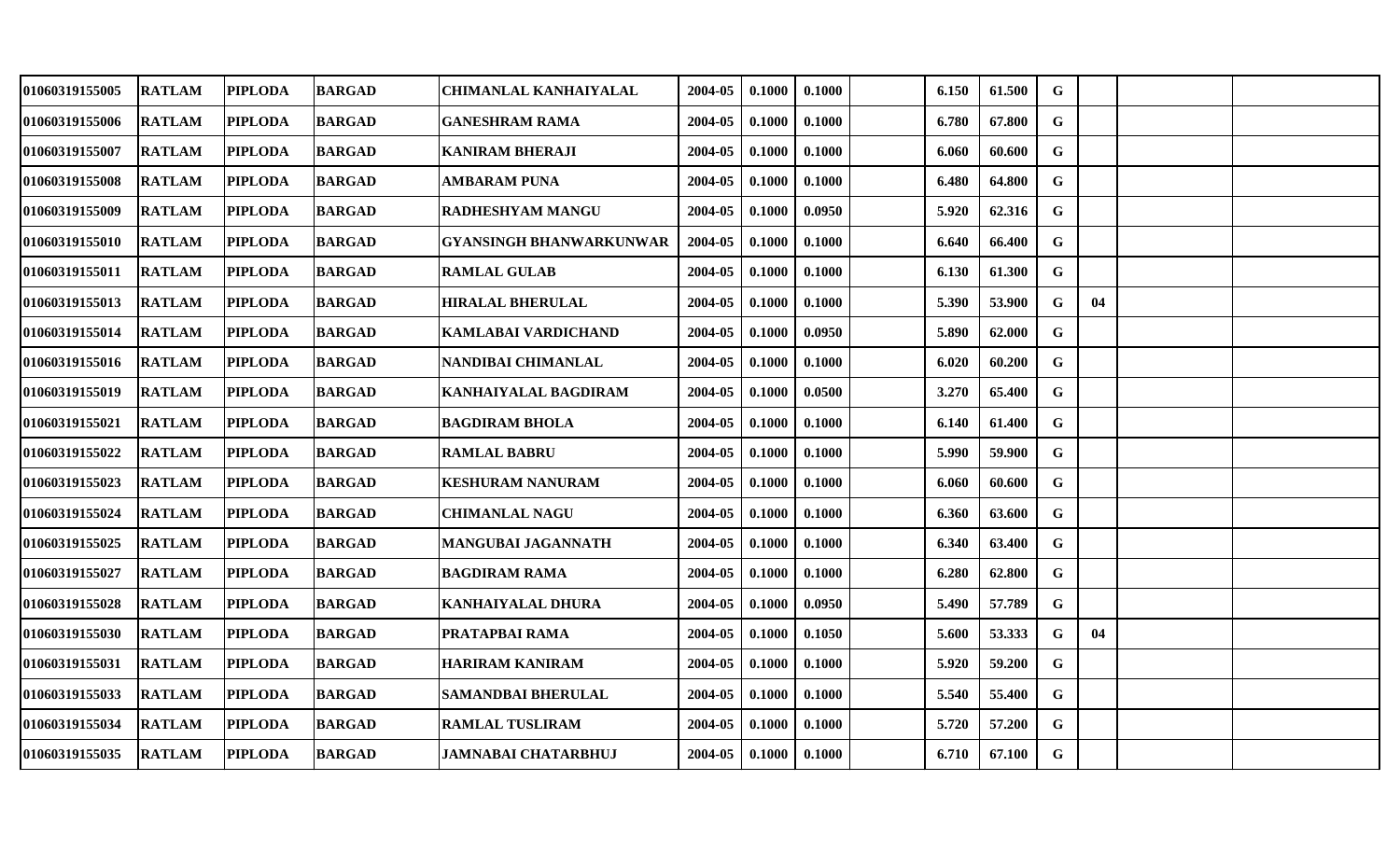| 01060319155036        | <b>RATLAM</b> | <b>PIPLODA</b> | <b>BARGAD</b> | <b>KALABAI SHIREELAL</b>   | 2004-05 | 0.1000 | 0.1050 | 6.300 | 60.000 | $\mathbf G$ |    | <b>NAME CHANGE</b> |
|-----------------------|---------------|----------------|---------------|----------------------------|---------|--------|--------|-------|--------|-------------|----|--------------------|
| 01060319155037        | <b>RATLAM</b> | <b>PIPLODA</b> | <b>BARGAD</b> | MOTIYABAI CHAMPABAI        | 2004-05 | 0.1000 | 0.1050 | 5.880 | 56.000 | G           |    |                    |
| <b>01060319155039</b> | <b>RATLAM</b> | <b>PIPLODA</b> | <b>BARGAD</b> | BHULIBAI BHERULAL          | 2004-05 | 0.1000 | 0.0950 | 5.060 | 53.263 | G           | 04 |                    |
| 01060319155040        | <b>RATLAM</b> | <b>PIPLODA</b> | <b>BARGAD</b> | <b>MANGIBAI VENIRAM</b>    | 2004-05 | 0.1000 | 0.1000 | 5.440 | 54.400 | $\mathbf G$ |    |                    |
| 01060319155041        | <b>RATLAM</b> | <b>PIPLODA</b> | <b>BARGAD</b> | SURAJBAI UMASHANKAR        | 2004-05 | 0.1000 | 0.1000 | 5.900 | 59.000 | G           |    |                    |
| 01060319155043        | <b>RATLAM</b> | <b>PIPLODA</b> | <b>BARGAD</b> | <b>MANGILAL PUNA</b>       | 2004-05 | 0.1000 | 0.1000 | 6.310 | 63.100 | G           |    |                    |
| 01060319155045        | <b>RATLAM</b> | <b>PIPLODA</b> | <b>BARGAD</b> | <b>MANGILAL BHERULAL</b>   | 2004-05 | 0.1000 | 0.1000 | 5.270 | 52.700 | G           | 04 |                    |
| 01060319155046        | <b>RATLAM</b> | <b>PIPLODA</b> | <b>BARGAD</b> | <b>BAGDIRAM NANURAM</b>    | 2004-05 | 0.1000 | 0.1050 | 5.660 | 53.905 | $\mathbf G$ | 04 |                    |
| 01060319155048        | <b>RATLAM</b> | <b>PIPLODA</b> | <b>BARGAD</b> | <b>BHUWAN GITABAI</b>      | 2004-05 | 0.1000 | 0.1000 | 6.500 | 65.000 | $\mathbf G$ |    |                    |
| 01060319155049        | <b>RATLAM</b> | <b>PIPLODA</b> | <b>BARGAD</b> | <b>SHARDABAI GITABAI</b>   | 2004-05 | 0.1000 | 0.1000 | 5.700 | 57.000 | $\mathbf G$ |    |                    |
| 01060319155050        | <b>RATLAM</b> | <b>PIPLODA</b> | <b>BARGAD</b> | NATHIBAI BHERULAL          | 2004-05 | 0.1000 | 0.1000 | 5.780 | 57.800 | $\mathbf G$ |    |                    |
| 01060319155051        | <b>RATLAM</b> | <b>PIPLODA</b> | <b>BARGAD</b> | <b>UMMEDRAM HARIRAM</b>    | 2004-05 | 0.1000 | 0.1000 | 6.160 | 61.600 | G           |    |                    |
| 01060319155053        | <b>RATLAM</b> | <b>PIPLODA</b> | <b>BARGAD</b> | RAMNARAYAN NANURAM         | 2004-05 | 0.1000 | 0.1000 | 5.530 | 55.300 | $\mathbf G$ |    |                    |
| 01060319155054        | <b>RATLAM</b> | <b>PIPLODA</b> | <b>BARGAD</b> | <b>NANURAM KESHURAM</b>    | 2004-05 | 0.1000 | 0.1000 | 5.450 | 54.500 | G           |    |                    |
| <b>01060319155055</b> | <b>RATLAM</b> | <b>PIPLODA</b> | <b>BARGAD</b> | MANGILAL MATA DARIVAVBAI   | 2004-05 | 0.1000 | 0.1000 | 7.050 | 70.500 | $\mathbf G$ |    |                    |
| 01060319155056        | <b>RATLAM</b> | <b>PIPLODA</b> | <b>BARGAD</b> | <b>GANESHRAM JAGANNATH</b> | 2004-05 | 0.1000 | 0.1000 | 5.260 | 52.600 | $\mathbf G$ | 04 |                    |
| 01060319155057        | <b>RATLAM</b> | <b>PIPLODA</b> | <b>BARGAD</b> | KAMALSINGH AMARSINGH       | 2004-05 | 0.1000 | 0.1000 | 5.680 | 56.800 | $\mathbf G$ |    |                    |
| 01060319155058        | <b>RATLAM</b> | <b>PIPLODA</b> | <b>BARGAD</b> | <b>CHIMANLAL PUNA</b>      | 2004-05 | 0.1000 | 0.1000 | 6.240 | 62.400 | G           |    |                    |
| 01060319155059        | <b>RATLAM</b> | <b>PIPLODA</b> | <b>BARGAD</b> | <b>RAMLAL KANIRAM</b>      | 2004-05 | 0.1000 | 0.1000 | 5.920 | 59.200 | $\mathbf G$ |    |                    |
| <b>01060319155060</b> | <b>RATLAM</b> | <b>PIPLODA</b> | <b>BARGAD</b> | KANHAIYALAL GANESHRAM      | 2004-05 | 0.1000 | 0.1000 | 6.160 | 61.600 | $\mathbf G$ |    |                    |
| 01060319155061        | <b>RATLAM</b> | <b>PIPLODA</b> | <b>BARGAD</b> | <b>MOHAN ONKAR</b>         | 2004-05 | 0.1000 | 0.0950 | 5.460 | 57.474 | G           |    |                    |
| 01060319155064        | <b>RATLAM</b> | <b>PIPLODA</b> | <b>BARGAD</b> | GANESHRAM KALURAM          | 2004-05 | 0.1000 | 0.1000 | 6.250 | 62.500 | G           |    |                    |
| 01060319155065        | <b>RATLAM</b> | <b>PIPLODA</b> | <b>BARGAD</b> | DEVRAM NARSINGH            | 2004-05 | 0.1000 | 0.1000 | 6.210 | 62.100 | $\mathbf G$ |    |                    |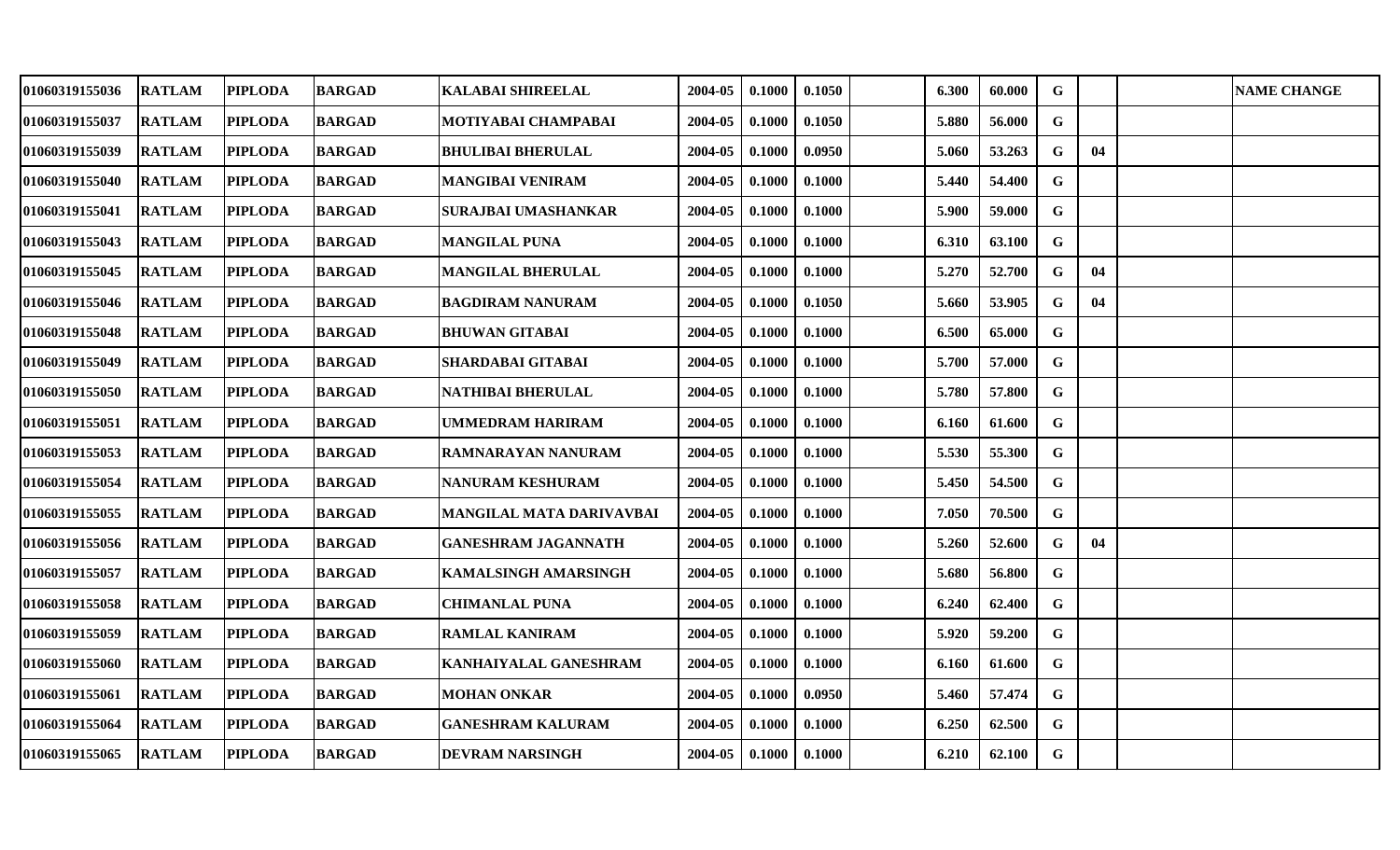| 01060319155066        | <b>RATLAM</b> | <b>PIPLODA</b> | <b>BARGAD</b> | <b>KALURAM SHRIRAM</b>      | 2004-05 | 0.1000 | 0.1000 | 5.830 | 58.300 | $\mathbf G$ |    | <b>NAME CHANGE</b> |
|-----------------------|---------------|----------------|---------------|-----------------------------|---------|--------|--------|-------|--------|-------------|----|--------------------|
| 01060319155067        | <b>RATLAM</b> | <b>PIPLODA</b> | <b>BARGAD</b> | <b>NANURAM KALU</b>         | 2004-05 | 0.1000 | 0.1050 | 6.490 | 61.810 | G           |    |                    |
| <b>01060319155071</b> | <b>RATLAM</b> | <b>PIPLODA</b> | <b>BARGAD</b> | <b>BALARAM PANNA</b>        | 2004-05 | 0.1000 | 0.1000 | 5.690 | 56.900 | $\mathbf G$ |    |                    |
| 01060319155072        | <b>RATLAM</b> | <b>PIPLODA</b> | <b>BARGAD</b> | AYODHIYABAI JUGALDAS        | 2004-05 | 0.1000 | 0.1000 | 5.250 | 52.500 | $\mathbf G$ | 04 |                    |
| 01060319155073        | <b>RATLAM</b> | <b>PIPLODA</b> | <b>BARGAD</b> | <b>MANGILAL MAGNIRAM</b>    | 2004-05 | 0.1000 | 0.1000 | 5.780 | 57.800 | G           |    |                    |
| 01060319155075        | <b>RATLAM</b> | <b>PIPLODA</b> | <b>BARGAD</b> | PANNALAL NATHURAM           | 2004-05 | 0.1000 | 0.1000 | 6.150 | 61.500 | $\mathbf G$ |    |                    |
| 01060319155076        | <b>RATLAM</b> | <b>PIPLODA</b> | <b>BARGAD</b> | <b>NANURAM MATA BALIBAI</b> | 2004-05 | 0.1000 | 0.1000 | 6.030 | 60.300 | G           |    |                    |
| 01060319155077        | <b>RATLAM</b> | <b>PIPLODA</b> | <b>BARGAD</b> | <b>BALARAM HIRALAL</b>      | 2004-05 | 0.1000 | 0.1000 | 6.010 | 60.100 | G           |    |                    |
| <b>01060319155080</b> | <b>RATLAM</b> | <b>PIPLODA</b> | <b>BARGAD</b> | <b>JAGANNATH BHERULAL</b>   | 2004-05 | 0.1000 | 0.1000 | 6.200 | 62.000 | $\mathbf G$ |    |                    |
| 01060319155082        | <b>RATLAM</b> | <b>PIPLODA</b> | <b>BARGAD</b> | KELASHCHANDRA KANHAIYALAL   | 2004-05 | 0.1000 | 0.1000 | 5.770 | 57.700 | $\mathbf G$ |    |                    |
| 01060319155083        | <b>RATLAM</b> | <b>PIPLODA</b> | <b>BARGAD</b> | GOVERDHANSINGH DEVISINGH    | 2004-05 | 0.1000 | 0.0950 | 6.040 | 63.579 | $\mathbf G$ |    |                    |
| 01060319155084        | <b>RATLAM</b> | <b>PIPLODA</b> | <b>BARGAD</b> | <b>MOTILAL OMKARLAL</b>     | 2004-05 | 0.1000 | 0.1000 | 6.390 | 63.900 | G           |    |                    |
| 01060319155085        | <b>RATLAM</b> | <b>PIPLODA</b> | <b>BARGAD</b> | RADHESHYAM KANHAIYALAL      | 2004-05 | 0.1000 | 0.1000 | 6.090 | 60.900 | $\mathbf G$ |    |                    |
| 01060319155086        | <b>RATLAM</b> | <b>PIPLODA</b> | <b>BARGAD</b> | <b>MANAKLAL BHANWARLAL</b>  | 2004-05 | 0.1000 | 0.1000 | 5.750 | 57.500 | G           |    |                    |
| <b>01060319155089</b> | <b>RATLAM</b> | <b>PIPLODA</b> | <b>BARGAD</b> | <b>AMBARAM BHERULAL</b>     | 2004-05 | 0.1000 | 0.1000 | 6.180 | 61.800 | $\mathbf G$ |    |                    |
| 01060319155090        | <b>RATLAM</b> | <b>PIPLODA</b> | <b>BARGAD</b> | AYODHIYABAI BHANWARLAL      | 2004-05 | 0.1000 | 0.1000 | 5.440 | 54.400 | $\mathbf G$ |    |                    |
| 01060319155091        | <b>RATLAM</b> | <b>PIPLODA</b> | <b>BARGAD</b> | <b>BALARAM BHERULAL</b>     | 2004-05 | 0.1000 | 0.1000 | 5.860 | 58.600 | $\mathbf G$ |    |                    |
| 01060319155092        | <b>RATLAM</b> | <b>PIPLODA</b> | <b>BARGAD</b> | <b>BHANWARLAL OKARLAL</b>   | 2004-05 | 0.1000 | 0.0950 | 5.550 | 58.421 | G           |    |                    |
| 01060319155093        | <b>RATLAM</b> | <b>PIPLODA</b> | <b>BARGAD</b> | <b>GANESHRAM NADAR</b>      | 2004-05 | 0.1000 | 0.1050 | 6.420 | 61.143 | $\mathbf G$ |    |                    |
| <b>01060319155094</b> | <b>RATLAM</b> | <b>PIPLODA</b> | <b>BARGAD</b> | <b>GANESHRAM NATHURAM</b>   | 2004-05 | 0.1000 | 0.1050 | 6.380 | 60.762 | $\mathbf G$ |    |                    |
| 01060319155097        | <b>RATLAM</b> | <b>PIPLODA</b> | <b>BARGAD</b> | <b>KAILASH SHYAMSUNDAR</b>  | 2004-05 | 0.1000 | 0.1000 | 6.300 | 63.000 | G           |    |                    |
| 01060319155098        | <b>RATLAM</b> | <b>PIPLODA</b> | <b>BARGAD</b> | <b>KARULAL NATHULAL</b>     | 2004-05 | 0.1000 | 0.1000 | 5.890 | 58.900 | G           |    |                    |
| 01060319155099        | <b>RATLAM</b> | <b>PIPLODA</b> | <b>BARGAD</b> | KODARLAL BAGDIRAM           | 2004-05 | 0.1000 | 0.1000 | 6.180 | 61.800 | $\mathbf G$ |    |                    |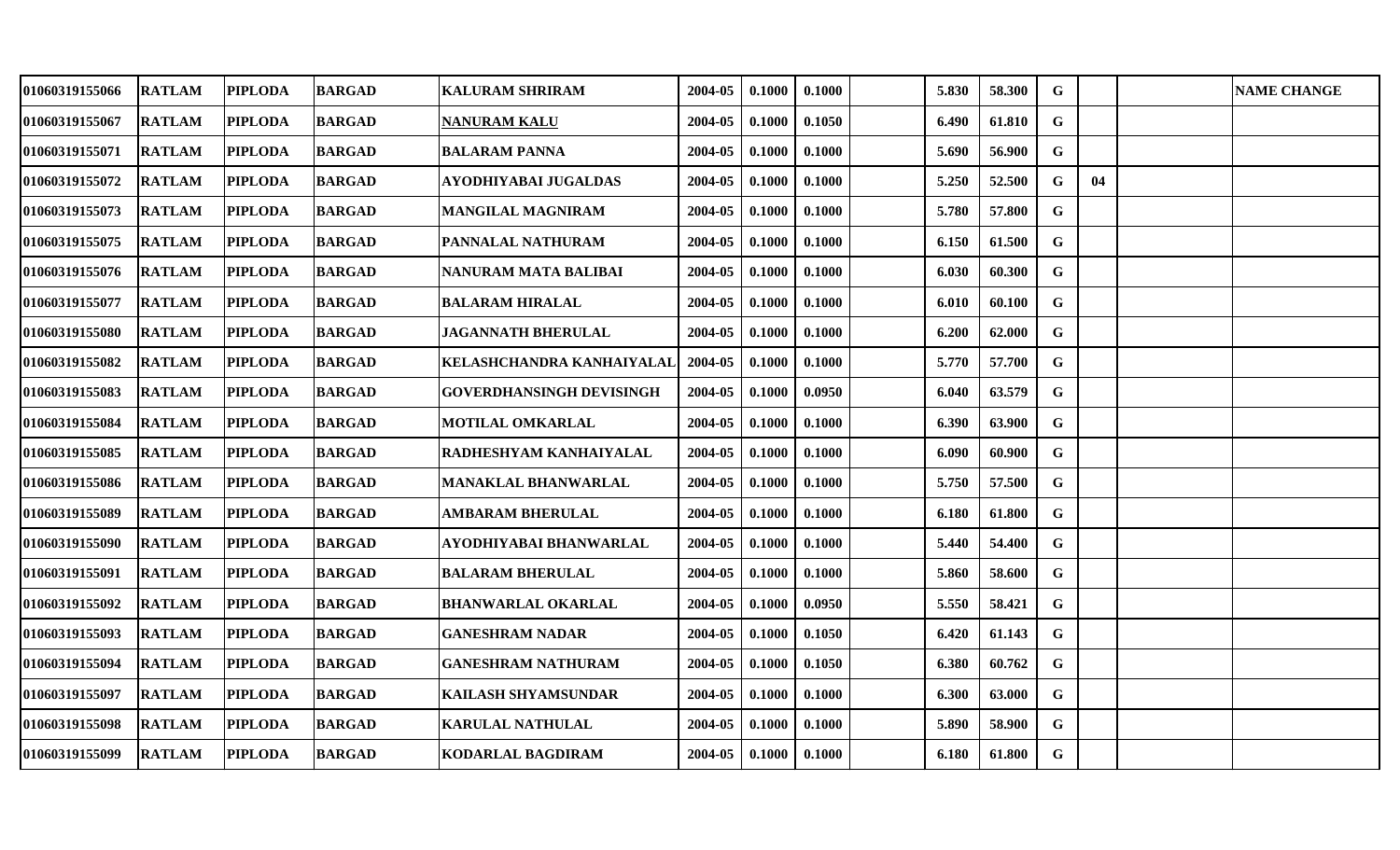| <b>RATLAM</b> | <b>PIPLODA</b> |                                  | LAXMINARAYAN UMMEDRAM                                                                                                                                               | 2004-05                                                                                                                                                                                                       | 0.1000 | 0.1000 | 5.650 | 56.500 | G           |    |  |
|---------------|----------------|----------------------------------|---------------------------------------------------------------------------------------------------------------------------------------------------------------------|---------------------------------------------------------------------------------------------------------------------------------------------------------------------------------------------------------------|--------|--------|-------|--------|-------------|----|--|
| <b>RATLAM</b> | <b>PIPLODA</b> | <b>BARGAD</b>                    | MANGUSINGH AMARSINGH                                                                                                                                                | 2004-05                                                                                                                                                                                                       | 0.1000 | 0.1000 | 1.230 | 12.300 | G           | 04 |  |
| <b>RATLAM</b> | <b>PIPLODA</b> | <b>BARGAD</b>                    | PRATHVIRAJ RAMA                                                                                                                                                     | 2004-05                                                                                                                                                                                                       | 0.1000 | 0.0950 | 5.260 | 55.368 | G           |    |  |
| <b>RATLAM</b> | <b>PIPLODA</b> | <b>BARGAD</b>                    | <b>RAMLAL KALUJI</b>                                                                                                                                                | 2004-05                                                                                                                                                                                                       | 0.1000 | 0.0950 | 5.910 | 62.211 | G           |    |  |
| <b>RATLAM</b> | <b>PIPLODA</b> |                                  | <b>RATANLAL GULAB</b>                                                                                                                                               | 2004-05                                                                                                                                                                                                       | 0.1000 | 0.1000 | 6.190 | 61.900 | $\mathbf G$ |    |  |
| <b>RATLAM</b> | <b>PIPLODA</b> | <b>BARKHEDI</b>                  | AMRATRAM NATHU                                                                                                                                                      | 2004-05                                                                                                                                                                                                       | 0.1000 | 0.1000 | 4.330 | 43.300 | $\mathbf G$ | 04 |  |
| <b>RATLAM</b> | <b>PIPLODA</b> |                                  | <b>GANPATLAL BHULIBAI</b>                                                                                                                                           | 2004-05                                                                                                                                                                                                       | 0.1000 | 0.1000 | 6.140 | 61.400 | G           |    |  |
| <b>RATLAM</b> | <b>PIPLODA</b> |                                  | <b>SUKHRAM NANURAM</b>                                                                                                                                              | 2004-05                                                                                                                                                                                                       | 0.1000 | 0.1050 | 5.140 | 48.952 | G           | 04 |  |
| <b>RATLAM</b> | <b>PIPLODA</b> | <b>BARKHEDI</b>                  |                                                                                                                                                                     | 2004-05                                                                                                                                                                                                       | 0.1000 | 0.1000 | 5.960 | 59.600 | G           |    |  |
| <b>RATLAM</b> | <b>PIPLODA</b> |                                  | <b>SAGU LAXMAN</b>                                                                                                                                                  | 2004-05                                                                                                                                                                                                       | 0.1000 | 0.1000 | 6.030 | 60.300 | G           |    |  |
| <b>RATLAM</b> | <b>PIPLODA</b> | <b>BARKHEDI</b>                  | <b>KANHAIYALAL BAGDIRAM</b>                                                                                                                                         | 2004-05                                                                                                                                                                                                       | 0.1000 | 0.1000 | 7.120 | 71.200 | $\mathbf G$ |    |  |
| <b>RATLAM</b> | <b>PIPLODA</b> | <b>BARKHEDI</b>                  |                                                                                                                                                                     | 2004-05                                                                                                                                                                                                       | 0.1000 | 0.1050 | 5.900 | 56.190 | $\mathbf G$ |    |  |
| <b>RATLAM</b> | <b>PIPLODA</b> |                                  |                                                                                                                                                                     | 2004-05                                                                                                                                                                                                       | 0.1000 | 0.1050 | 4.130 | 39.333 | G           | 04 |  |
| <b>RATLAM</b> | <b>PIPLODA</b> | <b>BARKHEDI</b>                  |                                                                                                                                                                     | 2004-05                                                                                                                                                                                                       | 0.1000 | 0.1000 | 6.750 | 67.500 | $\mathbf G$ |    |  |
| <b>RATLAM</b> | <b>PIPLODA</b> | <b>BARKHEDI</b>                  | <b>RAGHUVEERSINGH NATHUSINGH</b>                                                                                                                                    | 2004-05                                                                                                                                                                                                       | 0.1000 | 0.1000 | 6.880 | 68.800 | G           |    |  |
| <b>RATLAM</b> | <b>PIPLODA</b> | <b>BARKHEDI</b>                  | <b>BHERULAL BABRU</b>                                                                                                                                               | 2004-05                                                                                                                                                                                                       | 0.1000 | 0.1000 | 6.370 | 63.700 | G           |    |  |
| <b>RATLAM</b> | <b>PIPLODA</b> |                                  |                                                                                                                                                                     | 2004-05                                                                                                                                                                                                       | 0.1000 | 0.1000 | 5.740 | 57.400 | $\mathbf G$ |    |  |
| <b>RATLAM</b> | <b>PIPLODA</b> |                                  | <b>BHERULAL NANDA</b>                                                                                                                                               | 2004-05                                                                                                                                                                                                       | 0.1000 | 0.0900 | 5.580 | 62.000 | $\mathbf G$ |    |  |
| <b>RATLAM</b> |                | <b>BARKHEDI</b>                  | <b>MANGILAL BHERULAL</b>                                                                                                                                            | 2004-05                                                                                                                                                                                                       | 0.1000 | 0.1050 | 6.590 | 62.762 | G           |    |  |
| <b>RATLAM</b> | <b>PIPLODA</b> | <b>BARKHEDI</b>                  |                                                                                                                                                                     | 2004-05                                                                                                                                                                                                       | 0.1000 |        |       |        | $\mathbf F$ |    |  |
| <b>RATLAM</b> | <b>PIPLODA</b> | <b>BARKHEDI</b>                  | <b>RAMCHAND MODIRAM</b>                                                                                                                                             | 2004-05                                                                                                                                                                                                       | 0.1000 | 0.1050 | 6.010 | 57.238 | G           |    |  |
| <b>RATLAM</b> | <b>PIPLODA</b> | <b>BARKHEDI</b>                  |                                                                                                                                                                     | 2004-05                                                                                                                                                                                                       | 0.1000 | 0.1000 | 5.590 | 55.900 | G           | 05 |  |
| <b>RATLAM</b> |                |                                  |                                                                                                                                                                     | 2004-05                                                                                                                                                                                                       | 0.1000 | 0.1000 | 6.620 | 66.200 | G           |    |  |
|               |                | <b>PIPLODA</b><br><b>PIPLODA</b> | <b>BARGAD</b><br><b>BARGAD</b><br><b>BARKHEDI</b><br><b>BARKHEDI</b><br><b>BARKHEDI</b><br><b>BARKHEDI</b><br><b>BARKHEDI</b><br><b>BARKHEDI</b><br><b>BARKHEDI</b> | <b>INDARSINGH MOHSINGH</b><br><b>RAMCHNDAR RUPA KUMHAR</b><br>RAMIBAI AMRA CHAMAR<br><b>HANSRAJ NATHU</b><br><b>RAMLAL LAXMAN</b><br><b>HARIRAM NATHU</b><br><b>BABRU KACHRU</b><br><b>BADRILAL GOVINDRAM</b> |        |        |       |        |             |    |  |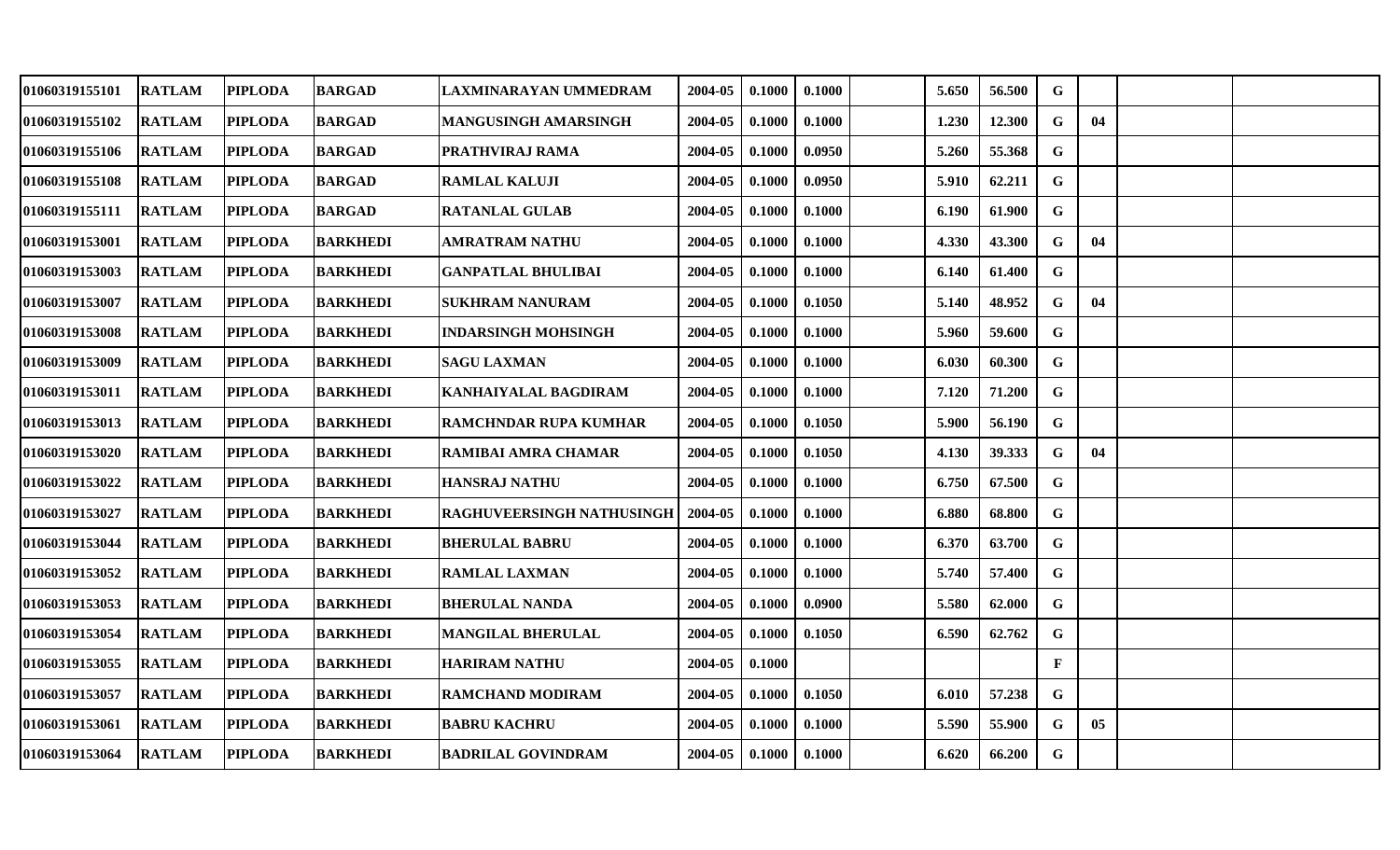| 01060319153065 | <b>RATLAM</b>   | PIPLODA        | <b>BARKHEDI</b> | <b>BHAGATRAM NANDRAM</b>      | 2004-05 | 0.1000 | 0.1000 | 5.550 | 55.500 | G           |    |  |
|----------------|-----------------|----------------|-----------------|-------------------------------|---------|--------|--------|-------|--------|-------------|----|--|
| 01060319153066 | <b>RATLAM</b>   | <b>PIPLODA</b> | <b>BARKHEDI</b> | <b>BHAGATRAM NANURAM</b>      | 2004-05 | 0.1000 | 0.1000 | 6.550 | 65.500 | G           |    |  |
| 01060319153067 | <b>RATLAM</b>   | <b>PIPLODA</b> | <b>BARKHEDI</b> | <b>BHAGIRATH BHERULAL</b>     | 2004-05 | 0.1000 | 0.1000 | 6.370 | 63.700 | $\mathbf G$ |    |  |
| 01060319153071 | <b>RATLAM</b>   | <b>PIPLODA</b> | <b>BARKHEDI</b> | <b>BHERULAL RAMRATAN</b>      | 2004-05 | 0.1000 | 0.1050 | 6.350 | 60.476 | G           |    |  |
| 01060319153073 | <b>RATLAM</b>   | <b>PIPLODA</b> | <b>BARKHEDI</b> | DINESHKUMAR AMRATLAL          | 2004-05 | 0.1000 | 0.1050 | 6.060 | 57.714 | G           |    |  |
| 01060319153074 | <b>RATLAM</b>   | <b>PIPLODA</b> | <b>BARKHEDI</b> | <b>GATTUSINGH SAJJANSINGH</b> | 2004-05 | 0.1000 | 0.1050 | 5.470 | 52.095 | G           | 04 |  |
| 01060319153076 | <b>RATLAM</b>   | <b>PIPLODA</b> | <b>BARKHEDI</b> | <b>GORISHANKAR BALMUKAND</b>  | 2004-05 | 0.1000 | 0.1050 | 6.660 | 63.429 | $\mathbf G$ |    |  |
| 01060319153077 | <b>RATLAM</b>   | <b>PIPLODA</b> | <b>BARKHEDI</b> | HAJARI KHA FAKIR MOHAMMAD     | 2004-05 | 0.1000 | 0.1000 | 2.170 | 21.700 | $\mathbf G$ | 04 |  |
| 01060319153080 | <b>RATLAM</b>   | <b>PIPLODA</b> | <b>BARKHEDI</b> | <b>JAGDISH BALARAM</b>        | 2004-05 | 0.1000 | 0.1000 | 6.290 | 62.900 | G           |    |  |
| 01060319153082 | <b>RATLAM</b>   | <b>PIPLODA</b> | <b>BARKHEDI</b> | <b>JAGDISH KANHAIYALAL</b>    | 2004-05 | 0.1000 | 0.1000 | 6.220 | 62.200 | G           |    |  |
| 01060319153085 | <b>RATLAM</b>   | <b>PIPLODA</b> | <b>BARKHEDI</b> | <b>LAOKUSH RAMLAL</b>         | 2004-05 | 0.1000 | 0.0950 | 5.680 | 59.789 | $\mathbf G$ |    |  |
| 01060319153087 | <b>RATLAM</b>   | <b>PIPLODA</b> | <b>BARKHEDI</b> | <b>MANGILAL NATHULAL</b>      | 2004-05 | 0.1000 | 0.1050 | 5.870 | 55.905 | G           |    |  |
| 01060319153089 | <b>RATLAM</b>   | <b>PIPLODA</b> | <b>BARKHEDI</b> | <b>NANDRAM MODIRAM</b>        | 2004-05 | 0.1000 | 0.1050 | 6.500 | 61.905 | G           |    |  |
| 01060319153090 | <b>RATLAM</b>   | <b>PIPLODA</b> | <b>BARKHEDI</b> | NARAYAN GANPATLAL             | 2004-05 | 0.1000 | 0.1000 | 5.940 | 59.400 | G           |    |  |
| 01060319153091 | <b>RATLAM</b>   | <b>PIPLODA</b> | <b>BARKHEDI</b> | NATHULAL DALLA                | 2004-05 | 0.1000 | 0.1050 | 5.780 | 55.048 | G           | 05 |  |
| 01060319153097 | <b>RATLAM</b>   | <b>PIPLODA</b> | <b>BARKHEDI</b> | SHANKARLAL MODIRAM            | 2004-05 | 0.1000 | 0.1050 | 6.160 | 58.667 | $\mathbf G$ |    |  |
| 01060319153099 | <b>RATLAM</b>   | <b>PIPLODA</b> | <b>BARKHEDI</b> | SHIVNARAYAN GANPATLAL         | 2004-05 | 0.1000 | 0.1000 | 5.660 | 56.600 | $\mathbf G$ |    |  |
| 01060319153104 | <b>RATLAM</b>   | <b>PIPLODA</b> | <b>BARKHEDI</b> | <b>GORDHANLAL GANPATLAL</b>   | 2004-05 | 0.1000 | 0.1000 | 6.060 | 60.600 | G           |    |  |
| 01060208041002 | <b>MANDSOR</b>  | <b>DALOUDA</b> | <b>BEHPUR</b>   | <b>BHULIBAI CHAGANLAL</b>     | 2004-05 | 0.1000 | 0.0950 | 6.010 | 63.263 | G           |    |  |
| 01060208041003 | <b>MANDSOR</b>  | <b>DALOUDA</b> | <b>BEHPUR</b>   | <b>GORDHANLAL GANGARAM</b>    | 2004-05 | 0.1000 | 0.1000 | 6.820 | 68.200 | G           |    |  |
| 01060208041004 | <b>MANDSOR</b>  | <b>DALOUDA</b> | <b>BEHPUR</b>   | RAMNARAYAN NANDA              | 2004-05 | 0.1000 | 0.1000 | 6.210 | 62.100 | G           |    |  |
| 01060208041104 | <b>MANDSOR</b>  | <b>DALOUDA</b> | <b>BEHPUR</b>   | SAJJANBAI HAKKIRAM            | 2004-05 | 0.1000 | 0.0900 | 5.710 | 63.444 | G           |    |  |
| 01060208041006 | MANDSOR DALOUDA |                | <b>BEHPUR</b>   | <b>KISHANLAL GULAB</b>        | 2004-05 | 0.1000 | 0.0850 | 5.720 | 67.294 | G           |    |  |
|                |                 |                |                 |                               |         |        |        |       |        |             |    |  |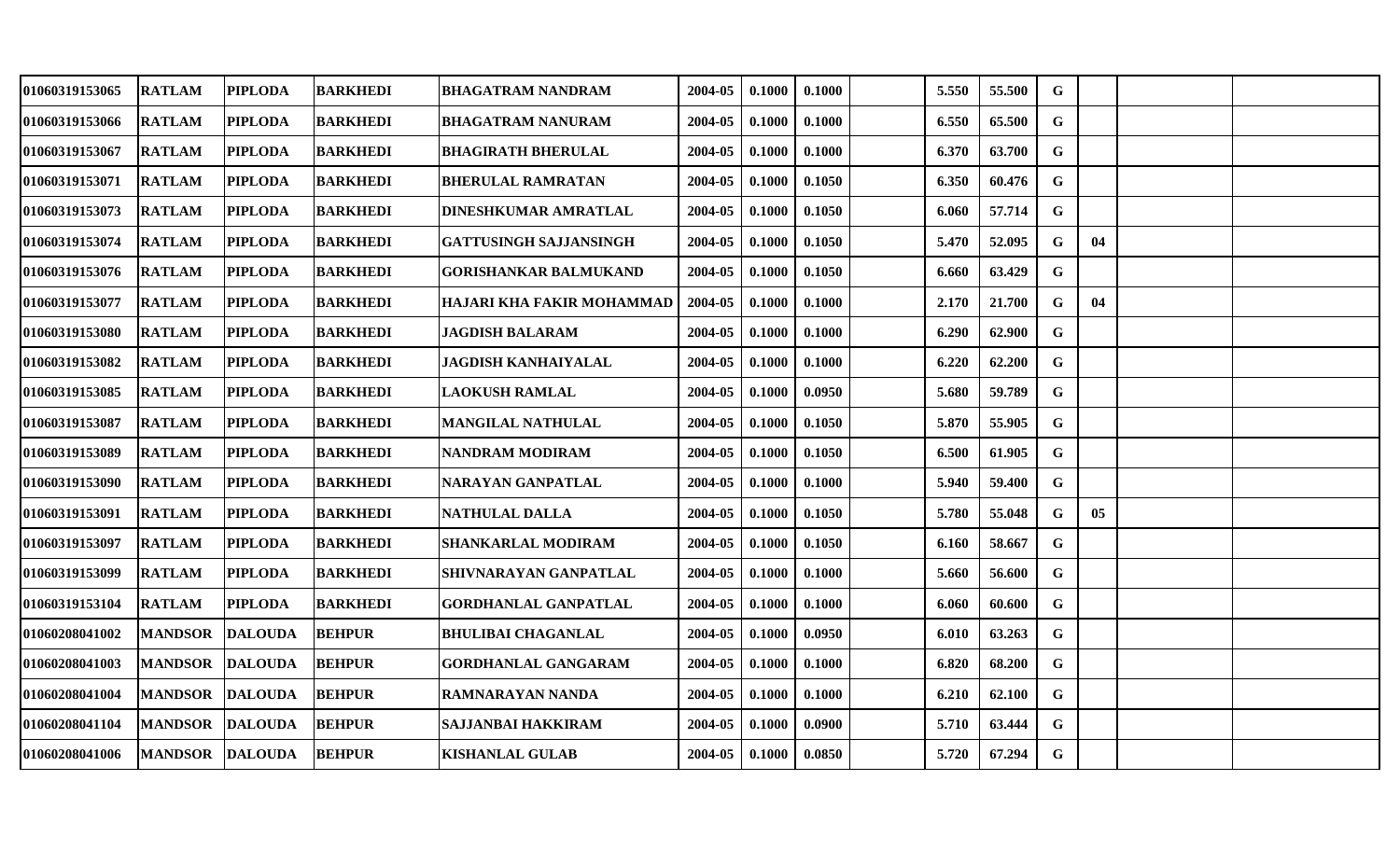| 01060208041010 | <b>MANDSOR</b>  | <b>DALOUDA</b> | <b>BEHPUR</b> | <b>JAGGANATH KALU</b>       | 2004-05 | 0.1000 | 0.1000 | 6.600 | 66.000 | G           |    |  |
|----------------|-----------------|----------------|---------------|-----------------------------|---------|--------|--------|-------|--------|-------------|----|--|
| 01060208041011 | <b>MANDSOR</b>  | <b>DALOUDA</b> | <b>BEHPUR</b> | <b>RATANLAL KACHRU</b>      | 2004-05 | 0.1000 | 0.0950 | 6.100 | 64.211 | G           |    |  |
| 01060208041012 | <b>MANDSOR</b>  | <b>DALOUDA</b> | <b>BEHPUR</b> | <b>RAMCHANDR NANDA</b>      | 2004-05 | 0.1000 | 0.1050 | 6.160 | 58.667 | $\mathbf G$ |    |  |
| 01060208041013 | <b>MANDSOR</b>  | <b>DALOUDA</b> | <b>BEHPUR</b> | <b>MANGILAL LAXMAN</b>      | 2004-05 | 0.1000 | 0.1000 | 6.430 | 64.300 | G           |    |  |
| 01060208041015 | <b>MANDSOR</b>  | <b>DALOUDA</b> | <b>BEHPUR</b> | <b>GORDHAN VISHRAM</b>      | 2004-05 | 0.1000 |        |       |        | $\mathbf N$ |    |  |
| 01060208041016 | <b>MANDSOR</b>  | <b>DALOUDA</b> | <b>BEHPUR</b> | MOHANSINGH BHANWARSINGH     | 2004-05 | 0.1000 | 0.0950 | 6.720 | 70.737 | G           |    |  |
| 01060208041021 | <b>MANDSOR</b>  | <b>DALOUDA</b> | <b>BEHPUR</b> | VARDICHAND NATHU            | 2004-05 | 0.1000 | 0.0950 | 6.180 | 65.053 | G           |    |  |
| 01060208041023 | <b>MANDSOR</b>  | <b>DALOUDA</b> | <b>BEHPUR</b> | <b>RAMIBAI NANDIBAI</b>     | 2004-05 | 0.1000 | 0.0950 | 4.250 | 44.737 | G           | 04 |  |
| 01060208041031 | <b>MANDSOR</b>  | <b>DALOUDA</b> | <b>BEHPUR</b> | <b>SHANKARLAL HIRALAL</b>   | 2004-05 | 0.1000 | 0.0850 | 4.560 | 53.647 | G           | 04 |  |
| 01060208041036 | <b>MANDSOR</b>  | <b>DALOUDA</b> | <b>BEHPUR</b> | <b>SHANTIBAI HARIRAM</b>    | 2004-05 | 0.1000 | 0.1000 | 4.320 | 43.200 |             | 02 |  |
| 01060208041037 | <b>MANDSOR</b>  | <b>DALOUDA</b> | <b>BEHPUR</b> | <b>KAMAL MANNALAL</b>       | 2004-05 | 0.1000 | 0.1050 | 5.440 | 51.810 | G           | 04 |  |
| 01060208041040 | <b>MANDSOR</b>  | <b>DALOUDA</b> | <b>BEHPUR</b> | <b>RAMCHANDR GAMERA</b>     | 2004-05 | 0.1000 | 0.1000 | 5.270 | 52.700 | G           | 04 |  |
| 01060208041042 | <b>MANDSOR</b>  | <b>DALOUDA</b> | <b>BEHPUR</b> | <b>LAXMANSINGH RAMSINGH</b> | 2004-05 | 0.1000 | 0.0900 | 5.820 | 64.667 | G           |    |  |
| 01060208041044 | <b>MANDSOR</b>  | <b>DALOUDA</b> | <b>BEHPUR</b> | NANDLAL RAMSUKHIBAI         | 2004-05 | 0.1000 | 0.1000 | 6.160 | 61.600 | G           |    |  |
| 01060208041050 | <b>MANDSOR</b>  | <b>DALOUDA</b> | <b>BEHPUR</b> | <b>MOHANBAI GANESHRAM</b>   | 2004-05 | 0.1000 | 0.1050 | 6.740 | 64.190 | G           |    |  |
| 01060208041053 | <b>MANDSOR</b>  | <b>DALOUDA</b> | <b>BEHPUR</b> | <b>HIRALAL BHERA</b>        | 2004-05 | 0.1000 | 0.0950 | 6.360 | 66.947 | G           |    |  |
| 01060208041055 | <b>MANDSOR</b>  | <b>DALOUDA</b> | <b>BEHPUR</b> | <b>DOLATRAM RAMRATAN</b>    | 2004-05 | 0.1000 | 0.1000 | 6.240 | 62.400 | $\mathbf G$ |    |  |
| 01060208041058 | <b>MANDSOR</b>  | <b>DALOUDA</b> | <b>BEHPUR</b> | MANGILAL HAMERIBAI          | 2004-05 | 0.1000 | 0.1000 | 6.050 | 60.500 | G           |    |  |
| 01060208041059 | <b>MANDSOR</b>  | <b>DALOUDA</b> | <b>BEHPUR</b> | PUNAMCHAND BHAGWANTIBAI     | 2004-05 | 0.1000 | 0.0950 | 5.590 | 58.842 | G           |    |  |
| 01060208041060 | <b>MANDSOR</b>  | <b>DALOUDA</b> | <b>BEHPUR</b> | <b>BHUWAN KARULAL</b>       | 2004-05 | 0.1000 | 0.1000 | 5.110 | 51.100 | G           | 04 |  |
| 01060208041067 | <b>MANDSOR</b>  | <b>DALOUDA</b> | <b>BEHPUR</b> | <b>KANKUBAI HAMERIBAI</b>   | 2004-05 | 0.1000 | 0.1000 | 5.880 | 58.800 | G           |    |  |
| 01060208041068 | <b>MANDSOR</b>  | <b>DALOUDA</b> | <b>BEHPUR</b> | <b>MANGULAL RAJARAM</b>     | 2004-05 | 0.1000 | 0.1000 | 5.630 | 56.300 | G           |    |  |
| 01060208041069 | MANDSOR DALOUDA |                | <b>BEHPUR</b> | KESHARBAI SHANKARLAL        | 2004-05 | 0.1000 | 0.1000 | 5.390 | 53.900 | G           | 04 |  |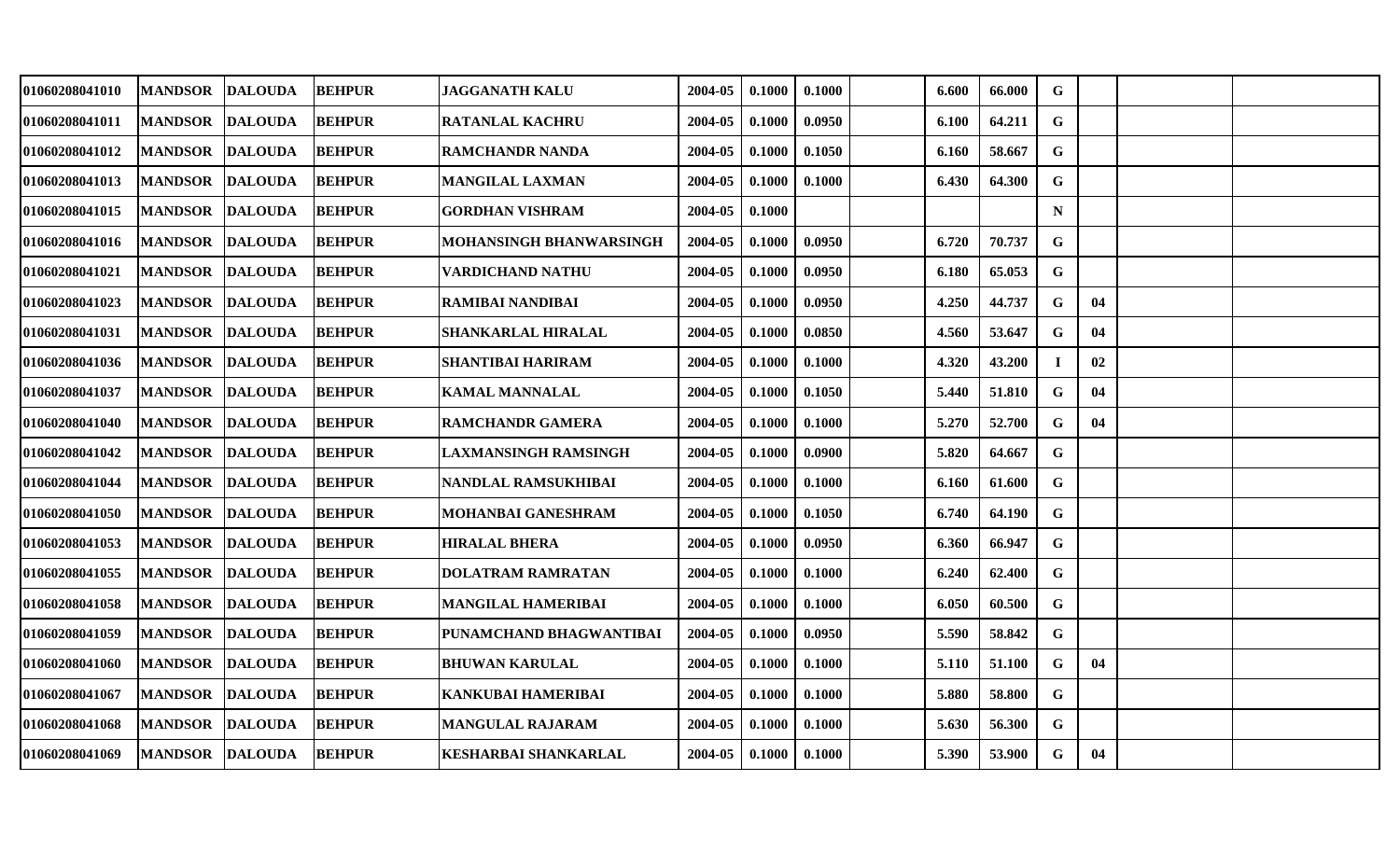| 01060208041075 | <b>MANDSOR</b>  | <b>DALOUDA</b> | <b>BEHPUR</b> | <b>BAGDIRAM JAYCHAND</b>         | 2004-05 | 0.1000 | 0.1050 | 6.340 | 60.381 | G           |    |                    |
|----------------|-----------------|----------------|---------------|----------------------------------|---------|--------|--------|-------|--------|-------------|----|--------------------|
| 01060208041076 | <b>MANDSOR</b>  | <b>DALOUDA</b> | <b>BEHPUR</b> | <b>PANNA SAVA</b>                | 2004-05 | 0.1000 | 0.1000 | 4.980 | 49.800 | G           | 04 |                    |
| 01060208041077 | <b>MANDSOR</b>  | <b>DALOUDA</b> | <b>BEHPUR</b> | JAGANNATH SADHURAM               | 2004-05 | 0.1000 | 0.1000 | 6.730 | 67.300 | $\mathbf G$ |    |                    |
| 01060208041078 | <b>MANDSOR</b>  | <b>DALOUDA</b> | <b>BEHPUR</b> | <b>KESHURAM SONIBAI</b>          | 2004-05 | 0.1000 | 0.1000 | 6.400 | 64.000 | G           |    |                    |
| 01060208041079 | <b>MANDSOR</b>  | <b>DALOUDA</b> | <b>BEHPUR</b> | RANJEETSINGH KALUSINGH           | 2004-05 | 0.1000 | 0.1000 | 6.200 | 62.000 | $\mathbf G$ |    |                    |
| 01060208041082 | <b>MANDSOR</b>  | <b>DALOUDA</b> | <b>BEHPUR</b> | <b>BHAGWANSINGH GOPALSINGH</b>   | 2004-05 | 0.1000 | 0.1000 | 6.020 | 60.200 | G           |    |                    |
| 01060208041085 | <b>MANDSOR</b>  | <b>DALOUDA</b> | <b>BEHPUR</b> | <b>BAGDIBAI BHAGWAN</b>          | 2004-05 | 0.1000 | 0.1000 | 6.620 | 66.200 | $\mathbf G$ |    |                    |
| 01060208041088 | <b>MANDSOR</b>  | <b>DALOUDA</b> | <b>BEHPUR</b> | NATHUSINGH KISHORSINGH           | 2004-05 | 0.1000 | 0.1000 | 6.080 | 60.800 | $\mathbf G$ |    |                    |
| 01060208041090 | <b>MANDSOR</b>  | <b>DALOUDA</b> | <b>BEHPUR</b> | <b>MEGHA SAWA</b>                | 2004-05 | 0.1000 | 0.1000 | 5.460 | 54.600 | $\mathbf G$ |    |                    |
| 01060208041091 | <b>MANDSOR</b>  | <b>DALOUDA</b> | <b>BEHPUR</b> | <b>CHAMPABAI NANURAM</b>         | 2004-05 | 0.1000 | 0.1000 | 6.800 | 68.000 | G           |    |                    |
| 01060208041092 | <b>MANDSOR</b>  | <b>DALOUDA</b> | <b>BEHPUR</b> | <b>BAGDIRAM BABRU</b>            | 2004-05 | 0.1000 | 0.1000 | 5.510 | 55.100 | G           |    |                    |
| 01060208041094 | <b>MANDSOR</b>  | <b>DALOUDA</b> | <b>BEHPUR</b> | <b>BHAGWANTIBAI BHANU</b>        | 2004-05 | 0.1000 | 0.1000 | 5.810 | 58.100 | G           |    |                    |
| 01060208041095 | <b>MANDSOR</b>  | <b>DALOUDA</b> | <b>BEHPUR</b> | <b>JAGHNTAH NANDA</b>            | 2004-05 | 0.1000 | 0.1050 | 6.450 | 61.429 | G           |    |                    |
| 01060208041099 | <b>MANDSOR</b>  | <b>DALOUDA</b> | <b>BEHPUR</b> | VARDIBAI DHAPUBAI                | 2004-05 | 0.1000 | 0.1000 | 4.130 | 41.300 | G           | 04 |                    |
| 01060208041103 | <b>MANDSOR</b>  | <b>DALOUDA</b> | <b>BEHPUR</b> | <b>PUNA BHAGWAN</b>              | 2004-05 | 0.1000 | 0.0900 | 5.310 | 59.000 | G           |    |                    |
| 01060208041106 | <b>MANDSOR</b>  | <b>DALOUDA</b> | <b>BEHPUR</b> | <b>AMRATRAM NANDA</b>            | 2004-05 | 0.1000 | 0.0950 | 5.190 | 54.632 | G           |    |                    |
| 01060208041107 | <b>MANDSOR</b>  | <b>DALOUDA</b> | <b>BEHPUR</b> | <b>JAMUNABAI NAWAL</b>           | 2004-05 | 0.1000 | 0.1050 | 5.810 | 55.333 | $\mathbf G$ |    |                    |
| 01060208041108 | <b>MANDSOR</b>  | <b>DALOUDA</b> | <b>BEHPUR</b> | <b>TULSIBAI RAMLAL</b>           | 2004-05 | 0.1000 | 0.0950 | 5.950 | 62.632 | G           |    |                    |
| 01060208041111 | <b>MANDSOR</b>  | <b>DALOUDA</b> | <b>BEHPUR</b> | <b>BAALMUKUND SADHURAM</b>       | 2004-05 | 0.1000 | 0.0950 | 5.890 | 62.000 | G           |    |                    |
| 01060208041113 | <b>MANDSOR</b>  | <b>DALOUDA</b> | <b>BEHPUR</b> | <b>BHURAKUNWAR PRAHALADSINGH</b> | 2004-05 | 0.1000 | 0.1050 | 6.430 | 61.238 | $\mathbf G$ |    |                    |
| 01060208041115 | <b>MANDSOR</b>  | <b>DALOUDA</b> | <b>BEHPUR</b> | <b>HIRALAL KALU</b>              | 2004-05 | 0.1000 | 0.1000 | 5.580 | 55.800 | G           |    |                    |
| 01060208041118 | <b>MANDSOR</b>  | <b>DALOUDA</b> | <b>BEHPUR</b> | NANDRAM GANGARAM                 | 2004-05 | 0.1000 | 0.0900 | 6.120 | 68.000 | G           |    | <b>NAME CHANGE</b> |
| 01060208041119 | MANDSOR DALOUDA |                | <b>BEHPUR</b> | BAHADURSINGH NAHARSINGH          | 2004-05 | 0.1000 | 0.1000 | 6.390 | 63.900 | $\mathbf G$ |    |                    |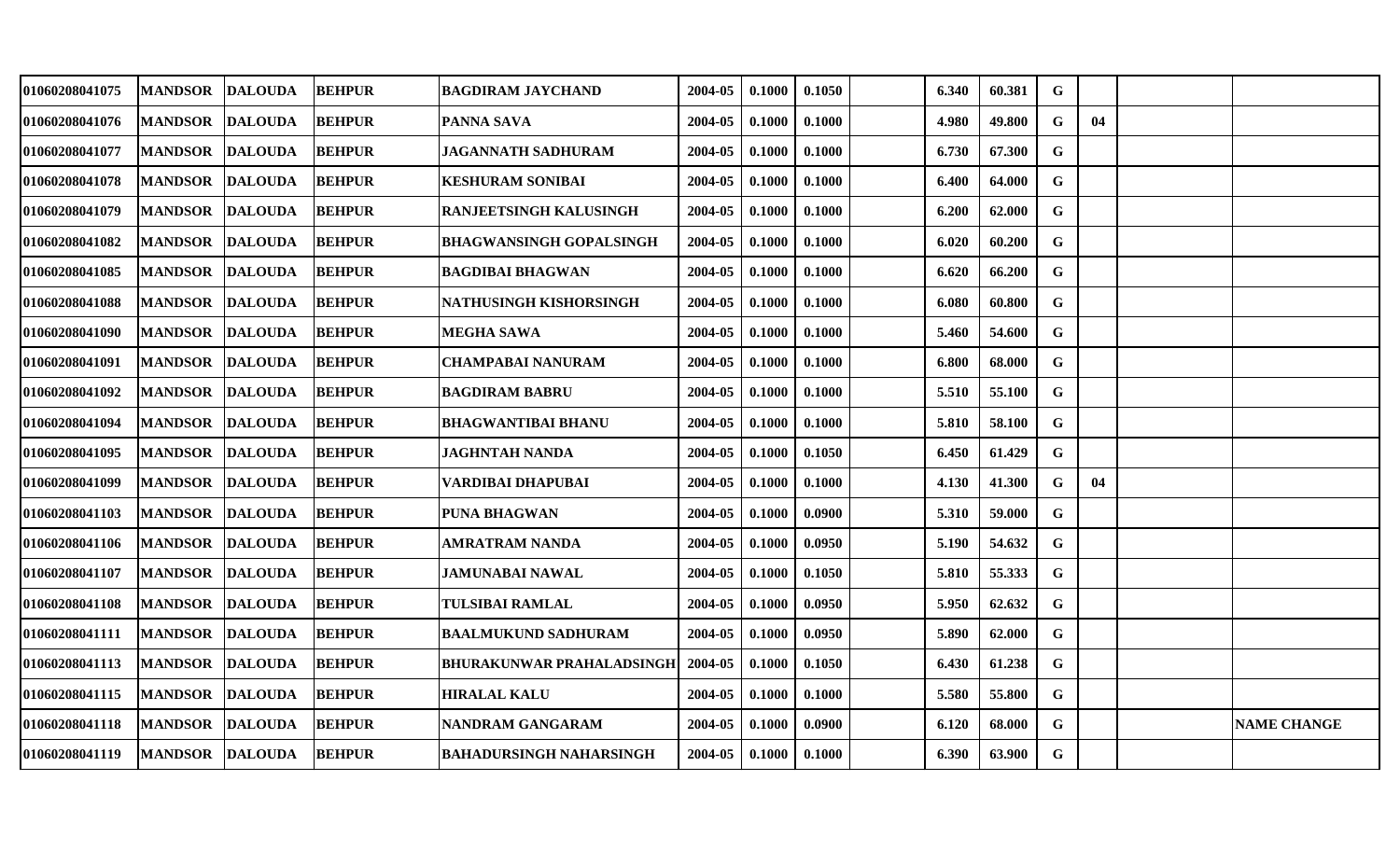| 01060208041123 | <b>MANDSOR</b> | <b>DALOUDA</b> | <b>BEHPUR</b>    | VARDICHAND KANKUBAI             | 2004-05 | 0.1000 | 0.1000 | 6.450 | 64.500 | G           |    |                |                              |
|----------------|----------------|----------------|------------------|---------------------------------|---------|--------|--------|-------|--------|-------------|----|----------------|------------------------------|
| 01060208041124 | <b>MANDSOR</b> | <b>DALOUDA</b> | <b>BEHPUR</b>    | <b>GORDHANSINGH KISHORSINGH</b> | 2004-05 | 0.1000 | 0.1000 | 2.950 | 29.500 | G           | 04 |                |                              |
| 01060208041127 | <b>MANDSOR</b> | <b>DALOUDA</b> | <b>BEHPUR</b>    | <b>MOHANLAL RAMA TELI</b>       | 2004-05 | 0.1000 | 0.1050 | 6.400 | 60.952 | $\mathbf G$ |    |                |                              |
| 01060208041128 | <b>MANDSOR</b> | <b>DALOUDA</b> | <b>BEHPUR</b>    | VITHTHAL LAL BAPULAL            | 2004-05 | 0.1000 | 0.1000 | 5.710 | 57.100 | G           |    |                |                              |
| 01060208041129 | <b>MANDSOR</b> | <b>DALOUDA</b> | <b>BEHPUR</b>    | <b>GENDKUNWAR SHAMBHUSINGH</b>  | 2004-05 | 0.1000 | 0.1000 | 6.190 | 61.900 | $\mathbf G$ |    |                |                              |
| 01060208041135 | <b>MANDSOR</b> | <b>DALOUDA</b> | <b>BEHPUR</b>    | <b>DASHRATH KHEMRAJ</b>         | 2004-05 | 0.1000 | 0.1050 | 6.280 | 59.810 | G           |    |                |                              |
| 01060208041138 | <b>MANDSOR</b> | <b>DALOUDA</b> | <b>BEHPUR</b>    | <b>KASHIRAM KISHANLAL</b>       | 2004-05 | 0.1000 | 0.1000 | 5.970 | 59.700 | $\mathbf G$ |    | 01060208045106 |                              |
| 01060208041120 | <b>MANDSOR</b> | <b>DALOUDA</b> | <b>BEHPUR</b>    | GODAVRIBAI KASTURIBAI           | 2004-05 | 0.1000 | 0.1000 | 5.800 | 58.000 | G           |    | 01060208023152 |                              |
| 01060208041142 | <b>MANDSOR</b> | <b>DALOUDA</b> | <b>BEHPUR</b>    | <b>MOHANLAL KASHIRAM</b>        | 2004-05 | 0.1000 | 0.1000 | 6.020 | 60.200 | $\mathbf G$ |    | 01060208027014 |                              |
| 01060208041145 | <b>MANDSOR</b> | <b>DALOUDA</b> | <b>BEHPUR</b>    | MOHANSINGH NIRBHAYSINGH         | 2004-05 | 0.1000 | 0.1000 | 6.060 | 60.600 | G           |    |                |                              |
| 01060316093002 | <b>RATLAM</b>  | <b>JAORA</b>   | <b>BHADKA</b>    | <b>SHANTILAL SHOBHAGCHAND</b>   | 2004-05 | 0.1000 | 0.1000 | 5.840 | 58.400 | G           |    |                | TRANSFER/SHAKKARKHEDI        |
| 01060316093003 | <b>RATLAM</b>  | <b>JAORA</b>   | <b>BHADKA</b>    | <b>BABULAL NANALAL</b>          | 2004-05 | 0.1000 | 0.0950 | 5.610 | 59.053 | $\mathbf G$ |    |                | TRANSFER/SHAKKARKHEDI        |
| 01060316093004 | <b>RATLAM</b>  | <b>JAORA</b>   | <b>BHADKA</b>    | <b>KANHAIYALAL MEGHRAJ</b>      | 2004-05 | 0.1000 | 0.1000 | 5.680 | 56.800 | G           |    |                | <b>TRANSFER/SHAKKARKHEDI</b> |
| 01060316093005 | <b>RATLAM</b>  | <b>JAORA</b>   | <b>BHADKA</b>    | <b>BAGDIRAM BHERU</b>           | 2004-05 | 0.1000 | 0.1000 | 6.070 | 60.700 | $\mathbf G$ |    |                | TRANSFER/SHAKKARKHEDI        |
| 01060316093006 | <b>RATLAM</b>  | <b>JAORA</b>   | <b>BHADKA</b>    | <b>BALARAM KASTURCHAND</b>      | 2004-05 | 0.1000 | 0.1000 | 5.210 | 52.100 | G           | 04 |                |                              |
| 01060316093010 | <b>RATLAM</b>  | <b>JAORA</b>   | <b>BHADKA</b>    | <b>GANPATLAL RAMLAL</b>         | 2004-05 | 0.1000 | 0.1000 | 2.100 | 21.000 | G           | 04 |                |                              |
| 01060319148003 | <b>RATLAM</b>  | <b>PIPLODA</b> | <b>BHATKHEDA</b> | <b>MANGILAL HIRA</b>            | 2004-05 | 0.1000 | 0.1050 | 6.920 | 65.905 | G           |    |                |                              |
| 01060319148005 | <b>RATLAM</b>  | <b>PIPLODA</b> | <b>BHATKHEDA</b> | <b>VAJERAM NATHA</b>            | 2004-05 | 0.1000 | 0.1000 | 6.350 | 63.500 | $\mathbf G$ |    |                |                              |
| 01060319148006 | <b>RATLAM</b>  | <b>PIPLODA</b> | <b>BHATKHEDA</b> | <b>RATAN NATHU</b>              | 2004-05 | 0.1000 | 0.1000 | 5.830 | 58.300 | $\mathbf G$ |    |                |                              |
| 01060319148008 | <b>RATLAM</b>  | <b>PIPLODA</b> | <b>BHATKHEDA</b> | <b>BAGDIRAM RAMA</b>            | 2004-05 | 0.1000 | 0.1050 | 6.700 | 63.810 | $\mathbf G$ |    |                |                              |
| 01060319148011 | <b>RATLAM</b>  | <b>PIPLODA</b> | <b>BHATKHEDA</b> | <b>KANCHANBAI RATANLAL</b>      | 2004-05 | 0.1000 | 0.1000 | 6.090 | 60.900 | $\mathbf G$ |    |                |                              |
| 01060319148013 | <b>RATLAM</b>  | <b>PIPLODA</b> | <b>BHATKHEDA</b> | <b>BASANTIBAI UMMEDBAI</b>      | 2004-05 | 0.1000 | 0.1000 | 5.990 | 59.900 | G           |    |                |                              |
| 01060319148015 | <b>RATLAM</b>  | <b>PIPLODA</b> | <b>BHATKHEDA</b> | <b>KAMLABAI DEVRAM</b>          | 2004-05 | 0.1000 | 0.1050 | 6.190 | 58.952 | $\mathbf G$ |    |                |                              |
|                |                |                |                  |                                 |         |        |        |       |        |             |    |                |                              |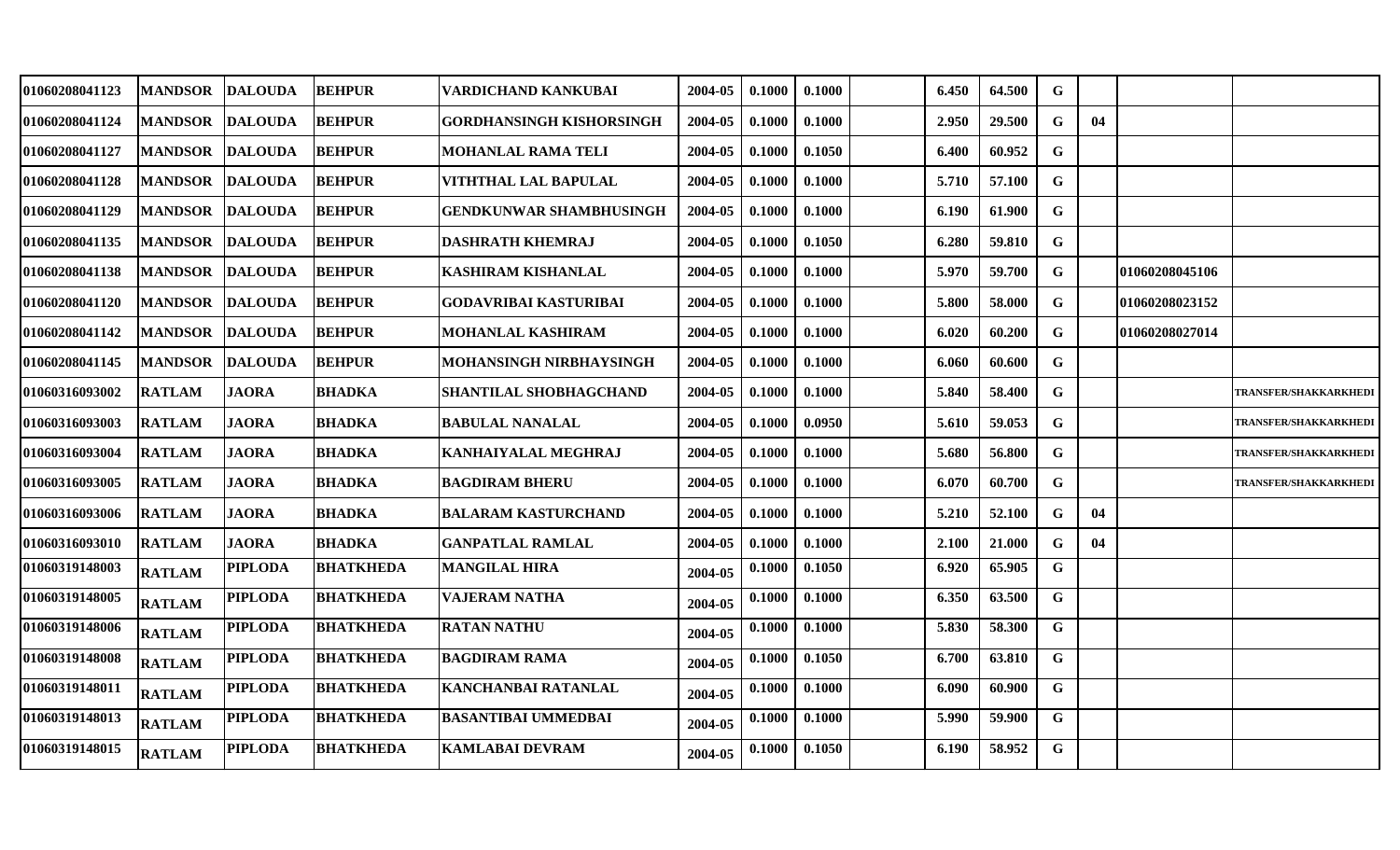| 01060319148020 | <b>RATLAM</b>  | <b>PIPLODA</b> | <b>BHATKHEDA</b>             | <b>RAMCHAND MAGNIRAM</b>      | 2004-05 | 0.1000 | 0.1000 | 6.380 | 63.800 | G            |  |                    |
|----------------|----------------|----------------|------------------------------|-------------------------------|---------|--------|--------|-------|--------|--------------|--|--------------------|
| 01060319148021 | <b>RATLAM</b>  | <b>PIPLODA</b> | <b>BHATKHEDA</b>             | <b>KALU KESHURAM</b>          | 2004-05 | 0.1000 | 0.1050 | 5.960 | 56.762 | G            |  |                    |
| 01060319148023 | <b>RATLAM</b>  | <b>PIPLODA</b> | <b>BHATKHEDA</b>             | <b>RAMSINGH CHENSINGH</b>     | 2004-05 | 0.1000 | 0.1000 | 6.060 | 60.600 | $\mathbf G$  |  |                    |
| 01060319148024 | <b>RATLAM</b>  | <b>PIPLODA</b> | <b>BHATKHEDA</b>             | <b>GANGABAI DHULICHAND</b>    | 2004-05 | 0.1000 | 0.0950 | 6.430 | 67.684 | $\mathbf G$  |  |                    |
| 01060319148032 | <b>RATLAM</b>  | <b>PIPLODA</b> | <b>BHATKHEDA</b>             | <b>DEVRAM GULAB</b>           | 2004-05 | 0.1000 | 0.1050 | 7.120 | 67.810 | G            |  |                    |
| 01060319148034 | <b>RATLAM</b>  | <b>PIPLODA</b> | <b>BHATKHEDA</b>             | <b>SHOBHARAM RUGHNATH</b>     | 2004-05 | 0.1000 | 0.1050 | 6.290 | 59.905 | G            |  |                    |
| 01060319148035 | <b>RATLAM</b>  | <b>PIPLODA</b> | <b>BHATKHEDA</b>             | <b>RANCHHOD KALU</b>          | 2004-05 | 0.1000 | 0.1050 | 6.720 | 64.000 | $\mathbf{G}$ |  |                    |
| 01060319148036 | <b>RATLAM</b>  | <b>PIPLODA</b> | <b>BHATKHEDA</b>             | <b>GITABAI PREMCHAND</b>      | 2004-05 | 0.1000 | 0.1000 | 6.170 | 61.700 | $\mathbf G$  |  | <b>NAME CHANGE</b> |
| 01060319148043 | <b>RATLAM</b>  | <b>PIPLODA</b> | <b>BHATKHEDA</b>             | <b>RAMESHWAR AMRATRAM</b>     | 2004-05 | 0.1000 | 0.1050 | 6.210 | 59.143 | $\mathbf G$  |  |                    |
| 01060319148045 | <b>RATLAM</b>  | <b>PIPLODA</b> | <b>BHATKHEDA</b>             | <b>NARSINGH GANESHRAM</b>     | 2004-05 | 0.1000 | 0.1000 | 5.770 | 57.700 | G            |  |                    |
| 01060319148046 | <b>RATLAM</b>  | <b>PIPLODA</b> | <b>BHATKHEDA</b>             | <b>JARESINGH MADHOSINGH</b>   | 2004-05 | 0.1000 | 0.1050 | 6.130 | 58.381 | $\mathbf G$  |  |                    |
| 01060319148048 | <b>RATLAM</b>  | <b>PIPLODA</b> | <b>BHATKHEDA</b>             | KALLUBAI KHATUNBAI            | 2004-05 | 0.1000 | 0.1000 | 5.660 | 56.600 | $\mathbf G$  |  |                    |
| 01060319148051 | <b>RATLAM</b>  | <b>PIPLODA</b> | <b>BHATKHEDA</b>             | <b>ISHWARSINGH UDAYSINGH</b>  | 2004-05 | 0.1000 | 0.1050 | 6.390 | 60.857 | G            |  |                    |
| 01060319148052 | <b>RATLAM</b>  | <b>PIPLODA</b> | <b>BHATKHEDA</b>             | <b>KELASH GANGABAI</b>        | 2004-05 | 0.1000 | 0.1000 | 6.250 | 62.500 | G            |  |                    |
| 01060319148053 | <b>RATLAM</b>  | <b>PIPLODA</b> | <b>BHATKHEDA</b>             | <b>MANGIBAI RAMNARAYAN</b>    | 2004-05 | 0.1000 | 0.1050 | 5.920 | 56.381 | G            |  |                    |
| 01060207012001 | <b>MANDSOR</b> |                | <b>MANDSOUR BHATPIPLIYA</b>  | <b>SHIVLAL NANDA</b>          | 2004-05 | 0.1000 | 0.1000 | 6.340 | 63.400 | $\mathbf{G}$ |  |                    |
| 01060207012002 | <b>MANDSOR</b> |                | <b>MANDSOUR BHATPIPLIYA</b>  | <b>MANKUNWAR PRATAPSINGH</b>  | 2004-05 | 0.1000 | 0.1000 | 5.990 | 59.900 | $\mathbf G$  |  |                    |
| 01060207012003 | <b>MANDSOR</b> |                | <b>MANDSOUR BHATPIPLIYA</b>  | <b>MADANSINGH SAJJANSINGH</b> | 2004-05 | 0.1000 | 0.1050 | 5.950 | 56.667 | G            |  |                    |
| 01060207012009 | <b>MANDSOR</b> |                | <b>MANDSOUR BHATPIPLIYA</b>  | <b>DEVISINGH KACHRULAL</b>    | 2004-05 | 0.1000 | 0.1000 | 6.740 | 67.400 | G            |  |                    |
| 01060207012016 | <b>MANDSOR</b> |                | <b>MANDSOUR BHATPIPLIYA</b>  | <b>JAWAHARLAL BABRU</b>       | 2004-05 | 0.1000 | 0.1050 | 7.560 | 72.000 | $\mathbf{G}$ |  |                    |
| 01060207012018 | <b>MANDSOR</b> |                | <b>MANDSOUR BHATPIPLIYA</b>  | <b>BHAGWAN BHERA</b>          | 2004-05 | 0.1000 | 0.1000 | 5.690 | 56.900 | G            |  |                    |
| 01060207012026 | <b>MANDSOR</b> |                | <b>MANDSOUR BHATPIPLIYA</b>  | UDAYSINGH BHERUSINGH          | 2004-05 | 0.1000 | 0.1000 | 5.880 | 58.800 | G            |  |                    |
| 01060207012029 |                |                | MANDSOR MANDSOUR BHATPIPLIYA | <b>BALARAM BHERA</b>          | 2004-05 | 0.1000 | 0.1000 | 5.830 | 58.300 | G            |  |                    |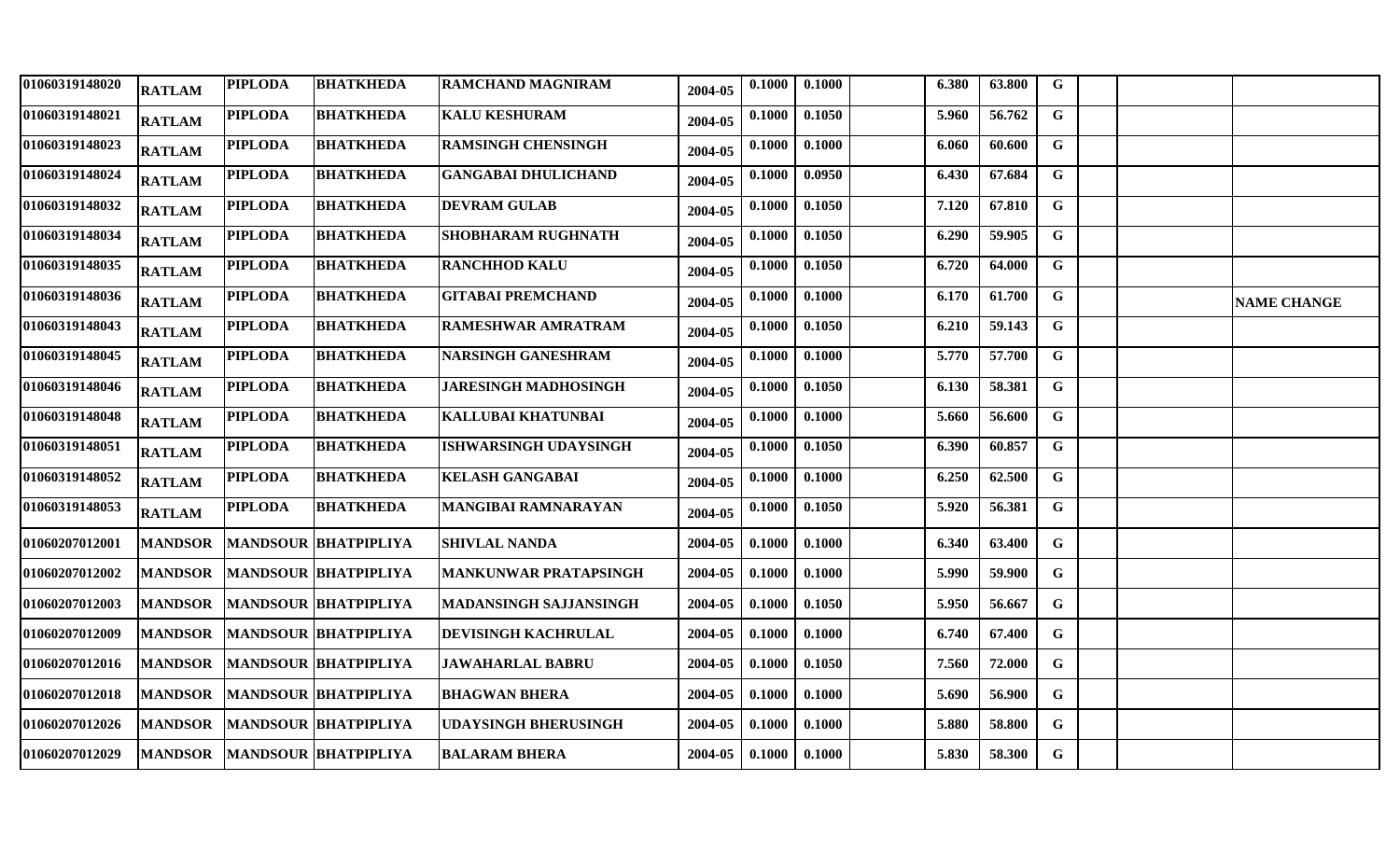| 01060316068001        | <b>RATLAM</b>  | <b>JAORA</b>            | <b>BHESANA</b> | NANDIBAI NANURAM         | 2004-05 | 0.1000 | 0.1000 | 6.530 | 65.300 | G            |    |                |                    |
|-----------------------|----------------|-------------------------|----------------|--------------------------|---------|--------|--------|-------|--------|--------------|----|----------------|--------------------|
| 01060316068003        | <b>RATLAM</b>  | <b>JAORA</b>            | <b>BHESANA</b> | ONKARLAL RAMCHANDRA      | 2004-05 | 0.1000 | 0.1000 | 5.300 | 53.000 | G            | 04 |                | <b>NAME CHANGE</b> |
| <b>01060316068004</b> | <b>RATLAM</b>  | <b>JAORA</b>            | <b>BHESANA</b> | RAMCHANDRA RATANLAL      | 2004-05 | 0.1000 | 0.1000 | 5.280 | 52.800 | G            | 04 |                |                    |
| 01060316068005        | <b>RATLAM</b>  | <b>JAORA</b>            | <b>BHESANA</b> | RAMSINGH PYARSINGH       | 2004-05 | 0.1000 | 0.1050 | 5.460 | 52.000 | $\mathbf G$  | 04 |                |                    |
| 01060316068006        | <b>RATLAM</b>  | <b>JAORA</b>            | <b>BHESANA</b> | HARIRAM HIRALAL          | 2004-05 | 0.1000 | 0.1000 | 5.820 | 58.200 | $\mathbf G$  |    |                |                    |
| 01060316068007        | <b>RATLAM</b>  | <b>JAORA</b>            | <b>BHESANA</b> | PRATAPBAI RAMNARAYAN     | 2004-05 | 0.1000 | 0.1000 | 5.670 | 56.700 | G            |    |                |                    |
| 01060316068008        | <b>RATLAM</b>  | <b>JAORA</b>            | <b>BHESANA</b> | SOHANBAI MANGILAL        | 2004-05 | 0.1000 | 0.1050 | 5.970 | 56.857 | G            |    |                |                    |
| 01060316068009        | <b>RATLAM</b>  | <b>JAORA</b>            | <b>BHESANA</b> | <b>BAPULAL GOVINDRAM</b> | 2004-05 | 0.1000 | 0.1050 | 5.940 | 56.571 | G            |    |                |                    |
| 01060316068011        | <b>RATLAM</b>  | <b>JAORA</b>            | <b>BHESANA</b> | VIJAYSINGH DHULSINGH     | 2004-05 | 0.1000 | 0.1000 | 3.340 | 33.400 | G            | 04 |                |                    |
| 01060316068013        | <b>RATLAM</b>  | <b>JAORA</b>            | <b>BHESANA</b> | <b>BAGDIBAI KISHAN</b>   | 2004-05 | 0.1000 | 0.1000 | 5.580 | 55.800 | G            |    | 01060319155113 |                    |
| <b>01060316068014</b> | <b>RATLAM</b>  | <b>JAORA</b>            | <b>BHESANA</b> | RAMNARAYAN KALU          | 2004-05 | 0.1000 | 0.1000 | 5.290 | 52.900 | G            | 04 |                |                    |
| 01060207002001        | <b>MANDSOR</b> | <b>MANDSOUR BHOLIYA</b> |                | <b>BALU BAGDIRAM</b>     | 2004-05 | 0.1000 | 0.1000 | 6.660 | 66.600 | $\mathbf G$  |    |                |                    |
| 01060207002007        | <b>MANDSOR</b> | <b>MANDSOUR BHOLIYA</b> |                | <b>JARELAL KALURAM</b>   | 2004-05 | 0.1000 | 0.1000 | 2.540 | 25.400 | $\mathbf G$  | 04 |                |                    |
| 01060207002008        | <b>MANDSOR</b> | <b>MANDSOUR BHOLIYA</b> |                | <b>HIRIBAI MAGANIRAM</b> | 2004-05 | 0.1000 | 0.0950 | 5.700 | 60.000 | G            |    |                |                    |
| <b>01060207002010</b> | <b>MANDSOR</b> | <b>MANDSOUR BHOLIYA</b> |                | KANHAIYALAL CHAGANLAL    | 2004-05 | 0.1000 | 0.1000 | 6.070 | 60.700 | $\mathbf G$  |    |                |                    |
| 01060207002017        | <b>MANDSOR</b> | <b>MANDSOUR BHOLIYA</b> |                | BHANWARSINGH FATHESINGH  | 2004-05 | 0.1000 |        |       |        | $\mathbf{F}$ |    | 01060316088051 |                    |
| 01060207002024        | <b>MANDSOR</b> | <b>MANDSOUR BHOLIYA</b> |                | RAMKANYABAI ONKARLAL     | 2004-05 | 0.1000 | 0.0950 | 5.480 | 57.684 | G            |    |                |                    |
| 01060207002030        | <b>MANDSOR</b> | <b>MANDSOUR BHOLIYA</b> |                | <b>BALURAM BHUWAN</b>    | 2004-05 | 0.1000 | 0.1000 | 5.890 | 58.900 | $\mathbf G$  |    |                | <b>NAME CHANGE</b> |
| 01060207002031        | <b>MANDSOR</b> | <b>MANDSOUR BHOLIYA</b> |                | BHANWARSINGH PRATAPSINGH | 2004-05 | 0.1000 | 0.0950 | 5.780 | 60.842 | $\mathbf G$  |    |                |                    |
| <b>01060207002032</b> | <b>MANDSOR</b> | <b>MANDSOUR BHOLIYA</b> |                | UMRAVSINGH HAMERSINGH    | 2004-05 | 0.1000 | 0.1000 | 5.880 | 58.800 | G            |    |                |                    |
| 01060207002035        | <b>MANDSOR</b> | <b>MANDSOUR BHOLIYA</b> |                | <b>DHULCHAND KACHRU</b>  | 2004-05 | 0.1000 | 0.1000 | 6.300 | 63.000 | $\mathbf G$  |    |                |                    |
| 01060207002037        | <b>MANDSOR</b> | <b>MANDSOUR BHOLIYA</b> |                | MAGANLAL BHERA DARJI     | 2004-05 | 0.1000 | 0.1000 | 6.130 | 61.300 | G            |    |                |                    |
| <b>01060207002038</b> | <b>MANDSOR</b> | <b>MANDSOUR BHOLIYA</b> |                | <b>BALU RUPA NAI</b>     | 2004-05 | 0.1000 | 0.1000 | 6.190 | 61.900 | G            |    |                |                    |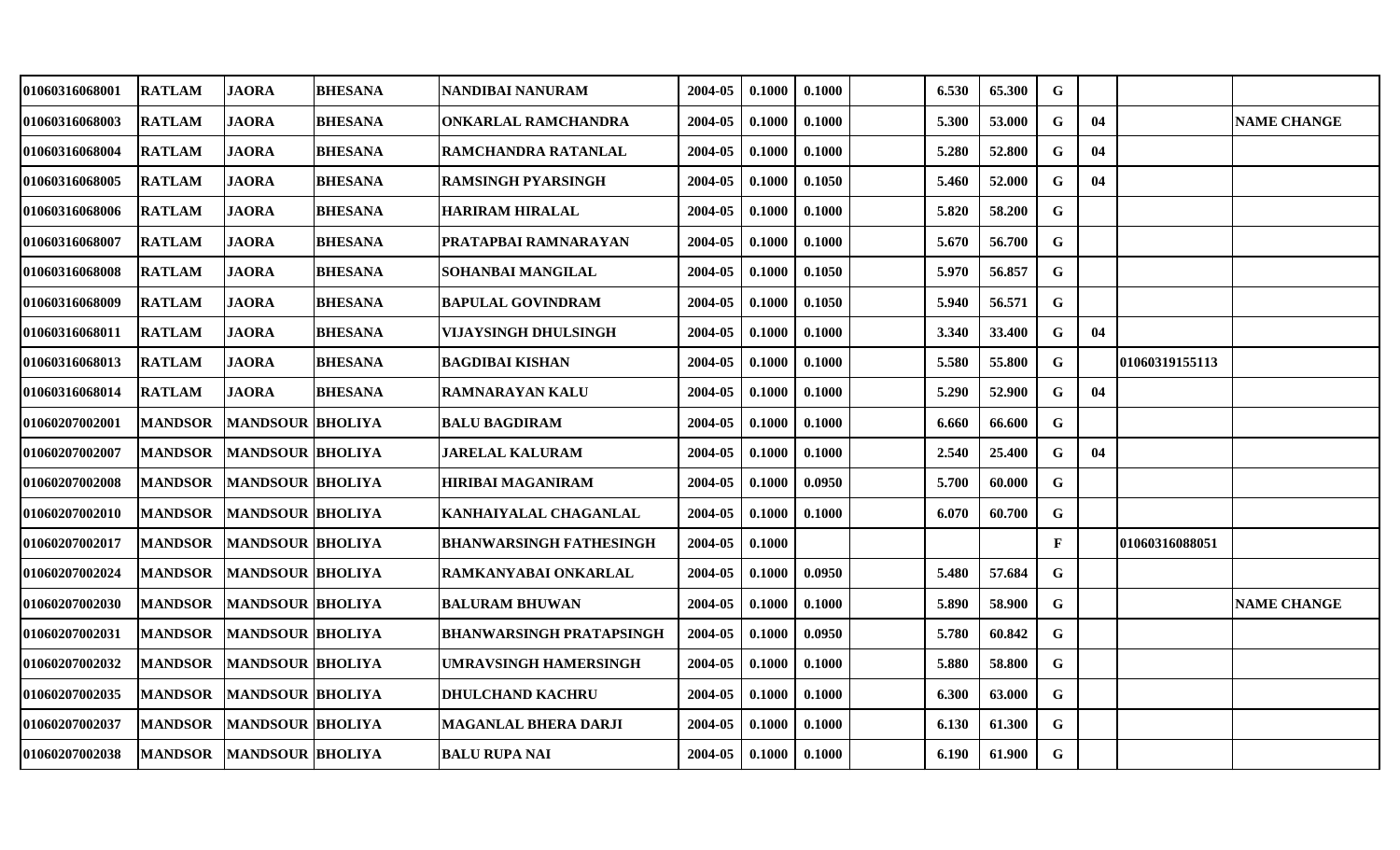| 01060207002045 | <b>MANDSOR</b> | <b>MANDSOUR BHOLIYA</b> |                 | NAHARSINGH MADHOSINGH        | 2004-05 | 0.1000 | 0.1000 | 6.590 | 65.900 | G            |                 |  |
|----------------|----------------|-------------------------|-----------------|------------------------------|---------|--------|--------|-------|--------|--------------|-----------------|--|
| 01060317145002 | <b>RATLAM</b>  | <b>RATLAM</b>           | <b>BODINA</b>   | <b>KAMLABAI AMBARAM</b>      | 2004-05 | 0.1000 | 0.1000 | 6.100 | 61.000 | G            |                 |  |
| 01060317145005 | <b>RATLAM</b>  | <b>RATLAM</b>           | <b>BODINA</b>   | <b>MOTIRAM VAJERAM</b>       | 2004-05 | 0.1000 |        |       |        | $\mathbf{F}$ |                 |  |
| 01060317145006 | <b>RATLAM</b>  | <b>RATLAM</b>           | <b>BODINA</b>   | SHOBHARAM NATHU RAM          | 2004-05 | 0.1000 | 0.1050 | 6.270 | 59.714 | G            |                 |  |
| 01060317145007 | <b>RATLAM</b>  | <b>RATLAM</b>           | <b>BODINA</b>   | NANDRAM SHOBHARAM            | 2004-05 | 0.1000 | 0.1000 | 5.920 | 59.200 | $\mathbf G$  |                 |  |
| 01060317145016 | <b>RATLAM</b>  | <b>RATLAM</b>           | <b>BODINA</b>   | <b>BHERULAL HARIRAM</b>      | 2004-05 | 0.1000 |        |       |        | $\mathbf{F}$ |                 |  |
| 01060317145018 | <b>RATLAM</b>  | <b>RATLAM</b>           | <b>BODINA</b>   | <b>BADRILAL TULSIRAM</b>     | 2004-05 | 0.1000 | 0.1050 | 5.980 | 56.952 | $\mathbf G$  |                 |  |
| 01060317145027 | <b>RATLAM</b>  | <b>RATLAM</b>           | <b>BODINA</b>   | <b>RAMA GOBA NANURAM</b>     | 2004-05 | 0.1000 |        |       |        | $\mathbf N$  |                 |  |
| 01060317145029 | <b>RATLAM</b>  | <b>RATLAM</b>           | <b>BODINA</b>   | NAGURAM GHASI URF DEVRAM     | 2004-05 | 0.1000 |        |       |        | ${\bf N}$    |                 |  |
| 01060317145031 | <b>RATLAM</b>  | <b>RATLAM</b>           | <b>BODINA</b>   | <b>DHANNA NANURAM</b>        | 2004-05 | 0.1000 |        |       |        | $\mathbf N$  |                 |  |
| 01060317145032 | <b>RATLAM</b>  | <b>RATLAM</b>           | <b>BODINA</b>   | <b>VIMALCHAND SHETANMAL</b>  | 2004-05 | 0.1000 |        |       |        | $\mathbf N$  |                 |  |
| 01060317145043 | <b>RATLAM</b>  | <b>RATLAM</b>           | <b>BODINA</b>   | <b>GOPAL NANDU</b>           | 2004-05 | 0.1000 | 0.1050 | 6.050 | 57.619 | G            |                 |  |
| 01060317145046 | <b>RATLAM</b>  | <b>RATLAM</b>           | <b>BODINA</b>   | ISHWARLAL TARACHAND (KODAR)  | 2004-05 | 0.1000 | 0.1050 | 6.590 | 62.762 | G            |                 |  |
| 01060317145047 | <b>RATLAM</b>  | <b>RATLAM</b>           | <b>BODINA</b>   | <b>KAMLABAI RATANLAL</b>     | 2004-05 | 0.1000 | 0.1000 | 3.630 | 36.300 |              | 02              |  |
| 01060317145048 | <b>RATLAM</b>  | <b>RATLAM</b>           | <b>BODINA</b>   | KANHAIYALAL SHOBHARAM        | 2004-05 | 0.1000 |        |       |        | $\mathbf{F}$ |                 |  |
| 01060317145050 | <b>RATLAM</b>  | <b>RATLAM</b>           | <b>BODINA</b>   | <b>KANTILAL BHUWANISINGH</b> | 2004-05 | 0.1000 |        |       |        | $\mathbf N$  |                 |  |
| 01060317145053 | <b>RATLAM</b>  | <b>RATLAM</b>           | <b>BODINA</b>   | <b>LALCHAND RAMESHWAR</b>    | 2004-05 | 0.1000 | 0.0850 | 5.290 | 62.235 | G            |                 |  |
| 01060317145054 | <b>RATLAM</b>  | <b>RATLAM</b>           | <b>BODINA</b>   | NANDLAL SHANKARLAL           | 2004-05 | 0.1000 |        |       |        | $\mathbf{F}$ |                 |  |
| 01060317145055 | <b>RATLAM</b>  | <b>RATLAM</b>           | <b>BODINA</b>   | NATHULAL KANIRAM             | 2004-05 | 0.1000 |        |       |        | $\mathbf{F}$ | 09 <sup>°</sup> |  |
| 01060317145057 | <b>RATLAM</b>  | <b>RATLAM</b>           | <b>BODINA</b>   | PUNAMCHAND TARACHAND         | 2004-05 | 0.1000 | 0.1000 | 6.220 | 62.200 | $\mathbf G$  |                 |  |
| 01060317145061 | <b>RATLAM</b>  | <b>RATLAM</b>           | <b>BODINA</b>   | SHANKARLAL DHANNA            | 2004-05 | 0.1000 | 0.1050 | 6.550 | 62.381 | $\mathbf G$  |                 |  |
| 01060317145063 | <b>RATLAM</b>  | <b>RATLAM</b>           | <b>BODINA</b>   | RAMNARAYAN DUNGA             | 2004-05 | 0.1000 |        |       |        | $\mathbf N$  |                 |  |
| 01060319172007 | <b>RATLAM</b>  | <b>PIPLODA</b>          | <b>BORKHEDA</b> | <b>MANGILAL KACHRU</b>       | 2004-05 | 0.1000 | 0.1000 | 5.200 | 52.000 | G            | 04              |  |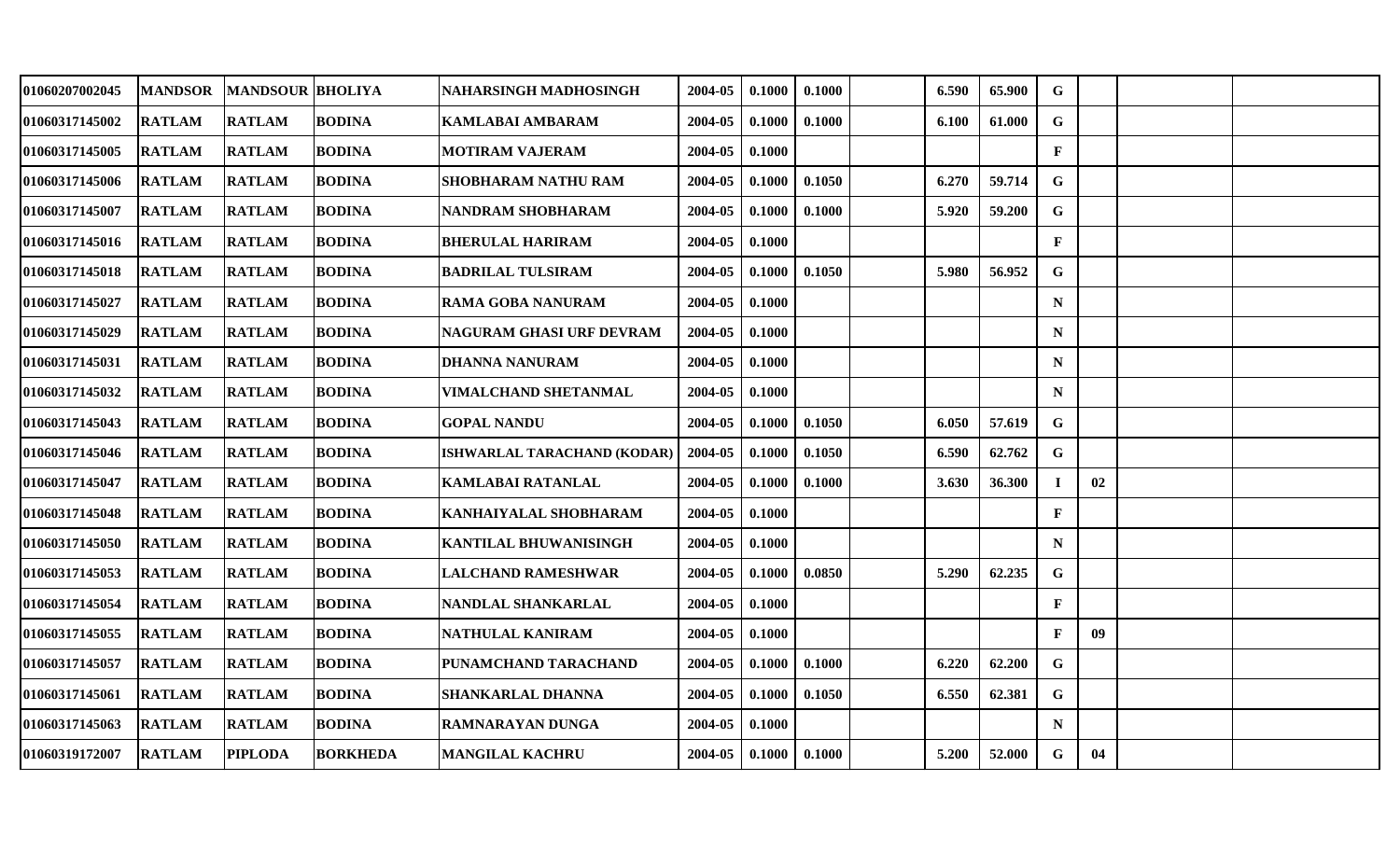| 01060319172018 | <b>RATLAM</b>  | <b>PIPLODA</b> | <b>BORKHEDA</b>    | <b>KISHANLAL SAVA</b>          | 2004-05 | 0.1000 | 0.1000 | 5.230 | 52.300 | G           | 04 |                        |
|----------------|----------------|----------------|--------------------|--------------------------------|---------|--------|--------|-------|--------|-------------|----|------------------------|
| 01060319172023 | <b>RATLAM</b>  | <b>PIPLODA</b> | <b>BORKHEDA</b>    | <b>SAMPANTBAI OKAR</b>         | 2004-05 | 0.1000 | 0.1000 | 2.430 | 24.300 | G           | 04 | <b>NAME CHANGE</b>     |
| 01060319172025 | <b>RATLAM</b>  | <b>PIPLODA</b> | <b>BORKHEDA</b>    | <b>MANGHILALRAM NARAYAN</b>    | 2004-05 | 0.1000 | 0.0950 | 5.250 | 55.263 | G           | 10 |                        |
| 01060319172026 | <b>RATLAM</b>  | <b>PIPLODA</b> | <b>BORKHEDA</b>    | <b>RAMCHANDR RUPA</b>          | 2004-05 | 0.1000 | 0.1000 | 4.580 | 45.800 | G           | 04 |                        |
| 01060319172027 | <b>RATLAM</b>  | <b>PIPLODA</b> | <b>BORKHEDA</b>    | <b>GHANSHAMSINGH CHENSINGH</b> | 2004-05 | 0.1000 | 0.1050 | 5.410 | 51.524 | G           | 04 |                        |
| 01060319172028 | <b>RATLAM</b>  | <b>PIPLODA</b> | <b>BORKHEDA</b>    | <b>RAMLAL NANDA</b>            | 2004-05 | 0.1000 | 0.1000 | 5.710 | 57.100 | G           |    | <b>TRANSFER/BARGAD</b> |
| 01060208045001 | <b>MANDSOR</b> | <b>DALOUDA</b> | <b>CHANDAKHEDI</b> | NANDRAM BAGDIRAM               | 2004-05 | 0.1000 | 0.1000 | 5.930 | 59.300 | G           |    |                        |
| 01060208045002 | <b>MANDSOR</b> | <b>DALOUDA</b> | <b>CHANDAKHEDI</b> | <b>GOVERDHANLAL UMMEDRAM</b>   | 2004-05 | 0.1000 | 0.1000 | 7.070 | 70.700 | G           |    |                        |
| 01060208045003 | <b>MANDSOR</b> | <b>DALOUDA</b> | <b>CHANDAKHEDI</b> | <b>BALMUKUND GANESHRAM</b>     | 2004-05 | 0.1000 | 0.0950 | 6.180 | 65.053 | $\mathbf G$ |    |                        |
| 01060208045004 | <b>MANDSOR</b> | <b>DALOUDA</b> | <b>CHANDAKHEDI</b> | <b>BHAGATRAM RUGHNATH</b>      | 2004-05 | 0.1000 | 0.1050 | 6.440 | 61.333 | G           |    |                        |
| 01060208045005 | <b>MANDSOR</b> | <b>DALOUDA</b> | <b>CHANDAKHEDI</b> | <b>SUNDARLAL UMMEDRAM</b>      | 2004-05 | 0.1000 | 0.1000 | 5.800 | 58.000 | $\mathbf G$ |    |                        |
| 01060208045007 | <b>MANDSOR</b> | <b>DALOUDA</b> | <b>CHANDAKHEDI</b> | <b>RAMSURATBAI MANGILAL</b>    | 2004-05 | 0.1000 | 0.1000 | 6.300 | 63.000 | G           |    |                        |
| 01060208045009 | <b>MANDSOR</b> | <b>DALOUDA</b> | <b>CHANDAKHEDI</b> | <b>RADHIBAI ONKARLAL</b>       | 2004-05 | 0.1000 | 0.0800 | 4.620 | 57.750 | $\mathbf G$ |    |                        |
| 01060208045010 | <b>MANDSOR</b> | <b>DALOUDA</b> | <b>CHANDAKHEDI</b> | <b>DEVRAM RAJARAM</b>          | 2004-05 | 0.1000 | 0.0950 | 6.370 | 67.053 | G           |    |                        |
| 01060208045012 | <b>MANDSOR</b> | <b>DALOUDA</b> | <b>CHANDAKHEDI</b> | <b>MADHU GULAB</b>             | 2004-05 | 0.1000 | 0.1000 | 6.090 | 60.900 | G           |    |                        |
| 01060208045015 | <b>MANDSOR</b> | <b>DALOUDA</b> | <b>CHANDAKHEDI</b> | <b>RUGHNATH BHERULAL</b>       | 2004-05 | 0.1000 | 0.0950 | 6.100 | 64.211 | G           |    |                        |
| 01060208045016 | <b>MANDSOR</b> | <b>DALOUDA</b> | <b>CHANDAKHEDI</b> | <b>KODARSINGH NATHU</b>        | 2004-05 | 0.1000 | 0.1000 | 6.800 | 68.000 | G           |    |                        |
| 01060208045018 | <b>MANDSOR</b> | <b>DALOUDA</b> | <b>CHANDAKHEDI</b> | <b>IKANSINGH LALSINGH</b>      | 2004-05 | 0.1000 | 0.1050 | 5.730 | 54.571 | G           |    |                        |
| 01060208045019 | <b>MANDSOR</b> | <b>DALOUDA</b> | <b>CHANDAKHEDI</b> | <b>MADHOSINGH DEVISINGH</b>    | 2004-05 | 0.1000 | 0.1000 | 6.140 | 61.400 | G           |    |                        |
| 01060208045020 | <b>MANDSOR</b> | <b>DALOUDA</b> | <b>CHANDAKHEDI</b> | <b>BHAGIRATH DEWA</b>          | 2004-05 | 0.1000 | 0.1000 | 6.410 | 64.100 | G           |    |                        |
| 01060208045022 | <b>MANDSOR</b> | <b>DALOUDA</b> | <b>CHANDAKHEDI</b> | <b>MANGU BHANWARLAL</b>        | 2004-05 | 0.1000 | 0.1000 | 6.420 | 64.200 | G           |    |                        |
| 01060208045023 | <b>MANDSOR</b> | <b>DALOUDA</b> | <b>CHANDAKHEDI</b> | <b>BHAGWANTIBAI KISHAN</b>     | 2004-05 | 0.1000 | 0.0950 | 5.840 | 61.474 | G           |    |                        |
| 01060208045026 | <b>MANDSOR</b> | <b>DALOUDA</b> | <b>CHANDAKHEDI</b> | JAGDISH BHUWANJI               | 2004-05 | 0.1000 | 0.1000 | 5.640 | 56.400 | G           |    |                        |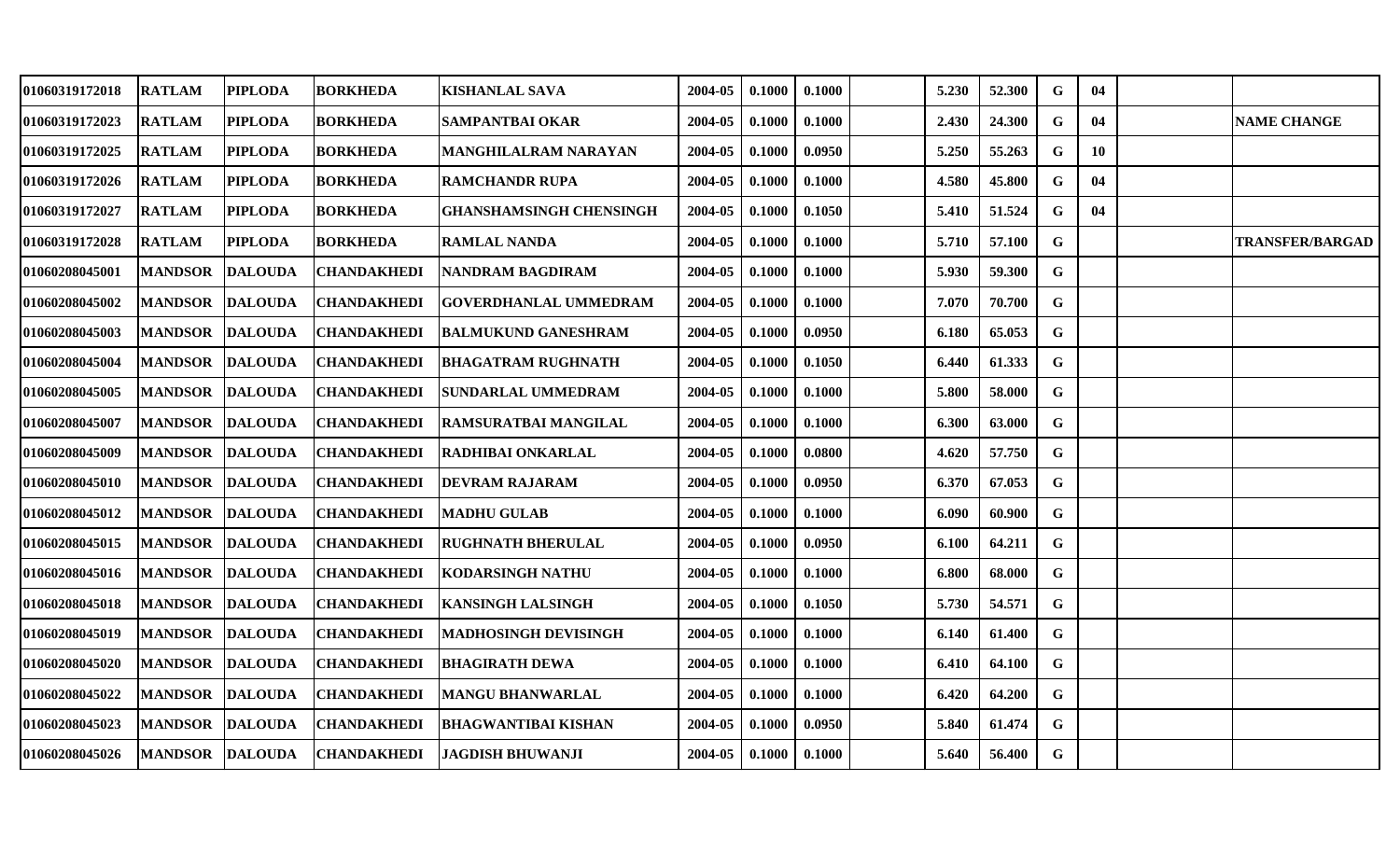| 01060208045027        | <b>MANDSOR</b> | <b>DALOUDA</b> | <b>CHANDAKHEDI</b> | DEVKARAN KISHORRAM             | 2004-05 | 0.1000 | 0.1000 | 6.180 | 61.800 | G           |    |                    |
|-----------------------|----------------|----------------|--------------------|--------------------------------|---------|--------|--------|-------|--------|-------------|----|--------------------|
| 01060208045028        | <b>MANDSOR</b> | <b>DALOUDA</b> | <b>CHANDAKHEDI</b> | KRISHNAKUNWAR GOBARSINGH       | 2004-05 | 0.1000 | 0.0950 | 5.000 | 52.632 | G           | 04 |                    |
| <b>01060208045030</b> | <b>MANDSOR</b> | <b>DALOUDA</b> | <b>CHANDAKHEDI</b> | <b>BHARATRAM BHANWARLAL</b>    | 2004-05 | 0.1000 | 0.1000 | 6.170 | 61.700 | G           |    |                    |
| 01060208045033        | <b>MANDSOR</b> | <b>DALOUDA</b> | <b>CHANDAKHEDI</b> | <b>RUPKUNWAR BHERUSINGH</b>    | 2004-05 | 0.1000 | 0.1000 | 5.610 | 56.100 | G           |    | <b>NAME CHANGE</b> |
| <b>01060208045037</b> | <b>MANDSOR</b> | <b>DALOUDA</b> | <b>CHANDAKHEDI</b> | DASHRATHLAL MATHURALAL         | 2004-05 | 0.1000 | 0.1000 | 5.470 | 54.700 | $\mathbf G$ |    |                    |
| 01060208045039        | <b>MANDSOR</b> | <b>DALOUDA</b> | <b>CHANDAKHEDI</b> | PRABHULAL TARACHAND            | 2004-05 | 0.1000 | 0.0950 | 5.650 | 59.474 | $\mathbf G$ |    |                    |
| 01060208045040        | <b>MANDSOR</b> | <b>DALOUDA</b> | <b>CHANDAKHEDI</b> | <b>RESHAMKUNWAR NATHUSINGH</b> | 2004-05 | 0.1000 | 0.1050 | 6.490 | 61.810 | G           |    |                    |
| 01060208045041        | <b>MANDSOR</b> | <b>DALOUDA</b> | <b>CHANDAKHEDI</b> | MOHANLAL HIRALAL               | 2004-05 | 0.1000 | 0.1000 | 6.140 | 61.400 | G           |    |                    |
| 01060208045042        | <b>MANDSOR</b> | <b>DALOUDA</b> | <b>CHANDAKHEDI</b> | MANGILAL UMMEDRAM              | 2004-05 | 0.1000 | 0.0900 | 5.480 | 60.889 | G           |    |                    |
| 01060208045044        | <b>MANDSOR</b> | <b>DALOUDA</b> | <b>CHANDAKHEDI</b> | <b>GANGARAM KALU</b>           | 2004-05 | 0.1000 | 0.1050 | 6.210 | 59.143 | G           |    |                    |
| 01060208045046        | <b>MANDSOR</b> | <b>DALOUDA</b> | <b>CHANDAKHEDI</b> | <b>GORDHANLAL MOHANLAL</b>     | 2004-05 | 0.1000 | 0.1000 | 5.610 | 56.100 | G           |    |                    |
| 01060208045048        | <b>MANDSOR</b> | <b>DALOUDA</b> | <b>CHANDAKHEDI</b> | MUNNIBAI LAXMAN                | 2004-05 | 0.1000 | 0.0950 | 5.490 | 57.789 | $\mathbf G$ |    |                    |
| 01060208045054        | <b>MANDSOR</b> | <b>DALOUDA</b> | <b>CHANDAKHEDI</b> | NAHARSINGH NATHUSINGH          | 2004-05 | 0.1000 | 0.0950 | 6.470 | 68.105 | G           |    |                    |
| 01060208045055        | <b>MANDSOR</b> | <b>DALOUDA</b> | <b>CHANDAKHEDI</b> | <b>BHERULAL RAMA</b>           | 2004-05 | 0.1000 | 0.1050 | 6.850 | 65.238 | G           |    |                    |
| <b>01060208045056</b> | <b>MANDSOR</b> | <b>DALOUDA</b> | <b>CHANDAKHEDI</b> | DATARSINGH VAKHTAWARSINGH      | 2004-05 | 0.1000 | 0.0950 | 6.010 | 63.263 | $\mathbf G$ |    |                    |
| 01060208045058        | <b>MANDSOR</b> | <b>DALOUDA</b> | <b>CHANDAKHEDI</b> | TAKHATSINGH PADAMSINGH         | 2004-05 | 0.1000 | 0.1000 | 6.090 | 60.900 | G           |    |                    |
| 01060208045061        | <b>MANDSOR</b> | <b>DALOUDA</b> | <b>CHANDAKHEDI</b> | <b>KANWARLAL UMMEDRAM</b>      | 2004-05 | 0.1000 | 0.1000 | 5.920 | 59.200 | G           |    |                    |
| 01060208045063        | <b>MANDSOR</b> | <b>DALOUDA</b> | <b>CHANDAKHEDI</b> | <b>AMRATRAM UMMEDRAM</b>       | 2004-05 | 0.1000 | 0.1000 | 6.230 | 62.300 | $\mathbf G$ |    |                    |
| 01060208045065        | <b>MANDSOR</b> | <b>DALOUDA</b> | <b>CHANDAKHEDI</b> | <b>BADRIDAS RANCHODDAS</b>     | 2004-05 | 0.1000 | 0.1050 | 6.300 | 60.000 | $\mathbf G$ |    |                    |
| <b>01060208045067</b> | <b>MANDSOR</b> | <b>DALOUDA</b> | <b>CHANDAKHEDI</b> | NAJIR ROSHAN PINJARA           | 2004-05 | 0.1000 | 0.1050 | 6.130 | 58.381 | $\mathbf G$ |    |                    |
| 01060208045070        | <b>MANDSOR</b> | <b>DALOUDA</b> | <b>CHANDAKHEDI</b> | <b>KRISHNAKUNWAR MANSINGH</b>  | 2004-05 | 0.1000 | 0.1050 | 6.250 | 59.524 | $\mathbf G$ |    |                    |
| 01060208045071        | <b>MANDSOR</b> | <b>DALOUDA</b> | <b>CHANDAKHEDI</b> | VIKRAMSINGH NAHARSINGH         | 2004-05 | 0.1000 | 0.0900 | 5.430 | 60.333 | G           |    |                    |
| <b>01060208045073</b> | <b>MANDSOR</b> | <b>DALOUDA</b> | <b>CHANDAKHEDI</b> | <b>SHANTILAL HIRALAL</b>       | 2004-05 | 0.1000 | 0.1000 | 6.380 | 63.800 | G           |    |                    |
|                       |                |                |                    |                                |         |        |        |       |        |             |    |                    |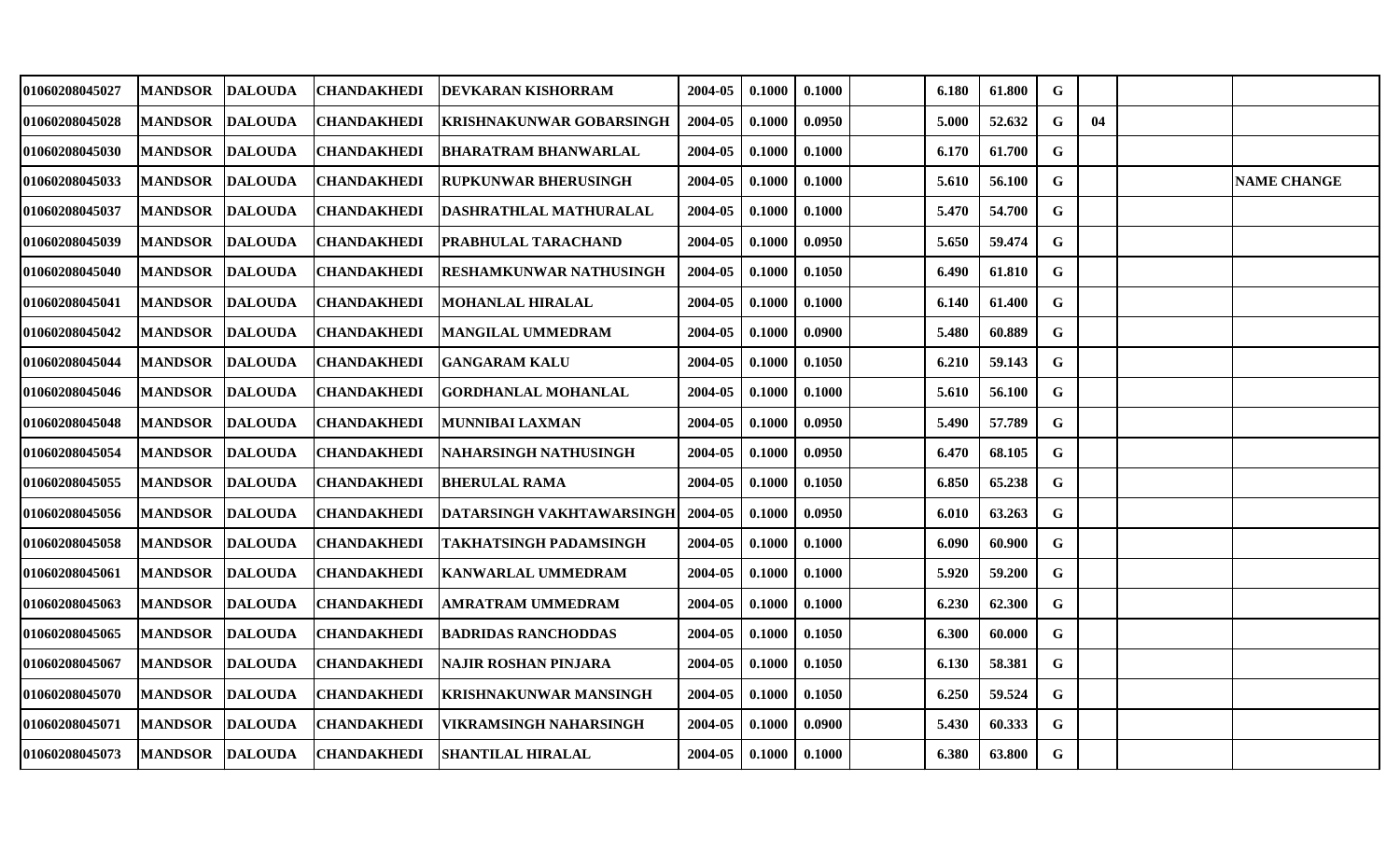| 01060208045074        | <b>MANDSOR</b> | <b>DALOUDA</b> | <b>CHANDAKHEDI</b> | <b>RAGHUVIRSINGH JUJHARSINGH</b> | 2004-05 | 0.1000 | 0.0950 | 5.890 | 62.000 | G           |  |  |
|-----------------------|----------------|----------------|--------------------|----------------------------------|---------|--------|--------|-------|--------|-------------|--|--|
| <b>01060208045076</b> | <b>MANDSOR</b> | <b>DALOUDA</b> | <b>CHANDAKHEDI</b> | <b>GIRDHARI HIRALAL</b>          | 2004-05 | 0.1000 | 0.1000 | 6.000 | 60.000 | $\mathbf G$ |  |  |
| 01060208045077        | <b>MANDSOR</b> | <b>DALOUDA</b> | <b>CHANDAKHEDI</b> | KARULAL BHUWAN                   | 2004-05 | 0.1000 | 0.1000 | 5.820 | 58.200 | G           |  |  |
| 01060208045078        | <b>MANDSOR</b> | <b>DALOUDA</b> | CHANDAKHEDI        | MOHABBATSINGH UMRAVSINGH         | 2004-05 | 0.1000 | 0.1000 | 5.560 | 55.600 | G           |  |  |
| <b>01060208045079</b> | <b>MANDSOR</b> | <b>DALOUDA</b> | <b>CHANDAKHEDI</b> | <b>MOHANLAL ONKARLAL</b>         | 2004-05 | 0.1000 | 0.0850 | 5.470 | 64.353 | G           |  |  |
| 01060208045080        | <b>MANDSOR</b> | <b>DALOUDA</b> | <b>CHANDAKHEDI</b> | JAYENDERSINGH KODARSINGH         | 2004-05 | 0.1000 | 0.1000 | 6.480 | 64.800 | $\mathbf G$ |  |  |
| 01060208045081        | <b>MANDSOR</b> | <b>DALOUDA</b> | <b>CHANDAKHEDI</b> | VIMALKUNWAR NAGUSINGH            | 2004-05 | 0.1000 | 0.1000 | 6.140 | 61.400 | G           |  |  |
| 01060208045082        | <b>MANDSOR</b> | <b>DALOUDA</b> | <b>CHANDAKHEDI</b> | <b>GAUTAMLAL PANNALAL</b>        | 2004-05 | 0.1000 | 0.0950 | 6.210 | 65.368 | G           |  |  |
| 01060208045083        | <b>MANDSOR</b> | <b>DALOUDA</b> | CHANDAKHEDI        | <b>RAMDAYAL MANGILAL</b>         | 2004-05 | 0.1000 | 0.0900 | 5.880 | 65.333 | G           |  |  |
| <b>01060208045084</b> | <b>MANDSOR</b> | <b>DALOUDA</b> | CHANDAKHEDI        | <b>JUJHARSINGH NATHUSINGH</b>    | 2004-05 | 0.1000 | 0.1050 | 6.440 | 61.333 | G           |  |  |
| 01060208045085        | <b>MANDSOR</b> | <b>DALOUDA</b> | <b>CHANDAKHEDI</b> | <b>RAJENDARSINGH GULABSINGH</b>  | 2004-05 | 0.1000 | 0.1000 | 5.780 | 57.800 | $\mathbf G$ |  |  |
| 01060208045086        | <b>MANDSOR</b> | <b>DALOUDA</b> | <b>CHANDAKHEDI</b> | <b>SHANKARLAL RAMKARAN</b>       | 2004-05 | 0.1000 | 0.1000 | 5.910 | 59.100 | $\mathbf G$ |  |  |
| 01060208045087        | <b>MANDSOR</b> | <b>DALOUDA</b> | <b>CHANDAKHEDI</b> | <b>BHERULAL DHURALAL</b>         | 2004-05 | 0.1000 | 0.1000 | 5.710 | 57.100 | G           |  |  |
| 01060208045088        | <b>MANDSOR</b> | <b>DALOUDA</b> | <b>CHANDAKHEDI</b> | REHMATBAI FAKHRUUDDIN            | 2004-05 | 0.1000 | 0.1050 | 6.190 | 58.952 | $\mathbf G$ |  |  |
| <b>01060208045089</b> | <b>MANDSOR</b> | <b>DALOUDA</b> | CHANDAKHEDI        | <b>KAMALSINGH MANSINGH</b>       | 2004-05 | 0.1000 | 0.1050 | 6.620 | 63.048 | $\mathbf G$ |  |  |
| 01060208045090        | <b>MANDSOR</b> | <b>DALOUDA</b> | <b>CHANDAKHEDI</b> | <b>RATANLAL DEVA</b>             | 2004-05 | 0.1000 | 0.0950 | 5.380 | 56.632 | G           |  |  |
| 01060208045091        | <b>MANDSOR</b> | <b>DALOUDA</b> | <b>CHANDAKHEDI</b> | ISHWARLAL RAMKARAN               | 2004-05 | 0.1000 | 0.1000 | 6.190 | 61.900 | $\mathbf G$ |  |  |
| 01060208045092        | <b>MANDSOR</b> | <b>DALOUDA</b> | <b>CHANDAKHEDI</b> | MANGUSINGH KODARSINGH            | 2004-05 | 0.1000 | 0.1000 | 6.180 | 61.800 | $\mathbf G$ |  |  |
| 01060208045093        | <b>MANDSOR</b> | <b>DALOUDA</b> | <b>CHANDAKHEDI</b> | NAGUSINGH DEVISINGH              | 2004-05 | 0.1000 | 0.1000 | 6.010 | 60.100 | G           |  |  |
| <b>01060208045094</b> | <b>MANDSOR</b> | <b>DALOUDA</b> | CHANDAKHEDI        | <b>BHAGWANSINGH HARESINGH</b>    | 2004-05 | 0.1000 | 0.0950 | 5.800 | 61.053 | $\mathbf G$ |  |  |
| 01060208045096        | <b>MANDSOR</b> | <b>DALOUDA</b> | <b>CHANDAKHEDI</b> | <b>FATEHSINGH HARESINGH</b>      | 2004-05 | 0.1000 | 0.1000 | 6.060 | 60.600 | G           |  |  |
| 01060208045097        | <b>MANDSOR</b> | <b>DALOUDA</b> | <b>CHANDAKHEDI</b> | <b>KARULAL NANURAM</b>           | 2004-05 | 0.1000 | 0.0950 | 5.760 | 60.632 | G           |  |  |
| 01060208045098        | <b>MANDSOR</b> | <b>DALOUDA</b> | <b>CHANDAKHEDI</b> | <b>TULSIBAI BAGDIRAM</b>         | 2004-05 | 0.1000 | 0.1000 | 5.790 | 57.900 | G           |  |  |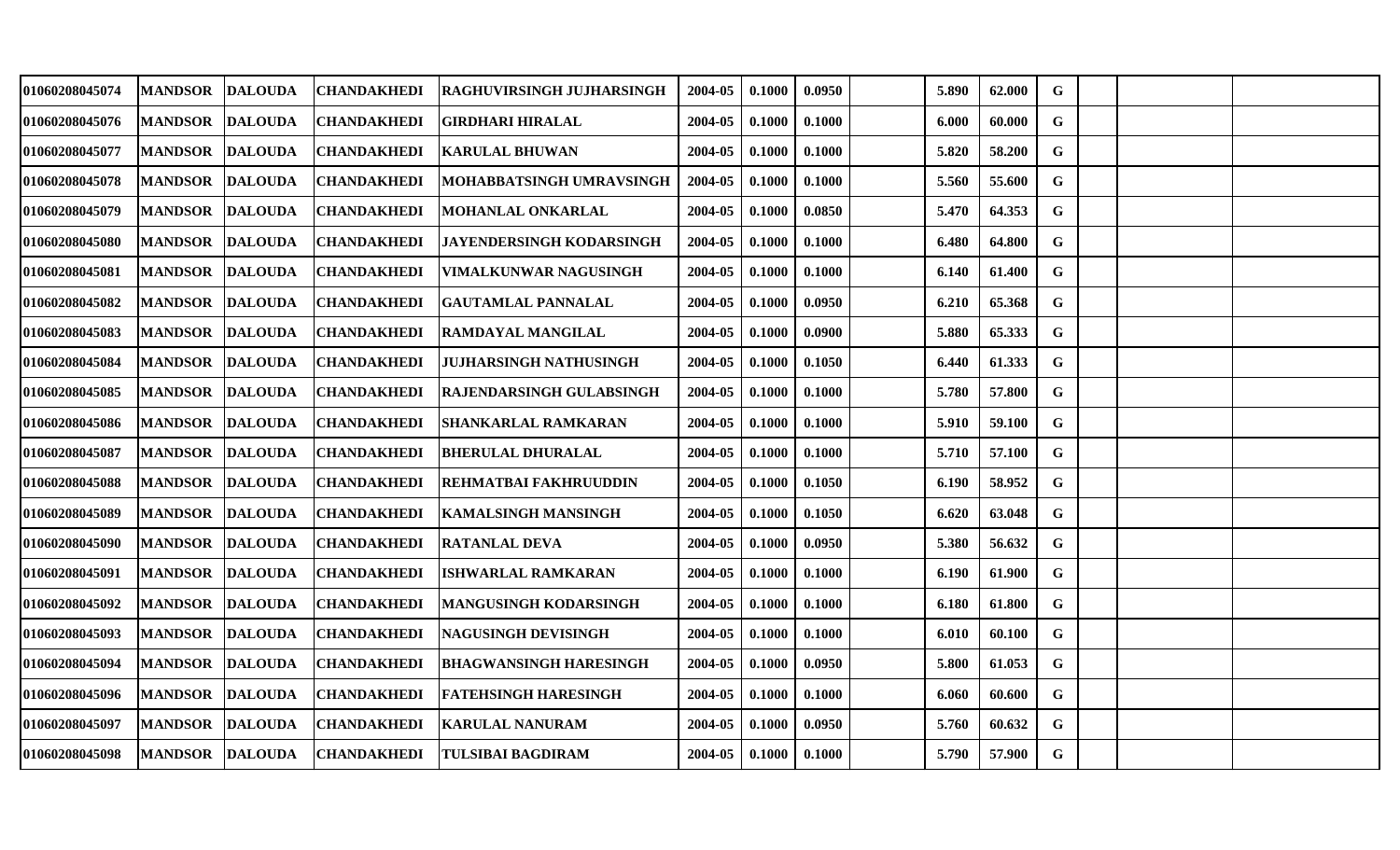| 01060208045099 | <b> MANDSOR</b> | <b>DALOUDA</b> | <b>CHANDAKHEDI</b> | VISHNUKUNWAR BHANWARSINGH       | 2004-05 | 0.1000 | 0.1000 | 6.180 | 61.800 | G           |    |                    |
|----------------|-----------------|----------------|--------------------|---------------------------------|---------|--------|--------|-------|--------|-------------|----|--------------------|
| 01060208045100 | <b>MANDSOR</b>  | <b>DALOUDA</b> | <b>CHANDAKHEDI</b> | BHARATSINGH VAKHTAWAR           | 2004-05 | 0.1000 | 0.1000 | 6.410 | 64.100 | G           |    |                    |
| 01060208045102 | <b>MANDSOR</b>  | <b>DALOUDA</b> | <b>CHANDAKHEDI</b> | <b>KANWARLAL BHUWAN</b>         | 2004-05 | 0.1000 | 0.1000 | 6.100 | 61.000 | $\mathbf G$ |    |                    |
| 01060208045105 | <b>MANDSOR</b>  | <b>DALOUDA</b> | <b>CHANDAKHEDI</b> | <b>RAMESHWAR TORIRAM</b>        | 2004-05 | 0.1000 | 0.1000 | 5.520 | 55.200 | G           |    |                    |
| 01060208045006 | <b>MANDSOR</b>  | <b>DALOUDA</b> | <b>CHANDAKHEDI</b> | <b>BHERULAL AMBARAM</b>         | 2004-05 | 0.1000 | 0.1000 | 6.440 | 64.400 | G           |    | <b>NAME CHANGE</b> |
| 01060208049001 | <b>MANDSOR</b>  | <b>DALOUDA</b> | <b>DALODASAGRA</b> | <b>MODIRAM DEVRAM</b>           | 2004-05 | 0.1000 | 0.1000 | 5.710 | 57.100 | G           |    |                    |
| 01060208049002 | <b>MANDSOR</b>  | <b>DALOUDA</b> | <b>DALODASAGRA</b> | <b>RAMPYARI MANGU</b>           | 2004-05 | 0.1000 | 0.1000 | 5.820 | 58.200 | G           |    |                    |
| 01060208049003 | <b>MANDSOR</b>  | <b>DALOUDA</b> | <b>DALODASAGRA</b> | <b>RAMESHWAR JAGANNATH</b>      | 2004-05 | 0.1000 | 0.1000 | 6.390 | 63.900 | G           |    |                    |
| 01060208049005 | <b>MANDSOR</b>  | <b>DALOUDA</b> | <b>DALODASAGRA</b> | <b>DEVRAM BAGDIRAM</b>          | 2004-05 | 0.1000 | 0.1000 | 6.260 | 62.600 | G           |    |                    |
| 01060208049006 | <b>MANDSOR</b>  | <b>DALOUDA</b> | <b>DALODASAGRA</b> | RAMCHANDRA PANNALAL             | 2004-05 | 0.1000 | 0.1000 | 6.180 | 61.800 | G           |    |                    |
| 01060208049007 | <b>MANDSOR</b>  | <b>DALOUDA</b> | <b>DALODASAGRA</b> | <b>BHAGATRAM HIRALAL</b>        | 2004-05 | 0.1000 | 0.0950 | 5.480 | 57.684 | $\mathbf G$ |    |                    |
| 01060208049008 | <b>MANDSOR</b>  | <b>DALOUDA</b> | <b>DALODASAGRA</b> | <b>BADRILAL NANURAM</b>         | 2004-05 | 0.1000 | 0.1000 | 6.400 | 64.000 | G           | 09 |                    |
| 01060208049009 | <b>MANDSOR</b>  | <b>DALOUDA</b> | <b>DALODASAGRA</b> | <b>MAGNIRAM NATHURAM</b>        | 2004-05 | 0.1000 | 0.1000 | 6.090 | 60.900 | $\mathbf G$ |    |                    |
| 01060208049010 | <b>MANDSOR</b>  | <b>DALOUDA</b> | <b>DALODASAGRA</b> | <b>JIVANBABU RAMKISHAN</b>      | 2004-05 | 0.1000 | 0.1000 | 6.430 | 64.300 | G           |    |                    |
| 01060208049011 | <b>MANDSOR</b>  | <b>DALOUDA</b> | <b>DALODASAGRA</b> | MANGILAL RATANLAL               | 2004-05 | 0.1000 | 0.1000 | 5.730 | 57.300 | G           |    |                    |
| 01060208049012 | <b>MANDSOR</b>  | <b>DALOUDA</b> | <b>DALODASAGRA</b> | <b>BHULIBAI VARDA</b>           | 2004-05 | 0.1000 | 0.1000 | 5.560 | 55.600 | G           |    |                    |
| 01060208049013 | <b>MANDSOR</b>  | <b>DALOUDA</b> | <b>DALODASAGRA</b> | <b>KANCHANBAI BHERULAL</b>      | 2004-05 | 0.1000 | 0.1000 | 6.010 | 60.100 | G           |    |                    |
| 01060208049015 | <b>MANDSOR</b>  | <b>DALOUDA</b> | <b>DALODASAGRA</b> | BHULIBAI RAMESHWAR              | 2004-05 | 0.1000 | 0.0950 | 6.100 | 64.211 | G           |    | <b>NAME CHANGE</b> |
| 01060208049016 | <b>MANDSOR</b>  | <b>DALOUDA</b> | <b>DALODASAGRA</b> | AMRATRAM BHAGIRATH              | 2004-05 | 0.1000 | 0.0900 | 5.420 | 60.222 | G           |    |                    |
| 01060208049017 | <b>MANDSOR</b>  | <b>DALOUDA</b> | <b>DALODASAGRA</b> | <b>BALWANTSINGH JUJHARSINGH</b> | 2004-05 | 0.1000 | 0.0950 | 5.440 | 57.263 | G           |    |                    |
| 01060208049018 | <b>MANDSOR</b>  | <b>DALOUDA</b> | <b>DALODASAGRA</b> | <b>GANESHRAM JAGANNATH</b>      | 2004-05 | 0.1000 | 0.1000 | 6.340 | 63.400 | G           |    |                    |
| 01060208049019 | <b>MANDSOR</b>  | <b>DALOUDA</b> | <b>DALODASAGRA</b> | <b>RATANLAL DEVRAM</b>          | 2004-05 | 0.1000 | 0.0950 | 6.060 | 63.789 | G           |    |                    |
| 01060208049023 | MANDSOR DALOUDA |                | <b>DALODASAGRA</b> | <b>BAGDIRAM GAMERA</b>          | 2004-05 | 0.1000 | 0.0950 | 4.970 | 52.316 | G           | 04 |                    |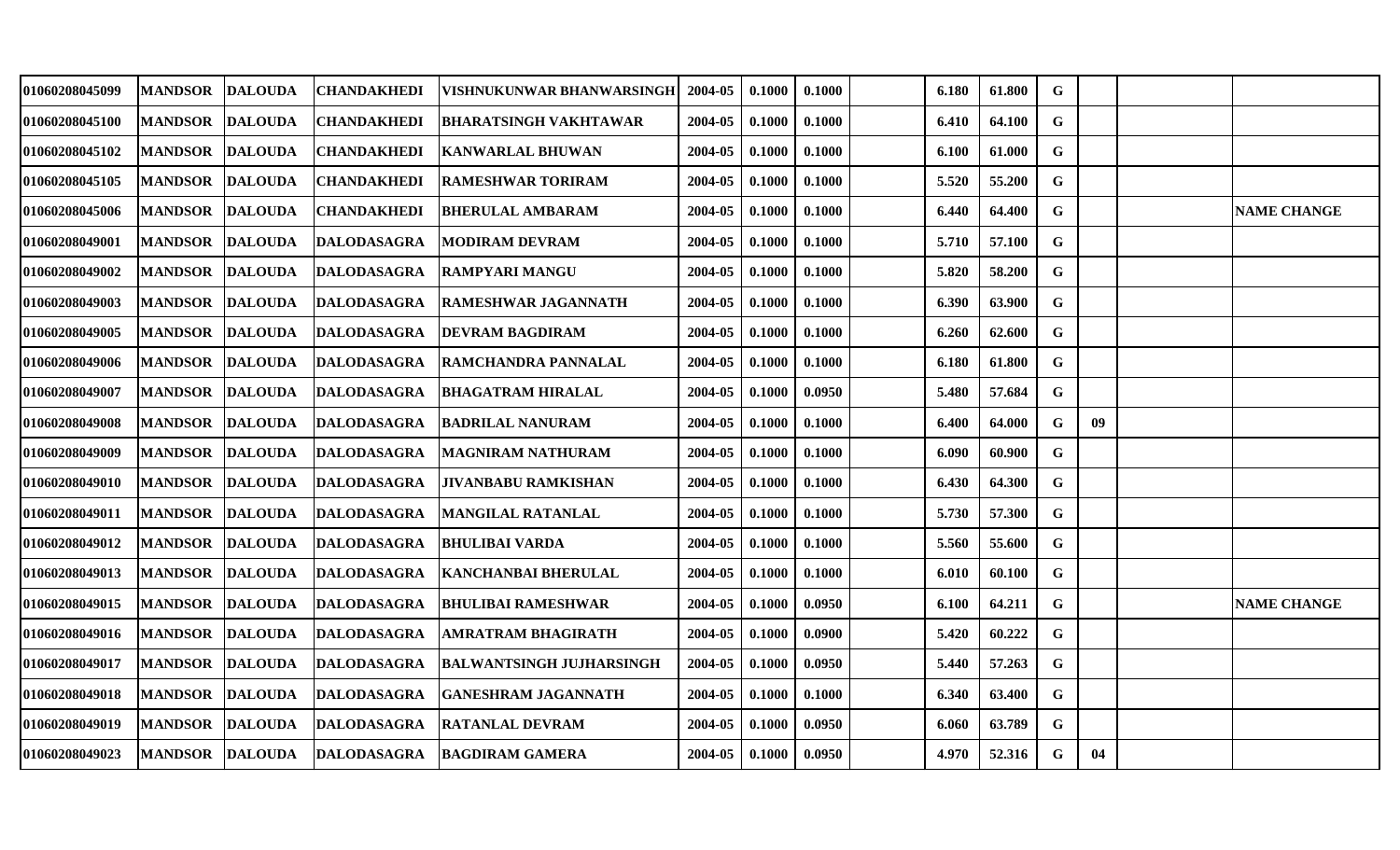| 01060208049025        | <b>MANDSOR</b> | <b>DALOUDA</b> | <b>DALODASAGRA</b> | JAGDISHCHANDRA SURATRAM       | 2004-05 | 0.1000 | 0.1000 | 6.320 | 63.200 | G           |  |  |
|-----------------------|----------------|----------------|--------------------|-------------------------------|---------|--------|--------|-------|--------|-------------|--|--|
| <b>01060208049026</b> | <b>MANDSOR</b> | <b>DALOUDA</b> | <b>DALODASAGRA</b> | <b>BHUWANIRAM AMRATRAM</b>    | 2004-05 | 0.1000 | 0.1000 | 6.130 | 61.300 | $\mathbf G$ |  |  |
| 01060208049028        | <b>MANDSOR</b> | <b>DALOUDA</b> | <b>DALODASAGRA</b> | <b>OMPRAKASH LALUPARSAD</b>   | 2004-05 | 0.1000 | 0.1000 | 5.880 | 58.800 | G           |  |  |
| <b>01060208049029</b> | <b>MANDSOR</b> | <b>DALOUDA</b> | <b>DALODASAGRA</b> | <b>HARIRAM SAVA</b>           | 2004-05 | 0.1000 | 0.1050 | 6.500 | 61.905 | G           |  |  |
| <b>01060208049032</b> | <b>MANDSOR</b> | <b>DALOUDA</b> | DALODASAGRA        | PUSHPLATA SADASHIVRAM         | 2004-05 | 0.1000 | 0.1000 | 5.980 | 59.800 | G           |  |  |
| 01060208049033        | <b>MANDSOR</b> | <b>DALOUDA</b> | <b>DALODASAGRA</b> | LAXMINARAYAN HIRALAL          | 2004-05 | 0.1000 | 0.0950 | 5.710 | 60.105 | $\mathbf G$ |  |  |
| 01060208049035        | <b>MANDSOR</b> | <b>DALOUDA</b> | <b>DALODASAGRA</b> | <b>BHANWARLAL ONKARLAL</b>    | 2004-05 | 0.1000 | 0.0900 | 6.300 | 70.000 | G           |  |  |
| 01060208049036        | <b>MANDSOR</b> | <b>DALOUDA</b> | <b>DALODASAGRA</b> | <b>PANNALAL GANESHRAM</b>     | 2004-05 | 0.1000 | 0.1050 | 6.820 | 64.952 | G           |  |  |
| 01060208049040        | <b>MANDSOR</b> | <b>DALOUDA</b> | <b>DALODASAGRA</b> | <b>RADHESHYAM DHANRAJ</b>     | 2004-05 | 0.1000 | 0.1000 | 5.670 | 56.700 | G           |  |  |
| <b>01060208049042</b> | <b>MANDSOR</b> | <b>DALOUDA</b> | <b>DALODASAGRA</b> | <b>DHANNIBAI ONKARLAL</b>     | 2004-05 | 0.1000 | 0.1000 | 5.740 | 57.400 | $\mathbf G$ |  |  |
| 01060208049043        | <b>MANDSOR</b> | <b>DALOUDA</b> | <b>DALODASAGRA</b> | <b>RADHAKISHAN CHUNNILAL</b>  | 2004-05 | 0.1000 | 0.0900 | 5.560 | 61.778 | $\mathbf G$ |  |  |
| 01060208049045        | <b>MANDSOR</b> | <b>DALOUDA</b> | <b>DALODASAGRA</b> | <b>RAMESHWAR BALARAM</b>      | 2004-05 | 0.1000 | 0.1000 | 5.910 | 59.100 | ${\bf G}$   |  |  |
| 01060208049047        | <b>MANDSOR</b> | <b>DALOUDA</b> | <b>DALODASAGRA</b> | NATHU BHAGWAN GAYARI          | 2004-05 | 0.1000 | 0.1000 | 6.330 | 63.300 | G           |  |  |
| 01060208049048        | <b>MANDSOR</b> | <b>DALOUDA</b> | <b>DALODASAGRA</b> | <b>NAGU SALAGRAM</b>          | 2004-05 | 0.1000 | 0.1000 | 5.730 | 57.300 | G           |  |  |
| <b>01060208049050</b> | <b>MANDSOR</b> | <b>DALOUDA</b> | <b>DALODASAGRA</b> | <b>LALKUNWAR BHUWANISINGH</b> | 2004-05 | 0.1000 | 0.1000 | 5.690 | 56.900 | $\mathbf G$ |  |  |
| 01060208049051        | <b>MANDSOR</b> | <b>DALOUDA</b> | <b>DALODASAGRA</b> | JAMNABAI KACHRU               | 2004-05 | 0.1000 | 0.1050 | 6.020 | 57.333 | G           |  |  |
| 01060208049052        | <b>MANDSOR</b> | <b>DALOUDA</b> | <b>DALODASAGRA</b> | IPANNALAL KHEMRAJ             | 2004-05 | 0.1000 | 0.1050 | 5.810 | 55.333 | G           |  |  |
| 01060208049053        | <b>MANDSOR</b> | <b>DALOUDA</b> | <b>DALODASAGRA</b> | RAMNARAYAN SHOBHARAM          | 2004-05 | 0.1000 | 0.1000 | 5.940 | 59.400 | $\mathbf G$ |  |  |
| 01060208049054        | <b>MANDSOR</b> | <b>DALOUDA</b> | <b>DALODASAGRA</b> | AMRATRAM KHEEMA               | 2004-05 | 0.1000 | 0.1050 | 6.130 | 58.381 | G           |  |  |
| <b>01060208049055</b> | <b>MANDSOR</b> | <b>DALOUDA</b> | <b>DALODASAGRA</b> | <b>KAMLABAI PURSHOTTAM</b>    | 2004-05 | 0.1000 | 0.1000 | 6.000 | 60.000 | $\mathbf G$ |  |  |
| 01060208049056        | <b>MANDSOR</b> | <b>DALOUDA</b> | <b>DALODASAGRA</b> | <b>VAJERAM KALU</b>           | 2004-05 | 0.1000 | 0.1000 | 5.820 | 58.200 | G           |  |  |
| 01060208049060        | <b>MANDSOR</b> | <b>DALOUDA</b> | DALODASAGRA        | AMBABAI PARMANAND             | 2004-05 | 0.1000 | 0.1000 | 5.790 | 57.900 | G           |  |  |
| 01060208049061        | <b>MANDSOR</b> | <b>DALOUDA</b> | <b>DALODASAGRA</b> | <b>MANGU BHERA LUHAR</b>      | 2004-05 | 0.1000 | 0.1000 | 6.320 | 63.200 | G           |  |  |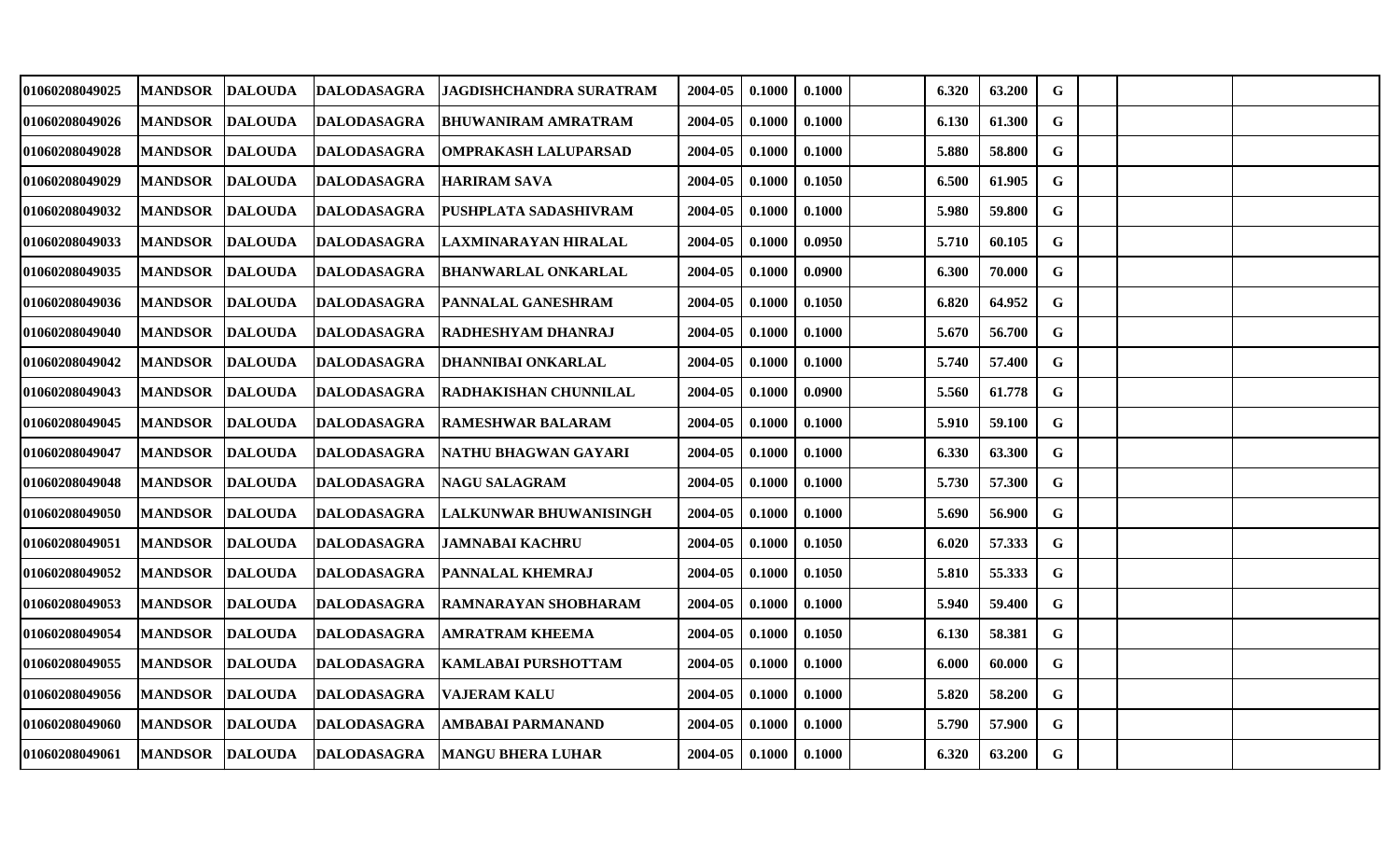| 01060208049062        | <b>MANDSOR</b> | <b>DALOUDA</b> | <b>DALODASAGRA</b> | AMBARAM CHENRAM               | 2004-05 | 0.1000 | 0.1000 | 5.620 | 56.200 | G           |    |  |
|-----------------------|----------------|----------------|--------------------|-------------------------------|---------|--------|--------|-------|--------|-------------|----|--|
| 01060208049063        | <b>MANDSOR</b> | <b>DALOUDA</b> | <b>DALODASAGRA</b> | NARAYANSINGH BHERUSINGH       | 2004-05 | 0.1000 | 0.0950 | 4.840 | 50.947 | G           | 04 |  |
| 01060208049068        | <b>MANDSOR</b> | <b>DALOUDA</b> | DALODASAGRA        | DHAPUBAI RATANLAL             | 2004-05 | 0.1000 | 0.1000 | 5.040 | 50.400 | G           | 04 |  |
| 01060208049069        | <b>MANDSOR</b> | <b>DALOUDA</b> | <b>DALODASAGRA</b> | <b>GENDALAL BHAGIRATH</b>     | 2004-05 | 0.1000 | 0.0950 | 5.210 | 54.842 | G           |    |  |
| 01060208049071        | <b>MANDSOR</b> | <b>DALOUDA</b> | <b>DALODASAGRA</b> | LAXMINARAYAN BHAGATRAM        | 2004-05 | 0.1000 | 0.1050 | 5.860 | 55.810 | $\mathbf G$ |    |  |
| 01060208049072        | <b>MANDSOR</b> | <b>DALOUDA</b> | <b>DALODASAGRA</b> | AMBARAM BHUWANJI              | 2004-05 | 0.1000 | 0.1000 | 5.780 | 57.800 | $\mathbf G$ |    |  |
| 01060208049073        | <b>MANDSOR</b> | <b>DALOUDA</b> | <b>DALODASAGRA</b> | <b>UDEYRAM GAUTAM</b>         | 2004-05 | 0.1000 | 0.1000 | 6.010 | 60.100 | G           |    |  |
| 01060208049074        | <b>MANDSOR</b> | <b>DALOUDA</b> | <b>DALODASAGRA</b> | <b>BHANWARLAL SALAGRAM</b>    | 2004-05 | 0.1000 | 0.1000 | 5.750 | 57.500 | $\mathbf G$ |    |  |
| 01060208049075        | <b>MANDSOR</b> | <b>DALOUDA</b> | <b>DALODASAGRA</b> | DASHRATHLAL RATANLAL          | 2004-05 | 0.1000 | 0.1050 | 6.330 | 60.286 | G           |    |  |
| 01060208049076        | <b>MANDSOR</b> | <b>DALOUDA</b> | <b>DALODASAGRA</b> | <b>ANANDILAL PRABHULAL</b>    | 2004-05 | 0.1000 | 0.1000 | 6.080 | 60.800 | G           |    |  |
| 01060208049077        | <b>MANDSOR</b> | <b>DALOUDA</b> | <b>DALODASAGRA</b> | RADHESHYAM CHUNNILAL          | 2004-05 | 0.1000 | 0.1050 | 6.160 | 58.667 | G           |    |  |
| 01060208049078        | <b>MANDSOR</b> | <b>DALOUDA</b> | <b>DALODASAGRA</b> | <b>RATANLAL PANNALAL</b>      | 2004-05 | 0.1000 | 0.1000 | 5.920 | 59.200 | $\mathbf G$ |    |  |
| 01060208049079        | <b>MANDSOR</b> | <b>DALOUDA</b> | <b>DALODASAGRA</b> | RAMESHCHANDRA PARMANAND       | 2004-05 | 0.1000 | 0.1000 | 6.160 | 61.600 | G           |    |  |
| 01060208049081        | <b>MANDSOR</b> | <b>DALOUDA</b> | <b>DALODASAGRA</b> | <b>DURGASHANKAR MURLIDHAR</b> | 2004-05 | 0.1000 | 0.1000 | 5.840 | 58.400 | G           |    |  |
| <b>01060208049082</b> | <b>MANDSOR</b> | <b>DALOUDA</b> | <b>DALODASAGRA</b> | ATMARAM BHANWARLAL            | 2004-05 | 0.1000 | 0.1000 | 5.850 | 58.500 | $\mathbf G$ |    |  |
| 01060208049083        | <b>MANDSOR</b> | <b>DALOUDA</b> | <b>DALODASAGRA</b> | <b>NATHULAL SAWA</b>          | 2004-05 | 0.1000 | 0.1000 | 6.490 | 64.900 | G           |    |  |
| 01060208049085        | <b>MANDSOR</b> | <b>DALOUDA</b> | <b>DALODASAGRA</b> | PRABHULAL HIRALAL             | 2004-05 | 0.1000 | 0.1000 | 6.230 | 62.300 | G           |    |  |
| 01060208049086        | <b>MANDSOR</b> | <b>DALOUDA</b> | <b>DALODASAGRA</b> | <b>BHERULAL BHANWARLAL</b>    | 2004-05 | 0.1000 | 0.1000 | 5.900 | 59.000 | $\mathbf G$ |    |  |
| 01060208049087        | <b>MANDSOR</b> | <b>DALOUDA</b> | <b>DALODASAGRA</b> | <b>HIRALAL GABBA</b>          | 2004-05 | 0.1000 | 0.1000 | 6.490 | 64.900 | G           |    |  |
| 01060208049088        | <b>MANDSOR</b> | <b>DALOUDA</b> | <b>DALODASAGRA</b> | <b>MOTILAL NANDA</b>          | 2004-05 | 0.1000 | 0.1000 | 5.780 | 57.800 | G           |    |  |
| 01060208049089        | <b>MANDSOR</b> | <b>DALOUDA</b> | DALODASAGRA        | <b>MANGILAL ONKARLAL</b>      | 2004-05 | 0.1000 | 0.1000 | 5.940 | 59.400 | G           |    |  |
| 01060208049090        | <b>MANDSOR</b> | <b>DALOUDA</b> | <b>DALODASAGRA</b> | KELASH JAGANNATH              | 2004-05 | 0.1000 | 0.0950 | 5.670 | 59.684 | G           |    |  |
| <b>01060208049092</b> | MANDSOR        | <b>DALOUDA</b> | <b>DALODASAGRA</b> | <b>RAMNIWAS LAKHMIRAM</b>     | 2004-05 | 0.1000 | 0.1000 | 5.890 | 58.900 | G           |    |  |
|                       |                |                |                    |                               |         |        |        |       |        |             |    |  |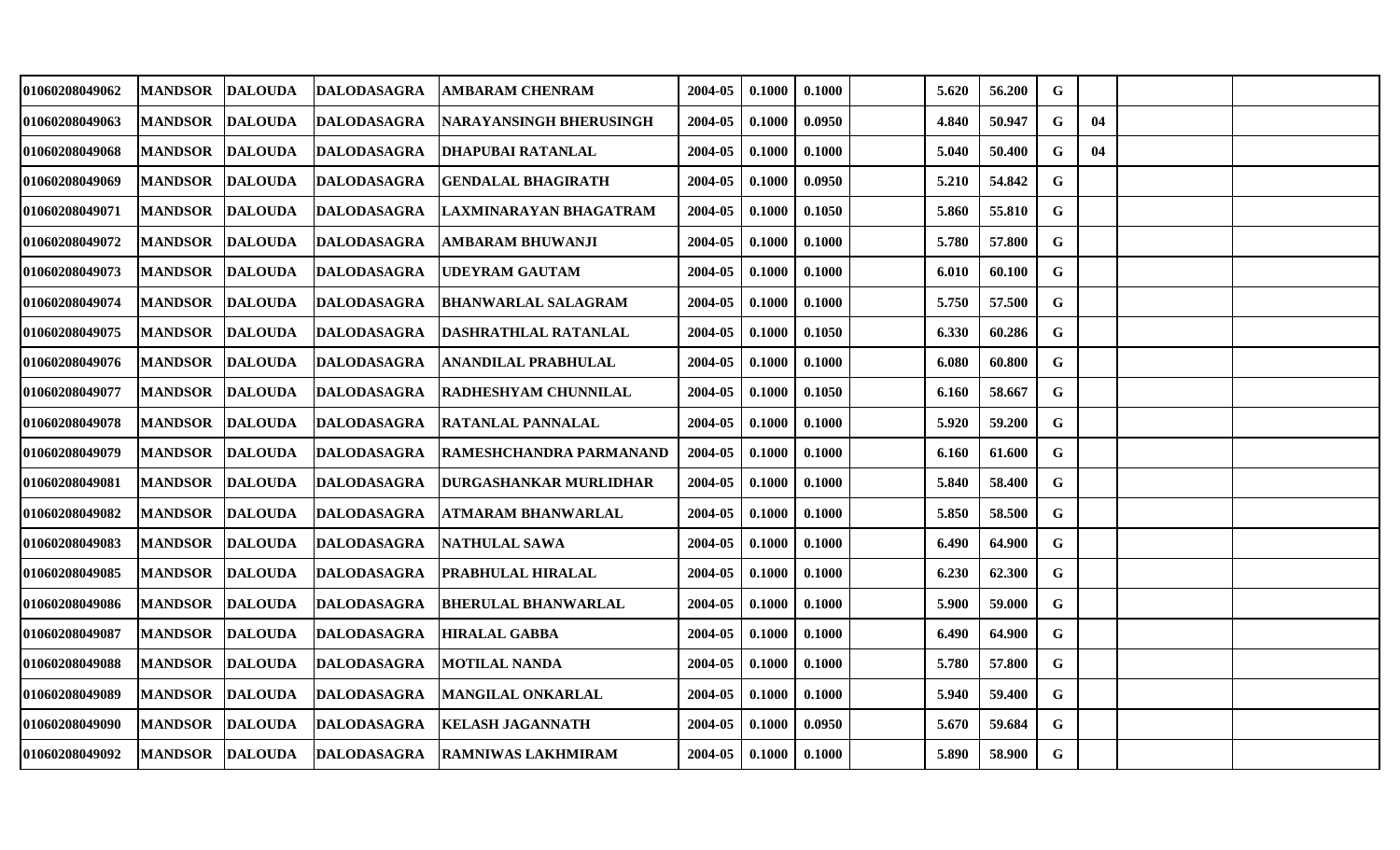| <b>MANDSOR</b> | <b>DALOUDA</b> |                                                                                        |                                                                                                                                                                                                                                                                                                                                                                                                                                                                                                                                      | 2004-05                                                                                              | 0.1000 | 0.1000 | 5.810 | 58.100 | G           |    |  |
|----------------|----------------|----------------------------------------------------------------------------------------|--------------------------------------------------------------------------------------------------------------------------------------------------------------------------------------------------------------------------------------------------------------------------------------------------------------------------------------------------------------------------------------------------------------------------------------------------------------------------------------------------------------------------------------|------------------------------------------------------------------------------------------------------|--------|--------|-------|--------|-------------|----|--|
| <b>MANDSOR</b> |                |                                                                                        |                                                                                                                                                                                                                                                                                                                                                                                                                                                                                                                                      | 2004-05                                                                                              | 0.1000 | 0.1000 | 5.620 | 56.200 | $\mathbf G$ |    |  |
| <b>MANDSOR</b> |                |                                                                                        |                                                                                                                                                                                                                                                                                                                                                                                                                                                                                                                                      | 2004-05                                                                                              | 0.1000 | 0.1000 | 6.050 | 60.500 | G           |    |  |
| <b>MANDSOR</b> |                | <b>DALODASAGRA</b>                                                                     | <b>MANGILAL BHAGIRATH</b>                                                                                                                                                                                                                                                                                                                                                                                                                                                                                                            | 2004-05                                                                                              | 0.1000 | 0.0950 | 6.450 | 67.895 | G           |    |  |
| <b>MANDSOR</b> |                |                                                                                        | MANGILAL BIHARILAL                                                                                                                                                                                                                                                                                                                                                                                                                                                                                                                   | 2004-05                                                                                              | 0.1000 | 0.0950 | 5.610 | 59.053 | G           |    |  |
| <b>MANDSOR</b> |                |                                                                                        | AMARCHAND BHANWARLAL                                                                                                                                                                                                                                                                                                                                                                                                                                                                                                                 | 2004-05                                                                                              | 0.1000 | 0.1000 | 6.600 | 66.000 | $\mathbf G$ |    |  |
| <b>MANDSOR</b> |                |                                                                                        | <b>JAYENDRASINGH UDAYSINGH</b>                                                                                                                                                                                                                                                                                                                                                                                                                                                                                                       | 2004-05                                                                                              | 0.1000 | 0.1000 | 6.300 | 63.000 | G           |    |  |
| <b>MANDSOR</b> |                |                                                                                        | <b>DILIPSINGH NATWARSINGH</b>                                                                                                                                                                                                                                                                                                                                                                                                                                                                                                        | 2004-05                                                                                              | 0.1000 | 0.1000 | 6.590 | 65.900 | G           |    |  |
| <b>MANDSOR</b> |                |                                                                                        | <b>RUPA RAMA</b>                                                                                                                                                                                                                                                                                                                                                                                                                                                                                                                     | 2004-05                                                                                              | 0.1000 | 0.1000 | 6.380 | 63.800 | G           |    |  |
| <b>MANDSOR</b> |                |                                                                                        | <b>BHUWAN KACHRU</b>                                                                                                                                                                                                                                                                                                                                                                                                                                                                                                                 | 2004-05                                                                                              | 0.1000 | 0.1000 | 6.390 | 63.900 | G           |    |  |
| <b>MANDSOR</b> |                |                                                                                        | <b>KAMLABAI GANESHRAM</b>                                                                                                                                                                                                                                                                                                                                                                                                                                                                                                            | 2004-05                                                                                              | 0.1000 | 0.1000 | 6.240 | 62.400 | $\mathbf G$ |    |  |
| <b>MANDSOR</b> |                |                                                                                        | NANDLAL HIRALAL                                                                                                                                                                                                                                                                                                                                                                                                                                                                                                                      | 2004-05                                                                                              | 0.1000 | 0.1000 | 6.530 | 65.300 | $\mathbf G$ |    |  |
| <b>MANDSOR</b> |                |                                                                                        | <b>RUKMANIBAI BHERA</b>                                                                                                                                                                                                                                                                                                                                                                                                                                                                                                              | 2004-05                                                                                              | 0.1000 | 0.1000 | 6.510 | 65.100 | G           |    |  |
| <b>MANDSOR</b> |                |                                                                                        | <b>RAMLAL NAGGA</b>                                                                                                                                                                                                                                                                                                                                                                                                                                                                                                                  | 2004-05                                                                                              | 0.1000 | 0.1000 | 6.110 | 61.100 | G           |    |  |
| <b>MANDSOR</b> |                |                                                                                        | NANDA SUKKHA                                                                                                                                                                                                                                                                                                                                                                                                                                                                                                                         | 2004-05                                                                                              | 0.1000 | 0.1000 | 6.010 | 60.100 | G           |    |  |
| <b>MANDSOR</b> |                |                                                                                        | GITABAI BALURAM                                                                                                                                                                                                                                                                                                                                                                                                                                                                                                                      | 2004-05                                                                                              | 0.1000 | 0.1000 | 6.520 | 65.200 | G           |    |  |
| <b>MANDSOR</b> |                |                                                                                        | <b>JARELAL BHERA</b>                                                                                                                                                                                                                                                                                                                                                                                                                                                                                                                 | 2004-05                                                                                              | 0.1000 | 0.1000 | 6.290 | 62.900 | $\mathbf G$ |    |  |
| <b>MANDSOR</b> |                |                                                                                        |                                                                                                                                                                                                                                                                                                                                                                                                                                                                                                                                      | 2004-05                                                                                              | 0.1000 | 0.1000 | 6.190 | 61.900 | $\mathbf G$ |    |  |
| <b>MANDSOR</b> |                |                                                                                        | RAGHURAJSINGH DULESINGH                                                                                                                                                                                                                                                                                                                                                                                                                                                                                                              | 2004-05                                                                                              | 0.1000 | 0.1000 | 6.640 | 66.400 | G           |    |  |
| <b>MANDSOR</b> |                |                                                                                        | SHANKAR KACHRU (TELI)                                                                                                                                                                                                                                                                                                                                                                                                                                                                                                                | 2004-05                                                                                              | 0.1000 | 0.1000 | 6.730 | 67.300 | $\mathbf G$ |    |  |
| <b>MANDSOR</b> |                |                                                                                        | <b>RODSINGH GOPALSINGH</b>                                                                                                                                                                                                                                                                                                                                                                                                                                                                                                           | 2004-05                                                                                              | 0.1000 | 0.1000 | 6.720 | 67.200 | G           |    |  |
| <b>MANDSOR</b> |                |                                                                                        | <b>RAMCHAND NANDA MEENA</b>                                                                                                                                                                                                                                                                                                                                                                                                                                                                                                          | 2004-05                                                                                              | 0.1000 | 0.1000 | 4.660 | 46.600 | G           | 04 |  |
| <b>MANDSOR</b> |                |                                                                                        | <b>DILIPSINGH JASVANTSINGH</b>                                                                                                                                                                                                                                                                                                                                                                                                                                                                                                       | 2004-05                                                                                              | 0.1000 | 0.1000 | 6.490 | 64.900 | G           |    |  |
|                |                | <b>DALOUDA</b><br><b>DALOUDA</b><br><b>DALOUDA</b><br><b>DALOUDA</b><br><b>DALOUDA</b> | <b>DALODASAGRA</b><br><b>DALODASAGRA</b><br><b>DALODASAGRA</b><br><b>DALODASAGRA</b><br><b>DALODASAGRA</b><br> MANDSOUR  DASIYA<br> MANDSOUR  DASIYA<br><b>MANDSOUR DASIYA</b><br><b>MANDSOUR DASIYA</b><br><b>MANDSOUR DASIYA</b><br><b>MANDSOUR DASIYA</b><br><b>MANDSOUR DASIYA</b><br><b>MANDSOUR DASIYA</b><br><b>MANDSOUR DASIYA</b><br> MANDSOUR  DASIYA<br>MANDSOUR  DASIYA<br><b>MANDSOUR DASIYA</b><br><b>MANDSOUR DASIYA</b><br><b>MANDSOUR DASIYA</b><br>MANDSOUR  DASIYA<br> MANDSOUR  DASIYA<br><b>MANDSOUR DASIYA</b> | <b>RADHESHYAM AMBARAM</b><br><b>HIRALAL AMRA</b><br><b>BHANWARLAL NANDA</b><br><b>PANNALAL NANDA</b> |        |        |       |        |             |    |  |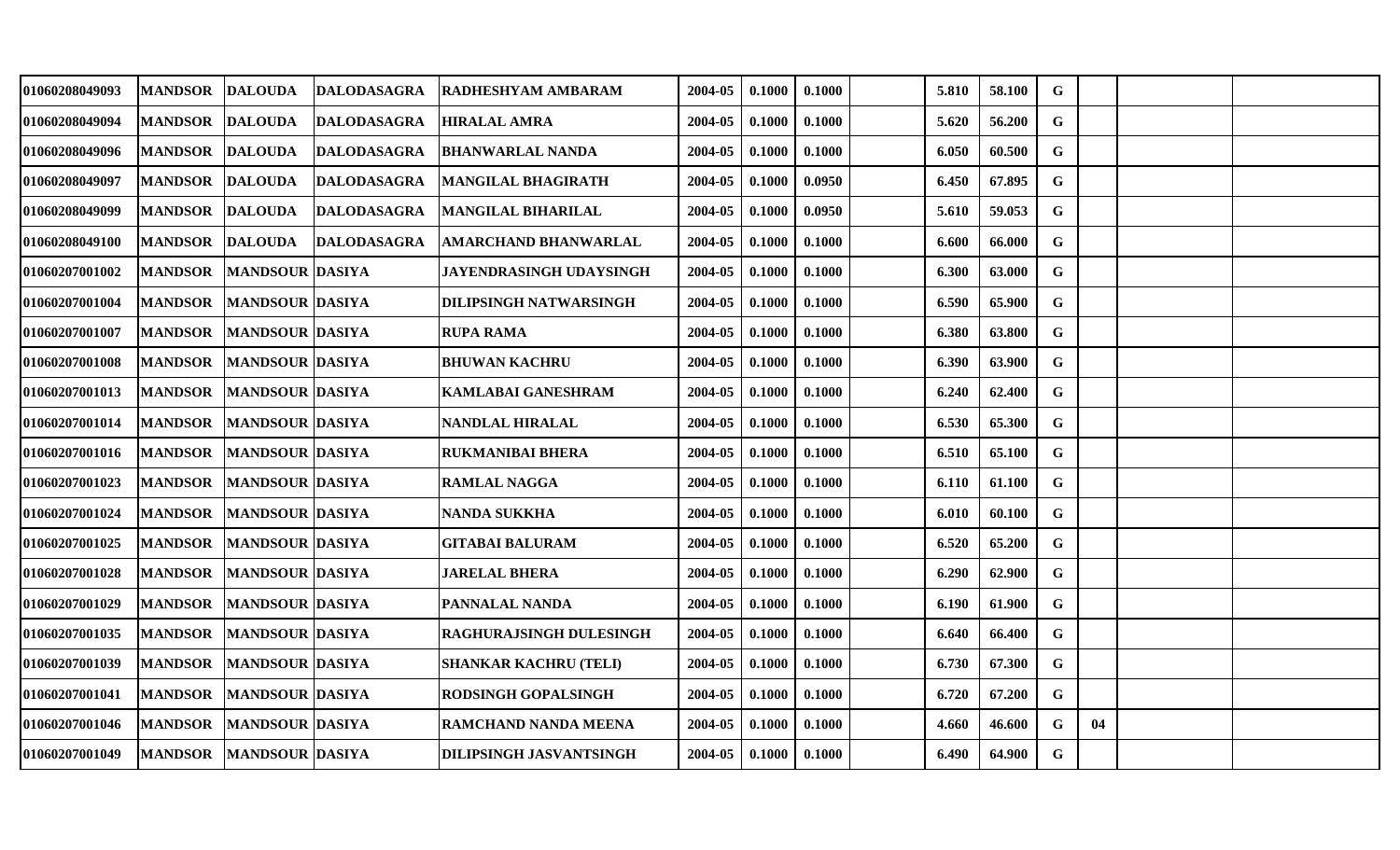| 01060207001050 | <b>MANDSOR</b>  | <b>MANDSOUR DASIYA</b> |              | DASHRATH JASVANTSINGH       | 2004-05 | 0.1000 | 0.1000 | 6.530 | 65.300 | G           |    |  |
|----------------|-----------------|------------------------|--------------|-----------------------------|---------|--------|--------|-------|--------|-------------|----|--|
| 01060208025001 | <b>MANDSOR</b>  | <b>DALOUDA</b>         | <b>DEHRI</b> | KANWARLAL NATHULAL          | 2004-05 | 0.1000 | 0.1000 | 6.500 | 65.000 | G           |    |  |
| 01060208025002 | <b>MANDSOR</b>  | <b>DALOUDA</b>         | <b>DEHRI</b> | <b>RAMESHWAR NATHULAL</b>   | 2004-05 | 0.1000 | 0.1000 | 6.610 | 66.100 | $\mathbf G$ |    |  |
| 01060208025003 | <b>MANDSOR</b>  | <b>DALOUDA</b>         | <b>DEHRI</b> | <b>BHANWARLAL KESHURAM</b>  | 2004-05 | 0.1000 | 0.1000 | 7.040 | 70.400 | G           |    |  |
| 01060208025004 | <b>MANDSOR</b>  | <b>DALOUDA</b>         | <b>DEHRI</b> | KACHRU KANHAIYALAL          | 2004-05 | 0.1000 | 0.1050 | 6.600 | 62.857 | $\mathbf G$ |    |  |
| 01060208025005 | <b>MANDSOR</b>  | <b>DALOUDA</b>         | <b>DEHRI</b> | PANNALAL KESHURAM           | 2004-05 | 0.1000 | 0.1000 | 6.540 | 65.400 | G           |    |  |
| 01060208025006 | <b>MANDSOR</b>  | <b>DALOUDA</b>         | <b>DEHRI</b> | LAXMINARAYAN AMRATRAM SHARM | 2004-05 | 0.1000 | 0.1050 | 6.010 | 57.238 |             | 02 |  |
| 01060208025007 | <b>MANDSOR</b>  | <b>DALOUDA</b>         | <b>DEHRI</b> | <b>NARSINGH MATHURADAS</b>  | 2004-05 | 0.1000 | 0.1050 | 6.110 | 58.190 | G           | 09 |  |
| 01060208025008 | <b>MANDSOR</b>  | <b>DALOUDA</b>         | <b>DEHRI</b> | PUNAMCHAND BHUWAN           | 2004-05 | 0.1000 | 0.1000 | 6.420 | 64.200 | $\mathbf G$ |    |  |
| 01060208025009 | <b>MANDSOR</b>  | <b>DALOUDA</b>         | <b>DEHRI</b> | AMBARAM DEVRAM              | 2004-05 | 0.1000 | 0.1000 | 6.320 | 63.200 | G           |    |  |
| 01060208025010 | <b>MANDSOR</b>  | <b>DALOUDA</b>         | <b>DEHRI</b> | <b>BANSHILAL GANESHRAM</b>  | 2004-05 | 0.1000 | 0.0950 | 6.360 | 66.947 | G           |    |  |
| 01060208025011 | <b>MANDSOR</b>  | <b>DALOUDA</b>         | <b>DEHRI</b> | <b>GANGABAI RAMNARAYAN</b>  | 2004-05 | 0.1000 | 0.1000 | 6.570 | 65.700 | G           |    |  |
| 01060208025012 | <b>MANDSOR</b>  | <b>DALOUDA</b>         | <b>DEHRI</b> | <b>GANGABAI BALURAM</b>     | 2004-05 | 0.1000 | 0.0950 | 6.350 | 66.842 | G           |    |  |
| 01060208025014 | <b>MANDSOR</b>  | <b>DALOUDA</b>         | <b>DEHRI</b> | <b>MOTILAL JAGNATH</b>      | 2004-05 | 0.1000 | 0.0950 | 5.930 | 62.421 | G           |    |  |
| 01060208025015 | <b>MANDSOR</b>  | <b>DALOUDA</b>         | <b>DEHRI</b> | RAMCHANDRA KALURAM          | 2004-05 | 0.1000 | 0.1000 | 6.250 | 62.500 | G           |    |  |
| 01060208025016 | <b>MANDSOR</b>  | <b>DALOUDA</b>         | <b>DEHRI</b> | <b>SHRIRAM AMRATRAM</b>     | 2004-05 | 0.1000 | 0.1000 | 6.540 | 65.400 | G           |    |  |
| 01060208025017 | <b>MANDSOR</b>  | <b>DALOUDA</b>         | <b>DEHRI</b> | <b>GOVINDRAM KESHURAM</b>   | 2004-05 | 0.1000 | 0.0950 | 6.410 | 67.474 | G           |    |  |
| 01060208025020 | <b>MANDSOR</b>  | <b>DALOUDA</b>         | <b>DEHRI</b> | <b>BHANWARLAL NANDLAL</b>   | 2004-05 | 0.1000 | 0.1000 | 6.860 | 68.600 | G           |    |  |
| 01060208025022 | <b>MANDSOR</b>  | <b>DALOUDA</b>         | <b>DEHRI</b> | <b>SHOBHARAM DEVARAM</b>    | 2004-05 | 0.1000 | 0.1000 | 6.260 | 62.600 | G           |    |  |
| 01060208025023 | <b>MANDSOR</b>  | <b>DALOUDA</b>         | <b>DEHRI</b> | AMBARAM MODIRAM             | 2004-05 | 0.1000 | 0.0900 | 5.480 | 60.889 | G           |    |  |
| 01060208025024 | <b>MANDSOR</b>  | <b>DALOUDA</b>         | <b>DEHRI</b> | NIRANJANDAS MATHURADAS      | 2004-05 | 0.1000 | 0.1050 | 6.610 | 62.952 | G           |    |  |
| 01060208025025 | <b>MANDSOR</b>  | <b>DALOUDA</b>         | <b>DEHRI</b> | <b>UMMEDRAM BADRILAL</b>    | 2004-05 | 0.1000 | 0.0950 | 6.050 | 63.684 | G           |    |  |
| 01060208025028 | MANDSOR DALOUDA |                        | <b>DEHRI</b> | AMBARAM BHANWARLAL          | 2004-05 | 0.1000 | 0.0950 | 6.160 | 64.842 | G           |    |  |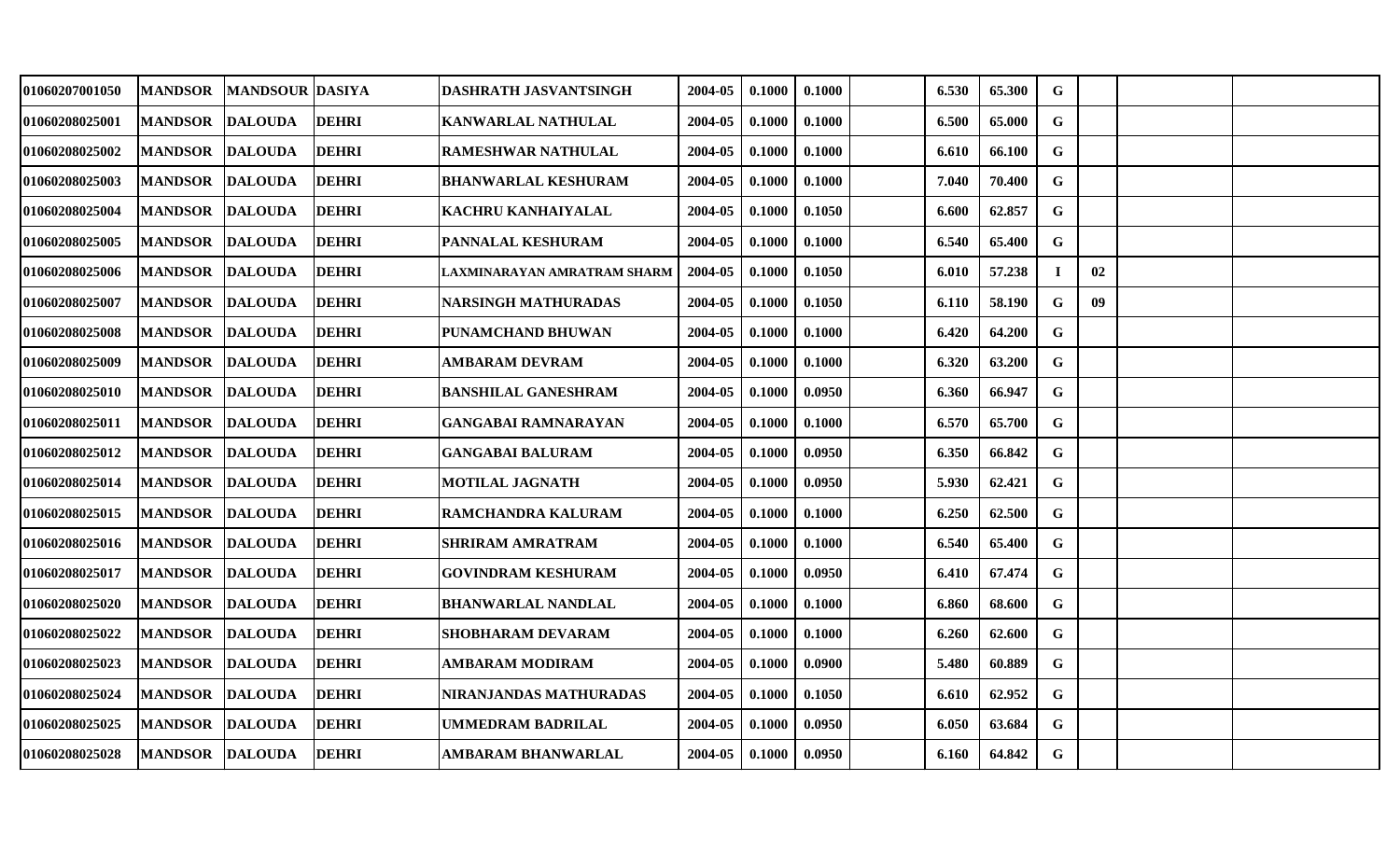| 01060208025030 | <b>MANDSOR</b>         | <b>DALOUDA</b> | <b>DEHRI</b> | <b>BHANWARLAL RAMESHWAR</b> | 2004-05 | 0.1000 | 0.1000 | 6.250 | 62.500 | G           |  |                    |
|----------------|------------------------|----------------|--------------|-----------------------------|---------|--------|--------|-------|--------|-------------|--|--------------------|
| 01060208025031 | <b>MANDSOR</b>         | <b>DALOUDA</b> | <b>DEHRI</b> | <b>RAMLAL NANALAL</b>       | 2004-05 | 0.1000 | 0.1050 | 6.730 | 64.095 | G           |  |                    |
| 01060208025033 | <b>MANDSOR</b>         | <b>DALOUDA</b> | <b>DEHRI</b> | <b>BHUWANLAL RAMLAL</b>     | 2004-05 | 0.1000 | 0.0950 | 6.290 | 66.211 | $\mathbf G$ |  |                    |
| 01060208025035 | <b>MANDSOR</b>         | <b>DALOUDA</b> | <b>DEHRI</b> | <b>RUPLAL GIRDHARI</b>      | 2004-05 | 0.1000 | 0.0950 | 5.700 | 60.000 | $\mathbf G$ |  |                    |
| 01060208025036 | <b>MANDSOR DALOUDA</b> |                | <b>DEHRI</b> | AMBARAM KANWARLAL BADA      | 2004-05 | 0.1000 | 0.1000 | 6.350 | 63.500 | $\mathbf G$ |  |                    |
| 01060208025037 | <b>MANDSOR</b>         | <b>DALOUDA</b> | <b>DEHRI</b> | <b>BANSHILAL KESHURAM</b>   | 2004-05 | 0.1000 | 0.0950 | 6.210 | 65.368 | G           |  |                    |
| 01060208025039 | <b>MANDSOR</b>         | <b>DALOUDA</b> | <b>DEHRI</b> | <b>BALARAM BHAGATRAM</b>    | 2004-05 | 0.1000 | 0.1000 | 6.690 | 66.900 | G           |  |                    |
| 01060208025040 | <b>MANDSOR</b>         | <b>DALOUDA</b> | <b>DEHRI</b> | DHANNALAL MOTILAL           | 2004-05 | 0.1000 | 0.1000 | 6.170 | 61.700 | G           |  |                    |
| 01060208025041 | <b>MANDSOR</b>         | <b>DALOUDA</b> | <b>DEHRI</b> | <b>KOMALLAL NATHULAL</b>    | 2004-05 | 0.1000 | 0.0950 | 5.640 | 59.368 | $\mathbf G$ |  |                    |
| 01060208025042 | <b>MANDSOR</b>         | <b>DALOUDA</b> | <b>DEHRI</b> | DHANNALAL GULAB BHIL        | 2004-05 | 0.1000 | 0.0950 | 6.490 | 68.316 | G           |  |                    |
| 01060208025043 | <b>MANDSOR</b>         | <b>DALOUDA</b> | <b>DEHRI</b> | PRABHULAL BHANWARLAL        | 2004-05 | 0.1000 | 0.0950 | 5.920 | 62.316 | G           |  |                    |
| 01060208025044 | <b>MANDSOR</b>         | <b>DALOUDA</b> | <b>DEHRI</b> | <b>UDAYLAL NATHULAL</b>     | 2004-05 | 0.1000 | 0.0950 | 6.890 | 72.526 | G           |  |                    |
| 01060208025046 | <b>MANDSOR</b>         | <b>DALOUDA</b> | <b>DEHRI</b> | <b>MATHURALAL MADHAV</b>    | 2004-05 | 0.1000 | 0.1000 | 6.530 | 65.300 | G           |  |                    |
| 01060208025047 | <b>MANDSOR</b>         | <b>DALOUDA</b> | <b>DEHRI</b> | <b>CHENRAM RATANLAL</b>     | 2004-05 | 0.1000 | 0.1000 | 6.190 | 61.900 | G           |  |                    |
| 01060208025048 | <b>MANDSOR</b>         | <b>DALOUDA</b> | <b>DEHRI</b> | <b>MATHURALAL BHERULAL</b>  | 2004-05 | 0.1000 | 0.0950 | 6.210 | 65.368 | G           |  |                    |
| 01060208025049 | <b>MANDSOR</b>         | <b>DALOUDA</b> | <b>DEHRI</b> | <b>RANCHOD BHERULAL</b>     | 2004-05 | 0.1000 | 0.1000 | 6.530 | 65.300 | G           |  |                    |
| 01060208025050 | <b>MANDSOR</b>         | <b>DALOUDA</b> | <b>DEHRI</b> | <b>PANNIBAI DALU</b>        | 2004-05 | 0.1000 | 0.0900 | 5.730 | 63.667 | G           |  |                    |
| 01060208025051 | <b>MANDSOR</b>         | <b>DALOUDA</b> | <b>DEHRI</b> | MANGUBAI SALAGRAM           | 2004-05 | 0.1000 | 0.0900 | 5.680 | 63.111 | G           |  | <b>NAME CHANGE</b> |
| 01060208025052 | <b>MANDSOR</b>         | <b>DALOUDA</b> | <b>DEHRI</b> | <b>ONKARLAL AMBARAM</b>     | 2004-05 | 0.1000 | 0.0950 | 6.650 | 70.000 | G           |  |                    |
| 01060208025053 | <b>MANDSOR</b>         | <b>DALOUDA</b> | <b>DEHRI</b> | <b>SHOBHARAM SAVRAM</b>     | 2004-05 | 0.1000 | 0.1000 | 6.260 | 62.600 | G           |  |                    |
| 01060208025054 | <b>MANDSOR</b>         | <b>DALOUDA</b> | <b>DEHRI</b> | <b>BALARAM BHERULAL</b>     | 2004-05 | 0.1000 | 0.1000 | 6.350 | 63.500 | G           |  |                    |
| 01060208025055 | <b>MANDSOR</b>         | <b>DALOUDA</b> | <b>DEHRI</b> | <b>DEUBAI PANNALAL</b>      | 2004-05 | 0.1000 | 0.1000 | 5.760 | 57.600 | G           |  |                    |
| 01060208025058 | MANDSOR DALOUDA        |                | <b>DEHRI</b> | PRATHVIRAJ KISHANLAL        | 2004-05 | 0.1000 | 0.0950 | 5.540 | 58.316 | G           |  |                    |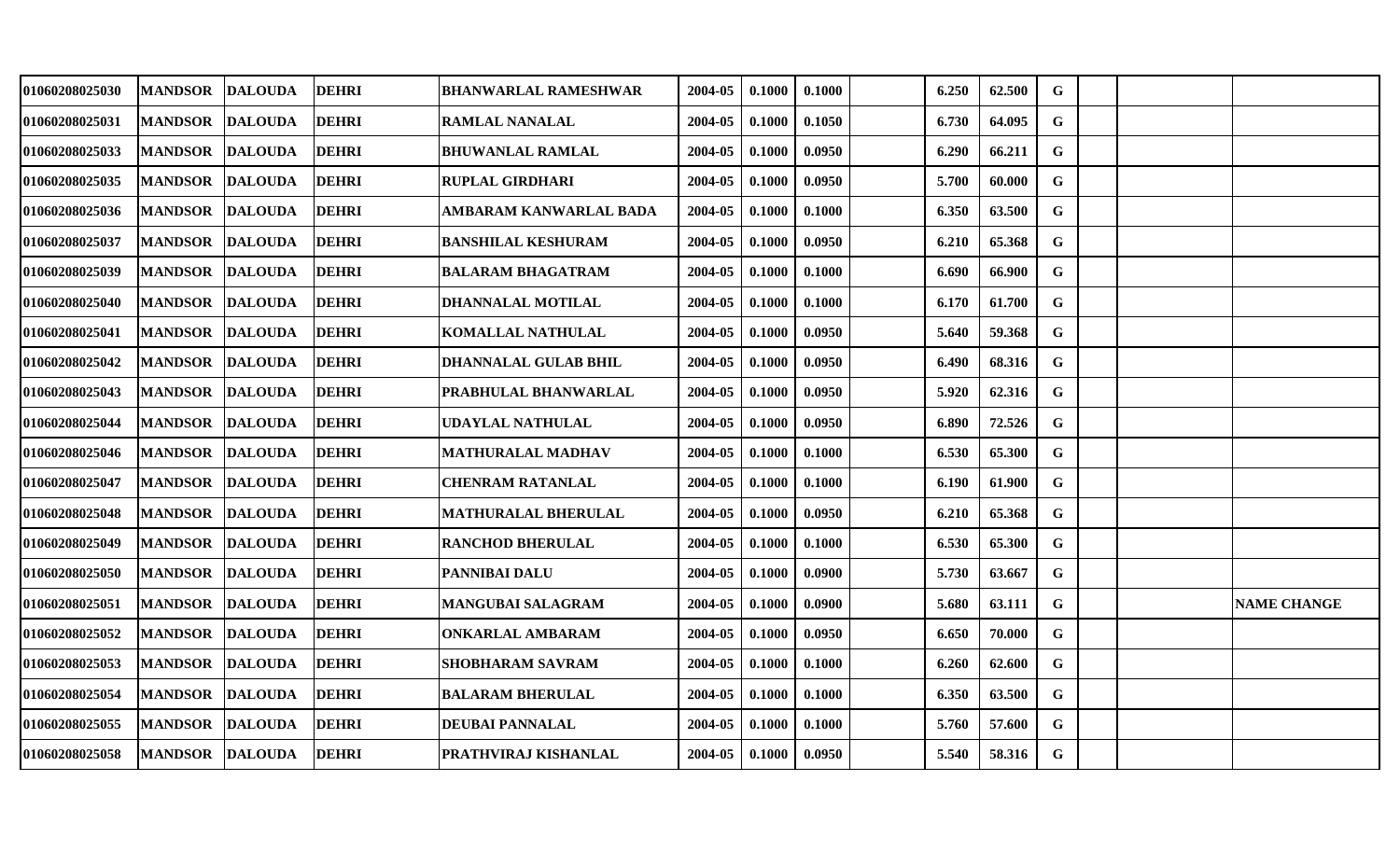| 01060208025059 | <b>MANDSOR</b>  | <b>DALOUDA</b> | <b>DEHRI</b> | <b>KANWARLAL MADHO</b>     | 2004-05 | 0.1000 | 0.1000 | 6.110 | 61.100 | $\mathbf G$  |    |  |
|----------------|-----------------|----------------|--------------|----------------------------|---------|--------|--------|-------|--------|--------------|----|--|
| 01060208025061 | <b>MANDSOR</b>  | <b>DALOUDA</b> | <b>DEHRI</b> | BAPULAL KANWARLAL          | 2004-05 | 0.1000 | 0.1000 | 6.570 | 65.700 | G            |    |  |
| 01060208025063 | <b>MANDSOR</b>  | <b>DALOUDA</b> | <b>DEHRI</b> | SHIVNARAYAN BHAGATRAM      | 2004-05 | 0.1000 | 0.0900 | 5.560 | 61.778 | G            |    |  |
| 01060208025066 | <b>MANDSOR</b>  | <b>DALOUDA</b> | <b>DEHRI</b> | <b>BANSHILAL NANDLAL</b>   | 2004-05 | 0.1000 | 0.1050 | 6.850 | 65.238 | G            |    |  |
| 01060208025067 | <b>MANDSOR</b>  | <b>DALOUDA</b> | <b>DEHRI</b> | PUNAMCHAND NANALAL         | 2004-05 | 0.1000 | 0.1000 | 6.170 | 61.700 | $\mathbf G$  |    |  |
| 01060208025068 | <b>MANDSOR</b>  | <b>DALOUDA</b> | <b>DEHRI</b> | <b>NAGULAL SHRIRAM</b>     | 2004-05 | 0.1000 | 0.1000 | 6.560 | 65.600 | G            |    |  |
| 01060208025070 | <b>MANDSOR</b>  | <b>DALOUDA</b> | <b>DEHRI</b> | KESHURAM NATHU             | 2004-05 | 0.1000 | 0.1000 | 6.660 | 66.600 | $\mathbf G$  |    |  |
| 01060208025071 | <b>MANDSOR</b>  | <b>DALOUDA</b> | <b>DEHRI</b> | <b>RAMLAL BHUWAN</b>       | 2004-05 | 0.1000 | 0.1050 | 6.640 | 63.238 | $\mathbf G$  |    |  |
| 01060208025072 | <b>MANDSOR</b>  | <b>DALOUDA</b> | <b>DEHRI</b> | KANCHANBAI RATANLAL        | 2004-05 | 0.1000 | 0.1000 | 6.050 | 60.500 | $\mathbf{G}$ |    |  |
| 01060208025073 | <b>MANDSOR</b>  | <b>DALOUDA</b> | <b>DEHRI</b> | AMBARAM KANWARLAL CHOTA    | 2004-05 | 0.1000 | 0.1050 | 7.080 | 67.429 | G            |    |  |
| 01060208025075 | <b>MANDSOR</b>  | <b>DALOUDA</b> | <b>DEHRI</b> | <b>MAHESHKUMAR NANALAL</b> | 2004-05 | 0.1000 | 0.1000 | 6.160 | 61.600 | G            |    |  |
| 01060208025076 | <b>MANDSOR</b>  | <b>DALOUDA</b> | <b>DEHRI</b> | PANNALAL MADHAVLAL         | 2004-05 | 0.1000 | 0.1000 | 6.690 | 66.900 | $\mathbf G$  |    |  |
| 01060208025077 | <b>MANDSOR</b>  | <b>DALOUDA</b> | <b>DEHRI</b> | RAMPRATAP MADHAVLAL        | 2004-05 | 0.1000 | 0.1050 | 6.720 | 64.000 | $\mathbf G$  |    |  |
| 01060208025078 | <b>MANDSOR</b>  | <b>DALOUDA</b> | <b>DEHRI</b> | <b>BALARAM RAMESHWAR</b>   | 2004-05 | 0.1000 | 0.0950 | 6.090 | 64.105 | G            |    |  |
| 01060208025079 | <b>MANDSOR</b>  | <b>DALOUDA</b> | <b>DEHRI</b> | <b>JAGDISH RANCHOD</b>     | 2004-05 | 0.1000 | 0.1000 | 6.190 | 61.900 | G            |    |  |
| 01060208025081 | <b>MANDSOR</b>  | <b>DALOUDA</b> | <b>DEHRI</b> | <b>KESHURAM BHERULAL</b>   | 2004-05 | 0.1000 | 0.1000 | 5.960 | 59.600 | G            |    |  |
| 01060208025082 | <b>MANDSOR</b>  | <b>DALOUDA</b> | <b>DEHRI</b> | <b>NARSINGH JAISINGH</b>   | 2004-05 | 0.1000 | 0.1000 | 5.500 | 55.000 | G            |    |  |
| 01060208025083 | <b>MANDSOR</b>  | <b>DALOUDA</b> | <b>DEHRI</b> | <b>KAMALDAS JANKIDAS</b>   | 2004-05 | 0.1000 | 0.0950 | 5.800 | 61.053 | G            |    |  |
| 01060208025085 | <b>MANDSOR</b>  | <b>DALOUDA</b> | <b>DEHRI</b> | RAMBHAJAN KANWARLAL        | 2004-05 | 0.1000 | 0.1000 | 6.500 | 65.000 | G            |    |  |
| 01060208025086 | <b>MANDSOR</b>  | <b>DALOUDA</b> | <b>DEHRI</b> | <b>RAMVILAS KANWARLAL</b>  | 2004-05 | 0.1000 | 0.1000 | 6.480 | 64.800 | $\mathbf G$  |    |  |
| 01060208025087 | <b>MANDSOR</b>  | <b>DALOUDA</b> | <b>DEHRI</b> | <b>BHAGIRATH SAWA</b>      | 2004-05 | 0.1000 | 0.1000 | 5.520 | 55.200 | G            |    |  |
| 01060208025088 | <b>MANDSOR</b>  | <b>DALOUDA</b> | <b>DEHRI</b> | <b>BAGDIBAI RAMNARAYAN</b> | 2004-05 | 0.1000 | 0.0900 | 5.560 | 61.778 | G            |    |  |
| 01060208025090 | MANDSOR DALOUDA |                | <b>DEHRI</b> | <b>DHAPUBAI BHARATRAM</b>  | 2004-05 | 0.1000 | 0.1000 | 4.910 | 49.100 | G            | 04 |  |
|                |                 |                |              |                            |         |        |        |       |        |              |    |  |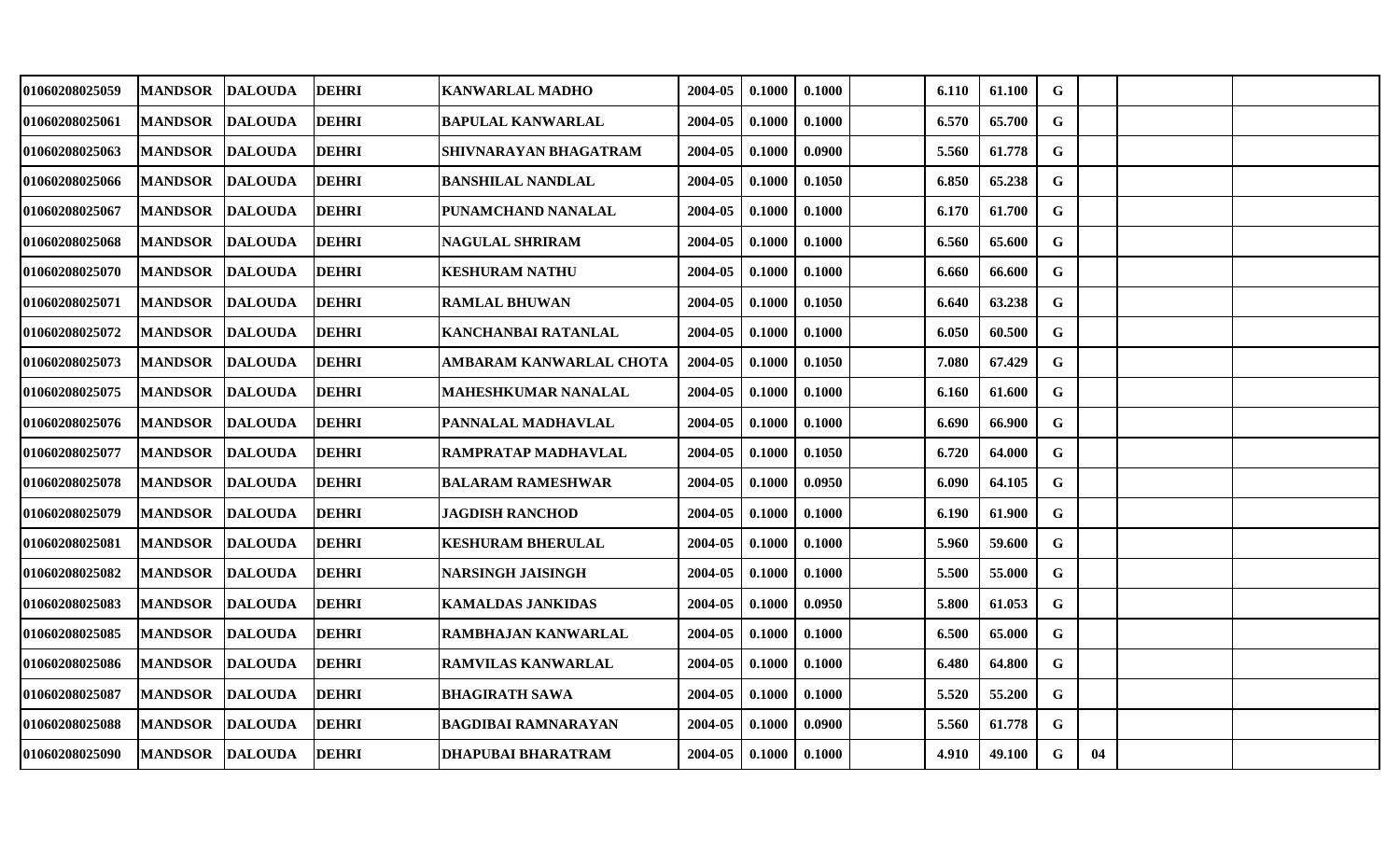| 01060208025092 | MANDSOR DALOUDA |                | <b>DEHRI</b> | <b>BHANWARSINGH MODSINGH</b> | 2004-05 | 0.1000 | 0.0950 | 2.110 | 22.211 | G           | 04 |  |
|----------------|-----------------|----------------|--------------|------------------------------|---------|--------|--------|-------|--------|-------------|----|--|
| 01060208025094 | MANDSOR DALOUDA |                | <b>DEHRI</b> | DOLATRAM RAMNARAYAN          | 2004-05 | 0.1000 | 0.1000 | 6.290 | 62.900 | G           |    |  |
| 01060208025095 | <b>MANDSOR</b>  | <b>DALOUDA</b> | <b>DEHRI</b> | <b>DOLATRAM RATANLAL</b>     | 2004-05 | 0.1000 | 0.0950 | 6.110 | 64.316 | $\mathbf G$ |    |  |
| 01060208025098 | <b>MANDSOR</b>  | <b>DALOUDA</b> | <b>DEHRI</b> | <b>RAMSUKH VENIRAM</b>       | 2004-05 | 0.1000 | 0.1000 | 6.180 | 61.800 | G           |    |  |
| 01060208025099 | MANDSOR DALOUDA |                | <b>DEHRI</b> | PUNAMCHAND PANNALAL          | 2004-05 | 0.1000 | 0.0950 | 6.150 | 64.737 | $\mathbf G$ |    |  |
| 01060208025100 | <b>MANDSOR</b>  | <b>DALOUDA</b> | <b>DEHRI</b> | <b>CHENRAM KASTURIBAI</b>    | 2004-05 | 0.1000 | 0.1050 | 6.660 | 63.429 | G           |    |  |
| 01060208025101 | MANDSOR DALOUDA |                | <b>DEHRI</b> | <b>BAGDIRAM SALAGRAM</b>     | 2004-05 | 0.1000 | 0.1000 | 6.420 | 64.200 | G           |    |  |
| 01060208025102 | <b>MANDSOR</b>  | <b>DALOUDA</b> | <b>DEHRI</b> | <b>SHANKARLAL RAMKISHAN</b>  | 2004-05 | 0.1000 | 0.0950 | 5.720 | 60.211 | G           |    |  |
| 01060208025103 | MANDSOR DALOUDA |                | <b>DEHRI</b> | <b>RAMIBAI RAMA</b>          | 2004-05 | 0.1000 | 0.0950 | 5.710 | 60.105 | $\mathbf G$ |    |  |
| 01060208025105 | MANDSOR DALOUDA |                | <b>DEHRI</b> | <b>MANAKLAL NATHULAL</b>     | 2004-05 | 0.1000 | 0.0900 | 6.050 | 67.222 | G           |    |  |
| 01060208025107 | MANDSOR DALOUDA |                | <b>DEHRI</b> | <b>KAMLABAI MAGNIRAM</b>     | 2004-05 | 0.1000 | 0.1000 | 6.330 | 63.300 | G           |    |  |
| 01060208025111 | MANDSOR DALOUDA |                | <b>DEHRI</b> | <b>MOHANLAL RAMNARAYAN</b>   | 2004-05 | 0.1000 |        |       |        | F           |    |  |
| 01060208025112 | MANDSOR DALOUDA |                | <b>DEHRI</b> | <b>SHRIRAM GULAB</b>         | 2004-05 | 0.1000 | 0.1000 | 5.180 | 51.800 | G           | 04 |  |
| 01060208025113 | MANDSOR DALOUDA |                | <b>DEHRI</b> | <b>GANESHRAM RATANLAL</b>    | 2004-05 | 0.1000 | 0.1000 | 6.510 | 65.100 | G           |    |  |
| 01060208025114 | MANDSOR DALOUDA |                | <b>DEHRI</b> | <b>KASTURIBAI MOTILAL</b>    | 2004-05 | 0.1000 | 0.1050 | 6.820 | 64.952 | G           |    |  |
| 01060208025117 | <b>MANDSOR</b>  | <b>DALOUDA</b> | <b>DEHRI</b> | <b>BHERULAL GANESHRAM</b>    | 2004-05 | 0.1000 | 0.0950 | 4.740 | 49.895 | G           | 04 |  |
| 01060208025118 | MANDSOR DALOUDA |                | <b>DEHRI</b> | <b>DHAPUBAI MANGILAL</b>     | 2004-05 | 0.1000 | 0.0600 | 3.670 | 61.167 | G           |    |  |
| 01060208025119 | MANDSOR DALOUDA |                | <b>DEHRI</b> | <b>BASANTIBAI NANDA</b>      | 2004-05 | 0.1000 | 0.1000 | 5.920 | 59.200 | G           |    |  |
| 01060208025120 | MANDSOR DALOUDA |                | <b>DEHRI</b> | <b>KANA SEWA</b>             | 2004-05 | 0.1000 | 0.0950 | 6.130 | 64.526 | G           |    |  |
| 01060208025121 | MANDSOR DALOUDA |                | <b>DEHRI</b> | LAXMINARAYAN AMRATRAM        | 2004-05 | 0.1000 | 0.0850 | 5.530 | 65.059 | G           |    |  |
| 01060208025122 | MANDSOR DALOUDA |                | <b>DEHRI</b> | <b>BALAKDAS NARSINGHDAS</b>  | 2004-05 | 0.1000 | 0.1050 | 6.280 | 59.810 | G           |    |  |
| 01060208025123 | MANDSOR DALOUDA |                | <b>DEHRI</b> | RADHESHYAM RAMCHARAN         | 2004-05 | 0.1000 | 0.1000 | 6.120 | 61.200 | G           |    |  |
| 01060208025124 | MANDSOR DALOUDA |                | <b>DEHRI</b> | BHUWANIRAM UMMEDRAM          | 2004-05 | 0.1000 | 0.0950 | 7.340 | 77.263 | G           |    |  |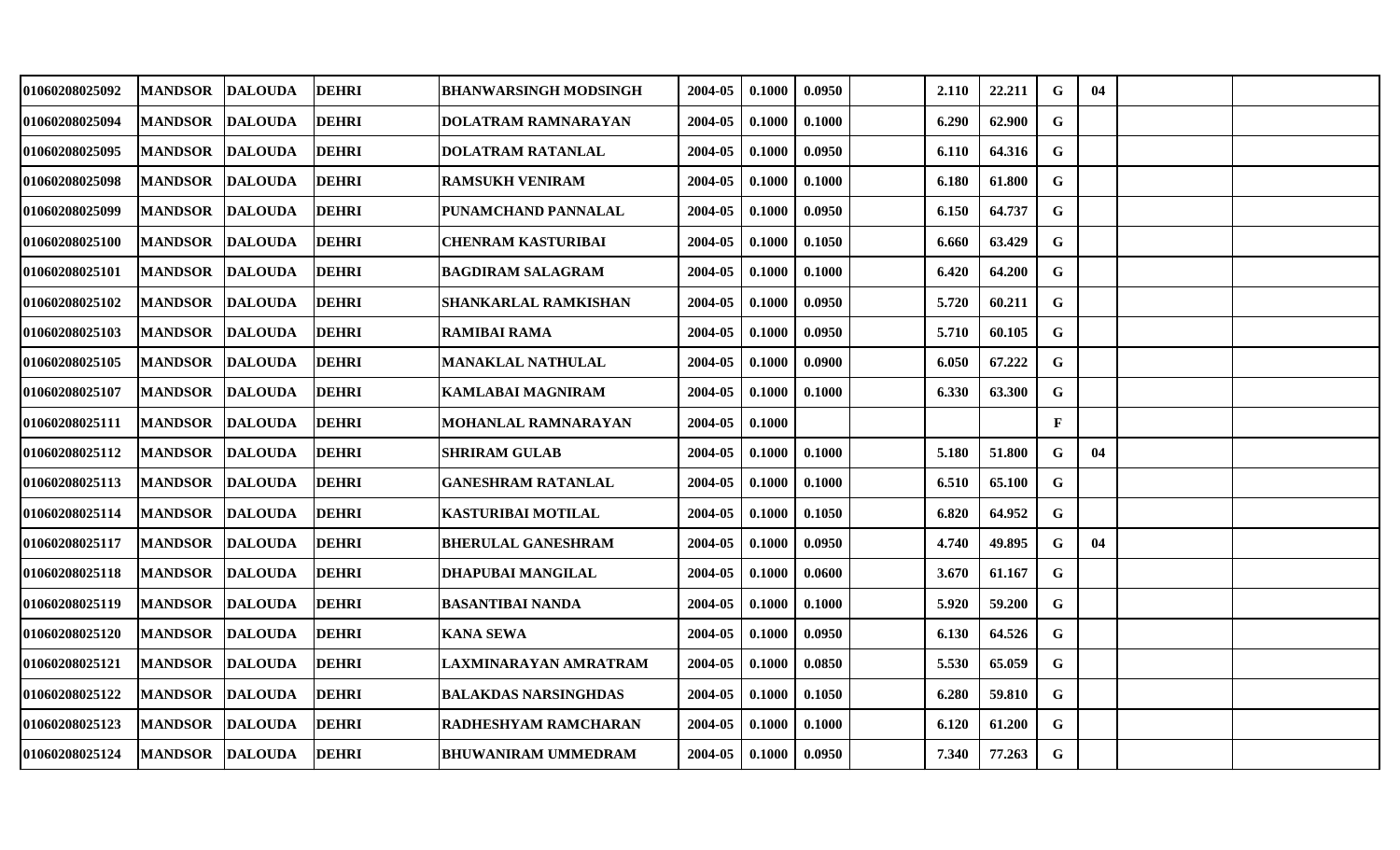| 01060208025125 | MANDSOR DALOUDA |                | <b>DEHRI</b> | NANDRAM ONKARLAL            | 2004-05 | 0.1000 | 0.0950 | 5.940 | 62.526 | G           |    |  |
|----------------|-----------------|----------------|--------------|-----------------------------|---------|--------|--------|-------|--------|-------------|----|--|
| 01060208025126 | <b>MANDSOR</b>  | <b>DALOUDA</b> | <b>DEHRI</b> | NATHULAL RAMLAL             | 2004-05 | 0.1000 | 0.1050 | 6.470 | 61.619 | G           |    |  |
| 01060208025128 | <b>MANDSOR</b>  | <b>DALOUDA</b> | <b>DEHRI</b> | <b>DALURAM BHERAJI</b>      | 2004-05 | 0.1000 | 0.1050 | 6.560 | 62.476 | $\mathbf G$ |    |  |
| 01060208025129 | <b>MANDSOR</b>  | <b>DALOUDA</b> | <b>DEHRI</b> | <b>SITABAI MANGILAL</b>     | 2004-05 | 0.1000 | 0.1050 | 6.330 | 60.286 | G           |    |  |
| 01060208025130 | <b>MANDSOR</b>  | <b>DALOUDA</b> | <b>DEHRI</b> | RAMESHWAR RAMNARAYAN        | 2004-05 | 0.1000 | 0.1000 | 8.350 | 83.500 | $\mathbf G$ |    |  |
| 01060208025131 | <b>MANDSOR</b>  | <b>DALOUDA</b> | <b>DEHRI</b> | <b>DAYARAM BHERA</b>        | 2004-05 | 0.1000 | 0.1050 | 2.560 | 24.381 | G           | 04 |  |
| 01060208025132 | <b>MANDSOR</b>  | <b>DALOUDA</b> | <b>DEHRI</b> | RADHESHYAM BHAGATRAM        | 2004-05 | 0.1000 | 0.0950 | 5.640 | 59.368 | G           |    |  |
| 01060208025133 | <b>MANDSOR</b>  | <b>DALOUDA</b> | <b>DEHRI</b> | <b>JAGDISH RAMLAL</b>       | 2004-05 | 0.1000 | 0.1000 | 6.000 | 60.000 | G           |    |  |
| 01060208025134 | <b>MANDSOR</b>  | <b>DALOUDA</b> | <b>DEHRI</b> | PUNAMCHAND BALARAM          | 2004-05 | 0.1000 | 0.0900 | 5.730 | 63.667 | $\mathbf G$ |    |  |
| 01060208025135 | <b>MANDSOR</b>  | <b>DALOUDA</b> | <b>DEHRI</b> | LAXMINARAYAN CHENRAM        | 2004-05 | 0.1000 | 0.1000 | 6.540 | 65.400 | G           |    |  |
| 01060208025136 | <b>MANDSOR</b>  | <b>DALOUDA</b> | <b>DEHRI</b> | <b>NANDLAL MOTILAL</b>      | 2004-05 | 0.1000 | 0.1000 | 6.070 | 60.700 | $\mathbf G$ |    |  |
| 01060208025140 | <b>MANDSOR</b>  | <b>DALOUDA</b> | <b>DEHRI</b> | <b>AMBARAM MOTILAL</b>      | 2004-05 | 0.1000 | 0.1000 | 6.410 | 64.100 | G           |    |  |
| 01060208025142 | <b>MANDSOR</b>  | <b>DALOUDA</b> | <b>DEHRI</b> | <b>BADRIDAS NARSINGHDAS</b> | 2004-05 | 0.1000 | 0.0650 | 4.030 | 62.000 | G           |    |  |
| 01060208025143 | <b>MANDSOR</b>  | <b>DALOUDA</b> | <b>DEHRI</b> | <b>GOPAL BALARAM</b>        | 2004-05 | 0.1000 | 0.1050 | 6.460 | 61.524 | G           |    |  |
| 01060208025144 | <b>MANDSOR</b>  | <b>DALOUDA</b> | <b>DEHRI</b> | <b>BHAGIRATH RANCHOD</b>    | 2004-05 | 0.1000 | 0.1000 | 6.560 | 65.600 | G           |    |  |
| 01060208025145 | <b>MANDSOR</b>  | <b>DALOUDA</b> | <b>DEHRI</b> | PUNAMCHAND RAMNARAYAN       | 2004-05 | 0.1000 | 0.0950 | 6.280 | 66.105 | $\mathbf G$ |    |  |
| 01060208025146 | <b>MANDSOR</b>  | <b>DALOUDA</b> | <b>DEHRI</b> | PARMANAND MOTILAL           | 2004-05 | 0.1000 | 0.1000 | 6.280 | 62.800 | $\mathbf G$ |    |  |
| 01060208025147 | <b>MANDSOR</b>  | <b>DALOUDA</b> | <b>DEHRI</b> | <b>BHUWANSINGH JAYSINGH</b> | 2004-05 | 0.1000 | 0.1000 | 5.380 | 53.800 | G           | 04 |  |
| 01060208025148 | <b>MANDSOR</b>  | <b>DALOUDA</b> | <b>DEHRI</b> | <b>NANALAL RAMCHARAN</b>    | 2004-05 | 0.1000 | 0.1000 | 6.610 | 66.100 | G           |    |  |
| 01060208025149 | <b>MANDSOR</b>  | <b>DALOUDA</b> | <b>DEHRI</b> | <b>SURATRAM BANSHILAL</b>   | 2004-05 | 0.1000 | 0.1050 | 6.820 | 64.952 | G           |    |  |
| 01060208025150 | <b>MANDSOR</b>  | <b>DALOUDA</b> | <b>DEHRI</b> | <b>GAUTAMLAL FULCHAND</b>   | 2004-05 | 0.1000 | 0.1000 | 6.270 | 62.700 | G           |    |  |
| 01060208025151 | <b>MANDSOR</b>  | <b>DALOUDA</b> | <b>DEHRI</b> | <b>GOPAL BHANWARLAL</b>     | 2004-05 | 0.1000 | 0.0900 | 6.130 | 68.111 | G           |    |  |
| 01060208025152 | MANDSOR DALOUDA |                | <b>DEHRI</b> | <b>KANTABAI SHANKARLAL</b>  | 2004-05 | 0.1000 | 0.0850 | 5.070 | 59.647 | G           |    |  |
|                |                 |                |              |                             |         |        |        |       |        |             |    |  |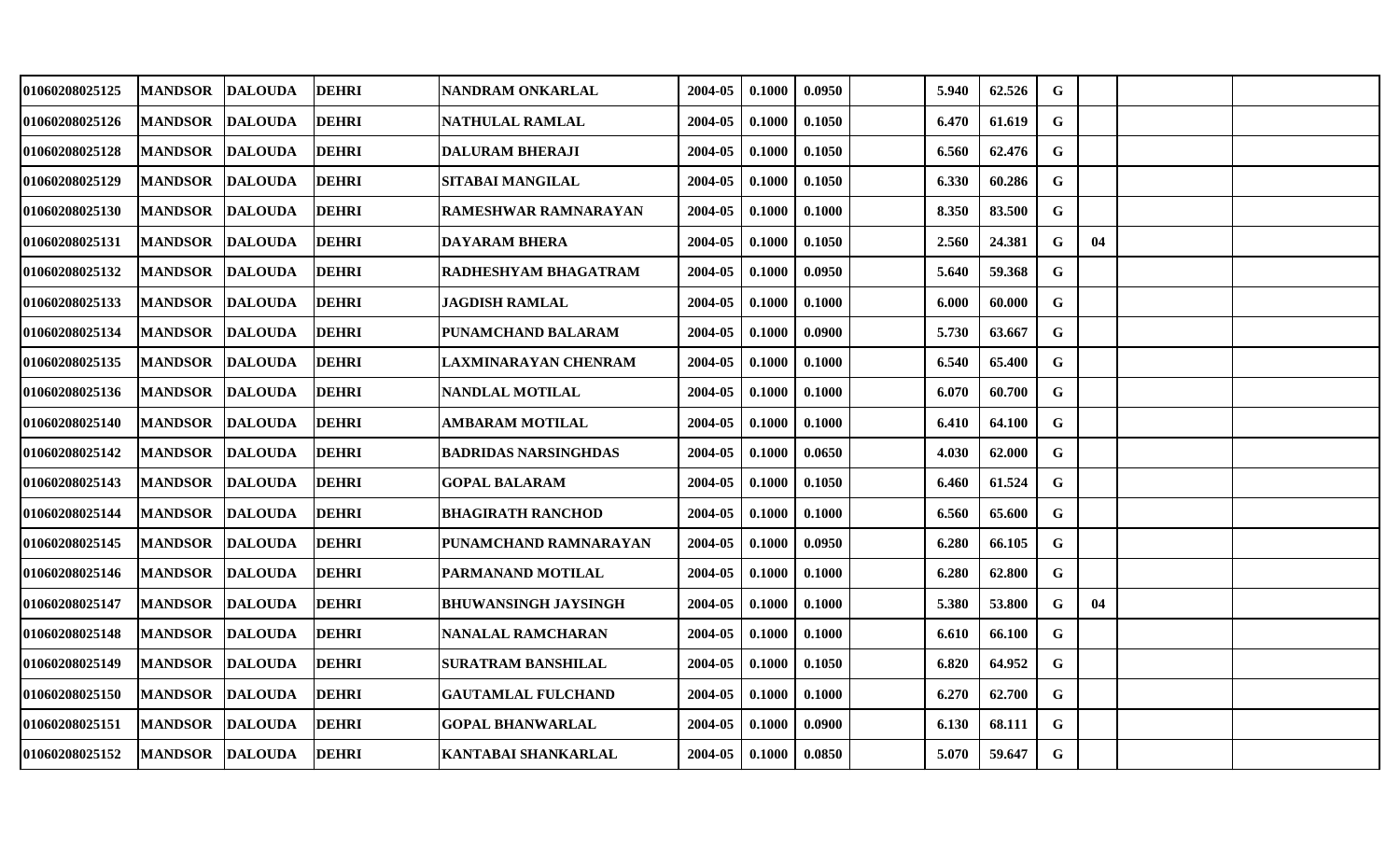| 01060208025153        | <b>MANDSOR</b> | <b>DALOUDA</b> | <b>DEHRI</b>     | AMRATRAM GANGARAM          | 2004-05 | 0.1000 | 0.1000 | 5.640 | 56.400 | G           | $05\,$ |                    |
|-----------------------|----------------|----------------|------------------|----------------------------|---------|--------|--------|-------|--------|-------------|--------|--------------------|
| 01060208025154        | <b>MANDSOR</b> | <b>DALOUDA</b> | <b>DEHRI</b>     | RAMESHCHANDRA RAMCHANDRA   | 2004-05 | 0.1000 | 0.0950 | 5.820 | 61.263 | G           |        |                    |
| <b>01060208025158</b> | <b>MANDSOR</b> | <b>DALOUDA</b> | <b>DEHRI</b>     | MOHANLAL BANSHILAL         | 2004-05 | 0.1000 | 0.1000 | 6.650 | 66.500 | G           |        |                    |
| 01060208025159        | <b>MANDSOR</b> | <b>DALOUDA</b> | <b>DEHRI</b>     | SAMANDKUNWAR JAYSINGH      | 2004-05 | 0.1000 | 0.0900 | 4.540 | 50.444 | G           | 04     |                    |
| <b>01060208025160</b> | <b>MANDSOR</b> | <b>DALOUDA</b> | <b>DEHRI</b>     | <b>BANSHILAL MOTILAL</b>   | 2004-05 | 0.1000 | 0.1000 | 6.240 | 62.400 | G           |        |                    |
| 01060208025161        | <b>MANDSOR</b> | <b>DALOUDA</b> | <b>DEHRI</b>     | <b>RAMLAL HARLAL</b>       | 2004-05 | 0.1000 | 0.1000 | 5.630 | 56.300 | G           |        |                    |
| 01060208025162        | <b>MANDSOR</b> | <b>DALOUDA</b> | <b>DEHRI</b>     | <b>BHABHUTRAM ONKARLAL</b> | 2004-05 | 0.1000 | 0.0950 | 6.020 | 63.368 | G           |        |                    |
| <b>01060208025163</b> | <b>MANDSOR</b> | <b>DALOUDA</b> | <b>DEHRI</b>     | PRABHUBAI BHAGATRAM        | 2004-05 | 0.1000 | 0.0900 | 5.770 | 64.111 | G           |        |                    |
| 01060208025168        | <b>MANDSOR</b> | <b>DALOUDA</b> | <b>DEHRI</b>     | NANALAL GIRDHARI           | 2004-05 | 0.1000 | 0.1000 | 5.840 | 58.400 | G           |        |                    |
| 01060208021002        | <b>MANDSOR</b> | <b>DALOUDA</b> | <b>DHANDHODA</b> | KALUSINGH DHULSINGH        | 2004-05 | 0.1000 | 0.1000 | 5.580 | 55.800 | G           |        |                    |
| 01060208021003        | <b>MANDSOR</b> | <b>DALOUDA</b> | <b>DHANDHODA</b> | NANDA BHAGWAN              | 2004-05 | 0.1000 | 0.1000 | 6.080 | 60.800 | G           |        |                    |
| 01060208021009        | <b>MANDSOR</b> | <b>DALOUDA</b> | <b>DHANDHODA</b> | <b>PANNA BHAGIRATH</b>     | 2004-05 | 0.1000 | 0.0900 | 3.260 | 36.222 | G           | 04     |                    |
| 01060208021013        | <b>MANDSOR</b> | <b>DALOUDA</b> | <b>DHANDHODA</b> | LAXMAN HARIRAM             | 2004-05 | 0.1000 | 0.1000 | 6.070 | 60.700 | $\mathbf G$ |        |                    |
| 01060208021018        | <b>MANDSOR</b> | <b>DALOUDA</b> | <b>DHANDHODA</b> | <b>LACHCHHIRAM GULAB</b>   | 2004-05 | 0.1000 | 0.1000 | 6.110 | 61.100 | G           |        |                    |
| <b>01060208021022</b> | <b>MANDSOR</b> | <b>DALOUDA</b> | <b>DHANDHODA</b> | RAMNARAYAN DEVRAM          | 2004-05 | 0.1000 | 0.0950 | 6.280 | 66.105 | G           |        |                    |
| 01060208021033        | <b>MANDSOR</b> | <b>DALOUDA</b> | <b>DHANDHODA</b> | RAGHUNATH ONKAR            | 2004-05 | 0.1000 | 0.1000 | 6.280 | 62.800 | G           |        |                    |
| 01060208021036        | <b>MANDSOR</b> | <b>DALOUDA</b> | <b>DHANDHODA</b> | <b>MANGILAL NATHU</b>      | 2004-05 | 0.1000 | 0.0950 | 6.260 | 65.895 | G           |        |                    |
| 01060208021039        | <b>MANDSOR</b> | <b>DALOUDA</b> | <b>DHANDHODA</b> | <b>AJAYKUNWAR LALSINGH</b> | 2004-05 | 0.1000 | 0.1000 | 5.630 | 56.300 | $\mathbf G$ |        | <b>NAME CHANGE</b> |
| 01060208021047        | <b>MANDSOR</b> | <b>DALOUDA</b> | <b>DHANDHODA</b> | <b>RAMLAL GULAB</b>        | 2004-05 | 0.1000 | 0.1000 | 5.910 | 59.100 | $\mathbf G$ |        |                    |
| <b>01060208021053</b> | <b>MANDSOR</b> | <b>DALOUDA</b> | <b>DHANDHODA</b> | GORDHANSINGH KALUSINGH     | 2004-05 | 0.1000 | 0.1050 | 5.670 | 54.000 | G           |        |                    |
| 01060208021057        | <b>MANDSOR</b> | <b>DALOUDA</b> | <b>DHANDHODA</b> | <b>NANDA CHATARBHUJ</b>    | 2004-05 | 0.1000 | 0.1000 | 5.520 | 55.200 | $\mathbf G$ |        |                    |
| 01060208021059        | <b>MANDSOR</b> | <b>DALOUDA</b> | <b>DHANDHODA</b> | ONKARSINGH SOHANSINGH      | 2004-05 | 0.1000 | 0.0950 | 6.000 | 63.158 | G           |        |                    |
| <b>01060208021060</b> | <b>MANDSOR</b> | <b>DALOUDA</b> | <b>DHANDHODA</b> | <b>RAMLAL ONKAR</b>        | 2004-05 | 0.1000 | 0.1000 | 5.570 | 55.700 | G           |        |                    |
|                       |                |                |                  |                            |         |        |        |       |        |             |        |                    |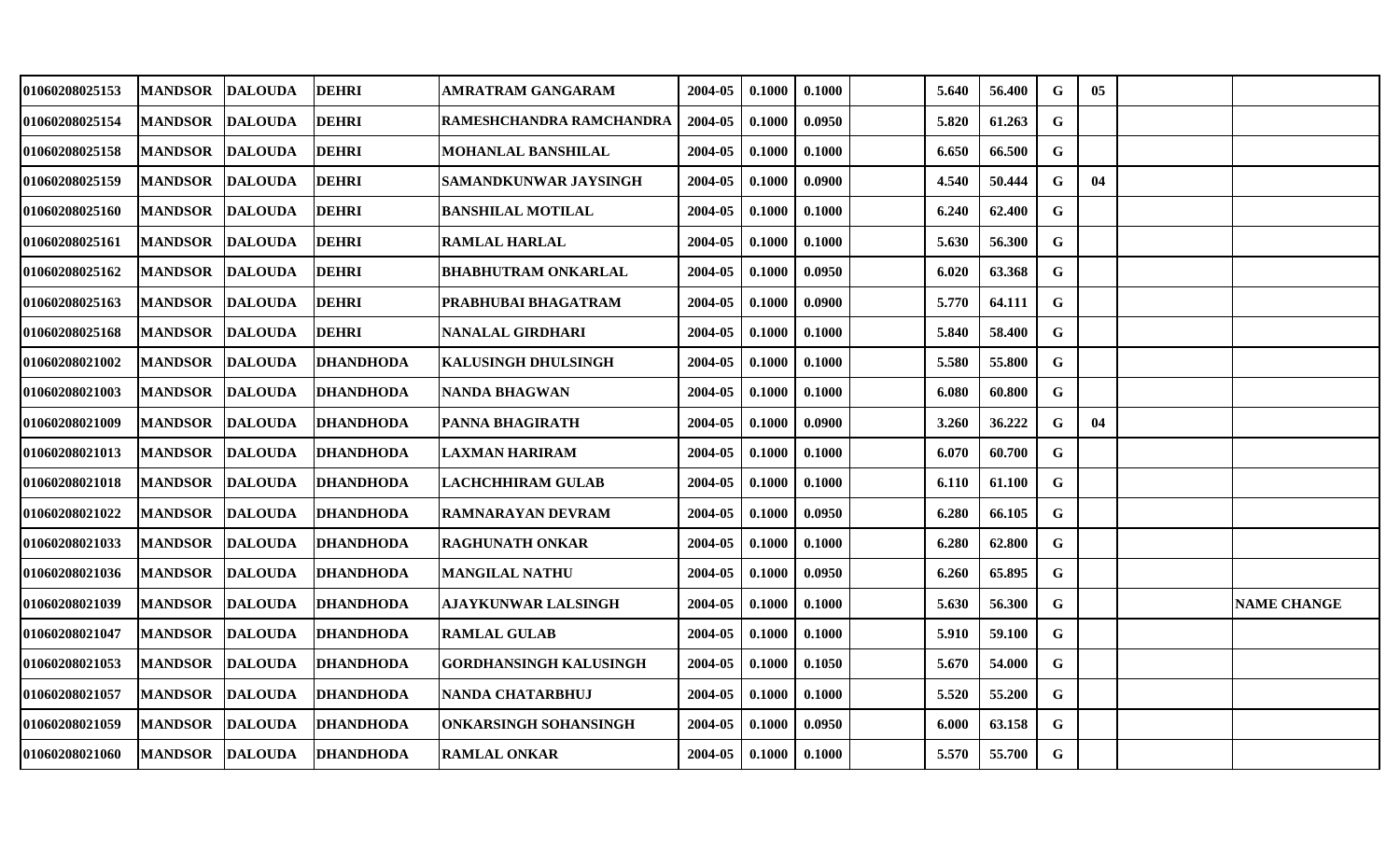| <b>MANDSOR</b> | <b>DALOUDA</b> |                                                                                                                                                                                                                                                                                                                                | <b>SALAGRAM CHUNNILAL</b>            | 2004-05                   | 0.1000 | 0.1050 | 6.110 | 58.190 | G           |    |                |
|----------------|----------------|--------------------------------------------------------------------------------------------------------------------------------------------------------------------------------------------------------------------------------------------------------------------------------------------------------------------------------|--------------------------------------|---------------------------|--------|--------|-------|--------|-------------|----|----------------|
| <b>MANDSOR</b> |                | <b>DHANDHODA</b>                                                                                                                                                                                                                                                                                                               | <b>BHERULAL GAMERJI</b>              | 2004-05                   | 0.1000 | 0.1000 | 5.610 | 56.100 | $\mathbf G$ |    |                |
| <b>MANDSOR</b> |                | <b>DHANDHODA</b>                                                                                                                                                                                                                                                                                                               | <b>HANSRAJ KISHAN</b>                | 2004-05                   | 0.1000 | 0.1050 | 2.810 | 26.762 | G           | 04 |                |
| <b>MANDSOR</b> |                | DHANDHODA                                                                                                                                                                                                                                                                                                                      | <b>BHULIBAI BHERULAL</b>             | 2004-05                   | 0.1000 | 0.1000 | 4.020 | 40.200 | G           | 04 |                |
| <b>MANDSOR</b> |                | <b>DHANDHODA</b>                                                                                                                                                                                                                                                                                                               | GITABAI JAGANNATH                    | 2004-05                   | 0.1000 | 0.1050 | 6.090 | 58.000 | G           |    |                |
| <b>MANDSOR</b> |                | <b>DHANDHODA</b>                                                                                                                                                                                                                                                                                                               | NANDRAM KESHURAM                     | 2004-05                   | 0.1000 | 0.1000 | 6.270 | 62.700 | $\mathbf G$ |    |                |
| <b>MANDSOR</b> |                | <b>DHANDHODA</b>                                                                                                                                                                                                                                                                                                               | <b>NAGU AASHA BHIL</b>               | 2004-05                   | 0.1000 | 0.1000 | 6.020 | 60.200 | G           |    |                |
| <b>MANDSOR</b> |                | <b>DHANDHODA</b>                                                                                                                                                                                                                                                                                                               | TUISHIRAM BHERU                      | 2004-05                   | 0.1000 | 0.1050 | 6.590 | 62.761 | G           |    |                |
| <b>MANDSOR</b> |                | <b>DHANDHODA</b>                                                                                                                                                                                                                                                                                                               | <b>DHANNA BHERA</b>                  | 2004-05                   | 0.1000 | 0.1050 | 6.070 | 57.810 | G           |    |                |
| <b>MANDSOR</b> |                | <b>DHANDHODA</b>                                                                                                                                                                                                                                                                                                               | <b>DEVARAM LAXMAN</b>                | 2004-05                   | 0.1000 | 0.1000 | 5.840 | 58.400 | $\mathbf G$ |    |                |
| <b>MANDSOR</b> |                | <b>DHANDHODA</b>                                                                                                                                                                                                                                                                                                               |                                      | 2004-05                   | 0.1000 | 0.1000 | 5.590 | 55.900 | $\mathbf G$ |    |                |
| <b>MANDSOR</b> |                | <b>DHANDHODA</b>                                                                                                                                                                                                                                                                                                               | <b>BHERULAL BHAGWAN</b>              | 2004-05                   | 0.1000 | 0.1050 | 5.650 | 53.810 | G           | 04 |                |
| <b>MANDSOR</b> |                | <b>DHANDHODA</b>                                                                                                                                                                                                                                                                                                               | SAGARBAI GANGARAM                    | 2004-05                   | 0.1000 | 0.0850 | 4.540 | 53.412 | G           | 04 |                |
| <b>MANDSOR</b> |                | <b>DHANDHODA</b>                                                                                                                                                                                                                                                                                                               | SOHANBAI SUHAGBAI                    | 2004-05                   | 0.1000 | 0.1000 | 6.150 | 61.500 | G           |    |                |
| <b>MANDSOR</b> |                | <b>DHANDHODA</b>                                                                                                                                                                                                                                                                                                               | NANDRAM DEVRAM                       | 2004-05                   | 0.1000 | 0.1000 | 2.350 | 23.500 | $\mathbf G$ | 04 |                |
| <b>MANDSOR</b> |                | <b>DHANDHODA</b>                                                                                                                                                                                                                                                                                                               | MANGILAL BHERA                       | 2004-05                   | 0.1000 | 0.0850 | 5.030 | 59.176 | G           |    |                |
| <b>MANDSOR</b> |                |                                                                                                                                                                                                                                                                                                                                | <b>DEUBAI DEWA</b>                   | 2004-05                   | 0.1000 | 0.1000 | 6.740 | 67.400 | G           |    |                |
| <b>MANDSOR</b> |                | <b>DHANDHODA</b>                                                                                                                                                                                                                                                                                                               | RAGHUNATHSINGH LALSINGH              | 2004-05                   | 0.1000 | 0.1000 | 5.280 | 52.800 | G           | 04 |                |
| <b>RATLAM</b>  |                | DHATRAWADA                                                                                                                                                                                                                                                                                                                     | <b>RAMKUNWAR SAJJANSINGH</b>         | 2004-05                   | 0.1000 | 0.1000 | 6.330 | 63.300 | G           |    |                |
| <b>RATLAM</b>  | <b>JAORA</b>   | DHATRAWADA                                                                                                                                                                                                                                                                                                                     | VISHNUDAS LAXMINARAYAN               | 2004-05                   | 0.1000 | 0.1000 | 6.210 | 62.100 | G           |    |                |
| <b>RATLAM</b>  | <b>JAORA</b>   | <b>DHATRAWADA</b>                                                                                                                                                                                                                                                                                                              | <b>CHATARKUNWAR SHIVSINGH</b>        | 2004-05                   | 0.1000 | 0.1000 | 5.750 | 57.500 | $\mathbf G$ |    |                |
| <b>RATLAM</b>  | <b>JAORA</b>   | <b>DHATRAWADA</b>                                                                                                                                                                                                                                                                                                              | <b>BHERULAL KESHYA</b>               | 2004-05                   | 0.1000 | 0.1000 | 5.660 | 56.600 | G           |    |                |
| <b>RATLAM</b>  | <b>JAORA</b>   | <b>DHATRAWADA</b>                                                                                                                                                                                                                                                                                                              | KACHRU LACHCHIRAM                    | 2004-05                   | 0.1000 | 0.1000 | 5.590 | 55.900 | G           |    |                |
|                |                | <b>DALOUDA</b><br><b>DALOUDA</b><br><b>DALOUDA</b><br><b>DALOUDA</b><br><b>DALOUDA</b><br><b>DALOUDA</b><br><b>DALOUDA</b><br><b>DALOUDA</b><br><b>DALOUDA</b><br><b>DALOUDA</b><br><b>DALOUDA</b><br><b>DALOUDA</b><br><b>DALOUDA</b><br><b>DALOUDA</b><br><b>DALOUDA</b><br><b>DALOUDA</b><br><b>DALOUDA</b><br><b>JAORA</b> | <b>DHANDHODA</b><br><b>DHANDHODA</b> | <b>BADRILAL SHOBHARAM</b> |        |        |       |        |             |    | 01060208027044 |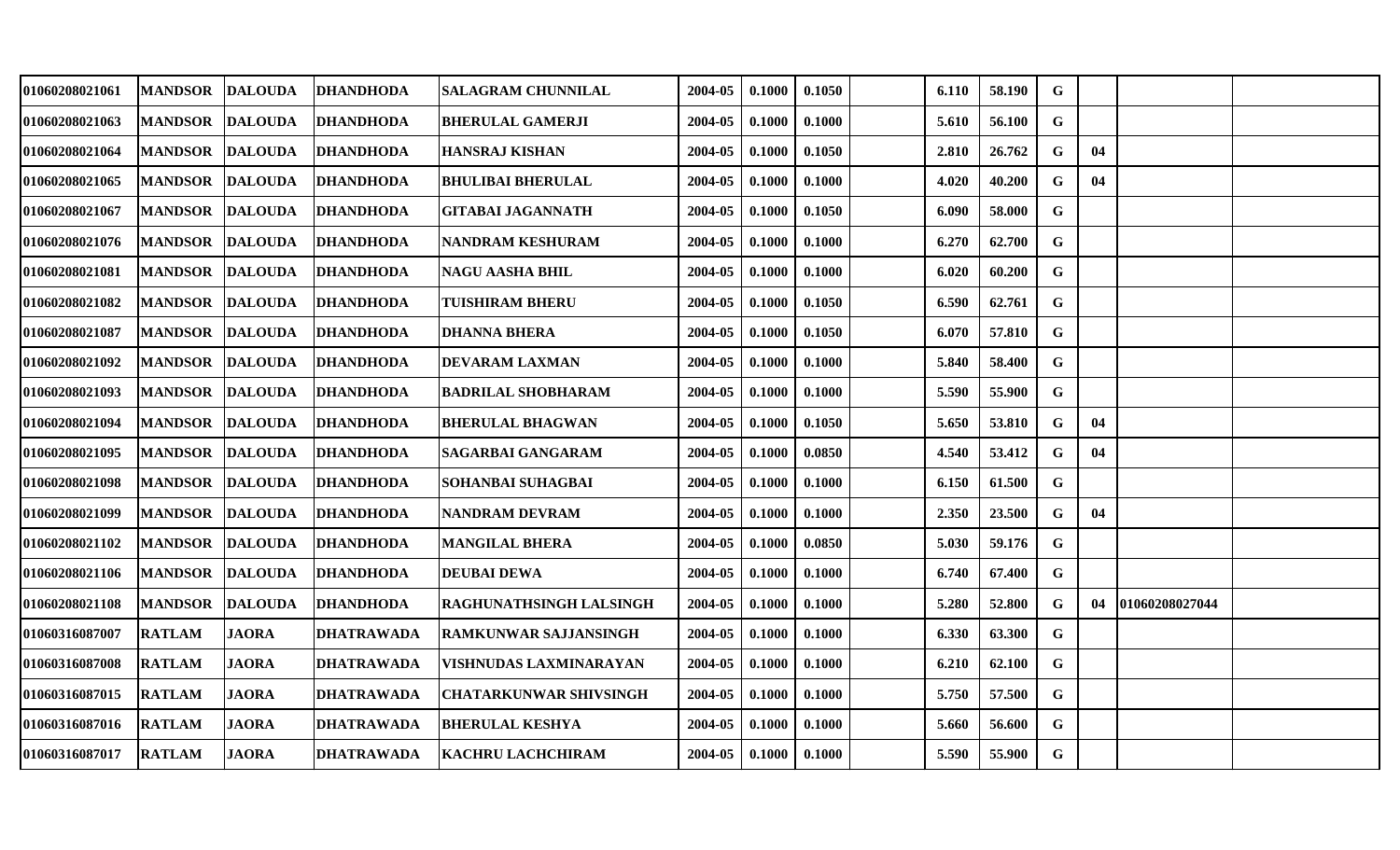| 01060316087018 | <b>RATLAM</b> | <b>JAORA</b> | <b>DHATRAWADA</b> | <b>RAMA BHERA BALAI</b>      | 2004-05 | 0.1000 | 0.1000 | 6.460 | 64.600 | G            |    |                    |
|----------------|---------------|--------------|-------------------|------------------------------|---------|--------|--------|-------|--------|--------------|----|--------------------|
| 01060316087023 | <b>RATLAM</b> | <b>JAORA</b> | <b>DHATRAWADA</b> | <b>MOHANLAL RATTA</b>        | 2004-05 | 0.1000 |        |       |        | $\mathbf F$  |    |                    |
| 01060316087026 | <b>RATLAM</b> | <b>JAORA</b> | <b>DHATRAWADA</b> | <b>MANGUNATH MADHONATH</b>   | 2004-05 | 0.1000 | 0.1000 | 5.950 | 59.500 | $\mathbf G$  |    |                    |
| 01060316072003 | <b>RATLAM</b> | <b>JAORA</b> | <b>DHODHAR</b>    | KANHAIYALAL CHAMPALAL        | 2004-05 | 0.1000 | 0.1000 | 5.940 | 59.400 | G            |    |                    |
| 01060316072005 | <b>RATLAM</b> | <b>JAORA</b> | <b>DHODHAR</b>    | <b>MANGU GANGARAM</b>        | 2004-05 | 0.1000 | 0.0950 | 5.910 | 62.211 | G            |    |                    |
| 01060316072006 | <b>RATLAM</b> | <b>JAORA</b> | <b>DHODHAR</b>    | VARDIBAI MANGILAL            | 2004-05 | 0.1000 | 0.0950 | 5.050 | 53.158 | G            | 04 | <b>NAME CHANGE</b> |
| 01060316072008 | <b>RATLAM</b> | <b>JAORA</b> | <b>DHODHAR</b>    | <b> PREMACHAND KESHURAM</b>  | 2004-05 | 0.1000 |        |       |        | $\mathbf{F}$ | 07 |                    |
| 01060316072009 | <b>RATLAM</b> | <b>JAORA</b> | <b>DHODHAR</b>    | <b>PARMANAND KANHAIYALAL</b> | 2004-05 | 0.1000 | 0.1050 | 6.940 | 66.095 | G            |    |                    |
| 01060316072010 | <b>RATLAM</b> | <b>JAORA</b> | <b>DHODHAR</b>    | <b>BHERULAL BHAGGA</b>       | 2004-05 | 0.1000 |        |       |        | $\mathbf{F}$ |    |                    |
| 01060316072013 | <b>RATLAM</b> | <b>JAORA</b> | <b>DHODHAR</b>    | <b>BHERULAL BHUWAN</b>       | 2004-05 | 0.1000 | 0.1000 | 6.020 | 60.200 | G            |    |                    |
| 01060316072016 | <b>RATLAM</b> | <b>JAORA</b> | <b>DHODHAR</b>    | <b>KANHAIYALAL KALU</b>      | 2004-05 | 0.1000 | 0.1000 | 4.610 | 46.100 | G            | 04 |                    |
| 01060316072019 | <b>RATLAM</b> | <b>JAORA</b> | <b>DHODHAR</b>    | <b>GANGARAM ASHARAM</b>      | 2004-05 | 0.1000 | 0.1000 | 6.270 | 62.700 | G            |    |                    |
| 01060316072021 | <b>RATLAM</b> | <b>JAORA</b> | <b>DHODHAR</b>    | <b>NAGU GOPAL</b>            | 2004-05 | 0.1000 | 0.1000 | 5.910 | 59.100 | G            |    |                    |
| 01060316072025 | <b>RATLAM</b> | <b>JAORA</b> | <b>DHODHAR</b>    | <b>KALU BHERA MEENA</b>      | 2004-05 | 0.1000 | 0.1050 | 5.920 | 56.381 | G            | 09 |                    |
| 01060316072030 | <b>RATLAM</b> | <b>JAORA</b> | <b>DHODHAR</b>    | <b>SEVARAM HARIRAM</b>       | 2004-05 | 0.1000 | 0.1000 | 5.950 | 59.500 | G            |    |                    |
| 01060316072032 | <b>RATLAM</b> | <b>JAORA</b> | <b>DHODHAR</b>    | <b>NANDA MULCHAND</b>        | 2004-05 | 0.1000 | 0.0950 | 1.610 | 16.947 | G            | 04 |                    |
| 01060316072034 | <b>RATLAM</b> | <b>JAORA</b> | <b>DHODHAR</b>    | <b>BABRU BHAGWAN</b>         | 2004-05 | 0.1000 | 0.1000 | 6.350 | 63.500 | G            |    |                    |
| 01060316072040 | <b>RATLAM</b> | <b>JAORA</b> | <b>DHODHAR</b>    | RADHIBAI DHANRAJ             | 2004-05 | 0.1000 | 0.1050 | 6.240 | 59.429 | G            |    |                    |
| 01060316072045 | <b>RATLAM</b> | <b>JAORA</b> | <b>DHODHAR</b>    | <b>NATHIBAI NANDA</b>        | 2004-05 | 0.1000 | 0.1050 | 6.170 | 58.762 | G            |    |                    |
| 01060316072047 | <b>RATLAM</b> | <b>JAORA</b> | <b>DHODHAR</b>    | <b>CHUNNIBAI HIRALAL</b>     | 2004-05 | 0.1000 | 0.1000 | 5.790 | 57.900 | G            |    |                    |
| 01060316072049 | <b>RATLAM</b> | <b>JAORA</b> | <b>DHODHAR</b>    | <b>BAGDIRAM BHUWAN</b>       | 2004-05 | 0.1000 | 0.1000 | 6.200 | 62.000 | G            |    |                    |
| 01060316072051 | <b>RATLAM</b> | <b>JAORA</b> | <b>DHODHAR</b>    | <b>BERULAL HARIRAM</b>       | 2004-05 | 0.1000 | 0.1000 | 5.250 | 52.500 | G            | 04 |                    |
| 01060316072054 | <b>RATLAM</b> | <b>JAORA</b> | <b>DHODHAR</b>    | <b>SHANKAR KALU</b>          | 2004-05 | 0.1000 |        |       |        | $\mathbf{F}$ |    |                    |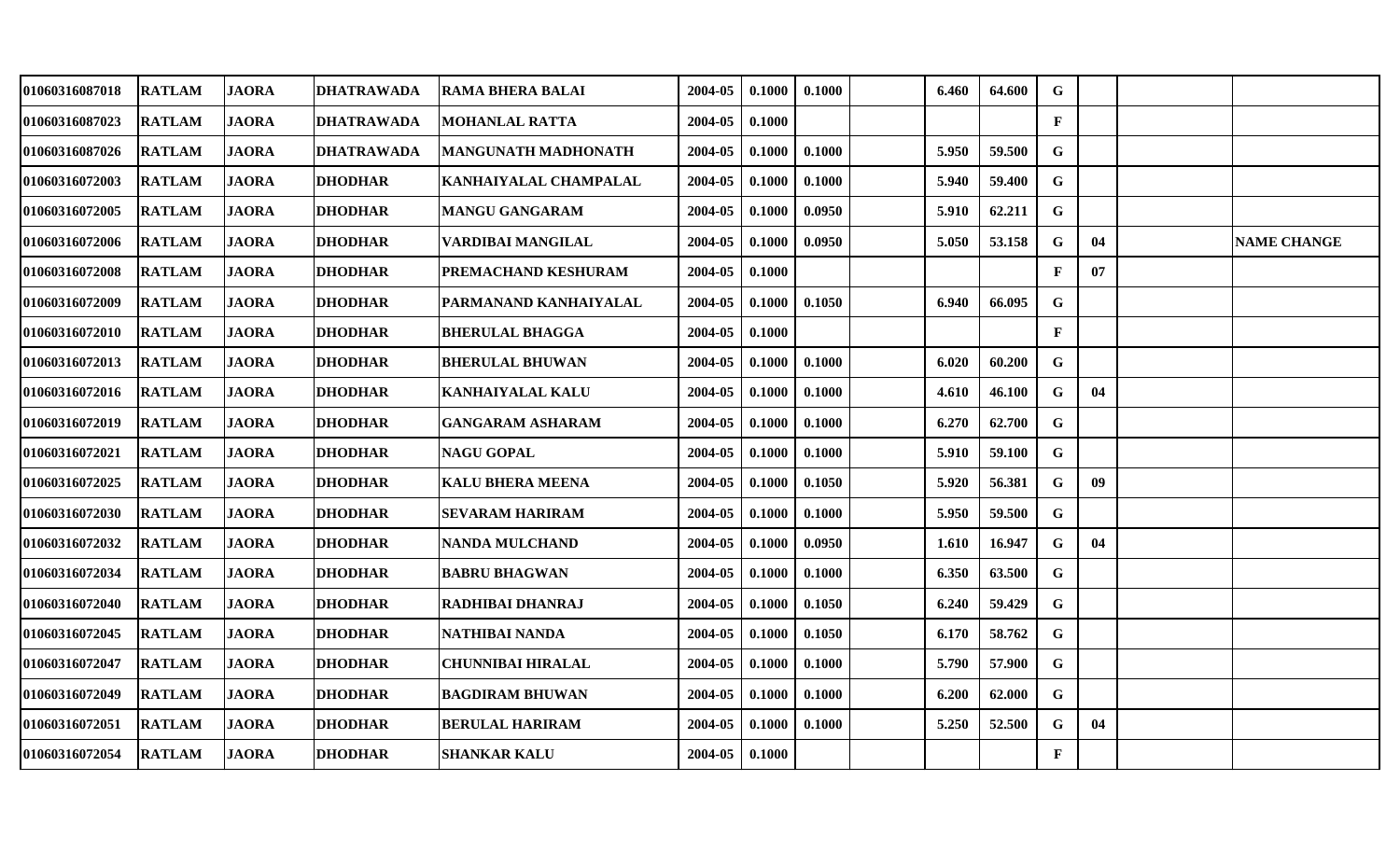| 01060316072055 | <b>RATLAM</b>          | <b>JAORA</b>   | <b>DHODHAR</b> | <b>SHOBHARAM HANSRAJ</b>    | 2004-05 | 0.1000 | 0.1000 | 6.260 | 62.600 | G           |    |                    |
|----------------|------------------------|----------------|----------------|-----------------------------|---------|--------|--------|-------|--------|-------------|----|--------------------|
| 01060208035001 | <b>MANDSOR</b>         | <b>DALOUDA</b> | <b>GARODA</b>  | <b>GANESHRAM DEVRAM</b>     | 2004-05 | 0.1000 | 0.1050 | 7.860 | 74.857 | G           |    |                    |
| 01060208035005 | <b>MANDSOR</b>         | <b>DALOUDA</b> | <b>GARODA</b>  | <b>BAGDIRAM DEVRAM</b>      | 2004-05 | 0.1000 | 0.1050 | 6.680 | 63.619 | $\mathbf G$ |    |                    |
| 01060208035007 | <b>MANDSOR</b>         | <b>DALOUDA</b> | <b>GARODA</b>  | <b>KARULAL DHURA</b>        | 2004-05 | 0.1000 | 0.1000 | 6.470 | 64.700 | G           |    |                    |
| 01060208035016 | <b>MANDSOR DALOUDA</b> |                | <b>GARODA</b>  | <b>KASHIRAM OMKAR BALAI</b> | 2004-05 | 0.1000 | 0.1000 | 6.090 | 60.900 | $\mathbf G$ |    |                    |
| 01060208035018 | <b>MANDSOR</b>         | <b>DALOUDA</b> | <b>GARODA</b>  | <b>RAMPRATAP BAGDIRAM</b>   | 2004-05 | 0.1000 | 0.1000 | 6.380 | 63.800 | G           |    |                    |
| 01060208035021 | <b>MANDSOR</b>         | <b>DALOUDA</b> | <b>GARODA</b>  | <b>MANOHARLAL UDAIRAM</b>   | 2004-05 | 0.1000 | 0.1000 | 7.040 | 70.400 | G           |    |                    |
| 01060208035024 | <b>MANDSOR</b>         | <b>DALOUDA</b> | <b>GARODA</b>  | <b>HARIRAM HANSA</b>        | 2004-05 | 0.1000 | 0.1000 | 4.000 | 40.000 | Т.          | 02 |                    |
| 01060208035025 | <b>MANDSOR</b>         | <b>DALOUDA</b> | <b>GARODA</b>  | <b>KANWARLAL NANURAM</b>    | 2004-05 | 0.1000 | 0.0950 | 6.280 | 66.105 | $\mathbf G$ |    |                    |
| 01060208035026 | <b>MANDSOR</b>         | <b>DALOUDA</b> | <b>GARODA</b>  | <b>HEMRAJ DHULA</b>         | 2004-05 | 0.1000 | 0.1000 | 6.470 | 64.700 | G           |    |                    |
| 01060208035031 | <b>MANDSOR</b>         | <b>DALOUDA</b> | <b>GARODA</b>  | <b>KANWARLAL MADHAV</b>     | 2004-05 | 0.1000 | 0.1050 | 7.000 | 66.667 | G           |    |                    |
| 01060208035035 | <b>MANDSOR</b>         | <b>DALOUDA</b> | <b>GARODA</b>  | <b>GENDADAS NARAYANDAS</b>  | 2004-05 | 0.1000 | 0.1000 | 6.010 | 60.100 | G           |    |                    |
| 01060208035036 | <b>MANDSOR</b>         | <b>DALOUDA</b> | <b>GARODA</b>  | <b>BHANWARLAL BHERULAL</b>  | 2004-05 | 0.1000 | 0.1000 | 6.310 | 63.100 | $\mathbf G$ |    |                    |
| 01060208035037 | <b>MANDSOR</b>         | <b>DALOUDA</b> | <b>GARODA</b>  | <b>BHANWARLAL DHURILAL</b>  | 2004-05 | 0.1000 | 0.0900 | 6.150 | 68.333 | G           |    |                    |
| 01060208035040 | <b>MANDSOR</b>         | <b>DALOUDA</b> | <b>GARODA</b>  | KANKUBAI MANGILAL           | 2004-05 | 0.1000 | 0.1000 | 6.200 | 62.000 | G           |    |                    |
| 01060208035041 | <b>MANDSOR</b>         | <b>DALOUDA</b> | <b>GARODA</b>  | SHANKARLAL BHAWARLAL        | 2004-05 | 0.1000 | 0.0950 | 6.220 | 65.474 | $\mathbf G$ |    |                    |
| 01060208035055 | <b>MANDSOR</b>         | <b>DALOUDA</b> | <b>GARODA</b>  | <b>RATANLAL KHEMA</b>       | 2004-05 | 0.1000 | 0.1050 | 6.770 | 64.476 | $\mathbf G$ |    |                    |
| 01060208035059 | <b>MANDSOR</b>         | <b>DALOUDA</b> | <b>GARODA</b>  | <b>SAGIBAI RAMLAL</b>       | 2004-05 | 0.1000 | 0.1000 | 6.280 | 62.800 | G           |    |                    |
| 01060208035060 | <b>MANDSOR</b>         | <b>DALOUDA</b> | <b>GARODA</b>  | DASHRATHLAL MANAKLAL        | 2004-05 | 0.1000 | 0.1000 | 6.030 | 60.300 | $\mathbf G$ |    |                    |
| 01060208035065 | <b>MANDSOR</b>         | <b>DALOUDA</b> | <b>GARODA</b>  | AMBARAM RAMCHANDRA          | 2004-05 | 0.1000 | 0.1000 | 5.780 | 57.800 | $\mathbf G$ |    |                    |
| 01060208035067 | <b>MANDSOR</b>         | <b>DALOUDA</b> | <b>GARODA</b>  | PRATAPSINGH PRATAPKUNWAR    | 2004-05 | 0.1000 | 0.1050 | 6.610 | 62.952 | $\mathbf G$ |    |                    |
| 01060208035068 | <b>MANDSOR</b>         | <b>DALOUDA</b> | <b>GARODA</b>  | <b>BASANTILAL SALAGRAM</b>  | 2004-05 | 0.1000 | 0.1000 | 6.610 | 66.100 | G           |    |                    |
| 01060208035075 | MANDSOR DALOUDA        |                | <b>GARODA</b>  | <b>BHURIBAI MOTILAL</b>     | 2004-05 | 0.1000 | 0.1000 | 5.850 | 58.500 | $\mathbf G$ |    | <b>NAME CHANGE</b> |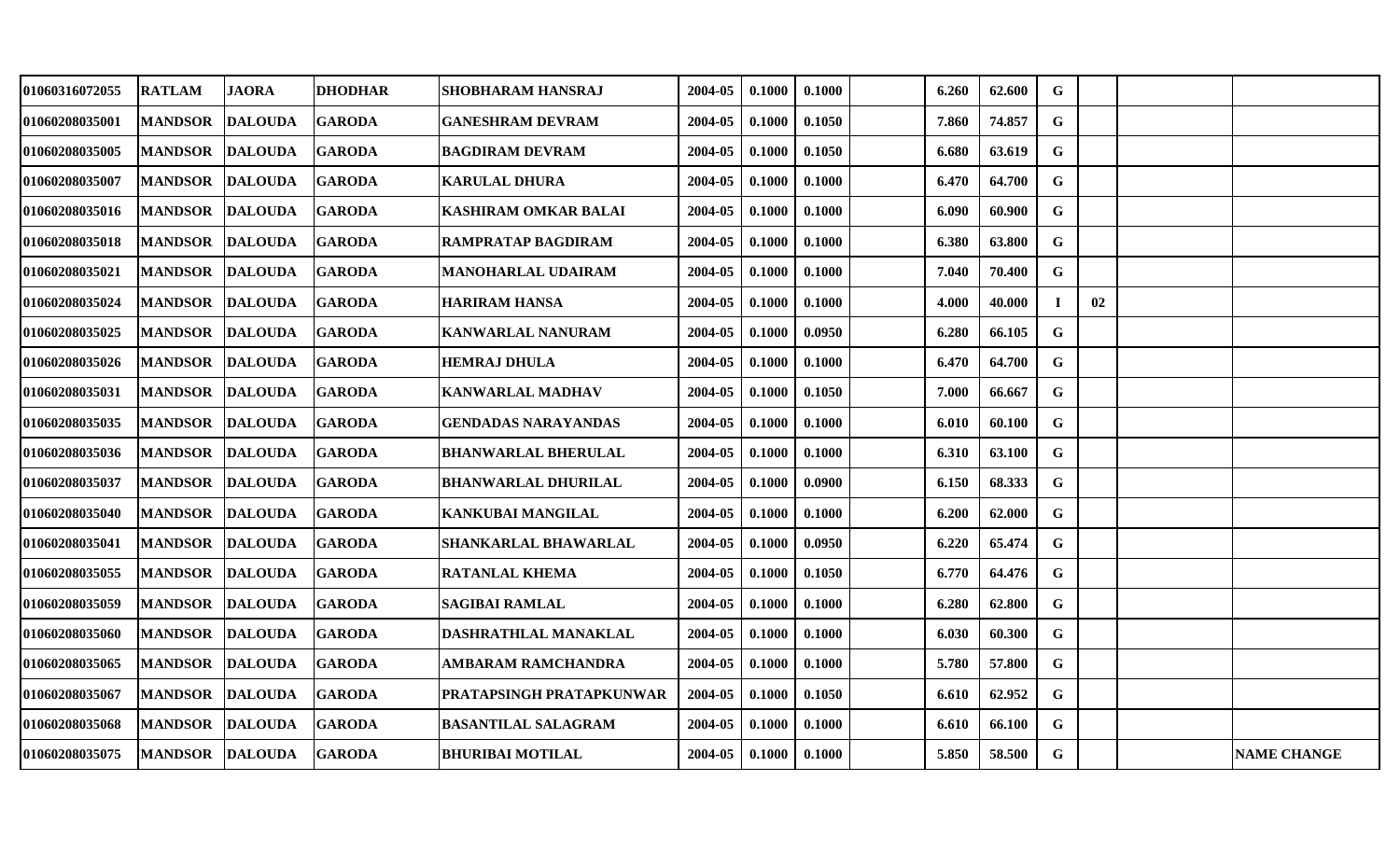| 01060208035081 | <b>MANDSOR</b> | <b>DALOUDA</b> | <b>GARODA</b>                              | <b>BHANWARLAL RAMLAL</b>                   | 2004-05 | 0.1000 | 0.0950 | 5.770 | 60.737 | G            |    |                    |
|----------------|----------------|----------------|--------------------------------------------|--------------------------------------------|---------|--------|--------|-------|--------|--------------|----|--------------------|
| 01060208035089 | <b>MANDSOR</b> | <b>DALOUDA</b> | <b>GARODA</b>                              | KAVERIBAI AMRATRAM                         | 2004-05 | 0.1000 | 0.1050 | 3.560 | 33.904 | $\mathbf I$  | 02 |                    |
| 01060208035090 | <b>MANDSOR</b> | <b>DALOUDA</b> | <b>GARODA</b>                              | <b>BASANTILAL GANGARAM</b>                 | 2004-05 | 0.1000 | 0.1050 | 6.300 | 60.000 | $\mathbf G$  |    |                    |
| 01060208035091 | <b>MANDSOR</b> | <b>DALOUDA</b> | <b>GARODA</b>                              | <b>ASHARAM CHAMPABAI</b>                   | 2004-05 | 0.1000 | 0.1050 | 7.510 | 71.524 | G            |    |                    |
| 01060208035093 | <b>MANDSOR</b> | <b>DALOUDA</b> | <b>GARODA</b>                              | <b>JANIBAI RUPA</b>                        | 2004-05 | 0.1000 | 0.0900 | 5.900 | 65.556 | G            |    |                    |
| 01060208035098 | <b>MANDSOR</b> | <b>DALOUDA</b> | <b>GARODA</b>                              | <b>SHILABAI RAMNARAYAN</b>                 | 2004-05 | 0.1000 | 0.0900 | 5.720 | 63.556 | G            |    |                    |
| 01060208035104 | <b>MANDSOR</b> | <b>DALOUDA</b> | <b>GARODA</b>                              | <b>GOPAL KANAJI</b>                        | 2004-05 | 0.1000 | 0.1050 | 6.540 | 62.286 | $\mathbf G$  |    |                    |
| 01060208035105 | <b>MANDSOR</b> | <b>DALOUDA</b> | <b>GARODA</b>                              | LILABAI RAMCHANDRA                         | 2004-05 | 0.1000 | 0.1000 | 6.020 | 60.200 | G            |    | <b>NAME CHANGE</b> |
| 01060208035107 | <b>MANDSOR</b> | <b>DALOUDA</b> | <b>GARODA</b>                              | <b>BHERULAL NAGULAL</b>                    | 2004-05 | 0.1000 | 0.1050 | 6.840 | 65.143 | $\mathbf G$  |    |                    |
| 01060208035109 | <b>MANDSOR</b> | <b>DALOUDA</b> | <b>GARODA</b>                              | <b>RAMLAL VAJERAM</b>                      | 2004-05 | 0.1000 | 0.1000 | 6.330 | 63.300 | G            |    |                    |
| 01060208035111 | <b>MANDSOR</b> | <b>DALOUDA</b> | <b>GARODA</b>                              | <b>JAGDISH BHERULAL</b>                    | 2004-05 | 0.1000 | 0.1050 | 7.010 | 66.762 | $\mathbf G$  |    |                    |
| 01060208044005 | <b>MANDSOR</b> | <b>DALOUDA</b> |                                            | <b>GURADIYASHAH BHERULAL BHAGIRATH</b>     | 2004-05 | 0.1000 | 0.1000 | 5.750 | 57.500 | $\mathbf G$  |    |                    |
| 01060208044007 | <b>MANDSOR</b> | <b>DALOUDA</b> |                                            | <b>GURADIYASHAH DEVILAL PANNALAL</b>       | 2004-05 | 0.1000 | 0.1050 | 6.120 | 58.286 | $\mathbf G$  |    |                    |
| 01060208044013 | <b>MANDSOR</b> | <b>DALOUDA</b> |                                            | GURADIYASHAH  BHUWANSINGH FUNDALAL         | 2004-05 | 0.1000 | 0.1000 | 6.400 | 64.000 | G            |    |                    |
| 01060208044019 | <b>MANDSOR</b> | <b>DALOUDA</b> |                                            | <b>GURADIYASHAH SHANKARLAL DHURA</b>       | 2004-05 | 0.1000 | 0.1000 | 6.150 | 61.500 | $\mathbf G$  |    |                    |
| 01060208044020 | <b>MANDSOR</b> | <b>DALOUDA</b> |                                            | <b>GURADIYASHAH BHUWANILAL BHERULAL</b>    | 2004-05 | 0.1000 | 0.1000 | 6.340 | 63.400 | G            |    |                    |
| 01060208044021 | <b>MANDSOR</b> | <b>DALOUDA</b> |                                            | <b>GURADIYASHAH DEVA SUKKHA BAGRI</b>      | 2004-05 | 0.1000 | 0.1050 | 6.320 | 60.190 | $\mathbf{G}$ |    |                    |
| 01060208044022 | <b>MANDSOR</b> | <b>DALOUDA</b> |                                            | GURADIYASHAH  KESHRIMAL JAGANNATH          | 2004-05 | 0.1000 | 0.1000 | 6.090 | 60.900 | G            |    |                    |
| 01060208044024 | <b>MANDSOR</b> | <b>DALOUDA</b> |                                            | <b>GURADIYASHAH   RAMCHANDRA BHAGIRATH</b> | 2004-05 | 0.1000 | 0.1000 | 6.330 | 63.300 | G            |    |                    |
| 01060208044026 | <b>MANDSOR</b> | <b>DALOUDA</b> |                                            | <b>GURADIYASHAH RODA DHANNA GAYRI</b>      | 2004-05 | 0.1000 | 0.1050 | 6.020 | 57.333 | $\mathbf G$  |    |                    |
| 01060208044027 | <b>MANDSOR</b> | <b>DALOUDA</b> | <b>GURADIYASHAH MANGU GAMERA</b>           |                                            | 2004-05 | 0.1000 | 0.1000 | 6.050 | 60.500 | G            |    |                    |
| 01060208044029 | <b>MANDSOR</b> | <b>DALOUDA</b> |                                            | GURADIYASHAH  KAMLABAI BHARATRAM           | 2004-05 | 0.1000 | 0.1000 | 6.180 | 61.800 | G            |    |                    |
| 01060208044036 |                |                | MANDSOR DALOUDA GURADIYASHAH MANGILAL PURA |                                            | 2004-05 | 0.1000 | 0.1050 | 5.790 | 55.143 | $\mathbf G$  |    |                    |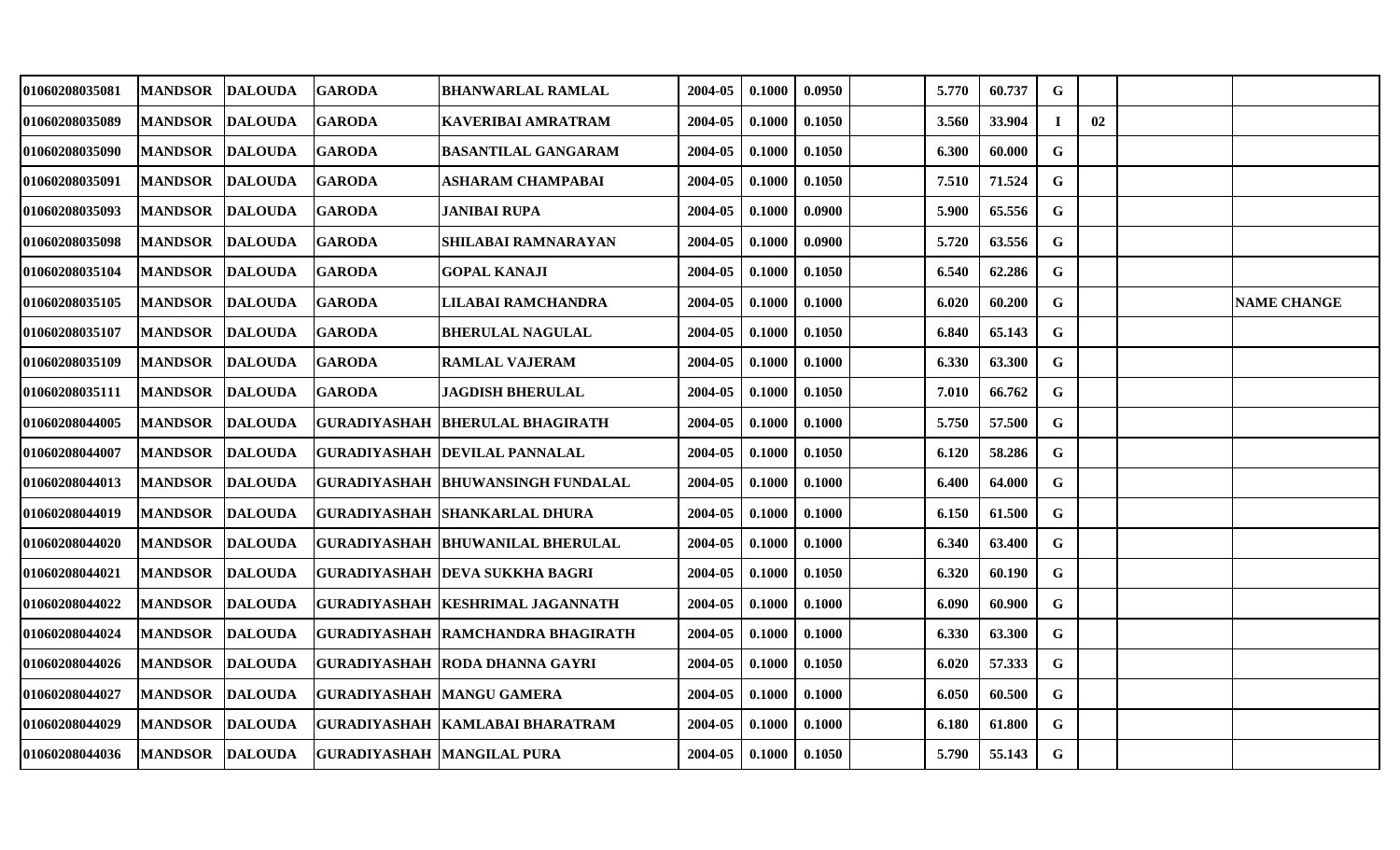| 01060208044037        | <b>MANDSOR</b> | <b>DALOUDA</b> | <b>GURADIYASHAH</b>         | <b>ISHAMBHUSINGH KARANSINGH</b>      | 2004-05 | 0.1000 | 0.0950 | 6.310 | 66.421 | G            |    |  |
|-----------------------|----------------|----------------|-----------------------------|--------------------------------------|---------|--------|--------|-------|--------|--------------|----|--|
| <b>01060208044040</b> | <b>MANDSOR</b> | <b>DALOUDA</b> |                             | GURADIYASHAH  LACCHIRAM DHANNA       | 2004-05 | 0.1000 | 0.0950 | 5.790 | 60.947 | G            |    |  |
| 01060208044043        | <b>MANDSOR</b> | DALOUDA        |                             | <b>GURADIYASHAH  RAMSUKH AMBARAM</b> | 2004-05 | 0.1000 | 0.1050 | 5.980 | 56.952 | G            |    |  |
| 01060208044044        | <b>MANDSOR</b> | <b>DALOUDA</b> |                             | GURADIYASHAH RAJKUNWAR VIJAYSINGH    | 2004-05 | 0.1000 | 0.1000 | 5.310 | 53.100 | G            | 04 |  |
| 01060208044051        | <b>MANDSOR</b> | <b>DALOUDA</b> |                             | GURADIYASHAH  GANESHRAM AMRA         | 2004-05 | 0.1000 | 0.1000 | 6.330 | 63.300 | G            |    |  |
| 01060208044052        | <b>MANDSOR</b> | <b>DALOUDA</b> |                             | GURADIYASHAH  ISHWARLAL RAMNARAYAN   | 2004-05 | 0.1000 | 0.1000 | 6.590 | 65.900 | $\mathbf G$  |    |  |
| 01060208044055        | <b>MANDSOR</b> | <b>DALOUDA</b> |                             | GURADIYASHAH  UMMEDRAM KANHAIYALAL   | 2004-05 | 0.1000 | 0.0950 | 5.890 | 62.000 | G            |    |  |
| 01060208044057        | <b>MANDSOR</b> | <b>DALOUDA</b> | GURADIYASHAH  HARIRAM PYARA |                                      | 2004-05 | 0.1000 | 0.1050 | 5.630 | 53.619 | G            | 04 |  |
| 01060208044060        | <b>MANDSOR</b> | <b>DALOUDA</b> |                             | <b>GURADIYASHAH DHAPUBAI KISHAN</b>  | 2004-05 | 0.1000 | 0.1000 | 5.630 | 56.300 | G            |    |  |
| 01060208044062        | <b>MANDSOR</b> | <b>DALOUDA</b> |                             | GURADIYASHAH  MANGIBAI MANGILAL      | 2004-05 | 0.1000 | 0.1050 | 5.970 | 56.857 | G            |    |  |
| 01060208044068        | <b>MANDSOR</b> | <b>DALOUDA</b> |                             | <b>GURADIYASHAH GOPAL BALARAM</b>    | 2004-05 | 0.1000 | 0.0950 | 5.600 | 58.947 | $\mathbf G$  |    |  |
| 01060316079001        | <b>RATLAM</b>  | <b>JAORA</b>   | HANUMANTIYA                 | <b>MANGILAL RAMNARAYAN</b>           | 2004-05 | 0.1000 |        |       |        | $\mathbf{F}$ |    |  |
| 01060316079002        | <b>RATLAM</b>  | <b>JAORA</b>   | HANUMANTIYA                 | <b>RAMESHWAR CHIMANLAL</b>           | 2004-05 | 0.1000 | 0.1050 | 6.670 | 63.524 | G            |    |  |
| 01060316079005        | <b>RATLAM</b>  | <b>JAORA</b>   | <b>HANUMANTIYA</b>          | <b>RAMRATAN ONKAR</b>                | 2004-05 | 0.1000 | 0.1050 | 6.370 | 60.667 | $\mathbf G$  |    |  |
| 01060316079006        | <b>RATLAM</b>  | <b>JAORA</b>   | <b>HANUMANTIYA</b>          | <b>GITABAI KISHANLAL</b>             | 2004-05 | 0.1000 | 0.1050 | 7.060 | 67.238 | $\mathbf G$  |    |  |
| 01060316079007        | <b>RATLAM</b>  | <b>JAORA</b>   | HANUMANTIYA                 | <b>BADRILAL BHERULAL</b>             | 2004-05 | 0.1000 | 0.1050 | 6.460 | 61.524 | G            |    |  |
| <b>01060316079008</b> | <b>RATLAM</b>  | <b>JAORA</b>   | <b>HANUMANTIYA</b>          | RAMCAHANDRIBAI RAMRATAN              | 2004-05 | 0.1000 | 0.1000 | 6.600 | 66.000 | G            |    |  |
| <b>01060316079010</b> | <b>RATLAM</b>  | <b>JAORA</b>   | HANUMANTIYA                 | <b>BALU GANESHRAM</b>                | 2004-05 | 0.1000 | 0.1000 | 6.500 | 65.000 | ${\bf G}$    |    |  |
| 01060316079011        | <b>RATLAM</b>  | <b>JAORA</b>   | HANUMANTIYA                 | <b>RADHESHYAM NENIBAI</b>            | 2004-05 | 0.1000 | 0.1000 | 2.170 | 21.700 | G            | 04 |  |
| <b>01060316079013</b> | <b>RATLAM</b>  | <b>JAORA</b>   | <b>HANUMANTIYA</b>          | <b>BALARAM RAMESHWAR</b>             | 2004-05 | 0.1000 | 0.1050 | 6.730 | 64.095 | G            |    |  |
| 01060316079014        | <b>RATLAM</b>  | <b>JAORA</b>   | <b>HANUMANTIYA</b>          | <b>VAJJIBAI PRABHU</b>               | 2004-05 | 0.1000 | 0.1000 | 5.800 | 58.000 | G            |    |  |
| 01060316079015        | <b>RATLAM</b>  | <b>JAORA</b>   | HANUMANTIYA                 | <b>BAGDIRAM GANESHRAM</b>            | 2004-05 | 0.1000 | 0.1000 | 5.990 | 59.900 | G            |    |  |
| 01060316079017        | <b>RATLAM</b>  | JAORA          | <b>HANUMANTIYA</b>          | ISAJJANSINGH RAMSINGH                | 2004-05 | 0.1000 | 0.1050 | 6.240 | 59.429 | $\mathbf G$  |    |  |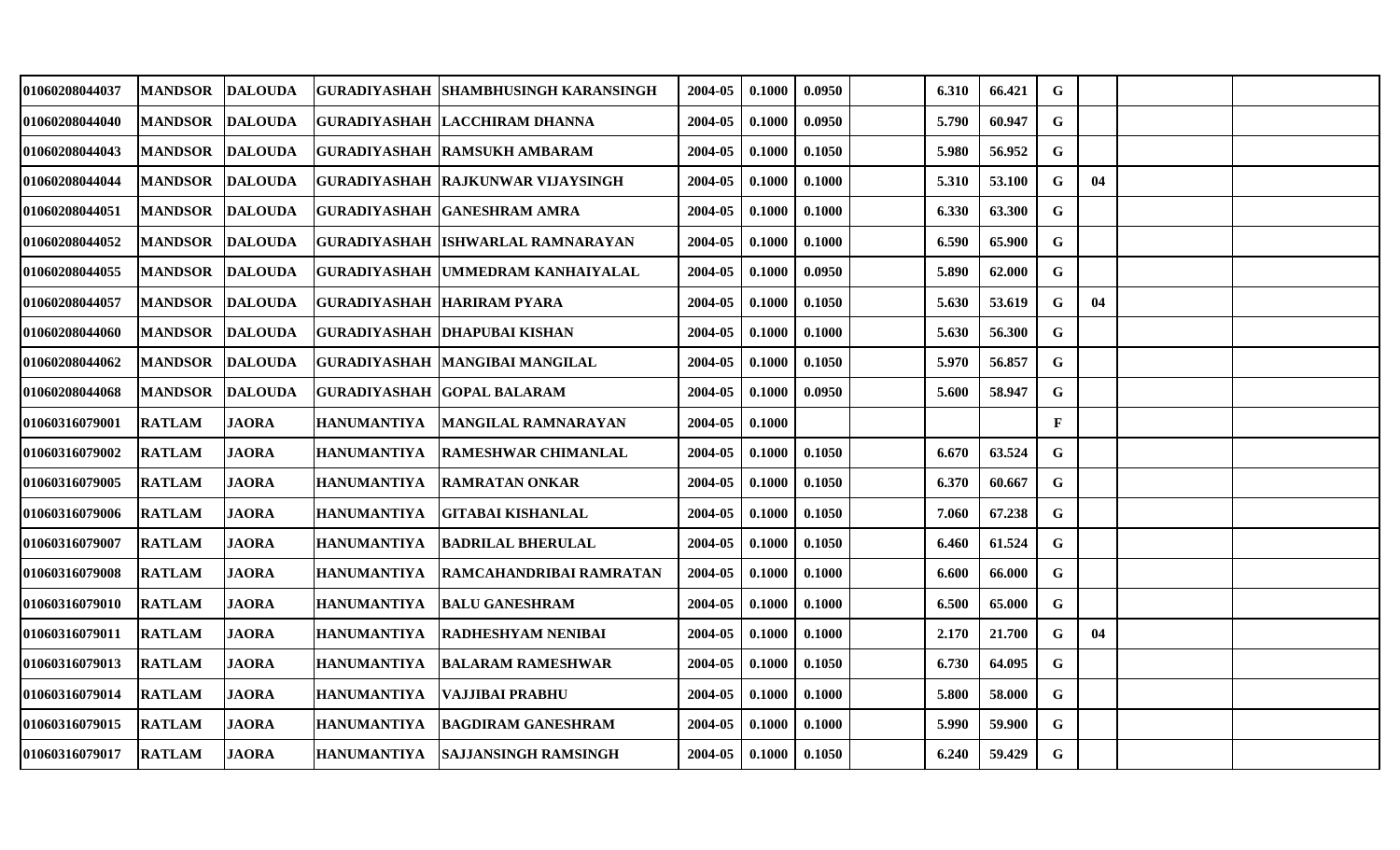| 01060316079018 | <b>RATLAM</b> | JAORA          | <b>HANUMANTIYA</b> | <b>KESHURAM HIRA</b>          | 2004-05 | 0.1000 | 0.1050 | 6.450 | 61.429 | G           |    |  |
|----------------|---------------|----------------|--------------------|-------------------------------|---------|--------|--------|-------|--------|-------------|----|--|
| 01060316079019 | <b>RATLAM</b> | <b>JAORA</b>   | <b>HANUMANTIYA</b> | <b>GANPATLAL RAMNARAYAN</b>   | 2004-05 | 0.1000 | 0.1050 | 7.100 | 67.619 | G           |    |  |
| 01060316079020 | <b>RATLAM</b> | <b>JAORA</b>   | <b>HANUMANTIYA</b> | <b>RAMESHWAR MANGILAL</b>     | 2004-05 | 0.1000 | 0.1000 | 5.810 | 58.100 | G           |    |  |
| 01060316079021 | <b>RATLAM</b> | <b>JAORA</b>   | <b>HANUMANTIYA</b> | <b>CHANDUBAI SHYAMA</b>       | 2004-05 | 0.1000 | 0.1000 | 5.810 | 58.100 | G           |    |  |
| 01060316079022 | <b>RATLAM</b> | <b>JAORA</b>   | <b>HANUMANTIYA</b> | <b>SHRIRAM RAMKISHAN</b>      | 2004-05 | 0.1000 | 0.1000 | 6.540 | 65.400 | G           |    |  |
| 01060316079023 | <b>RATLAM</b> | <b>JAORA</b>   | <b>HANUMANTIYA</b> | <b>MADHULAL SURATRAM</b>      | 2004-05 | 0.1000 | 0.1000 | 5.740 | 57.400 | G           |    |  |
| 01060316079024 | <b>RATLAM</b> | <b>JAORA</b>   | <b>HANUMANTIYA</b> | PARVATIBAI GOVINDRAM          | 2004-05 | 0.1000 | 0.1050 | 6.030 | 57.429 | $\mathbf G$ |    |  |
| 01060316079025 | <b>RATLAM</b> | <b>JAORA</b>   | <b>HANUMANTIYA</b> | <b>DHANNA BHAGGA</b>          | 2004-05 | 0.1000 | 0.1000 | 5.980 | 59.800 | G           |    |  |
| 01060316079027 | <b>RATLAM</b> | <b>JAORA</b>   | <b>HANUMANTIYA</b> | <b>GOVINDRAM SALAGRAM</b>     | 2004-05 | 0.1000 | 0.1050 | 6.370 | 60.667 | $\mathbf G$ |    |  |
| 01060316079028 | <b>RATLAM</b> | <b>JAORA</b>   | <b>HANUMANTIYA</b> | <b>BHUWAN NAWAL</b>           | 2004-05 | 0.1000 | 0.1000 | 5.630 | 56.300 | G           |    |  |
| 01060316079029 | <b>RATLAM</b> | <b>JAORA</b>   | <b>HANUMANTIYA</b> | <b>BHIHARILAL BHUWAN</b>      | 2004-05 | 0.1000 | 0.1000 | 5.730 | 57.300 | G           |    |  |
| 01060316079033 | <b>RATLAM</b> | <b>JAORA</b>   | <b>HANUMANTIYA</b> | <b>BALUSINGH BHERUSINGH</b>   | 2004-05 | 0.1000 | 0.1050 | 5.590 | 53.238 | G           | 04 |  |
| 01060316079035 | <b>RATLAM</b> | <b>JAORA</b>   | <b>HANUMANTIYA</b> | <b>GANGARAM KISHAN</b>        | 2004-05 | 0.1000 | 0.1000 | 5.990 | 59.900 | $\mathbf G$ |    |  |
| 01060316079036 | <b>RATLAM</b> | <b>JAORA</b>   | <b>HANUMANTIYA</b> | <b>BAPULAL BHAGIRATH</b>      | 2004-05 | 0.1000 | 0.1000 | 6.500 | 65.000 | G           |    |  |
| 01060316079037 | <b>RATLAM</b> | <b>JAORA</b>   | <b>HANUMANTIYA</b> | <b>ASHARAM BHERULAL GAYRI</b> | 2004-05 | 0.1000 | 0.1050 | 6.150 | 58.571 | G           |    |  |
| 01060316079038 | <b>RATLAM</b> | <b>JAORA</b>   | <b>HANUMANTIYA</b> | <b>BANKATLAL KISHANLAL</b>    | 2004-05 | 0.1000 | 0.1000 | 6.170 | 61.700 | G           |    |  |
| 01060316079040 | <b>RATLAM</b> | <b>JAORA</b>   | <b>HANUMANTIYA</b> | <b>DEVRAM MODAJI</b>          | 2004-05 | 0.1000 | 0.1000 | 5.740 | 57.400 | G           |    |  |
| 01060316079041 | <b>RATLAM</b> | <b>JAORA</b>   | <b>HANUMANTIYA</b> | <b>BALARAM GANESHRAM</b>      | 2004-05 | 0.1000 | 0.1050 | 6.340 | 60.381 | G           |    |  |
| 01060316079026 | <b>RATLAM</b> | <b>JAORA</b>   | <b>HANUMANTIYA</b> | <b>KESHARBAI MANNALAL</b>     | 2004-05 | 0.1000 | 0.0950 | 5.030 | 52.947 | G           | 04 |  |
| 01060319176001 | <b>RATLAM</b> | <b>PIPLODA</b> | <b>HARIYAKHEDA</b> | <b>NANDA LACHHIRAM</b>        | 2004-05 | 0.1000 | 0.1000 | 6.070 | 60.700 | G           |    |  |
| 01060319176002 | <b>RATLAM</b> | <b>PIPLODA</b> | <b>HARIYAKHEDA</b> | <b>KALURAM DEVRAM</b>         | 2004-05 | 0.1000 | 0.1000 | 5.740 | 57.400 | G           |    |  |
| 01060319176003 | <b>RATLAM</b> | <b>PIPLODA</b> | <b>HARIYAKHEDA</b> | ARJUNSINGH RAMSINGH           | 2004-05 | 0.1000 | 0.1050 | 5.960 | 56.762 | G           |    |  |
| 01060319176004 | <b>RATLAM</b> | <b>PIPLODA</b> | <b>HARIYAKHEDA</b> | <b>RATAN KACHRU</b>           | 2004-05 | 0.1000 | 0.1000 | 5.740 | 57.400 | $\mathbf G$ |    |  |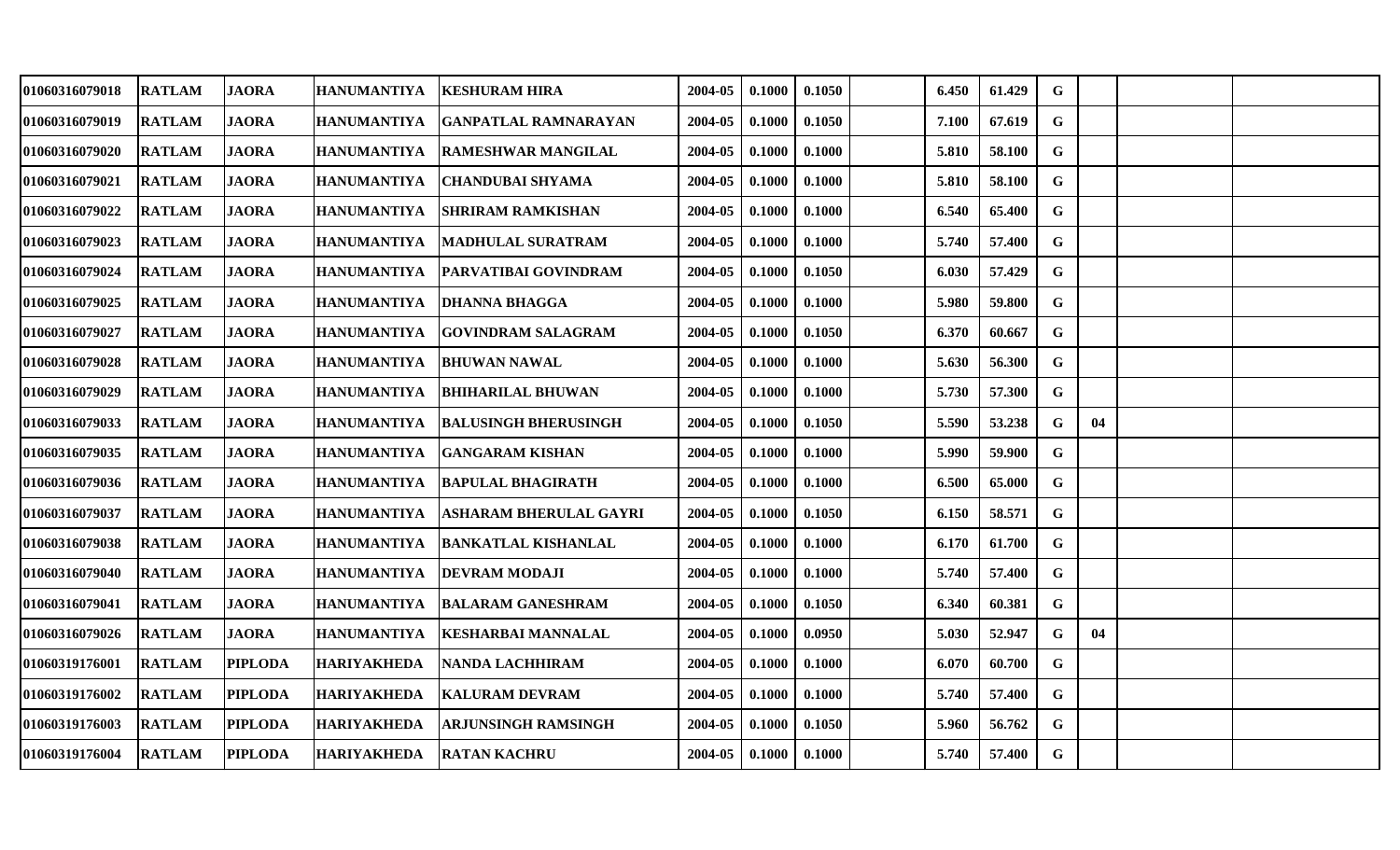| 01060319176005 | <b>RATLAM</b> | <b>PIPLODA</b> | <b>HARIYAKHEDA</b> | <b>GITABAI RAGHUNATH</b>       | 2004-05 | 0.1000 | 0.1000 | 5.520 | 55.200 | G           |    |                    |
|----------------|---------------|----------------|--------------------|--------------------------------|---------|--------|--------|-------|--------|-------------|----|--------------------|
| 01060319176006 | <b>RATLAM</b> | <b>PIPLODA</b> | <b>HARIYAKHEDA</b> | <b>NARAYAN KACHRU</b>          | 2004-05 | 0.1000 | 0.1000 | 5.600 | 56.000 | G           |    |                    |
| 01060319176007 | <b>RATLAM</b> | <b>PIPLODA</b> | <b>HARIYAKHEDA</b> | <b>KISHAN SUKKHA</b>           | 2004-05 | 0.1000 | 0.1000 | 5.930 | 59.300 | G           |    |                    |
| 01060319176011 | <b>RATLAM</b> | <b>PIPLODA</b> | <b>HARIYAKHEDA</b> | <b>SHANKARLAL HIRALAL</b>      | 2004-05 | 0.1000 | 0.1050 | 5.640 | 53.714 | G           | 04 |                    |
| 01060319176012 | <b>RATLAM</b> | <b>PIPLODA</b> | <b>HARIYAKHEDA</b> | <b>PRABHUBAI BHAGGA</b>        | 2004-05 | 0.1000 | 0.1000 | 5.450 | 54.500 | G           |    |                    |
| 01060319176014 | <b>RATLAM</b> | <b>PIPLODA</b> | <b>HARIYAKHEDA</b> | <b>KANHAIYALAL SHANKARLAL</b>  | 2004-05 | 0.1000 | 0.0950 | 5.940 | 62.526 | G           |    | <b>NAME CHANGE</b> |
| 01060319176015 | <b>RATLAM</b> | <b>PIPLODA</b> | <b>HARIYAKHEDA</b> | <b>SUKHIBAI UMMEDRAM</b>       | 2004-05 | 0.1000 | 0.1000 | 5.900 | 59.000 | $\mathbf G$ |    |                    |
| 01060319176016 | <b>RATLAM</b> | <b>PIPLODA</b> | <b>HARIYAKHEDA</b> | <b>AMBARAM DHULAJI</b>         | 2004-05 | 0.1000 | 0.0950 | 5.710 | 60.105 | G           |    |                    |
| 01060319176017 | <b>RATLAM</b> | <b>PIPLODA</b> | <b>HARIYAKHEDA</b> | <b>BHANWARLAL SURATRAM</b>     | 2004-05 | 0.1000 | 0.1000 | 5.820 | 58.200 | $\mathbf G$ |    |                    |
| 01060319176018 | <b>RATLAM</b> | <b>PIPLODA</b> | <b>HARIYAKHEDA</b> | NAGU BHAJJA                    | 2004-05 | 0.1000 | 0.1000 | 5.240 | 52.400 | G           | 04 |                    |
| 01060319176019 | <b>RATLAM</b> | <b>PIPLODA</b> | <b>HARIYAKHEDA</b> | <b>DHURA BHERULAL</b>          | 2004-05 | 0.1000 | 0.0950 | 5.410 | 56.947 | G           |    |                    |
| 01060319176020 | <b>RATLAM</b> | <b>PIPLODA</b> | <b>HARIYAKHEDA</b> | <b>GOVINDRAM PRATAPBAI</b>     | 2004-05 | 0.1000 | 0.1000 | 5.910 | 59.100 | G           |    |                    |
| 01060319176022 | <b>RATLAM</b> | <b>PIPLODA</b> | <b>HARIYAKHEDA</b> | <b>MOHAN ONKARLAL</b>          | 2004-05 | 0.1000 | 0.1000 | 5.930 | 59.300 | G           |    |                    |
| 01060319176023 | <b>RATLAM</b> | <b>PIPLODA</b> | <b>HARIYAKHEDA</b> | KANCHANBAI CHAMPALAL           | 2004-05 | 0.1000 | 0.1050 | 5.770 | 54.952 | G           |    |                    |
| 01060319176024 | <b>RATLAM</b> | <b>PIPLODA</b> | <b>HARIYAKHEDA</b> | <b>RAMLAL AMRATRAM</b>         | 2004-05 | 0.1000 | 0.1000 | 5.120 | 51.200 | G           | 04 |                    |
| 01060319176025 | <b>RATLAM</b> | <b>PIPLODA</b> | <b>HARIYAKHEDA</b> | <b>KANHAIYALAL NANDA</b>       | 2004-05 | 0.1000 | 0.1050 | 5.140 | 48.952 | G           | 04 |                    |
| 01060319176026 | <b>RATLAM</b> | <b>PIPLODA</b> | <b>HARIYAKHEDA</b> | <b>RAMCHANDRA NANDA</b>        | 2004-05 | 0.1000 | 0.1050 | 6.050 | 57.619 | G           |    |                    |
| 01060319176029 | <b>RATLAM</b> | <b>PIPLODA</b> | <b>HARIYAKHEDA</b> | <b>RATANLAL RAMLAL</b>         | 2004-05 | 0.1000 | 0.0950 | 5.320 | 56.000 | G           |    |                    |
| 01060319176030 | <b>RATLAM</b> | <b>PIPLODA</b> | <b>HARIYAKHEDA</b> | RADHAKISHAN GOPAL              | 2004-05 | 0.1000 | 0.1000 | 6.060 | 60.600 | G           |    |                    |
| 01060319176031 | <b>RATLAM</b> | <b>PIPLODA</b> | <b>HARIYAKHEDA</b> | <b>BHANWARKUNWAR AMARSINGH</b> | 2004-05 | 0.1000 | 0.1000 | 5.540 | 55.400 | G           |    |                    |
| 01060319176032 | <b>RATLAM</b> | <b>PIPLODA</b> | <b>HARIYAKHEDA</b> | <b>SAMPATBAI NAGU</b>          | 2004-05 | 0.1000 | 0.1000 | 5.890 | 58.900 | G           |    |                    |
| 01060319176035 | <b>RATLAM</b> | <b>PIPLODA</b> | <b>HARIYAKHEDA</b> | <b>MANSINGH RAMSINGH</b>       | 2004-05 | 0.1000 | 0.1000 | 5.530 | 55.300 | G           |    |                    |
| 01060319176036 | <b>RATLAM</b> | <b>PIPLODA</b> | <b>HARIYAKHEDA</b> | <b>KACHRU BAGDIRAM</b>         | 2004-05 | 0.1000 | 0.1050 | 5.310 | 50.571 | G           | 04 |                    |
|                |               |                |                    |                                |         |        |        |       |        |             |    |                    |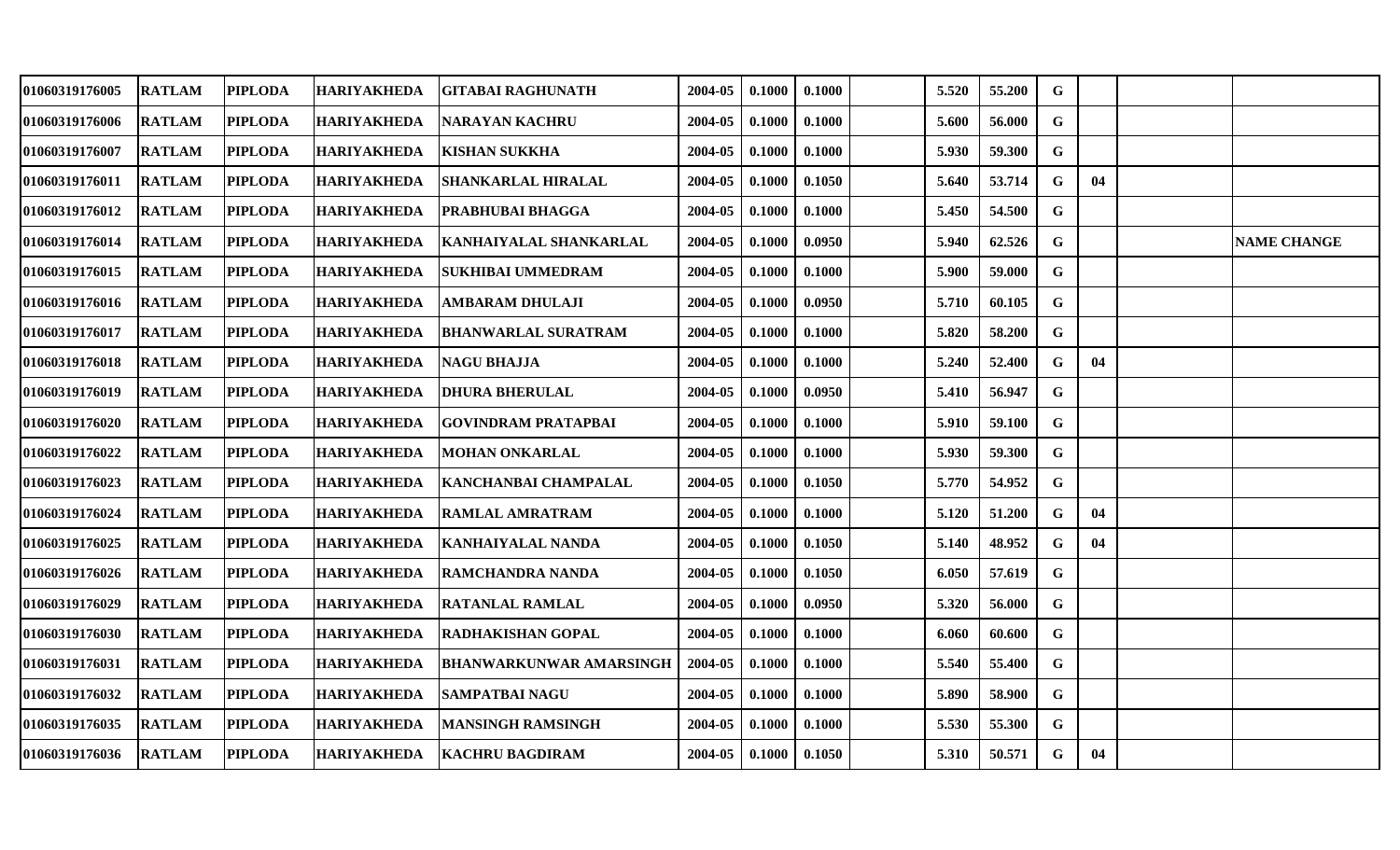| 01060319176037 | <b>RATLAM</b>  | <b>PIPLODA</b>           | <b>HARIYAKHEDA</b> | <b>SHAMBHUSINGH KHUSALSINGH</b> | 2004-05 | 0.1000 | 0.1000 | 5.890 | 58.900 | G           |    |  |
|----------------|----------------|--------------------------|--------------------|---------------------------------|---------|--------|--------|-------|--------|-------------|----|--|
| 01060319176039 | <b>RATLAM</b>  | <b>PIPLODA</b>           | <b>HARIYAKHEDA</b> | <b>BALARAM PUNA</b>             | 2004-05 | 0.1000 | 0.1050 | 6.000 | 57.143 | G           |    |  |
| 01060319176040 | <b>RATLAM</b>  | <b>PIPLODA</b>           | <b>HARIYAKHEDA</b> | <b>KALABAI MANGILAL</b>         | 2004-05 | 0.1000 | 0.1000 | 5.820 | 58.200 | $\mathbf G$ |    |  |
| 01060319176041 | <b>RATLAM</b>  | <b>PIPLODA</b>           | <b>HARIYAKHEDA</b> | RUKMANIBAI KESHURAM             | 2004-05 | 0.1000 | 0.1000 | 5.460 | 54.600 | $\mathbf G$ |    |  |
| 01060319176042 | <b>RATLAM</b>  | <b>PIPLODA</b>           | <b>HARIYAKHEDA</b> | <b>SARUP DHANNA</b>             | 2004-05 | 0.1000 | 0.0950 | 5.120 | 53.895 | G           | 04 |  |
| 01060207013001 | <b>MANDSOR</b> | <b>MANDSOUR HATUNIYA</b> |                    | <b>RATANLAL RUPA</b>            | 2004-05 | 0.1000 | 0.1000 | 7.870 | 78.700 | G           |    |  |
| 01060207013002 | <b>MANDSOR</b> | <b>MANDSOUR HATUNIYA</b> |                    | NAGUBAI BANSHILAL               | 2004-05 | 0.1000 | 0.1050 | 6.210 | 59.143 | G           |    |  |
| 01060207013004 | <b>MANDSOR</b> | <b>MANDSOUR HATUNIYA</b> |                    | <b>HARIRAM SWARUP GAYRI</b>     | 2004-05 | 0.1000 | 0.1000 | 6.690 | 66.900 | G           |    |  |
| 01060207013006 | <b>MANDSOR</b> | <b>MANDSOUR HATUNIYA</b> |                    | RADHIBAI BALARAM                | 2004-05 | 0.1000 | 0.1000 | 5.760 | 57.600 | $\mathbf G$ |    |  |
| 01060207013010 | <b>MANDSOR</b> | <b>MANDSOUR HATUNIYA</b> |                    | <b>GANGABAI AMARSINGH</b>       | 2004-05 | 0.1000 | 0.1000 | 6.140 | 61.400 | G           |    |  |
| 01060207013011 | <b>MANDSOR</b> | <b>MANDSOUR HATUNIYA</b> |                    | <b>MANGILAL BHAGIRATH</b>       | 2004-05 | 0.1000 | 0.1000 | 6.430 | 64.300 | G           |    |  |
| 01060207013012 | <b>MANDSOR</b> | <b>MANDSOUR HATUNIYA</b> |                    | <b>LALKUNWAR RAMSINGH</b>       | 2004-05 | 0.1000 | 0.1000 | 6.670 | 66.700 | G           |    |  |
| 01060207013014 | <b>MANDSOR</b> | MANDSOUR HATUNIYA        |                    | <b>BALARAM CHAGANLAL</b>        | 2004-05 | 0.1000 | 0.1000 | 6.430 | 64.300 | $\mathbf G$ |    |  |
| 01060207013016 | <b>MANDSOR</b> | <b>MANDSOUR HATUNIYA</b> |                    | <b>RAMASINGH PAWANKUNWAR</b>    | 2004-05 | 0.1000 | 0.1000 | 5.700 | 57.000 | G           |    |  |
| 01060207013019 | <b>MANDSOR</b> | <b>MANDSOUR HATUNIYA</b> |                    | MANAKLAL PYARCHAND              | 2004-05 | 0.1000 | 0.1000 | 6.440 | 64.400 | G           |    |  |
| 01060207013020 | <b>MANDSOR</b> | <b>MANDSOUR HATUNIYA</b> |                    | <b>BALARAM KASHIRAM</b>         | 2004-05 | 0.1000 | 0.1000 | 6.930 | 69.300 | G           |    |  |
| 01060207013022 | <b>MANDSOR</b> | <b>MANDSOUR HATUNIYA</b> |                    | <b>ONKARSINGH MODASINGH</b>     | 2004-05 | 0.1000 | 0.1000 | 5.150 | 51.500 | G           | 04 |  |
| 01060207013023 | <b>MANDSOR</b> | <b>MANDSOUR HATUNIYA</b> |                    | VISHNULAL NANDIBAI              | 2004-05 | 0.1000 | 0.1000 | 6.170 | 61.700 | G           |    |  |
| 01060207013025 | <b>MANDSOR</b> | <b>MANDSOUR HATUNIYA</b> |                    | <b>KAMLABAI BADRILAL</b>        | 2004-05 | 0.1000 | 0.1000 | 6.270 | 62.700 | G           |    |  |
| 01060207013027 | <b>MANDSOR</b> | <b>MANDSOUR HATUNIYA</b> |                    | KANHAIYALAL BHERULAL            | 2004-05 | 0.1000 | 0.1050 | 6.640 | 63.238 | $\mathbf G$ |    |  |
| 01060207013028 | <b>MANDSOR</b> | <b>MANDSOUR HATUNIYA</b> |                    | <b>SITABAI JUJHARLAL</b>        | 2004-05 | 0.1000 | 0.0950 | 5.780 | 60.842 | $\mathbf G$ |    |  |
| 01060207013031 | <b>MANDSOR</b> | <b>MANDSOUR HATUNIYA</b> |                    | RAMJASBAI VARDICHAND            | 2004-05 | 0.1000 | 0.1000 | 5.780 | 57.800 | G           |    |  |
| 01060207013032 | <b>MANDSOR</b> | <b>MANDSOUR HATUNIYA</b> |                    | <b>RAMESHWAR KALU</b>           | 2004-05 | 0.1000 | 0.0950 | 4.960 | 52.211 | $\mathbf G$ | 04 |  |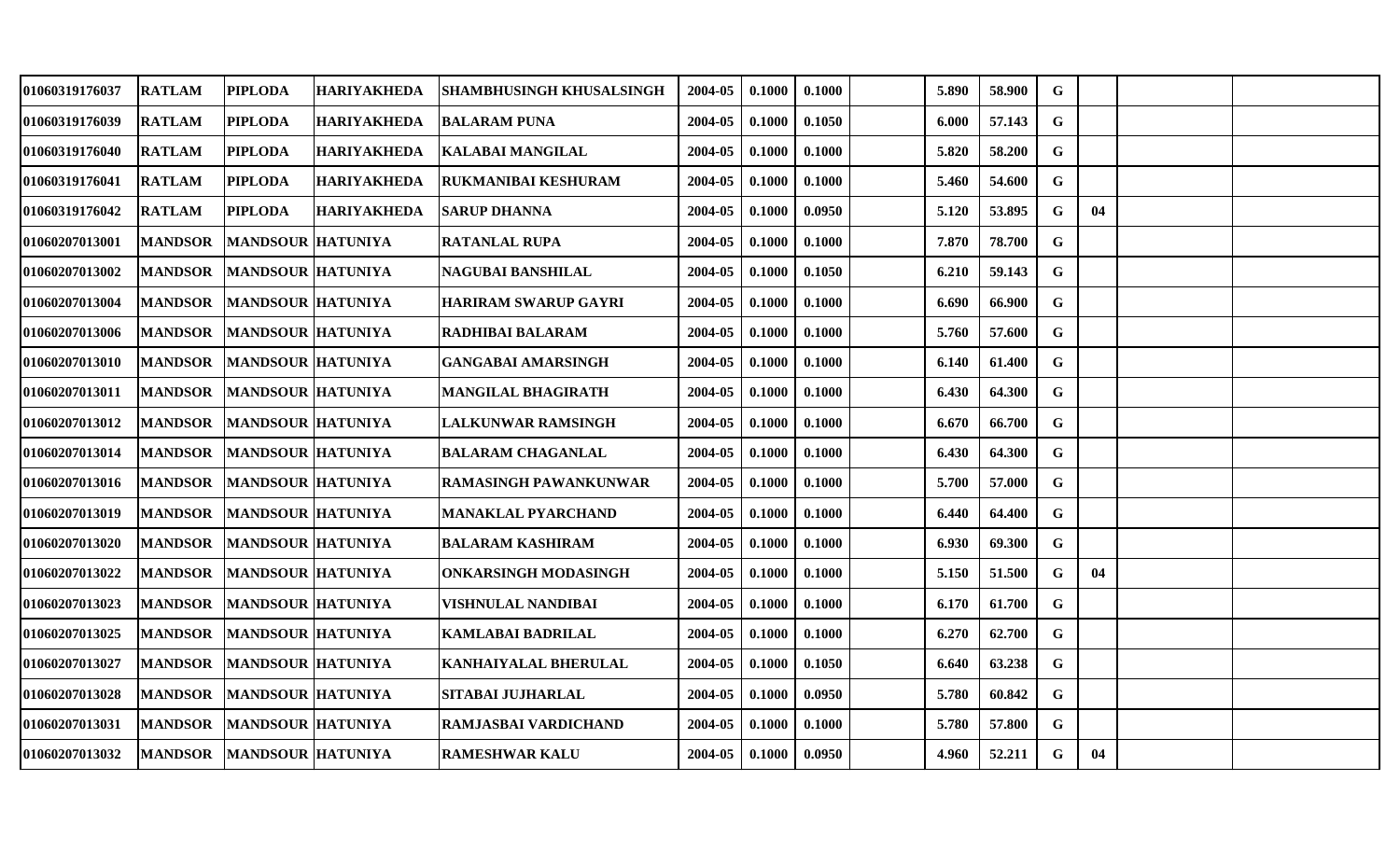| 01060207013033        | <b>MANDSOR</b> | <b>MANDSOUR HATUNIYA</b> | SUKHIBAI MANGILAL            | 2004-05 | 0.1000 | 0.1000 | 6.820 | 68.200 | $\mathbf G$ |    | <b>NAME CHANGE</b> |
|-----------------------|----------------|--------------------------|------------------------------|---------|--------|--------|-------|--------|-------------|----|--------------------|
| 01060207013035        | <b>MANDSOR</b> | <b>MANDSOUR HATUNIYA</b> | <b>RUGHNATH DEVISINGH</b>    | 2004-05 | 0.1000 | 0.1050 | 5.670 | 54.000 | $\mathbf G$ |    |                    |
| <b>01060207013036</b> | <b>MANDSOR</b> | <b>MANDSOUR HATUNIYA</b> | MOHANKUNWAR CHATARSINGH      | 2004-05 | 0.1000 | 0.1050 | 6.200 | 59.048 | $\mathbf G$ |    |                    |
| 01060207013037        | <b>MANDSOR</b> | <b>MANDSOUR HATUNIYA</b> | <b>RAMIBAI GANGARAM</b>      | 2004-05 | 0.1000 | 0.0950 | 6.210 | 65.368 | $\mathbf G$ |    |                    |
| <b>01060207013040</b> | <b>MANDSOR</b> | <b>MANDSOUR HATUNIYA</b> | DHAPUBAI RAMSUKH             | 2004-05 | 0.1000 | 0.1000 | 5.020 | 50.200 | $\mathbf G$ | 04 |                    |
| 01060207013043        | <b>MANDSOR</b> | <b>MANDSOUR HATUNIYA</b> | VIMALAKUNWAR RAMSINGH        | 2004-05 | 0.1000 | 0.1050 | 6.850 | 65.238 | $\mathbf G$ |    |                    |
| 01060207013048        | <b>MANDSOR</b> | <b>MANDSOUR HATUNIYA</b> | <b>KANIRAM SUKHRAM</b>       | 2004-05 | 0.1000 | 0.1000 | 6.380 | 63.800 | G           |    |                    |
| <b>01060207013049</b> | <b>MANDSOR</b> | <b>MANDSOUR HATUNIYA</b> | <b>DINESHCHAND BHERULAL</b>  | 2004-05 | 0.1000 | 0.1000 | 6.510 | 65.100 | $\mathbf G$ |    |                    |
| <b>01060207013051</b> | <b>MANDSOR</b> | MANDSOUR HATUNIYA        | <b>GITABAI MOTILAL</b>       | 2004-05 | 0.1000 | 0.1000 | 5.970 | 59.700 | $\mathbf G$ |    |                    |
| <b>01060207013052</b> | <b>MANDSOR</b> | <b>MANDSOUR HATUNIYA</b> | RAJUBAI BALARAM              | 2004-05 | 0.1000 | 0.1000 | 6.810 | 68.100 | $\mathbf G$ |    |                    |
| 01060207013060        | <b>MANDSOR</b> | <b>MANDSOUR HATUNIYA</b> | VIMLABAI RAKHABCHAND         | 2004-05 | 0.1000 | 0.1000 | 5.650 | 56.500 | $\mathbf G$ |    |                    |
| 01060207013064        | <b>MANDSOR</b> | <b>MANDSOUR HATUNIYA</b> | <b>GITABAI BHAGWAN</b>       | 2004-05 | 0.1000 | 0.1000 | 2.310 | 23.100 | $\mathbf G$ | 04 |                    |
| 01060207013065        | <b>MANDSOR</b> | MANDSOUR HATUNIYA        | <b>RAMA BHERA GAYRI</b>      | 2004-05 | 0.1000 | 0.1050 | 5.960 | 56.762 | $\mathbf G$ |    |                    |
| <b>01060207013066</b> | <b>MANDSOR</b> | <b>MANDSOUR HATUNIYA</b> | <b>KANWARLAL KASHIRAM</b>    | 2004-05 | 0.1000 | 0.0950 | 5.340 | 56.211 | G           |    |                    |
| <b>01060207013073</b> | <b>MANDSOR</b> | <b>MANDSOUR HATUNIYA</b> | PANNALAL NAGGA               | 2004-05 | 0.1000 | 0.1000 | 5.950 | 59.500 | $\mathbf G$ |    |                    |
| 01060207013077        | <b>MANDSOR</b> | <b>MANDSOUR HATUNIYA</b> | <b>BALARAM NAGJI</b>         | 2004-05 | 0.1000 | 0.1000 | 5.810 | 58.100 | $\mathbf G$ |    |                    |
| <b>01060207013079</b> | <b>MANDSOR</b> | <b>MANDSOUR HATUNIYA</b> | RAMCHANDRA JADAVJI           | 2004-05 | 0.1000 | 0.1000 | 5.260 | 52.600 | G           | 04 |                    |
| 01060207013083        | <b>MANDSOR</b> | <b>MANDSOUR HATUNIYA</b> | <b>KACHRU GANESH</b>         | 2004-05 | 0.1000 | 0.1000 | 5.640 | 56.400 | G           |    |                    |
| 01060207013086        | <b>MANDSOR</b> | <b>MANDSOUR HATUNIYA</b> | <b>BHAGWANTIBAI GOBARLAL</b> | 2004-05 | 0.1000 | 0.1000 | 5.490 | 54.900 | $\mathbf G$ |    | <b>NAME CHANGE</b> |
| <b>01060207013087</b> | <b>MANDSOR</b> | <b>MANDSOUR HATUNIYA</b> | SAJJANSINGH BHANWARSINGH     | 2004-05 | 0.1000 | 0.1000 | 5.840 | 58.400 | G           |    |                    |
| 01060207013091        | <b>MANDSOR</b> | <b>MANDSOUR HATUNIYA</b> | <b>BHANWRIBAI FUNDALAL</b>   | 2004-05 | 0.1000 | 0.1000 | 5.830 | 58.300 | G           |    |                    |
| 01060207013096        | <b>MANDSOR</b> | <b>MANDSOUR HATUNIYA</b> | KELASHNARAYAN BHERULAL       | 2004-05 | 0.1000 | 0.0950 | 5.200 | 54.737 | G           |    |                    |
| 01060207013099        | <b>MANDSOR</b> | <b>MANDSOUR HATUNIYA</b> | <b>BALARAM SHANKARLAL</b>    | 2004-05 | 0.1000 | 0.1050 | 6.470 | 61.619 | G           |    |                    |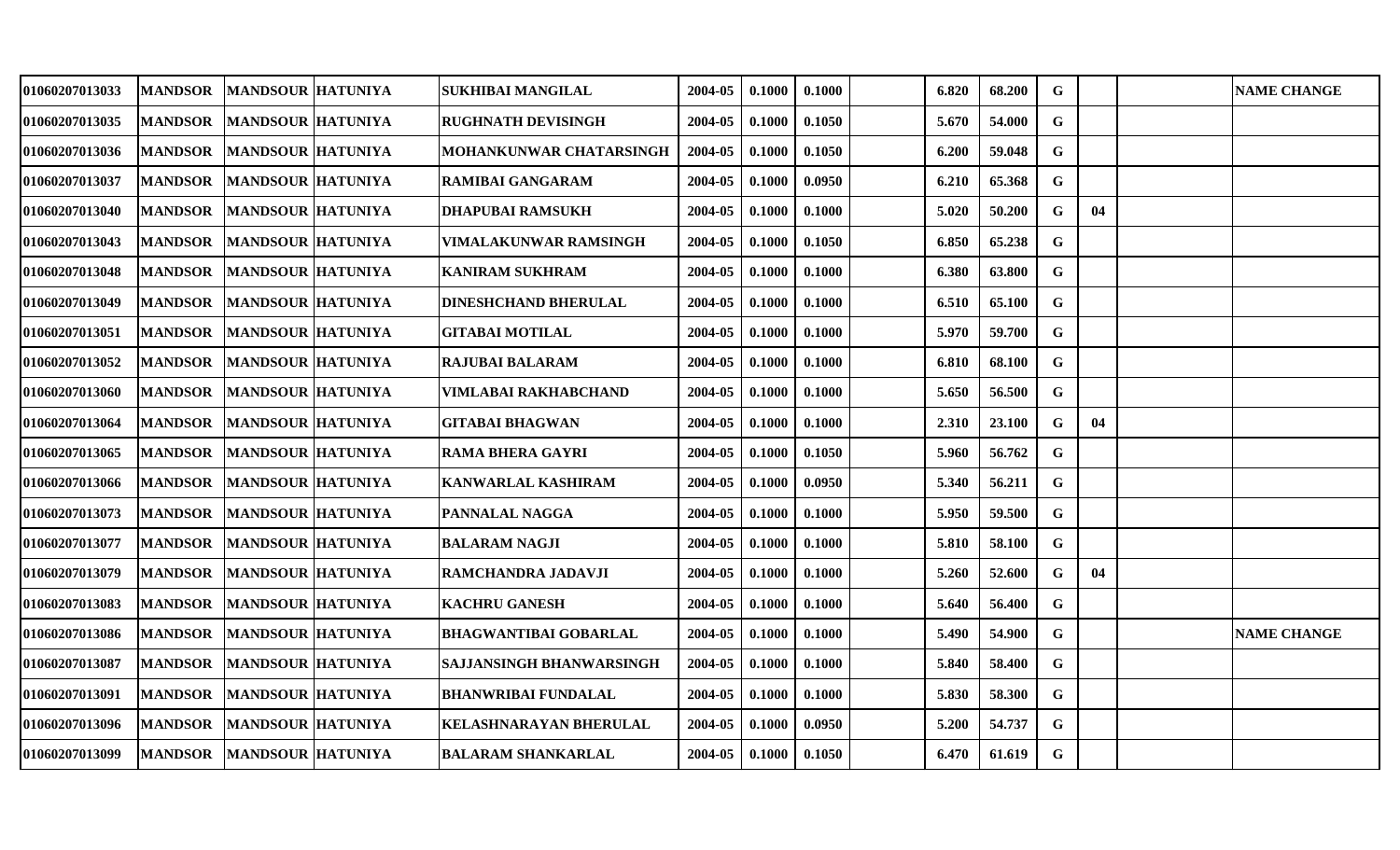| 01060207013100 | <b>MANDSOR</b> | <b>MANDSOUR HATUNIYA</b> | PRABHULAL PYARJI            | 2004-05 | 0.1000 | 0.0950 | 5.750 | 60.526 | G           |                |  |
|----------------|----------------|--------------------------|-----------------------------|---------|--------|--------|-------|--------|-------------|----------------|--|
| 01060207013101 | <b>MANDSOR</b> | <b>MANDSOUR HATUNIYA</b> | <b>GORDHAN KANIRAM</b>      | 2004-05 | 0.1000 | 0.1000 | 6.220 | 62.200 | G           |                |  |
| 01060207013104 | <b>MANDSOR</b> | <b>MANDSOUR HATUNIYA</b> | <b>BHANWARLAL KANIRAM</b>   | 2004-05 | 0.1000 | 0.1000 | 6.130 | 61.300 | $\mathbf G$ |                |  |
| 01060207013106 | <b>MANDSOR</b> | <b>MANDSOUR HATUNIYA</b> | LAXMINARAYAN CHAMPALAL      | 2004-05 | 0.1000 | 0.0950 | 5.520 | 58.105 | G           |                |  |
| 01060207013111 | <b>MANDSOR</b> | <b>MANDSOUR HATUNIYA</b> | <b>BHERULAL RAMNARAYAN</b>  | 2004-05 | 0.1000 | 0.0950 | 6.210 | 65.368 | $\mathbf G$ |                |  |
| 01060207013115 | <b>MANDSOR</b> | <b>MANDSOUR HATUNIYA</b> | <b>BRHAMNAND JUJHARLAL</b>  | 2004-05 | 0.1000 | 0.1000 | 6.170 | 61.700 | G           |                |  |
| 01060207013117 | <b>MANDSOR</b> | <b>MANDSOUR HATUNIYA</b> | SHANTILAL BADRILAL          | 2004-05 | 0.1000 | 0.1050 | 6.610 | 62.952 | $\mathbf G$ |                |  |
| 01060207013119 | <b>MANDSOR</b> | <b>MANDSOUR HATUNIYA</b> | <b>OMPRAKASH BANSHILAL</b>  | 2004-05 | 0.1000 | 0.1050 | 5.900 | 56.190 | G           |                |  |
| 01060207013124 | <b>MANDSOR</b> | <b>MANDSOUR HATUNIYA</b> | <b>KARUSINGH SOHANSINGH</b> | 2004-05 | 0.1000 | 0.1000 | 5.970 | 59.700 | $\mathbf G$ |                |  |
| 01060207013126 | <b>MANDSOR</b> | <b>MANDSOUR HATUNIYA</b> | <b>KACHRU NIRBHAYRAM</b>    | 2004-05 | 0.1000 | 0.1000 | 8.530 | 85.300 | G           |                |  |
| 01060207013128 | <b>MANDSOR</b> | <b>MANDSOUR HATUNIYA</b> | RAMNARAYAN CHAGANLAL        | 2004-05 | 0.1000 | 0.0950 | 5.990 | 63.053 | G           |                |  |
| 01060207013131 | <b>MANDSOR</b> | <b>MANDSOUR HATUNIYA</b> | SATYANARAYAN RAMNARAYAN     | 2004-05 | 0.1000 | 0.1000 | 6.220 | 62.200 | G           |                |  |
| 01060207013133 | <b>MANDSOR</b> | <b>MANDSOUR HATUNIYA</b> | <b>RAMKISHAN BAPULAL</b>    | 2004-05 | 0.1000 | 0.0950 | 5.550 | 58.421 | $\mathbf G$ |                |  |
| 01060207013136 | <b>MANDSOR</b> | <b>MANDSOUR HATUNIYA</b> | <b>BABULAL BHERULAL</b>     | 2004-05 | 0.1000 | 0.1000 | 5.980 | 59.800 | G           |                |  |
| 01060207013137 | <b>MANDSOR</b> | <b>MANDSOUR HATUNIYA</b> | RUPABAI ONKARLAL            | 2004-05 | 0.1000 | 0.0950 | 5.210 | 54.842 | $\mathbf G$ |                |  |
| 01060207013138 | <b>MANDSOR</b> | <b>MANDSOUR HATUNIYA</b> | SAMANDBAI RATANLAL          | 2004-05 | 0.1000 | 0.1000 | 6.100 | 61.000 | $\mathbf G$ |                |  |
| 01060207013141 | <b>MANDSOR</b> | <b>MANDSOUR HATUNIYA</b> | <b>BHERULAL JAGANNATH</b>   | 2004-05 | 0.1000 | 0.1000 | 6.000 | 60.000 | $\mathbf G$ |                |  |
| 01060207013143 | <b>MANDSOR</b> | <b>MANDSOUR HATUNIYA</b> | <b>GANPATLAL MANNALAL</b>   | 2004-05 | 0.1000 | 0.0950 | 5.560 | 58.526 | G           |                |  |
| 01060207013144 | <b>MANDSOR</b> | <b>MANDSOUR HATUNIYA</b> | PAPPUSINGH RODSINGH         | 2004-05 | 0.1000 | 0.1000 | 6.420 | 64.200 | $\mathbf G$ |                |  |
| 01060207013146 | <b>MANDSOR</b> | <b>MANDSOUR HATUNIYA</b> | <b>KHIMA HARIRAM</b>        | 2004-05 | 0.1000 | 0.1000 | 5.560 | 55.600 | $\mathbf G$ |                |  |
| 01060207013148 | <b>MANDSOR</b> | <b>MANDSOUR HATUNIYA</b> | <b>JUJHAR NANDA</b>         | 2004-05 | 0.1000 | 0.1000 | 5.730 | 57.300 | $\mathbf G$ |                |  |
| 01060207013150 | <b>MANDSOR</b> | <b>MANDSOUR HATUNIYA</b> | <b>MANGILAL RAMCHANDRA</b>  | 2004-05 | 0.1000 | 0.1000 | 6.030 | 60.300 | G           |                |  |
| 01060207013153 | <b>MANDSOR</b> | <b>MANDSOUR HATUNIYA</b> | SURENDRAKUMAR BALARAM       | 2004-05 | 0.1000 | 0.1000 | 6.090 | 60.900 | G           | 01030207069093 |  |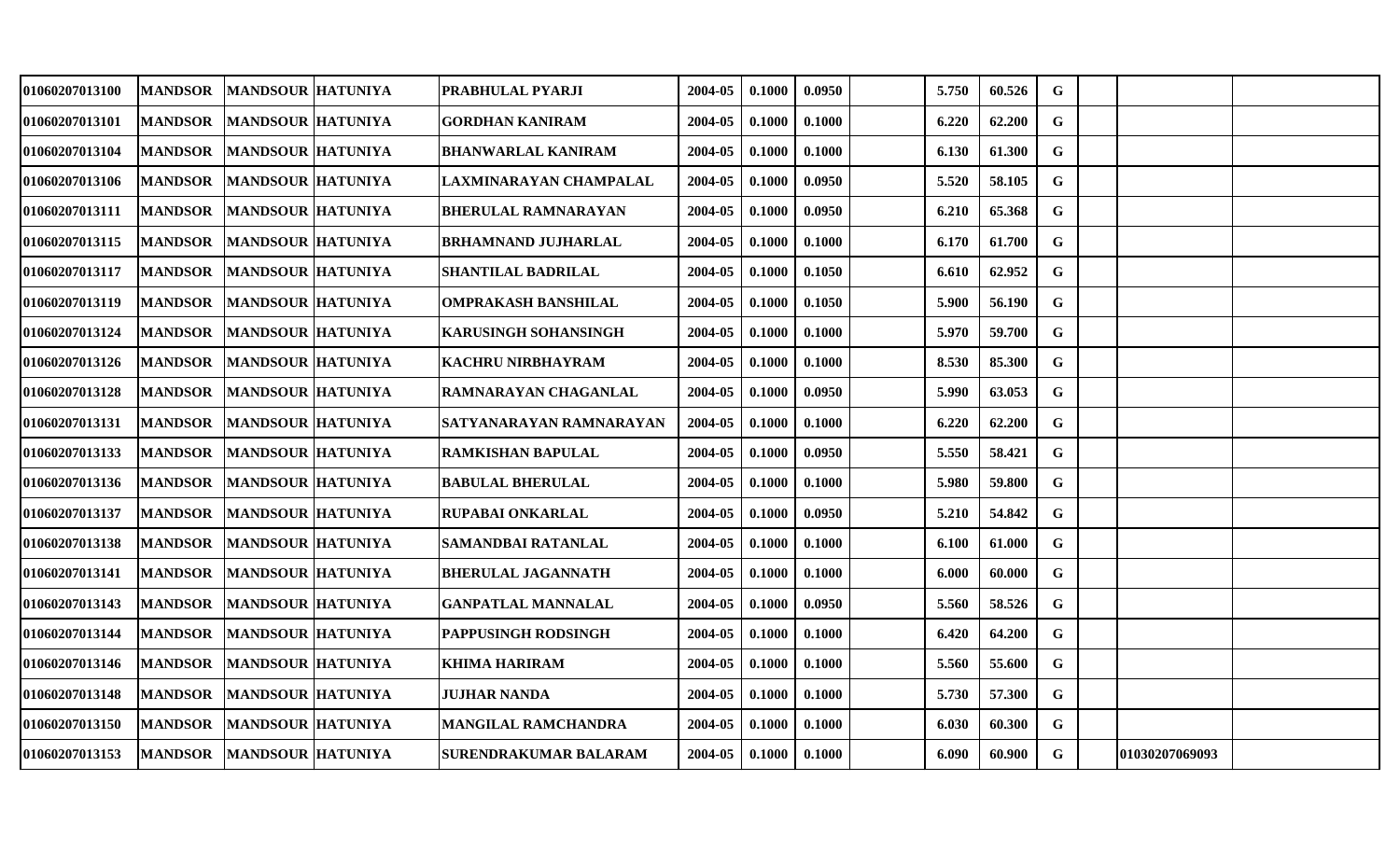| 01060316101001        | <b>RATLAM</b> | <b>JAORA</b>   | <b>HIRUKHEDI</b> | <b>MANGU BHERA</b>              | 2004-05 | 0.1000 | 0.0950 | 5.820 | 61.263 | G           |    |                |                    |
|-----------------------|---------------|----------------|------------------|---------------------------------|---------|--------|--------|-------|--------|-------------|----|----------------|--------------------|
| 01060316101006        | <b>RATLAM</b> | <b>JAORA</b>   | <b>HIRUKHEDI</b> | <b>BALU KANJI</b>               | 2004-05 | 0.1000 | 0.1000 | 5.560 | 55.600 | G           |    |                |                    |
| 01060316101007        | <b>RATLAM</b> | <b>JAORA</b>   | <b>HIRUKHEDI</b> | <b>KISHANLAL GANPAT</b>         | 2004-05 | 0.1000 | 0.1000 | 5.900 | 59.000 | $\mathbf G$ |    |                |                    |
| 01060316101009        | <b>RATLAM</b> | <b>JAORA</b>   | <b>HIRUKHEDI</b> | <b>BHAGWAN MANJI</b>            | 2004-05 | 0.1000 | 0.1000 | 6.210 | 62.100 | $\mathbf G$ |    |                |                    |
| 01060316101011        | <b>RATLAM</b> | <b>JAORA</b>   | <b>HIRUKHEDI</b> | <b>BHARATSINGH BHANWARSINGH</b> | 2004-05 | 0.1000 | 0.0950 | 6.580 | 69.263 | $\mathbf G$ |    |                |                    |
| 01060316101012        | <b>RATLAM</b> | <b>JAORA</b>   | <b>HIRUKHEDI</b> | <b>DEVRAM BHERA</b>             | 2004-05 | 0.1000 | 0.0950 | 5.880 | 61.895 | G           |    | 01060316102002 |                    |
| 01060316101014        | <b>RATLAM</b> | <b>JAORA</b>   | <b>HIRUKHEDI</b> | GORSHANSINGH BAHNWARSINGH       | 2004-05 | 0.1000 | 0.1000 | 6.290 | 62.900 | G           |    |                |                    |
| 01060316101015        | <b>RATLAM</b> | <b>JAORA</b>   | <b>HIRUKHEDI</b> | <b>KARUSINGH MANGUSINGH</b>     | 2004-05 | 0.1000 | 0.0950 | 5.830 | 61.368 | G           |    |                |                    |
| 01060316101017        | <b>RATLAM</b> | <b>JAORA</b>   | <b>HIRUKHEDI</b> | <b>KISHANLAL NATHU</b>          | 2004-05 | 0.1000 | 0.1000 | 5.540 | 55.400 | G           |    | 01060316102006 |                    |
| 01060316101018        | <b>RATLAM</b> | <b>JAORA</b>   | <b>HIRUKHEDI</b> | KISHANLAL SHANKARLAL            | 2004-05 | 0.1000 | 0.0900 | 5.210 | 57.889 | G           |    | 01060316102001 |                    |
| 01060316101020        | <b>RATLAM</b> | <b>JAORA</b>   | <b>HIRUKHEDI</b> | <b>MANGUSINGH NARSINGH</b>      | 2004-05 | 0.1000 | 0.1050 | 6.680 | 63.619 | G           |    |                |                    |
| 01060316101023        | <b>RATLAM</b> | <b>JAORA</b>   | <b>HIRUKHEDI</b> | RATANLAL CHATARBHUJ             | 2004-05 | 0.1000 | 0.0950 | 5.460 | 57,474 | G           |    | 01060316102009 |                    |
| 01060316101024        | <b>RATLAM</b> | <b>JAORA</b>   | <b>HIRUKHEDI</b> | SOHANSINGH KHUMANSINGH          | 2004-05 | 0.1000 | 0.1000 | 5.420 | 54.200 | G           |    | 01060316098007 |                    |
| 01060319154002        | <b>RATLAM</b> | <b>PIPLODA</b> | <b>JADWASA</b>   | <b>MANGILAL BABRU</b>           | 2004-05 | 0.1000 | 0.1000 | 6.380 | 63.800 | G           |    |                |                    |
| 01060319154003        | <b>RATLAM</b> | <b>PIPLODA</b> | <b>JADWASA</b>   | JAGDISHSINGH BAHADURSINGH       | 2004-05 | 0.1000 |        |       |        | $\mathbf N$ |    |                | <b>NAME CHANGE</b> |
| 01060319154004        | <b>RATLAM</b> | <b>PIPLODA</b> | <b>JADWASA</b>   | <b>UDA MOTILAL</b>              | 2004-05 | 0.1000 | 0.1000 | 5.950 | 59.500 | $\mathbf G$ |    |                |                    |
| 01060319154008        | <b>RATLAM</b> | <b>PIPLODA</b> | <b>JADWASA</b>   | <b>GITABAI NANDA</b>            | 2004-05 | 0.1000 | 0.1050 | 6.580 | 62.667 | $\mathbf G$ |    |                |                    |
| <b>01060319154010</b> | <b>RATLAM</b> | <b>PIPLODA</b> | <b>JADWASA</b>   | <b>RUGHANATH BABRU</b>          | 2004-05 | 0.1000 | 0.1000 | 5.340 | 53.400 | G           | 04 |                |                    |
| 01060319154013        | <b>RATLAM</b> | <b>PIPLODA</b> | <b>JADWASA</b>   | <b>RATANBAI PUNA</b>            | 2004-05 | 0.1000 | 0.1050 | 5.960 | 56.762 | G           |    |                |                    |
| 01060319154020        | <b>RATLAM</b> | <b>PIPLODA</b> | <b>JADWASA</b>   | <b>BHAGWANSINGH DHULSINGH</b>   | 2004-05 | 0.1000 | 0.1050 | 5.980 | 56.952 | G           |    |                |                    |
| 01060319154027        | <b>RATLAM</b> | <b>PIPLODA</b> | <b>JADWASA</b>   | PARMANAND RAMCHANDRA            | 2004-05 | 0.1000 | 0.1050 | 6.290 | 59.905 | G           |    |                |                    |
| 01060319154030        | <b>RATLAM</b> | <b>PIPLODA</b> | <b>JADWASA</b>   | LAXMINARAYAN ONKARLAL           | 2004-05 | 0.1000 | 0.1000 | 6.290 | 62.900 | G           |    | 01060319153033 |                    |
| 01060319154031        | <b>RATLAM</b> | <b>PIPLODA</b> | <b>JADWASA</b>   | <b>KANIRAM ONKARLAL</b>         | 2004-05 | 0.1000 | 0.1050 | 6.290 | 59.905 | G           |    |                |                    |
|                       |               |                |                  |                                 |         |        |        |       |        |             |    |                |                    |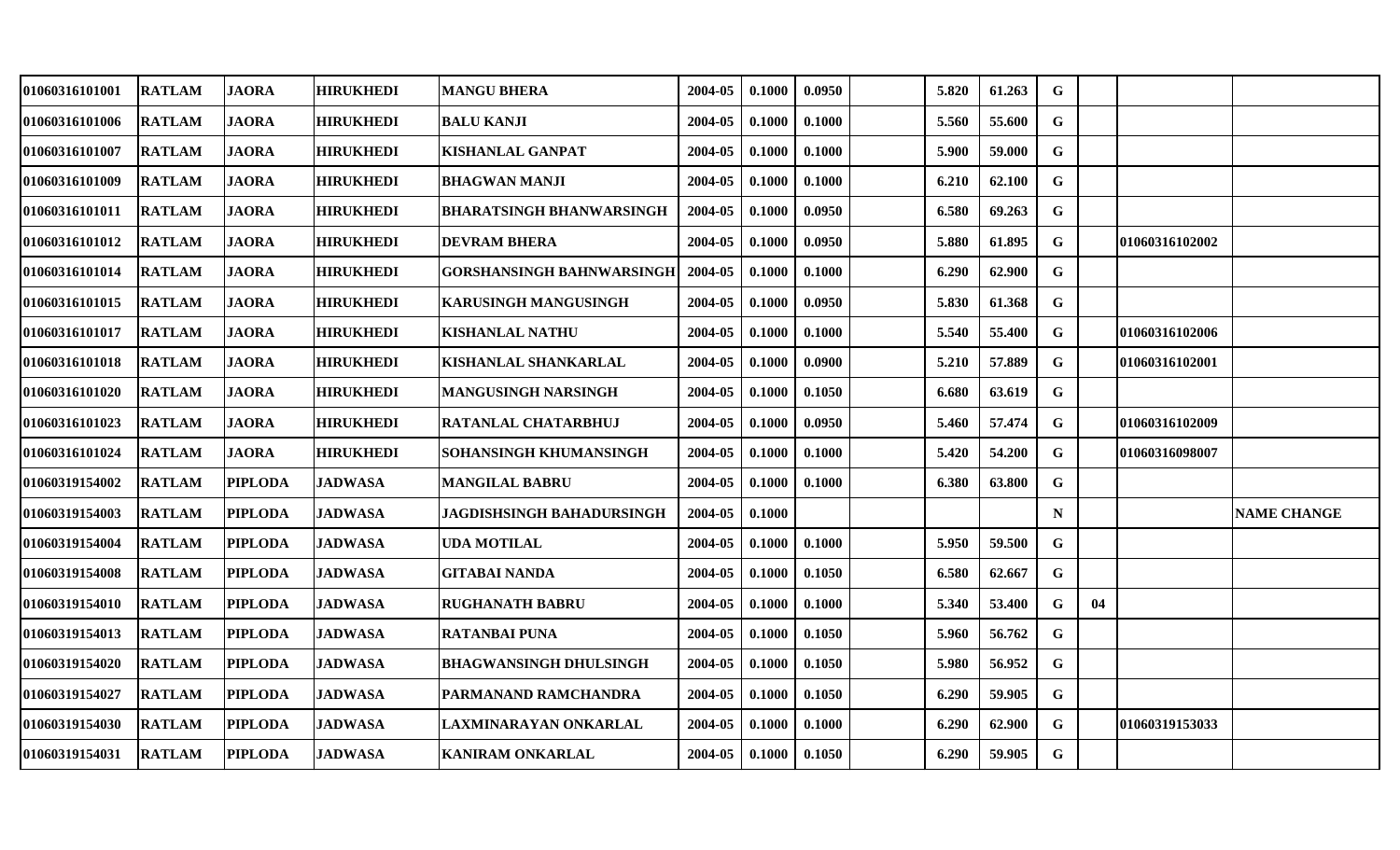| 01060319154034 | <b>RATLAM</b> | <b>PIPLODA</b> | <b>JADWASA</b> | <b>BHANWARLAL BAGDIRAM</b>  | 2004-05 | 0.1000 | 0.0950 | 5.490 | 57.789 | G           |    |                |  |
|----------------|---------------|----------------|----------------|-----------------------------|---------|--------|--------|-------|--------|-------------|----|----------------|--|
| 01060319154035 | <b>RATLAM</b> | <b>PIPLODA</b> | <b>JADWASA</b> | DEVRAM NANURAM              | 2004-05 | 0.1000 | 0.1000 | 6.720 | 67.200 | G           |    |                |  |
| 01060319154036 | <b>RATLAM</b> | <b>PIPLODA</b> | <b>JADWASA</b> | SHOBHARAM NANDRAM           | 2004-05 | 0.1000 | 0.1000 | 4.811 | 48.110 | -1          | 02 |                |  |
| 01060319154043 | <b>RATLAM</b> | <b>PIPLODA</b> | <b>JADWASA</b> | <b>MANNA BHERA</b>          | 2004-05 | 0.1000 |        |       |        | $\mathbf N$ |    |                |  |
| 01060319154045 | <b>RATLAM</b> | <b>PIPLODA</b> | <b>JADWASA</b> | SHOBHARAM ONKARLAL          | 2004-05 | 0.1000 | 0.1000 | 6.090 | 60.900 | $\mathbf G$ |    |                |  |
| 01060319154047 | <b>RATLAM</b> | <b>PIPLODA</b> | <b>JADWASA</b> | <b>SUHAGBAI RAMCHANDR</b>   | 2004-05 | 0.1000 | 0.1000 | 5.940 | 59.400 | G           |    |                |  |
| 01060319154049 | <b>RATLAM</b> | <b>PIPLODA</b> | <b>JADWASA</b> | SITABAI HARIRAM             | 2004-05 | 0.1000 | 0.1050 | 5.850 | 55.714 | G           |    |                |  |
| 01060319154051 | <b>RATLAM</b> | <b>PIPLODA</b> | <b>JADWASA</b> | <b>MANGUDAS GANESHDAS</b>   | 2004-05 | 0.1000 | 0.0950 | 5.760 | 60.632 | G           |    |                |  |
| 01060319154058 | <b>RATLAM</b> | <b>PIPLODA</b> | <b>JADWASA</b> | <b>BALARAM RAMACHANDRA</b>  | 2004-05 | 0.1000 | 0.1050 | 6.470 | 61.619 | $\mathbf G$ |    |                |  |
| 01060319154061 | <b>RATLAM</b> | <b>PIPLODA</b> | <b>JADWASA</b> | SURENDRPALSINGH DOLATSINGH  | 2004-05 | 0.1000 | 0.1000 | 6.490 | 64.900 | G           |    |                |  |
| 01060319154062 | <b>RATLAM</b> | <b>PIPLODA</b> | <b>JADWASA</b> | RANVEERSINGH JASVANTSINGH   | 2004-05 | 0.1000 | 0.1000 | 6.160 | 61.600 | G           |    |                |  |
| 01060319154065 | <b>RATLAM</b> | <b>PIPLODA</b> | <b>JADWASA</b> | <b>DEVJI DHURA</b>          | 2004-05 | 0.1000 | 0.0950 | 5.290 | 55.684 | G           |    |                |  |
| 01060319154075 | <b>RATLAM</b> | <b>PIPLODA</b> | <b>JADWASA</b> | AYODHYABAI RAMESHWAR        | 2004-05 | 0.1000 | 0.1050 | 6.020 | 57.333 | $\mathbf G$ |    |                |  |
| 01060319154069 | <b>RATLAM</b> | <b>PIPLODA</b> | <b>JADWASA</b> | <b>JAGDISH ONKARLAL</b>     | 2004-05 | 0.1000 | 0.1050 | 7.130 | 67.905 | G           |    | 01060319153083 |  |
| 01060319154086 | <b>RATLAM</b> | <b>PIPLODA</b> | <b>JADWASA</b> | <b>RAJARAM NANDRAM</b>      | 2004-05 | 0.1000 | 0.1000 | 6.390 | 63.900 | G           |    |                |  |
| 01060319154088 | <b>RATLAM</b> | <b>PIPLODA</b> | <b>JADWASA</b> | RADHESHAYAM BAGDIRAM        | 2004-05 | 0.1000 | 0.1050 | 6.370 | 60.667 | $\mathbf G$ |    |                |  |
| 01060319154091 | <b>RATLAM</b> | <b>PIPLODA</b> | <b>JADWASA</b> | PUSHKARLAL GOPALCHAND       | 2004-05 | 0.1000 | 0.1050 | 7.910 | 75.333 | $\mathbf G$ |    |                |  |
| 01060319154092 | <b>RATLAM</b> | <b>PIPLODA</b> | <b>JADWASA</b> | PRABHULAL HARIKISHAN        | 2004-05 | 0.1000 | 0.1000 | 5.480 | 54.800 | G           |    |                |  |
| 01060319154094 | <b>RATLAM</b> | <b>PIPLODA</b> | <b>JADWASA</b> | NARAYANLAL BALARAM          | 2004-05 | 0.1000 | 0.1050 | 6.190 | 58.952 | G           |    |                |  |
| 01060319154101 | <b>RATLAM</b> | <b>PIPLODA</b> | <b>JADWASA</b> | <b>MAHENDRASINGH JAGPAL</b> | 2004-05 | 0.1000 | 0.0900 | 5.730 | 63.667 | G           |    |                |  |
| 01060319154105 | <b>RATLAM</b> | <b>PIPLODA</b> | <b>JADWASA</b> | <b>LALSINGH DHULSINGH</b>   | 2004-05 | 0.1000 | 0.1050 | 5.760 | 54.857 | G           |    |                |  |
| 01060319154108 | <b>RATLAM</b> | <b>PIPLODA</b> | <b>JADWASA</b> | <b>KESHURAM BAGDIRAM</b>    | 2004-05 | 0.1000 | 0.0900 | 5.480 | 60.889 | $\mathbf G$ |    |                |  |
| 01060319154111 | <b>RATLAM</b> | <b>PIPLODA</b> | <b>JADWASA</b> | <b>ISHWARLAL BALARAM</b>    | 2004-05 | 0.1000 | 0.1050 | 6.170 | 58.762 | G           |    |                |  |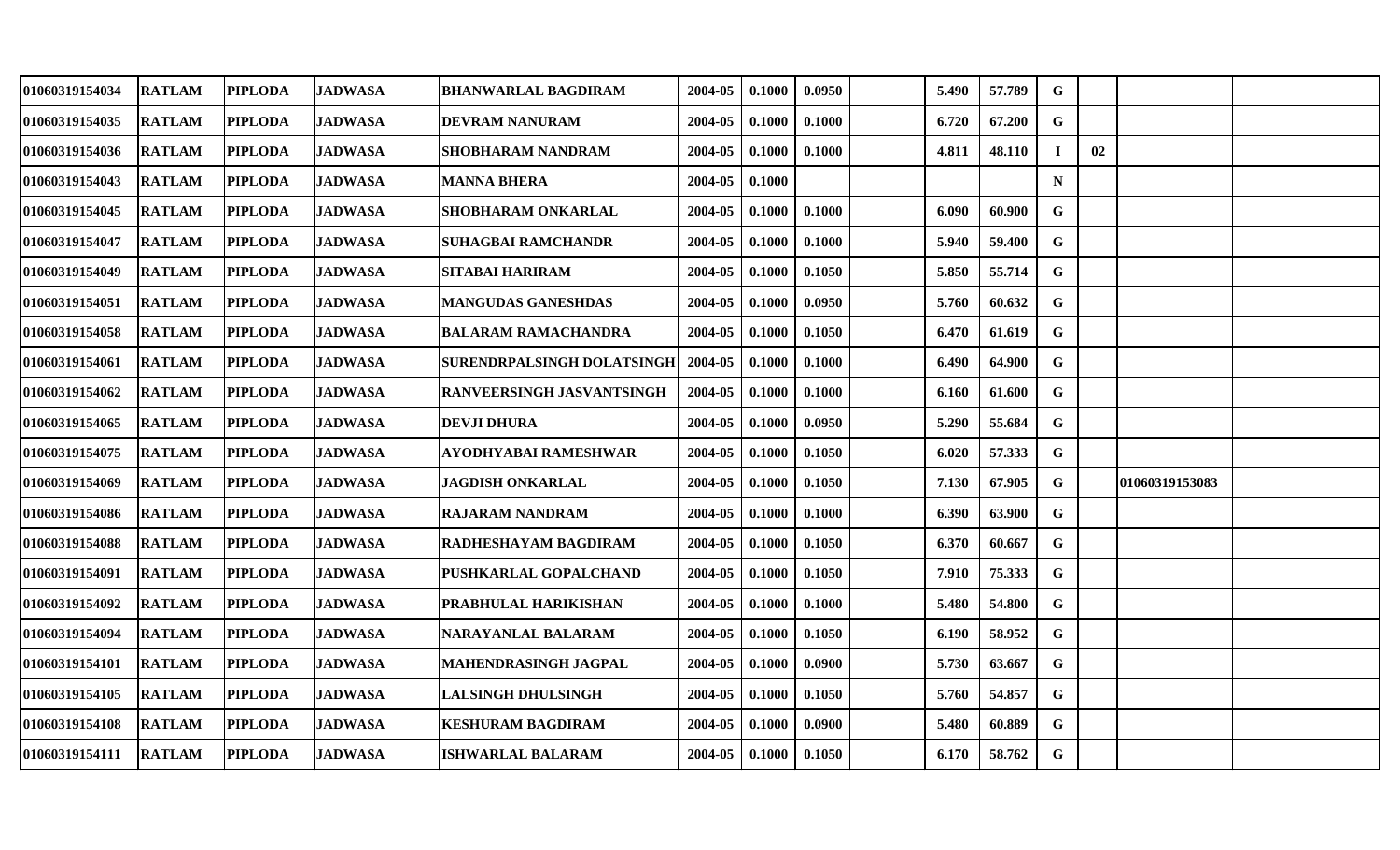| 01060319154114        | <b>RATLAM</b>  | <b>PIPLODA</b> | <b>JADWASA</b>                      | <b>HIRALAL BHERA</b>                                  | 2004-05 | 0.1000 | 0.1000 | 6.130 | 61.300 | G           |    |  |
|-----------------------|----------------|----------------|-------------------------------------|-------------------------------------------------------|---------|--------|--------|-------|--------|-------------|----|--|
| 01060319154115        | <b>RATLAM</b>  | <b>PIPLODA</b> | <b>JADWASA</b>                      | HARISHCHNDRA PRAHLADSINGH                             | 2004-05 | 0.1000 | 0.1050 | 5.970 | 56.857 | $\mathbf G$ |    |  |
| <b>01060319154117</b> | <b>RATLAM</b>  | <b>PIPLODA</b> | <b>JADWASA</b>                      | GOPALSINGH PRAHLADSINGH                               | 2004-05 | 0.1000 | 0.1000 | 5.900 | 59.000 | G           |    |  |
| 01060319154122        | <b>RATLAM</b>  | <b>PIPLODA</b> | <b>JADWASA</b>                      | GAJRAJSINGH RAMSINGH                                  | 2004-05 | 0.1000 | 0.1050 | 5.900 | 56.190 | G           |    |  |
| 01060319154132        | <b>RATLAM</b>  | <b>PIPLODA</b> | <b>JADWASA</b>                      | <b>BHANWARLAL ONKARLAL</b>                            | 2004-05 | 0.1000 | 0.1000 | 5.820 | 58.200 | ${\bf G}$   |    |  |
| 01060319154133        | <b>RATLAM</b>  | <b>PIPLODA</b> | <b>JADWASA</b>                      | <b>BALUSINGH RAGHUNATHSINGH</b>                       | 2004-05 | 0.1000 | 0.1050 | 6.580 | 62.667 | $\mathbf G$ |    |  |
| 01060317121001        | <b>RATLAM</b>  | <b>RATLAM</b>  | <b>JADWASAKALA</b>                  | ISHAWARLAL KANHAIYALAL                                | 2004-05 | 0.1000 | 0.1000 | 6.020 | 60.200 | G           | 10 |  |
| 01060317121002        | <b>RATLAM</b>  | <b>RATLAM</b>  | <b>JADWASAKALA</b>                  | NATHU NARAYAN                                         | 2004-05 | 0.1000 | 0.1000 | 5.070 | 50.700 | G           | 04 |  |
| 01060317121004        | <b>RATLAM</b>  | <b>RATLAM</b>  | <b>JADWASAKALA</b>                  | NARSINGH BAGDIRAM                                     | 2004-05 | 0.1000 | 0.1050 | 5.250 | 50.000 | G           | 04 |  |
| 01060317121005        | <b>RATLAM</b>  | <b>RATLAM</b>  | JADWASAKALA                         | BADRILAL GOBA                                         | 2004-05 | 0.1000 | 0.1050 | 5.750 | 54.762 | G           | 10 |  |
| <b>01060317121006</b> | <b>RATLAM</b>  | <b>RATLAM</b>  | <b>JADWASAKALA</b>                  | <b>DHULJI JIWAJI</b>                                  | 2004-05 | 0.1000 | 0.1050 | 5.580 | 53.143 | G           | 04 |  |
| 01060317121009        | <b>RATLAM</b>  | <b>RATLAM</b>  | <b>JADWASAKALA</b>                  | <b>LALSINGH RAMSINGH</b>                              | 2004-05 | 0.1000 | 0.1000 | 5.400 | 54.000 | $\mathbf G$ | 10 |  |
| 01060317121010        | <b>RATLAM</b>  | <b>RATLAM</b>  | <b>JADWASAKALA</b>                  | AMBARAM NATHA                                         | 2004-05 | 0.1000 | 0.1000 | 5.760 | 57.600 | G           | 10 |  |
| 01060207014001        | <b>MANDSOR</b> |                |                                     | MANDSOUR JAMUNIYAMEENA PRABHULAL GAMER MINA           | 2004-05 | 0.1000 | 0.1000 | 5.530 | 55.300 | G           |    |  |
| 01060207014002        | <b>MANDSOR</b> |                |                                     | MANDSOUR JAMUNIYAMEENA VARDICHAND NANDA               | 2004-05 | 0.1000 | 0.0950 | 5.860 | 61.684 | $\mathbf G$ |    |  |
| 01060207014004        | <b>MANDSOR</b> |                |                                     | <b>MANDSOUR JAMUNIYAMEENA MANGILAL HARIRAM</b>        | 2004-05 | 0.1000 | 0.1000 | 5.350 | 53.500 | $\mathbf G$ | 04 |  |
| 01060207014005        | <b>MANDSOR</b> |                |                                     | MANDSOUR  JAMUNIYAMEENA  BABRU AMRA BALAI             | 2004-05 | 0.1000 | 0.0950 | 5.780 | 60.842 | G           |    |  |
| 01060207014006        | <b>MANDSOR</b> |                | MANDSOUR JAMUNIYAMEENA KACHRU NANDA |                                                       | 2004-05 | 0.1000 | 0.0950 | 5.610 | 59.053 | $\mathbf G$ |    |  |
| 01060207014008        | <b>MANDSOR</b> |                | MANDSOUR JAMUNIYAMEENA KACHRU GOGA  |                                                       | 2004-05 | 0.1000 | 0.0950 | 5.680 | 59.789 | $\mathbf G$ |    |  |
| <b>01060207014009</b> | <b>MANDSOR</b> |                | MANDSOUR JAMUNIYAMEENA KARULAL RODA |                                                       | 2004-05 | 0.1000 | 0.0950 | 5.100 | 53.684 | G           | 04 |  |
| 01060207014012        | <b>MANDSOR</b> |                |                                     | MANDSOUR JAMUNIYAMEENA SURAJMAL GANGARAM              | 2004-05 | 0.1000 | 0.1000 | 6.070 | 60.700 | $\mathbf G$ |    |  |
| 01060207014017        | <b>MANDSOR</b> |                |                                     | <b>IMANDSOUR JAMUNIYAMEENA IKARANSINGH BHANWARLAL</b> | 2004-05 | 0.1000 | 0.1000 | 5.470 | 54.700 | G           |    |  |
| <b>01060207014018</b> | <b>MANDSOR</b> |                |                                     | MANDSOUR JAMUNIYAMEENA SITARAM RAMACHANDRA            | 2004-05 | 0.1000 | 0.1000 | 6.920 | 69.200 | G           |    |  |
|                       |                |                |                                     |                                                       |         |        |        |       |        |             |    |  |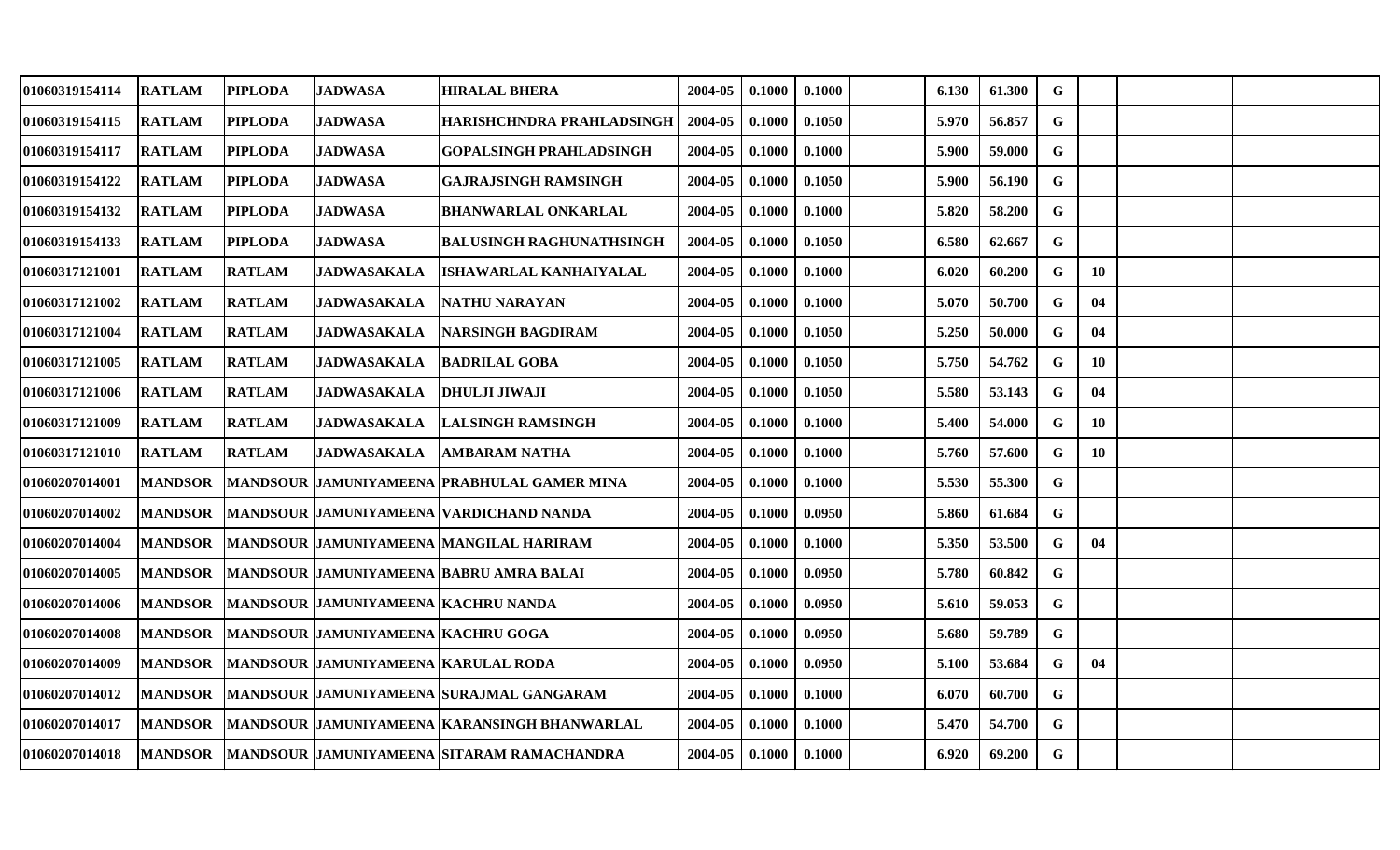| 01060207014019        | <b>MANDSOR</b> |                |                 | MANDSOUR JAMUNIYAMEENA RAMNARAYAN MOHABBATLAL        | 2004-05 | 0.1000 | 0.0950 | 5.900 | 62.105 | G           |    |  |
|-----------------------|----------------|----------------|-----------------|------------------------------------------------------|---------|--------|--------|-------|--------|-------------|----|--|
| 01060207014020        | <b>MANDSOR</b> |                |                 | MANDSOUR JAMUNIYAMEENA IGANGARAM KESHARLAL           | 2004-05 | 0.1000 | 0.1000 | 5.840 | 58.400 | $\mathbf G$ |    |  |
| <b>01060207014024</b> | <b>MANDSOR</b> |                |                 | MANDSOUR JAMUNIYAMEENA RAMKUNWARBAI RAGHUNATHSINGH   | 2004-05 | 0.1000 | 0.0950 | 5.040 | 53.053 | G           | 04 |  |
| 01060207014025        | <b>MANDSOR</b> |                |                 | MANDSOUR JAMUNIYAMEENA JUJHARLAL BAGDIRAM            | 2004-05 | 0.1000 | 0.1050 | 6.410 | 61.048 | G           |    |  |
| <b>01060207014026</b> | <b>MANDSOR</b> |                |                 | MANDSOUR JAMUNIYAMEENA  KACHRULAL BAGDIRAM           | 2004-05 | 0.1000 | 0.1000 | 5.920 | 59.200 | G           |    |  |
| 01060207014027        | <b>MANDSOR</b> |                |                 | <b>MANDSOUR JAMUNIYAMEENA MANGUSINGH KESHARSINGH</b> | 2004-05 | 0.1000 | 0.1050 | 5.700 | 54.286 | $\mathbf G$ |    |  |
| 01060207014028        | <b>MANDSOR</b> |                |                 | MANDSOUR  JAMUNIYAMEENA  RAMKUNWAR PAYARSINGH        | 2004-05 | 0.1000 | 0.0950 | 5.550 | 58.421 | G           |    |  |
| 01060208050009        | <b>MANDSOR</b> | <b>DALOUDA</b> | <b>KACHNARA</b> | <b>DHAPUBAI BHERULAL</b>                             | 2004-05 | 0.1000 | 0.1000 | 5.940 | 59.400 | G           |    |  |
| 01060208050012        | <b>MANDSOR</b> | <b>DALOUDA</b> | <b>KACHNARA</b> | NAJIRMOHAMMAD SAHIDA                                 | 2004-05 | 0.1000 | 0.1050 | 6.040 | 57.524 | G           |    |  |
| 01060208050018        | <b>MANDSOR</b> | <b>DALOUDA</b> | <b>KACHNARA</b> | VAHIDANBAI MASITA                                    | 2004-05 | 0.1000 | 0.1000 | 5.490 | 54.900 | G           |    |  |
| 01060208050019        | <b>MANDSOR</b> | <b>DALOUDA</b> | <b>KACHNARA</b> | NAJIRMOHAMMAD KHOJANBAI                              | 2004-05 | 0.1000 | 0.1000 | 6.130 | 61.300 | $\mathbf G$ |    |  |
| 01060208050021        | <b>MANDSOR</b> | <b>DALOUDA</b> | <b>KACHNARA</b> | <b>SALAGRAM MANNA</b>                                | 2004-05 | 0.1000 | 0.1000 | 5.280 | 52.800 | G           | 04 |  |
| 01060208050030        | <b>MANDSOR</b> | <b>DALOUDA</b> | <b>KACHNARA</b> | TEJSINGH DATARSINGH                                  | 2004-05 | 0.1000 | 0.1000 | 5.780 | 57.800 | $\mathbf G$ |    |  |
| 01060208050032        | <b>MANDSOR</b> | <b>DALOUDA</b> | <b>KACHNARA</b> | MANGILAL RAMA CHAMAR                                 | 2004-05 | 0.1000 | 0.1000 | 5.300 | 53.000 | G           | 04 |  |
| 01060208050035        | <b>MANDSOR</b> | <b>DALOUDA</b> | <b>KACHNARA</b> | <b>KANCHANBAI PARBHULAL</b>                          | 2004-05 | 0.1000 | 0.1000 | 6.420 | 64.200 | $\mathbf G$ |    |  |
| 01060208050038        | <b>MANDSOR</b> | <b>DALOUDA</b> | <b>KACHNARA</b> | <b>FATESINGH BHERULAL</b>                            | 2004-05 | 0.1000 | 0.1000 | 5.560 | 55.600 | G           |    |  |
| 01060208050043        | <b>MANDSOR</b> | <b>DALOUDA</b> | <b>KACHNARA</b> | <b>MANGILAL NANDA</b>                                | 2004-05 | 0.1000 | 0.1050 | 5.340 | 50.857 | G           | 04 |  |
| 01060208050044        | <b>MANDSOR</b> | <b>DALOUDA</b> | <b>KACHNARA</b> | <b>BADRILAL BAGDIRAM</b>                             | 2004-05 | 0.1000 | 0.1000 | 5.900 | 59.000 | $\mathbf G$ |    |  |
| 01060208050052        | <b>MANDSOR</b> | <b>DALOUDA</b> | <b>KACHNARA</b> | <b>ASLAM GAFUR</b>                                   | 2004-05 | 0.1000 | 0.1000 | 5.870 | 58.700 | G           |    |  |
| <b>01060208050055</b> | <b>MANDSOR</b> | <b>DALOUDA</b> | <b>KACHNARA</b> | <b>KASHIRAM KISHAN</b>                               | 2004-05 | 0.1000 | 0.1000 | 5.570 | 55.700 | $\mathbf G$ |    |  |
| 01060208050057        | <b>MANDSOR</b> | <b>DALOUDA</b> | <b>KACHNARA</b> | KOSHALYABAI ONKARLAL                                 | 2004-05 | 0.1000 | 0.1000 | 5.630 | 56.300 | G           |    |  |
| 01060208050058        | <b>MANDSOR</b> | <b>DALOUDA</b> | <b>KACHNARA</b> | <b>HUSSAIN AJMERI</b>                                | 2004-05 | 0.1000 | 0.1000 | 6.300 | 63.000 | G           |    |  |
| 01060208050068        | <b>MANDSOR</b> | <b>DALOUDA</b> | <b>KACHNARA</b> | IMAMABAKSH KHAJU PINJARA                             | 2004-05 | 0.1000 | 0.1000 | 5.630 | 56.300 | G           |    |  |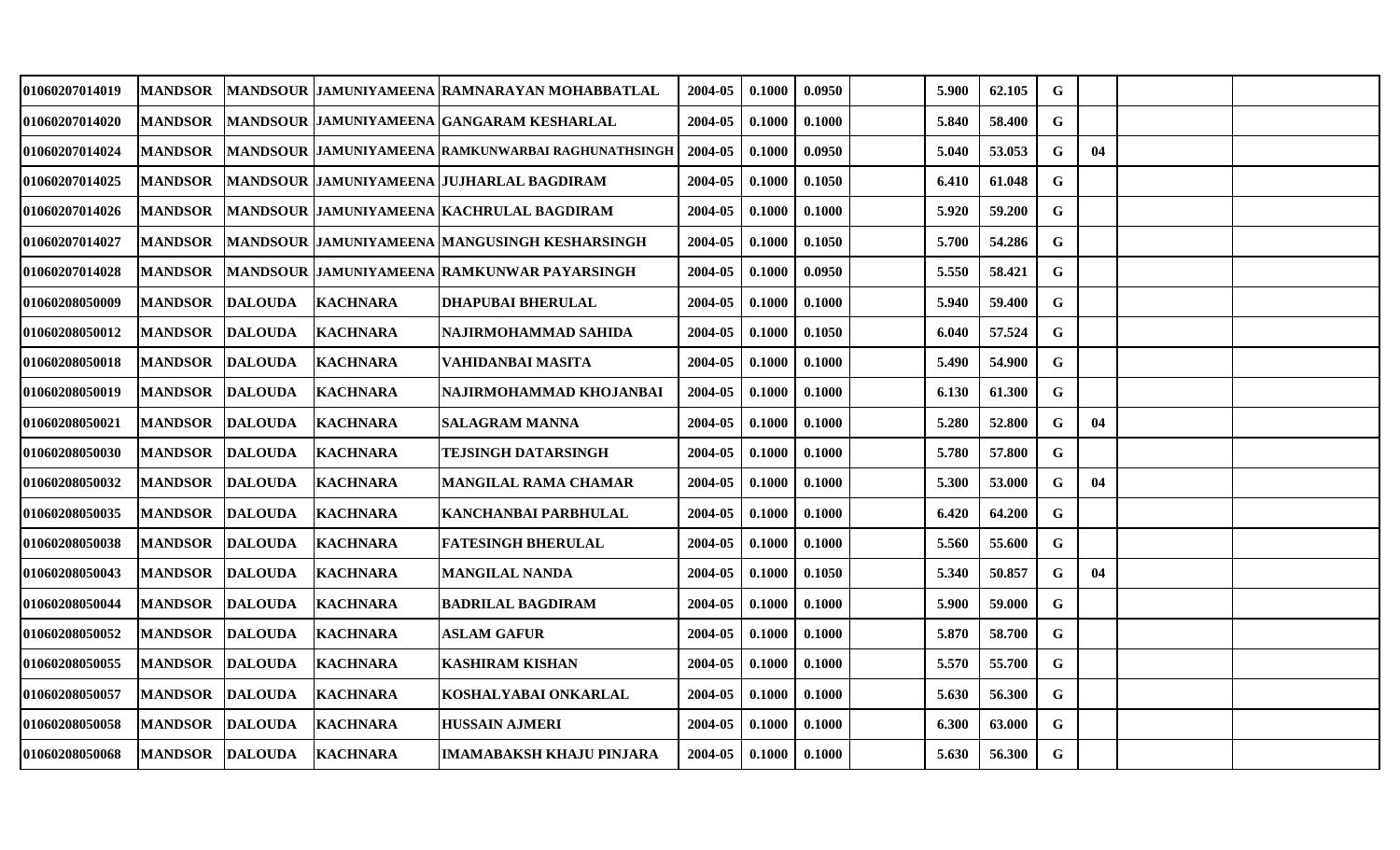| 01060208050070 | <b>MANDSOR</b> | <b>DALOUDA</b>           | <b>KACHNARA</b> | <b>BHANWARLAL BHAGIRATH</b>     | 2004-05 | 0.1000 | 0.1000 | 5.610 | 56.100 | G           |    |                    |
|----------------|----------------|--------------------------|-----------------|---------------------------------|---------|--------|--------|-------|--------|-------------|----|--------------------|
| 01060208050073 | <b>MANDSOR</b> | <b>DALOUDA</b>           | <b>KACHNARA</b> | NATHU GAUTAM                    | 2004-05 | 0.1000 | 0.1000 | 5.160 | 51.600 | G           | 04 |                    |
| 01060208050074 | <b>MANDSOR</b> | <b>DALOUDA</b>           | <b>KACHNARA</b> | <b>MANGUBAI JADURAM</b>         | 2004-05 | 0.1000 | 0.1000 | 5.390 | 53.900 | G           | 04 |                    |
| 01060208050075 | <b>MANDSOR</b> | <b>DALOUDA</b>           | <b>KACHNARA</b> | <b>BALURAM NANURAM</b>          | 2004-05 | 0.1000 | 0.1000 | 6.280 | 62.800 | G           |    |                    |
| 01060208050078 | <b>MANDSOR</b> | <b>DALOUDA</b>           | <b>KACHNARA</b> | SULEMAN VALI MOHAMMAD           | 2004-05 | 0.1000 | 0.1000 | 5.690 | 56.900 | G           |    |                    |
| 01060208050080 | <b>MANDSOR</b> | <b>DALOUDA</b>           | <b>KACHNARA</b> | GITABAI RAJARAM                 | 2004-05 | 0.1000 | 0.0950 | 5.020 | 52.842 | G           | 04 |                    |
| 01060208050081 | <b>MANDSOR</b> | <b>DALOUDA</b>           | <b>KACHNARA</b> | <b>GAFUR IBRAHIM</b>            | 2004-05 | 0.1000 | 0.1000 | 6.200 | 62.000 | $\mathbf G$ |    |                    |
| 01060208050087 | <b>MANDSOR</b> | <b>DALOUDA</b>           | <b>KACHNARA</b> | RAGHUVIRSINGH FAKIRCHAND        | 2004-05 | 0.1000 | 0.1000 | 5.510 | 55.100 | G           |    |                    |
| 01060208050088 | <b>MANDSOR</b> | <b>DALOUDA</b>           | <b>KACHNARA</b> | <b>FATEMABEE IMAM BAKSH</b>     | 2004-05 | 0.1000 | 0.1000 | 5.850 | 58.500 | $\mathbf G$ |    |                    |
| 01060208050097 | <b>MANDSOR</b> | <b>DALOUDA</b>           | <b>KACHNARA</b> | HIRALAL BHAGIRATH               | 2004-05 | 0.1000 | 0.1000 | 6.040 | 60.400 | G           |    |                    |
| 01060208050098 | <b>MANDSOR</b> | <b>DALOUDA</b>           | <b>KACHNARA</b> | RESHAMKUNWAR UDAYSINGH          | 2004-05 | 0.1000 | 0.1000 | 5.820 | 58.200 | $\mathbf G$ |    |                    |
| 01060208050099 | <b>MANDSOR</b> | <b>DALOUDA</b>           | <b>KACHNARA</b> | <b>VARDIBAI DEVRAM</b>          | 2004-05 | 0.1000 | 0.1000 | 5.890 | 58.900 | G           |    |                    |
| 01060208050102 | <b>MANDSOR</b> | <b>DALOUDA</b>           | <b>KACHNARA</b> | DEEPSINGH PYARSINGH             | 2004-05 | 0.1000 | 0.1000 | 5.690 | 56.900 | $\mathbf G$ |    |                    |
| 01060208050109 | <b>MANDSOR</b> | <b>DALOUDA</b>           | <b>KACHNARA</b> | SHABBIRKHA HUSSSAIN             | 2004-05 | 0.1000 | 0.1000 | 6.160 | 61.600 | G           |    |                    |
| 01060208050110 | <b>MANDSOR</b> | <b>DALOUDA</b>           | <b>KACHNARA</b> | <b>MANGU HIRA</b>               | 2004-05 | 0.1000 | 0.1000 | 5.580 | 55.800 | G           |    |                    |
| 01060208050114 | <b>MANDSOR</b> | <b>DALOUDA</b>           | <b>KACHNARA</b> | <b>GAFUR AJMERI</b>             | 2004-05 | 0.1000 | 0.1000 | 5.650 | 56.500 | G           |    |                    |
| 01060208050116 | <b>MANDSOR</b> | <b>DALOUDA</b>           | <b>KACHNARA</b> | PRABHULAL HIRALAL               | 2004-05 | 0.1000 | 0.1000 | 5.120 | 51.200 | G           | 04 |                    |
| 01060208050121 | <b>MANDSOR</b> | <b>DALOUDA</b>           | <b>KACHNARA</b> | RAMNARAYAN NANDA                | 2004-05 | 0.1000 | 0.1000 | 5.690 | 56.900 | G           |    |                    |
| 01060208050127 | <b>MANDSOR</b> | <b>DALOUDA</b>           | <b>KACHNARA</b> | <b>SHAKUR NATHU</b>             | 2004-05 | 0.1000 | 0.1000 | 6.340 | 63.400 | G           |    |                    |
| 01060208050131 | <b>MANDSOR</b> | <b>DALOUDA</b>           | <b>KACHNARA</b> | RATANLAL TARACHAND              | 2004-05 | 0.1000 | 0.1000 | 6.020 | 60.200 | G           |    |                    |
| 01060208050134 | <b>MANDSOR</b> | <b>DALOUDA</b>           | <b>KACHNARA</b> | <b>JAGDISH JANIBAI</b>          | 2004-05 | 0.1000 | 0.0950 | 4.910 | 51.684 | G           | 04 |                    |
| 01060208050135 | <b>MANDSOR</b> | <b>DALOUDA</b>           | <b>KACHNARA</b> | <b>BHANWARSINGH UMARAVSINGH</b> | 2004-05 | 0.1000 | 0.0900 | 4.500 | 50.000 | G           | 04 |                    |
| 01060208050145 |                | MANDSOR DALOUDA KACHNARA |                 | <b>KAVERIBAI LAXMAN</b>         | 2004-05 | 0.1000 | 0.1050 | 5.810 | 55.333 | $\mathbf G$ |    | <b>NAME CHANGE</b> |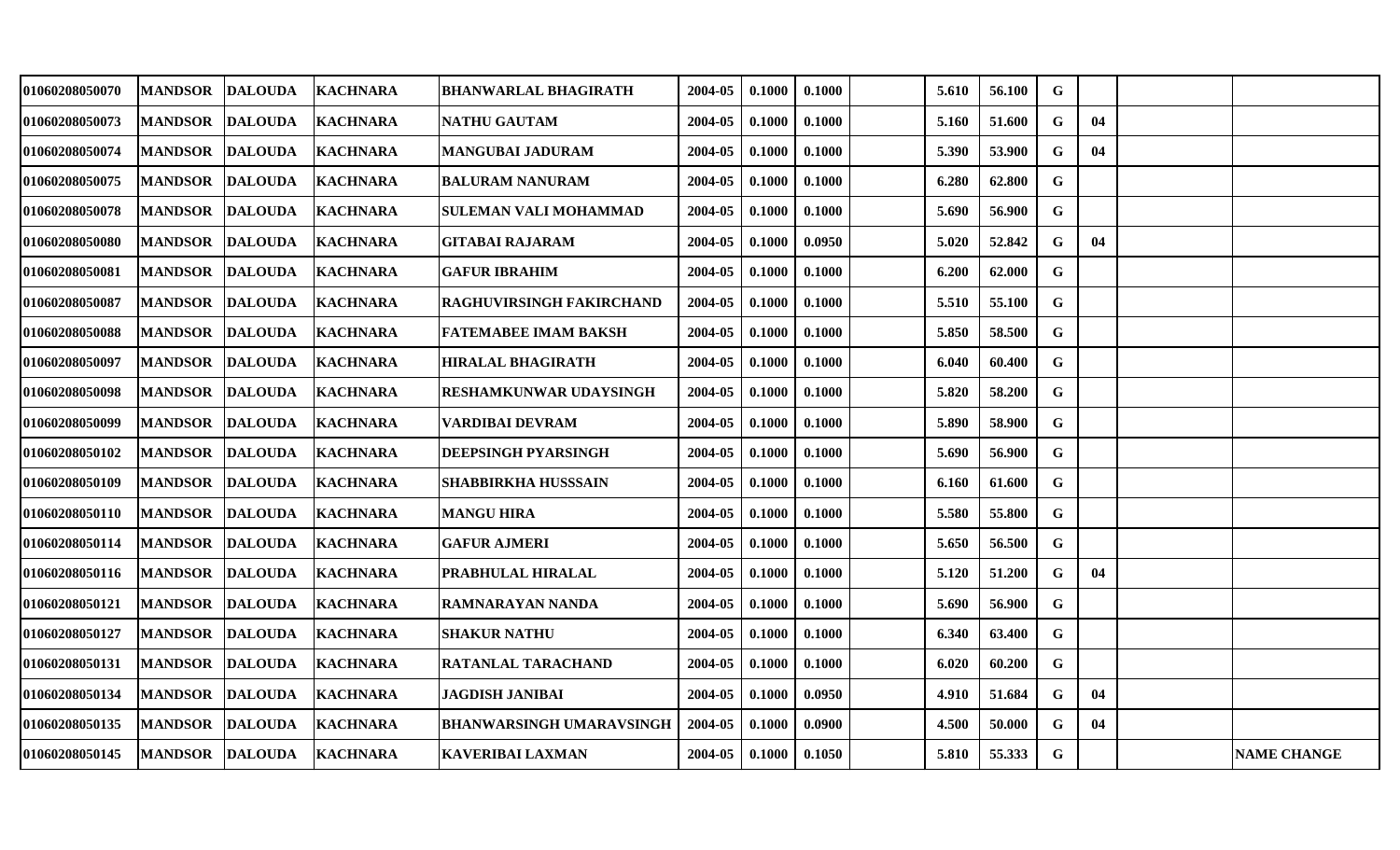| 01060316082005 | <b>RATLAM</b> | <b>JAORA</b> | <b>KALALIYA</b> | <b>BHARATRAM SALAGRAM</b>   | 2004-05 | 0.1000 | 0.1000 | 6.300 | 63.000 | $\mathbf G$ |    |                    |
|----------------|---------------|--------------|-----------------|-----------------------------|---------|--------|--------|-------|--------|-------------|----|--------------------|
| 01060316082006 | <b>RATLAM</b> | <b>JAORA</b> | <b>KALALIYA</b> | DEVRAM RATANLAL             | 2004-05 | 0.1000 | 0.1000 | 5.970 | 59.700 | G           |    |                    |
| 01060316082010 | <b>RATLAM</b> | <b>JAORA</b> | <b>KALALIYA</b> | RUKMANIBAI NANDA            | 2004-05 | 0.1000 | 0.1000 | 6.060 | 60.600 | G           |    |                    |
| 01060316082011 | <b>RATLAM</b> | <b>JAORA</b> | <b>KALALIYA</b> | <b>LAXMINARAYAN HEMRAJ</b>  | 2004-05 | 0.1000 | 0.1000 | 5.780 | 57.800 | G           |    |                    |
| 01060316082013 | <b>RATLAM</b> | <b>JAORA</b> | <b>KALALIYA</b> | <b>JAGANNATH GOPAL</b>      | 2004-05 | 0.1000 | 0.1000 | 5.320 | 53.200 | G           | 04 |                    |
| 01060316082014 | <b>RATLAM</b> | <b>JAORA</b> | <b>KALALIYA</b> | <b>BALCHARAN TULSIRAM</b>   | 2004-05 | 0.1000 | 0.1000 | 6.220 | 62.200 | G           |    |                    |
| 01060316082018 | <b>RATLAM</b> | <b>JAORA</b> | <b>KALALIYA</b> | <b>RUPACHAND NANDRAM</b>    | 2004-05 | 0.1000 | 0.1000 | 3.530 | 35.300 | $\mathbf G$ | 04 |                    |
| 01060316082020 | <b>RATLAM</b> | <b>JAORA</b> | <b>KALALIYA</b> | NATHIBAI KALURAM            | 2004-05 | 0.1000 | 0.1000 | 6.620 | 66.200 | $\mathbf G$ |    |                    |
| 01060316082022 | <b>RATLAM</b> | <b>JAORA</b> | <b>KALALIYA</b> | <b>MOTILAL BHANWARLAL</b>   | 2004-05 | 0.1000 | 0.1000 | 5.660 | 56.600 | $\mathbf G$ |    |                    |
| 01060316082024 | <b>RATLAM</b> | <b>JAORA</b> | <b>KALALIYA</b> | MADHUSUDAN CHAMPALAL        | 2004-05 | 0.1000 | 0.1000 | 5.600 | 56.000 | G           | 05 |                    |
| 01060316082025 | <b>RATLAM</b> | <b>JAORA</b> | <b>KALALIYA</b> | <b>BANSHILAL RAMNARAYAN</b> | 2004-05 | 0.1000 | 0.0950 | 4.510 | 47.474 | G           | 04 |                    |
| 01060316082026 | <b>RATLAM</b> | <b>JAORA</b> | <b>KALALIYA</b> | <b>CHANDABAI NIRBHAYRAM</b> | 2004-05 | 0.1000 | 0.1000 | 5.560 | 55.600 | $\mathbf G$ |    | <b>NAME CHANGE</b> |
| 01060316082028 | <b>RATLAM</b> | <b>JAORA</b> | <b>KALALIYA</b> | MORKHA SHEHZAD KHA          | 2004-05 | 0.1000 | 0.1000 | 6.460 | 64.600 | $\mathbf G$ |    |                    |
| 01060316082030 | <b>RATLAM</b> | <b>JAORA</b> | <b>KALALIYA</b> | DHULCHAND NIRBHAYRAM        | 2004-05 | 0.1000 | 0.1000 | 5.970 | 59.700 | $\mathbf G$ |    |                    |
| 01060316082031 | <b>RATLAM</b> | <b>JAORA</b> | <b>KALALIYA</b> | <b>MOHANLAL NIRBHAYRAM</b>  | 2004-05 | 0.1000 | 0.1000 | 5.170 | 51.700 | G           | 04 |                    |
| 01060316082037 | <b>RATLAM</b> | <b>JAORA</b> | <b>KALALIYA</b> | <b>JANIBAI BHANWARLAL</b>   | 2004-05 | 0.1000 | 0.1000 | 5.200 | 52.000 | G           | 04 |                    |
| 01060316082043 | <b>RATLAM</b> | <b>JAORA</b> | <b>KALALIYA</b> | MULCHNAD GANESHRAM          | 2004-05 | 0.1000 | 0.1000 | 5.850 | 58.500 | G           |    |                    |
| 01060316082045 | <b>RATLAM</b> | <b>JAORA</b> | <b>KALALIYA</b> | SHANKARLAL JAMUNABAI        | 2004-05 | 0.1000 | 0.1050 | 6.130 | 58.381 | G           |    |                    |
| 01060316082046 | <b>RATLAM</b> | <b>JAORA</b> | <b>KALALIYA</b> | KANHAIYALAL BHANWARLAL      | 2004-05 | 0.1000 | 0.1000 | 5.170 | 51.700 | G           | 04 |                    |
| 01060316082049 | <b>RATLAM</b> | <b>JAORA</b> | <b>KALALIYA</b> | NARWADABAI PANNALAL         | 2004-05 | 0.1000 | 0.1050 | 5.980 | 56.952 | $\mathbf G$ |    | <b>NAME CHANGE</b> |
| 01060316082051 | <b>RATLAM</b> | <b>JAORA</b> | <b>KALALIYA</b> | <b>GHANSHYAM RAMCHAND</b>   | 2004-05 | 0.1000 | 0.1000 | 5.540 | 55.400 | G           |    |                    |
| 01060316082054 | <b>RATLAM</b> | <b>JAORA</b> | <b>KALALIYA</b> | <b>RATANLAL BHOLARAM</b>    | 2004-05 | 0.1000 | 0.1000 | 5.300 | 53.000 | G           | 04 |                    |
| 01060316082062 | <b>RATLAM</b> | <b>JAORA</b> | <b>KALALIYA</b> | RAMSUKHIBAI MAGNIRAM        | 2004-05 | 0.1000 | 0.1050 | 5.950 | 56.667 | G           |    |                    |
|                |               |              |                 |                             |         |        |        |       |        |             |    |                    |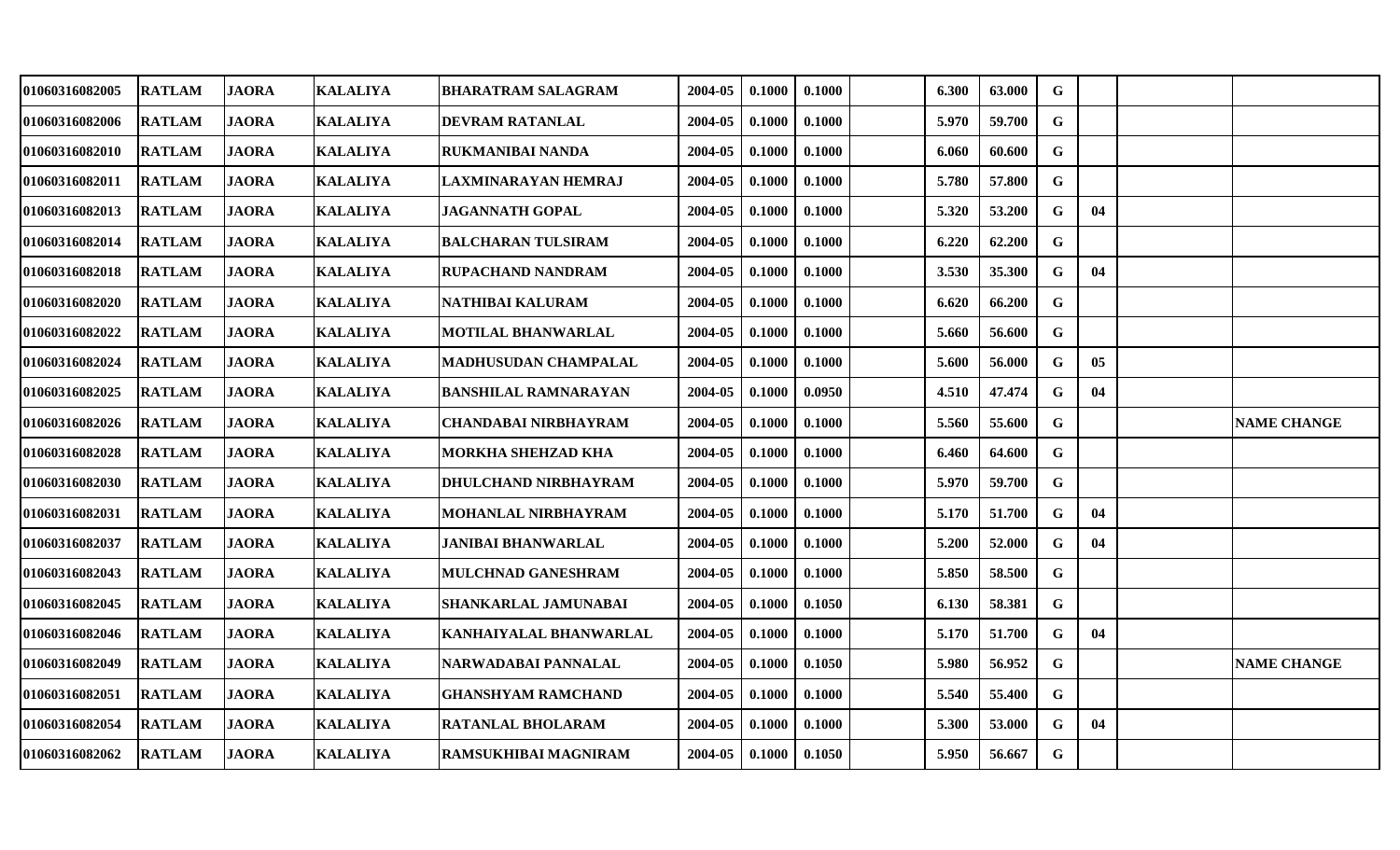| 01060316082064        | <b>RATLAM</b> | <b>JAORA</b>   | <b>KALALIYA</b>   | RAMCHANDRA SHOBHARAM          | 2004-05 | 0.1000 | 0.1000 | 5.160 | 51.600 | G           | 04 |                |                    |
|-----------------------|---------------|----------------|-------------------|-------------------------------|---------|--------|--------|-------|--------|-------------|----|----------------|--------------------|
| 01060316082067        | <b>RATLAM</b> | <b>JAORA</b>   | <b>KALALIYA</b>   | LILABAI RATANLAL              | 2004-05 | 0.1000 | 0.0950 | 4.870 | 51.263 | $\mathbf G$ | 04 |                | <b>NAME CHANGE</b> |
| <b>01060316082081</b> | <b>RATLAM</b> | <b>JAORA</b>   | <b>KALALIYA</b>   | <b>BHANWARLAL NIRBHAYARAM</b> | 2004-05 | 0.1000 | 0.1000 | 5.360 | 53.600 | G           | 04 |                |                    |
| 01060316082089        | <b>RATLAM</b> | <b>JAORA</b>   | <b>KALALIYA</b>   | RAMPURI MADHUPURI             | 2004-05 | 0.1000 | 0.1050 | 6.220 | 59.238 | G           |    |                |                    |
| 01060316082091        | <b>RATLAM</b> | <b>JAORA</b>   | <b>KALALIYA</b>   | SAVITABAI DHAPUBAI            | 2004-05 | 0.1000 | 0.1000 | 5.820 | 58.200 | ${\bf G}$   |    |                |                    |
| 01060316082092        | <b>RATLAM</b> | <b>JAORA</b>   | <b>KALALIYA</b>   | <b>BASANTILAL BHAGIRATH</b>   | 2004-05 | 0.1000 | 0.1000 | 2.640 | 26.400 | G           | 04 |                |                    |
| 01060316082093        | <b>RATLAM</b> | <b>JAORA</b>   | <b>KALALIYA</b>   | NANDARAM KANHAIYALAL          | 2004-05 | 0.1000 | 0.1000 | 4.980 | 49.800 | G           | 04 |                |                    |
| 01060316082099        | <b>RATLAM</b> | <b>JAORA</b>   | <b>KALALIYA</b>   | <b>RAJENDRAKUMAR CHENRAM</b>  | 2004-05 | 0.1000 | 0.1000 | 6.830 | 68.300 | $\mathbf G$ |    |                |                    |
| 01060316082100        | <b>RATLAM</b> | <b>JAORA</b>   | <b>KALALIYA</b>   | RAMKISHAN NANURAM             | 2004-05 | 0.1000 | 0.1000 | 6.010 | 60.100 | G           |    |                |                    |
| <b>01060316082105</b> | <b>RATLAM</b> | <b>JAORA</b>   | <b>KALALIYA</b>   | <b>GITABAI TULSIRAM</b>       | 2004-05 | 0.1000 | 0.1000 | 5.980 | 59.800 | $\mathbf G$ |    |                |                    |
| <b>01060316082106</b> | <b>RATLAM</b> | <b>JAORA</b>   | <b>KALALIYA</b>   | KACHRULAL RAMNARAYAN          | 2004-05 | 0.1000 | 0.1000 | 5.350 | 53.500 | G           | 04 |                |                    |
| 01060316082107        | <b>RATLAM</b> | <b>JAORA</b>   | <b>KALALIYA</b>   | DHAPUBAI RODHA                | 2004-05 | 0.1000 | 0.1000 | 6.020 | 60.200 | $\mathbf G$ |    |                |                    |
| 01060316082108        | <b>RATLAM</b> | <b>JAORA</b>   | <b>KALALIYA</b>   | LILABAI BHAGIRATH             | 2004-05 | 0.1000 | 0.1000 | 5.490 | 54.900 | $\mathbf G$ |    |                |                    |
| 01060316082109        | <b>RATLAM</b> | <b>JAORA</b>   | <b>KALALIYA</b>   | <b>DEVABAI DEVRAM</b>         | 2004-05 | 0.1000 | 0.1000 | 6.170 | 61.700 | G           |    |                |                    |
| <b>01060316082110</b> | <b>RATLAM</b> | <b>JAORA</b>   | <b>KALALIYA</b>   | PIRBAKSH VALIMOHAMMAD         | 2004-05 | 0.1000 | 0.1000 | 5.120 | 51.200 | G           | 04 | 01060316081009 |                    |
| 01060316082111        | <b>RATLAM</b> | <b>JAORA</b>   | <b>KALALIYA</b>   | RAMNARAYAN RANCHOD            | 2004-05 | 0.1000 | 0.1000 | 5.410 | 54.100 | $\mathbf G$ |    | 01060316083004 |                    |
| 01060316082112        | <b>RATLAM</b> | <b>JAORA</b>   | <b>KALALIYA</b>   | <b>BADRILAL BALMUKAND</b>     | 2004-05 | 0.1000 | 0.1000 | 5.630 | 56.300 | $\mathbf G$ |    | 01060316083017 |                    |
| 01060316082113        | <b>RATLAM</b> | <b>JAORA</b>   | <b>KALALIYA</b>   | SAJJANSINGH KARANSINGH        | 2004-05 | 0.1000 | 0.1000 | 5.430 | 54.300 | $\mathbf G$ |    | 01060316083010 |                    |
| 01060319162001        | <b>RATLAM</b> | <b>PIPLODA</b> | <b>KAMLAKHEDA</b> | KANHAIYALAL BAGDIRAM          | 2004-05 | 0.1000 | 0.1050 | 7.450 | 70.952 | $\mathbf G$ |    |                | <b>NAME CHANGE</b> |
| <b>01060319162002</b> | <b>RATLAM</b> | <b>PIPLODA</b> | <b>KAMLAKHEDA</b> | AYODHYABAI PUNAMCHAND         | 2004-05 | 0.1000 | 0.1000 | 5.630 | 56.300 | G           |    |                |                    |
| 01060319162003        | <b>RATLAM</b> | <b>PIPLODA</b> | <b>KAMLAKHEDA</b> | RADHABAI DHULCHAND            | 2004-05 | 0.1000 | 0.1000 | 5.700 | 57.000 | $\mathbf G$ |    |                |                    |
| 01060319162004        | <b>RATLAM</b> | <b>PIPLODA</b> | <b>KAMLAKHEDA</b> | <b>GULABCHAND HARIRAM</b>     | 2004-05 | 0.1000 | 0.1000 | 6.700 | 67.000 | G           |    |                |                    |
| <b>01060319162006</b> | <b>RATLAM</b> | <b>PIPLODA</b> | <b>KAMLAKHEDA</b> | <b>BHAGIRATH MOTI</b>         | 2004-05 | 0.1000 | 0.1000 | 5.250 | 52.500 | G           | 04 |                |                    |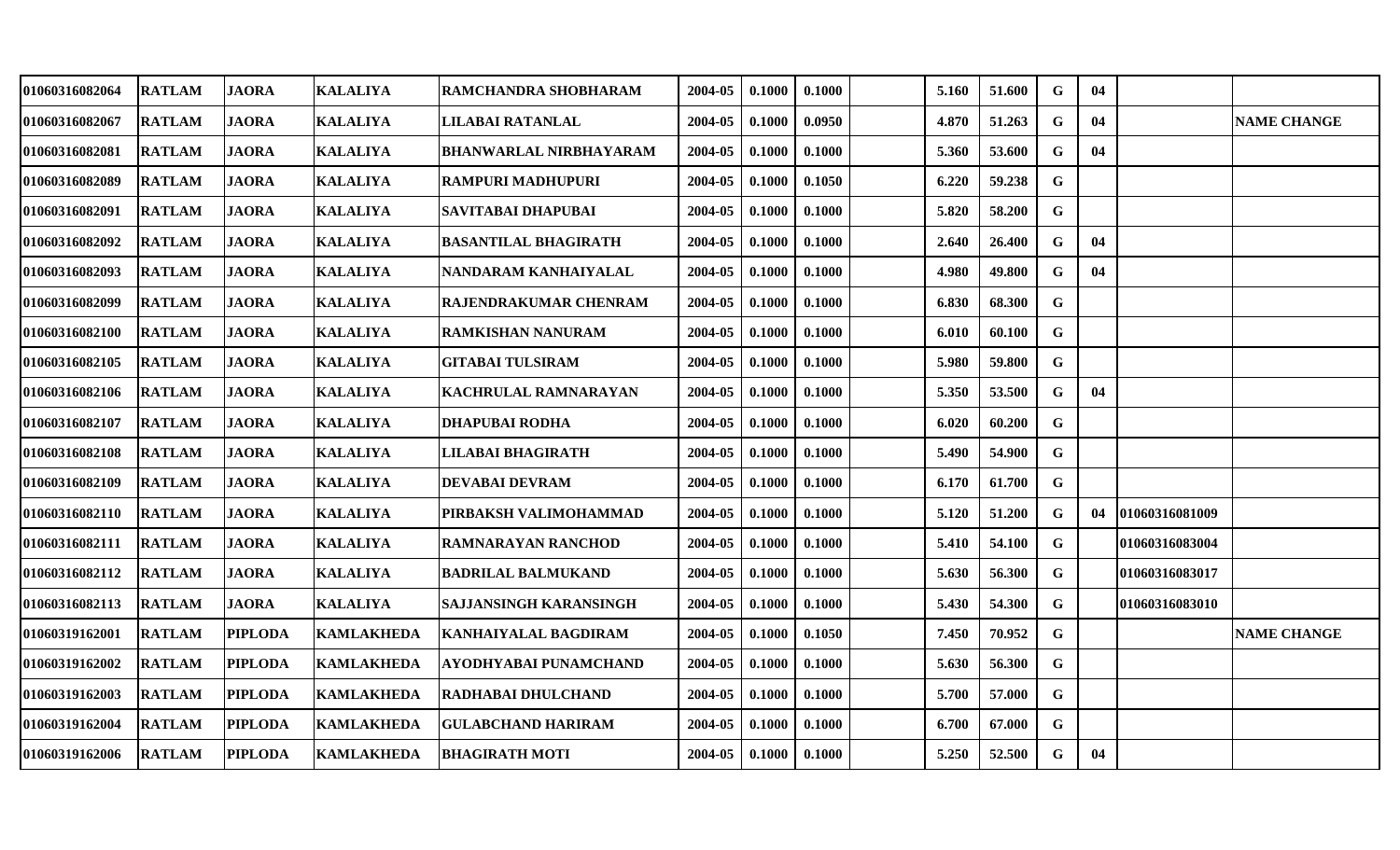| 01060319162007 | <b>RATLAM</b> | <b>PIPLODA</b> | <b>KAMLAKHEDA</b>             | <b>JANIBAI MANGU</b>                  | 2004-05 | 0.1000 | 0.1000 | 1.260 | 12.600 | G           | 04 |                | <b>NAME CHANGE</b>       |
|----------------|---------------|----------------|-------------------------------|---------------------------------------|---------|--------|--------|-------|--------|-------------|----|----------------|--------------------------|
| 01060319162011 | <b>RATLAM</b> | <b>PIPLODA</b> | <b>KAMLAKHEDA</b>             | <b>KANHAIYALAL PYARCHAND</b>          | 2004-05 | 0.1000 | 0.1050 | 3.679 | 35.038 |             | 02 |                |                          |
| 01060319162015 | <b>RATLAM</b> | <b>PIPLODA</b> | <b>KAMLAKHEDA</b>             | NANURAM RUPA                          | 2004-05 | 0.1000 | 0.1050 | 6.060 | 57.714 | $\mathbf G$ |    |                |                          |
| 01060319162017 | <b>RATLAM</b> | <b>PIPLODA</b> | <b>KAMLAKHEDA</b>             | <b>SAGAR KALU</b>                     | 2004-05 | 0.1000 | 0.1050 | 6.820 | 64.952 | G           |    |                |                          |
| 01060319162018 | <b>RATLAM</b> | <b>PIPLODA</b> | <b>KAMLAKHEDA</b>             | NATHURAM GANGARAM                     | 2004-05 | 0.1000 | 0.1000 | 5.880 | 58.800 | G           |    |                |                          |
| 01060319162023 | <b>RATLAM</b> | <b>PIPLODA</b> | <b>KAMLAKHEDA</b>             | <b>MOHANLAL KALUJI</b>                | 2004-05 | 0.1000 | 0.1000 | 7.290 | 72.900 | G           |    |                |                          |
| 01060319162024 | <b>RATLAM</b> | <b>PIPLODA</b> | <b>KAMLAKHEDA</b>             | ISHWARLAL AMBARAM                     | 2004-05 | 0.1000 | 0.1050 | 5.240 | 49.905 | G           | 04 | 01060319167004 |                          |
| 01060319159002 | <b>RATLAM</b> | <b>PIPLODA</b> |                               | KANCHANKHEDI BHANWARLAL MANGILAL      | 2004-05 | 0.1000 | 0.1000 | 7.420 | 74.200 | G           |    |                | TRANSFER/UPARWADA        |
| 01060319159005 | <b>RATLAM</b> | <b>PIPLODA</b> |                               | <b>KANCHANKHEDI MOHAN BHUWAN</b>      | 2004-05 | 0.1000 | 0.1000 | 6.350 | 63.500 | G           |    |                | <b>TRANSFER/UPARWADA</b> |
| 01060319159012 | <b>RATLAM</b> | <b>PIPLODA</b> |                               | KANCHANKHEDI  MOHAN SUKHLAL BHIL      | 2004-05 | 0.1000 | 0.1050 | 5.410 | 51.524 | G           | 04 |                |                          |
| 01060319159014 | <b>RATLAM</b> | <b>PIPLODA</b> |                               | KANCHANKHEDI MANGILAL TUSLIRAM SHARMA | 2004-05 | 0.1000 | 0.1000 | 2.250 | 22.500 | $\mathbf G$ | 04 |                |                          |
| 01060319159016 | <b>RATLAM</b> | <b>PIPLODA</b> | <b>KANCHANKHEDI KALU PUNA</b> |                                       | 2004-05 | 0.1000 | 0.1050 | 1.890 | 18.000 | G           | 04 |                |                          |
| 01060319159017 | <b>RATLAM</b> | <b>PIPLODA</b> |                               | KANCHANKHEDI KESHARBAI NATHU          | 2004-05 | 0.1000 | 0.1050 | 6.340 | 60.381 | G           |    |                | <b>TRANSFER/UPARWADA</b> |
| 01060319159018 | <b>RATLAM</b> | <b>PIPLODA</b> |                               | KANCHANKHEDI SAMANDBAI LAXMAN         | 2004-05 | 0.1000 | 0.0500 | 1.680 | 33.600 |             | 02 |                |                          |
| 01060319159020 | <b>RATLAM</b> | <b>PIPLODA</b> |                               | KANCHANKHEDI RANCHOD DHANNAJI         | 2004-05 | 0.1000 | 0.1000 | 6.440 | 64.400 | G           |    |                | <b>TRANSFER/UPARWADA</b> |
| 01060317132001 | <b>RATLAM</b> | <b>RATLAM</b>  | <b>KANDARWASA</b>             | IUMRAVSINGH RANSINGH                  | 2004-05 | 0.1000 | 0.1050 | 5.740 | 54.667 | G           |    |                |                          |
| 01060317132002 | <b>RATLAM</b> | <b>RATLAM</b>  | <b>KANDARWASA</b>             | KANHAIYALAL NARAYANDAS                | 2004-05 | 0.1000 | 0.1000 | 5.720 | 57.200 | G           |    |                |                          |
| 01060317132003 | <b>RATLAM</b> | <b>RATLAM</b>  | <b>KANDARWASA</b>             | NANDRAM DAS GANGADAS                  | 2004-05 | 0.1000 | 0.1000 | 5.910 | 59.100 | G           |    |                |                          |
| 01060317132004 | <b>RATLAM</b> | <b>RATLAM</b>  | <b>KANDARWASA</b>             | <b>BADRILAL DHULJI</b>                | 2004-05 | 0.1000 | 0.0950 | 5.870 | 61.789 | G           |    |                |                          |
| 01060317132006 | <b>RATLAM</b> | <b>RATLAM</b>  | <b>KANDARWASA</b>             | <b>MANOHARSINGH FATEHSINGH</b>        | 2004-05 | 0.1000 | 0.1000 | 5.920 | 59.200 | $\mathbf G$ |    |                |                          |
| 01060317132007 | <b>RATLAM</b> | <b>RATLAM</b>  | <b>KANDARWASA</b>             | <b>BADRILAL NANDRAM</b>               | 2004-05 | 0.1000 | 0.1000 | 5.520 | 55.200 | G           |    |                |                          |
| 01060317132008 | <b>RATLAM</b> | <b>RATLAM</b>  | <b>KANDARWASA</b>             | <b>DASHRATHSINGH GULABSINGH</b>       | 2004-05 | 0.1000 | 0.1050 | 5.710 | 54.381 | $\mathbf G$ |    |                |                          |
| 01060317132010 | <b>RATLAM</b> | <b>RATLAM</b>  | <b>KANDARWASA</b>             | <b>BABUDAS LALDAS</b>                 | 2004-05 | 0.1000 | 0.1000 | 5.770 | 57.700 | G           |    |                |                          |
|                |               |                |                               |                                       |         |        |        |       |        |             |    |                |                          |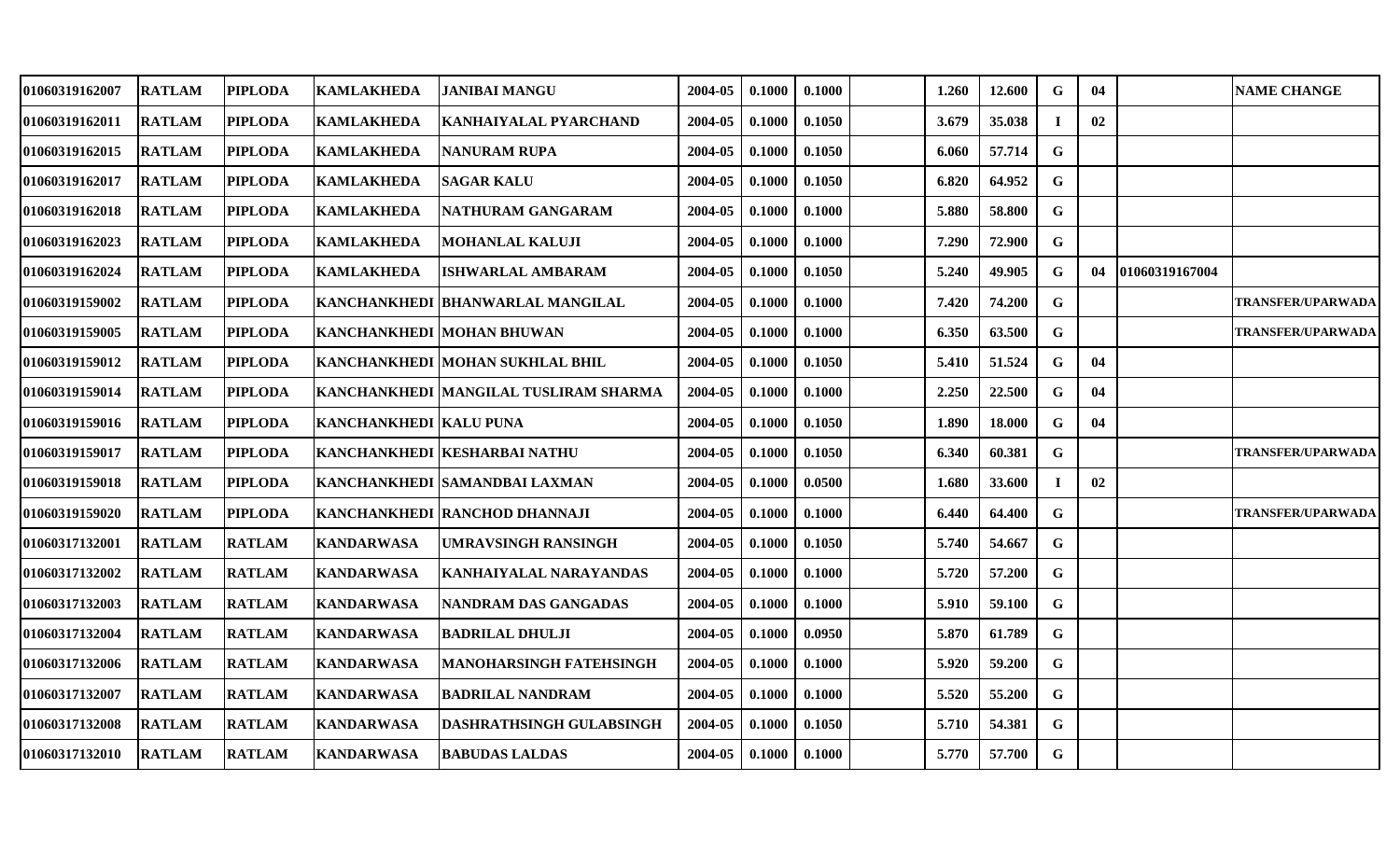| 01060317132011        | <b>RATLAM</b> | <b>RATLAM</b> | <b>KANDARWASA</b> | RATANDAS GULAB DAS             | 2004-05 | 0.1000 | 0.1000 | 5.190 | 51.900 | G            | 04 |                |  |
|-----------------------|---------------|---------------|-------------------|--------------------------------|---------|--------|--------|-------|--------|--------------|----|----------------|--|
| 01060317132012        | <b>RATLAM</b> | <b>RATLAM</b> | <b>KANDARWASA</b> | <b>LAXMANSINGH JUJHARSINGH</b> | 2004-05 | 0.1000 | 0.1000 | 5.870 | 58.700 | $\mathbf G$  |    |                |  |
| <b>01060317132013</b> | <b>RATLAM</b> | <b>RATLAM</b> | <b>KANDARWASA</b> | RAMNARAYAN DHURA DHAKAD        | 2004-05 | 0.1000 | 0.1000 | 5.750 | 57.500 | G            |    |                |  |
| 01060317132015        | <b>RATLAM</b> | <b>RATLAM</b> | <b>KANDARWASA</b> | LAXMINARAYAN DHULAJI           | 2004-05 | 0.1000 | 0.0950 | 1.650 | 17.368 | G            | 04 |                |  |
| 01060317132016        | <b>RATLAM</b> | <b>RATLAM</b> | <b>KANDARWASA</b> | MOHANLAL DHULA                 | 2004-05 | 0.1000 | 0.0950 | 5.570 | 58.632 | $\mathbf G$  |    |                |  |
| 01060317132018        | <b>RATLAM</b> | <b>RATLAM</b> | <b>KANDARWASA</b> | KISHORILAL KANHAIYALAL         | 2004-05 | 0.1000 | 0.0950 | 2.140 | 22.526 | G            | 04 |                |  |
| 01060317132019        | <b>RATLAM</b> | <b>RATLAM</b> | <b>KANDARWASA</b> | <b>BASANTIBAI NAGU</b>         | 2004-05 | 0.1000 | 0.1050 | 2.140 | 20.381 | G            | 04 |                |  |
| 01060317132021        | <b>RATLAM</b> | <b>RATLAM</b> | <b>KANDARWASA</b> | SHANKARLAL NANDRAM             | 2004-05 | 0.1000 |        |       |        | $\mathbf{F}$ |    |                |  |
| 01060317132024        | <b>RATLAM</b> | <b>RATLAM</b> | <b>KANDARWASA</b> | <b>BALU NANDA</b>              | 2004-05 | 0.1000 | 0.1000 | 5.900 | 59.000 | G            |    | 01060317142026 |  |
| 01060317132025        | <b>RATLAM</b> | <b>RATLAM</b> | <b>KANDARWASA</b> | BHAGWANSINGH BAHADURSINGH      | 2004-05 | 0.1000 | 0.1000 | 6.380 | 63.800 | G            |    |                |  |
| 01060317132026        | <b>RATLAM</b> | <b>RATLAM</b> | <b>KANDARWASA</b> | DAYARAM SHANKARLAL             | 2004-05 | 0.1000 | 0.1050 | 5.520 | 52.571 | $\mathbf G$  | 04 |                |  |
| 01060317132027        | <b>RATLAM</b> | <b>RATLAM</b> | <b>KANDARWASA</b> | DURGASHANKAR ANOKHILAL         | 2004-05 | 0.1000 | 0.1000 | 6.190 | 61.900 | G            |    |                |  |
| 01060317132028        | <b>RATLAM</b> | <b>RATLAM</b> | <b>KANDARWASA</b> | <b>GAJRAJSINGH GOVINDSINGH</b> | 2004-05 | 0.1000 | 0.0950 | 1.540 | 16.210 | $\mathbf I$  | 02 |                |  |
| 01060317132032        | <b>RATLAM</b> | <b>RATLAM</b> | <b>KANDARWASA</b> | <b>JAGDISH MANGILAL</b>        | 2004-05 | 0.1000 | 0.1000 | 5.600 | 56.000 | G            |    |                |  |
| 01060317132033        | <b>RATLAM</b> | <b>RATLAM</b> | <b>KANDARWASA</b> | KARUDAS KAMALDAS               | 2004-05 | 0.1000 | 0.1050 | 6.000 | 57.143 | G            |    |                |  |
| 01060317132034        | <b>RATLAM</b> | <b>RATLAM</b> | <b>KANDARWASA</b> | KELASHCHAND SHANKARLAL         | 2004-05 | 0.1000 | 0.0950 | 1.590 | 16.736 | $\mathbf I$  | 02 |                |  |
| 01060317132035        | <b>RATLAM</b> | <b>RATLAM</b> | <b>KANDARWASA</b> | DATARSINGH LALSINGH            | 2004-05 | 0.1000 |        |       |        | $\mathbf N$  |    |                |  |
| 01060317132036        | <b>RATLAM</b> | <b>RATLAM</b> | <b>KANDARWASA</b> | <b>MADANLAL NAGUJI</b>         | 2004-05 | 0.1000 | 0.1000 | 5.700 | 57.000 | G            |    |                |  |
| 01060317132037        | <b>RATLAM</b> | <b>RATLAM</b> | <b>KANDARWASA</b> | MANGILAL NANDRAM               | 2004-05 | 0.1000 | 0.1000 | 5.930 | 59.300 | $\mathbf G$  |    |                |  |
| 01060317132038        | <b>RATLAM</b> | <b>RATLAM</b> | <b>KANDARWASA</b> | <b>MOTILAL NANDRAM</b>         | 2004-05 | 0.1000 | 0.1000 | 6.180 | 61.800 | $\mathbf G$  |    |                |  |
| 01060317132039        | <b>RATLAM</b> | <b>RATLAM</b> | <b>KANDARWASA</b> | <b>NAGULAL GOPAL</b>           | 2004-05 | 0.1000 | 0.1000 | 5.090 | 50.900 | G            | 04 |                |  |
| 01060317132040        | <b>RATLAM</b> | <b>RATLAM</b> | <b>KANDARWASA</b> | PRAHLADSINGH BHERUSINGH        | 2004-05 | 0.1000 | 0.1000 | 5.820 | 58.200 | G            |    |                |  |
| 01060317132041        | <b>RATLAM</b> | <b>RATLAM</b> | <b>KANDARWASA</b> | PRITAMLAL ANOKHILAL            | 2004-05 | 0.1000 | 0.1000 | 6.200 | 62.000 | $\mathbf G$  |    |                |  |
|                       |               |               |                   |                                |         |        |        |       |        |              |    |                |  |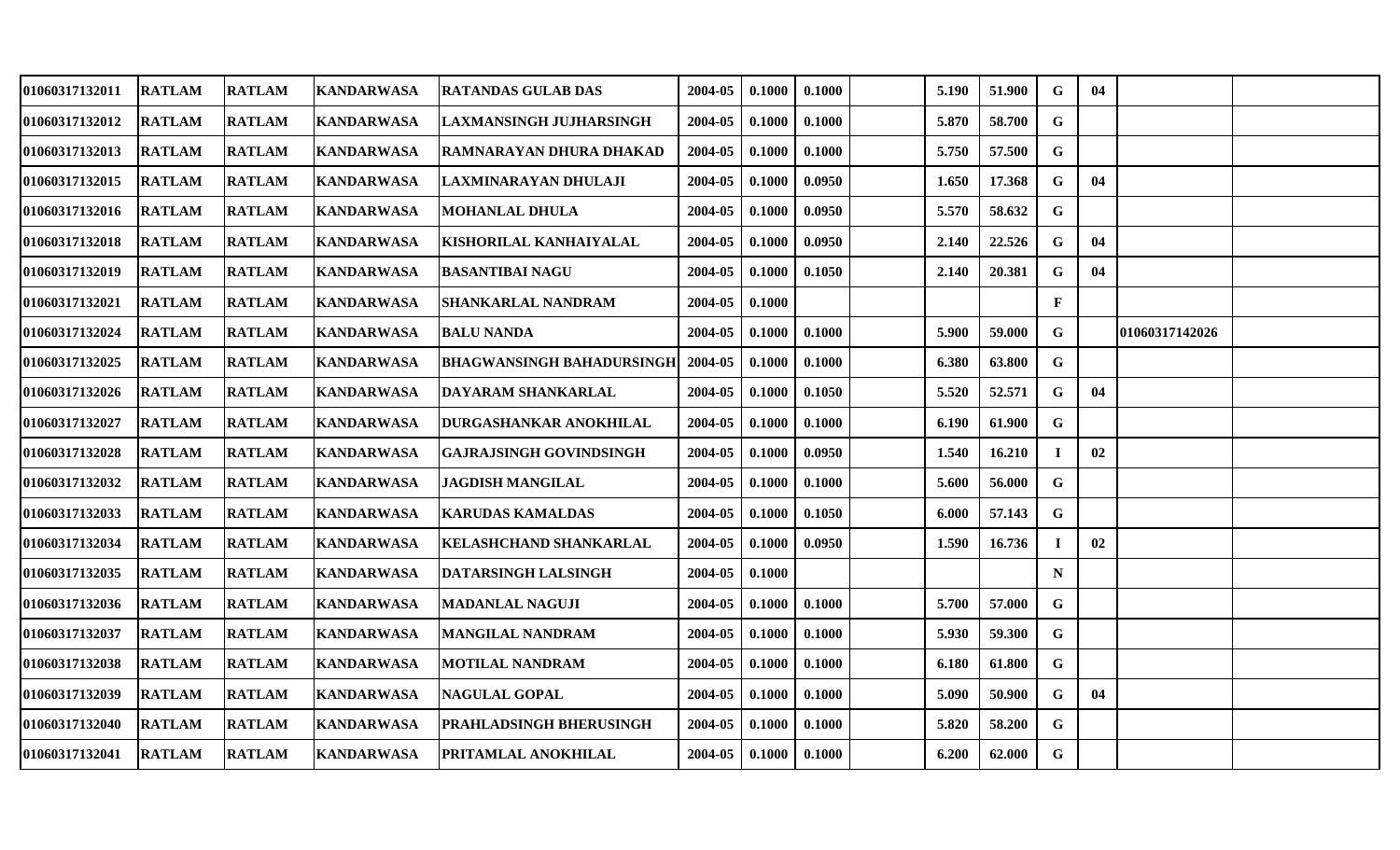| 01060317132042 | <b>RATLAM</b> | <b>RATLAM</b>  | <b>KANDARWASA</b> | RADHESHYAM DHULDAS            | 2004-05 | 0.1000 | 0.1000 | 5.360 | 53.600 | G            | 04 |                |                        |
|----------------|---------------|----------------|-------------------|-------------------------------|---------|--------|--------|-------|--------|--------------|----|----------------|------------------------|
| 01060317132043 | <b>RATLAM</b> | <b>RATLAM</b>  | <b>KANDARWASA</b> | <b>KESHARBAI RAGHUVIRDAS</b>  | 2004-05 | 0.1000 |        |       |        | $\mathbf N$  |    |                |                        |
| 01060317132045 | <b>RATLAM</b> | <b>RATLAM</b>  | <b>KANDARWASA</b> | RAMCHANDRA KALURAM            | 2004-05 | 0.1000 | 0.0950 | 0.740 | 7.789  |              | 02 |                |                        |
| 01060317132047 | <b>RATLAM</b> | <b>RATLAM</b>  | <b>KANDARWASA</b> | <b>RUGHNATH BADRILAL</b>      | 2004-05 | 0.1000 | 0.1000 | 5.910 | 59.100 | G            |    | 01060317142025 |                        |
| 01060317132048 | <b>RATLAM</b> | <b>RATLAM</b>  | <b>KANDARWASA</b> | <b>SHRAVAN MANGILAL</b>       | 2004-05 | 0.1000 | 0.1000 | 5.090 | 50.900 | $\mathbf G$  | 04 |                |                        |
| 01060317132049 | <b>RATLAM</b> | <b>RATLAM</b>  | <b>KANDARWASA</b> | <b>BALUDAS NANDRAM DAS</b>    | 2004-05 | 0.1000 | 0.1000 | 5.220 | 52.200 | G            | 04 |                |                        |
| 01060317132050 | <b>RATLAM</b> | <b>RATLAM</b>  | <b>KANDARWASA</b> | RAMESHWAR BHAGIRATH           | 2004-05 | 0.1000 | 0.1050 | 2.590 | 24.667 | G            | 04 |                |                        |
| 01060317132051 | <b>RATLAM</b> | <b>RATLAM</b>  | <b>KANDARWASA</b> | <b>HARIRAM NANDRAM</b>        | 2004-05 | 0.1000 | 0.1000 | 1.640 | 16.400 | G            | 04 | 01060317142024 |                        |
| 01060316088001 | <b>RATLAM</b> | <b>JAORA</b>   | <b>KANKARWA</b>   | <b>KAMLABAI MAHAVIRDAS</b>    | 2004-05 | 0.1000 |        |       |        | $\mathbf F$  |    |                | <b>NAME CHANGE</b>     |
| 01060316088002 | <b>RATLAM</b> | <b>JAORA</b>   | <b>KANKARWA</b>   | <b>BHANWAR BHERA</b>          | 2004-05 | 0.1000 |        |       |        | $\mathbf{F}$ |    |                |                        |
| 01060316088004 | <b>RATLAM</b> | <b>JAORA</b>   | <b>KANKARWA</b>   | JUJHARSINGH ONKARSINGH        | 2004-05 | 0.1000 | 0.1050 | 5.590 | 53.238 | $\mathbf G$  | 04 |                | <b>TRANSFER/MEHNDI</b> |
| 01060316088012 | <b>RATLAM</b> | <b>JAORA</b>   | <b>KANKARWA</b>   | BHAGWAN LAXMAN                | 2004-05 | 0.1000 | 0.0950 | 5.400 | 56.842 | $\mathbf G$  |    |                |                        |
| 01060316088014 | <b>RATLAM</b> | <b>JAORA</b>   | <b>KANKARWA</b>   | <b>SAMPATBAI KACHRU</b>       | 2004-05 | 0.1000 | 0.0950 | 5.650 | 59.474 | G            |    |                |                        |
| 01060316088015 | <b>RATLAM</b> | <b>JAORA</b>   | <b>KANKARWA</b>   | <b>BHERA BHUWAN</b>           | 2004-05 | 0.1000 |        |       |        | $\mathbf{F}$ |    |                |                        |
| 01060316088017 | <b>RATLAM</b> | <b>JAORA</b>   | <b>KANKARWA</b>   | <b>DURGASHANKAR BALARAM</b>   | 2004-05 | 0.1000 | 0.1000 | 6.300 | 63.000 | G            |    |                |                        |
| 01060316088026 | <b>RATLAM</b> | <b>JAORA</b>   | <b>KANKARWA</b>   | <b>BADRILAL BALARAM</b>       | 2004-05 | 0.1000 | 0.0900 | 5.200 | 57.778 | G            |    |                |                        |
| 01060316088027 | <b>RATLAM</b> | <b>JAORA</b>   | <b>KANKARWA</b>   | <b>BALARAM MOHANLAL</b>       | 2004-05 | 0.1000 | 0.1000 | 5.640 | 56.400 | G            |    |                |                        |
| 01060316088033 | <b>RATLAM</b> | <b>JAORA</b>   | <b>KANKARWA</b>   | <b>GOKULSINGH LAXMANSINGH</b> | 2004-05 | 0.1000 | 0.1000 | 2.190 | 21.900 | G            | 04 |                |                        |
| 01060316088038 | <b>RATLAM</b> | <b>JAORA</b>   | <b>KANKARWA</b>   | <b>KALUSINGH BALARAM</b>      | 2004-05 | 0.1000 | 0.1000 | 5.550 | 55.500 | G            |    |                |                        |
| 01060316088039 | <b>RATLAM</b> | <b>JAORA</b>   | <b>KANKARWA</b>   | <b>KANCHANBAI DEVILAL</b>     | 2004-05 | 0.1000 | 0.0950 | 5.990 | 63.053 | $\mathbf G$  |    |                |                        |
| 01060316088041 | <b>RATLAM</b> | <b>JAORA</b>   | <b>KANKARWA</b>   | <b>MADHUSINGH BALUSINGH</b>   | 2004-05 | 0.1000 | 0.1050 | 6.140 | 58.476 | G            |    |                |                        |
| 01060316088050 | <b>RATLAM</b> | <b>JAORA</b>   | <b>KANKARWA</b>   | <b>SHANKARLAL BALU</b>        | 2004-05 | 0.1000 |        |       |        | $\mathbf{F}$ |    |                |                        |
| 01060315054002 | <b>RATLAM</b> | <b>SAILANA</b> | <b>KARIYA</b>     | <b>SHANKARLAL ATMARAM</b>     | 2004-05 | 0.1000 | 0.1000 | 6.780 | 67.800 | G            |    |                |                        |
|                |               |                |                   |                               |         |        |        |       |        |              |    |                |                        |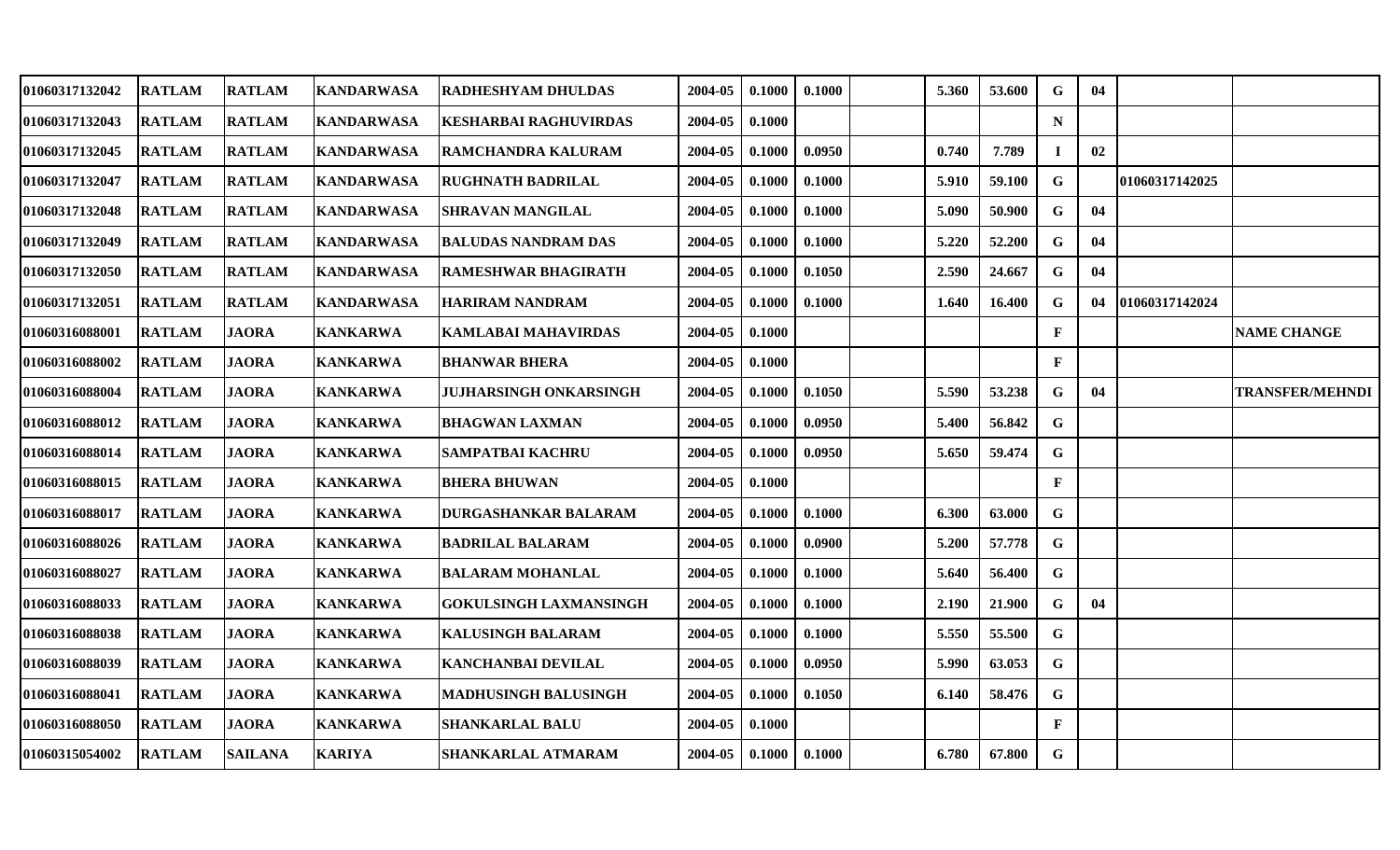| 01060315054005 | <b>RATLAM</b>   | <b>SAILANA</b> | <b>KARIYA</b> | <b>GOBA GOVIND</b>            | 2004-05 | 0.1000 | 0.1050 | 6.160 | 58.667 | G            |    |                |                    |
|----------------|-----------------|----------------|---------------|-------------------------------|---------|--------|--------|-------|--------|--------------|----|----------------|--------------------|
| 01060315054007 | <b>RATLAM</b>   | <b>SAILANA</b> | <b>KARIYA</b> | PUNAMCHAND NATHA              | 2004-05 | 0.1000 | 0.1000 | 4.790 | 47.900 | G            | 04 |                |                    |
| 01060315054011 | <b>RATLAM</b>   | <b>SAILANA</b> | <b>KARIYA</b> | <b>NATHURAM BHERA</b>         | 2004-05 | 0.1000 |        |       |        | $\mathbf{F}$ |    |                |                    |
| 01060315054013 | <b>RATLAM</b>   | <b>SAILANA</b> | <b>KARIYA</b> | <b>SHOBHARAM PUNA</b>         | 2004-05 | 0.1000 |        |       |        | $\mathbf{F}$ |    |                |                    |
| 01060315054017 | <b>RATLAM</b>   | <b>SAILANA</b> | <b>KARIYA</b> | <b>MULCHAND NAGU</b>          | 2004-05 | 0.1000 | 0.1000 | 5.600 | 56.000 | $\mathbf G$  |    |                |                    |
| 01060315054019 | <b>RATLAM</b>   | <b>SAILANA</b> | <b>KARIYA</b> | <b>BADRILAL HARIRAM</b>       | 2004-05 | 0.1000 |        |       |        | $\mathbf{F}$ |    |                |                    |
| 01060315054023 | <b>RATLAM</b>   | <b>SAILANA</b> | <b>KARIYA</b> | RADHIBAI CHAMPABAI            | 2004-05 | 0.1000 |        |       |        | $\mathbf{F}$ |    |                |                    |
| 01060315054026 | <b>RATLAM</b>   | <b>SAILANA</b> | <b>KARIYA</b> | <b>LAXMAN KESHURAM</b>        | 2004-05 | 0.1000 | 0.1000 | 5.500 | 55.000 | G            |    |                |                    |
| 01060315054037 | <b>RATLAM</b>   | <b>SAILANA</b> | <b>KARIYA</b> | <b>CHHOGALAL KALU KARSOND</b> | 2004-05 | 0.1000 |        |       |        | $\mathbf F$  |    |                | <b>NAME CHANGE</b> |
| 01060315054054 | <b>RATLAM</b>   | <b>SAILANA</b> | <b>KARIYA</b> | <b>RATANLAL RAMA</b>          | 2004-05 | 0.1000 | 0.1000 | 3.520 | 35.200 |              | 02 |                |                    |
| 01060315054060 | <b>RATLAM</b>   | <b>SAILANA</b> | <b>KARIYA</b> | DEVCHAND SALAGRAM             | 2004-05 | 0.1000 | 0.1000 | 5.680 | 56.800 | G            |    |                |                    |
| 01060315054062 | <b>RATLAM</b>   | SAILANA        | <b>KARIYA</b> | NATHULAL AMRATRAM             | 2004-05 | 0.1000 |        |       |        | $\mathbf{F}$ |    |                |                    |
| 01060315054064 | <b>RATLAM</b>   | <b>SAILANA</b> | <b>KARIYA</b> | VARDIBAI NANDLAL              | 2004-05 | 0.1000 | 0.1050 | 2.800 | 26.666 | I            | 02 | 01060315052004 | <b>NAME CHANGE</b> |
| 01060208030001 | <b>MANDSOR</b>  | <b>DALOUDA</b> | <b>KARJU</b>  | <b>KANWARLAL SAMARLAL</b>     | 2004-05 | 0.1000 | 0.1000 | 6.520 | 65.200 | G            |    |                |                    |
| 01060208030002 | <b>MANDSOR</b>  | <b>DALOUDA</b> | <b>KARJU</b>  | <b>BADRILAL BHANWARLAL</b>    | 2004-05 | 0.1000 | 0.1000 | 6.920 | 69.200 | G            | 01 |                |                    |
| 01060208030003 | <b>MANDSOR</b>  | <b>DALOUDA</b> | <b>KARJU</b>  | <b>RATANLAL HIRALAL</b>       | 2004-05 | 0.1000 | 0.1000 | 6.680 | 66.800 | G            |    |                |                    |
| 01060208030005 | <b>MANDSOR</b>  | <b>DALOUDA</b> | <b>KARJU</b>  | <b>SAJJANBAI BHAGWAN</b>      | 2004-05 | 0.1000 | 0.0950 | 6.260 | 65.895 | $\mathbf G$  |    |                |                    |
| 01060208030006 | <b>MANDSOR</b>  | <b>DALOUDA</b> | <b>KARJU</b>  | <b>NATHU SAWA</b>             | 2004-05 | 0.1000 | 0.1050 | 5.880 | 56.000 | G            |    |                |                    |
| 01060208030008 | <b>MANDSOR</b>  | <b>DALOUDA</b> | <b>KARJU</b>  | RAMKUNWARBAI BAHADURSINGH     | 2004-05 | 0.1000 | 0.0800 | 4.860 | 60.750 | G            |    |                |                    |
| 01060208030010 | <b>MANDSOR</b>  | <b>DALOUDA</b> | <b>KARJU</b>  | <b>KANJI BHERA</b>            | 2004-05 | 0.1000 | 0.1000 | 6.380 | 63.800 | $\mathbf G$  |    |                |                    |
| 01060208030011 | <b>MANDSOR</b>  | <b>DALOUDA</b> | <b>KARJU</b>  | <b>GAUTAM NANURAM</b>         | 2004-05 | 0.1000 | 0.0950 | 6.410 | 67.474 | G            |    |                |                    |
| 01060208030012 | <b>MANDSOR</b>  | <b>DALOUDA</b> | <b>KARJU</b>  | <b>SHANKARLAL MOTI</b>        | 2004-05 | 0.1000 | 0.1000 | 6.800 | 68.000 | G            |    |                |                    |
| 01060208030013 | MANDSOR DALOUDA |                | <b>KARJU</b>  | SAMNDARLAL GOPAL              | 2004-05 | 0.1000 | 0.0950 | 6.270 | 66.000 | $\mathbf G$  |    |                |                    |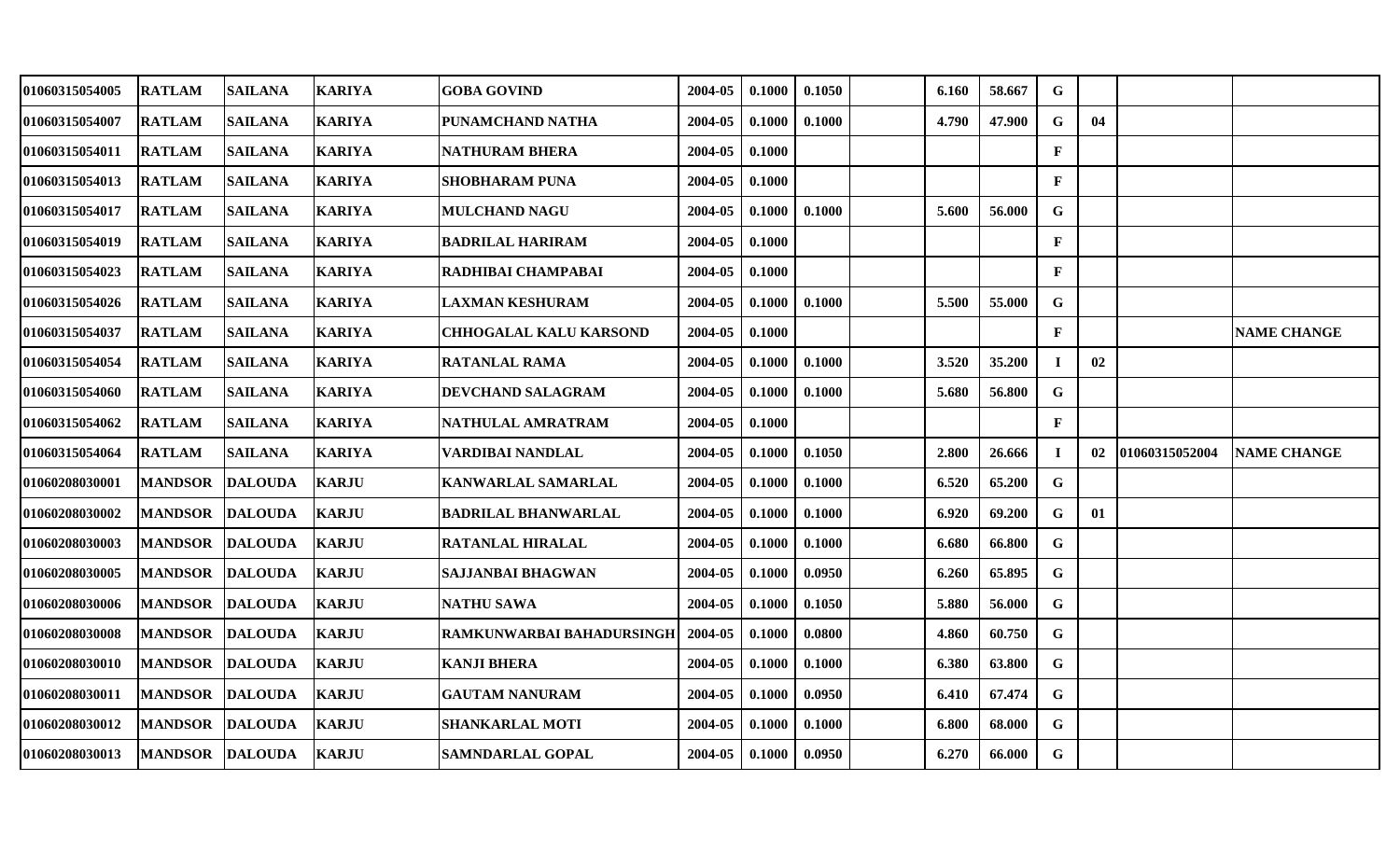| <b>01060208030016</b> | <b>MANDSOR</b>  | <b>DALOUDA</b> | <b>KARJU</b> | <b>KAMAL GANGARAM</b>     | 2004-05 | 0.1000 | 0.1000 | 6.540 | 65.400 | G           |    |                    |
|-----------------------|-----------------|----------------|--------------|---------------------------|---------|--------|--------|-------|--------|-------------|----|--------------------|
| 01060208030017        | <b>MANDSOR</b>  | <b>DALOUDA</b> | <b>KARJU</b> | <b>SAJJANBAI HIRALAL</b>  | 2004-05 | 0.1000 | 0.0900 | 5.730 | 63.667 | G           |    |                    |
| 01060208030018        | <b>MANDSOR</b>  | <b>DALOUDA</b> | <b>KARJU</b> | <b>ASHOK BALARAM</b>      | 2004-05 | 0.1000 | 0.1000 | 6.160 | 61.600 | $\mathbf G$ |    |                    |
| 01060208030019        | <b>MANDSOR</b>  | <b>DALOUDA</b> | <b>KARJU</b> | MANNALAL ONKARLAL         | 2004-05 | 0.1000 | 0.1000 | 6.370 | 63.700 | $\mathbf G$ |    |                    |
| 01060208030020        | <b>MANDSOR</b>  | <b>DALOUDA</b> | <b>KARJU</b> | <b>KANWARLAL DEVRAM</b>   | 2004-05 | 0.1000 | 0.1000 | 6.780 | 67.800 | $\mathbf G$ |    |                    |
| 01060208030021        | <b>MANDSOR</b>  | <b>DALOUDA</b> | <b>KARJU</b> | <b>JAGDISH RAMLAL</b>     | 2004-05 | 0.1000 | 0.1000 | 7.040 | 70.400 | G           |    |                    |
| 01060208030025        | <b>MANDSOR</b>  | <b>DALOUDA</b> | <b>KARJU</b> | <b>BAGDIRAM DEVRAM</b>    | 2004-05 | 0.1000 | 0.1000 | 6.380 | 63.800 | G           |    |                    |
| 01060208030026        | <b>MANDSOR</b>  | <b>DALOUDA</b> | <b>KARJU</b> | <b>MOTYABAI MANNALAL</b>  | 2004-05 | 0.1000 | 0.1000 | 5.790 | 57.900 | $\mathbf G$ |    |                    |
| 01060208030027        | <b>MANDSOR</b>  | <b>DALOUDA</b> | <b>KARJU</b> | <b>SHAMBHULAL DEVRAM</b>  | 2004-05 | 0.1000 | 0.0950 | 6.060 | 63.789 | $\mathbf G$ |    |                    |
| 01060208030028        | <b>MANDSOR</b>  | <b>DALOUDA</b> | <b>KARJU</b> | NAHARJI SHOBHARAM         | 2004-05 | 0.1000 | 0.1000 | 6.440 | 64.400 | G           |    |                    |
| 01060208030030        | <b>MANDSOR</b>  | <b>DALOUDA</b> | <b>KARJU</b> | <b>BHERULAL NANURAM</b>   | 2004-05 | 0.1000 | 0.1050 | 7.120 | 67.810 | G           |    |                    |
| 01060208030031        | <b>MANDSOR</b>  | <b>DALOUDA</b> | <b>KARJU</b> | <b>KAVERIBAI NATHU</b>    | 2004-05 | 0.1000 | 0.1000 | 6.470 | 64.700 | G           |    |                    |
| 01060208030032        | <b>MANDSOR</b>  | <b>DALOUDA</b> | <b>KARJU</b> | <b>JUJHARLAL SURATRAM</b> | 2004-05 | 0.1000 | 0.1050 | 6.910 | 65.810 | G           |    |                    |
| 01060208030035        | <b>MANDSOR</b>  | <b>DALOUDA</b> | <b>KARJU</b> | LACHHIRAM RATANLAL        | 2004-05 | 0.1000 | 0.1000 | 6.700 | 67.000 | G           |    |                    |
| 01060208030036        | <b>MANDSOR</b>  | <b>DALOUDA</b> | <b>KARJU</b> | <b>RAJARAM PARTHA</b>     | 2004-05 | 0.1000 | 0.0900 | 5.610 | 62.333 | G           |    |                    |
| 01060208030198        | <b>MANDSOR</b>  | <b>DALOUDA</b> | <b>KARJU</b> | SHANKARLAL DEVRAM CHOTA   | 2004-05 | 0.1000 | 0.1050 | 5.590 | 53.238 | G           | 04 |                    |
| 01060208030039        | <b>MANDSOR</b>  | <b>DALOUDA</b> | <b>KARJU</b> | <b>CHAGANLAL SEWARAM</b>  | 2004-05 | 0.1000 | 0.1000 | 5.790 | 57.900 | $\mathbf G$ |    |                    |
| 01060208030041        | <b>MANDSOR</b>  | <b>DALOUDA</b> | <b>KARJU</b> | KESHARBAI AMRATRAM        | 2004-05 | 0.1000 | 0.1000 | 6.330 | 63.300 | G           |    |                    |
| 01060208030044        | <b>MANDSOR</b>  | <b>DALOUDA</b> | <b>KARJU</b> | <b>BALARAM KALU TALER</b> | 2004-05 | 0.1000 | 0.0950 | 7.380 | 77.684 | G           |    |                    |
| 01060208030045        | <b>MANDSOR</b>  | <b>DALOUDA</b> | <b>KARJU</b> | <b>RAMRATAN HIRALAL</b>   | 2004-05 | 0.1000 | 0.1000 | 6.430 | 64.300 | $\mathbf G$ |    |                    |
| 01060208030046        | <b>MANDSOR</b>  | <b>DALOUDA</b> | <b>KARJU</b> | <b>BAPULAL DEVRAM</b>     | 2004-05 | 0.1000 | 0.1000 | 6.450 | 64.500 | G           |    |                    |
| 01060208030047        | <b>MANDSOR</b>  | <b>DALOUDA</b> | <b>KARJU</b> | <b>GOPAL BALARAM</b>      | 2004-05 | 0.1000 | 0.1000 | 6.810 | 68.100 | G           |    | <b>NAME CHANGE</b> |
| 01060208030048        | MANDSOR DALOUDA |                | <b>KARJU</b> | MANGIBAI DHANNA BALAI     | 2004-05 | 0.1000 | 0.0900 | 6.400 | 71.111 | $\mathbf G$ |    |                    |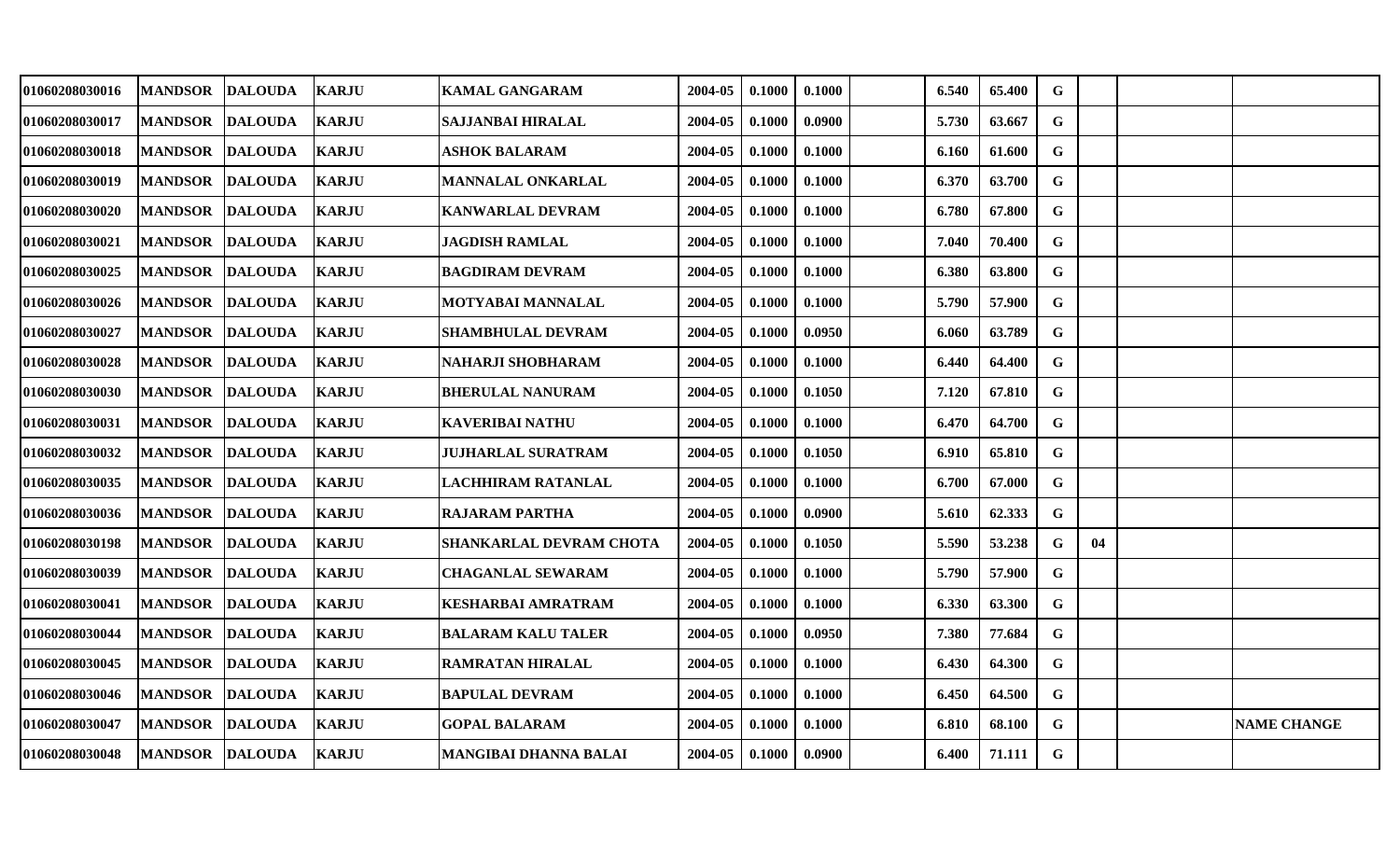| 01060208030049 | <b>MANDSOR</b>  | <b>DALOUDA</b> | <b>KARJU</b> | <b>MANGILAL NATHU</b>       | 2004-05 | 0.1000 | 0.1050 | 7.180 | 68.381 | $\mathbf G$  |  |                    |
|----------------|-----------------|----------------|--------------|-----------------------------|---------|--------|--------|-------|--------|--------------|--|--------------------|
| 01060208030051 | <b>MANDSOR</b>  | <b>DALOUDA</b> | <b>KARJU</b> | NATHULAL BHANWARLAL         | 2004-05 | 0.1000 | 0.1050 | 6.940 | 66.095 | G            |  |                    |
| 01060208030052 | <b>MANDSOR</b>  | <b>DALOUDA</b> | <b>KARJU</b> | <b>BADRILAL MAGNIRAM</b>    | 2004-05 | 0.1000 | 0.0950 | 6.170 | 64.947 | G            |  |                    |
| 01060208030054 | <b>MANDSOR</b>  | <b>DALOUDA</b> | <b>KARJU</b> | <b>KISHAN KANAJI</b>        | 2004-05 | 0.1000 | 0.1000 | 6.270 | 62.700 | G            |  |                    |
| 01060208030055 | <b>MANDSOR</b>  | <b>DALOUDA</b> | <b>KARJU</b> | <b>NATHU NANDA</b>          | 2004-05 | 0.1000 | 0.1000 | 7.100 | 71.000 | $\mathbf G$  |  |                    |
| 01060208030057 | <b>MANDSOR</b>  | <b>DALOUDA</b> | <b>KARJU</b> | <b>GAUTAM AMARA</b>         | 2004-05 | 0.1000 | 0.1000 | 6.110 | 61.100 | G            |  |                    |
| 01060208030059 | <b>MANDSOR</b>  | <b>DALOUDA</b> | <b>KARJU</b> | <b>CHENRAM KISHAN</b>       | 2004-05 | 0.1000 | 0.1000 | 6.290 | 62.900 | $\mathbf G$  |  |                    |
| 01060208030061 | <b>MANDSOR</b>  | <b>DALOUDA</b> | <b>KARJU</b> | <b>BALURAM RATANLAL</b>     | 2004-05 | 0.1000 | 0.1000 | 5.890 | 58.900 | G            |  |                    |
| 01060208030062 | <b>MANDSOR</b>  | <b>DALOUDA</b> | <b>KARJU</b> | <b>BAGDIBAI SAGA</b>        | 2004-05 | 0.1000 | 0.1050 | 6.860 | 65.333 | $\mathbf{G}$ |  |                    |
| 01060208030064 | <b>MANDSOR</b>  | <b>DALOUDA</b> | <b>KARJU</b> | <b>MANGILAL NANURAM</b>     | 2004-05 | 0.1000 | 0.1050 | 6.510 | 62.000 | G            |  |                    |
| 01060208030065 | <b>MANDSOR</b>  | <b>DALOUDA</b> | <b>KARJU</b> | <b>MANGILAL GANPAT</b>      | 2004-05 | 0.1000 | 0.0900 | 6.040 | 67.111 | G            |  |                    |
| 01060208030066 | <b>MANDSOR</b>  | <b>DALOUDA</b> | <b>KARJU</b> | <b>SAVITRIBAI LAXMAN</b>    | 2004-05 | 0.1000 | 0.1050 | 6.160 | 58.667 | G            |  |                    |
| 01060208030067 | <b>MANDSOR</b>  | <b>DALOUDA</b> | <b>KARJU</b> | <b>AMRATRAM MOTI</b>        | 2004-05 | 0.1000 | 0.1000 | 6.300 | 63.000 | $\mathbf G$  |  |                    |
| 01060208030068 | <b>MANDSOR</b>  | <b>DALOUDA</b> | <b>KARJU</b> | NANURAM AMARA               | 2004-05 | 0.1000 | 0.1050 | 6.910 | 65.810 | G            |  |                    |
| 01060208030069 | <b>MANDSOR</b>  | <b>DALOUDA</b> | <b>KARJU</b> | NIRANJANLAL BAPULAL         | 2004-05 | 0.1000 | 0.1000 | 5.730 | 57.300 | G            |  |                    |
| 01060208030070 | <b>MANDSOR</b>  | <b>DALOUDA</b> | <b>KARJU</b> | <b>VIKRAMSINGH RATNALAL</b> | 2004-05 | 0.1000 | 0.1000 | 6.710 | 67.100 | G            |  | <b>NAME CHANGE</b> |
| 01060208030071 | <b>MANDSOR</b>  | <b>DALOUDA</b> | <b>KARJU</b> | <b>BASANTIBAI SUNDARBAI</b> | 2004-05 | 0.1000 | 0.1000 | 5.530 | 55.300 | G            |  |                    |
| 01060208030072 | <b>MANDSOR</b>  | <b>DALOUDA</b> | <b>KARJU</b> | <b>RATANBAI SHANTILAL</b>   | 2004-05 | 0.1000 | 0.1000 | 6.040 | 60.400 | G            |  |                    |
| 01060208030073 | <b>MANDSOR</b>  | <b>DALOUDA</b> | <b>KARJU</b> | PYARCHAND BALU              | 2004-05 | 0.1000 | 0.1050 | 6.510 | 62.000 | G            |  |                    |
| 01060208030074 | <b>MANDSOR</b>  | <b>DALOUDA</b> | <b>KARJU</b> | <b>NANDRAM ONKAR</b>        | 2004-05 | 0.1000 | 0.1000 | 6.580 | 65.800 | $\mathbf G$  |  |                    |
| 01060208030075 | <b>MANDSOR</b>  | <b>DALOUDA</b> | <b>KARJU</b> | <b>LALJI CHATARBHUJ</b>     | 2004-05 | 0.1000 | 0.1000 | 6.910 | 69.100 | G            |  |                    |
| 01060208030077 | <b>MANDSOR</b>  | <b>DALOUDA</b> | <b>KARJU</b> | <b>MANGILAL BHUWAN</b>      | 2004-05 | 0.1000 | 0.1000 | 6.310 | 63.100 | G            |  |                    |
| 01060208030079 | MANDSOR DALOUDA |                | <b>KARJU</b> | <b>NANDA DEVA</b>           | 2004-05 | 0.1000 | 0.0900 | 5.600 | 62.222 | G            |  |                    |
|                |                 |                |              |                             |         |        |        |       |        |              |  |                    |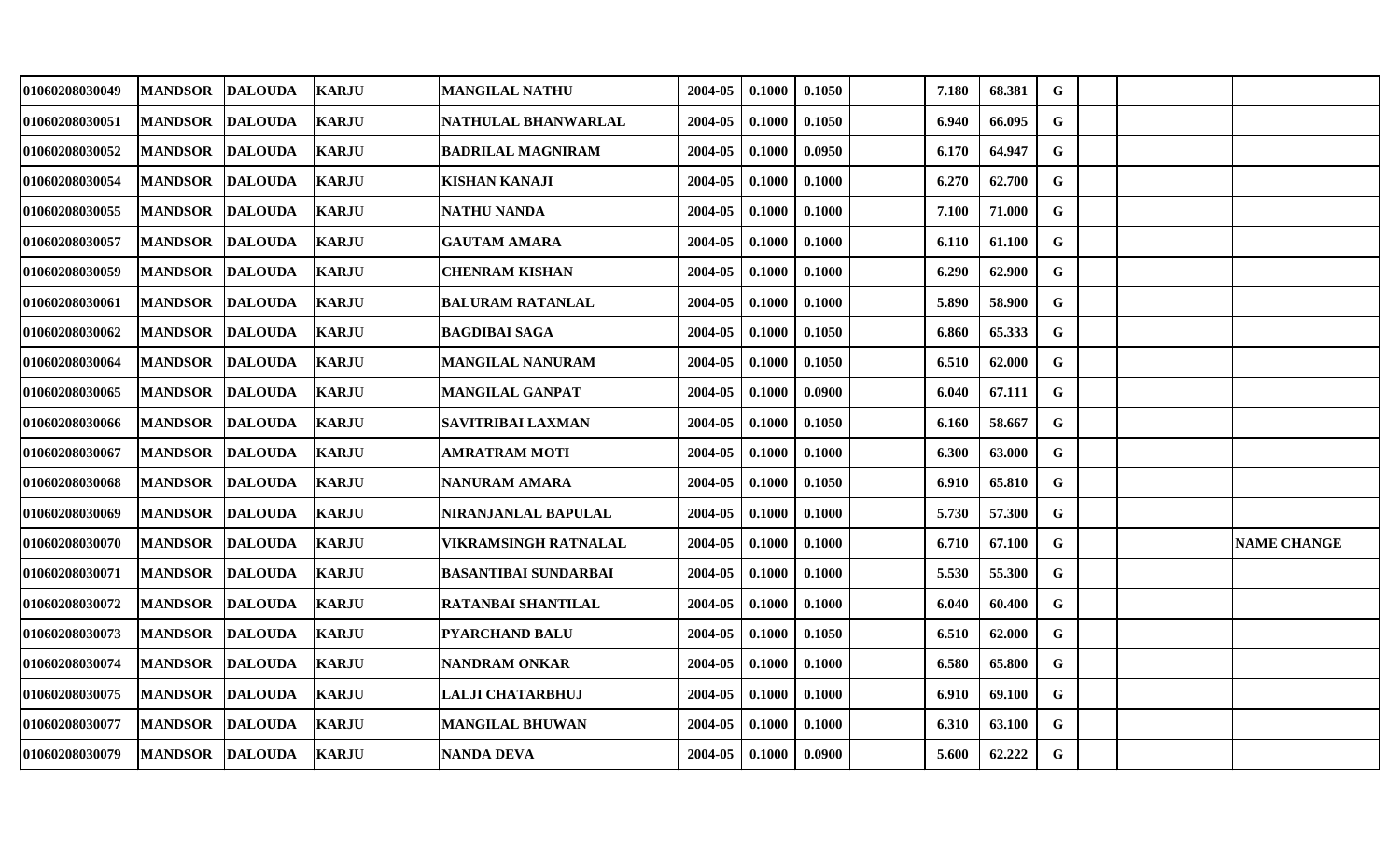| 01060208030084 | <b>MANDSOR</b>  | <b>DALOUDA</b> | <b>KARJU</b> | DHURIBAI JAWAHARLAL        | 2004-05 | 0.1000 | 0.1000 | 7.110 | 71.100 | G            |  |  |
|----------------|-----------------|----------------|--------------|----------------------------|---------|--------|--------|-------|--------|--------------|--|--|
| 01060208030085 | <b>MANDSOR</b>  | <b>DALOUDA</b> | <b>KARJU</b> | <b>BHUWAN GULAB</b>        | 2004-05 | 0.1000 | 0.1000 | 6.140 | 61.400 | G            |  |  |
| 01060208030086 | <b>MANDSOR</b>  | <b>DALOUDA</b> | <b>KARJU</b> | <b>GIRDHARI RAJARAM</b>    | 2004-05 | 0.1000 | 0.1000 | 6.260 | 62.600 | $\mathbf G$  |  |  |
| 01060208030087 | <b>MANDSOR</b>  | <b>DALOUDA</b> | <b>KARJU</b> | <b>JAWAHARLAL RATANLAL</b> | 2004-05 | 0.1000 | 0.1050 | 6.990 | 66.571 | $\mathbf G$  |  |  |
| 01060208030088 | <b>MANDSOR</b>  | <b>DALOUDA</b> | <b>KARJU</b> | <b>RAMKUNWAR KACHRU</b>    | 2004-05 | 0.1000 | 0.1000 | 5.990 | 59.900 | $\mathbf G$  |  |  |
| 01060208030089 | <b>MANDSOR</b>  | <b>DALOUDA</b> | <b>KARJU</b> | <b>KACHRU DEVRAM</b>       | 2004-05 | 0.1000 | 0.1000 | 6.510 | 65.100 | G            |  |  |
| 01060208030090 | <b>MANDSOR</b>  | <b>DALOUDA</b> | <b>KARJU</b> | <b>BAPULAL ATMARAM</b>     | 2004-05 | 0.1000 | 0.1000 | 6.640 | 66.400 | $\mathbf G$  |  |  |
| 01060208030093 | <b>MANDSOR</b>  | <b>DALOUDA</b> | <b>KARJU</b> | <b>BAGDIRAM NANDA</b>      | 2004-05 | 0.1000 | 0.1000 | 6.130 | 61.300 | G            |  |  |
| 01060208030094 | <b>MANDSOR</b>  | <b>DALOUDA</b> | <b>KARJU</b> | <b>GOBARLAL DHURA</b>      | 2004-05 | 0.1000 | 0.1000 | 6.330 | 63.300 | $\mathbf G$  |  |  |
| 01060208030095 | <b>MANDSOR</b>  | <b>DALOUDA</b> | <b>KARJU</b> | <b>BHANWARBAI RATANLAL</b> | 2004-05 | 0.1000 | 0.1000 | 6.520 | 65.200 | G            |  |  |
| 01060208030097 | <b>MANDSOR</b>  | <b>DALOUDA</b> | <b>KARJU</b> | <b>BHUWAN MAGNIRAM</b>     | 2004-05 | 0.1000 | 0.1000 | 5.620 | 56.200 | G            |  |  |
| 01060208030098 | <b>MANDSOR</b>  | <b>DALOUDA</b> | <b>KARJU</b> | <b>BAGDIRAM CHUNA</b>      | 2004-05 | 0.1000 | 0.1000 | 6.160 | 61.600 | G            |  |  |
| 01060208030099 | <b>MANDSOR</b>  | <b>DALOUDA</b> | <b>KARJU</b> | <b>PUNA SAGA</b>           | 2004-05 | 0.1000 | 0.1000 | 6.690 | 66.900 | G            |  |  |
| 01060208030101 | <b>MANDSOR</b>  | <b>DALOUDA</b> | <b>KARJU</b> | RADHESHYAM DEVARAM         | 2004-05 | 0.1000 | 0.1000 | 6.820 | 68.200 | G            |  |  |
| 01060208030102 | <b>MANDSOR</b>  | <b>DALOUDA</b> | <b>KARJU</b> | <b>JAGDISH DEVRAM</b>      | 2004-05 | 0.1000 | 0.1000 | 6.520 | 65.200 | G            |  |  |
| 01060208030103 | <b>MANDSOR</b>  | <b>DALOUDA</b> | <b>KARJU</b> | <b>DEVRAM BHERA</b>        | 2004-05 | 0.1000 |        |       |        | $\mathbf{F}$ |  |  |
| 01060208030104 | <b>MANDSOR</b>  | <b>DALOUDA</b> | <b>KARJU</b> | <b>RAJARAM NATHU GAYRI</b> | 2004-05 | 0.1000 | 0.1000 | 7.250 | 72.500 | G            |  |  |
| 01060208030105 | <b>MANDSOR</b>  | <b>DALOUDA</b> | <b>KARJU</b> | <b>RAJARAM HIRA BALAI</b>  | 2004-05 | 0.1000 | 0.1000 | 6.170 | 61.700 | G            |  |  |
| 01060208030106 | <b>MANDSOR</b>  | <b>DALOUDA</b> | <b>KARJU</b> | <b>DEVRAM UDA</b>          | 2004-05 | 0.1000 | 0.1000 | 5.750 | 57.500 | G            |  |  |
| 01060208030107 | <b>MANDSOR</b>  | <b>DALOUDA</b> | <b>KARJU</b> | <b>SAGARMAL MADHU</b>      | 2004-05 | 0.1000 | 0.1000 | 6.050 | 60.500 | $\mathbf G$  |  |  |
| 01060208030108 | <b>MANDSOR</b>  | <b>DALOUDA</b> | <b>KARJU</b> | <b>BALU KALU SUTAR</b>     | 2004-05 | 0.1000 | 0.0950 | 6.280 | 66.105 | G            |  |  |
| 01060208030111 | <b>MANDSOR</b>  | <b>DALOUDA</b> | <b>KARJU</b> | MOTYABAI KANJI             | 2004-05 | 0.1000 | 0.1000 | 6.610 | 66.100 | G            |  |  |
| 01060208030114 | MANDSOR DALOUDA |                | <b>KARJU</b> | <b>BHUWAN RATANLAL</b>     | 2004-05 | 0.1000 | 0.1000 | 5.610 | 56.100 | G            |  |  |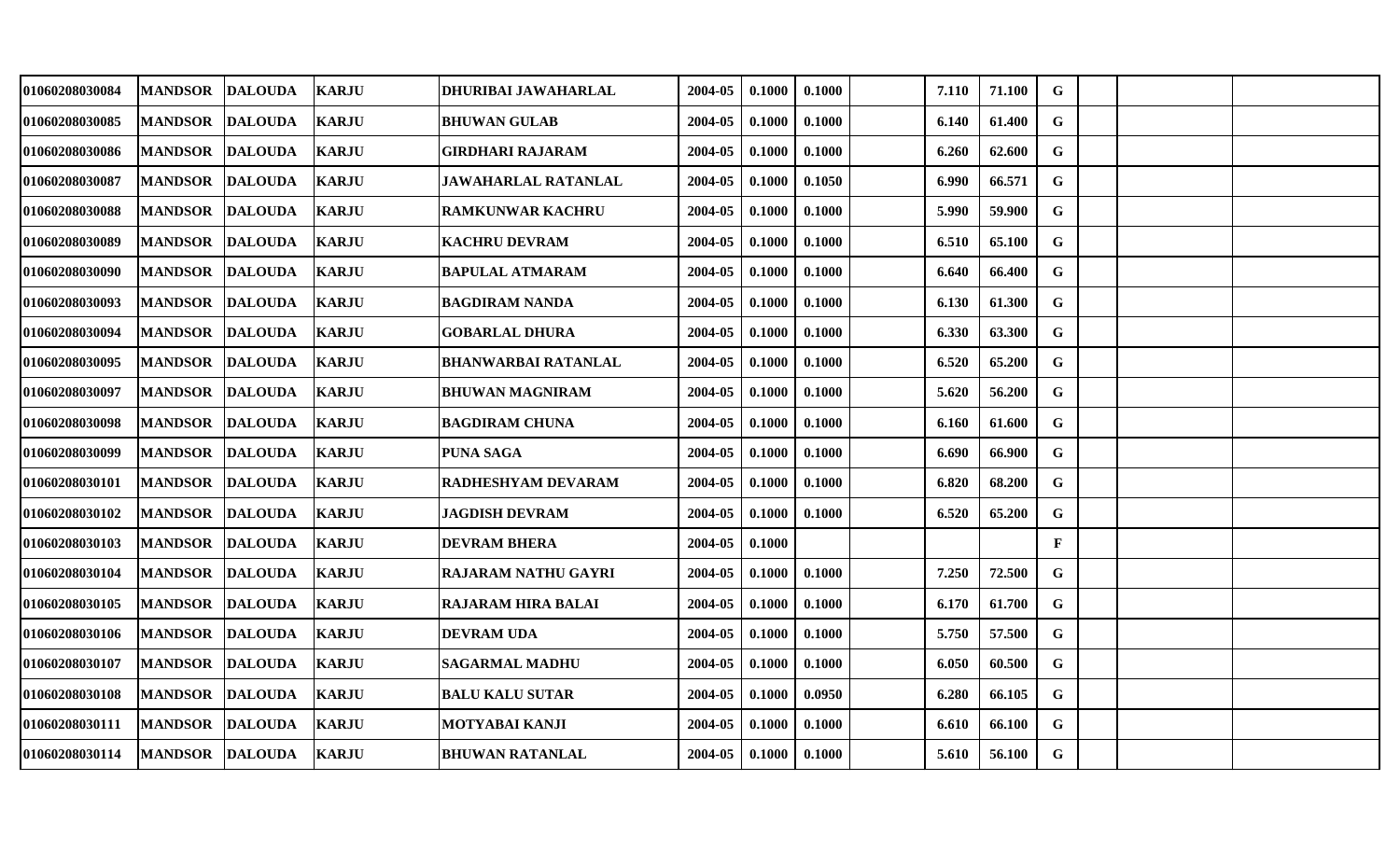| 01060208030115 | <b>MANDSOR</b>  | <b>DALOUDA</b> | <b>KARJU</b> | <b>BULAKIBAI HIRALAL</b>      | 2004-05 | 0.1000 | 0.1000 | 6.560 | 65.600 | G           |  |                    |
|----------------|-----------------|----------------|--------------|-------------------------------|---------|--------|--------|-------|--------|-------------|--|--------------------|
| 01060208030116 | <b>MANDSOR</b>  | <b>DALOUDA</b> | <b>KARJU</b> | VAJERAM RATANLAL              | 2004-05 | 0.1000 | 0.0900 | 5.790 | 64.333 | G           |  |                    |
| 01060208030117 | <b>MANDSOR</b>  | <b>DALOUDA</b> | <b>KARJU</b> | SAMANDBAI GANGARAM            | 2004-05 | 0.1000 | 0.1050 | 6.710 | 63.905 | $\mathbf G$ |  |                    |
| 01060208030120 | <b>MANDSOR</b>  | <b>DALOUDA</b> | <b>KARJU</b> | <b>BAGMAL MANNALAL</b>        | 2004-05 | 0.1000 | 0.1000 | 5.960 | 59.600 | $\mathbf G$ |  |                    |
| 01060208030121 | <b>MANDSOR</b>  | <b>DALOUDA</b> | <b>KARJU</b> | BAGDIRAM GOVINDRAM            | 2004-05 | 0.1000 | 0.1000 | 5.810 | 58.100 | $\mathbf G$ |  |                    |
| 01060208030122 | <b>MANDSOR</b>  | <b>DALOUDA</b> | <b>KARJU</b> | <b>KAMALSINGH DEVRAM</b>      | 2004-05 | 0.1000 | 0.1000 | 6.390 | 63.900 | G           |  |                    |
| 01060208030123 | <b>MANDSOR</b>  | <b>DALOUDA</b> | <b>KARJU</b> | <b>RATANLAL BABRU</b>         | 2004-05 | 0.1000 | 0.0950 | 5.640 | 59.368 | G           |  |                    |
| 01060208030124 | <b>MANDSOR</b>  | <b>DALOUDA</b> | <b>KARJU</b> | <b>KANA HAKKA</b>             | 2004-05 | 0.1000 | 0.1000 | 5.950 | 59.500 | $\mathbf G$ |  |                    |
| 01060208030125 | <b>MANDSOR</b>  | <b>DALOUDA</b> | <b>KARJU</b> | <b>MANJI BHERULAL</b>         | 2004-05 | 0.1000 | 0.1000 | 5.610 | 56.100 | $\mathbf G$ |  |                    |
| 01060208030129 | <b>MANDSOR</b>  | <b>DALOUDA</b> | <b>KARJU</b> | SHANTILAL MANNALAL            | 2004-05 | 0.1000 | 0.1000 | 6.510 | 65.100 | G           |  |                    |
| 01060208030130 | <b>MANDSOR</b>  | <b>DALOUDA</b> | <b>KARJU</b> | <b>BALARAM CHENRAM</b>        | 2004-05 | 0.1000 | 0.1000 | 5.880 | 58.800 | G           |  |                    |
| 01060208030132 | <b>MANDSOR</b>  | <b>DALOUDA</b> | <b>KARJU</b> | <b>BHANWARLAL HIRALAL</b>     | 2004-05 | 0.1000 | 0.1000 | 6.240 | 62.400 | $\mathbf G$ |  |                    |
| 01060208030136 | <b>MANDSOR</b>  | <b>DALOUDA</b> | <b>KARJU</b> | <b>BHULIBAI UDA</b>           | 2004-05 | 0.1000 | 0.1050 | 6.640 | 63.238 | G           |  |                    |
| 01060208030138 | <b>MANDSOR</b>  | <b>DALOUDA</b> | <b>KARJU</b> | MOHANLAL CHATARBHUJ           | 2004-05 | 0.1000 | 0.1050 | 6.440 | 61.333 | G           |  |                    |
| 01060208030140 | <b>MANDSOR</b>  | <b>DALOUDA</b> | <b>KARJU</b> | RAMESHCHANDRA GANESHRAM       | 2004-05 | 0.1000 | 0.1000 | 5.970 | 59.700 | G           |  | <b>NAME CHANGE</b> |
| 01060208030141 | <b>MANDSOR</b>  | <b>DALOUDA</b> | <b>KARJU</b> | <b>NATHULAL HIRALAL</b>       | 2004-05 | 0.1000 | 0.1000 | 6.810 | 68.100 | $\mathbf G$ |  |                    |
| 01060208030143 | <b>MANDSOR</b>  | <b>DALOUDA</b> | <b>KARJU</b> | <b>JIWANLAL NATHULAL</b>      | 2004-05 | 0.1000 | 0.1000 | 6.350 | 63.500 | G           |  |                    |
| 01060208030144 | <b>MANDSOR</b>  | <b>DALOUDA</b> | <b>KARJU</b> | <b>BAPULAL MODAJI</b>         | 2004-05 | 0.1000 | 0.1000 | 7.570 | 75.700 | $\mathbf G$ |  |                    |
| 01060208030145 | <b>MANDSOR</b>  | <b>DALOUDA</b> | <b>KARJU</b> | <b>SHRILAL BHAGWANSINGH</b>   | 2004-05 | 0.1000 | 0.1000 | 6.570 | 65.700 | G           |  |                    |
| 01060208030146 | <b>MANDSOR</b>  | <b>DALOUDA</b> | <b>KARJU</b> | <b>RAMESHWAR MANNALAL</b>     | 2004-05 | 0.1000 | 0.1000 | 5.900 | 59.000 | G           |  |                    |
| 01060208030148 | <b>MANDSOR</b>  | <b>DALOUDA</b> | <b>KARJU</b> | <b>BHERULAL SHANKARLAL</b>    | 2004-05 | 0.1000 | 0.1000 | 6.140 | 61.400 | G           |  |                    |
| 01060208030150 | <b>MANDSOR</b>  | <b>DALOUDA</b> | <b>KARJU</b> | <b>BHERULAL MOTIJI</b>        | 2004-05 | 0.1000 | 0.1000 | 5.950 | 59.500 | $\mathbf G$ |  |                    |
| 01060208030151 | MANDSOR DALOUDA |                | <b>KARJU</b> | <b>BHUWANSINGH BHANWARLAL</b> | 2004-05 | 0.1000 | 0.1000 | 7.520 | 75.200 | G           |  |                    |
|                |                 |                |              |                               |         |        |        |       |        |             |  |                    |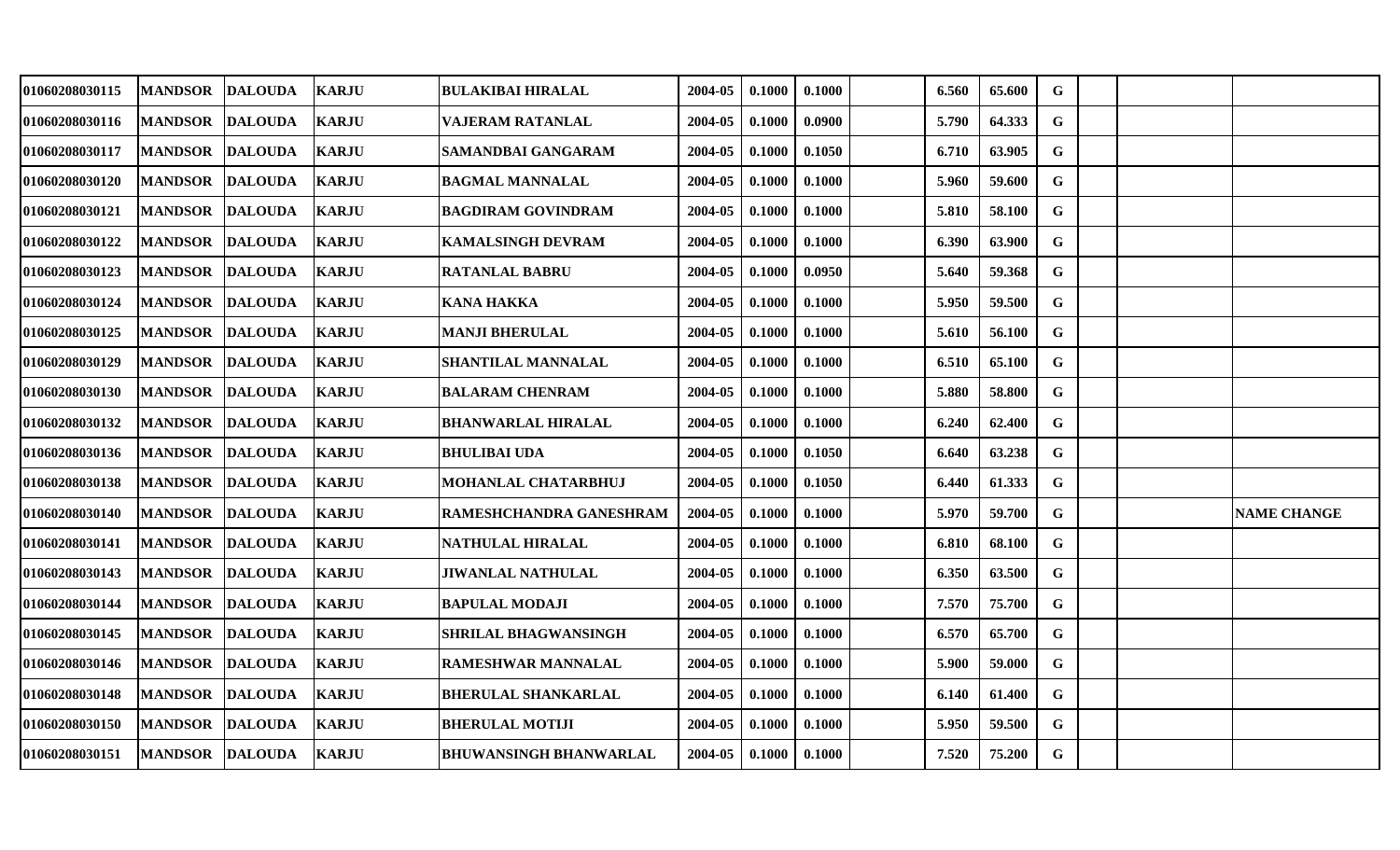| 01060208030153 | <b>MANDSOR</b>  | <b>DALOUDA</b> | <b>KARJU</b> | <b>BADRILAL DEVRAM</b>       | 2004-05 | 0.1000 | 0.0950 | 6.020 | 63.368 | G           |  |  |
|----------------|-----------------|----------------|--------------|------------------------------|---------|--------|--------|-------|--------|-------------|--|--|
| 01060208030154 | <b>MANDSOR</b>  | <b>DALOUDA</b> | <b>KARJU</b> | PARVATSINGH KISHANSINGH      | 2004-05 | 0.1000 | 0.1000 | 6.230 | 62.300 | G           |  |  |
| 01060208030155 | <b>MANDSOR</b>  | <b>DALOUDA</b> | <b>KARJU</b> | <b>MANSINGH DEVRAM</b>       | 2004-05 | 0.1000 | 0.1050 | 6.790 | 64.667 | $\mathbf G$ |  |  |
| 01060208030157 | <b>MANDSOR</b>  | <b>DALOUDA</b> | <b>KARJU</b> | RAMCHANDRA KARULAL           | 2004-05 | 0.1000 | 0.1000 | 6.940 | 69.400 | $\mathbf G$ |  |  |
| 01060208030158 | <b>MANDSOR</b>  | <b>DALOUDA</b> | <b>KARJU</b> | GANPAT LAL MANNALAL          | 2004-05 | 0.1000 | 0.1000 | 6.050 | 60.500 | $\mathbf G$ |  |  |
| 01060208030159 | <b>MANDSOR</b>  | <b>DALOUDA</b> | <b>KARJU</b> | <b>JAGDISH RATANLAL BADA</b> | 2004-05 | 0.1000 | 0.1000 | 6.150 | 61.500 | G           |  |  |
| 01060208030161 | <b>MANDSOR</b>  | <b>DALOUDA</b> | <b>KARJU</b> | PANNALAL KISHANLAL           | 2004-05 | 0.1000 | 0.1000 | 6.590 | 65.900 | $\mathbf G$ |  |  |
| 01060208030162 | <b>MANDSOR</b>  | <b>DALOUDA</b> | <b>KARJU</b> | LAXMINARAYAN NANURAM         | 2004-05 | 0.1000 | 0.1000 | 6.540 | 65.400 | $\mathbf G$ |  |  |
| 01060208030164 | <b>MANDSOR</b>  | <b>DALOUDA</b> | <b>KARJU</b> | <b>BIHARILAL RATANLAL</b>    | 2004-05 | 0.1000 | 0.1050 | 7.760 | 73.905 | $\mathbf G$ |  |  |
| 01060208030165 | <b>MANDSOR</b>  | <b>DALOUDA</b> | <b>KARJU</b> | PARASRAM HIRALAL             | 2004-05 | 0.1000 | 0.1000 | 6.750 | 67.500 | G           |  |  |
| 01060208030168 | <b>MANDSOR</b>  | <b>DALOUDA</b> | <b>KARJU</b> | <b>RAMCHANDR MANGILAL</b>    | 2004-05 | 0.1000 | 0.0900 | 5.700 | 63.333 | G           |  |  |
| 01060208030169 | <b>MANDSOR</b>  | <b>DALOUDA</b> | <b>KARJU</b> | <b>BASANTILAL KISHANLAL</b>  | 2004-05 | 0.1000 | 0.1000 | 5.740 | 57.400 | G           |  |  |
| 01060208030170 | <b>MANDSOR</b>  | <b>DALOUDA</b> | <b>KARJU</b> | <b>GABARILAL NAHARJI</b>     | 2004-05 | 0.1000 | 0.1000 | 6.630 | 66.300 | G           |  |  |
| 01060208030172 | <b>MANDSOR</b>  | <b>DALOUDA</b> | <b>KARJU</b> | <b>BADARLAL NAHARJI</b>      | 2004-05 | 0.1000 | 0.1000 | 6.280 | 62.800 | G           |  |  |
| 01060208030173 | <b>MANDSOR</b>  | <b>DALOUDA</b> | <b>KARJU</b> | <b>BAPULAL KISHANLAL</b>     | 2004-05 | 0.1000 | 0.1000 | 5.990 | 59.900 | G           |  |  |
| 01060208030174 | <b>MANDSOR</b>  | <b>DALOUDA</b> | <b>KARJU</b> | <b>BHERULAL JAGDISH</b>      | 2004-05 | 0.1000 | 0.1050 | 7.430 | 70.762 | G           |  |  |
| 01060208030175 | <b>MANDSOR</b>  | <b>DALOUDA</b> | <b>KARJU</b> | <b>KACHRULAL NAHARJI</b>     | 2004-05 | 0.1000 | 0.1000 | 5.580 | 55.800 | $\mathbf G$ |  |  |
| 01060208030176 | <b>MANDSOR</b>  | <b>DALOUDA</b> | <b>KARJU</b> | KANCHANBAI RAMESHWAR         | 2004-05 | 0.1000 | 0.1000 | 6.290 | 62.900 | G           |  |  |
| 01060208030177 | <b>MANDSOR</b>  | <b>DALOUDA</b> | <b>KARJU</b> | <b>BADRILAL HIRALAL</b>      | 2004-05 | 0.1000 | 0.1000 | 6.850 | 68.500 | G           |  |  |
| 01060208030178 | <b>MANDSOR</b>  | <b>DALOUDA</b> | <b>KARJU</b> | SHANKARLAL GAUTAMLAL         | 2004-05 | 0.1000 | 0.1000 | 6.710 | 67.100 | $\mathbf G$ |  |  |
| 01060208030179 | <b>MANDSOR</b>  | <b>DALOUDA</b> | <b>KARJU</b> | LAXMINARAYAN AMBARAM         | 2004-05 | 0.1000 | 0.1050 | 6.380 | 60.762 | G           |  |  |
| 01060208030181 | <b>MANDSOR</b>  | <b>DALOUDA</b> | <b>KARJU</b> | PREMBAI BHERULAL             | 2004-05 | 0.1000 | 0.1000 | 6.560 | 65.600 | G           |  |  |
| 01060208030182 | MANDSOR DALOUDA |                | <b>KARJU</b> | KANHAIYALAL MODA JI          | 2004-05 | 0.1000 | 0.1000 | 6.700 | 67.000 | $\mathbf G$ |  |  |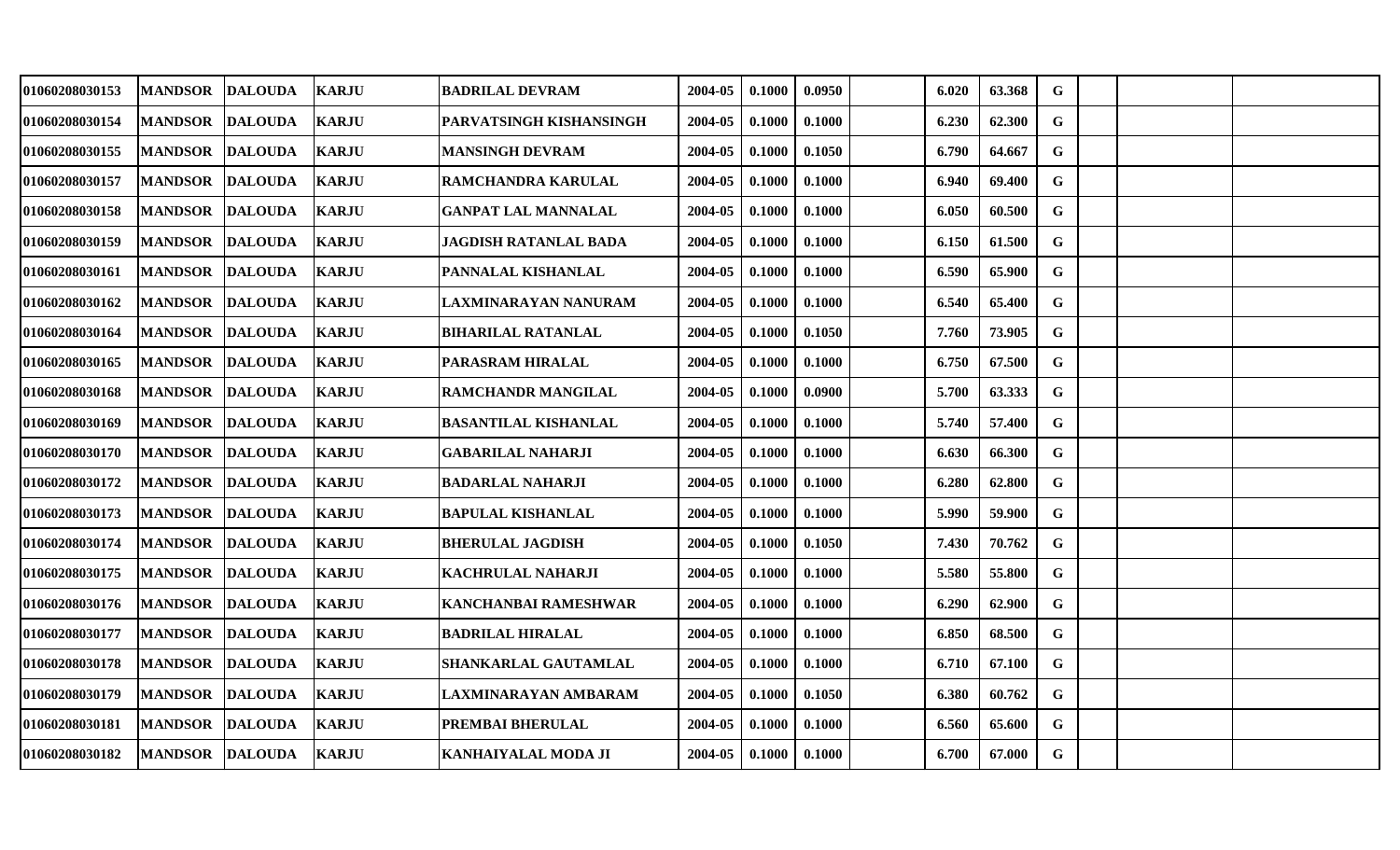| 01060208030183 | <b>MANDSOR</b>         | <b>DALOUDA</b> | <b>KARJU</b> | <b>RAMKISHAN ONKARLAL</b>     | 2004-05 | 0.1000 | 0.1000 | 5.990 | 59.900 | G           |  |                             |
|----------------|------------------------|----------------|--------------|-------------------------------|---------|--------|--------|-------|--------|-------------|--|-----------------------------|
| 01060208030184 | <b>MANDSOR</b>         | <b>DALOUDA</b> | <b>KARJU</b> | <b>GANESHRAM RAJARAM</b>      | 2004-05 | 0.1000 | 0.1000 | 6.890 | 68.900 | G           |  |                             |
| 01060208030185 | <b>MANDSOR</b>         | <b>DALOUDA</b> | <b>KARJU</b> | <b>GANPATSINGH KISHANLAL</b>  | 2004-05 | 0.1000 | 0.1000 | 6.170 | 61.700 | $\mathbf G$ |  |                             |
| 01060208030186 | <b>MANDSOR</b>         | <b>DALOUDA</b> | <b>KARJU</b> | <b>RAMLAL NANDA</b>           | 2004-05 | 0.1000 | 0.0800 | 5.210 | 65.125 | G           |  |                             |
| 01060208030187 | <b>MANDSOR</b>         | <b>DALOUDA</b> | <b>KARJU</b> | NATHULAL RATANLAL             | 2004-05 | 0.1000 | 0.1000 | 6.540 | 65.400 | $\mathbf G$ |  |                             |
| 01060208030188 | <b>MANDSOR</b>         | <b>DALOUDA</b> | <b>KARJU</b> | <b>BAHADURSINGH RATANLAL</b>  | 2004-05 | 0.1000 | 0.1000 | 6.220 | 62.200 | G           |  |                             |
| 01060208030189 | <b>MANDSOR</b>         | <b>DALOUDA</b> | <b>KARJU</b> | <b>JIWANKUNWAR BHANWARLAL</b> | 2004-05 | 0.1000 |        |       |        | $\mathbf N$ |  |                             |
| 01060208030190 | <b>MANDSOR</b>         | <b>DALOUDA</b> | <b>KARJU</b> | <b>MANGILAL GOBARLAL</b>      | 2004-05 | 0.1000 | 0.1000 | 6.610 | 66.100 | G           |  |                             |
| 01060208030191 | <b>MANDSOR</b>         | <b>DALOUDA</b> | <b>KARJU</b> | <b>BALWANTSINGH SHANTILAL</b> | 2004-05 | 0.1000 | 0.1000 | 6.410 | 64.100 | $\mathbf G$ |  |                             |
| 01060208030192 | <b>MANDSOR</b>         | <b>DALOUDA</b> | <b>KARJU</b> | <b>MOHANLAL HIRALAL</b>       | 2004-05 | 0.1000 | 0.0950 | 6.480 | 68.211 | G           |  |                             |
| 01060208030194 | <b>MANDSOR</b>         | <b>DALOUDA</b> | <b>KARJU</b> | <b>SAREKUNWAR HIRALAL</b>     | 2004-05 | 0.1000 | 0.1000 | 7.240 | 72.400 | G           |  | TRANSFER/RINDA MANDSOR I DN |
| 01060208030195 | <b>MANDSOR</b>         | <b>DALOUDA</b> | <b>KARJU</b> | <b>PRAKASH BAGDIRAM</b>       | 2004-05 | 0.1000 | 0.1000 | 6.210 | 62.100 | $\mathbf G$ |  |                             |
| 01060208030196 | <b>MANDSOR</b>         | <b>DALOUDA</b> | <b>KARJU</b> | <b>BALARAM NANDA</b>          | 2004-05 | 0.1000 | 0.0950 | 6.180 | 65.053 | G           |  |                             |
| 01060208030197 | <b>MANDSOR</b>         | <b>DALOUDA</b> | <b>KARJU</b> | <b>BAPULAL RAMLAL</b>         | 2004-05 | 0.1000 | 0.1000 | 6.590 | 65.900 | G           |  |                             |
| 01060208030200 | <b>MANDSOR</b>         | <b>DALOUDA</b> | <b>KARJU</b> | <b>NANDIBAI DEVRAM</b>        | 2004-05 | 0.1000 | 0.0950 | 6.720 | 70.737 | G           |  |                             |
| 01060208030201 | <b>MANDSOR</b>         | <b>DALOUDA</b> | <b>KARJU</b> | <b>SHANTIDAS NANDRAMDAS</b>   | 2004-05 | 0.1000 | 0.1000 | 6.340 | 63.400 | G           |  |                             |
| 01060208030202 | <b>MANDSOR</b>         | <b>DALOUDA</b> | <b>KARJU</b> | <b>VARDICHAND MAGNIRAM</b>    | 2004-05 | 0.1000 | 0.1000 | 5.770 | 57.700 | G           |  |                             |
| 01060208030204 | <b>MANDSOR</b>         | <b>DALOUDA</b> | <b>KARJU</b> | <b>SHANTILAL BALARAM NAI</b>  | 2004-05 | 0.1000 | 0.0950 | 6.570 | 69.158 | $\mathbf G$ |  |                             |
| 01060208030207 | <b>MANDSOR</b>         | <b>DALOUDA</b> | <b>KARJU</b> | <b>RAMLAL RATANLAL</b>        | 2004-05 | 0.1000 | 0.0850 | 5.790 | 68.118 | G           |  |                             |
| 01060208030208 | <b>MANDSOR</b>         | <b>DALOUDA</b> | <b>KARJU</b> | <b>MANGILAL SAWA</b>          | 2004-05 | 0.1000 | 0.1000 | 6.520 | 65.200 | G           |  |                             |
| 01060208030210 | <b>MANDSOR</b>         | <b>DALOUDA</b> | <b>KARJU</b> | NANDLAL HIRALAL               | 2004-05 | 0.1000 | 0.1000 | 6.230 | 62.300 | G           |  |                             |
| 01060208030211 | <b>MANDSOR</b>         | <b>DALOUDA</b> | <b>KARJU</b> | <b>BHAGIRATH DALU</b>         | 2004-05 | 0.1000 | 0.1000 | 6.390 | 63.900 | $\mathbf G$ |  |                             |
| 01060208030212 | <b>MANDSOR DALOUDA</b> |                | <b>KARJU</b> | <b>RAMLAL DOLA</b>            | 2004-05 | 0.1000 | 0.1000 | 6.530 | 65.300 | G           |  |                             |
|                |                        |                |              |                               |         |        |        |       |        |             |  |                             |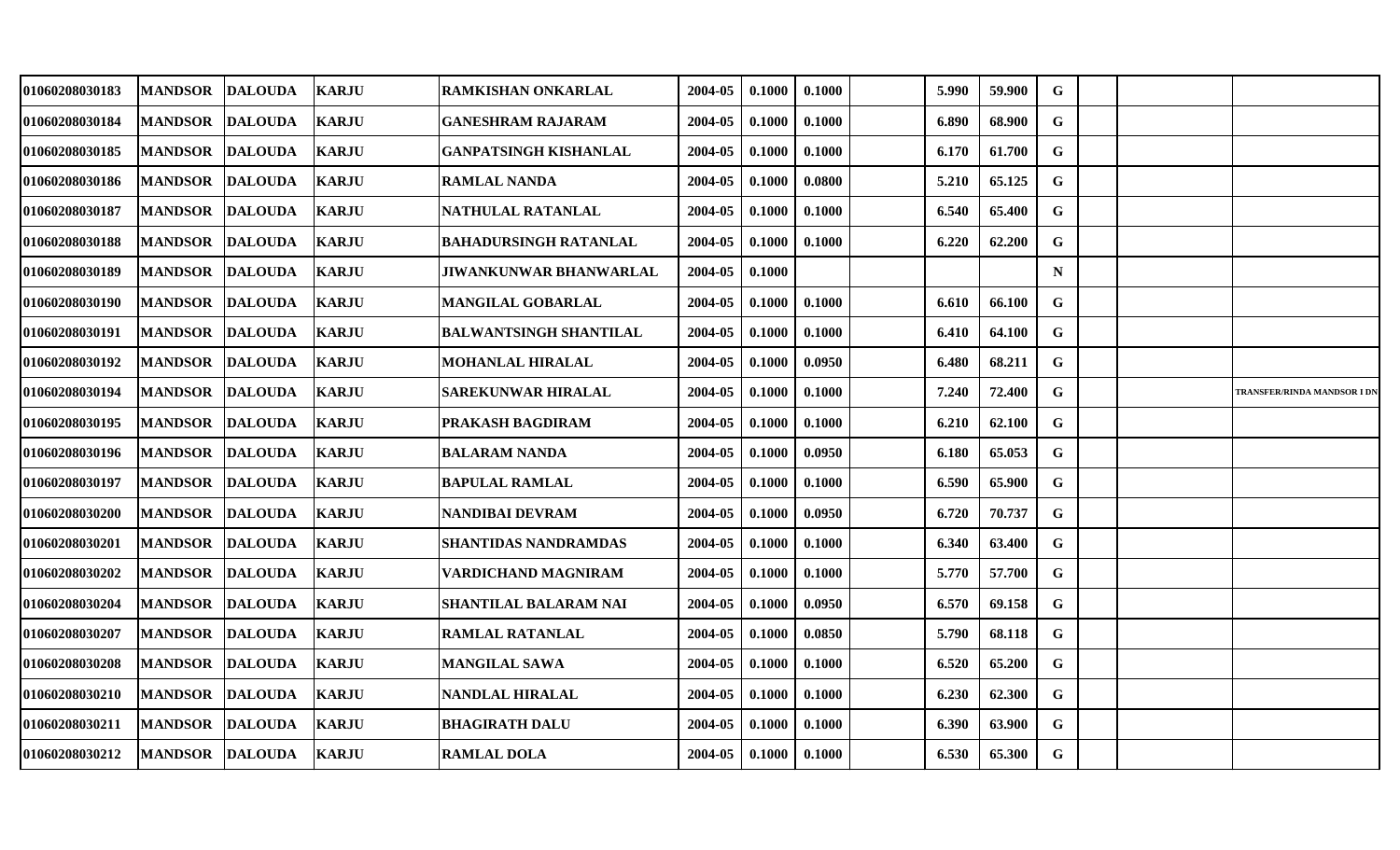|                |                                                                                                                                                                                                                                                                                                                                                                                                                                       | <b>BALMUKAND DEVRAM</b>                                                                                                                                                                                                                                                                                                                                                      | 2004-05 | 0.1000 | 0.1000 | 6.620 | 66.200 | G           |  |  |
|----------------|---------------------------------------------------------------------------------------------------------------------------------------------------------------------------------------------------------------------------------------------------------------------------------------------------------------------------------------------------------------------------------------------------------------------------------------|------------------------------------------------------------------------------------------------------------------------------------------------------------------------------------------------------------------------------------------------------------------------------------------------------------------------------------------------------------------------------|---------|--------|--------|-------|--------|-------------|--|--|
| <b>MANDSOR</b> |                                                                                                                                                                                                                                                                                                                                                                                                                                       | RATANBAI AMARSINGH                                                                                                                                                                                                                                                                                                                                                           | 2004-05 | 0.1000 | 0.1000 | 6.590 | 65.900 | G           |  |  |
| <b>MANDSOR</b> |                                                                                                                                                                                                                                                                                                                                                                                                                                       | <b>BABULAL RATANLAL</b>                                                                                                                                                                                                                                                                                                                                                      | 2004-05 | 0.1000 | 0.1000 | 6.150 | 61.500 | $\mathbf G$ |  |  |
| <b>MANDSOR</b> |                                                                                                                                                                                                                                                                                                                                                                                                                                       | RAMDAYAL BAHADURLAL                                                                                                                                                                                                                                                                                                                                                          | 2004-05 | 0.1000 | 0.0900 | 6.020 | 66.889 | G           |  |  |
|                |                                                                                                                                                                                                                                                                                                                                                                                                                                       | <b>RAMPRASAD ONKARLAL</b>                                                                                                                                                                                                                                                                                                                                                    | 2004-05 | 0.1000 | 0.1000 | 6.560 | 65.600 | $\mathbf G$ |  |  |
| <b>MANDSOR</b> |                                                                                                                                                                                                                                                                                                                                                                                                                                       | <b>GIRDHARI HIRALAL</b>                                                                                                                                                                                                                                                                                                                                                      | 2004-05 | 0.1000 | 0.1000 | 6.510 | 65.100 | G           |  |  |
| <b>MANDSOR</b> |                                                                                                                                                                                                                                                                                                                                                                                                                                       | RUGHANATH MAGNIRAM                                                                                                                                                                                                                                                                                                                                                           | 2004-05 | 0.1000 | 0.1000 | 6.850 | 68.500 | G           |  |  |
| <b>MANDSOR</b> |                                                                                                                                                                                                                                                                                                                                                                                                                                       | <b>RAMLAL KACHRU</b>                                                                                                                                                                                                                                                                                                                                                         | 2004-05 | 0.1000 |        |       |        | $\mathbf N$ |  |  |
| <b>MANDSOR</b> |                                                                                                                                                                                                                                                                                                                                                                                                                                       | <b>GIRDHARI MOTILAL</b>                                                                                                                                                                                                                                                                                                                                                      | 2004-05 | 0.1000 | 0.1050 | 6.710 | 63.905 | G           |  |  |
| <b>MANDSOR</b> |                                                                                                                                                                                                                                                                                                                                                                                                                                       | <b>BHAGWAN KISHANLAL</b>                                                                                                                                                                                                                                                                                                                                                     | 2004-05 | 0.1000 | 0.1050 | 6.790 | 64.667 | G           |  |  |
| <b>MANDSOR</b> |                                                                                                                                                                                                                                                                                                                                                                                                                                       | PANNALAL HIRALAL                                                                                                                                                                                                                                                                                                                                                             | 2004-05 | 0.1000 | 0.0950 | 6.210 | 65.368 | G           |  |  |
| <b>MANDSOR</b> |                                                                                                                                                                                                                                                                                                                                                                                                                                       | <b>BADRILAL BHAGIRATH</b>                                                                                                                                                                                                                                                                                                                                                    | 2004-05 | 0.1000 | 0.1000 | 6.630 | 66.300 | $\mathbf G$ |  |  |
| <b>MANDSOR</b> |                                                                                                                                                                                                                                                                                                                                                                                                                                       | SHANTILAL GAUTAMLAL                                                                                                                                                                                                                                                                                                                                                          | 2004-05 | 0.1000 | 0.1000 | 6.490 | 64.900 | $\mathbf G$ |  |  |
| <b>MANDSOR</b> |                                                                                                                                                                                                                                                                                                                                                                                                                                       | <b>BHUWAN RAMA</b>                                                                                                                                                                                                                                                                                                                                                           | 2004-05 | 0.1000 | 0.0700 | 4.380 | 62.571 | G           |  |  |
|                |                                                                                                                                                                                                                                                                                                                                                                                                                                       | <b>GITABAI KACHRUDAS</b>                                                                                                                                                                                                                                                                                                                                                     | 2004-05 | 0.1000 | 0.1000 | 6.730 | 67.300 | G           |  |  |
| <b>MANDSOR</b> |                                                                                                                                                                                                                                                                                                                                                                                                                                       | <b>BHAGWANSINGH RATANLAL</b>                                                                                                                                                                                                                                                                                                                                                 | 2004-05 | 0.1000 | 0.1000 | 6.540 | 65.400 | $\mathbf G$ |  |  |
| <b>MANDSOR</b> |                                                                                                                                                                                                                                                                                                                                                                                                                                       | <b>KAMALSINGH KACHRULAL</b>                                                                                                                                                                                                                                                                                                                                                  | 2004-05 | 0.1000 | 0.1050 | 6.110 | 58.190 | $\mathbf G$ |  |  |
| <b>MANDSOR</b> |                                                                                                                                                                                                                                                                                                                                                                                                                                       | RADHESHYAM GAUTAMLAL                                                                                                                                                                                                                                                                                                                                                         | 2004-05 | 0.1000 | 0.1000 | 6.490 | 64.900 | G           |  |  |
| <b>MANDSOR</b> |                                                                                                                                                                                                                                                                                                                                                                                                                                       | <b>JAGDISH NATHULAL</b>                                                                                                                                                                                                                                                                                                                                                      | 2004-05 | 0.1000 | 0.0950 | 5.580 | 58.737 | G           |  |  |
| <b>MANDSOR</b> |                                                                                                                                                                                                                                                                                                                                                                                                                                       | <b>MANOHARLAL MANGILAL</b>                                                                                                                                                                                                                                                                                                                                                   | 2004-05 | 0.1000 | 0.0950 | 6.990 | 73.579 | G           |  |  |
| <b>MANDSOR</b> |                                                                                                                                                                                                                                                                                                                                                                                                                                       | <b>JAGDISH KANJI</b>                                                                                                                                                                                                                                                                                                                                                         | 2004-05 | 0.1000 | 0.1000 | 6.990 | 69.900 | G           |  |  |
| <b>MANDSOR</b> |                                                                                                                                                                                                                                                                                                                                                                                                                                       | <b>AASHUTOSH BHANWARLAL</b>                                                                                                                                                                                                                                                                                                                                                  | 2004-05 | 0.1000 | 0.0950 | 6.700 | 70.526 | G           |  |  |
|                |                                                                                                                                                                                                                                                                                                                                                                                                                                       | AMARSINGH SHANTILAL                                                                                                                                                                                                                                                                                                                                                          | 2004-05 | 0.1000 | 0.1000 | 6.130 | 61.300 | G           |  |  |
|                | MANDSOR DALOUDA<br><b>DALOUDA</b><br><b>DALOUDA</b><br><b>DALOUDA</b><br>MANDSOR DALOUDA<br><b>DALOUDA</b><br><b>DALOUDA</b><br><b>DALOUDA</b><br><b>DALOUDA</b><br><b>DALOUDA</b><br><b>DALOUDA</b><br><b>DALOUDA</b><br><b>DALOUDA</b><br><b>DALOUDA</b><br><b>MANDSOR DALOUDA</b><br><b>DALOUDA</b><br><b>DALOUDA</b><br><b>DALOUDA</b><br><b>DALOUDA</b><br><b>DALOUDA</b><br><b>DALOUDA</b><br><b>DALOUDA</b><br>MANDSOR DALOUDA | <b>KARJU</b><br><b>KARJU</b><br><b>KARJU</b><br><b>KARJU</b><br><b>KARJU</b><br><b>KARJU</b><br><b>KARJU</b><br><b>KARJU</b><br><b>KARJU</b><br><b>KARJU</b><br><b>KARJU</b><br><b>KARJU</b><br><b>KARJU</b><br><b>KARJU</b><br><b>KARJU</b><br><b>KARJU</b><br><b>KARJU</b><br><b>KARJU</b><br><b>KARJU</b><br><b>KARJU</b><br><b>KARJU</b><br><b>KARJU</b><br><b>KARJU</b> |         |        |        |       |        |             |  |  |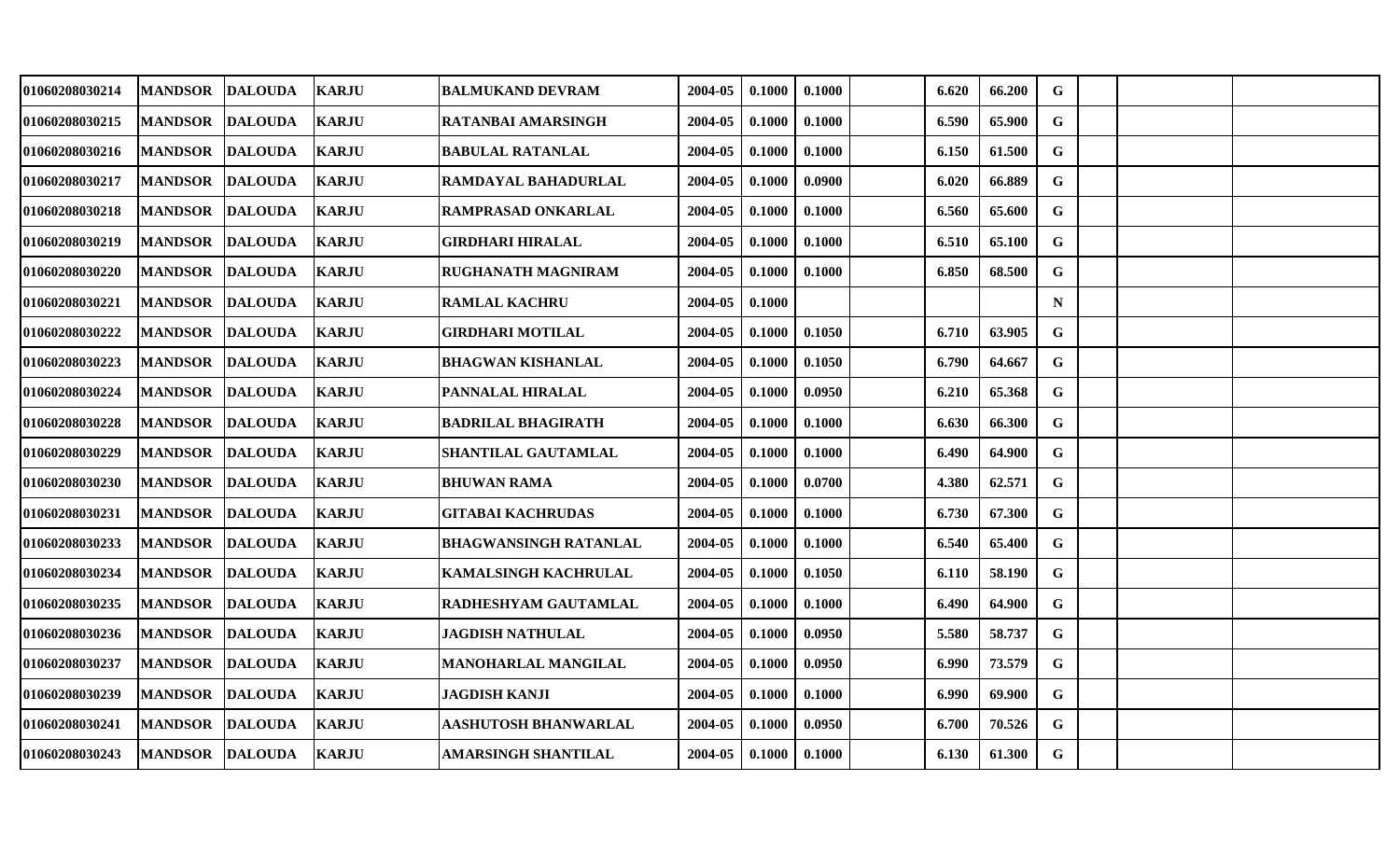| 01060208030245 | MANDSOR DALOUDA |                          | <b>KARJU</b> | NANDLAL BHUWAN                   | 2004-05 | 0.1000 | 0.1000 | 6.470 | 64.700 | G           |  |  |
|----------------|-----------------|--------------------------|--------------|----------------------------------|---------|--------|--------|-------|--------|-------------|--|--|
|                |                 |                          |              |                                  |         |        |        |       |        |             |  |  |
| 01060208030247 | <b>MANDSOR</b>  | <b>DALOUDA</b>           | <b>KARJU</b> | <b>DEVRAM MANGILAL</b>           | 2004-05 | 0.1000 | 0.1000 | 6.650 | 66.500 | G           |  |  |
| 01060208030250 | <b>MANDSOR</b>  | <b>DALOUDA</b>           | <b>KARJU</b> | <b>CHAGANLAL SHOBHARAM</b>       | 2004-05 | 0.1000 | 0.1050 | 6.800 | 64.762 | $\mathbf G$ |  |  |
| 01060208030251 | <b>MANDSOR</b>  | <b>DALOUDA</b>           | <b>KARJU</b> | <b>MANGILAL SALAGRAM</b>         | 2004-05 | 0.1000 | 0.1000 | 5.850 | 58.500 | $\mathbf G$ |  |  |
| 01060208030254 | MANDSOR DALOUDA |                          | <b>KARJU</b> | NAGULAL RAJARAM                  | 2004-05 | 0.1000 | 0.1000 | 6.820 | 68.200 | $\mathbf G$ |  |  |
| 01060208030255 | <b>MANDSOR</b>  | <b>DALOUDA</b>           | <b>KARJU</b> | <b>HIRALAL CHATARBHUJ</b>        | 2004-05 | 0.1000 | 0.0950 | 6.510 | 68.526 | G           |  |  |
| 01060208030258 | <b>MANDSOR</b>  | <b>DALOUDA</b>           | <b>KARJU</b> | <b>RAMESHWAR PUNAJI</b>          | 2004-05 | 0.1000 | 0.1000 | 6.610 | 66.100 | G           |  |  |
| 01060208030260 | <b>MANDSOR</b>  | <b>DALOUDA</b>           | <b>KARJU</b> | <b>RATANLAL NAGUJI</b>           | 2004-05 | 0.1000 | 0.1050 | 6.480 | 61.714 | G           |  |  |
| 01060208030262 | <b>MANDSOR</b>  | <b>DALOUDA</b>           | <b>KARJU</b> | <b>NARAYAN BHANWARLAL</b>        | 2004-05 | 0.1000 | 0.1000 | 6.570 | 65.700 | $\mathbf G$ |  |  |
| 01060208030263 | <b>MANDSOR</b>  | <b>DALOUDA</b>           | <b>KARJU</b> | <b>AMRATRAM KACHRU</b>           | 2004-05 | 0.1000 | 0.1000 | 6.480 | 64.800 | G           |  |  |
| 01060208030264 | <b>MANDSOR</b>  | <b>DALOUDA</b>           | <b>KARJU</b> | DEVRAM KACHRULAL                 | 2004-05 | 0.1000 | 0.1050 | 6.660 | 63.429 | G           |  |  |
| 01060208030265 | <b>MANDSOR</b>  | <b>DALOUDA</b>           | <b>KARJU</b> | <b>MUKESH KANWARLAL</b>          | 2004-05 | 0.1000 | 0.1000 | 6.730 | 67.300 | G           |  |  |
| 01060208030266 | <b>MANDSOR</b>  | <b>DALOUDA</b>           | <b>KARJU</b> | <b>MANGILAL VRASHABHLAL</b>      | 2004-05 | 0.1000 | 0.0900 | 5.500 | 61.111 | G           |  |  |
| 01060208030267 | <b>MANDSOR</b>  | <b>DALOUDA</b>           | <b>KARJU</b> | NANDLAL BAGDIRAM                 | 2004-05 | 0.1000 | 0.1000 | 5.710 | 57.100 | G           |  |  |
| 01060208030269 | <b>MANDSOR</b>  | <b>DALOUDA</b>           | <b>KARJU</b> | PUNAMCHAND ATMARAM               | 2004-05 | 0.1000 | 0.0950 | 6.330 | 66.632 | G           |  |  |
| 01060208030270 | <b>MANDSOR</b>  | <b>DALOUDA</b>           | <b>KARJU</b> | <b>BHAGWANSINGH BAHADURSINGH</b> | 2004-05 | 0.1000 | 0.1000 | 6.050 | 60.500 | G           |  |  |
| 01060208030272 | <b>MANDSOR</b>  | <b>DALOUDA</b>           | <b>KARJU</b> | SHIVNARAYAN BHAGIRATH            | 2004-05 | 0.1000 | 0.1000 | 6.250 | 62.500 | $\mathbf G$ |  |  |
| 01060208030273 | <b>MANDSOR</b>  | <b>DALOUDA</b>           | <b>KARJU</b> | <b>BAGDIBAI RATANLAL</b>         | 2004-05 | 0.1000 | 0.1000 | 6.430 | 64.300 | G           |  |  |
| 01060208030274 | <b>MANDSOR</b>  | <b>DALOUDA</b>           | KARJU        | <b>RAMLAL BHAGCHAND</b>          | 2004-05 | 0.1000 | 0.1000 | 6.550 | 65.500 | G           |  |  |
| 01060208030275 | <b>MANDSOR</b>  | <b>DALOUDA</b>           | <b>KARJU</b> | <b>KACHRULAL HIRALAL</b>         | 2004-05 | 0.1000 | 0.1000 | 5.930 | 59.300 | $\mathbf G$ |  |  |
| 01060208030193 | <b>MANDSOR</b>  | <b>DALOUDA</b>           | <b>KARJU</b> | <b>KACHRULAL CHENRAM</b>         | 2004-05 | 0.1000 | 0.1000 | 6.220 | 62.200 | G           |  |  |
| 01060208030281 | <b>MANDSOR</b>  | <b>DALOUDA</b>           | <b>KARJU</b> | <b>GOPALSINGH MODSINGH</b>       | 2004-05 | 0.1000 | 0.1000 | 6.380 | 63.800 | G           |  |  |
| 01060207006002 |                 | MANDSOR MANDSOUR KATKIYA |              | VISHNUNARAYAN KELASH             | 2004-05 | 0.1000 | 0.1000 | 5.970 | 59.700 | G           |  |  |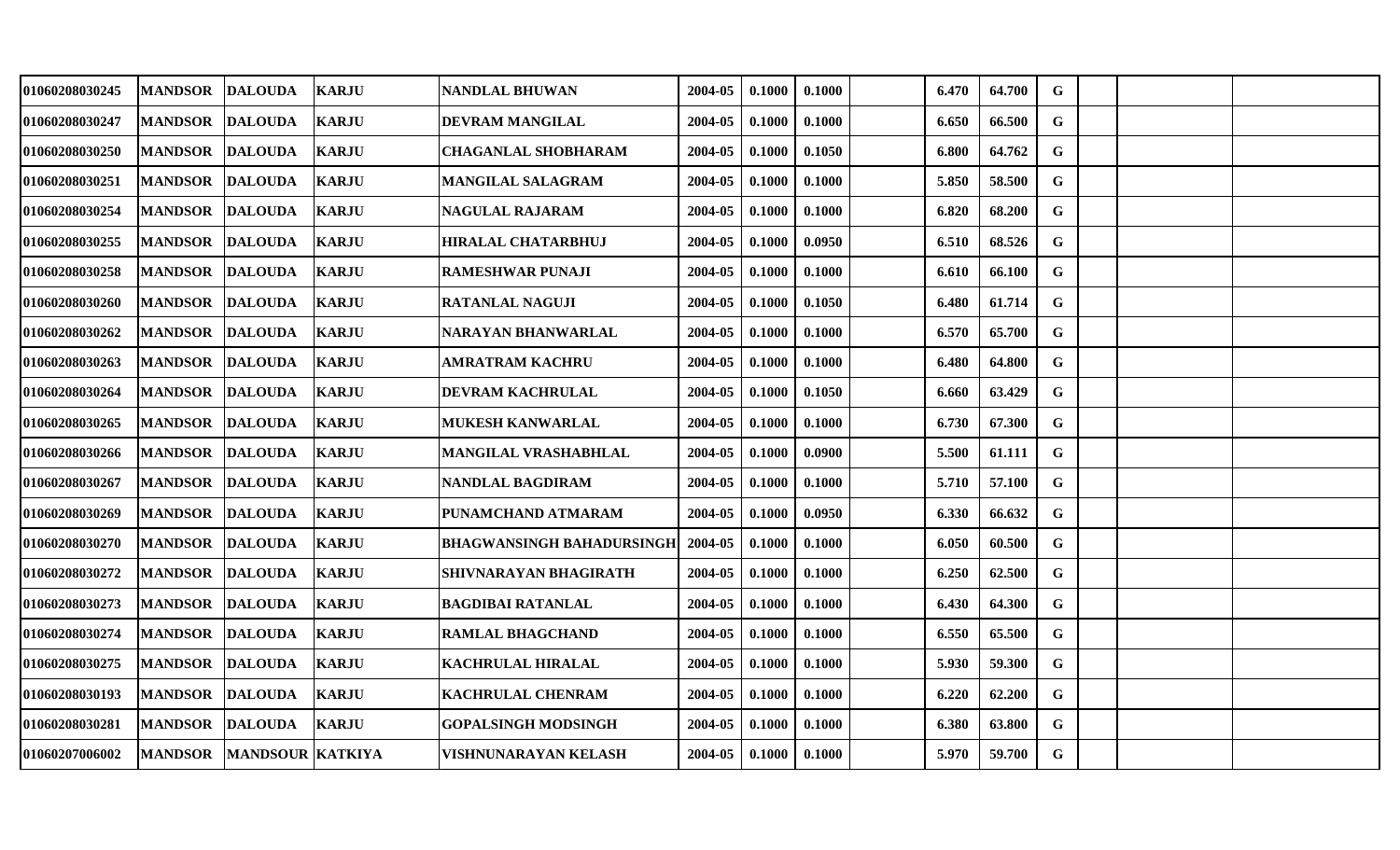| 01060207006003 | <b>MANDSOR</b>  | <b>MANDSOUR KATKIYA</b> |               | <b>RAMESHWAR SURAJMAL</b>    | 2004-05 | 0.1000 | 0.1000 | 6.690 | 66.900 | G           |    |                |  |
|----------------|-----------------|-------------------------|---------------|------------------------------|---------|--------|--------|-------|--------|-------------|----|----------------|--|
| 01060207006006 | <b>MANDSOR</b>  | <b>MANDSOUR KATKIYA</b> |               | <b>TULSIRAM NARSINGH</b>     | 2004-05 | 0.1000 | 0.1000 | 6.970 | 69.700 | G           |    |                |  |
| 01060207006011 | <b>MANDSOR</b>  | <b>MANDSOUR KATKIYA</b> |               | <b>KACHRULAL NANDA</b>       | 2004-05 | 0.1000 | 0.1050 | 6.200 | 59.048 | $\mathbf G$ |    |                |  |
| 01060207006012 | <b>MANDSOR</b>  | <b>MANDSOUR KATKIYA</b> |               | <b>JAGDISH SALAGRAM</b>      | 2004-05 | 0.1000 | 0.1050 | 6.530 | 62.190 | $\mathbf G$ |    |                |  |
| 01060207006018 | <b>MANDSOR</b>  | <b>MANDSOUR KATKIYA</b> |               | <b>KESAR GULAB</b>           | 2004-05 | 0.1000 | 0.1050 | 6.140 | 58.476 | ${\bf G}$   |    |                |  |
| 01060207006019 | <b>MANDSOR</b>  | <b>MANDSOUR KATKIYA</b> |               | SHIVNARAYAN SURAJMAL         | 2004-05 | 0.1000 | 0.0900 | 5.990 | 66.556 | G           |    |                |  |
| 01060207006020 | <b>MANDSOR</b>  | <b>MANDSOUR KATKIYA</b> |               | <b>RUPA GANGARAM</b>         | 2004-05 | 0.1000 | 0.1000 | 5.640 | 56.400 | $\mathbf G$ |    |                |  |
| 01060207006023 | <b>MANDSOR</b>  | <b>MANDSOUR KATKIYA</b> |               | <b>BHERULAL BHANWARBAI</b>   | 2004-05 | 0.1000 | 0.1000 | 3.800 | 38.000 | $\bf{I}$    | 02 |                |  |
| 01060207006030 | <b>MANDSOR</b>  | MANDSOUR KATKIYA        |               | <b>BALURAM NANDA</b>         | 2004-05 | 0.1000 | 0.1050 | 5.720 | 54.476 | G           |    | 01060207012030 |  |
| 01060208033001 | <b>MANDSOR</b>  | <b>DALOUDA</b>          | <b>KATLAR</b> | <b>RUGHNATH BAGDIRAM</b>     | 2004-05 | 0.1000 | 0.1000 | 6.230 | 62.300 | G           |    |                |  |
| 01060208033002 | <b>MANDSOR</b>  | <b>DALOUDA</b>          | <b>KATLAR</b> | <b>HIRALAL NANDRAM</b>       | 2004-05 | 0.1000 | 0.1000 | 6.340 | 63.400 | G           |    |                |  |
| 01060208033004 | <b>MANDSOR</b>  | <b>DALOUDA</b>          | <b>KATLAR</b> | DHANNALAL JANIBAI            | 2004-05 | 0.1000 | 0.0950 | 6.240 | 65.684 | $\mathbf G$ |    |                |  |
| 01060208033005 | <b>MANDSOR</b>  | <b>DALOUDA</b>          | <b>KATLAR</b> | <b>RATANLAL CHENA</b>        | 2004-05 | 0.1000 | 0.1050 | 6.740 | 64.190 | G           |    |                |  |
| 01060208033006 | <b>MANDSOR</b>  | <b>DALOUDA</b>          | <b>KATLAR</b> | <b>BIHARILAL BHAGGA</b>      | 2004-05 | 0.1000 | 0.1000 | 6.350 | 63.500 | G           |    |                |  |
| 01060208033007 | <b>MANDSOR</b>  | <b>DALOUDA</b>          | <b>KATLAR</b> | <b>BHERULAL HARIRAM</b>      | 2004-05 | 0.1000 | 0.1000 | 6.310 | 63.100 | G           |    |                |  |
| 01060208033011 | <b>MANDSOR</b>  | <b>DALOUDA</b>          | <b>KATLAR</b> | <b>DEVRAM BHAGWAN</b>        | 2004-05 | 0.1000 | 0.0950 | 5.760 | 60.632 | $\mathbf G$ |    |                |  |
| 01060208033013 | <b>MANDSOR</b>  | <b>DALOUDA</b>          | <b>KATLAR</b> | <b>HUDIBAI SAGA</b>          | 2004-05 | 0.1000 | 0.1050 | 6.090 | 58.000 | G           |    |                |  |
| 01060208033014 | <b>MANDSOR</b>  | <b>DALOUDA</b>          | <b>KATLAR</b> | <b>BHULIBAI RAMLAL</b>       | 2004-05 | 0.1000 | 0.1000 | 6.040 | 60.400 | $\mathbf G$ |    |                |  |
| 01060208033018 | <b>MANDSOR</b>  | <b>DALOUDA</b>          | <b>KATLAR</b> | <b>MOTIYABAI NANURAM</b>     | 2004-05 | 0.1000 | 0.0950 | 5.900 | 62.105 | G           |    |                |  |
| 01060208033019 | <b>MANDSOR</b>  | <b>DALOUDA</b>          | <b>KATLAR</b> | PREMA DOLATRAM               | 2004-05 | 0.1000 | 0.0950 | 5.980 | 62.947 | G           |    |                |  |
| 01060208033021 | <b>MANDSOR</b>  | <b>DALOUDA</b>          | <b>KATLAR</b> | <b>KACHRU SUKKHA</b>         | 2004-05 | 0.1000 | 0.0950 | 5.790 | 60.947 | G           |    |                |  |
| 01060208033022 | <b>MANDSOR</b>  | <b>DALOUDA</b>          | <b>KATLAR</b> | <b>SARDARSINGH SHIVSINGH</b> | 2004-05 | 0.1000 | 0.1000 | 6.460 | 64.600 | G           |    |                |  |
| 01060208033023 | MANDSOR DALOUDA |                         | <b>KATLAR</b> | <b>DHULSINGH ISHWARSINGH</b> | 2004-05 | 0.1000 | 0.1000 | 6.150 | 61.500 | G           |    |                |  |
|                |                 |                         |               |                              |         |        |        |       |        |             |    |                |  |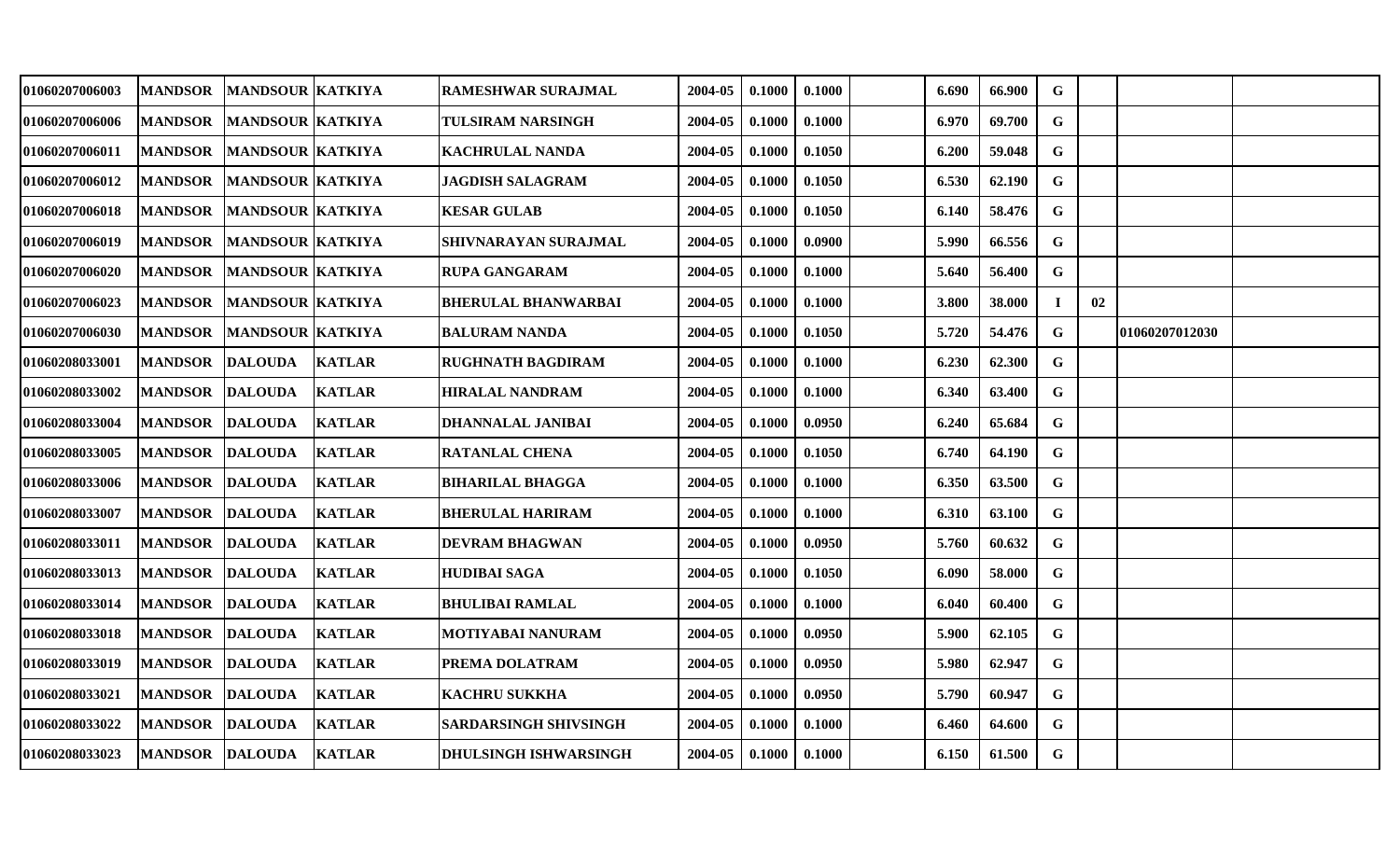| 01060208033025 | <b>MANDSOR</b>  | DALOUDA        | <b>KATLAR</b> | BHULIBAI MANNALAL               | 2004-05     | 0.1000          | 0.1050 | 6.510 | 62.000 | G            |    |                                     |
|----------------|-----------------|----------------|---------------|---------------------------------|-------------|-----------------|--------|-------|--------|--------------|----|-------------------------------------|
| 01060208033027 | <b>MANDSOR</b>  | <b>DALOUDA</b> | <b>KATLAR</b> | <b>BHURAKUNWAR BHANWARSINGH</b> | 2004-05     | 0.1000          | 0.1050 | 6.700 | 63.810 | G            |    |                                     |
| 01060208033028 | <b>MANDSOR</b>  | <b>DALOUDA</b> | <b>KATLAR</b> | <b>KALUSINGH MANSINGH</b>       | 2004-05     | 0.1000          | 0.1050 | 6.550 | 62.381 | $\mathbf G$  |    |                                     |
| 01060208033031 | <b>MANDSOR</b>  | <b>DALOUDA</b> | <b>KATLAR</b> | <b>CHAMPALAL DOLATRAM</b>       | 2004-05     | 0.1000          | 0.0950 | 6.440 | 67.789 | G            |    |                                     |
| 01060208033032 | <b>MANDSOR</b>  | <b>DALOUDA</b> | <b>KATLAR</b> | <b>VARDICHAND RATAN</b>         | 2004-05     | 0.1000          | 0.1000 | 6.680 | 66.800 | $\mathbf G$  |    |                                     |
| 01060208033033 | <b>MANDSOR</b>  | <b>DALOUDA</b> | <b>KATLAR</b> | <b>BAGDIBAI KASTURCHAND</b>     | 2004-05     | 0.1000          | 0.0950 | 5.890 | 62.000 | G            |    | <b>NAME CHANGE</b>                  |
| 01060208033034 | <b>MANDSOR</b>  | <b>DALOUDA</b> | <b>KATLAR</b> | JUJHARSINGH AMARSINGH           | 2004-05     | 0.1000          | 0.0950 | 6.600 | 69.474 | G            |    |                                     |
| 01060208033036 | <b>MANDSOR</b>  | <b>DALOUDA</b> | <b>KATLAR</b> | KASTURCHAND JAGANNATH           | 2004-05     | 0.1000          | 0.1050 | 6.740 | 64.190 | G            | 09 |                                     |
| 01060208033037 | <b>MANDSOR</b>  | <b>DALOUDA</b> | <b>KATLAR</b> | <b>AMRATRAM RAGHUNATH</b>       | 2004-05     | 0.1000          | 0.1000 | 6.030 | 60.300 | G            |    |                                     |
| 01060208033038 | MANDSOR DALOUDA |                | <b>KATLAR</b> | <b>NATHULAL BAGDIRAM</b>        | 2004-05     | 0.1000          | 0.1000 | 6.540 | 65.400 | G            |    |                                     |
| 01060208033040 | <b> MANDSOR</b> | <b>DALOUDA</b> | <b>KATLAR</b> | PRABHULAL BAGDIRAM              | 2004-05     | 0.1000          | 0.1000 | 6.310 | 63.100 | G            |    |                                     |
| 01060208033042 | <b> MANDSOR</b> | <b>DALOUDA</b> | <b>KATLAR</b> | <b>SHAMBHULAL NANDARAM</b>      | 2004-05     | 0.1000          | 0.1050 | 6.490 | 61.810 | G            |    | <b>TRANSFER/CHOSLA MANDSOR I DN</b> |
| 01060208033047 | <b>MANDSOR</b>  | <b>DALOUDA</b> | <b>KATLAR</b> | RAMKANYABAI SHAMBHULAL          | 2004-05     | 0.1000          | 0.1000 | 6.330 | 63.300 | G            |    |                                     |
| 01060208033048 | MANDSOR         | <b>DALOUDA</b> | <b>KATLAR</b> | MANGILAL JAGANNATH              | 2004-05     | 0.1000          | 0.0950 | 6.300 | 66.316 | G            |    |                                     |
| 01060208033051 | MANDSOR         | <b>DALOUDA</b> | <b>KATLAR</b> | MADANSINGH BHERUSINGH           | 2004-05     | 0.1000          | 0.1000 | 6.340 | 63.400 | $\mathbf G$  |    |                                     |
| 01060208033052 | <b>MANDSOR</b>  | <b>DALOUDA</b> | <b>KATLAR</b> | <b>PARTHESINGH BHERUSINGH</b>   | 2004-05     | 0.1000          | 0.1050 | 6.810 | 64.857 | G            |    |                                     |
| 01060208033053 | <b>MANDSOR</b>  | <b>DALOUDA</b> | <b>KATLAR</b> | <b>MOHANLAL BHAGIRATH</b>       | 2004-05     | 0.1000          | 0.1000 | 6.320 | 63.200 | G            |    |                                     |
| 01060208033054 | <b>MANDSOR</b>  | <b>DALOUDA</b> | <b>KATLAR</b> | BHARATSINGH RUPSINGH            | 2004-05     | 0.1000          | 0.0950 | 6.250 | 65.789 | G            |    |                                     |
| 01060208033055 | <b>MANDSOR</b>  | <b>DALOUDA</b> | <b>KATLAR</b> | RASALKUNWAR RAYSINGH            | 2004-05     | 0.1000          | 0.1050 | 6.790 | 64.667 | G            |    |                                     |
| 01060208033061 | <b>MANDSOR</b>  | <b>DALOUDA</b> | <b>KATLAR</b> | <b>BALU ONKARLAL</b>            | 2004-05     | 0.1000          |        |       |        | $\mathbf{F}$ |    |                                     |
| 01060208033063 | <b>MANDSOR</b>  | <b>DALOUDA</b> | <b>KATLAR</b> | <b>RUGHNATH BALU</b>            | 2004-05     | 0.1000          | 0.0950 | 6.210 | 65.368 | G            |    |                                     |
| 01060208033064 | <b>MANDSOR</b>  | <b>DALOUDA</b> | <b>KATLAR</b> | <b>BHERU RUGGA</b>              | 2004-05     | 0.1000          | 0.1000 | 6.910 | 69.100 | G            |    |                                     |
| 01060208033066 | MANDSOR DALOUDA |                | <b>KATLAR</b> | <b>BALURAM BHERA</b>            | $2004 - 05$ | $0.1000$ 0.1000 |        | 5.800 | 58.000 | G            |    |                                     |
|                |                 |                |               |                                 |             |                 |        |       |        |              |    |                                     |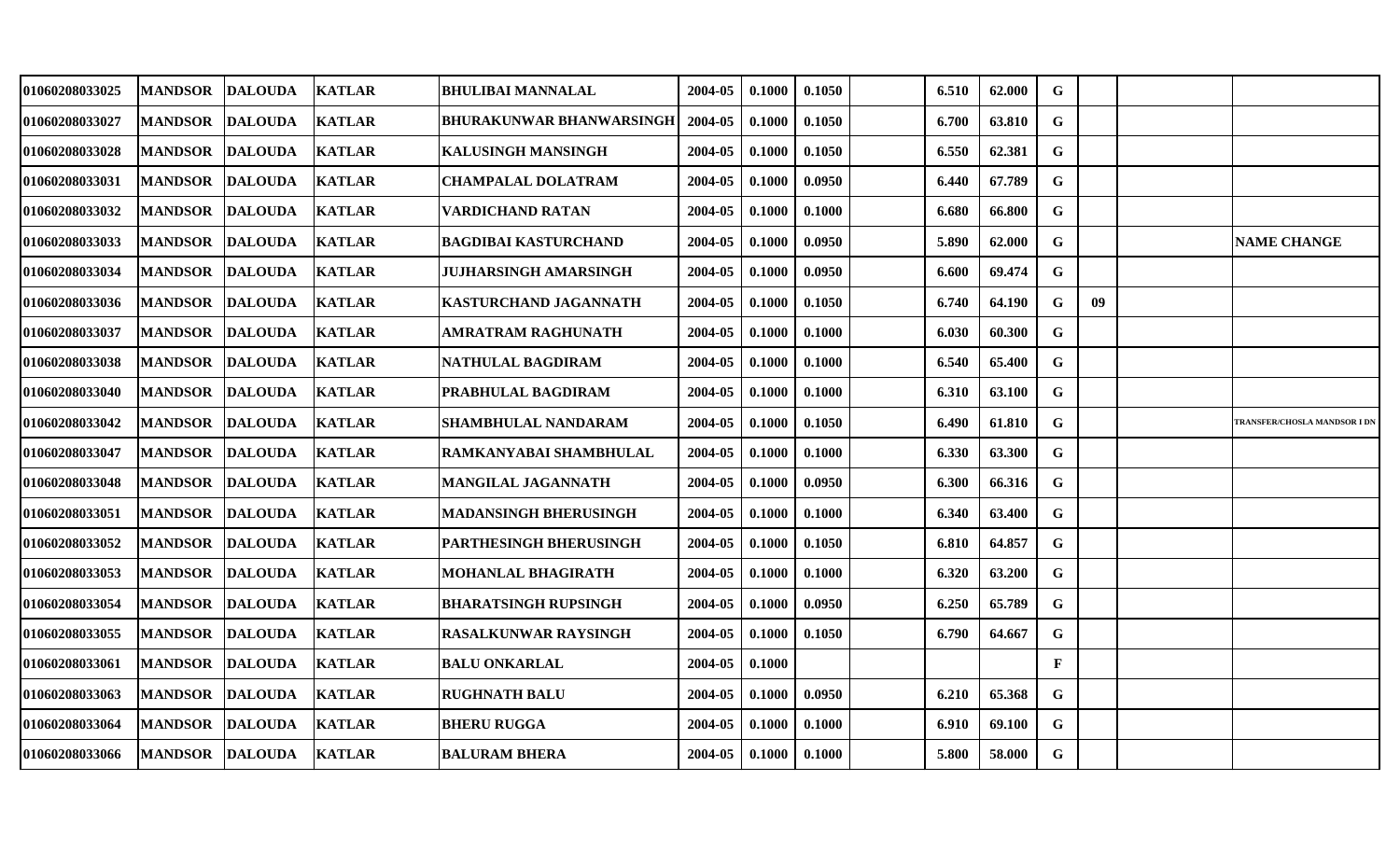| 01060208033067 | <b>MANDSOR</b> | <b>DALOUDA</b>         | <b>KATLAR</b> | HIRALAL BHAGIRATH          | 2004-05 | 0.1000 | 0.0950 | 5.820 | 61.263 | G            |  |  |
|----------------|----------------|------------------------|---------------|----------------------------|---------|--------|--------|-------|--------|--------------|--|--|
| 01060208033068 | <b>MANDSOR</b> | <b>DALOUDA</b>         | <b>KATLAR</b> | DUNGARSINGH DALPATSINGH    | 2004-05 | 0.1000 | 0.1000 | 6.330 | 63.300 | G            |  |  |
| 01060208033069 | <b>MANDSOR</b> | <b>DALOUDA</b>         | <b>KATLAR</b> | <b>BABU BHERA</b>          | 2004-05 | 0.1000 | 0.0950 | 5.920 | 62.316 | $\mathbf G$  |  |  |
| 01060208033070 | <b>MANDSOR</b> | <b>DALOUDA</b>         | <b>KATLAR</b> | <b>HARIRAM CHAMPALAL</b>   | 2004-05 | 0.1000 | 0.1000 | 6.100 | 61.000 | $\mathbf G$  |  |  |
| 01060208033071 | <b>MANDSOR</b> | <b>DALOUDA</b>         | <b>KATLAR</b> | <b>AMRATRAM BHERULAL</b>   | 2004-05 | 0.1000 | 0.1000 | 6.360 | 63.600 | ${\bf G}$    |  |  |
| 01060208033077 | <b>MANDSOR</b> | <b>DALOUDA</b>         | <b>KATLAR</b> | <b>BHERULAL CHAGAN</b>     | 2004-05 | 0.1000 | 0.1000 | 6.270 | 62.700 | G            |  |  |
| 01060208033081 | <b>MANDSOR</b> | <b>DALOUDA</b>         | <b>KATLAR</b> | <b>BHANWARLAL MOHANLAL</b> | 2004-05 | 0.1000 | 0.1000 | 6.220 | 62.200 | $\mathbf G$  |  |  |
| 01060208033082 | <b>MANDSOR</b> | <b>DALOUDA</b>         | <b>KATLAR</b> | RAMRATAN GANGARAM          | 2004-05 | 0.1000 | 0.1000 | 5.790 | 57.900 | $\mathbf G$  |  |  |
| 01060208033083 | <b>MANDSOR</b> | <b>DALOUDA</b>         | <b>KATLAR</b> | KAMLASHANKAR BHERULAL      | 2004-05 | 0.1000 | 0.1000 | 6.210 | 62.100 | $\mathbf G$  |  |  |
| 01060208033084 | <b>MANDSOR</b> | <b>DALOUDA</b>         | <b>KATLAR</b> | RAGHUVIRSINGH SHIVSINGH    | 2004-05 | 0.1000 | 0.1000 | 6.230 | 62.300 | G            |  |  |
| 01060208033085 | <b>MANDSOR</b> | <b>DALOUDA</b>         | <b>KATLAR</b> | MOHANLAL NANURAM           | 2004-05 | 0.1000 |        |       |        | $\mathbf{F}$ |  |  |
| 01060208033086 | <b>MANDSOR</b> | <b>DALOUDA</b>         | <b>KATLAR</b> | <b>BHANWARLAL CHENRAM</b>  | 2004-05 | 0.1000 | 0.0950 | 5.620 | 59.158 | G            |  |  |
| 01060208033087 | <b>MANDSOR</b> | <b>DALOUDA</b>         | <b>KATLAR</b> | <b>SHYAMLAL PYARCHAND</b>  | 2004-05 | 0.1000 | 0.1000 | 6.250 | 62.500 | G            |  |  |
| 01060208033088 | <b>MANDSOR</b> | <b>DALOUDA</b>         | <b>KATLAR</b> | <b>MANGILAL BHERULAL</b>   | 2004-05 | 0.1000 | 0.1050 | 6.620 | 63.048 | G            |  |  |
| 01060208033089 | <b>MANDSOR</b> | <b>DALOUDA</b>         | <b>KATLAR</b> | SHAMBHULAL JAGANNATH       | 2004-05 | 0.1000 | 0.1000 | 5.990 | 59.900 | G            |  |  |
| 01060208033090 | <b>MANDSOR</b> | <b>DALOUDA</b>         | <b>KATLAR</b> | <b>LACHIRAM MOTIJI</b>     | 2004-05 | 0.1000 | 0.1000 | 6.470 | 64.700 | G            |  |  |
| 01060208033091 | <b>MANDSOR</b> | <b>DALOUDA</b>         | <b>KATLAR</b> | <b>BHERULAL HIRALAL</b>    | 2004-05 | 0.1000 | 0.0950 | 6.130 | 64.526 | $\mathbf G$  |  |  |
| 01060208033092 | <b>MANDSOR</b> | <b>DALOUDA</b>         | <b>KATLAR</b> | <b>RATANLAL NANDA</b>      | 2004-05 | 0.1000 | 0.1000 | 6.440 | 64.400 | G            |  |  |
| 01060208033093 | <b>MANDSOR</b> | <b>DALOUDA</b>         | <b>KATLAR</b> | <b>KANIRAM MOTI</b>        | 2004-05 | 0.1000 | 0.1000 | 6.020 | 60.200 | G            |  |  |
| 01060208033094 | <b>MANDSOR</b> | <b>DALOUDA</b>         | <b>KATLAR</b> | <b>RAMESHWAR MULCHAND</b>  | 2004-05 | 0.1000 | 0.1000 | 5.980 | 59.800 | $\mathbf G$  |  |  |
| 01060208033095 | <b>MANDSOR</b> | <b>DALOUDA</b>         | <b>KATLAR</b> | <b>MOHANSINGH RAMSINGH</b> | 2004-05 | 0.1000 | 0.1000 | 6.600 | 66.000 | G            |  |  |
| 01060208033096 | <b>MANDSOR</b> | <b>DALOUDA</b>         | <b>KATLAR</b> | <b>BALARAM KHEEMALAL</b>   | 2004-05 | 0.1000 | 0.1050 | 6.550 | 62.381 | G            |  |  |
| 01060208033097 |                | MANDSOR DALOUDA KATLAR |               | PRABHULAL KHIMA            | 2004-05 | 0.1000 | 0.1050 | 6.440 | 61.333 | G            |  |  |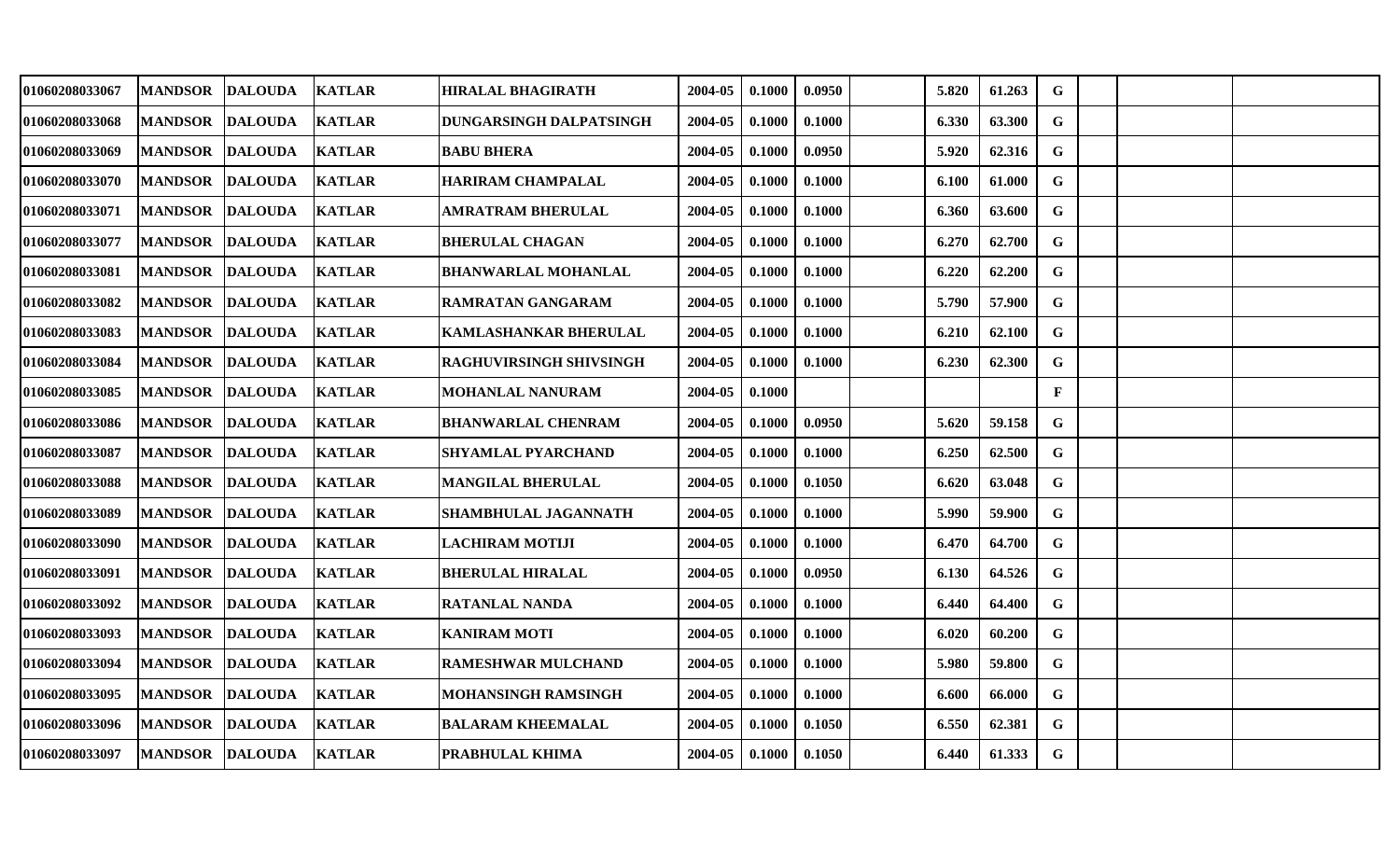| 01060208033098 | <b>MANDSOR</b> | <b>DALOUDA</b>         | <b>KATLAR</b> | RAMESHKUNWAR MANSINGH               | 2004-05 | 0.1000 |        |       |        | $\mathbf F$ |    |                |  |
|----------------|----------------|------------------------|---------------|-------------------------------------|---------|--------|--------|-------|--------|-------------|----|----------------|--|
| 01060208033099 | <b>MANDSOR</b> | <b>DALOUDA</b>         | <b>KATLAR</b> | <b>GHANSHYAM KISHAN</b>             | 2004-05 | 0.1000 | 0.0950 | 5.700 | 60.000 | G           |    |                |  |
| 01060208033102 | <b>MANDSOR</b> | <b>DALOUDA</b>         | <b>KATLAR</b> | <b>SITARAM RAGHUNATH</b>            | 2004-05 | 0.1000 | 0.1000 | 7.220 | 72.200 | $\mathbf G$ |    |                |  |
| 01060208033103 | <b>MANDSOR</b> | <b>DALOUDA</b>         | <b>KATLAR</b> | MOHANLAL GORDHANLAL                 | 2004-05 | 0.1000 | 0.1050 | 6.580 | 62.667 | G           |    |                |  |
| 01060208033104 | <b>MANDSOR</b> | <b>DALOUDA</b>         | <b>KATLAR</b> | SHRIKRISHANA KASTURCHAND            | 2004-05 | 0.1000 | 0.1050 | 6.850 | 65.238 | $\mathbf G$ |    |                |  |
| 01060208033105 | <b>MANDSOR</b> | <b>DALOUDA</b>         | <b>KATLAR</b> | KISHORSINGH HKKESINGH               | 2004-05 | 0.1000 | 0.1000 | 6.120 | 61.200 | G           |    |                |  |
| 01060208033106 | <b>MANDSOR</b> | <b>DALOUDA</b>         | <b>KATLAR</b> | <b>BALWANTSINGH HAKKESINGH</b>      | 2004-05 | 0.1000 | 0.0950 | 6.220 | 65.474 | G           |    |                |  |
| 01060208033107 | <b>MANDSOR</b> | <b>DALOUDA</b>         | <b>KATLAR</b> | <b>ISHWARSINGH HAMERSINGH</b>       | 2004-05 | 0.1000 | 0.0950 | 5.970 | 62.842 | G           |    |                |  |
| 01060208033108 | <b>MANDSOR</b> | <b>DALOUDA</b>         | <b>KATLAR</b> | <b>GOVINDSINGH HAKKESINGH</b>       | 2004-05 | 0.1000 | 0.1000 | 5.100 | 51.000 |             | 02 |                |  |
| 01060208033111 | <b>MANDSOR</b> | <b>DALOUDA</b>         | <b>KATLAR</b> | <b>DULICHAND NANURAM</b>            | 2004-05 | 0.1000 | 0.0950 | 5.690 | 59.895 | G           |    |                |  |
| 01060208033112 | <b>MANDSOR</b> | <b>DALOUDA</b>         | <b>KATLAR</b> | <b>BHANWARBAI DEUBAI</b>            | 2004-05 | 0.1000 | 0.1050 | 6.600 | 62.857 | $\mathbf G$ |    |                |  |
| 01060208033113 | <b>MANDSOR</b> | <b>DALOUDA</b>         | <b>KATLAR</b> | <b>BHANWARLAL PREMCHAND</b>         | 2004-05 | 0.1000 | 0.1000 | 6.400 | 64.000 | $\mathbf G$ |    |                |  |
| 01060208033114 | <b>MANDSOR</b> | <b>DALOUDA</b>         | <b>KATLAR</b> | RAMRATAN SALAGRAM                   | 2004-05 | 0.1000 | 0.0950 | 5.710 | 60.105 | $\mathbf G$ |    |                |  |
| 01060208033115 | <b>MANDSOR</b> | <b>DALOUDA</b>         | <b>KATLAR</b> | RAMRATAN HARIRAM                    | 2004-05 | 0.1000 | 0.0950 | 5.590 | 58.842 | G           |    |                |  |
| 01060208033116 | <b>MANDSOR</b> | <b>DALOUDA</b>         | <b>KATLAR</b> | KALUSINGH MADANSINGH                | 2004-05 | 0.1000 | 0.1050 | 6.600 | 62.857 | $\mathbf G$ |    |                |  |
| 01060208033117 | <b>MANDSOR</b> | <b>DALOUDA</b>         | <b>KATLAR</b> | PAPPULAL CHENRAM                    | 2004-05 | 0.1000 | 0.1050 | 6.600 | 62.857 | $\mathbf G$ |    |                |  |
| 01060208033118 | <b>MANDSOR</b> | <b>DALOUDA</b>         | <b>KATLAR</b> | <b>RAMESHWAR CHENRAM</b>            | 2004-05 | 0.1000 | 0.0950 | 6.300 | 66.316 | $\mathbf G$ |    |                |  |
| 01060208033119 | <b>MANDSOR</b> | <b>DALOUDA</b>         | <b>KATLAR</b> | <b>BAGDIRAM RATANLAL</b>            | 2004-05 | 0.1000 | 0.1050 | 6.170 | 58.762 | G           |    |                |  |
| 01060208033120 | <b>MANDSOR</b> | <b>DALOUDA</b>         | <b>KATLAR</b> | <b>BHAGATRAM GANGARAM</b>           | 2004-05 | 0.1000 | 0.0950 | 5.610 | 59.052 |             | 02 |                |  |
| 01060208033121 | <b>MANDSOR</b> | <b>DALOUDA</b>         | <b>KATLAR</b> | <b>BALWANTSINGH PRATAPSINGH</b>     | 2004-05 | 0.1000 | 0.0950 | 6.280 | 66.105 | $\mathbf G$ |    |                |  |
| 01060208033123 | <b>MANDSOR</b> | <b>DALOUDA</b>         | <b>KATLAR</b> | MANOHARSINGH DALPATSINGH            | 2004-05 | 0.1000 | 0.1000 | 6.800 | 68.000 | $\mathbf G$ |    |                |  |
| 01060208033124 | <b>MANDSOR</b> | <b>DALOUDA</b>         | <b>KATLAR</b> | DHIRAJSINGH DHULSINGH               | 2004-05 | 0.1000 | 0.1000 | 6.020 | 60.200 | G           |    |                |  |
| 01060208033125 |                | MANDSOR DALOUDA KATLAR |               | NARENDRASINGH LAXMANSINGH   2004-05 |         | 0.1000 | 0.1000 | 6.430 | 64.300 | $\mathbf G$ |    | 01030208043038 |  |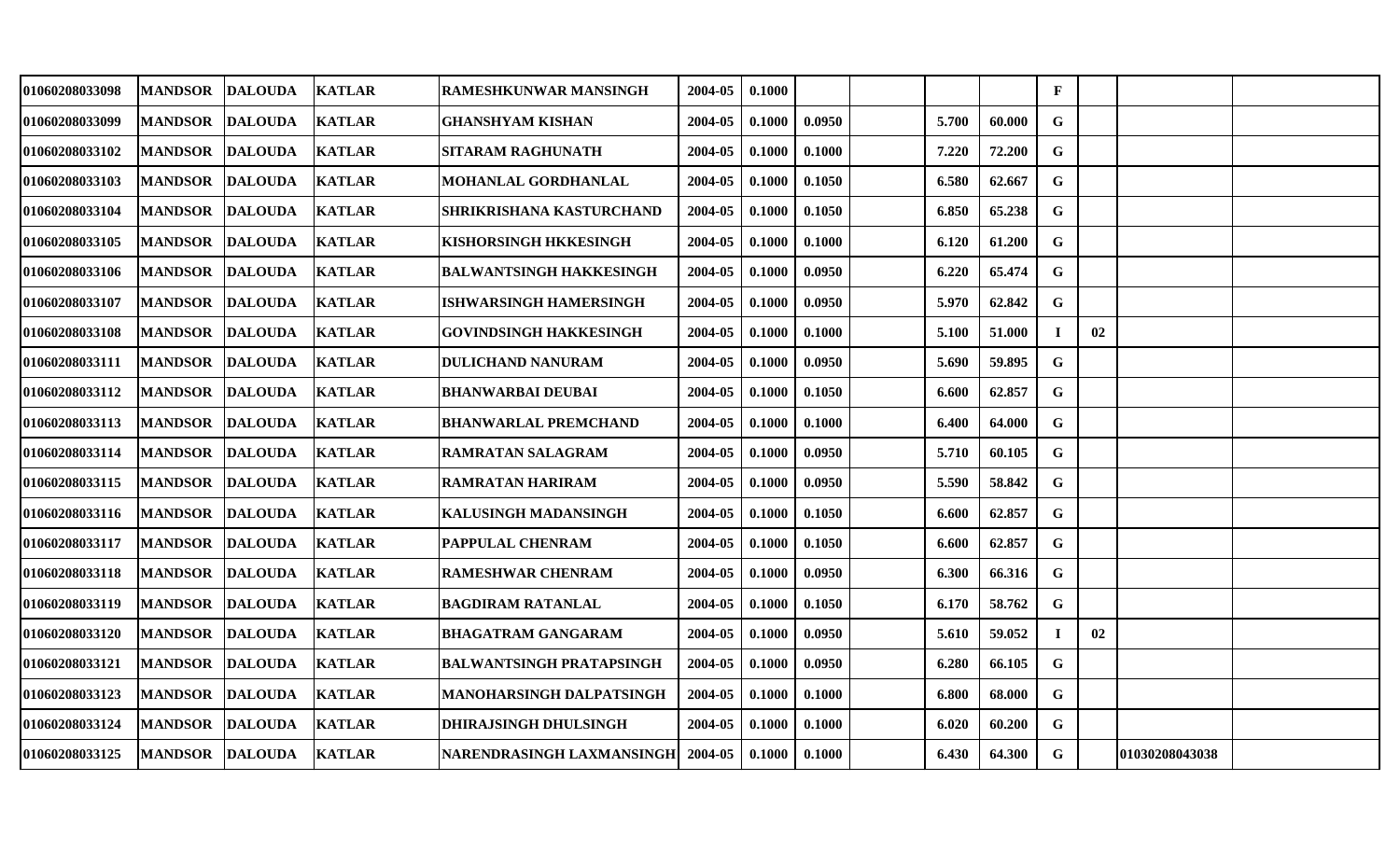| 01060208033126 | <b>MANDSOR</b>  | <b>DALOUDA</b> | <b>KATLAR</b>                        | SHETANSINGH SHARDULSINGH                   | 2004-05 | 0.1000 | 0.1050 | 6.120 | 58.286 | G           |                |                    |
|----------------|-----------------|----------------|--------------------------------------|--------------------------------------------|---------|--------|--------|-------|--------|-------------|----------------|--------------------|
| 01060208033128 | <b>MANDSOR</b>  | <b>DALOUDA</b> | <b>KATLAR</b>                        | <b>NAGULAL KHEEMA</b>                      | 2004-05 | 0.1000 | 0.0850 | 5.610 | 66.000 | G           |                |                    |
| 01060208033129 | <b>MANDSOR</b>  | <b>DALOUDA</b> | <b>KATLAR</b>                        | <b>GORDHANSINGH SHARDULSINGH</b>           | 2004-05 | 0.1000 | 0.1000 | 5.960 | 59.600 | $\mathbf G$ | 01050210148012 |                    |
| 01060208033131 | <b>MANDSOR</b>  | <b>DALOUDA</b> | <b>KATLAR</b>                        | NATHULAL GANGARAM                          | 2004-05 | 0.1000 | 0.1050 | 7.130 | 67.905 | G           |                |                    |
| 01060208033132 | <b>MANDSOR</b>  | <b>DALOUDA</b> | <b>KATLAR</b>                        | PARMANAND GANGARAM                         | 2004-05 | 0.1000 | 0.1000 | 6.640 | 66.400 | $\mathbf G$ |                |                    |
| 01060208033134 | <b>MANDSOR</b>  | <b>DALOUDA</b> | <b>KATLAR</b>                        | KUSHALSINGH GOPALSINGH                     | 2004-05 | 0.1000 | 0.1050 | 6.300 | 60.000 | G           |                |                    |
| 01060208033139 | <b>MANDSOR</b>  | <b>DALOUDA</b> | <b>KATLAR</b>                        | NANDIBAI PUNAMCHAND                        | 2004-05 | 0.1000 | 0.1000 | 5.880 | 58.800 | $\mathbf G$ |                |                    |
| 01060208040001 | <b>MANDSOR</b>  | <b>DALOUDA</b> |                                      | KHAJURIYASARANG RAMPRASAD SHIVNARAYAN      | 2004-05 | 0.1000 | 0.0950 | 5.270 | 55.474 | G           |                |                    |
| 01060208040002 | <b>MANDSOR</b>  | <b>DALOUDA</b> |                                      | KHAJURIYASARANG SHIVNARAYAN SURATRAM       | 2004-05 | 0.1000 | 0.0950 | 5.290 | 55.684 | $\mathbf G$ |                |                    |
| 01060208040003 | <b>MANDSOR</b>  | <b>DALOUDA</b> |                                      | KHAJURIYASARANG INDARMAL CHAMPALAL         | 2004-05 | 0.1000 | 0.1050 | 6.590 | 62.762 | G           |                |                    |
| 01060208040007 | <b>MANDSOR</b>  | <b>DALOUDA</b> |                                      | <b>KHAJURIYASARANG RANGLAL DEVRAM</b>      | 2004-05 | 0.1000 | 0.0950 | 6.230 | 65.579 | $\mathbf G$ |                |                    |
| 01060208040009 | <b>MANDSOR</b>  | <b>DALOUDA</b> | <b>KHAJURIYASARANG RAMIBAI NATHU</b> |                                            | 2004-05 | 0.1000 | 0.1050 | 6.330 | 60.286 | G           |                |                    |
| 01060208040012 | <b>MANDSOR</b>  | <b>DALOUDA</b> |                                      | KHAJURIYASARANG DAKHIBAI CHAGANLAL         | 2004-05 | 0.1000 | 0.1000 | 5.770 | 57.700 | G           |                |                    |
| 01060208040015 | <b>MANDSOR</b>  | <b>DALOUDA</b> |                                      | KHAJURIYASARANG SITABAI SHANKARGIRI        | 2004-05 | 0.1000 | 0.1050 | 6.870 | 65.429 | G           |                | <b>NAME CHANGE</b> |
| 01060208040020 | <b>MANDSOR</b>  | <b>DALOUDA</b> |                                      | <b>KHAJURIYASARANG RANCHOD BHANWARLAL</b>  | 2004-05 | 0.1000 | 0.1050 | 6.080 | 57.905 | G           |                |                    |
| 01060208040022 | <b>MANDSOR</b>  | <b>DALOUDA</b> |                                      | <b>KHAJURIYASARANG CHAMPALAL KISHANLAL</b> | 2004-05 | 0.1000 | 0.1000 | 5.860 | 58.600 | G           |                |                    |
| 01060208040023 | <b>MANDSOR</b>  | <b>DALOUDA</b> |                                      | KHAJURIYASARANG CHATARLAL VAJERAM          | 2004-05 | 0.1000 | 0.1000 | 6.150 | 61.500 | $\mathbf G$ |                |                    |
| 01060208040026 | <b>MANDSOR</b>  | <b>DALOUDA</b> |                                      | KHAJURIYASARANG KOMALCHAND CHAMPALAL       | 2004-05 | 0.1000 | 0.1000 | 6.430 | 64.300 | G           |                |                    |
| 01060208040027 | <b>MANDSOR</b>  | <b>DALOUDA</b> |                                      | KHAJURIYASARANG RODHILAL BHUWANILAL        | 2004-05 | 0.1000 | 0.0900 | 5.970 | 66.333 | G           |                |                    |
| 01060208040029 | <b>MANDSOR</b>  | <b>DALOUDA</b> |                                      | KHAJURIYASARANG LACHCHIBAI SONIBAI         | 2004-05 | 0.1000 | 0.0950 | 5.650 | 59.474 | $\mathbf G$ |                |                    |
| 01060208040031 | <b>MANDSOR</b>  | <b>DALOUDA</b> |                                      | KHAJURIYASARANG BHANWARLAL DHANNA          | 2004-05 | 0.1000 | 0.1050 | 6.190 | 58.952 | G           |                |                    |
| 01060208040037 | <b>MANDSOR</b>  | <b>DALOUDA</b> |                                      | KHAJURIYASARANG RAMPRASAD RODIRAM          | 2004-05 | 0.1000 | 0.1000 | 6.460 | 64.600 | G           |                |                    |
| 01060208040039 | MANDSOR DALOUDA |                |                                      | <b>KHAJURIYASARANG DEVRAM NANDRAM</b>      | 2004-05 | 0.1000 | 0.1000 | 6.110 | 61.100 | $\mathbf G$ |                |                    |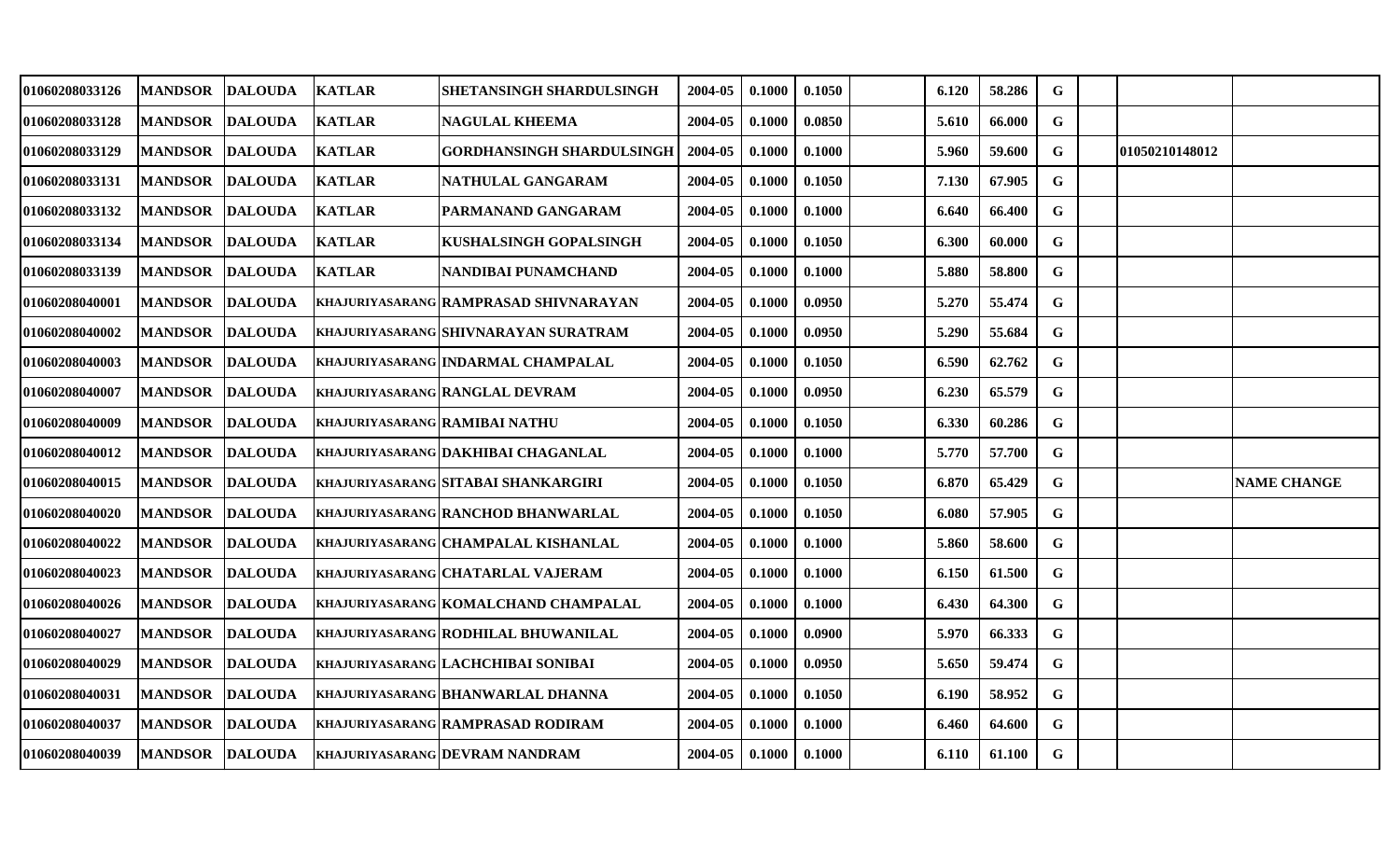| 01060208040040 | <b>MANDSOR</b>  | <b>DALOUDA</b> | KHAJURIYASARANG NANDGIR SHANKARGIR                     | 2004-05 | 0.1000 | 0.0950 | 6.230 | 65.579 | G           |    |  |
|----------------|-----------------|----------------|--------------------------------------------------------|---------|--------|--------|-------|--------|-------------|----|--|
| 01060208040044 | <b>MANDSOR</b>  | <b>DALOUDA</b> | KHAJURIYASARANG RAMIBAI NANURAM                        | 2004-05 | 0.1000 | 0.1050 | 6.490 | 61.810 | G           |    |  |
| 01060208040045 | <b>MANDSOR</b>  | <b>DALOUDA</b> | <b>KHAJURIYASARANG BHANWARLAL DEVRAM</b>               | 2004-05 | 0.1000 | 0.1000 | 6.130 | 61.300 | $\mathbf G$ |    |  |
| 01060208040046 | <b>MANDSOR</b>  | <b>DALOUDA</b> | <b>KHAJURIYASARANG GOPAL NIRBHEYRAM</b>                | 2004-05 | 0.1000 | 0.1000 | 5.950 | 59.500 | G           |    |  |
| 01060208040049 | <b>MANDSOR</b>  | <b>DALOUDA</b> | <b>KHAJURIYASARANG BAGDIRAM TEKA</b>                   | 2004-05 | 0.1000 | 0.1000 | 6.190 | 61.900 | $\mathbf G$ |    |  |
| 01060208040050 | <b>MANDSOR</b>  | <b>DALOUDA</b> | <b>KHAJURIYASARANG BADRILAL NANDA</b>                  | 2004-05 | 0.1000 | 0.1000 | 6.100 | 61.000 | $\mathbf G$ |    |  |
| 01060208040051 | <b>MANDSOR</b>  | <b>DALOUDA</b> | KHAJURIYASARANG KAMLABAI NANDGIR                       | 2004-05 | 0.1000 | 0.1000 | 6.460 | 64.600 | $\mathbf G$ |    |  |
| 01060208040053 | <b>MANDSOR</b>  | <b>DALOUDA</b> | KHAJURIYASARANG SURATRAM KASHIRAM                      | 2004-05 | 0.1000 | 0.1050 | 6.290 | 59.905 | G           |    |  |
| 01060208040058 | <b>MANDSOR</b>  | <b>DALOUDA</b> | <b>KHAJURIYASARANG BAPULAL CHENRAM</b>                 | 2004-05 | 0.1000 | 0.1000 | 5.610 | 56.100 | $\mathbf G$ |    |  |
| 01060208040059 | <b>MANDSOR</b>  | <b>DALOUDA</b> | <b>KHAJURIYASARANG BHERULAL RATANLAL</b>               | 2004-05 | 0.1000 | 0.1000 | 6.720 | 67.200 | G           |    |  |
| 01060208040060 | <b>MANDSOR</b>  | <b>DALOUDA</b> | KHAJURIYASARANG MANGILAL PRABHULAL                     | 2004-05 | 0.1000 | 0.0900 | 5.130 | 57.000 | G           |    |  |
| 01060208040062 | <b>MANDSOR</b>  | <b>DALOUDA</b> | KHAJURIYASARANG CHANDIBAI DHANGEER                     | 2004-05 | 0.1000 | 0.1000 | 5.780 | 57.800 | G           | 09 |  |
| 01060208040063 | <b>MANDSOR</b>  | <b>DALOUDA</b> | KHAJURIYASARANG NANDIBAI NANDA                         | 2004-05 | 0.1000 | 0.1000 | 5.710 | 57.100 | $\mathbf G$ |    |  |
| 01060208040066 | <b>MANDSOR</b>  | <b>DALOUDA</b> | <b>KHAJURIYASARANG CHENRAM SUDIBAI</b>                 | 2004-05 | 0.1000 | 0.1050 | 5.980 | 56.952 | G           |    |  |
| 01060208040070 | <b>MANDSOR</b>  | <b>DALOUDA</b> | <b>KHAJURIYASARANG BHANWARLAL KESHURAM</b>             | 2004-05 | 0.1000 | 0.0950 | 6.160 | 64.842 | $\mathbf G$ |    |  |
| 01060208040072 | <b>MANDSOR</b>  | <b>DALOUDA</b> | <b>KHAJURIYASARANG BAGDIRAM NATHU</b>                  | 2004-05 | 0.1000 | 0.1000 | 6.270 | 62.700 | G           |    |  |
| 01060208040073 | <b>MANDSOR</b>  | <b>DALOUDA</b> | KHAJURIYASARANG MANGILAL SHOBHARAM                     | 2004-05 | 0.1000 | 0.1050 | 6.370 | 60.667 | $\mathbf G$ |    |  |
| 01060208040077 | <b>MANDSOR</b>  | <b>DALOUDA</b> | KHAJURIYASARANG MOHANLAL PANNALAL                      | 2004-05 | 0.1000 | 0.0900 | 5.460 | 60.667 | G           |    |  |
| 01060208040078 | <b>MANDSOR</b>  | <b>DALOUDA</b> | <b>KHAJURIYASARANG RAMNIWAS GHASI</b>                  | 2004-05 | 0.1000 | 0.1050 | 6.620 | 63.048 | $\mathbf G$ |    |  |
| 01060208040081 | <b>MANDSOR</b>  | <b>DALOUDA</b> | <b>KHAJURIYASARANG GHEESIBAI DEVRAM</b>                | 2004-05 | 0.1000 | 0.0950 | 5.960 | 62.737 | G           |    |  |
| 01060208040084 | <b>MANDSOR</b>  | <b>DALOUDA</b> | KHAJURIYASARANG MODIBAI KANIRAM                        | 2004-05 | 0.1000 | 0.1000 | 5.760 | 57.600 | G           |    |  |
| 01060208040085 | <b>MANDSOR</b>  | <b>DALOUDA</b> | <b>KHAJURIYASARANG SHAMBHUGIR BAGADU</b>               | 2004-05 | 0.1000 | 0.1050 | 5.260 | 50.095 | G           | 04 |  |
| 01060208040087 | MANDSOR DALOUDA |                | <b>KHAJURIYASARANG PREMCHAND TARACHAND (RAMCHARAN)</b> | 2004-05 | 0.1000 | 0.1000 | 6.500 | 65.000 | $\mathbf G$ |    |  |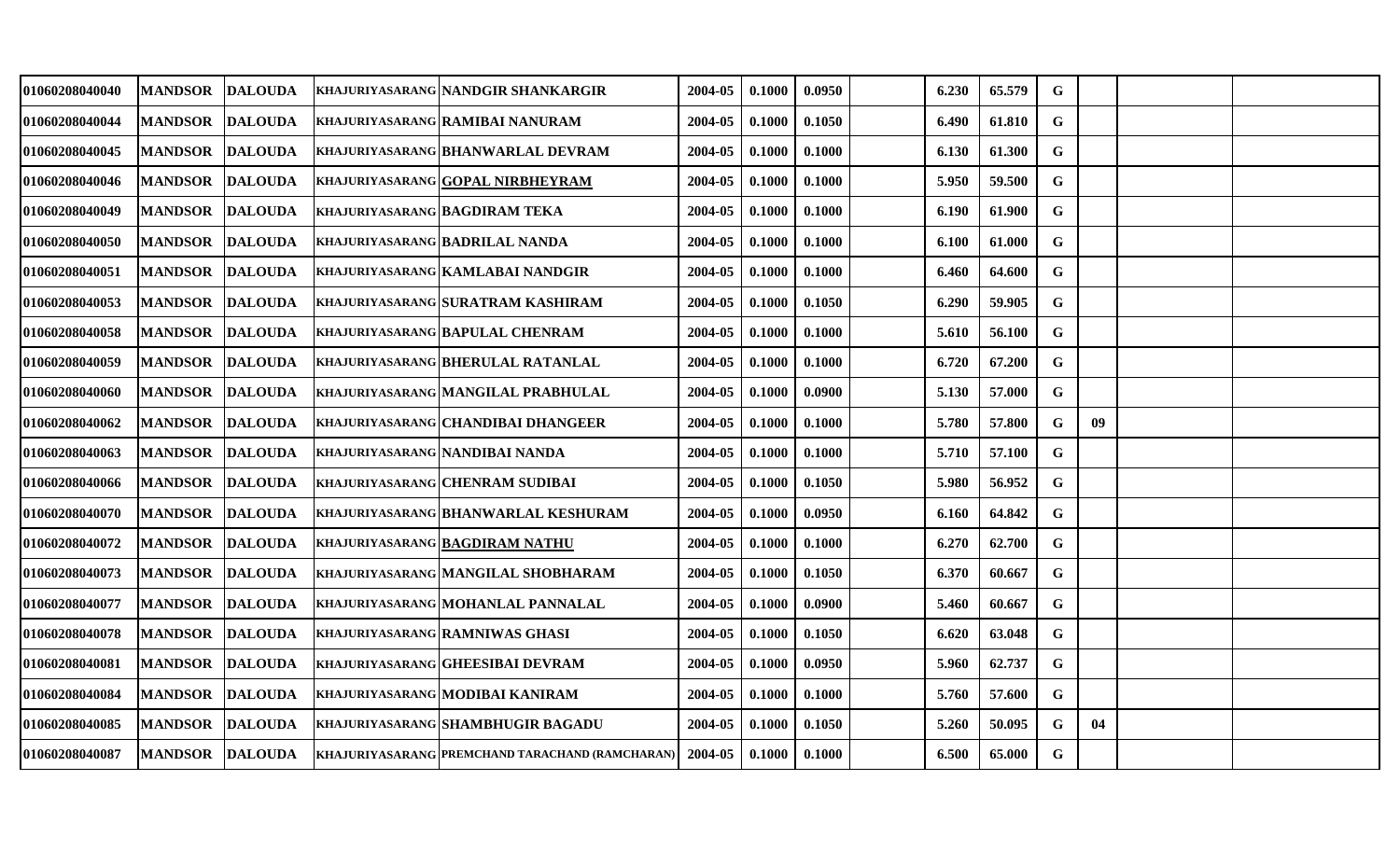| 01060208040088 | <b>MANDSOR</b>  | <b>DALOUDA</b> |                                      | <b>KHAJURIYASARANG BHERULAL NATHU</b>       | 2004-05 | 0.1000 | 0.1000 | 6.210 | 62.100 | G           |    |                    |
|----------------|-----------------|----------------|--------------------------------------|---------------------------------------------|---------|--------|--------|-------|--------|-------------|----|--------------------|
| 01060208040089 | <b>MANDSOR</b>  | <b>DALOUDA</b> |                                      | KHAJURIYASARANG NAGULAL JAGANNATH           | 2004-05 | 0.1000 | 0.1000 | 5.970 | 59.700 | G           |    |                    |
| 01060208040090 | <b>MANDSOR</b>  | <b>DALOUDA</b> |                                      | KHAJURIYASARANG RAMCHANDRA NANURAM          | 2004-05 | 0.1000 | 0.1000 | 5.800 | 58.000 | $\mathbf G$ |    |                    |
| 01060208040092 | <b>MANDSOR</b>  | <b>DALOUDA</b> | <b>KHAJURIYASARANG SUKHA KALU</b>    |                                             | 2004-05 | 0.1000 | 0.0950 | 5.580 | 58.737 | G           |    |                    |
| 01060208040093 | <b>MANDSOR</b>  | <b>DALOUDA</b> |                                      | <b>KHAJURIYASARANG BHERULAL SHANKARLAL</b>  | 2004-05 | 0.1000 | 0.0900 | 5.520 | 61.333 | $\mathbf G$ |    |                    |
| 01060208040098 | <b>MANDSOR</b>  | <b>DALOUDA</b> |                                      | <b>KHAJURIYASARANG RAMESHWAR NATHULAL</b>   | 2004-05 | 0.1000 | 0.0950 | 5.830 | 61.368 | G           |    |                    |
| 01060208040099 | <b>MANDSOR</b>  | <b>DALOUDA</b> |                                      | KHAJURIYASARANG KANWARLAL VENIRAM           | 2004-05 | 0.1000 | 0.1000 | 6.660 | 66.600 | $\mathbf G$ |    |                    |
| 01060208040100 | <b>MANDSOR</b>  | <b>DALOUDA</b> |                                      | KHAJURIYASARANG KOSHALYABAI BHANWARLAL      | 2004-05 | 0.1000 | 0.1000 | 5.590 | 55.900 | G           |    |                    |
| 01060208040104 | <b>MANDSOR</b>  | <b>DALOUDA</b> | <b>KHAJURIYASARANG LILABAI NANDA</b> |                                             | 2004-05 | 0.1000 | 0.1050 | 6.680 | 63.619 | $\mathbf G$ |    |                    |
| 01060208040105 | <b>MANDSOR</b>  | <b>DALOUDA</b> |                                      | <b>KHAJURIYASARANG RAJMAL BHERULAL JAIN</b> | 2004-05 | 0.1000 | 0.1000 | 5.690 | 56.900 | G           |    |                    |
| 01060208040108 | <b>MANDSOR</b>  | <b>DALOUDA</b> |                                      | <b>KHAJURIYASARANG BADRILAL BAGDIRAM</b>    | 2004-05 | 0.1000 | 0.1000 | 6.140 | 61.400 | $\mathbf G$ |    |                    |
| 01060208040109 | <b>MANDSOR</b>  | <b>DALOUDA</b> |                                      | KHAJURIYASARANG BHERULAL KESHURAM           | 2004-05 | 0.1000 | 0.1050 | 6.110 | 58.190 | G           |    |                    |
| 01060208040110 | <b>MANDSOR</b>  | <b>DALOUDA</b> | KHAJURIYASARANG RAMA VAJJA           |                                             | 2004-05 | 0.1000 | 0.1050 | 6.190 | 58.952 | $\mathbf G$ |    |                    |
| 01060208040113 | <b>MANDSOR</b>  | <b>DALOUDA</b> |                                      | <b>KHAJURIYASARANG MANGUBAI BHERU</b>       | 2004-05 | 0.1000 | 0.1000 | 5.920 | 59.200 | G           |    |                    |
| 01060208040115 | <b>MANDSOR</b>  | <b>DALOUDA</b> |                                      | <b>KHAJURIYASARANG SHRILAL KARULAL</b>      | 2004-05 | 0.1000 | 0.1000 | 6.270 | 62.700 | $\mathbf G$ |    |                    |
| 01060208040116 | <b>MANDSOR</b>  | <b>DALOUDA</b> |                                      | KHAJURIYASARANG NANDRAM RATANLAL            | 2004-05 | 0.1000 | 0.1000 | 6.470 | 64.700 | G           |    |                    |
| 01060208040118 | <b>MANDSOR</b>  | <b>DALOUDA</b> |                                      | KHAJURIYASARANG MOHANLAL ONKAR              | 2004-05 | 0.1000 | 0.1000 | 6.170 | 61.700 | $\mathbf G$ |    |                    |
| 01060208040121 | <b>MANDSOR</b>  | <b>DALOUDA</b> |                                      | KHAJURIYASARANG MAINABAI VAJERAM            | 2004-05 | 0.1000 | 0.1000 | 6.050 | 60.500 | G           |    |                    |
| 01060208040122 | <b>MANDSOR</b>  | <b>DALOUDA</b> |                                      | KHAJURIYASARANG SHAYAMDAS BHUWANIDAS        | 2004-05 | 0.1000 | 0.1000 | 5.980 | 59.800 | $\mathbf G$ |    |                    |
| 01060208040125 | <b>MANDSOR</b>  | <b>DALOUDA</b> |                                      | KHAJURIYASARANG JUJHARLAL GANESHRAM         | 2004-05 | 0.1000 | 0.1000 | 6.180 | 61.800 | $\mathbf G$ |    |                    |
| 01060208040130 | <b>MANDSOR</b>  | <b>DALOUDA</b> |                                      | KHAJURIYASARANG VARDICHAND NATHU            | 2004-05 | 0.1000 | 0.0950 | 6.220 | 65.474 | $\mathbf G$ |    |                    |
| 01060208040131 | <b>MANDSOR</b>  | <b>DALOUDA</b> |                                      | KHAJURIYASARANG RAMAPRATAP NANURAM          | 2004-05 | 0.1000 | 0.1050 | 5.490 | 52.286 | G           | 04 |                    |
| 01060208040132 | MANDSOR DALOUDA |                |                                      | KHAJURIYASARANG NANIBAI UMRAVGIR            | 2004-05 | 0.1000 | 0.1000 | 5.640 | 56.400 | $\mathbf G$ |    | <b>NAME CHANGE</b> |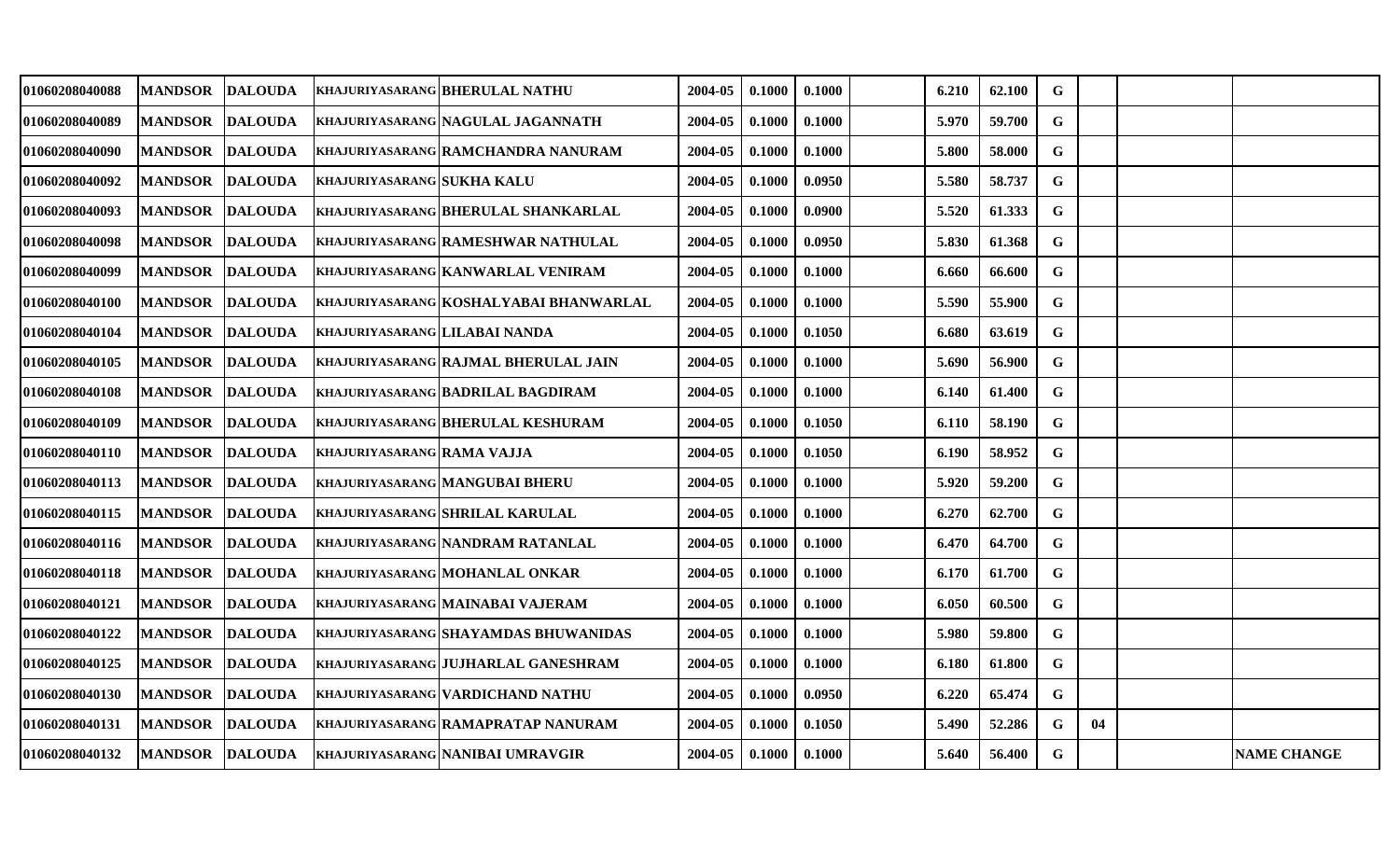| <b>MANDSOR</b> | <b>DALOUDA</b> |                                                                                                                                                                                                                                                                                                                                                                                                   |                                                                      | 2004-05                                                                                                                                                                                                                                                                                                                                                                                                                                                                                                                                                                                                                                                                                                                                                              | 0.1000                                        | 0.0950 | 5.650 | 59.474 | G           |    |  |
|----------------|----------------|---------------------------------------------------------------------------------------------------------------------------------------------------------------------------------------------------------------------------------------------------------------------------------------------------------------------------------------------------------------------------------------------------|----------------------------------------------------------------------|----------------------------------------------------------------------------------------------------------------------------------------------------------------------------------------------------------------------------------------------------------------------------------------------------------------------------------------------------------------------------------------------------------------------------------------------------------------------------------------------------------------------------------------------------------------------------------------------------------------------------------------------------------------------------------------------------------------------------------------------------------------------|-----------------------------------------------|--------|-------|--------|-------------|----|--|
| <b>MANDSOR</b> |                |                                                                                                                                                                                                                                                                                                                                                                                                   |                                                                      | 2004-05                                                                                                                                                                                                                                                                                                                                                                                                                                                                                                                                                                                                                                                                                                                                                              | 0.1000                                        | 0.1000 | 5.640 | 56.400 | G           |    |  |
| <b>MANDSOR</b> |                |                                                                                                                                                                                                                                                                                                                                                                                                   |                                                                      | 2004-05                                                                                                                                                                                                                                                                                                                                                                                                                                                                                                                                                                                                                                                                                                                                                              | 0.1000                                        | 0.1000 | 6.290 | 62.900 | G           |    |  |
| <b>MANDSOR</b> |                |                                                                                                                                                                                                                                                                                                                                                                                                   |                                                                      | 2004-05                                                                                                                                                                                                                                                                                                                                                                                                                                                                                                                                                                                                                                                                                                                                                              | 0.1000                                        | 0.0900 | 5.260 | 58.444 | G           |    |  |
| <b>MANDSOR</b> |                |                                                                                                                                                                                                                                                                                                                                                                                                   |                                                                      | 2004-05                                                                                                                                                                                                                                                                                                                                                                                                                                                                                                                                                                                                                                                                                                                                                              | 0.1000                                        | 0.1000 | 6.640 | 66.400 | G           |    |  |
| <b>MANDSOR</b> |                |                                                                                                                                                                                                                                                                                                                                                                                                   |                                                                      | 2004-05                                                                                                                                                                                                                                                                                                                                                                                                                                                                                                                                                                                                                                                                                                                                                              | 0.1000                                        | 0.1050 | 5.960 | 56.762 | $\mathbf G$ |    |  |
| <b>MANDSOR</b> |                |                                                                                                                                                                                                                                                                                                                                                                                                   |                                                                      | 2004-05                                                                                                                                                                                                                                                                                                                                                                                                                                                                                                                                                                                                                                                                                                                                                              | 0.1000                                        | 0.1000 | 6.670 | 66.700 | G           |    |  |
| <b>MANDSOR</b> |                |                                                                                                                                                                                                                                                                                                                                                                                                   |                                                                      | 2004-05                                                                                                                                                                                                                                                                                                                                                                                                                                                                                                                                                                                                                                                                                                                                                              | 0.1000                                        | 0.1050 | 6.360 | 60.571 | G           |    |  |
| <b>MANDSOR</b> |                |                                                                                                                                                                                                                                                                                                                                                                                                   |                                                                      | 2004-05                                                                                                                                                                                                                                                                                                                                                                                                                                                                                                                                                                                                                                                                                                                                                              | 0.1000                                        | 0.1000 | 6.500 | 65.000 | G           |    |  |
| <b>MANDSOR</b> |                |                                                                                                                                                                                                                                                                                                                                                                                                   |                                                                      | 2004-05                                                                                                                                                                                                                                                                                                                                                                                                                                                                                                                                                                                                                                                                                                                                                              | 0.1000                                        | 0.1000 | 6.160 | 61.600 | G           |    |  |
| <b>MANDSOR</b> |                |                                                                                                                                                                                                                                                                                                                                                                                                   |                                                                      | 2004-05                                                                                                                                                                                                                                                                                                                                                                                                                                                                                                                                                                                                                                                                                                                                                              | 0.1000                                        | 0.1050 | 6.690 | 63.714 | $\mathbf G$ |    |  |
| <b>MANDSOR</b> |                |                                                                                                                                                                                                                                                                                                                                                                                                   |                                                                      | 2004-05                                                                                                                                                                                                                                                                                                                                                                                                                                                                                                                                                                                                                                                                                                                                                              | 0.1000                                        | 0.1000 | 5.850 | 58.500 | $\mathbf G$ |    |  |
| <b>MANDSOR</b> |                |                                                                                                                                                                                                                                                                                                                                                                                                   |                                                                      | 2004-05                                                                                                                                                                                                                                                                                                                                                                                                                                                                                                                                                                                                                                                                                                                                                              | 0.1000                                        | 0.1050 | 6.350 | 60.476 | G           |    |  |
| <b>MANDSOR</b> |                |                                                                                                                                                                                                                                                                                                                                                                                                   |                                                                      | 2004-05                                                                                                                                                                                                                                                                                                                                                                                                                                                                                                                                                                                                                                                                                                                                                              | 0.1000                                        | 0.1000 | 5.570 | 55.700 | G           |    |  |
| <b>MANDSOR</b> |                |                                                                                                                                                                                                                                                                                                                                                                                                   |                                                                      | 2004-05                                                                                                                                                                                                                                                                                                                                                                                                                                                                                                                                                                                                                                                                                                                                                              | 0.1000                                        | 0.1000 | 6.330 | 63.300 | $\mathbf G$ |    |  |
| <b>MANDSOR</b> |                |                                                                                                                                                                                                                                                                                                                                                                                                   |                                                                      | 2004-05                                                                                                                                                                                                                                                                                                                                                                                                                                                                                                                                                                                                                                                                                                                                                              | 0.1000                                        | 0.1000 | 5.130 | 51.300 | G           | 04 |  |
| <b>MANDSOR</b> |                |                                                                                                                                                                                                                                                                                                                                                                                                   |                                                                      | 2004-05                                                                                                                                                                                                                                                                                                                                                                                                                                                                                                                                                                                                                                                                                                                                                              | 0.1000                                        | 0.1000 | 5.440 | 54.400 | $\mathbf G$ |    |  |
| <b>MANDSOR</b> |                |                                                                                                                                                                                                                                                                                                                                                                                                   |                                                                      | 2004-05                                                                                                                                                                                                                                                                                                                                                                                                                                                                                                                                                                                                                                                                                                                                                              | 0.1000                                        | 0.1000 | 6.750 | 67.500 | $\mathbf G$ |    |  |
| <b>MANDSOR</b> |                |                                                                                                                                                                                                                                                                                                                                                                                                   |                                                                      | 2004-05                                                                                                                                                                                                                                                                                                                                                                                                                                                                                                                                                                                                                                                                                                                                                              | 0.1000                                        | 0.1000 | 6.370 | 63.700 | G           |    |  |
| <b>MANDSOR</b> |                |                                                                                                                                                                                                                                                                                                                                                                                                   | <b>GANPATSINGH BHUWANSINGH</b>                                       | 2004-05                                                                                                                                                                                                                                                                                                                                                                                                                                                                                                                                                                                                                                                                                                                                                              | 0.1000                                        | 0.1050 | 6.000 | 57.142 | $\mathbf G$ |    |  |
| <b>MANDSOR</b> |                |                                                                                                                                                                                                                                                                                                                                                                                                   | <b>SURATRAM GULAB</b>                                                | 2004-05                                                                                                                                                                                                                                                                                                                                                                                                                                                                                                                                                                                                                                                                                                                                                              | 0.1000                                        | 0.0950 | 5.360 | 56.421 | G           |    |  |
| <b>MANDSOR</b> |                |                                                                                                                                                                                                                                                                                                                                                                                                   | SHIVKUNWAR KALUSINGH                                                 | 2004-05                                                                                                                                                                                                                                                                                                                                                                                                                                                                                                                                                                                                                                                                                                                                                              | 0.1000                                        | 0.1050 | 5.630 | 53.619 | G           | 04 |  |
| <b>MANDSOR</b> |                |                                                                                                                                                                                                                                                                                                                                                                                                   |                                                                      | 2004-05                                                                                                                                                                                                                                                                                                                                                                                                                                                                                                                                                                                                                                                                                                                                                              | 0.1000                                        | 0.1050 | 6.090 | 58.000 | G           |    |  |
|                |                | <b>DALOUDA</b><br><b>DALOUDA</b><br><b>DALOUDA</b><br><b>DALOUDA</b><br><b>DALOUDA</b><br><b>DALOUDA</b><br><b>DALOUDA</b><br><b>DALOUDA</b><br><b>DALOUDA</b><br><b>DALOUDA</b><br><b>DALOUDA</b><br><b>DALOUDA</b><br><b>DALOUDA</b><br><b>DALOUDA</b><br><b>DALOUDA</b><br>DALOUDA<br><b>DALOUDA</b><br><b>DALOUDA</b><br><b>DALOUDA</b><br><b>DALOUDA</b><br><b>DALOUDA</b><br><b>DALOUDA</b> | <b>KHODANA</b><br><b>KHODANA</b><br><b>KHODANA</b><br><b>KHODANA</b> | KHAJURIYASARANG GOPILAL AMBARAM<br>KHAJURIYASARANG DHURIBAI RATANLAL<br>KHAJURIYASARANG RADHESHYAM PRABHULAL<br>KHAJURIYASARANG MOHANLAL DEVA<br><b>KHAJURIYASARANG RAMLAL DHURA</b><br>KHAJURIYASARANG SHANKARLAL MANNALAL<br>KHAJURIYASARANG RAMKANIYABAI DEVRAM<br>KHAJURIYASARANG KAILASHCHAND INDARMAL<br>KHAJURIYASARANG SHANTILAL RAMESHWAR<br><b>KHAJURIYASARANG MANNALAL SUKHLAL</b><br>KHAJURIYASARANG GORDHANLAL DHURALAL<br><b>KHAJURIYASARANG MANNALAL BHERULAL</b><br><b>KHAJURIYASARANG SHIVLAL VAJERAM</b><br>khajuriyasarang prabhulal nirbhayram<br><b>KHAJURIYASARANG BALARAM BHANWARLAL</b><br>KHAJURIYASARANG BHANWARSINGH DALAPATSINGH<br>KHAJURIYASARANG LAXMINARAYAN RAMCHANDRA<br>KHAJURIYASARANG DHAPUBAI KESHURAM<br>LAXMINARAYAN AMBARAM | KHAJURIYASARANG   VALI MOHMMAD SHAKUR MOHMMAD |        |       |        |             |    |  |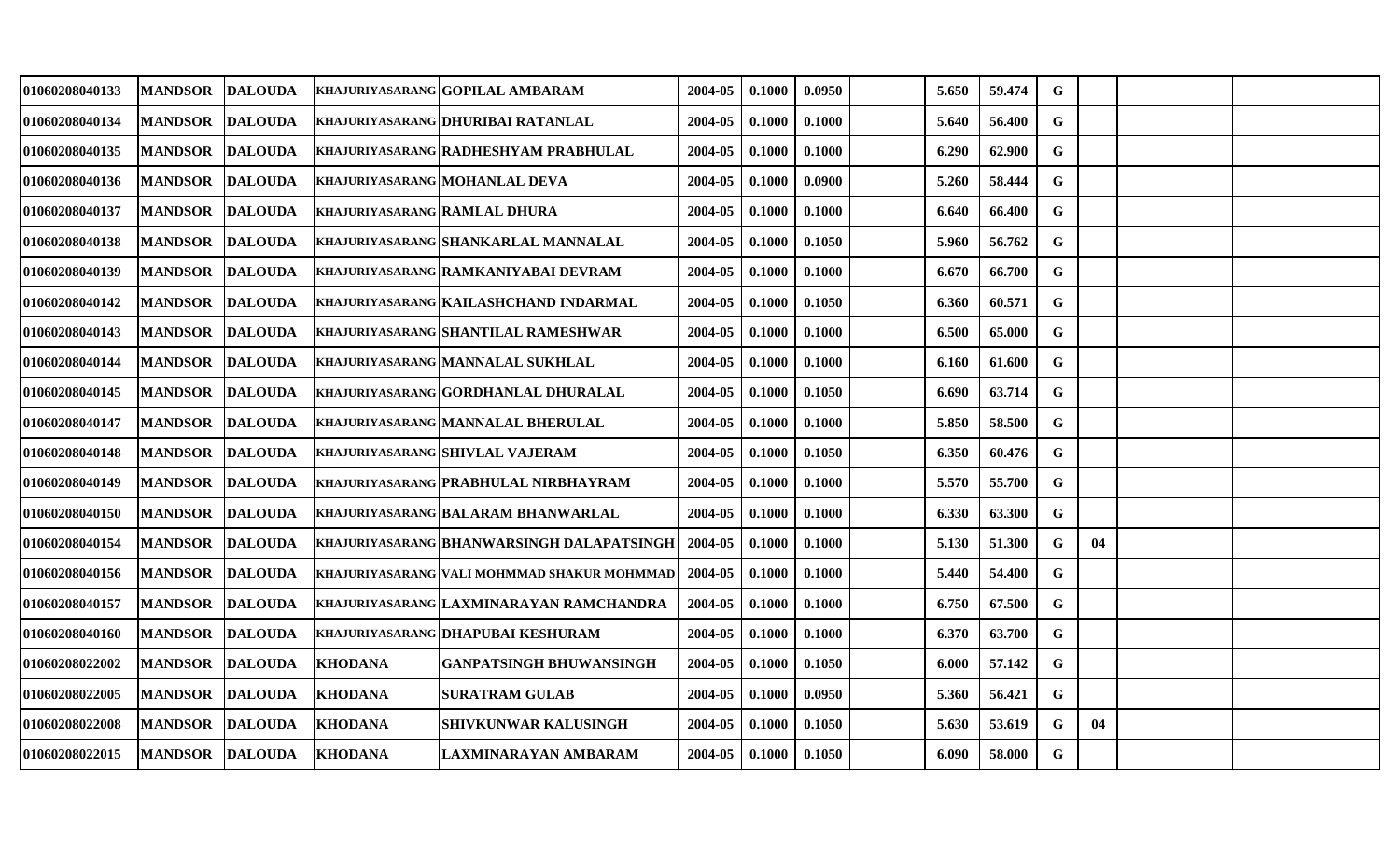| 01060208022021 | MANDSOR DALOUDA |                         | <b>KHODANA</b> | <b>RAMA NANDA</b>           | 2004-05 | 0.1000 | 0.1000 | 5.740 | 57.400 | G           |    |                    |
|----------------|-----------------|-------------------------|----------------|-----------------------------|---------|--------|--------|-------|--------|-------------|----|--------------------|
| 01060208022022 | <b>MANDSOR</b>  | <b>DALOUDA</b>          | <b>KHODANA</b> | <b>MANGILAL TULSIRAM</b>    | 2004-05 | 0.1000 | 0.1050 | 2.760 | 26.285 | G           | 04 |                    |
| 01060208022032 | <b>MANDSOR</b>  | <b>DALOUDA</b>          | <b>KHODANA</b> | RAMCHANDRA PANNA            | 2004-05 | 0.1000 | 0.1000 | 5.210 | 52.100 | G           | 04 |                    |
| 01060208022036 | <b>MANDSOR</b>  | <b>DALOUDA</b>          | <b>KHODANA</b> | <b>KACHRU KASTURIBAI</b>    | 2004-05 | 0.1000 | 0.1050 | 5.880 | 56.000 | G           |    |                    |
| 01060208022043 | MANDSOR DALOUDA |                         | <b>KHODANA</b> | NANDIBAI PANNALAL           | 2004-05 | 0.1000 | 0.1000 | 6.010 | 60.100 | $\mathbf G$ |    |                    |
| 01060208022056 | <b>MANDSOR</b>  | <b>DALOUDA</b>          | <b>KHODANA</b> | <b>GANPAT AMRATRAM TELI</b> | 2004-05 | 0.1000 | 0.1050 | 6.650 | 63.333 | G           |    |                    |
| 01060208022062 | <b>MANDSOR</b>  | <b>DALOUDA</b>          | <b>KHODANA</b> | <b>SHIVDAS HARIRAM</b>      | 2004-05 | 0.1000 | 0.1050 | 5.670 | 54.000 | G           |    |                    |
| 01060207018003 | <b>MANDSOR</b>  | <b>MANDSOUR KUCHROD</b> |                | PARVATIBAI ATMARAM          | 2004-05 | 0.1000 | 0.1000 | 5.880 | 58.800 | G           |    |                    |
| 01060207018005 | <b>MANDSOR</b>  | <b>MANDSOUR KUCHROD</b> |                | <b>GANESHRAM SEVA</b>       | 2004-05 | 0.1000 | 0.0950 | 6.400 | 67.368 | $\mathbf G$ |    |                    |
| 01060207018006 | <b>MANDSOR</b>  | <b>MANDSOUR KUCHROD</b> |                | KANWARLAL KESHURAM          | 2004-05 | 0.1000 | 0.1000 | 6.350 | 63.500 | G           |    |                    |
| 01060207018007 | <b>MANDSOR</b>  | <b>MANDSOUR KUCHROD</b> |                | <b>ONKARLAL VARDA</b>       | 2004-05 | 0.1000 |        |       |        | F           |    |                    |
| 01060207018008 | <b>MANDSOR</b>  | <b>MANDSOUR KUCHROD</b> |                | LAXMINARAYAN SHOBHARAM      | 2004-05 | 0.1000 | 0.0950 | 6.170 | 64.947 | G           |    |                    |
| 01060207018010 | <b>MANDSOR</b>  | <b>MANDSOUR KUCHROD</b> |                | <b>BASANTIBAI GORDHAN</b>   | 2004-05 | 0.1000 | 0.1000 | 6.220 | 62.200 | G           |    |                    |
| 01060207018012 | <b>MANDSOR</b>  | <b>MANDSOUR KUCHROD</b> |                | <b>KANHAIYALAL VARDA</b>    | 2004-05 | 0.1000 | 0.1000 | 5.860 | 58.600 | G           |    |                    |
| 01060207018021 | <b>MANDSOR</b>  | <b>MANDSOUR KUCHROD</b> |                | <b>BAGDIRAM PANNA</b>       | 2004-05 | 0.1000 | 0.1050 | 6.480 | 61.714 | G           |    |                    |
| 01060207018024 | <b>MANDSOR</b>  | <b>MANDSOUR KUCHROD</b> |                | NATHULAL LALU SUWAN         | 2004-05 | 0.1000 | 0.1000 | 6.200 | 62.000 | G           |    |                    |
| 01060207018025 | <b>MANDSOR</b>  | <b>MANDSOUR KUCHROD</b> |                | RAMPRATAP ONKARLAL          | 2004-05 | 0.1000 | 0.1000 | 5.600 | 56.000 | $\mathbf G$ |    | <b>NAME CHANGE</b> |
| 01060207018032 | <b>MANDSOR</b>  | <b>MANDSOUR KUCHROD</b> |                | <b>BHAGUBAI GANESHRAM</b>   | 2004-05 | 0.1000 | 0.1000 | 6.220 | 62.200 | G           |    |                    |
| 01060207018033 | <b>MANDSOR</b>  | <b>MANDSOUR KUCHROD</b> |                | RAMCHANDRA BHAGWAN          | 2004-05 | 0.1000 | 0.1000 | 6.210 | 62.100 | G           |    |                    |
| 01060207018035 | <b>MANDSOR</b>  | <b>MANDSOUR KUCHROD</b> |                | <b>BALU NANURAM</b>         | 2004-05 | 0.1000 | 0.1000 | 6.100 | 61.000 | G           |    |                    |
| 01060207018036 | <b>MANDSOR</b>  | <b>MANDSOUR KUCHROD</b> |                | RAMNARAYAN NATHIBAI         | 2004-05 | 0.1000 | 0.1000 | 6.770 | 67.700 | G           |    |                    |
| 01060207018038 | <b>MANDSOR</b>  | <b>MANDSOUR KUCHROD</b> |                | <b>GOPAL MANGILAL</b>       | 2004-05 | 0.1000 | 0.0950 | 6.110 | 64.316 | G           |    |                    |
| 01060207018041 | MANDSOR         | <b>MANDSOUR KUCHROD</b> |                | <b>NANDKISHOR SAVRAM</b>    | 2004-05 | 0.1000 | 0.0950 | 5.450 | 57.368 | G           |    |                    |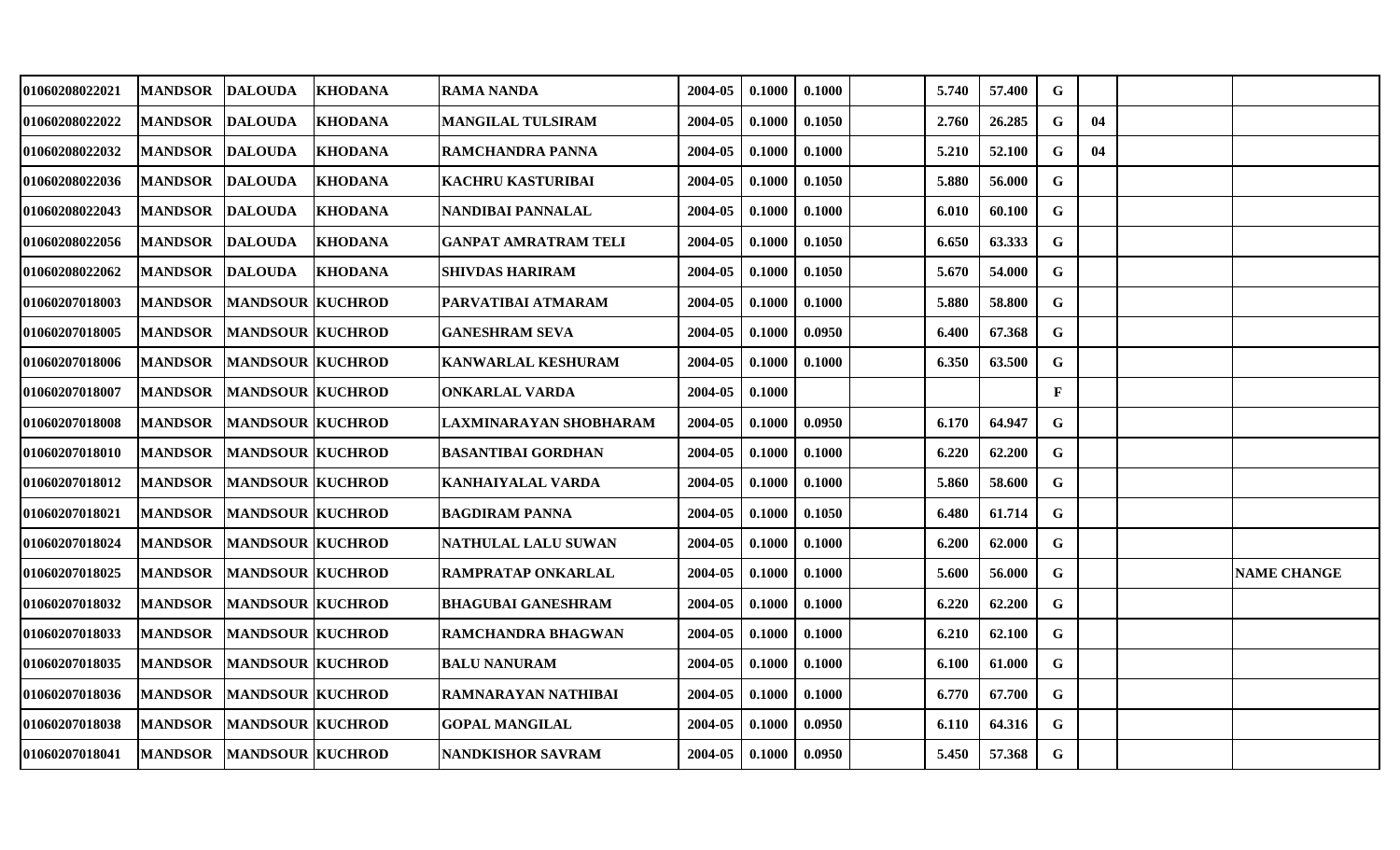| 01060207018043 | <b>MANDSOR</b> | <b>MANDSOUR KUCHROD</b> | LALITABAI RAMGOPAL            | 2004-05 | 0.1000 | 0.0950 | 6.350 | 66.842 | G           |    |                |                    |
|----------------|----------------|-------------------------|-------------------------------|---------|--------|--------|-------|--------|-------------|----|----------------|--------------------|
| 01060207018046 | <b>MANDSOR</b> | <b>MANDSOUR KUCHROD</b> | <b>RATANLAL BHERA</b>         | 2004-05 | 0.1000 | 0.1000 | 6.100 | 61.000 | G           |    |                |                    |
| 01060207018047 | <b>MANDSOR</b> | <b>MANDSOUR KUCHROD</b> | <b>KANKUBAI MOTILAL</b>       | 2004-05 | 0.1000 | 0.1000 | 6.250 | 62.500 | $\mathbf G$ |    |                |                    |
| 01060207018048 | <b>MANDSOR</b> | <b>MANDSOUR KUCHROD</b> | KANWARLAL RATANLAL            | 2004-05 | 0.1000 | 0.1000 | 6.850 | 68.500 | G           |    |                |                    |
| 01060207018049 | <b>MANDSOR</b> | <b>MANDSOUR KUCHROD</b> | ANARSINGH RATANSINGH          | 2004-05 | 0.1000 | 0.1000 | 6.020 | 60.200 | G           |    |                |                    |
| 01060207018050 | <b>MANDSOR</b> | <b>MANDSOUR KUCHROD</b> | <b>GANGABAI AMRATRAM</b>      | 2004-05 | 0.1000 | 0.1000 | 5.720 | 57.200 | G           |    |                |                    |
| 01060207018052 | <b>MANDSOR</b> | <b>MANDSOUR KUCHROD</b> | <b>GORDHAN KALU</b>           | 2004-05 | 0.1000 | 0.0950 | 6.090 | 64.105 | G           |    |                |                    |
| 01060207018056 | <b>MANDSOR</b> | <b>MANDSOUR KUCHROD</b> | <b>NANDA BAGDIRAM</b>         | 2004-05 | 0.1000 | 0.0950 | 5.580 | 58.737 | G           |    |                |                    |
| 01060207018059 | <b>MANDSOR</b> | <b>MANDSOUR KUCHROD</b> | <b>KISHAN GANESHRAM</b>       | 2004-05 | 0.1000 | 0.1000 | 5.860 | 58.600 | $\mathbf G$ |    |                |                    |
| 01060207018061 | <b>MANDSOR</b> | <b>MANDSOUR KUCHROD</b> | <b>MISHRILAL RATANLAL</b>     | 2004-05 | 0.1000 | 0.1000 | 5.170 | 51.700 | G           | 04 |                |                    |
| 01060207018062 | <b>MANDSOR</b> | <b>MANDSOUR KUCHROD</b> | <b>RATANLAL SHOBHARAM</b>     | 2004-05 | 0.1000 | 0.0950 | 5.790 | 60.947 | $\mathbf G$ |    |                |                    |
| 01060207018063 | <b>MANDSOR</b> | <b>MANDSOUR KUCHROD</b> | <b>BHANWARSINGH PYARSINGH</b> | 2004-05 | 0.1000 | 0.0950 | 6.410 | 67.474 | G           |    |                |                    |
| 01060207018064 | <b>MANDSOR</b> | <b>MANDSOUR KUCHROD</b> | NARAYAN DOLA PARMAR           | 2004-05 | 0.1000 | 0.0950 | 5.950 | 62.632 | $\mathbf G$ |    |                |                    |
| 01060207018067 | <b>MANDSOR</b> | <b>MANDSOUR KUCHROD</b> | MANGILAL GANGARAM             | 2004-05 | 0.1000 | 0.1000 | 6.610 | 66.100 | G           |    |                |                    |
| 01060207018068 | <b>MANDSOR</b> | <b>MANDSOUR KUCHROD</b> | LAXMINARAYAN NAGUSHANKAR      | 2004-05 | 0.1000 | 0.1000 | 6.650 | 66.500 | $\mathbf G$ |    |                |                    |
| 01060207018071 | <b>MANDSOR</b> | <b>MANDSOUR KUCHROD</b> | <b>MANGILAL VARDICHAND</b>    | 2004-05 | 0.1000 | 0.1000 | 5.630 | 56.300 | G           |    |                |                    |
| 01060207018073 | <b>MANDSOR</b> | <b>MANDSOUR KUCHROD</b> | <b>BALU GANESHRAM</b>         | 2004-05 | 0.1000 | 0.1050 | 6.330 | 60.286 | $\mathbf G$ |    |                |                    |
| 01060207018074 | <b>MANDSOR</b> | <b>MANDSOUR KUCHROD</b> | <b>BHANWARLAL RAMCHANDRA</b>  | 2004-05 | 0.1000 | 0.1000 | 6.030 | 60.300 | G           |    |                |                    |
| 01060207018075 | <b>MANDSOR</b> | <b>MANDSOUR KUCHROD</b> | <b>GOPAL CHOTHRAM</b>         | 2004-05 | 0.1000 | 0.1000 | 5.850 | 58.500 | $\mathbf G$ |    |                |                    |
| 01060207018080 | <b>MANDSOR</b> | <b>MANDSOUR KUCHROD</b> | RAMESHWAR FULCHANDRA          | 2004-05 | 0.1000 | 0.1000 | 5.870 | 58.700 | $\mathbf G$ |    |                |                    |
| 01060207018081 | <b>MANDSOR</b> | <b>MANDSOUR KUCHROD</b> | RADHESHYAM BASANTILAL         | 2004-05 | 0.1000 | 0.0900 | 5.540 | 61.556 | G           |    |                | <b>NAME CHANGE</b> |
| 01060207018082 | <b>MANDSOR</b> | <b>MANDSOUR KUCHROD</b> | <b>DHURALAL DEWA</b>          | 2004-05 | 0.1000 | 0.0950 | 5.810 | 61.158 | G           |    | 01060207005012 |                    |
| 01060207018084 | <b>MANDSOR</b> | <b>MANDSOUR KUCHROD</b> | <b>BHANWARLAL DHURIBAI</b>    | 2004-05 | 0.1000 | 0.1000 | 6.970 | 69.700 | G           |    |                |                    |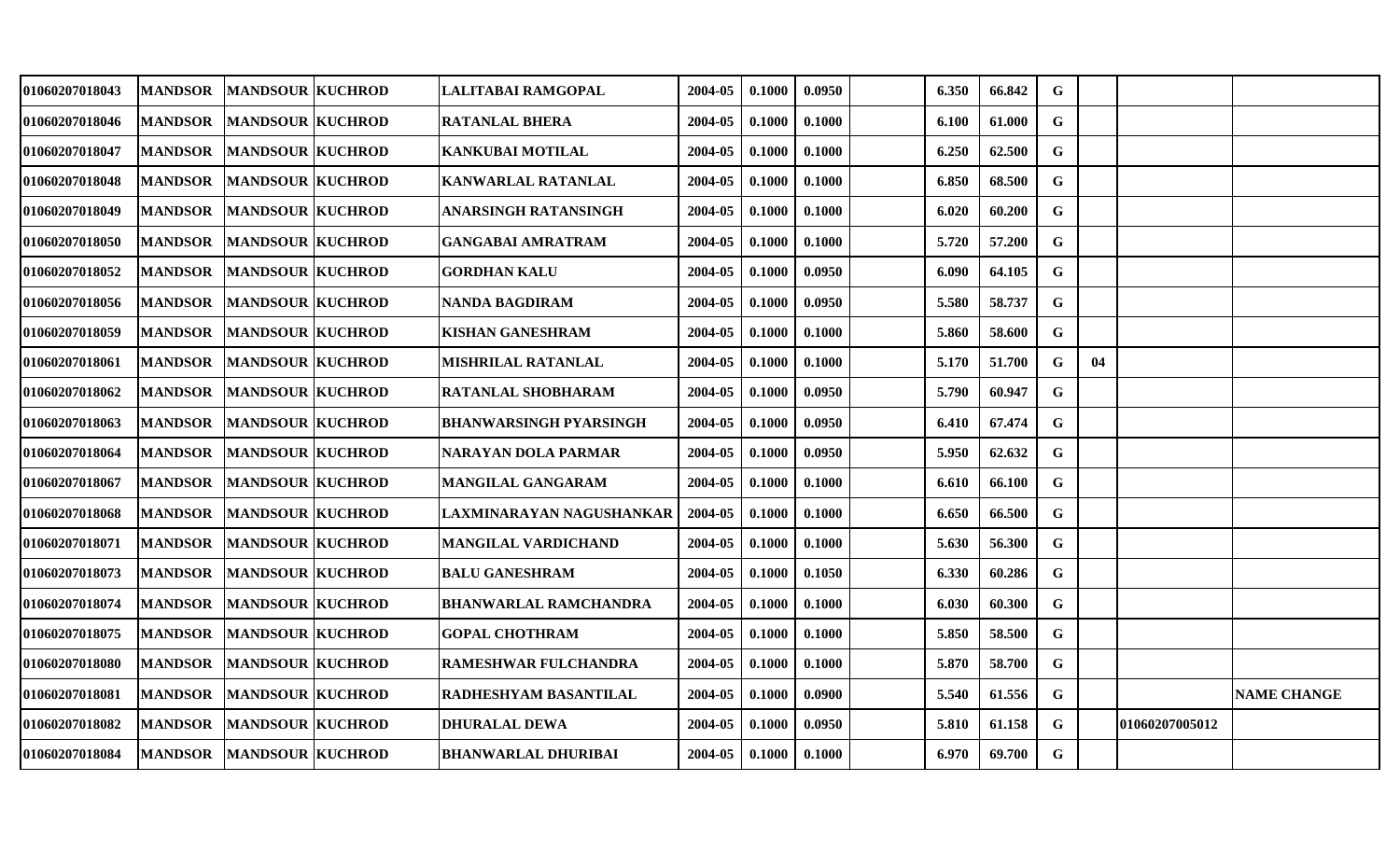| 01060207018328 | <b>MANDSOR</b> | <b>MANDSOUR KUCHROD</b> | RAMCHANDRA MANGILAL            | 2004-05 | 0.1000 | 0.0950 | 5.870 | 61.789 | G           |    |                 |  |
|----------------|----------------|-------------------------|--------------------------------|---------|--------|--------|-------|--------|-------------|----|-----------------|--|
| 01060207018090 | <b>MANDSOR</b> | <b>MANDSOUR KUCHROD</b> | <b>JIVRAJ MOTILAL</b>          | 2004-05 | 0.1000 | 0.0900 | 5.630 | 62.556 | G           |    |                 |  |
| 01060207018092 | <b>MANDSOR</b> | <b>MANDSOUR KUCHROD</b> | ANOKHILAL NATHULAL             | 2004-05 | 0.1000 | 0.1050 | 6.560 | 62.476 | $\mathbf G$ |    |                 |  |
| 01060207018094 | <b>MANDSOR</b> | <b>MANDSOUR KUCHROD</b> | VISHNULAL RATANLAL             | 2004-05 | 0.1000 | 0.0950 | 6.540 | 68.842 | G           |    |                 |  |
| 01060207018097 | <b>MANDSOR</b> | <b>MANDSOUR KUCHROD</b> | <b>GANGARAM DHURA</b>          | 2004-05 | 0.1000 | 0.1000 | 5.810 | 58.100 | $\mathbf G$ |    |                 |  |
| 01060207018098 | <b>MANDSOR</b> | <b>MANDSOUR KUCHROD</b> | <b>BHERULAL BHULIBAI</b>       | 2004-05 | 0.1000 | 0.1000 | 6.250 | 62.500 | G           |    |                 |  |
| 01060207018101 | <b>MANDSOR</b> | <b>MANDSOUR KUCHROD</b> | RADHESHYAM MOHANLAL            | 2004-05 | 0.1000 | 0.1000 | 5.900 | 59.000 | $\mathbf G$ |    |                 |  |
| 01060207018102 | <b>MANDSOR</b> | <b>MANDSOUR KUCHROD</b> | RAMKANYABAI SITARAM            | 2004-05 | 0.1000 | 0.1000 | 6.700 | 67.000 | G           |    | 01060207004026  |  |
| 01060207018104 | <b>MANDSOR</b> | <b>MANDSOUR KUCHROD</b> | <b>RUPLAL BAGDIRAM</b>         | 2004-05 | 0.1000 | 0.1000 | 6.170 | 61.700 | $\mathbf G$ |    |                 |  |
| 01060207018105 | <b>MANDSOR</b> | <b>MANDSOUR KUCHROD</b> | KANTABAI RAMSUKHIBAI           | 2004-05 | 0.1000 | 0.0950 | 5.470 | 57.579 | G           |    |                 |  |
| 01060207018106 | <b>MANDSOR</b> | <b>MANDSOUR KUCHROD</b> | <b>GANAPATLAL CHAMPALAL</b>    | 2004-05 | 0.1000 | 0.1000 | 5.310 | 53.100 | G           | 04 |                 |  |
| 01060207018172 | <b>MANDSOR</b> | <b>MANDSOUR KUCHROD</b> | <b>KARU GANESHRAM</b>          | 2004-05 | 0.1000 | 0.1050 | 6.150 | 58.571 | G           |    |                 |  |
| 01060207018115 | <b>MANDSOR</b> | <b>MANDSOUR KUCHROD</b> | PIRABAI NATHULAL               | 2004-05 | 0.1000 | 0.1000 | 4.920 | 49.200 | G           | 04 |                 |  |
| 01060207018116 | <b>MANDSOR</b> | <b>MANDSOUR KUCHROD</b> | <b>BALU BHAGWAN</b>            | 2004-05 | 0.1000 | 0.1000 | 6.250 | 62.500 | G           |    |                 |  |
| 01060207018117 | <b>MANDSOR</b> | <b>MANDSOUR KUCHROD</b> | <b>DEVRAM BALMUKUND</b>        | 2004-05 | 0.1000 | 0.0950 | 5.800 | 61.053 | G           |    |                 |  |
| 01060207018122 | <b>MANDSOR</b> | <b>MANDSOUR KUCHROD</b> | BALU KANHAIYALAL (KUNDEL)      | 2004-05 | 0.1000 | 0.1000 | 5.030 | 50.300 | G           | 04 |                 |  |
| 01060207018129 | <b>MANDSOR</b> | <b>MANDSOUR KUCHROD</b> | <b>MANGILAL BAGDIRAM</b>       | 2004-05 | 0.1000 | 0.1000 | 6.150 | 61.500 | $\mathbf G$ |    |                 |  |
| 01060207018130 | <b>MANDSOR</b> | <b>MANDSOUR KUCHROD</b> | NARAYAN VARDA CHAMAR           | 2004-05 | 0.1000 | 0.1050 | 5.970 | 56.857 | G           |    |                 |  |
| 01060207018134 | <b>MANDSOR</b> | <b>MANDSOUR KUCHROD</b> | <b>SHUSHILABAI RAJMAL JAIN</b> | 2004-05 | 0.1000 |        |       |        | N           |    | 101060208021109 |  |
| 01060207018138 | <b>MANDSOR</b> | <b>MANDSOUR KUCHROD</b> | RUKAMANIBAI CHOTHRAM           | 2004-05 | 0.1000 | 0.1000 | 5.510 | 55.100 | $\mathbf G$ |    |                 |  |
| 01060207018139 | <b>MANDSOR</b> | <b>MANDSOUR KUCHROD</b> | RAMCHANDRA DOLATRAM            | 2004-05 | 0.1000 | 0.1000 | 6.040 | 60.400 | G           |    |                 |  |
| 01060207018141 | <b>MANDSOR</b> | <b>MANDSOUR KUCHROD</b> | <b>BAGDIBAI MAGNIRAM</b>       | 2004-05 | 0.1000 | 0.0950 | 5.570 | 58.632 | G           |    |                 |  |
| 01060207018144 | <b>MANDSOR</b> | <b>MANDSOUR KUCHROD</b> | <b>RAMESHWAR NANDA</b>         | 2004-05 | 0.1000 | 0.1050 | 6.420 | 61.143 | G           |    |                 |  |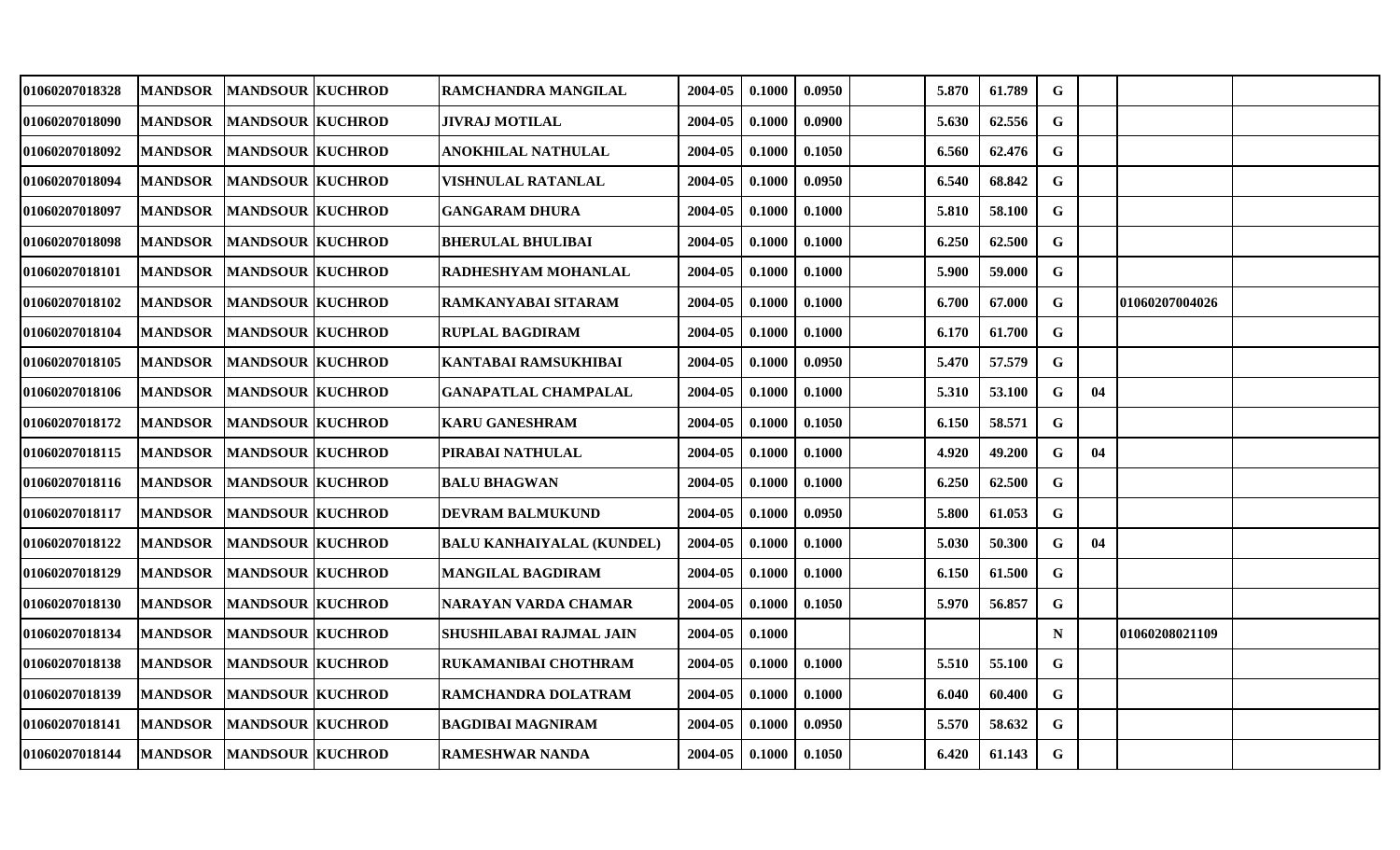| 01060207018146 | <b>MANDSOR</b> | <b>MANDSOUR KUCHROD</b> | MANGUBAI GANGABAI             | 2004-05 | 0.1000 | 0.1000 | 5.810 | 58.100 | G           |    | 01060208041141  |                    |
|----------------|----------------|-------------------------|-------------------------------|---------|--------|--------|-------|--------|-------------|----|-----------------|--------------------|
| 01060207018147 | <b>MANDSOR</b> | <b>MANDSOUR KUCHROD</b> | KOSHALYABAI KANHAIYALAL       | 2004-05 | 0.1000 | 0.1000 | 5.260 | 52.600 | G           | 04 |                 |                    |
| 01060207018148 | <b>MANDSOR</b> | <b>MANDSOUR KUCHROD</b> | <b>BADRILAL RODA</b>          | 2004-05 | 0.1000 | 0.1050 | 6.830 | 65.048 | $\mathbf G$ |    | 101060207009049 |                    |
| 01060207018149 | <b>MANDSOR</b> | <b>MANDSOUR KUCHROD</b> | <b>SANTOSHABAI DHURADAS</b>   | 2004-05 | 0.1000 | 0.1000 | 5.700 | 57.000 | G           |    |                 |                    |
| 01060207018153 | <b>MANDSOR</b> | <b>MANDSOUR KUCHROD</b> | <b>FULCHAND BHAGWAN</b>       | 2004-05 | 0.1000 | 0.1000 | 3.460 | 34.600 | G           | 04 |                 |                    |
| 01060207018154 | <b>MANDSOR</b> | <b>MANDSOUR KUCHROD</b> | <b>BHANWARLAL AMBARAM</b>     | 2004-05 | 0.1000 | 0.1000 | 5.930 | 59.300 | G           |    |                 |                    |
| 01060207018155 | <b>MANDSOR</b> | <b>MANDSOUR KUCHROD</b> | <b>MANGILAL BHERA</b>         | 2004-05 | 0.1000 | 0.0950 | 5.520 | 58.105 | G           |    |                 |                    |
| 01060207018159 | <b>MANDSOR</b> | <b>MANDSOUR KUCHROD</b> | <b>MANGUKHA NADIMKHA</b>      | 2004-05 | 0.1000 | 0.1000 | 3.560 | 35.600 | T           | 02 |                 |                    |
| 01060207018160 | <b>MANDSOR</b> | <b>MANDSOUR KUCHROD</b> | PAVANKUNWAR MOHANSINGH        | 2004-05 | 0.1000 | 0.1000 | 6.250 | 62.500 | G           |    |                 |                    |
| 01060207018161 | <b>MANDSOR</b> | <b>MANDSOUR KUCHROD</b> | AMRATRAM LAXMINARAYAN         | 2004-05 | 0.1000 | 0.1000 | 6.470 | 64.700 | G           |    |                 |                    |
| 01060207018166 | <b>MANDSOR</b> | <b>MANDSOUR KUCHROD</b> | <b>JANIBAI ONKARLAL</b>       | 2004-05 | 0.1000 |        |       |        | N           |    |                 | <b>NAME CHANGE</b> |
| 01060207018167 | <b>MANDSOR</b> | <b>MANDSOUR KUCHROD</b> | PRABHUBAI NAGULAL             | 2004-05 | 0.1000 | 0.1000 | 5.600 | 56.000 | $\mathbf G$ |    |                 |                    |
| 01060207018171 | <b>MANDSOR</b> | <b>MANDSOUR KUCHROD</b> | <b>BHAGIRATH JAGANNATH</b>    | 2004-05 | 0.1000 | 0.1000 | 6.430 | 64.300 | $\mathbf G$ |    |                 |                    |
| 01060207018174 | <b>MANDSOR</b> | <b>MANDSOUR KUCHROD</b> | SUNDARBAI GANESHRAM           | 2004-05 | 0.1000 | 0.1000 | 5.750 | 57.500 | G           |    |                 |                    |
| 01060207018176 | <b>MANDSOR</b> | <b>MANDSOUR KUCHROD</b> | MODIRAM NANDA                 | 2004-05 | 0.1000 | 0.1000 | 6.270 | 62.700 | G           |    | 01030207108243  |                    |
| 01060207018179 | <b>MANDSOR</b> | <b>MANDSOUR KUCHROD</b> | <b>RAMLAL CHHAGANLAL</b>      | 2004-05 | 0.1000 | 0.1000 | 5.660 | 56.600 | $\mathbf G$ |    |                 |                    |
| 01060207018180 | <b>MANDSOR</b> | <b>MANDSOUR KUCHROD</b> | <b>SHIVNARAYAN KALU</b>       | 2004-05 | 0.1000 | 0.1000 | 5.550 | 55.500 | $\mathbf G$ |    |                 |                    |
| 01060207018262 | <b>MANDSOR</b> | <b>MANDSOUR KUCHROD</b> | MOTILAL VARDA                 | 2004-05 | 0.1000 | 0.1000 | 5.280 | 52.800 | G           | 04 |                 |                    |
| 01060207018190 | <b>MANDSOR</b> | <b>MANDSOUR KUCHROD</b> | <b>JAGDISH MANNALAL</b>       | 2004-05 | 0.1000 | 0.0950 | 6.140 | 64.632 | G           |    |                 |                    |
| 01060207018192 | <b>MANDSOR</b> | <b>MANDSOUR KUCHROD</b> | <b>NAHARSINGH SAJJANSINGH</b> | 2004-05 | 0.1000 | 0.1000 | 5.950 | 59.500 | G           |    |                 |                    |
| 01060207018193 | <b>MANDSOR</b> | <b>MANDSOUR KUCHROD</b> | PANNA DEVA BAGRI              | 2004-05 | 0.1000 | 0.1000 | 6.240 | 62.400 | G           |    |                 |                    |
| 01060207018194 | <b>MANDSOR</b> | <b>MANDSOUR KUCHROD</b> | SOHANBAI KACHRUMAL JAIN       | 2004-05 | 0.1000 | 0.1000 | 6.030 | 60.300 | G           |    |                 |                    |
| 01060207018196 | <b>MANDSOR</b> | <b>MANDSOUR KUCHROD</b> | <b>HIRALAL GULAB</b>          | 2004-05 | 0.1000 | 0.1000 | 5.380 | 53.800 | G           | 04 |                 |                    |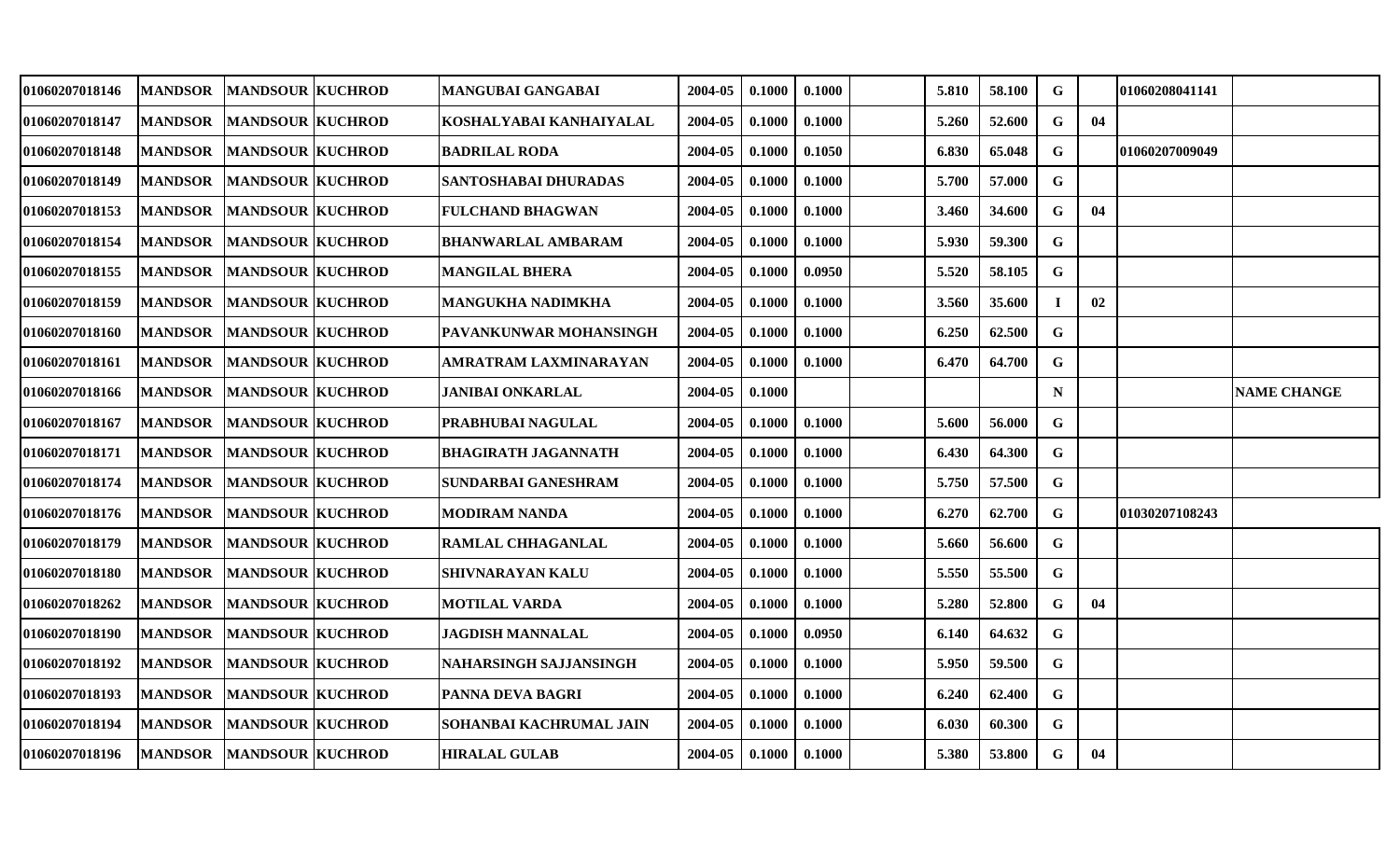| 01060207018204 | <b>MANDSOR</b> | <b>MANDSOUR KUCHROD</b>  | RADHESHYAM BASANTILAL          | 2004-05 | 0.1000 | 0.0900 | 5.610 | 62.333 | G           |                |  |
|----------------|----------------|--------------------------|--------------------------------|---------|--------|--------|-------|--------|-------------|----------------|--|
| 01060207018206 | <b>MANDSOR</b> | <b>MANDSOUR KUCHROD</b>  | <b>MANNALAL DEVRAM</b>         | 2004-05 | 0.1000 | 0.1000 | 5.610 | 56.100 | G           |                |  |
| 01060207018207 | <b>MANDSOR</b> | <b>MANDSOUR KUCHROD</b>  | DHANNALAL CHAMPALAL            | 2004-05 | 0.1000 | 0.0900 | 5.300 | 58.889 | G           |                |  |
| 01060207018208 | <b>MANDSOR</b> | <b>MANDSOUR KUCHROD</b>  | <b>LALUBAI BALU</b>            | 2004-05 | 0.1000 | 0.1000 | 5.480 | 54.800 | $\mathbf G$ |                |  |
| 01060207018216 | <b>MANDSOR</b> | <b>MANDSOUR KUCHROD</b>  | <b>BHAGVATILAL RAMCHANDRA</b>  | 2004-05 | 0.1000 | 0.0950 | 5.630 | 59.263 | $\mathbf G$ |                |  |
| 01060207018218 | <b>MANDSOR</b> | <b>MANDSOUR KUCHROD</b>  | PRABHULAL LAXMINARAYAN PATIDAR | 2004-05 | 0.1000 | 0.1000 | 6.460 | 64.600 | G           |                |  |
| 01060207018229 | <b>MANDSOR</b> | <b>MANDSOUR KUCHROD</b>  | <b>SURAJBAI NANDRAM</b>        | 2004-05 | 0.1000 | 0.1000 | 6.400 | 64.000 | $\mathbf G$ |                |  |
| 01060207018231 | <b>MANDSOR</b> | <b>MANDSOUR KUCHROD</b>  | <b>RAMPRATAP DHURA</b>         | 2004-05 | 0.1000 | 0.1000 | 5.660 | 56.600 | G           |                |  |
| 01060207018232 | <b>MANDSOR</b> | <b>MANDSOUR KUCHROD</b>  | PANNALAL GULAB TELI            | 2004-05 | 0.1000 | 0.0850 | 4.980 | 58.588 | $\mathbf G$ | 01060207003034 |  |
| 01060207018235 | <b>MANDSOR</b> | <b>MANDSOUR KUCHROD</b>  | <b>GATTUBAI NATHULAL</b>       | 2004-05 | 0.1000 | 0.0950 | 5.750 | 60.526 | G           | 01060207005002 |  |
| 01060207018241 | <b>MANDSOR</b> | <b>MANDSOUR KUCHROD</b>  | <b>SURESH MOHANLAL</b>         | 2004-05 | 0.1000 | 0.1000 | 5.540 | 55.400 | G           |                |  |
| 01060207018242 | <b>MANDSOR</b> | <b>MANDSOUR KUCHROD</b>  | <b>RATANLAL BHERULAL</b>       | 2004-05 | 0.1000 | 0.1050 | 6.170 | 58.762 | G           |                |  |
| 01060207018244 | <b>MANDSOR</b> | <b>MANDSOUR KUCHROD</b>  | <b>MOHANLAL BHERA</b>          | 2004-05 | 0.1000 | 0.1000 | 5.870 | 58.700 | $\mathbf G$ |                |  |
| 01060207018246 | <b>MANDSOR</b> | <b>MANDSOUR KUCHROD</b>  | <b>KARULAL ATMARAM</b>         | 2004-05 | 0.1000 | 0.1000 | 5.890 | 58.900 | G           |                |  |
| 01060207018248 | <b>MANDSOR</b> | <b>MANDSOUR KUCHROD</b>  | DASHRATH KANHAIYALAL           | 2004-05 | 0.1000 | 0.0950 | 5.250 | 55.263 | G           |                |  |
| 01060207018254 | <b>MANDSOR</b> | <b>MANDSOUR KUCHROD</b>  | <b>GITABAI SHANKARLAL</b>      | 2004-05 | 0.1000 | 0.1000 | 5.760 | 57.600 | G           |                |  |
| 01060207018255 | <b>MANDSOR</b> | <b>MANDSOUR KUCHROD</b>  | <b>JASVANT SARDULSINGH</b>     | 2004-05 | 0.1000 | 0.1000 | 6.200 | 62.000 | $\mathbf G$ |                |  |
| 01060207018257 | <b>MANDSOR</b> | <b>MANDSOUR KUCHROD</b>  | <b>BHANWARLAL NAGULAL</b>      | 2004-05 | 0.1000 | 0.0950 | 5.850 | 61.579 | G           |                |  |
| 01060207018258 | <b>MANDSOR</b> | <b>MANDSOUR KUCHROD</b>  | PREMCHANDRA MANGILAL           | 2004-05 | 0.1000 | 0.1000 | 5.730 | 57.300 | G           |                |  |
| 01060207018264 | <b>MANDSOR</b> | <b>MANDSOUR KUCHROD</b>  | NATHIBAI CHAGANLAL             | 2004-05 | 0.1000 | 0.0950 | 5.690 | 59.895 | $\mathbf G$ |                |  |
| 01060207018266 | <b>MANDSOR</b> | <b>MANDSOUR KUCHROD</b>  | <b>GOVINDRAM BHAGIRATH</b>     | 2004-05 | 0.1000 | 0.1050 | 6.410 | 61.048 | G           |                |  |
| 01060207018268 | <b>MANDSOR</b> | <b>MANDSOUR KUCHROD</b>  | NARAYANSINGH SAJJANSINGH       | 2004-05 | 0.1000 | 0.1000 | 5.790 | 57.900 | G           |                |  |
| 01060207018269 |                | MANDSOR MANDSOUR KUCHROD | <b>JAGDISH KANHAIYALAL</b>     | 2004-05 | 0.1000 | 0.1000 | 5.600 | 56.000 | G           |                |  |
|                |                |                          |                                |         |        |        |       |        |             |                |  |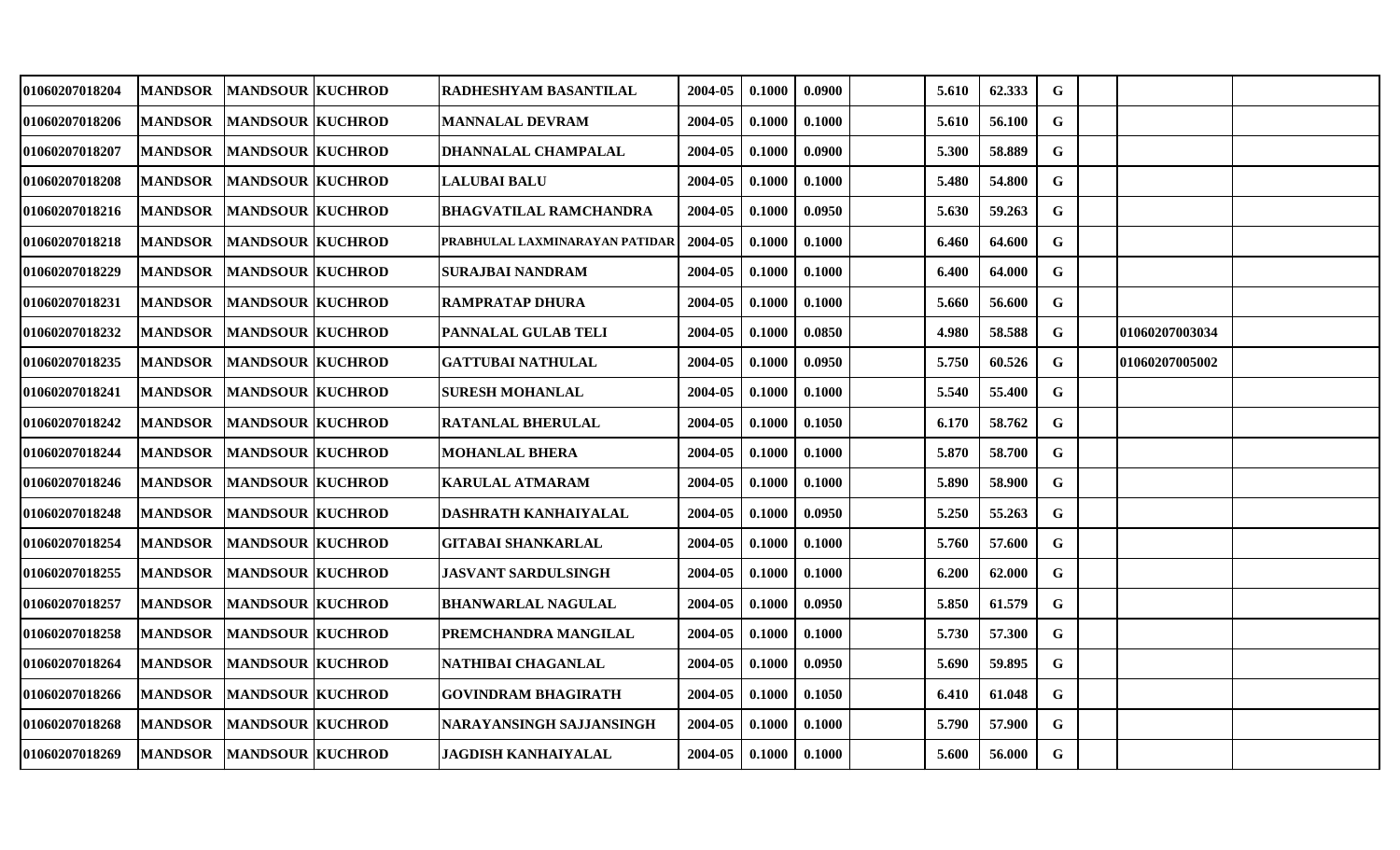| 01060207018271        | <b>MANDSOR</b> | <b>MANDSOUR KUCHROD</b>         | <b>BALCHAND VARDA</b>          | 2004-05 | 0.1000 | 0.1050 | 6.220 | 59.238 | G           |    |                |                    |
|-----------------------|----------------|---------------------------------|--------------------------------|---------|--------|--------|-------|--------|-------------|----|----------------|--------------------|
| 01060207018272        | <b>MANDSOR</b> | <b>MANDSOUR KUCHROD</b>         | <b>AZADKUNWAR NANDLAL</b>      | 2004-05 | 0.1000 | 0.0900 | 5.460 | 60.667 | $\mathbf G$ |    |                |                    |
| <b>01060207018274</b> | <b>MANDSOR</b> | <b>MANDSOUR KUCHROD</b>         | GIRDHARILAL MAGNIRAM           | 2004-05 | 0.1000 | 0.0950 | 5.590 | 58.842 | $\mathbf G$ |    |                |                    |
| 01060207018277        | <b>MANDSOR</b> | <b>MANDSOUR KUCHROD</b>         | KANHAIYALAL RAMCHANDRA         | 2004-05 | 0.1000 | 0.1000 | 6.130 | 61.300 | G           |    |                |                    |
| <b>01060207018278</b> | <b>MANDSOR</b> | <b>MANDSOUR KUCHROD</b>         | SHANTIBAI RADHESHYAM           | 2004-05 | 0.1000 | 0.0950 | 4.610 | 48.526 | $\mathbf I$ | 02 |                |                    |
| 01060207018279        | <b>MANDSOR</b> | <b>MANDSOUR KUCHROD</b>         | <b>GANESHRAM NATHULAL</b>      | 2004-05 | 0.1000 | 0.0950 | 5.660 | 59.579 | $\mathbf G$ |    |                |                    |
| 01060207018280        | <b>MANDSOR</b> | <b>MANDSOUR KUCHROD</b>         | <b>RADHESHYAM MANGILAL</b>     | 2004-05 | 0.1000 | 0.0950 | 6.240 | 65.684 | G           |    |                |                    |
| 01060207018281        | <b>MANDSOR</b> | <b>MANDSOUR KUCHROD</b>         | JAGDISH AATMARAM               | 2004-05 | 0.1000 | 0.1000 | 6.100 | 61.000 | G           |    |                |                    |
| 01060207018284        | <b>MANDSOR</b> | <b>MANDSOUR KUCHROD</b>         | <b>SHIVKUMAR DINDAYAL</b>      | 2004-05 | 0.1000 | 0.1000 | 6.040 | 60.400 | G           |    |                |                    |
| 01060207018287        | <b>MANDSOR</b> | <b>MANDSOUR KUCHROD</b>         | <b>RAGHUVIR BALUSINGH</b>      | 2004-05 | 0.1000 | 0.1000 | 6.630 | 66.300 | G           |    |                |                    |
| 01060207018291        | <b>MANDSOR</b> | <b>MANDSOUR KUCHROD</b>         | RAMLAL KANHAIYALAL             | 2004-05 | 0.1000 | 0.1000 | 6.160 | 61.600 | $\mathbf G$ |    |                |                    |
| 01060207018292        | <b>MANDSOR</b> | <b>MANDSOUR KUCHROD</b>         | DHANNALAL DHURALAL (CHOHAN)    | 2004-05 | 0.1000 | 0.1000 | 6.260 | 62.600 | $\mathbf G$ |    |                |                    |
| 01060207018294        | <b>MANDSOR</b> | <b>MANDSOUR KUCHROD</b>         | JAYANTILAL KANHAIYALAL         | 2004-05 | 0.1000 | 0.1000 | 5.940 | 59.400 | G           |    |                |                    |
| 01060207018295        | <b>MANDSOR</b> | <b>MANDSOUR KUCHROD</b>         | <b>SHAKUR SHAH SHOKINSHAH</b>  | 2004-05 | 0.1000 | 0.1000 | 5.850 | 58.500 | $\mathbf G$ |    |                |                    |
| <b>01060207018060</b> | <b>MANDSOR</b> | <b>MANDSOUR KUCHROD</b>         | <b>BHANWARLAL NANDRAM</b>      | 2004-05 | 0.1000 | 0.1000 | 5.900 | 59.000 | $\mathbf G$ |    |                | <b>NAME CHANGE</b> |
| <b>01060207018300</b> | <b>MANDSOR</b> | <b>MANDSOUR KUCHROD</b>         | JAGDISH RATANLAL (DIKSHIT)     | 2004-05 | 0.1000 | 0.0950 | 6.070 | 63.895 | G           |    |                |                    |
| 01060207018301        | <b>MANDSOR</b> | <b>MANDSOUR KUCHROD</b>         | <b>BADRILAL GORDHANLAL</b>     | 2004-05 | 0.1000 | 0.1000 | 6.170 | 61.700 | $\mathbf G$ |    |                |                    |
| 01060207018302        | <b>MANDSOR</b> | <b>MANDSOUR KUCHROD</b>         | <b>RAMLAL AMARCHAND</b>        | 2004-05 | 0.1000 | 0.1000 | 6.390 | 63.900 | $\mathbf G$ |    |                |                    |
| 01060207018311        | <b>MANDSOR</b> | <b>MANDSOUR KUCHROD</b>         | <b>SHAMBHUSINGH MADHOSINGH</b> | 2004-05 | 0.1000 | 0.1000 | 6.650 | 66.500 | G           |    | 01060208041146 |                    |
| <b>01060207018313</b> | <b>MANDSOR</b> | <b>MANDSOUR KUCHROD</b>         | <b>BADRILAL GANESHRAM</b>      | 2004-05 | 0.1000 | 0.1000 | 6.030 | 60.300 | $\mathbf G$ |    |                |                    |
| 01060207018314        | <b>MANDSOR</b> | <b>MANDSOUR KUCHROD</b>         | RAMCHANDRA RAMLAL              | 2004-05 | 0.1000 | 0.1000 | 6.660 | 66.600 | $\mathbf G$ |    |                |                    |
| 01060207018316        |                | <b>MANDSOR MANDSOUR KUCHROD</b> | <b>BABULAL MOTILAL</b>         | 2004-05 | 0.1000 | 0.1000 | 5.910 | 59.100 | G           |    |                |                    |
| 01060207018323        | <b>MANDSOR</b> | <b>MANDSOUR KUCHROD</b>         | <b>SHANKARLAL VENIRAM</b>      | 2004-05 | 0.1000 | 0.1000 | 5.780 | 57.800 | $\mathbf G$ |    |                |                    |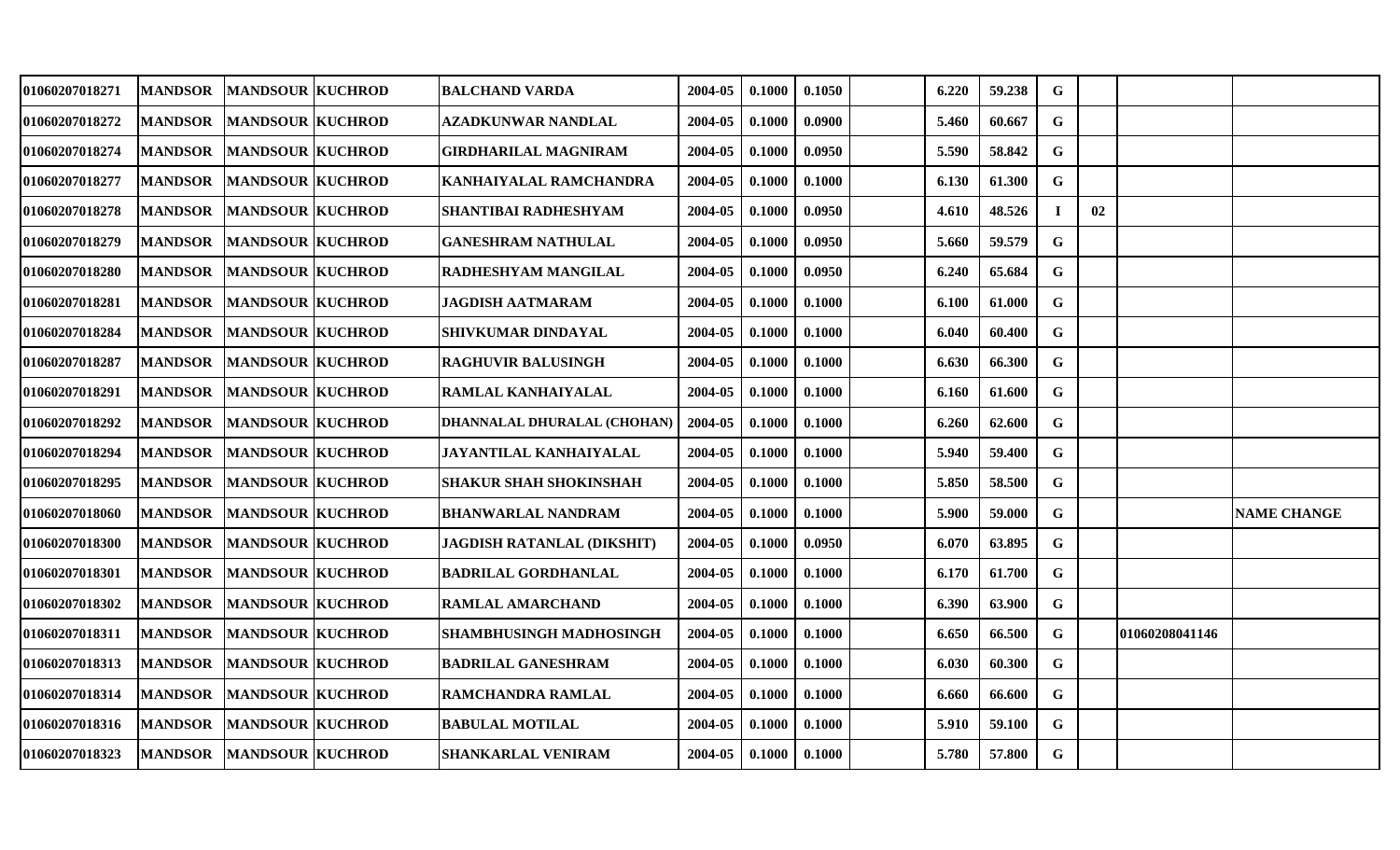| 01060207018324 | <b>MANDSOR</b> | <b>MANDSOUR KUCHROD</b> |                             | <b>RAMPRATAP SAWA</b>          | 2004-05 | 0.1000 | 0.0900 | 6.110 | 67.889 | G           |    | 01060208038185 |                    |
|----------------|----------------|-------------------------|-----------------------------|--------------------------------|---------|--------|--------|-------|--------|-------------|----|----------------|--------------------|
| 01060207018086 | <b>MANDSOR</b> | <b>MANDSOUR KUCHROD</b> |                             | RAMCHANDRA RATANLAL            | 2004-05 | 0.1000 | 0.1000 | 6.120 | 61.200 | G           |    | 01060319152071 |                    |
| 01060207018330 | <b>MANDSOR</b> | <b>MANDSOUR KUCHROD</b> |                             | DHANNALAL KACHRULAL            | 2004-05 | 0.1000 | 0.0850 | 5.020 | 59.059 | G           |    |                |                    |
| 01060207018332 | <b>MANDSOR</b> | <b>MANDSOUR KUCHROD</b> |                             | DEUBAI RATANLAL                | 2004-05 | 0.1000 | 0.0950 | 5.220 | 54.947 | G           |    |                | <b>NAME CHANGE</b> |
| 01060207018334 | <b>MANDSOR</b> | <b>MANDSOUR KUCHROD</b> |                             | <b>SALAGRAM DHURALAL</b>       | 2004-05 | 0.1000 | 0.0950 | 5.230 | 55.053 | $\mathbf G$ |    |                |                    |
| 01060207018338 | <b>MANDSOR</b> | <b>MANDSOUR KUCHROD</b> |                             | <b>BADRILAL BAGDIRAM</b>       | 2004-05 | 0.1000 | 0.1000 | 6.250 | 62.500 | G           |    |                |                    |
| 01060207018341 | <b>MANDSOR</b> | <b>MANDSOUR KUCHROD</b> |                             | <b>CHAGANLAL SHOBHARAM</b>     | 2004-05 | 0.1000 | 0.1000 | 6.550 | 65.500 | G           |    | 01060319151106 |                    |
| 01060207018342 | <b>MANDSOR</b> | <b>MANDSOUR KUCHROD</b> |                             | <b>CHUNNILAL NATHULAL</b>      | 2004-05 | 0.1000 | 0.0950 | 5.710 | 60.105 | G           |    | 01060207005011 |                    |
| 01060207018344 | <b>MANDSOR</b> | <b>MANDSOUR KUCHROD</b> |                             | DINDAYAL MAGNIRAM              | 2004-05 | 0.1000 | 0.1000 | 6.230 | 62.300 | $\mathbf G$ |    |                |                    |
| 01060207018345 | <b>MANDSOR</b> | <b>MANDSOUR KUCHROD</b> |                             | <b>GANGARAM PANNA</b>          | 2004-05 | 0.1000 | 0.1000 | 6.210 | 62.100 | G           |    | 01060207005013 |                    |
| 01060316096003 | <b>RATLAM</b>  | <b>JAORA</b>            | <b>KUMARI</b>               | PREMKUNWAR GOKUL               | 2004-05 | 0.1000 | 0.1000 | 7.010 | 70.100 | G           |    |                |                    |
| 01060316096005 | <b>RATLAM</b>  | <b>JAORA</b>            | <b>KUMARI</b>               | <b>MANGILAL RADHAKISHAN</b>    | 2004-05 | 0.1000 | 0.1050 | 6.340 | 60.381 | G           |    |                |                    |
| 01060316096006 | <b>RATLAM</b>  | <b>JAORA</b>            | <b>KUMARI</b>               | KARANSINGH GULABSINGH          | 2004-05 | 0.1000 | 0.1050 | 6.370 | 60.667 | G           |    |                |                    |
| 01060316096017 | <b>RATLAM</b>  | <b>JAORA</b>            | <b>KUMARI</b>               | <b>BALUSINGH GULABSINGH</b>    | 2004-05 | 0.1000 | 0.1000 | 6.690 | 66.900 | G           |    |                |                    |
| 01060316096018 | <b>RATLAM</b>  | <b>JAORA</b>            | <b>KUMARI</b>               | <b>FUNDESINGH BHANWARSINGH</b> | 2004-05 | 0.1000 | 0.1000 | 5.770 | 57.700 | G           |    |                |                    |
| 01060316096022 | <b>RATLAM</b>  | <b>JAORA</b>            | <b>KUMARI</b>               | <b>DULESINGH SUJANSINGH</b>    | 2004-05 | 0.1000 | 0.1000 | 6.060 | 60.600 | $\mathbf G$ |    |                |                    |
| 01060208048001 | <b>MANDSOR</b> | <b>DALOUDA</b>          | <b>LAKHMAKHEDI</b>          | <b>NAGU BHERAJI</b>            | 2004-05 | 0.1000 | 0.1000 | 6.120 | 61.200 | $\mathbf G$ |    |                |                    |
| 01060208048003 | <b>MANDSOR</b> | <b>DALOUDA</b>          | <b>LAKHMAKHEDI</b>          | <b>BALU UDA</b>                | 2004-05 | 0.1000 | 0.0900 | 4.960 | 55.111 | G           |    |                |                    |
| 01060208048004 | <b>MANDSOR</b> | <b>DALOUDA</b>          | <b>LAKHMAKHEDI</b>          | <b>DEVRAM NIRBHAYRAM</b>       | 2004-05 | 0.1000 | 0.1000 | 6.050 | 60.500 | G           |    |                |                    |
| 01060208048005 | <b>MANDSOR</b> | <b>DALOUDA</b>          | <b>LAKHMAKHEDI</b>          | BHAGIRATH CHUNNILAL            | 2004-05 | 0.1000 | 0.0950 | 5.800 | 61.053 | $\mathbf G$ |    |                |                    |
| 01060208048007 | <b>MANDSOR</b> | <b>DALOUDA</b>          | <b>LAKHMAKHEDI</b>          | <b>RUGHNATH BHUWAN</b>         | 2004-05 | 0.1000 | 0.1000 | 6.040 | 60.400 | G           |    |                |                    |
| 01060208048012 | <b>MANDSOR</b> | <b>DALOUDA</b>          | <b>LAKHMAKHEDI</b>          | GITABAI BHERULAL               | 2004-05 | 0.1000 | 0.1050 | 5.970 | 56.857 | G           |    |                |                    |
| 01060208048013 |                |                         | MANDSOR DALOUDA LAKHMAKHEDI | <b>JASKNUWAR JAWANSINGH</b>    | 2004-05 | 0.1000 | 0.0950 | 5.910 | 62.211 | G           | 09 |                |                    |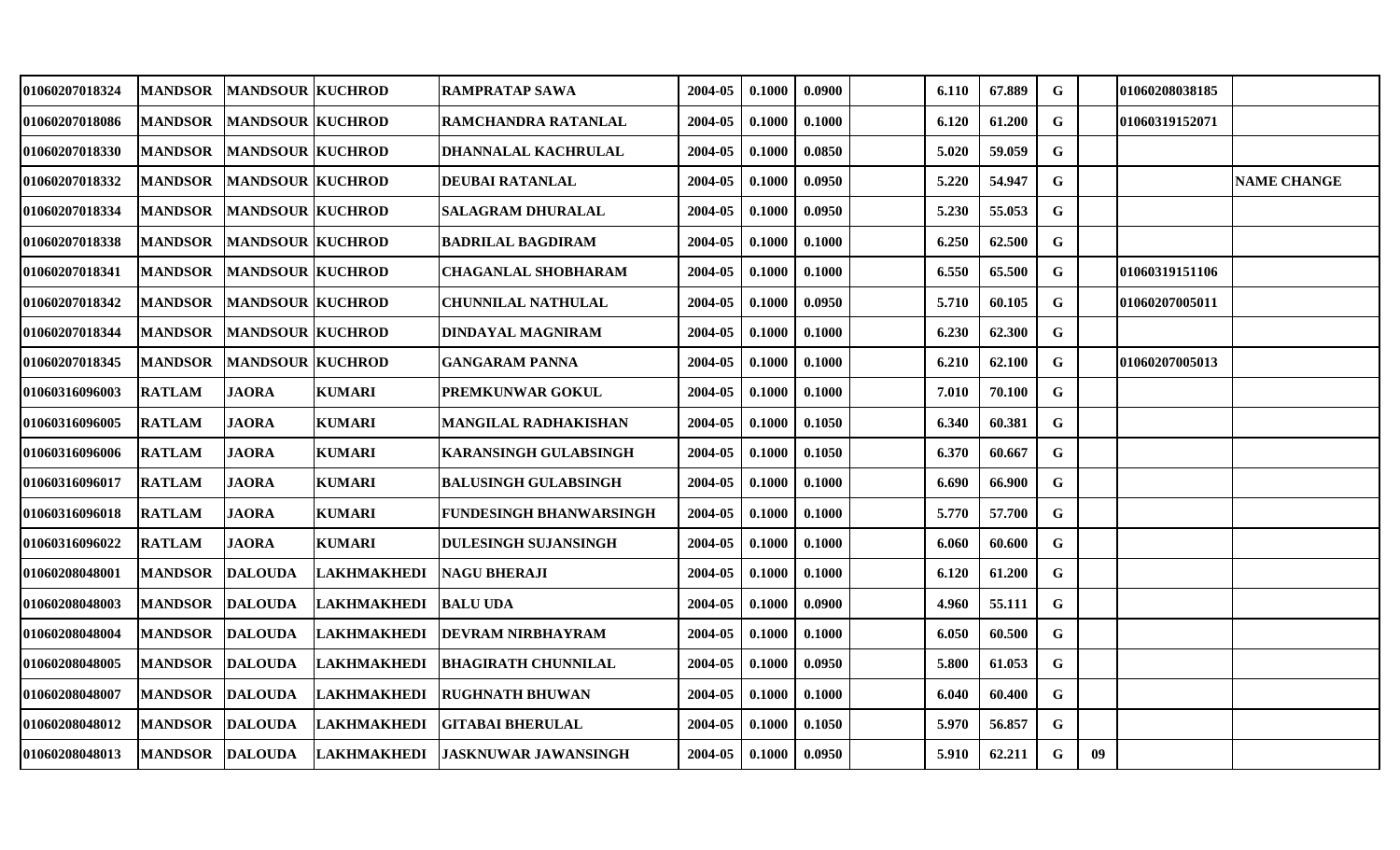| 01060208048016 | <b>MANDSOR</b> | <b>DALOUDA</b>           | <b>LAKHMAKHEDI</b> | <b>IBHERULAL RATANLAL</b>      | 2004-05 | 0.1000 | 0.0950 | 2.740 | 28.842 | $\bf I$      | 02 |                                         |
|----------------|----------------|--------------------------|--------------------|--------------------------------|---------|--------|--------|-------|--------|--------------|----|-----------------------------------------|
| 01060208048017 | <b>MANDSOR</b> | <b>DALOUDA</b>           | <b>LAKHMAKHEDI</b> | <b>BHERULAL BHAGGA</b>         | 2004-05 | 0.1000 | 0.1000 | 5.630 | 56.300 | G            |    |                                         |
| 01060208048018 | <b>MANDSOR</b> | <b>DALOUDA</b>           | <b>LAKHMAKHEDI</b> | <b>IGANGARAM KESHURAM</b>      | 2004-05 | 0.1000 | 0.1000 | 5.720 | 57.200 | $\mathbf{G}$ |    |                                         |
| 01060208048019 | <b>MANDSOR</b> | <b>DALOUDA</b>           | <b>LAKHMAKHEDI</b> | <b>IBHAGATRAM GORDHAN</b>      | 2004-05 | 0.1000 | 0.1000 | 6.000 | 60.000 | G            |    |                                         |
| 01060208048020 | <b>MANDSOR</b> | <b>DALOUDA</b>           | <b>LAKHMAKHEDI</b> | <b>RAMA MODA</b>               | 2004-05 | 0.1000 | 0.1000 | 6.250 | 62.500 | $\mathbf G$  |    |                                         |
| 01060208048021 | <b>MANDSOR</b> | <b>DALOUDA</b>           | <b>LAKHMAKHEDI</b> | <b> RUKAMNIBAI PANNA</b>       | 2004-05 | 0.1000 | 0.1000 | 5.930 | 59.300 | G            | 09 |                                         |
| 01060208048025 | <b>MANDSOR</b> | DALOUDA                  | <b>LAKHMAKHEDI</b> | <b>BAGDIRAM NAGGA</b>          | 2004-05 | 0.1000 | 0.1000 | 6.540 | 65.400 | $\mathbf G$  |    |                                         |
| 01060208048026 | <b>MANDSOR</b> | <b>DALOUDA</b>           | <b>LAKHMAKHEDI</b> | <b>SAJJAN KUWAR MADHOSINGH</b> | 2004-05 | 0.1000 | 0.1050 | 6.080 | 57.905 | G            |    | <b>TRANSFER/DALAWADA MANDSOR III DN</b> |
| 01060208048038 | <b>MANDSOR</b> | <b>DALOUDA</b>           | <b>LAKHMAKHEDI</b> | <b>RAMPRASAD NAGU</b>          | 2004-05 | 0.1000 | 0.1000 | 6.210 | 62.100 | $\mathbf G$  |    |                                         |
| 01060208048039 | <b>MANDSOR</b> | <b>DALOUDA</b>           | <b>LAKHMAKHEDI</b> | SHOBHARAM AMBARAM              | 2004-05 | 0.1000 | 0.0900 | 5.290 | 58.778 | G            |    |                                         |
| 01060207015001 | <b>MANDSOR</b> | <b>MANDSOUR LAMGARA</b>  |                    | <b>SAJJANSINGH DULESINGH</b>   | 2004-05 | 0.1000 | 0.1000 | 5.660 | 56.600 | G            |    |                                         |
| 01060207015004 | <b>MANDSOR</b> | <b>MANDSOUR LAMGARA</b>  |                    | <b>DEVILAL RAMCHAND</b>        | 2004-05 | 0.1000 | 0.1000 | 5.900 | 59.000 | G            |    |                                         |
| 01060207015005 | <b>MANDSOR</b> | <b>MANDSOUR LAMGARA</b>  |                    | PARMANAND DEVCHAND             | 2004-05 | 0.1000 | 0.1000 | 6.230 | 62.300 | $\mathbf G$  |    |                                         |
| 01060207015013 | <b>MANDSOR</b> | <b>MANDSOUR LAMGARA</b>  |                    | <b>JUJHARLAL GULAB</b>         | 2004-05 | 0.1000 | 0.0950 | 5.650 | 59.474 | $\mathbf G$  |    |                                         |
| 01060207015025 | <b>MANDSOR</b> | <b>MANDSOUR LAMGARA</b>  |                    | <b>RAMA ONKAR</b>              | 2004-05 | 0.1000 | 0.0900 | 5.690 | 63.222 | G            |    |                                         |
| 01060207015037 | <b>MANDSOR</b> | <b>MANDSOUR LAMGARA</b>  |                    | <b>KACHRU BALU</b>             | 2004-05 | 0.1000 | 0.1000 | 5.730 | 57.300 | $\mathbf{G}$ |    |                                         |
| 01060207015043 | <b>MANDSOR</b> | <b>MANDSOUR LAMGARA</b>  |                    | <b>BALURAM KISHAN</b>          | 2004-05 | 0.1000 | 0.1000 | 5.590 | 55.900 | G            |    |                                         |
| 01060207015047 | <b>MANDSOR</b> | <b>MANDSOUR LAMGARA</b>  |                    | <b>KANKUBAI AMARSINGH</b>      | 2004-05 | 0.1000 | 0.0500 | 2.170 | 43.400 | G            | 04 |                                         |
| 01060207015049 | <b>MANDSOR</b> | <b>MANDSOUR LAMGARA</b>  |                    | <b>NARAYAN PUNA</b>            | 2004-05 | 0.1000 | 0.1000 | 5.420 | 54.200 | G            |    |                                         |
| 01060207015053 | <b>MANDSOR</b> | <b>MANDSOUR LAMGARA</b>  |                    | <b>BALWANTSINGH JAYSINGH</b>   | 2004-05 | 0.1000 | 0.1000 | 5.530 | 55.300 | G            |    |                                         |
| 01060207015055 | <b>MANDSOR</b> | <b>MANDSOUR LAMGARA</b>  |                    | <b>DOLATRAM NATHU</b>          | 2004-05 | 0.1000 | 0.1050 | 6.370 | 60.667 | G            |    |                                         |
| 01060207015056 | <b>MANDSOR</b> | <b>MANDSOUR LAMGARA</b>  |                    | <b>RAMSUKH NATHU</b>           | 2004-05 | 0.1000 | 0.1000 | 6.200 | 62.000 | $\mathbf G$  |    |                                         |
| 01060207015058 |                | MANDSOR MANDSOUR LAMGARA |                    | <b>NAGULAL BALU</b>            | 2004-05 | 0.1000 | 0.1000 | 3.310 | 33.100 | G            | 04 |                                         |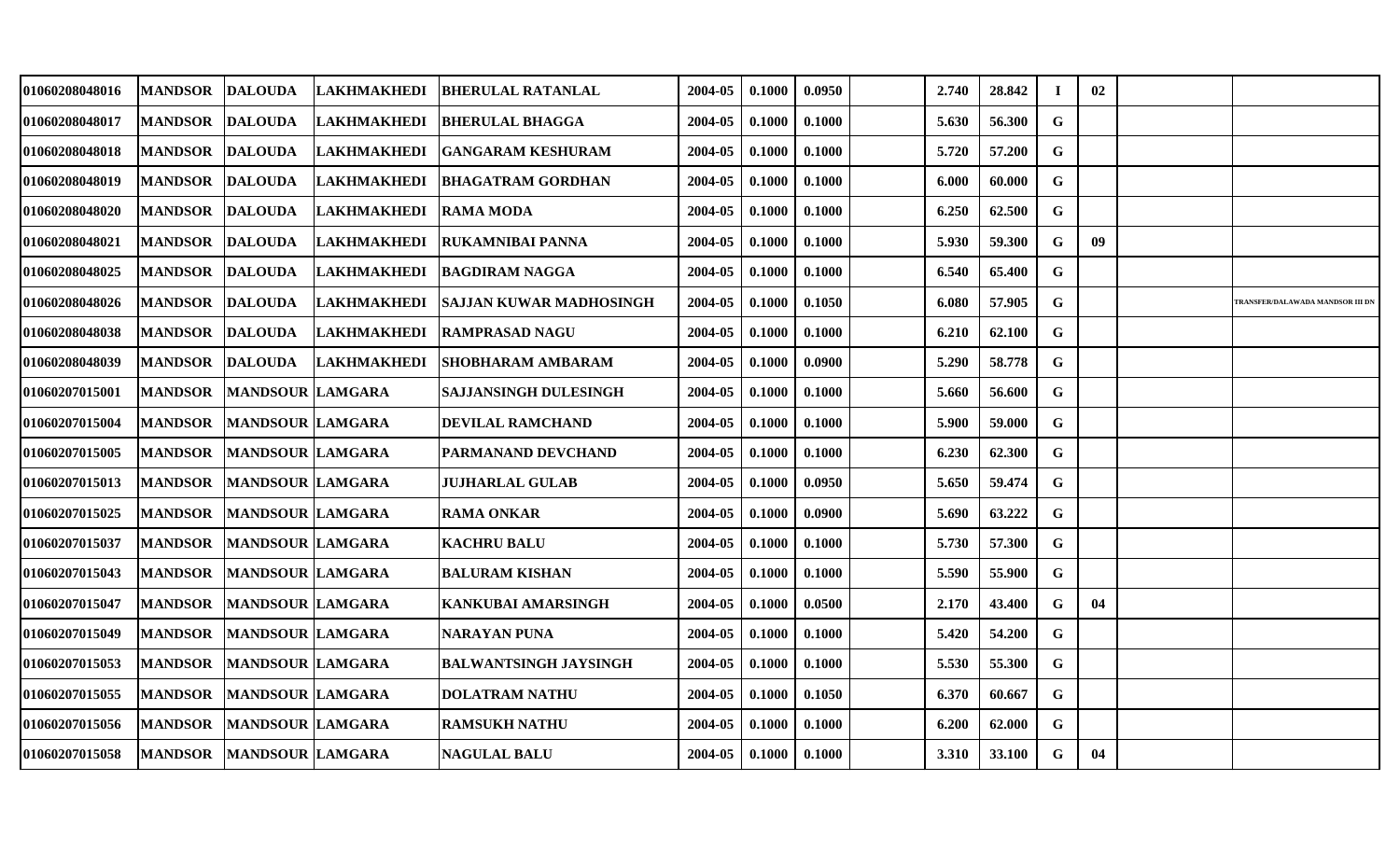| 01060207015061 | <b>MANDSOR</b>  | <b>MANDSOUR LAMGARA</b> |                     | <b>GULABBAI MOTI</b>           | 2004-05 | 0.1000 | 0.1000 | 5.800 | 58.000 | G            |    | 01060207016004 | <b>TRANSFER/LAMGARI</b> |
|----------------|-----------------|-------------------------|---------------------|--------------------------------|---------|--------|--------|-------|--------|--------------|----|----------------|-------------------------|
| 01060207015062 | <b>MANDSOR</b>  | <b>MANDSOUR LAMGARA</b> |                     | <b>DAYARAM VARDICHAND</b>      | 2004-05 | 0.1000 | 0.1000 | 5.790 | 57.900 | G            |    |                |                         |
| 01060207015063 | <b>MANDSOR</b>  | <b>MANDSOUR LAMGARA</b> |                     | MOHANIBAI MOHANLAL             | 2004-05 | 0.1000 | 0.0950 | 5.590 | 58.842 | $\mathbf G$  |    |                |                         |
| 01060208042004 | <b>MANDSOR</b>  | <b>DALOUDA</b>          | <b>LASUDIYAILLA</b> | <b>BHERULAL LACCHIRAM</b>      | 2004-05 | 0.1000 | 0.1000 | 5.870 | 58.700 | G            |    |                |                         |
| 01060208042011 | <b>MANDSOR</b>  | <b>DALOUDA</b>          | <b>LASUDIYAILLA</b> | <b>PRABHUBAI PEMA</b>          | 2004-05 | 0.1000 | 0.1000 | 5.870 | 58.700 | G            |    |                |                         |
| 01060208042012 | <b>MANDSOR</b>  | <b>DALOUDA</b>          | <b>LASUDIYAILLA</b> | <b>MODIRAM BHUWAN</b>          | 2004-05 | 0.1000 | 0.1000 | 6.730 | 67.300 | G            |    |                |                         |
| 01060208042013 | <b>MANDSOR</b>  | <b>DALOUDA</b>          | <b>LASUDIYAILLA</b> | LALSINGH CHATARKUNWAR          | 2004-05 | 0.1000 | 0.1000 | 5.690 | 56.900 | G            |    |                |                         |
| 01060208042014 | <b>MANDSOR</b>  | <b>DALOUDA</b>          | <b>LASUDIYAILLA</b> | <b>KISHORSINGH LALKUNWAR</b>   | 2004-05 | 0.1000 | 0.1000 | 5.200 | 52.000 | G            | 04 |                |                         |
| 01060208042015 | <b>MANDSOR</b>  | <b>DALOUDA</b>          | <b>LASUDIYAILLA</b> | <b>DEVRAM KALU</b>             | 2004-05 | 0.1000 | 0.1000 | 5.980 | 59.800 | $\mathbf G$  |    |                |                         |
| 01060208042020 | MANDSOR DALOUDA |                         | <b>LASUDIYAILLA</b> | <b>RATAN PEMA</b>              | 2004-05 | 0.1000 | 0.1000 | 6.860 | 68.600 | G            |    |                |                         |
| 01060208042021 | <b>MANDSOR</b>  | <b>DALOUDA</b>          | <b>LASUDIYAILLA</b> | <b>SORABHKUNWAR MOHANSINGH</b> | 2004-05 | 0.1000 | 0.1050 | 5.350 | 50.952 |              | 02 |                |                         |
| 01060208042022 | <b>MANDSOR</b>  | <b>DALOUDA</b>          | <b>LASUDIYAILLA</b> | <b>GITABAI HUDIBAI</b>         | 2004-05 | 0.1000 | 0.0950 | 6.300 | 66.315 | G            |    |                |                         |
| 01060208042025 | <b>MANDSOR</b>  | <b>DALOUDA</b>          | <b>LASUDIYAILLA</b> | <b>KACHRU RAMRATAN MEENA</b>   | 2004-05 | 0.1000 |        |       |        | $\mathbf{F}$ |    |                |                         |
| 01060208042027 | <b>MANDSOR</b>  | <b>DALOUDA</b>          | <b>LASUDIYAILLA</b> | INARAYANIBAI RAMCHANDRA        | 2004-05 | 0.1000 | 0.1000 | 6.370 | 63.700 | G            |    |                |                         |
| 01060208042030 | <b>MANDSOR</b>  | <b>DALOUDA</b>          | <b>LASUDIYAILLA</b> | NANDIBAI NANDRAM               | 2004-05 | 0.1000 | 0.1000 | 5.740 | 57.400 | G            |    |                |                         |
| 01060208042031 | <b>MANDSOR</b>  | <b>DALOUDA</b>          | <b>LASUDIYAILLA</b> | RAMCHANDRA KESHURAM            | 2004-05 | 0.1000 | 0.1050 | 6.170 | 58.761 | G            |    |                |                         |
| 01060208042034 | <b>MANDSOR</b>  | <b>DALOUDA</b>          | <b>LASUDIYAILLA</b> | <b>UDAYLAL NANDIBAI</b>        | 2004-05 | 0.1000 |        |       |        | $\mathbf{F}$ |    |                |                         |
| 01060208042039 | <b>MANDSOR</b>  | <b>DALOUDA</b>          | <b>LASUDIYAILLA</b> | HIRALAL JAGANNATH              | 2004-05 | 0.1000 | 0.0950 | 6.210 | 65.368 | G            |    |                |                         |
| 01060208042055 | <b>MANDSOR</b>  | <b>DALOUDA</b>          | <b>LASUDIYAILLA</b> | <b>RAMKISHAN BHERA MEENA</b>   | 2004-05 | 0.1000 | 0.1050 | 6.290 | 59.905 | $\mathbf G$  |    |                |                         |
| 01060208042060 | <b>MANDSOR</b>  | <b>DALOUDA</b>          | <b>LASUDIYAILLA</b> | <b>AMBARAM MOTI</b>            | 2004-05 | 0.1000 | 0.1050 | 5.890 | 56.095 | G            |    |                |                         |
| 01060208042062 | <b>MANDSOR</b>  | <b>DALOUDA</b>          | <b>LASUDIYAILLA</b> | <b>PARVTIBAI BHUWAN</b>        | 2004-05 | 0.1000 | 0.0950 | 4.950 | 52.105 | G            | 04 |                |                         |
| 01060208042063 | <b>MANDSOR</b>  | <b>DALOUDA</b>          | <b>LASUDIYAILLA</b> | <b>BHUWANISHANKAR PUNA</b>     | 2004-05 | 0.1000 | 0.1050 | 5.850 | 55.714 | G            |    |                | <b>NAME CHANGE</b>      |
| 01060208042065 | MANDSOR DALOUDA |                         | <b>LASUDIYAILLA</b> | <b>SAJJANSINGH RAMSINGH</b>    | 2004-05 | 0.1000 | 0.1050 | 5.840 | 55.619 | G            |    |                |                         |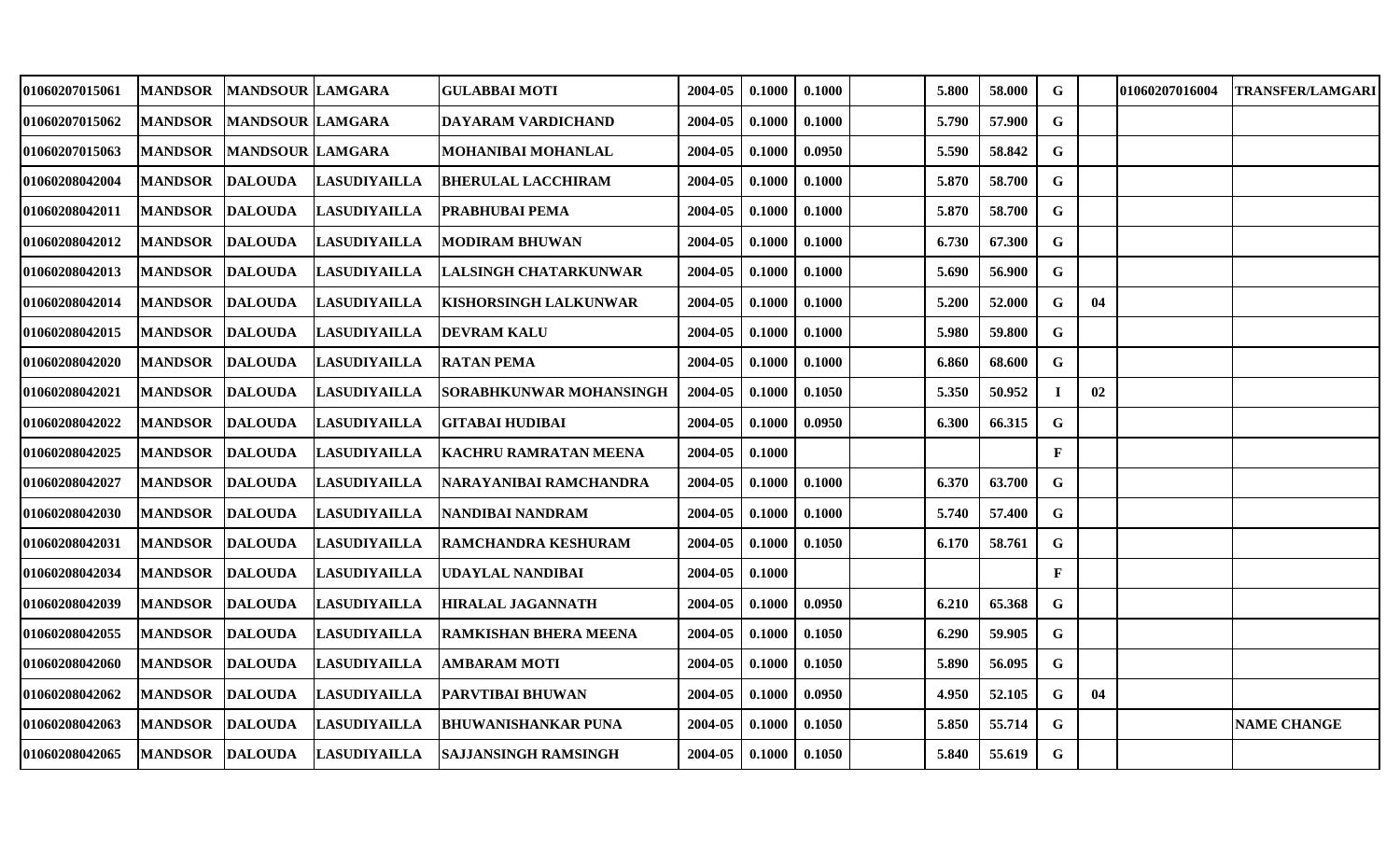| 01060208042070 | <b>MANDSOR</b> | <b>DALOUDA</b> | <b>LASUDIYAILLA</b>        | <b>KANHAIYALAL BHUWAN</b>                | 2004-05 | 0.1000 | 0.1000 | 5.660 | 56.600 | G            |    |                |                    |
|----------------|----------------|----------------|----------------------------|------------------------------------------|---------|--------|--------|-------|--------|--------------|----|----------------|--------------------|
| 01060208042071 | <b>MANDSOR</b> | <b>DALOUDA</b> | <b>LASUDIYAILLA</b>        | <b>JUJHAR GOPAL</b>                      | 2004-05 | 0.1000 | 0.1000 | 5.760 | 57.600 | G            |    |                |                    |
| 01060208042073 | <b>MANDSOR</b> | <b>DALOUDA</b> | <b>LASUDIYAILLA</b>        | IONKARLAL GANGABAI                       | 2004-05 | 0.1000 | 0.0950 | 5.640 | 59.368 | $\mathbf G$  |    |                |                    |
| 01060208042074 | <b>MANDSOR</b> | <b>DALOUDA</b> | <b>LASUDIYAILLA</b>        | <b>DEVRAM BHERA</b>                      | 2004-05 | 0.1000 | 0.1000 | 6.000 | 60.000 | $\mathbf G$  |    |                |                    |
| 01060208042077 | <b>MANDSOR</b> | <b>DALOUDA</b> | <b>LASUDIYAILLA</b>        | KANHAIYALAL CHAMPALAL                    | 2004-05 | 0.1000 | 0.1000 | 5.660 | 56.600 | $\mathbf G$  |    |                |                    |
| 01060208042081 | <b>MANDSOR</b> | <b>DALOUDA</b> | <b>LASUDIYAILLA</b>        | AMRIBAI NANDIBAI                         | 2004-05 | 0.1000 | 0.1000 | 5.240 | 52.400 | G            | 04 |                |                    |
| 01060208042083 | <b>MANDSOR</b> | <b>DALOUDA</b> | <b>LASUDIYAILLA</b>        | <b>RATANBAI RAJARAM</b>                  | 2004-05 | 0.1000 | 0.1050 | 5.990 | 57.048 | $\mathbf G$  |    | 01060208050026 |                    |
| 01060316100001 | <b>RATLAM</b>  | <b>JAORA</b>   |                            | LASUDIYAJANGLI KESARPURI KALUPURI        | 2004-05 | 0.1000 | 0.1000 | 5.790 | 57.900 | G            |    |                |                    |
| 01060316100003 | <b>RATLAM</b>  | <b>JAORA</b>   |                            | LASUDIYAJANGLI BALWANTSINGH BHANWARSINGH | 2004-05 | 0.1000 | 0.1000 | 5.990 | 59.900 | $\mathbf{G}$ |    |                |                    |
| 01060316100005 | <b>RATLAM</b>  | <b>JAORA</b>   |                            | LASUDIYAJANGLI DHULSINGH BHANWARSINGH    | 2004-05 | 0.1000 | 0.1000 | 5.890 | 58.900 | $\mathbf G$  |    |                |                    |
| 01060316100008 | <b>RATLAM</b>  | <b>JAORA</b>   |                            | LASUDIYAJANGLI LAXMIBAI SHANKARLAL       | 2004-05 | 0.1000 | 0.1000 | 5.530 | 55.300 | G            |    |                |                    |
| 01060316100009 | <b>RATLAM</b>  | <b>JAORA</b>   |                            | LASUDIYAJANGLI CHOTEKHA NURMOHAMMAD      | 2004-05 | 0.1000 | 0.1000 | 6.140 | 61.400 | G            |    |                |                    |
| 01060316100012 | <b>RATLAM</b>  | <b>JAORA</b>   |                            | LASUDIYAJANGLI NARSINGH NAGURAM          | 2004-05 | 0.1000 | 0.0900 | 5.350 | 59.444 | $\mathbf G$  |    |                |                    |
| 01060316100013 | <b>RATLAM</b>  | <b>JAORA</b>   |                            | LASUDIYAJANGLI MANGILAL FULCHAND         | 2004-05 | 0.1000 | 0.1050 | 5.600 | 53.333 | G            | 04 |                |                    |
| 01060316100014 | <b>RATLAM</b>  | <b>JAORA</b>   |                            | LASUDIYAJANGLI NANDIBAI KESHURAM         | 2004-05 | 0.1000 | 0.1000 | 4.790 | 47.900 | G            | 04 |                | <b>NAME CHANGE</b> |
| 01060316100015 | <b>RATLAM</b>  | <b>JAORA</b>   |                            | LASUDIYAJANGLI BABULAL KESHRIMAL         | 2004-05 | 0.1000 | 0.1000 | 5.290 | 52.900 | G            | 04 |                |                    |
| 01060316100016 | <b>RATLAM</b>  | <b>JAORA</b>   |                            | LASUDIYAJANGLI GITABAI RAMCHANDRA        | 2004-05 | 0.1000 |        |       |        | $\mathbf F$  |    |                |                    |
| 01060316100017 | <b>RATLAM</b>  | <b>JAORA</b>   |                            | LASUDIYAJANGLI RUPKUNWAR BHANWARSINGH    | 2004-05 | 0.1000 | 0.0950 | 5.770 | 60.737 | G            |    |                |                    |
| 01060316100018 | <b>RATLAM</b>  | <b>JAORA</b>   | LASUDIYAJANGLI GANESH RUPA |                                          | 2004-05 | 0.1000 | 0.1000 | 4.500 | 45.000 | G            | 04 |                |                    |
| 01060316100019 | <b>RATLAM</b>  | <b>JAORA</b>   |                            | LASUDIYAJANGLI SAHEBKUWAR MODSINH        | 2004-05 | 0.1000 | 0.1000 | 5.790 | 57.900 | $\mathbf G$  |    |                | <b>NAME CHANGE</b> |
| 01060316100022 | <b>RATLAM</b>  | <b>JAORA</b>   |                            | LASUDIYAJANGLI MANGU VAJERAM             | 2004-05 | 0.1000 |        |       |        | $\mathbf F$  |    |                |                    |
| 01060316100025 | <b>RATLAM</b>  | <b>JAORA</b>   |                            | LASUDIYAJANGLI AMBARAM NAGESHWAR         | 2004-05 | 0.1000 | 0.1000 | 5.290 | 52.900 | G            | 04 |                |                    |
| 01060316100026 | <b>RATLAM</b>  | <b>JAORA</b>   |                            | LASUDIYAJANGLI AMRATRAM NAGU             | 2004-05 | 0.1000 | 0.1000 | 5.500 | 55.000 | G            |    |                |                    |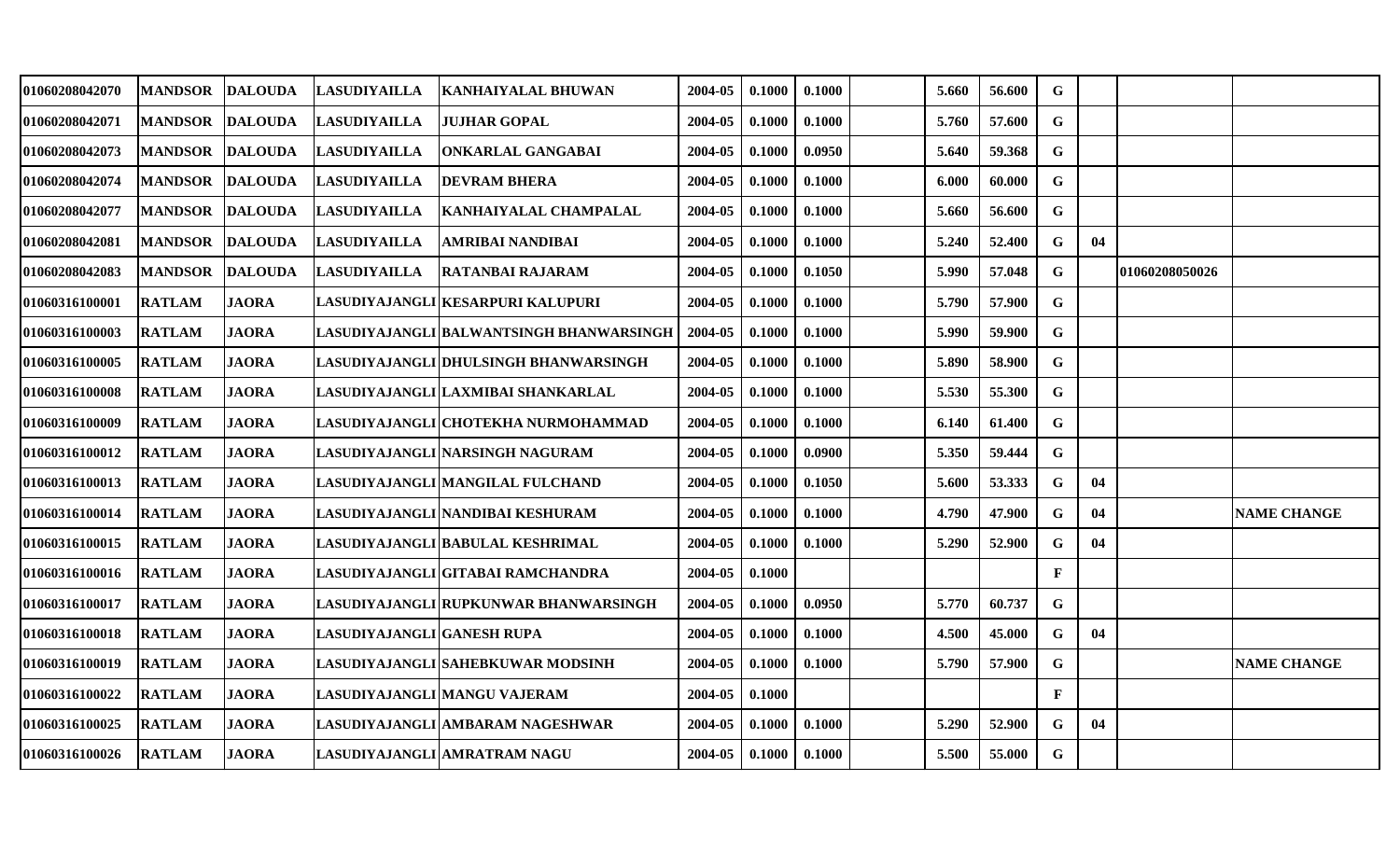| <b>01060316100027</b> | <b>RATLAM</b> | <b>JAORA</b> | LASUDIYAJANGLI AMRU RUGGA   |                                        | 2004-05 | 0.1000 | 0.1000 | 5.490 | 54.900 | G            |    |                |  |
|-----------------------|---------------|--------------|-----------------------------|----------------------------------------|---------|--------|--------|-------|--------|--------------|----|----------------|--|
| 01060316100031        | <b>RATLAM</b> | <b>JAORA</b> |                             | LASUDIYAJANGLI BHANWARSINGH KODARSINGH | 2004-05 | 0.1000 | 0.1000 | 5.420 | 54.200 | $\mathbf I$  | 02 |                |  |
| 01060316100033        | <b>RATLAM</b> | <b>JAORA</b> |                             | LASUDIYAJANGLI CHOTEKHA UMRAVKHAN      | 2004-05 | 0.1000 | 0.1050 | 6.550 | 62.381 | $\mathbf G$  |    |                |  |
| 01060316100035        | <b>RATLAM</b> | <b>JAORA</b> |                             | LASUDIYAJANGLI DEVISINGH KODARSINGH    | 2004-05 | 0.1000 | 0.1000 | 5.630 | 56.300 | G            |    |                |  |
| 01060316100036        | <b>RATLAM</b> | <b>JAORA</b> | LASUDIYAJANGLI FATTU NAGU   |                                        | 2004-05 | 0.1000 | 0.1000 | 5.920 | 59.200 | G            |    |                |  |
| 01060316100038        | <b>RATLAM</b> | <b>JAORA</b> |                             | LASUDIYAJANGLI FUNDASINGH MODSINGH     | 2004-05 | 0.1000 | 0.1000 | 6.310 | 63.100 | $\mathbf G$  |    |                |  |
| 01060316100040        | <b>RATLAM</b> | <b>JAORA</b> |                             | LASUDIYAJANGLI ISHWARSINGH SAJJANSINGH | 2004-05 | 0.1000 | 0.1000 | 5.730 | 57.300 | G            |    |                |  |
| 01060316100041        | <b>RATLAM</b> | <b>JAORA</b> |                             | LASUDIYAJANGLI JAGDISH BHAGWATILAL     | 2004-05 | 0.1000 | 0.1000 | 6.120 | 61.200 | G            |    |                |  |
| 01060316100042        | <b>RATLAM</b> | <b>JAORA</b> |                             | LASUDIYAJANGLI JUMMEKHA MOHAMMADKHA    | 2004-05 | 0.1000 | 0.1000 | 5.780 | 57.800 | $\mathbf G$  |    | 01070316059004 |  |
| 01060316100044        | <b>RATLAM</b> | <b>JAORA</b> | LASUDIYAJANGLI KANIRAM RUPA |                                        | 2004-05 | 0.1000 | 0.1000 | 6.400 | 64.000 | G            |    |                |  |
| <b>01060316100045</b> | <b>RATLAM</b> | <b>JAORA</b> |                             | LASUDIYAJANGLI KARUSINGH MODSINGH      | 2004-05 | 0.1000 | 0.1000 | 6.040 | 60.400 | $\mathbf G$  |    |                |  |
| 01060316100046        | <b>RATLAM</b> | <b>JAORA</b> |                             | LASUDIYAJANGLI LAXMANSINGH CHENASINGH  | 2004-05 | 0.1000 | 0.1000 | 5.270 | 52.700 | G            | 04 |                |  |
| <b>01060316100047</b> | <b>RATLAM</b> | <b>JAORA</b> |                             | LASUDIYAJANGLI MADANLAL LACHCHIRAM     | 2004-05 | 0.1000 | 0.1050 | 6.570 | 62.571 | G            |    |                |  |
| 01060316100048        | <b>RATLAM</b> | <b>JAORA</b> |                             | LASUDIYAJANGLI MANGU HARIRAM           | 2004-05 | 0.1000 | 0.0950 | 5.460 | 57.474 | $\mathbf G$  |    |                |  |
| 01060316100050        | <b>RATLAM</b> | <b>JAORA</b> |                             | LASUDIYAJANGLI MANPURI SAMANDPURI      | 2004-05 | 0.1000 | 0.1000 | 5.760 | 57.600 | $\mathbf G$  |    |                |  |
| 01060316100053        | <b>RATLAM</b> | <b>JAORA</b> |                             | LASUDIYAJANGLI MOHANLAL SUKHRAM        | 2004-05 | 0.1000 | 0.1000 | 6.260 | 62.600 | G            |    |                |  |
| 01060316100055        | <b>RATLAM</b> | <b>JAORA</b> |                             | LASUDIYAJANGLI NANALAL KACHRU          | 2004-05 | 0.1000 | 0.0950 | 2.870 | 30.211 | G            | 04 | 01070316039016 |  |
| <b>01060316100056</b> | <b>RATLAM</b> | <b>JAORA</b> |                             | LASUDIYAJANGLI PRAKASHCHNDRA NAGESHWAR | 2004-05 | 0.1000 | 0.1000 | 5.710 | 57.100 | $\mathbf G$  |    |                |  |
| 01060316100057        | <b>RATLAM</b> | <b>JAORA</b> |                             | LASUDIYAJANGLI RADHESHYAM NAGESHWAR    | 2004-05 | 0.1000 | 0.1000 | 5.620 | 56.200 | G            |    |                |  |
| <b>01060316100058</b> | <b>RATLAM</b> | <b>JAORA</b> |                             | LASUDIYAJANGLI RADHESHYAM NARSINH      | 2004-05 | 0.1000 |        |       |        | F            |    |                |  |
| 01060316100060        | <b>RATLAM</b> | <b>JAORA</b> |                             | LASUDIYAJANGLI RAMLAL BHAGGA           | 2004-05 | 0.1000 | 0.1000 | 5.070 | 50.700 | $\mathbf G$  | 04 |                |  |
| 01060316100061        | <b>RATLAM</b> | <b>JAORA</b> |                             | LASUDIYAJANGLI RAMALAL RAMAJU          | 2004-05 | 0.1000 |        |       |        | $\mathbf{F}$ | 07 | 01070316039015 |  |
| <b>01060316100062</b> | <b>RATLAM</b> | <b>JAORA</b> |                             | LASUDIYAJANGLI RAMNARYAN NAGURAM       | 2004-05 | 0.1000 | 0.1000 | 5.730 | 57.300 | G            |    |                |  |
|                       |               |              |                             |                                        |         |        |        |       |        |              |    |                |  |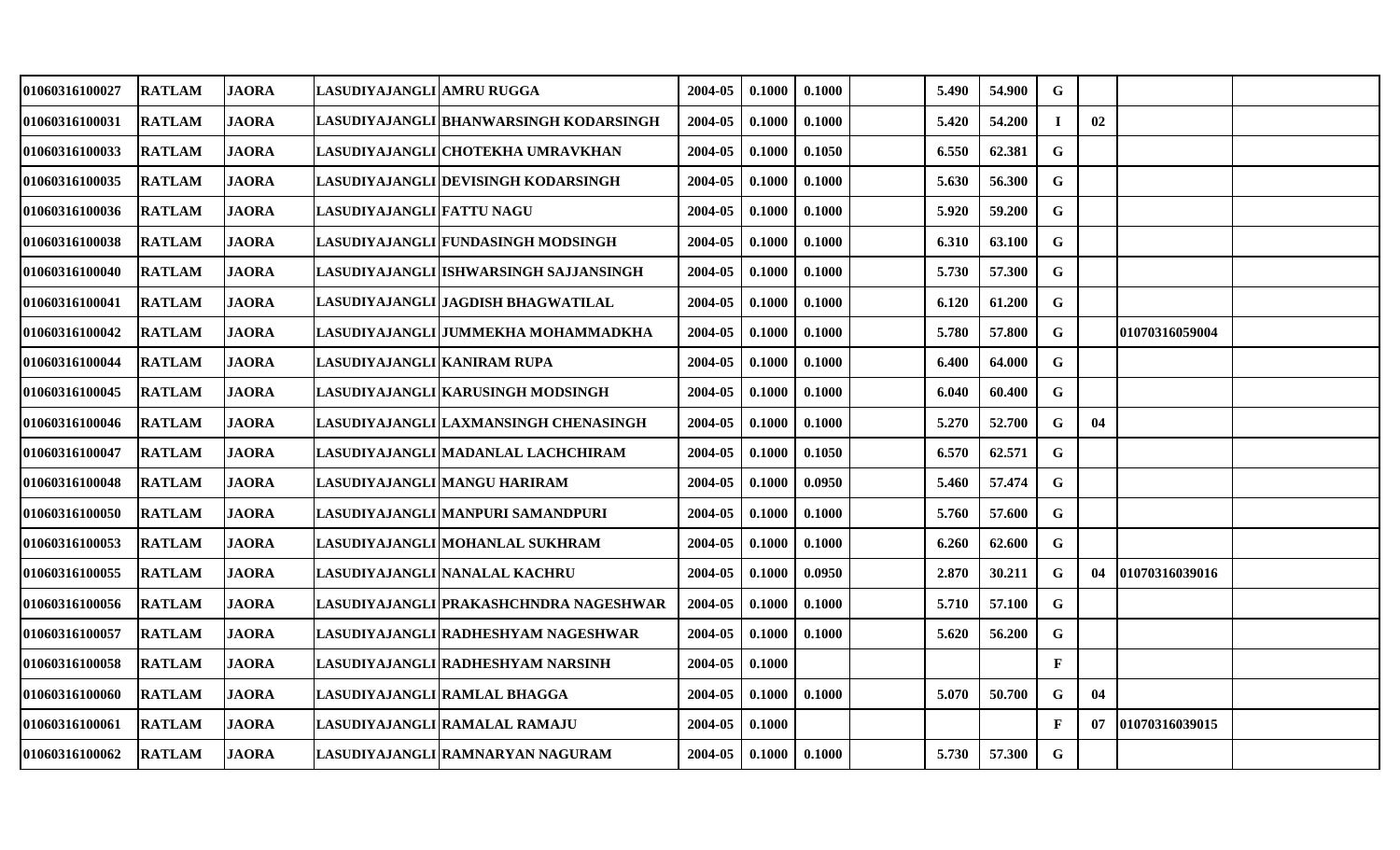| 01060316100064        | <b>RATLAM</b>  | <b>JAORA</b>   |                  | LASUDIYAJANGLI RATANLAL VAJERAM    | 2004-05 | 0.1000 | 0.1000 | 5.880 | 58.800 | G            |  |                    |
|-----------------------|----------------|----------------|------------------|------------------------------------|---------|--------|--------|-------|--------|--------------|--|--------------------|
| 01060316100068        | <b>RATLAM</b>  | <b>JAORA</b>   |                  | LASUDIYAJANGLI SHANKARLAL NATHULAL | 2004-05 | 0.1000 |        |       |        | $\mathbf{F}$ |  |                    |
| <b>01060316100069</b> | <b>RATLAM</b>  | <b>JAORA</b>   |                  | LASUDIYAJANGLI SHANTILAL RAJMAL    | 2004-05 | 0.1000 | 0.1000 | 5.990 | 59.900 | G            |  |                    |
| 01060316100072        | <b>RATLAM</b>  | <b>JAORA</b>   |                  | LASUDIYAJANGLI VISHRAM NAGGA       | 2004-05 | 0.1000 | 0.1000 | 6.470 | 64.700 | G            |  |                    |
| 01060208024001        | <b>MANDSOR</b> | <b>DALOUDA</b> | <b>MAJESHREE</b> | DEUBAI BHARTI NANURAM              | 2004-05 | 0.1000 | 0.1000 | 6.040 | 60.400 | $\mathbf G$  |  |                    |
| 01060208024002        | <b>MANDSOR</b> | <b>DALOUDA</b> | <b>MAJESHREE</b> | LALKUNWARBAI RAMSINGH              | 2004-05 | 0.1000 | 0.1050 | 6.280 | 59.810 | $\mathbf G$  |  |                    |
| 01060208024004        | <b>MANDSOR</b> | <b>DALOUDA</b> | <b>MAJESHREE</b> | <b>KALU BAGDIRAM</b>               | 2004-05 | 0.1000 | 0.0900 | 5.330 | 59.222 | G            |  |                    |
| <b>01060208024006</b> | <b>MANDSOR</b> | <b>DALOUDA</b> | <b>MAJESHREE</b> | <b>DEVRAM GULAB BHIL</b>           | 2004-05 | 0.1000 | 0.1000 | 6.130 | 61.300 | G            |  |                    |
| 01060208024007        | <b>MANDSOR</b> | <b>DALOUDA</b> | <b>MAJESHREE</b> | AMRATRAM NAHARJI                   | 2004-05 | 0.1000 | 0.1000 | 5.780 | 57.800 | G            |  |                    |
| 01060208024009        | <b>MANDSOR</b> | <b>DALOUDA</b> | <b>MAJESHREE</b> | <b>BHAGIRATH SUKHLAL</b>           | 2004-05 | 0.1000 | 0.1050 | 6.390 | 60.857 | G            |  |                    |
| <b>01060208024010</b> | <b>MANDSOR</b> | <b>DALOUDA</b> | <b>MAJESHREE</b> | RAMPRASAD JAGANNATH                | 2004-05 | 0.1000 | 0.0900 | 5.980 | 66.444 | G            |  |                    |
| 01060208024012        | <b>MANDSOR</b> | <b>DALOUDA</b> | <b>MAJESHREE</b> | DEVILAL FAKIRCHAND                 | 2004-05 | 0.1000 | 0.1000 | 6.610 | 66.100 | $\mathbf G$  |  |                    |
| 01060208024013        | <b>MANDSOR</b> | <b>DALOUDA</b> | <b>MAJESHREE</b> | KAMLASHANKAR FAKIRCHAND            | 2004-05 | 0.1000 | 0.1000 | 6.140 | 61.400 | G            |  |                    |
| 01060208024014        | <b>MANDSOR</b> | <b>DALOUDA</b> | <b>MAJESHREE</b> | <b>TEJKUNVER HIMMATSINGH</b>       | 2004-05 | 0.1000 | 0.1000 | 6.550 | 65.500 | G            |  |                    |
| <b>01060208024015</b> | <b>MANDSOR</b> | <b>DALOUDA</b> | <b>MAJESHREE</b> | AMARIBAI SUKHA                     | 2004-05 | 0.1000 | 0.0950 | 5.320 | 56.000 | G            |  |                    |
| 01060208024016        | <b>MANDSOR</b> | <b>DALOUDA</b> | <b>MAJESHREE</b> | RAMCHAND RAMA CHAMAR-              | 2004-05 | 0.1000 | 0.1000 | 6.090 | 60.900 | G            |  |                    |
| 01060208024018        | <b>MANDSOR</b> | <b>DALOUDA</b> | <b>MAJESHREE</b> | <b>MOHANLAL CHENRAM</b>            | 2004-05 | 0.1000 | 0.1000 | 6.080 | 60.800 | G            |  |                    |
| 01060208024022        | <b>MANDSOR</b> | <b>DALOUDA</b> | <b>MAJESHREE</b> | CHANDRAKALABAI SITARAM             | 2004-05 | 0.1000 | 0.1000 | 6.280 | 62.800 | $\mathbf G$  |  |                    |
| 01060208024023        | <b>MANDSOR</b> | <b>DALOUDA</b> | <b>MAJESHREE</b> | BHULIBAI NANDRAM                   | 2004-05 | 0.1000 | 0.1000 | 5.950 | 59.500 | $\mathbf G$  |  | <b>NAME CHANGE</b> |
| <b>01060208024026</b> | <b>MANDSOR</b> | <b>DALOUDA</b> | <b>MAJESHREE</b> | BHANWARSINGH FATEHSINGH            | 2004-05 | 0.1000 | 0.1050 | 5.770 | 54.952 | G            |  |                    |
| 01060208024027        | <b>MANDSOR</b> | <b>DALOUDA</b> | <b>MAJESHREE</b> | RADHESHYAM MOTILAL                 | 2004-05 | 0.1000 | 0.1000 | 6.030 | 60.300 | G            |  |                    |
| 01060208024030        | <b>MANDSOR</b> | <b>DALOUDA</b> | <b>MAJESHREE</b> | AMBARAM KACHRU                     | 2004-05 | 0.1000 | 0.1000 | 5.980 | 59.800 | G            |  |                    |
| 01060208024031        | <b>MANDSOR</b> | <b>DALOUDA</b> | <b>MAJESHREE</b> | NIRANJAN BHERULAL                  | 2004-05 | 0.1000 | 0.1050 | 6.240 | 59.428 | G            |  |                    |
|                       |                |                |                  |                                    |         |        |        |       |        |              |  |                    |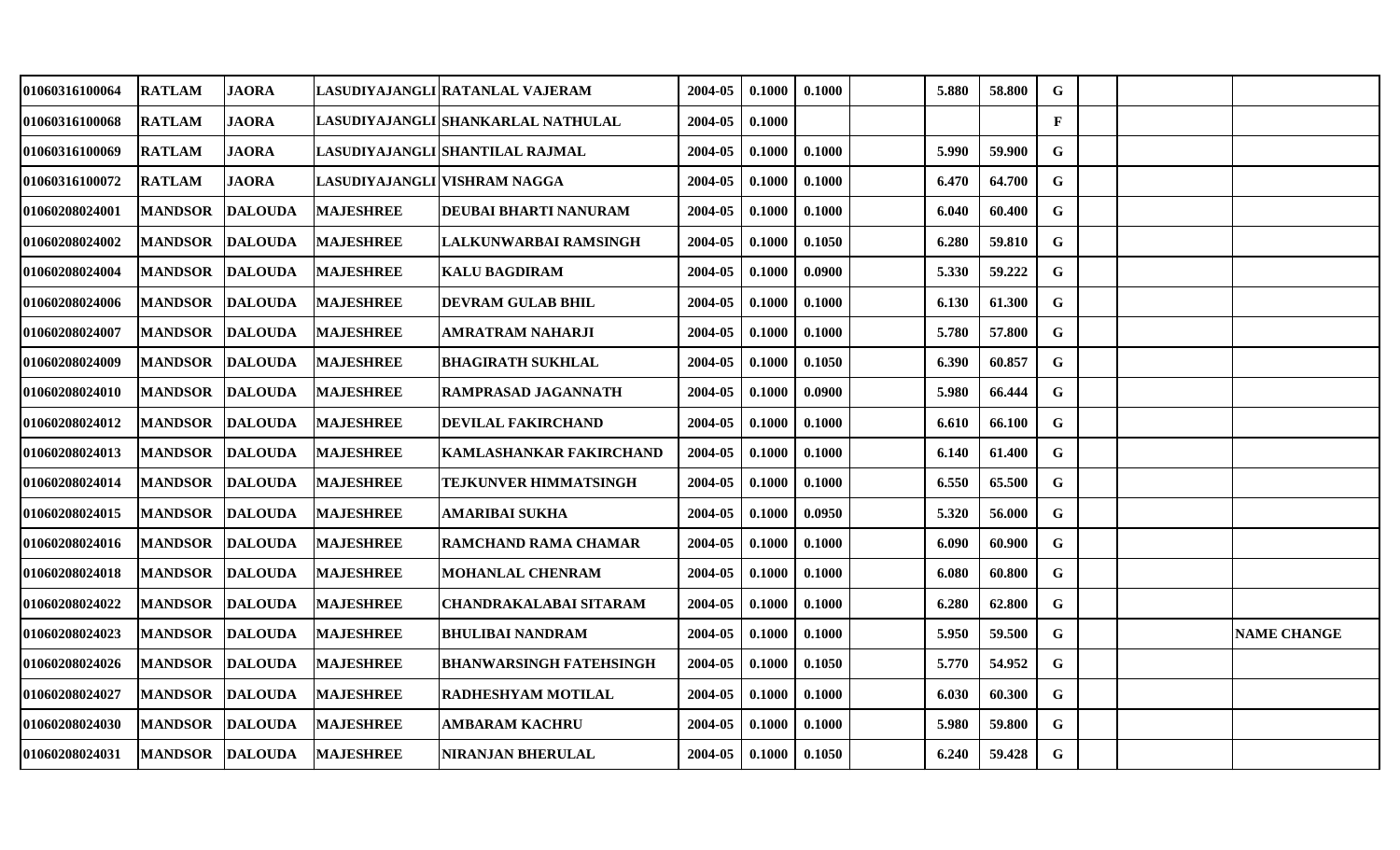| 01060208024032        | <b>MANDSOR</b> | <b>DALOUDA</b> | <b>MAJESHREE</b>  | <b>MOTILAL DEVICHAND</b>   | 2004-05 | 0.1000 | 0.1050 | 6.230 | 59.332 | $\mathbf G$  |    |                    |
|-----------------------|----------------|----------------|-------------------|----------------------------|---------|--------|--------|-------|--------|--------------|----|--------------------|
| 01060208024038        | <b>MANDSOR</b> | <b>DALOUDA</b> | <b>MAJESHREE</b>  | RADHESHYAM JAGANNATH       | 2004-05 | 0.1000 | 0.1000 | 6.280 | 62.800 | $\mathbf G$  |    |                    |
| <b>01060316064002</b> | <b>RATLAM</b>  | <b>JAORA</b>   | <b>MAMATKHEDA</b> | NAGU BHANWARLAL MANDIR     | 2004-05 | 0.1000 | 0.0950 | 7.460 | 78.526 | $\mathbf G$  |    |                    |
| 01060316064004        | <b>RATLAM</b>  | <b>JAORA</b>   | <b>MAMATKHEDA</b> | SOHANSINGH HATESINGH       | 2004-05 | 0.1000 | 0.1000 | 5.340 | 53.400 | G            | 04 |                    |
| 01060316064005        | <b>RATLAM</b>  | <b>JAORA</b>   | <b>MAMATKHEDA</b> | NANDLAL GANESHRAM          | 2004-05 | 0.1000 |        |       |        | $\mathbf{F}$ |    |                    |
| 01060316064007        | <b>RATLAM</b>  | <b>JAORA</b>   | <b>MAMATKHEDA</b> | RAMCHANDRA JAGANNATH       | 2004-05 | 0.1000 | 0.1000 | 5.070 | 50.700 | $\mathbf G$  | 04 |                    |
| 01060316064008        | <b>RATLAM</b>  | <b>JAORA</b>   | <b>MAMATKHEDA</b> | <b>KESHURAM KAMMU</b>      | 2004-05 | 0.1000 | 0.1000 | 6.130 | 61.300 | G            |    |                    |
| 01060316064012        | <b>RATLAM</b>  | <b>JAORA</b>   | <b>MAMATKHEDA</b> | AMRA KEVAL                 | 2004-05 | 0.1000 | 0.1050 | 6.550 | 62.381 | $\mathbf G$  |    |                    |
| 01060316064013        | <b>RATLAM</b>  | <b>JAORA</b>   | <b>MAMATKHEDA</b> | <b>VARDICHAND SURATRAM</b> | 2004-05 | 0.1000 | 0.1000 | 6.450 | 64.500 | G            |    |                    |
| <b>01060316064016</b> | <b>RATLAM</b>  | <b>JAORA</b>   | <b>MAMATKHEDA</b> | <b>KANWARLAL PRABHULAL</b> | 2004-05 | 0.1000 | 0.0900 | 5.710 | 63.444 | G            |    |                    |
| 01060316064023        | <b>RATLAM</b>  | <b>JAORA</b>   | <b>MAMATKHEDA</b> | <b>DEVRAM RAMLAL</b>       | 2004-05 | 0.1000 | 0.0900 | 5.650 | 62.778 | $\mathbf G$  |    |                    |
| 01060316064024        | <b>RATLAM</b>  | <b>JAORA</b>   | <b>MAMATKHEDA</b> | <b>ASHOKKUMAR MOTILAL</b>  | 2004-05 | 0.1000 |        |       |        | $\mathbf N$  |    |                    |
| 01060316064027        | <b>RATLAM</b>  | <b>JAORA</b>   | <b>MAMATKHEDA</b> | <b>SHANKARLAL SURATRAM</b> | 2004-05 | 0.1000 | 0.1000 | 6.750 | 67.500 | $\mathbf G$  |    |                    |
| 01060316064032        | <b>RATLAM</b>  | <b>JAORA</b>   | <b>MAMATKHEDA</b> | <b>NAGU BHANWARLAL</b>     | 2004-05 | 0.1000 | 0.1050 | 6.310 | 60.095 | $\mathbf G$  |    |                    |
| <b>01060316064040</b> | <b>RATLAM</b>  | <b>JAORA</b>   | <b>MAMATKHEDA</b> | <b>KANIRAM KACHRU</b>      | 2004-05 | 0.1000 | 0.1000 | 5.340 | 53.400 | G            | 04 |                    |
| 01060316064044        | <b>RATLAM</b>  | <b>JAORA</b>   | <b>MAMATKHEDA</b> | <b>FAKIRCHAND DOLATRAM</b> | 2004-05 | 0.1000 | 0.1050 | 5.650 | 53.810 | G            | 04 |                    |
| 01060316064045        | <b>RATLAM</b>  | <b>JAORA</b>   | <b>MAMATKHEDA</b> | JAGDISH NANURAM            | 2004-05 | 0.1000 |        |       |        | $\mathbf N$  |    |                    |
| 01060316064051        | <b>RATLAM</b>  | <b>JAORA</b>   | <b>MAMATKHEDA</b> | <b>BADRILAL BHEYYARAM</b>  | 2004-05 | 0.1000 |        |       |        | $\mathbf N$  |    |                    |
| 01060316064052        | <b>RATLAM</b>  | <b>JAORA</b>   | <b>MAMATKHEDA</b> | MOHANLAL HIRALAL           | 2004-05 | 0.1000 | 0.1000 | 6.050 | 60.500 | G            |    |                    |
| 01060316073002        | <b>RATLAM</b>  | <b>JAORA</b>   | <b>MANANKHEDA</b> | <b>KAVERIBAI BHERU</b>     | 2004-05 | 0.1000 | 0.0950 | 5.380 | 56.632 | $\mathbf G$  |    |                    |
| 01060316073004        | <b>RATLAM</b>  | <b>JAORA</b>   | <b>MANANKHEDA</b> | <b>MATHURABAI PUNA</b>     | 2004-05 | 0.1000 | 0.1000 | 5.990 | 59.900 | G            |    |                    |
| 01060316073005        | <b>RATLAM</b>  | <b>JAORA</b>   | <b>MANANKHEDA</b> | <b>GITABAI BHERULAL</b>    | 2004-05 | 0.1000 | 0.0950 | 5.820 | 61.263 | G            |    | <b>NAME CHANGE</b> |
| 01060316073007        | <b>RATLAM</b>  | <b>JAORA</b>   | <b>MANANKHEDA</b> | RAMNARAYAN KANHAIYALAL     | 2004-05 | 0.1000 | 0.1000 | 5.820 | 58.200 | $\mathbf G$  |    |                    |
|                       |                |                |                   |                            |         |        |        |       |        |              |    |                    |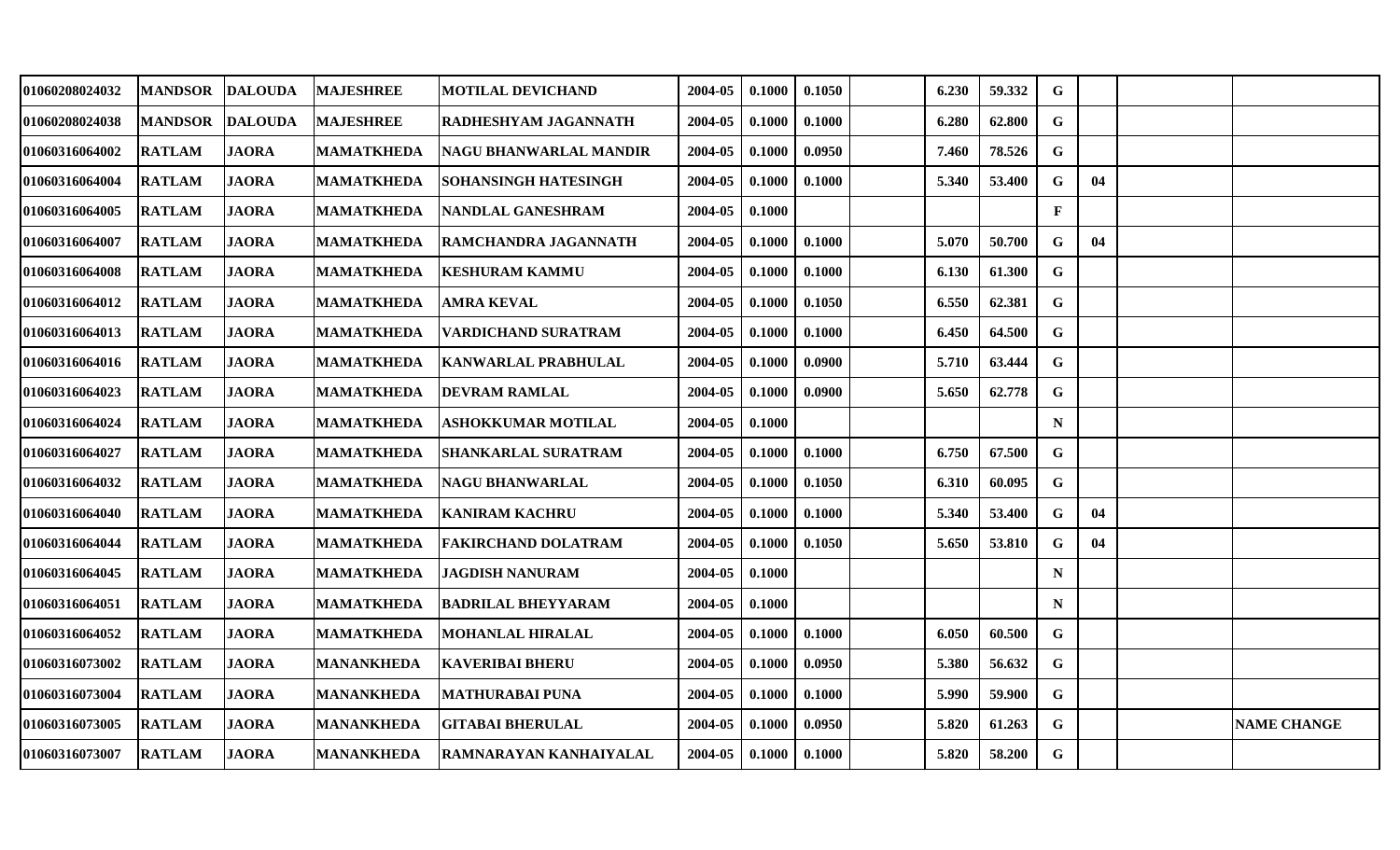| 01060316073009        | <b>RATLAM</b>  | <b>JAORA</b>   | <b>MANANKHEDA</b> | <b>BALURAM KALU</b>            | 2004-05 | 0.1000 | 0.1050 | 5.740 | 54.667 | G           |    |                |                    |
|-----------------------|----------------|----------------|-------------------|--------------------------------|---------|--------|--------|-------|--------|-------------|----|----------------|--------------------|
| 01060316073013        | <b>RATLAM</b>  | <b>JAORA</b>   | <b>MANANKHEDA</b> | <b>RAMESHWAR PANNALAL</b>      | 2004-05 | 0.1000 | 0.1000 | 6.210 | 62.100 | $\mathbf G$ |    |                |                    |
| <b>01060316073014</b> | <b>RATLAM</b>  | <b>JAORA</b>   | MANANKHEDA        | RUKMANIBAI NANURAM             | 2004-05 | 0.1000 | 0.1000 | 6.530 | 65.300 | G           |    |                |                    |
| 01060316073017        | <b>RATLAM</b>  | <b>JAORA</b>   | <b>MANANKHEDA</b> | <b>BHAGIRATH KHIMA</b>         | 2004-05 | 0.1000 | 0.1000 | 5.430 | 54.300 | G           |    |                |                    |
| 01060316073018        | <b>RATLAM</b>  | <b>JAORA</b>   | <b>MANANKHEDA</b> | VAJERAM SHANKARLAL             | 2004-05 | 0.1000 | 0.1000 | 6.110 | 61.100 | $\mathbf G$ |    |                |                    |
| 01060316073019        | <b>RATLAM</b>  | <b>JAORA</b>   | <b>MANANKHEDA</b> | <b>BALWANTSINGH RATANSINGH</b> | 2004-05 | 0.1000 | 0.1000 | 5.840 | 58.400 | $\mathbf G$ |    |                |                    |
| 01060316073020        | <b>RATLAM</b>  | <b>JAORA</b>   | <b>MANANKHEDA</b> | <b>BAGDIRAM AMRA</b>           | 2004-05 | 0.1000 | 0.1050 | 5.690 | 54.190 | G           |    |                |                    |
| 01060316073022        | <b>RATLAM</b>  | <b>JAORA</b>   | <b>MANANKHEDA</b> | <b>MOHAN NAGU</b>              | 2004-05 | 0.1000 | 0.1000 | 5.780 | 57.800 | G           |    |                |                    |
| <b>01060316073025</b> | <b>RATLAM</b>  | <b>JAORA</b>   | <b>MANANKHEDA</b> | <b>BHERULAL CHAMPALAL</b>      | 2004-05 | 0.1000 | 0.1000 | 6.150 | 61.500 | $\mathbf G$ |    |                |                    |
| 01060316073027        | <b>RATLAM</b>  | <b>JAORA</b>   | <b>MANANKHEDA</b> | UDAYKUNWAR RAMASINGH           | 2004-05 | 0.1000 | 0.1050 | 5.470 | 52.095 | G           | 04 |                |                    |
| <b>01060316073028</b> | <b>RATLAM</b>  | <b>JAORA</b>   | <b>MANANKHEDA</b> | <b>KANWARLAL BHERULAL</b>      | 2004-05 | 0.1000 | 0.1000 | 5.280 | 52.800 | G           | 04 |                |                    |
| 01060316073032        | <b>RATLAM</b>  | <b>JAORA</b>   | <b>MANANKHEDA</b> | <b>MANGUBAI BABRU</b>          | 2004-05 | 0.1000 | 0.0950 | 5.650 | 59.474 | G           |    |                |                    |
| 01060316073034        | <b>RATLAM</b>  | <b>JAORA</b>   | <b>MANANKHEDA</b> | SITABAI JAGANNATH              | 2004-05 | 0.1000 | 0.1000 | 5.750 | 57.500 | G           |    |                |                    |
| 01060316073036        | <b>RATLAM</b>  | <b>JAORA</b>   | <b>MANANKHEDA</b> | RAMNARAYAN AMBARAM             | 2004-05 | 0.1000 | 0.1000 | 5.420 | 54.200 | G           |    |                | <b>NAME CHANGE</b> |
| <b>01060316073037</b> | <b>RATLAM</b>  | <b>JAORA</b>   | <b>MANANKHEDA</b> | <b>BASANTABAI GANESHRAM</b>    | 2004-05 | 0.1000 | 0.1000 | 6.210 | 62.100 | $\mathbf G$ |    |                |                    |
| 01060316073040        | <b>RATLAM</b>  | <b>JAORA</b>   | <b>MANANKHEDA</b> | <b>KESHURAM LAXMAN</b>         | 2004-05 | 0.1000 | 0.1000 | 5.440 | 54.400 | G           |    | 01060319154106 |                    |
| 01060316073043        | <b>RATLAM</b>  | <b>JAORA</b>   | <b>MANANKHEDA</b> | NARMDABAI AMRIBAI              | 2004-05 | 0.1000 | 0.1050 | 6.030 | 57.429 | G           |    |                |                    |
| 01060316073044        | <b>RATLAM</b>  | <b>JAORA</b>   | <b>MANANKHEDA</b> | <b>JAGDISH BIHARI</b>          | 2004-05 | 0.1000 | 0.1050 | 6.630 | 63.143 | G           |    |                |                    |
| 01060316073047        | <b>RATLAM</b>  | <b>JAORA</b>   | <b>MANANKHEDA</b> | <b>CHENRAM BHERULAL</b>        | 2004-05 | 0.1000 | 0.1050 | 6.470 | 61.619 | G           |    |                |                    |
| 01060316073051        | <b>RATLAM</b>  | <b>JAORA</b>   | <b>MANANKHEDA</b> | NANDRAM KALURAM                | 2004-05 | 0.1000 | 0.1000 | 5.430 | 54.300 | G           |    |                |                    |
| 01060316073058        | <b>RATLAM</b>  | <b>JAORA</b>   | <b>MANANKHEDA</b> | <b>GOPAL ONKAR</b>             | 2004-05 | 0.1000 | 0.1000 | 5.610 | 56.100 | G           |    |                |                    |
| 01060316073059        | <b>RATLAM</b>  | <b>JAORA</b>   | <b>MANANKHEDA</b> | RAMNARAYAN AMRA                | 2004-05 | 0.1000 | 0.1050 | 6.320 | 60.190 | G           |    |                |                    |
| <b>01060208031002</b> | <b>MANDSOR</b> | <b>DALOUDA</b> | <b>MAUKHEDI</b>   | JAGANNATH NANURAM              | 2004-05 | 0.1000 | 0.1050 | 6.660 | 63.429 | $\mathbf G$ |    |                |                    |
|                       |                |                |                   |                                |         |        |        |       |        |             |    |                |                    |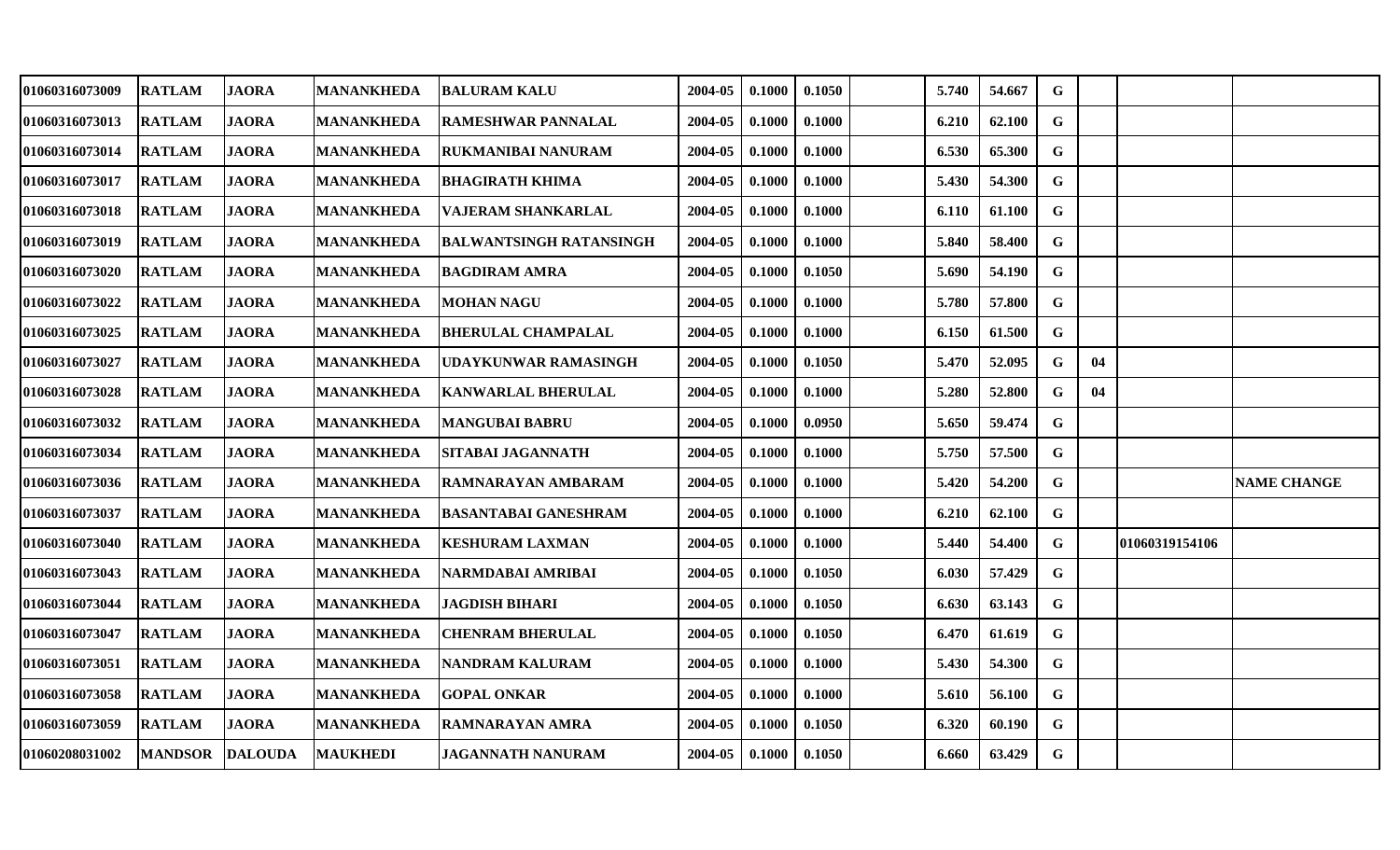| 01060208031003 | <b>MANDSOR</b> | <b>DALOUDA</b> | <b>MAUKHEDI</b> | <b>RUGHNATH BALDEV</b>       | 2004-05 | 0.1000 | 0.0900 | 5.890 | 65.444 | G           |    |                    |
|----------------|----------------|----------------|-----------------|------------------------------|---------|--------|--------|-------|--------|-------------|----|--------------------|
| 01060208031004 | <b>MANDSOR</b> | <b>DALOUDA</b> | <b>MAUKHEDI</b> | <b>KESHURAM BALA</b>         | 2004-05 | 0.1000 | 0.1000 | 6.620 | 66.200 | G           |    |                    |
| 01060208031005 | <b>MANDSOR</b> | <b>DALOUDA</b> | <b>MAUKHEDI</b> | <b>RAMIBAI KANIRAM</b>       | 2004-05 | 0.1000 | 0.0950 | 6.370 | 67.053 | $\mathbf G$ |    |                    |
| 01060208031007 | <b>MANDSOR</b> | <b>DALOUDA</b> | <b>MAUKHEDI</b> | <b>HAKKIBAI NANDA</b>        | 2004-05 | 0.1000 | 0.1050 | 6.420 | 61.143 | G           |    |                    |
| 01060208031008 | <b>MANDSOR</b> | <b>DALOUDA</b> | <b>MAUKHEDI</b> | SURENDRSINGH LALSINGH        | 2004-05 | 0.1000 | 0.1000 | 6.100 | 61.000 | $\mathbf G$ |    |                    |
| 01060208031009 | <b>MANDSOR</b> | <b>DALOUDA</b> | <b>MAUKHEDI</b> | NARAYANSINGH LALSINGH        | 2004-05 | 0.1000 | 0.0950 | 4.780 | 50.316 | G           | 04 |                    |
| 01060208031011 | <b>MANDSOR</b> | <b>DALOUDA</b> | <b>MAUKHEDI</b> | KESHARBAI JAGANNATH          | 2004-05 | 0.1000 | 0.1000 | 4.430 | 44.300 | $\mathbf G$ | 04 |                    |
| 01060208031014 | <b>MANDSOR</b> | <b>DALOUDA</b> | <b>MAUKHEDI</b> | <b>RAMNANDI GANGARAM</b>     | 2004-05 | 0.1000 | 0.1050 | 6.620 | 63.048 | G           |    |                    |
| 01060208031015 | <b>MANDSOR</b> | <b>DALOUDA</b> | <b>MAUKHEDI</b> | <b>KANWARLAL GULAB</b>       | 2004-05 | 0.1000 | 0.1000 | 6.050 | 60.500 | $\mathbf G$ |    | <b>NAME CHANGE</b> |
| 01060208031016 | <b>MANDSOR</b> | <b>DALOUDA</b> | <b>MAUKHEDI</b> | <b>RATANLAL GANGARAM</b>     | 2004-05 | 0.1000 | 0.1000 | 6.120 | 61.200 | G           |    |                    |
| 01060208031020 | <b>MANDSOR</b> | <b>DALOUDA</b> | <b>MAUKHEDI</b> | <b>BALIBAI BHAGIRATH</b>     | 2004-05 | 0.1000 | 0.0900 | 6.140 | 68.222 | G           |    |                    |
| 01060208031021 | <b>MANDSOR</b> | <b>DALOUDA</b> | <b>MAUKHEDI</b> | <b>GANGABAI HIRALAL</b>      | 2004-05 | 0.1000 | 0.1000 | 6.310 | 63.100 | G           |    | <b>NAME CHANGE</b> |
| 01060208031023 | <b>MANDSOR</b> | <b>DALOUDA</b> | <b>MAUKHEDI</b> | <b>NANIBAI BHERU</b>         | 2004-05 | 0.1000 | 0.0950 | 5.500 | 57.895 | G           |    |                    |
| 01060208031024 | <b>MANDSOR</b> | <b>DALOUDA</b> | <b>MAUKHEDI</b> | <b>KISHAN KALU</b>           | 2004-05 | 0.1000 | 0.1000 | 6.440 | 64.400 | G           |    |                    |
| 01060208031025 | <b>MANDSOR</b> | <b>DALOUDA</b> | <b>MAUKHEDI</b> | <b>JUJHARSINGH DEEPSINGH</b> | 2004-05 | 0.1000 | 0.1000 | 5.360 | 53.600 | G           | 04 |                    |
| 01060208031027 | <b>MANDSOR</b> | <b>DALOUDA</b> | <b>MAUKHEDI</b> | <b>KESHARBAI MANA</b>        | 2004-05 | 0.1000 | 0.1000 | 6.160 | 61.600 | G           |    |                    |
| 01060208031031 | <b>MANDSOR</b> | <b>DALOUDA</b> | <b>MAUKHEDI</b> | <b>VAKHTA NARSINGH</b>       | 2004-05 | 0.1000 | 0.1000 | 5.870 | 58.700 | $\mathbf G$ |    |                    |
| 01060208031034 | <b>MANDSOR</b> | <b>DALOUDA</b> | <b>MAUKHEDI</b> | DHAPUBAI RAMCHANDRA          | 2004-05 | 0.1000 | 0.1000 | 6.000 | 60.000 | G           |    |                    |
| 01060208031035 | <b>MANDSOR</b> | <b>DALOUDA</b> | <b>MAUKHEDI</b> | <b>GANGARAM BALU(NATHU)</b>  | 2004-05 | 0.1000 | 0.0950 | 5.960 | 62.737 | G           |    |                    |
| 01060208031040 | <b>MANDSOR</b> | <b>DALOUDA</b> | <b>MAUKHEDI</b> | VAKHTAVERSINGH MEHTABSINGH   | 2004-05 | 0.1000 | 0.0950 | 5.680 | 59.789 | G           |    |                    |
| 01060316089001 | <b>RATLAM</b>  | <b>JAORA</b>   | <b>MEHANDI</b>  | <b>JAWAHAR NATHULAL</b>      | 2004-05 | 0.1000 | 0.1000 | 6.740 | 67.400 | G           |    |                    |
| 01060316089002 | <b>RATLAM</b>  | <b>JAORA</b>   | <b>MEHANDI</b>  | DHULSINGH ANUPSINGH          | 2004-05 | 0.1000 | 0.0950 | 6.410 | 67.474 | G           |    |                    |
| 01060316089003 | <b>RATLAM</b>  | <b>JAORA</b>   | <b>MEHANDI</b>  | RASALKUNWAR NAVALSINGH       | 2004-05 | 0.1000 | 0.1000 | 6.380 | 63.800 | G           |    | <b>NAME CHANGE</b> |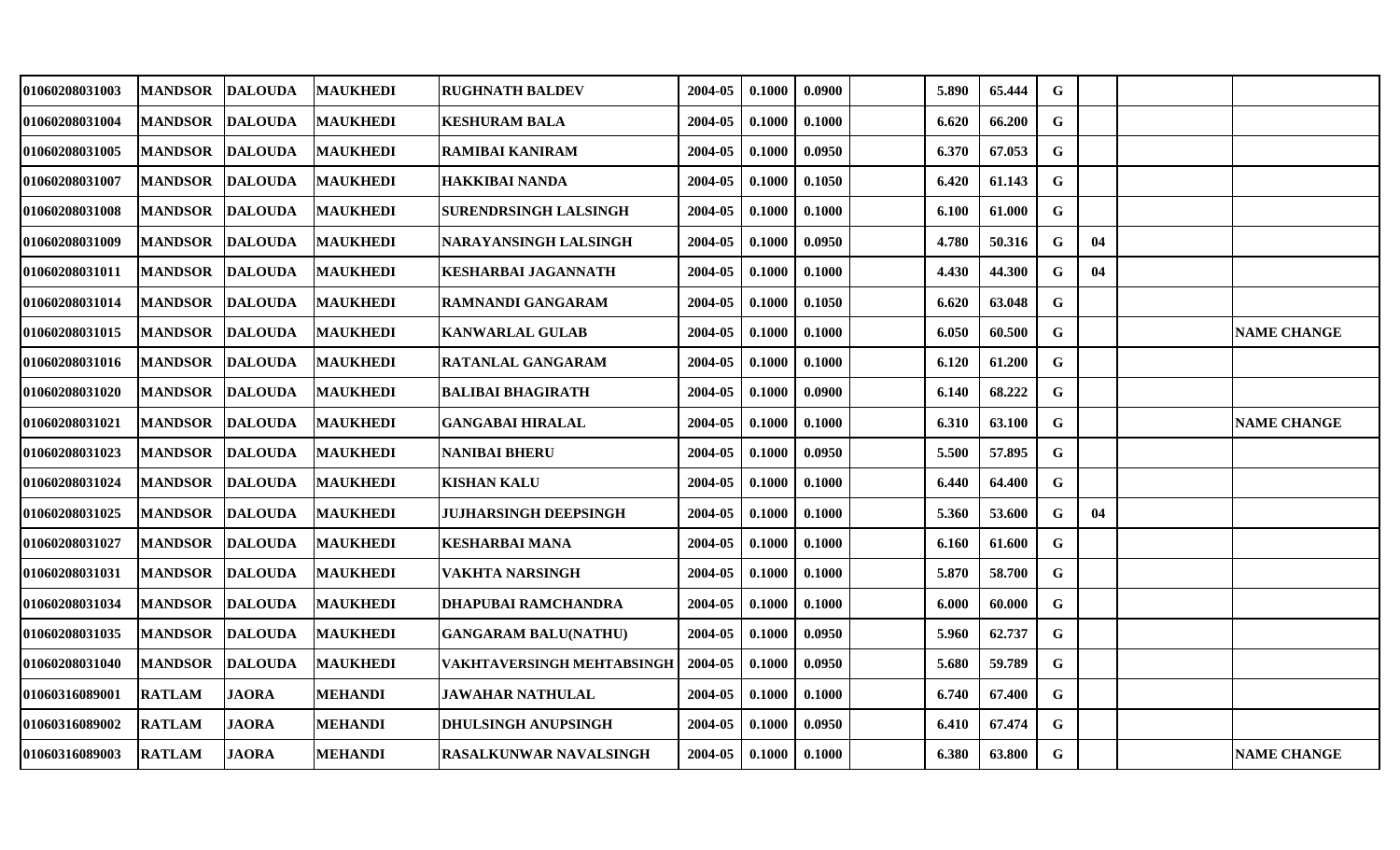| 01060316089004 | <b>RATLAM</b> | <b>JAORA</b> | <b>MEHANDI</b> | LAXMINARAYAN SHANTIBAI        | 2004-05 | 0.1000 | 0.0950 | 6.050 | 63.684 | G            |    |                    |
|----------------|---------------|--------------|----------------|-------------------------------|---------|--------|--------|-------|--------|--------------|----|--------------------|
| 01060316089007 | <b>RATLAM</b> | <b>JAORA</b> | <b>MEHANDI</b> | <b>BALU BHAGWAN</b>           | 2004-05 | 0.1000 | 0.1000 | 5.880 | 58.800 | G            |    |                    |
| 01060316089008 | <b>RATLAM</b> | <b>JAORA</b> | <b>MEHANDI</b> | <b>FATESINGH GIRWARSINGH</b>  | 2004-05 | 0.1000 |        |       |        | F            |    |                    |
| 01060316089009 | <b>RATLAM</b> | <b>JAORA</b> | <b>MEHANDI</b> | <b>UMRAVSINGH ANUPSINGH</b>   | 2004-05 | 0.1000 | 0.1000 | 5.690 | 56.900 | G            |    |                    |
| 01060316089010 | <b>RATLAM</b> | <b>JAORA</b> | <b>MEHANDI</b> | <b>BALUSINGH DULESINGH</b>    | 2004-05 | 0.1000 | 0.0950 | 6.170 | 64.947 | $\mathbf G$  |    |                    |
| 01060316089011 | <b>RATLAM</b> | <b>JAORA</b> | <b>MEHANDI</b> | <b>DEEPA BHERA</b>            | 2004-05 | 0.1000 | 0.1000 | 5.470 | 54.700 | G            |    |                    |
| 01060316089012 | <b>RATLAM</b> | <b>JAORA</b> | <b>MEHANDI</b> | <b>BHULLIBAI DEVA</b>         | 2004-05 | 0.1000 | 0.1000 | 5.240 | 52.400 | $\mathbf G$  | 04 |                    |
| 01060316089014 | <b>RATLAM</b> | <b>JAORA</b> | <b>MEHANDI</b> | <b>BHERUSINGH LALKUNWAR</b>   | 2004-05 | 0.1000 | 0.1000 | 5.750 | 57.500 | G            |    |                    |
| 01060316089016 | <b>RATLAM</b> | <b>JAORA</b> | <b>MEHANDI</b> | VARDIBAI RAMCHAND             | 2004-05 | 0.1000 | 0.1050 | 5.990 | 57.048 | $\mathbf{G}$ |    | <b>NAME CHANGE</b> |
| 01060316089017 | <b>RATLAM</b> | <b>JAORA</b> | <b>MEHANDI</b> | <b>DULLA BHERA</b>            | 2004-05 | 0.1000 | 0.1000 | 6.370 | 63.700 | G            |    |                    |
| 01060316089019 | <b>RATLAM</b> | <b>JAORA</b> | <b>MEHANDI</b> | <b>HIMMATSINGH NAGUSINGH</b>  | 2004-05 | 0.1000 | 0.0950 | 6.560 | 69.053 | G            |    |                    |
| 01060316089020 | <b>RATLAM</b> | <b>JAORA</b> | <b>MEHANDI</b> | <b>NANIBAI NANDRAM</b>        | 2004-05 | 0.1000 | 0.0950 | 5.900 | 62.105 | $\mathbf G$  |    |                    |
| 01060316089021 | <b>RATLAM</b> | <b>JAORA</b> | <b>MEHANDI</b> | <b>RAMCHAND BHERA</b>         | 2004-05 | 0.1000 | 0.1000 | 5.870 | 58.700 | $\mathbf G$  |    |                    |
| 01060316089022 | <b>RATLAM</b> | <b>JAORA</b> | <b>MEHANDI</b> | DUNGARSINGH BADANSINGH        | 2004-05 | 0.1000 | 0.1000 | 6.410 | 64.100 | G            |    |                    |
| 01060316089024 | <b>RATLAM</b> | <b>JAORA</b> | <b>MEHANDI</b> | <b>GOKULSINGH RAMSINGH</b>    | 2004-05 | 0.1000 | 0.1000 | 5.990 | 59.900 | G            |    |                    |
| 01060316089025 | <b>RATLAM</b> | <b>JAORA</b> | <b>MEHANDI</b> | <b>RASALKUNWAR NATHUSINGH</b> | 2004-05 | 0.1000 | 0.1000 | 6.210 | 62.100 | G            |    |                    |
| 01060316089027 | <b>RATLAM</b> | <b>JAORA</b> | <b>MEHANDI</b> | <b>BALARAM BHERA</b>          | 2004-05 | 0.1000 | 0.0900 | 4.880 | 54.222 | G            |    |                    |
| 01060316089029 | <b>RATLAM</b> | <b>JAORA</b> | <b>MEHANDI</b> | MOHANSINGH BADANSINGH         | 2004-05 | 0.1000 | 0.1000 | 5.950 | 59.500 | G            |    |                    |
| 01060316089030 | <b>RATLAM</b> | <b>JAORA</b> | <b>MEHANDI</b> | <b>JUJHARSINGH BHIMASINGH</b> | 2004-05 | 0.1000 | 0.0950 | 5.840 | 61.474 | G            |    |                    |
| 01060316089034 | <b>RATLAM</b> | <b>JAORA</b> | <b>MEHANDI</b> | <b>UDAYLAL BABRU</b>          | 2004-05 | 0.1000 | 0.1000 | 6.120 | 61.200 | $\mathbf G$  |    |                    |
| 01060316089035 | <b>RATLAM</b> | <b>JAORA</b> | <b>MEHANDI</b> | <b>SAMANDSINGH NAGUSINGH</b>  | 2004-05 | 0.1000 | 0.0950 | 6.860 | 72.211 | G            |    |                    |
| 01060316089037 | <b>RATLAM</b> | <b>JAORA</b> | <b>MEHANDI</b> | RAJEDRASINGH NATHUSINGH       | 2004-05 | 0.1000 | 0.1000 | 6.150 | 61.500 | G            |    |                    |
| 01060316089038 | <b>RATLAM</b> | <b>JAORA</b> | <b>MEHANDI</b> | <b>MADANSINGH DHULSINGH</b>   | 2004-05 | 0.1000 | 0.1000 | 6.720 | 67.200 | G            |    |                    |
|                |               |              |                |                               |         |        |        |       |        |              |    |                    |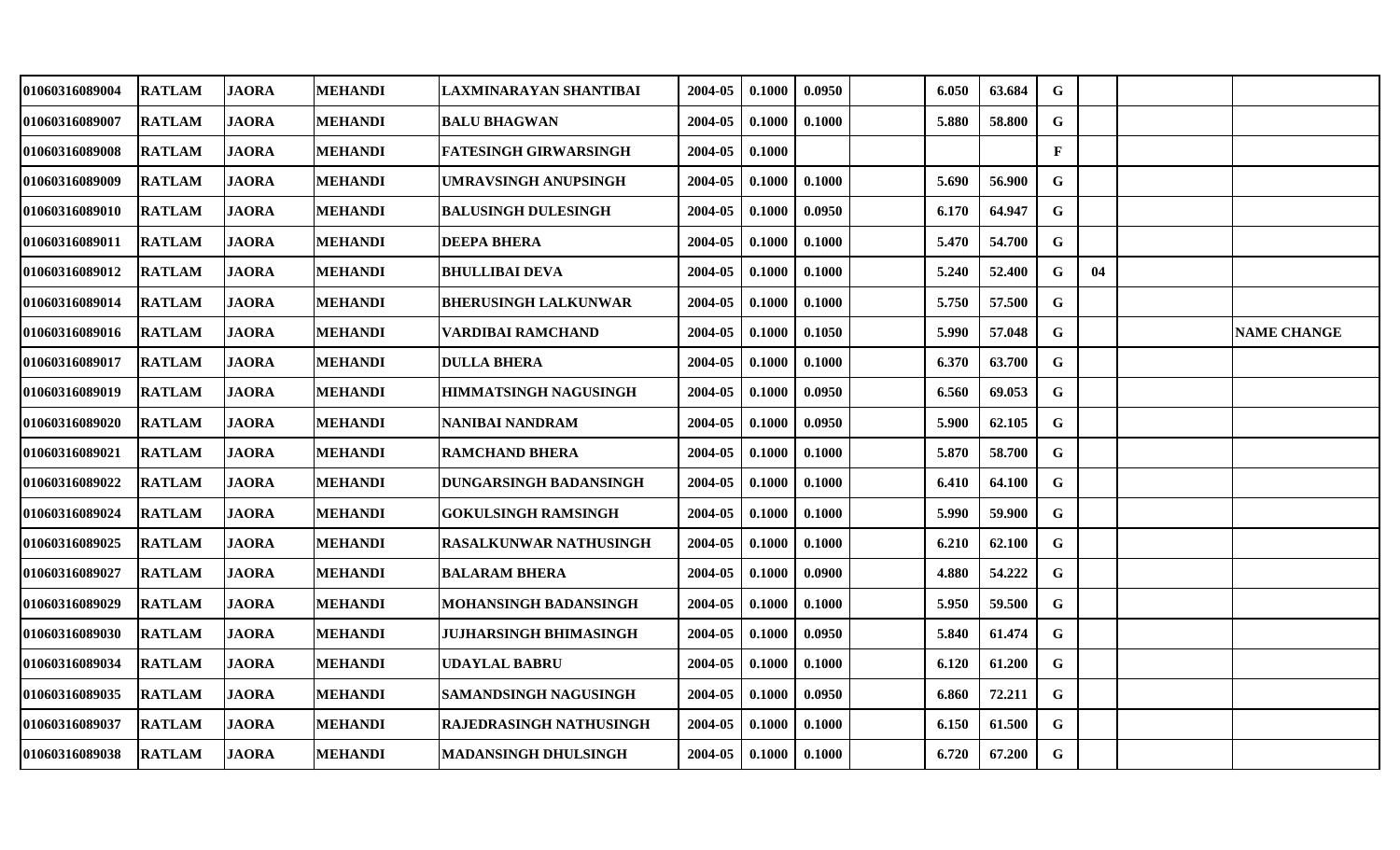| 01060316089039 | <b>RATLAM</b>   | <b>JAORA</b>   | <b>MEHANDI</b>   | <b>LAXMANSINGH RUPSINGH</b>    | 2004-05 | 0.1000 | 0.1000 | 5.630 | 56.300 | G           |    |                    |
|----------------|-----------------|----------------|------------------|--------------------------------|---------|--------|--------|-------|--------|-------------|----|--------------------|
| 01060316089040 | <b>RATLAM</b>   | <b>JAORA</b>   | <b>MEHANDI</b>   | <b>JASVANTSINGH DHULSINGH</b>  | 2004-05 | 0.1000 | 0.1000 | 5.550 | 55.500 | G           |    |                    |
| 01060316089042 | <b>RATLAM</b>   | <b>JAORA</b>   | <b>MEHANDI</b>   | <b>FUNDALAL BHANVERSINGH</b>   | 2004-05 | 0.1000 | 0.1000 | 6.370 | 63.700 | $\mathbf G$ |    |                    |
| 01060316089045 | <b>RATLAM</b>   | <b>JAORA</b>   | <b>MEHANDI</b>   | <b>BAGDIRAM TULSIRAM</b>       | 2004-05 | 0.1000 | 0.1000 | 6.550 | 65.500 | $\mathbf G$ |    |                    |
| 01060316089049 | <b>RATLAM</b>   | <b>JAORA</b>   | <b>MEHANDI</b>   | <b>KHUSHALSINGH NAVALSINGH</b> | 2004-05 | 0.1000 | 0.0950 | 6.370 | 67.053 | $\mathbf G$ |    |                    |
| 01060316089023 | <b>RATLAM</b>   | <b>JAORA</b>   | <b>MEHANDI</b>   | <b>KELASHKUNWAR HITARSING</b>  | 2004-05 | 0.1000 | 0.1000 | 6.280 | 62.800 | G           |    | <b>NAME CHANGE</b> |
| 01060316089058 | <b>RATLAM</b>   | <b>JAORA</b>   | <b>MEHANDI</b>   | <b>DALPATSINGH NATHU</b>       | 2004-05 | 0.1000 | 0.0950 | 6.230 | 65.579 | G           |    |                    |
| 01060316089059 | <b>RATLAM</b>   | <b>JAORA</b>   | <b>MEHANDI</b>   | <b>BHOPALSINGH NAVALSINGH</b>  | 2004-05 | 0.1000 | 0.1000 | 6.410 | 64.100 | G           |    |                    |
| 01060316089060 | <b>RATLAM</b>   | <b>JAORA</b>   | <b>MEHANDI</b>   | <b>BHERA NAGGA</b>             | 2004-05 | 0.1000 | 0.1000 | 6.200 | 62.000 | $\mathbf G$ |    |                    |
| 01060316089062 | <b>RATLAM</b>   | <b>JAORA</b>   | <b>MEHANDI</b>   | <b>BHANWARSINGH NAGUSINGH</b>  | 2004-05 | 0.1000 | 0.0950 | 5.990 | 63.053 | G           |    |                    |
| 01060316089067 | <b>RATLAM</b>   | <b>JAORA</b>   | <b>MEHANDI</b>   | <b>BALWANTSINGH DHULSINGH</b>  | 2004-05 | 0.1000 | 0.0950 | 5.780 | 60.842 | G           |    |                    |
| 01060316076001 | <b>RATLAM</b>   | <b>JAORA</b>   | <b>MOYAKHEDA</b> | DAYARAM NANURAM                | 2004-05 | 0.1000 | 0.1050 | 6.090 | 58.000 | G           | 10 |                    |
| 01060316076002 | <b>RATLAM</b>   | <b>JAORA</b>   | <b>MOYAKHEDA</b> | <b>RAMALAL NANURAM</b>         | 2004-05 | 0.1000 | 0.0950 | 4.860 | 51.158 | G           | 04 | <b>NAME CHANGE</b> |
| 01060316076004 | <b>RATLAM</b>   | <b>JAORA</b>   | MOYAKHEDA        | <b>HIRALAL BAGDIRAM</b>        | 2004-05 | 0.1000 | 0.1050 | 6.060 | 57.714 | G           | 10 |                    |
| 01060316076006 | <b>RATLAM</b>   | <b>JAORA</b>   | MOYAKHEDA        | RUKAMANIBAI KESHURAM           | 2004-05 | 0.1000 | 0.1000 | 6.050 | 60.500 | G           | 10 |                    |
| 01060316076008 | <b>RATLAM</b>   | <b>JAORA</b>   | <b>MOYAKHEDA</b> | <b>IRAMSUKH AMRATRAM</b>       | 2004-05 | 0.1000 | 0.1000 | 5.610 | 56.100 | G           | 10 |                    |
| 01060316076020 | <b>RATLAM</b>   | <b>JAORA</b>   | <b>MOYAKHEDA</b> | VARDIBAI KANIRAM               | 2004-05 | 0.1000 | 0.1050 | 5.980 | 56.952 | G           | 10 |                    |
| 01060316076032 | <b>RATLAM</b>   | <b>JAORA</b>   | <b>MOYAKHEDA</b> | <b>SULEMAN ABDUL</b>           | 2004-05 | 0.1000 | 0.1050 | 5.260 | 50.095 | G           | 04 |                    |
| 01060208047007 | <b>MANDSOR</b>  | <b>DALOUDA</b> | <b>NAGRI</b>     | <b>RAMLAL GOVINDRAM</b>        | 2004-05 | 0.1000 | 0.1000 | 6.330 | 63.300 | G           |    |                    |
| 01060208047010 | <b>MANDSOR</b>  | <b>DALOUDA</b> | <b>NAGRI</b>     | <b>KALURAM DEVRAM</b>          | 2004-05 | 0.1000 | 0.1000 | 5.690 | 56.900 | G           |    |                    |
| 01060208047034 | <b>MANDSOR</b>  | <b>DALOUDA</b> | <b>NAGRI</b>     | <b>BAGDIRAM RUGHNATH</b>       | 2004-05 | 0.1000 | 0.0950 | 6.210 | 65.368 | G           |    |                    |
| 01060208047042 | <b>MANDSOR</b>  | <b>DALOUDA</b> | <b>NAGRI</b>     | <b>RAMRATAN DHANNA</b>         | 2004-05 | 0.1000 | 0.1000 | 5.920 | 59.200 | G           |    |                    |
| 01060208047044 | MANDSOR DALOUDA |                | <b>NAGRI</b>     | <b>NATHU KACHRU</b>            | 2004-05 | 0.1000 | 0.1000 | 5.970 | 59.700 | G           |    |                    |
|                |                 |                |                  |                                |         |        |        |       |        |             |    |                    |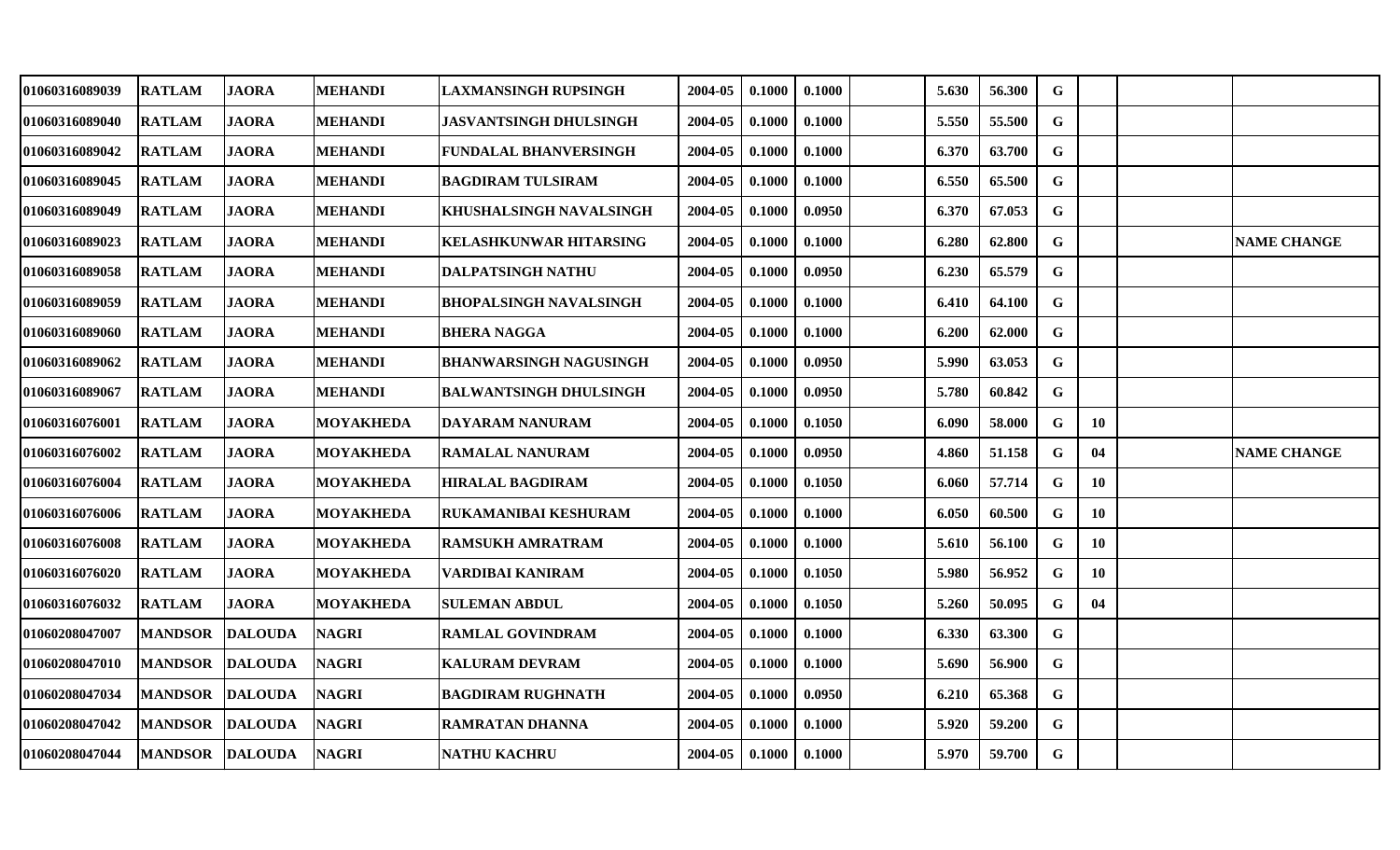|                | <b>NAGRI</b>                                                                                                                                                                                                                                                                                                                                                                                                                            | <b>GANGABAI NIRBHAYRAM</b>                                                                                                                                                                                                                                                                                                                                                       | 2004-05 | 0.1000 | 0.1000 | 5.520 | 55.200 | G            |    |                    |
|----------------|-----------------------------------------------------------------------------------------------------------------------------------------------------------------------------------------------------------------------------------------------------------------------------------------------------------------------------------------------------------------------------------------------------------------------------------------|----------------------------------------------------------------------------------------------------------------------------------------------------------------------------------------------------------------------------------------------------------------------------------------------------------------------------------------------------------------------------------|---------|--------|--------|-------|--------|--------------|----|--------------------|
| <b>MANDSOR</b> |                                                                                                                                                                                                                                                                                                                                                                                                                                         | <b>MANGILAL MADHO</b>                                                                                                                                                                                                                                                                                                                                                            | 2004-05 | 0.1000 | 0.1000 | 6.310 | 63.100 | G            |    |                    |
| <b>MANDSOR</b> |                                                                                                                                                                                                                                                                                                                                                                                                                                         | <b>BHAGWAN DHANNA</b>                                                                                                                                                                                                                                                                                                                                                            | 2004-05 | 0.1000 | 0.1000 | 6.860 | 68.600 | $\mathbf G$  |    |                    |
| <b>MANDSOR</b> |                                                                                                                                                                                                                                                                                                                                                                                                                                         | <b>RAMGOPAL HARIRAM</b>                                                                                                                                                                                                                                                                                                                                                          | 2004-05 | 0.1000 | 0.1000 | 5.990 | 59.900 | G            |    |                    |
|                |                                                                                                                                                                                                                                                                                                                                                                                                                                         | NANDRAM PANNALAL                                                                                                                                                                                                                                                                                                                                                                 | 2004-05 | 0.1000 | 0.1050 | 6.050 | 57.619 | $\mathbf G$  |    |                    |
| <b>MANDSOR</b> |                                                                                                                                                                                                                                                                                                                                                                                                                                         | KESRIMAL NATHULAL                                                                                                                                                                                                                                                                                                                                                                | 2004-05 | 0.1000 | 0.1000 | 6.080 | 60.800 | G            |    |                    |
| <b>MANDSOR</b> |                                                                                                                                                                                                                                                                                                                                                                                                                                         | AMRATRAM ONKAR                                                                                                                                                                                                                                                                                                                                                                   | 2004-05 | 0.1000 | 0.1000 | 6.060 | 60.600 | G            |    |                    |
| <b>MANDSOR</b> |                                                                                                                                                                                                                                                                                                                                                                                                                                         | <b>BHAGWAN BAGDIRAM</b>                                                                                                                                                                                                                                                                                                                                                          | 2004-05 | 0.1000 | 0.1000 | 6.260 | 62.600 | G            |    |                    |
| <b>MANDSOR</b> |                                                                                                                                                                                                                                                                                                                                                                                                                                         | <b>BHERULAL BASANTILAL</b>                                                                                                                                                                                                                                                                                                                                                       | 2004-05 | 0.1000 | 0.1000 | 5.900 | 59.000 | $\mathbf G$  |    |                    |
| <b>MANDSOR</b> |                                                                                                                                                                                                                                                                                                                                                                                                                                         | <b>SAJJANLAL CHUNNILAL</b>                                                                                                                                                                                                                                                                                                                                                       | 2004-05 | 0.1000 | 0.1050 | 6.190 | 58.952 | G            |    |                    |
| <b>MANDSOR</b> | <b>NANDWEL</b>                                                                                                                                                                                                                                                                                                                                                                                                                          | <b>ONKARLAL CHUNNILAL</b>                                                                                                                                                                                                                                                                                                                                                        | 2004-05 | 0.1000 | 0.1050 | 6.090 | 58.000 | G            |    |                    |
| <b>MANDSOR</b> |                                                                                                                                                                                                                                                                                                                                                                                                                                         | <b>KAMLABAI SITARAM</b>                                                                                                                                                                                                                                                                                                                                                          | 2004-05 | 0.1000 | 0.1000 | 5.660 | 56.600 | G            |    |                    |
|                |                                                                                                                                                                                                                                                                                                                                                                                                                                         | <b>UDDA CHENA</b>                                                                                                                                                                                                                                                                                                                                                                | 2004-05 | 0.1000 | 0.1050 | 6.110 | 58.190 | $\mathbf G$  |    |                    |
| <b>MANDSOR</b> |                                                                                                                                                                                                                                                                                                                                                                                                                                         | MANGILAL TARACHAND                                                                                                                                                                                                                                                                                                                                                               | 2004-05 | 0.1000 |        |       |        | $\mathbf{F}$ |    |                    |
|                |                                                                                                                                                                                                                                                                                                                                                                                                                                         | JAGANNATH ONKAR LAL                                                                                                                                                                                                                                                                                                                                                              | 2004-05 | 0.1000 | 0.0850 | 2.090 | 24.588 | G            | 04 |                    |
| <b>MANDSOR</b> |                                                                                                                                                                                                                                                                                                                                                                                                                                         | NATAWARLAL SITARAM                                                                                                                                                                                                                                                                                                                                                               | 2004-05 | 0.1000 | 0.1000 | 2.530 | 25.300 | G            | 04 |                    |
| <b>MANDSOR</b> |                                                                                                                                                                                                                                                                                                                                                                                                                                         | <b>GORDHAN MODHA</b>                                                                                                                                                                                                                                                                                                                                                             | 2004-05 | 0.1000 | 0.1050 | 3.860 | 36.762 | G            | 04 |                    |
| <b>MANDSOR</b> |                                                                                                                                                                                                                                                                                                                                                                                                                                         | <b>KHIMA MODA</b>                                                                                                                                                                                                                                                                                                                                                                | 2004-05 | 0.1000 | 0.1000 | 6.940 | 69.400 | G            |    |                    |
| <b>MANDSOR</b> |                                                                                                                                                                                                                                                                                                                                                                                                                                         | <b>GANESHRAM VARDA</b>                                                                                                                                                                                                                                                                                                                                                           | 2004-05 | 0.1000 | 0.1000 | 6.090 | 60.900 | G            |    |                    |
| <b>MANDSOR</b> |                                                                                                                                                                                                                                                                                                                                                                                                                                         | <b>KALU HIRA</b>                                                                                                                                                                                                                                                                                                                                                                 | 2004-05 | 0.1000 | 0.1050 | 6.620 | 63.048 | G            |    |                    |
|                |                                                                                                                                                                                                                                                                                                                                                                                                                                         | <b>DEVBAI NARAYAN</b>                                                                                                                                                                                                                                                                                                                                                            | 2004-05 | 0.1000 | 0.1050 | 6.850 | 65.238 | G            |    | <b>NAME CHANGE</b> |
| <b>MANDSOR</b> |                                                                                                                                                                                                                                                                                                                                                                                                                                         | MOHAMMADHUSSAIN FAKIRMOHAMMAD                                                                                                                                                                                                                                                                                                                                                    | 2004-05 | 0.1000 | 0.1050 | 6.100 | 58.095 | G            |    |                    |
|                |                                                                                                                                                                                                                                                                                                                                                                                                                                         | RUKMANIBAI MANGILAL                                                                                                                                                                                                                                                                                                                                                              | 2004-05 | 0.1000 | 0.1000 | 5.650 | 56.500 | G            |    |                    |
|                | MANDSOR DALOUDA<br><b>DALOUDA</b><br><b>DALOUDA</b><br><b>DALOUDA</b><br>MANDSOR DALOUDA<br><b>DALOUDA</b><br><b>DALOUDA</b><br><b>DALOUDA</b><br><b>DALOUDA</b><br><b>DALOUDA</b><br><b>DALOUDA</b><br><b>DALOUDA</b><br>MANDSOR DALOUDA<br><b>DALOUDA</b><br><b>MANDSOR DALOUDA</b><br><b>DALOUDA</b><br><b>DALOUDA</b><br><b>DALOUDA</b><br><b>DALOUDA</b><br><b>DALOUDA</b><br>MANDSOR DALOUDA<br><b>DALOUDA</b><br>MANDSOR DALOUDA | <b>NAGRI</b><br><b>NAGRI</b><br><b>NAGRI</b><br><b>NANDWEL</b><br><b>NANDWEL</b><br><b>NANDWEL</b><br><b>NANDWEL</b><br><b>NANDWEL</b><br><b>NANDWEL</b><br><b>NANDWEL</b><br><b>NANDWEL</b><br><b>NANDWEL</b><br><b>NANDWEL</b><br><b>NANDWEL</b><br><b>NANDWEL</b><br><b>NANDWEL</b><br><b>NANDWEL</b><br><b>NANDWEL</b><br><b>NANDWEL</b><br><b>NANDWEL</b><br><b>NANDWEL</b> |         |        |        |       |        |              |    |                    |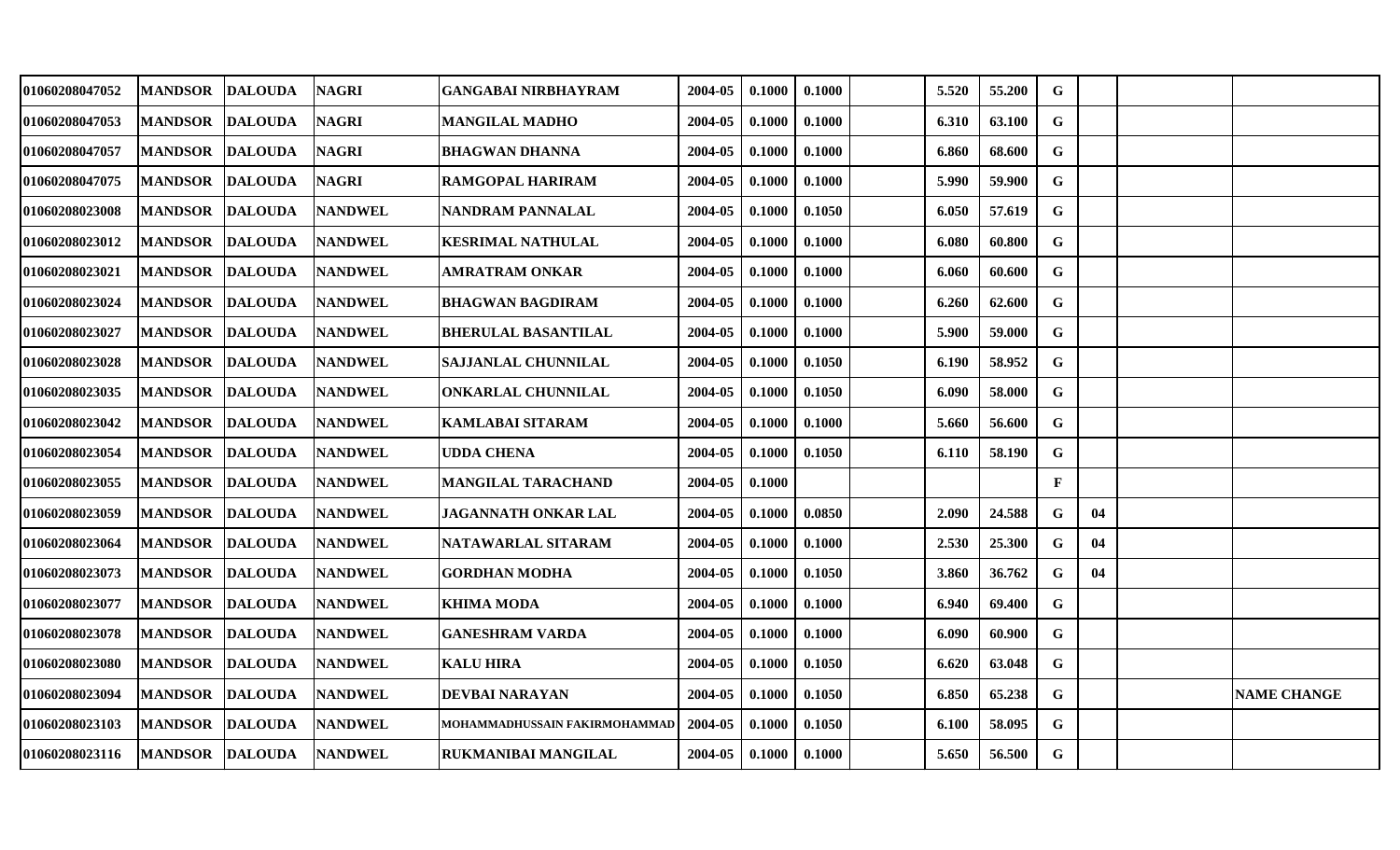| 01060208023121        | <b>MANDSOR</b> | <b>DALOUDA</b> | <b>NANDWEL</b> | DAKUBAI NATHUBAI            | 2004-05 | 0.1000 | 0.1000 | 6.090 | 60.900 | G           |    |  |
|-----------------------|----------------|----------------|----------------|-----------------------------|---------|--------|--------|-------|--------|-------------|----|--|
| 01060208023151        | <b>MANDSOR</b> | <b>DALOUDA</b> | <b>NANDWEL</b> | SAMANTSINGH JUJHARSINGH     | 2004-05 | 0.1000 | 0.0900 | 5.620 | 62.444 | $\mathbf G$ |    |  |
| <b>01060208023153</b> | <b>MANDSOR</b> | <b>DALOUDA</b> | <b>NANDWEL</b> | RAMKUNWARBAI RAMESHWAR      | 2004-05 | 0.1000 | 0.1000 | 5.810 | 58.100 | G           |    |  |
| 01060208038002        | <b>MANDSOR</b> | <b>DALOUDA</b> | <b>NIMBOD</b>  | SHANKARLAL KASHIRAM         | 2004-05 | 0.1000 | 0.1000 | 6.300 | 63.000 | G           |    |  |
| <b>01060208038005</b> | <b>MANDSOR</b> | <b>DALOUDA</b> | <b>NIMBOD</b>  | ONKARLAL RAMLAL             | 2004-05 | 0.1000 | 0.0950 | 5.830 | 61.368 | G           |    |  |
| 01060208038007        | <b>MANDSOR</b> | <b>DALOUDA</b> | <b>NIMBOD</b>  | KESHURAM BAGDIRAM           | 2004-05 | 0.1000 | 0.1000 | 5.980 | 59.800 | G           |    |  |
| 01060208038016        | <b>MANDSOR</b> | <b>DALOUDA</b> | <b>NIMBOD</b>  | VENIRAM RATANLAL            | 2004-05 | 0.1000 | 0.1000 | 6.160 | 61.600 | G           |    |  |
| 01060208038019        | <b>MANDSOR</b> | <b>DALOUDA</b> | <b>NIMBOD</b>  | GHANSHYAM RAMGOPAL          | 2004-05 | 0.1000 | 0.1000 | 6.590 | 65.900 | G           |    |  |
| 01060208038020        | <b>MANDSOR</b> | <b>DALOUDA</b> | <b>NIMBOD</b>  | VISHNUPRASAD PYARIBAI       | 2004-05 | 0.1000 | 0.1000 | 6.220 | 62.200 | G           |    |  |
| 01060208038022        | <b>MANDSOR</b> | <b>DALOUDA</b> | <b>NIMBOD</b>  | <b>GANGARAM VENIRAM</b>     | 2004-05 | 0.1000 | 0.1000 | 6.250 | 62.500 | G           |    |  |
| <b>01060208038024</b> | <b>MANDSOR</b> | <b>DALOUDA</b> | <b>NIMBOD</b>  | ANIL KUMAR GORDHAN          | 2004-05 | 0.1000 | 0.0950 | 6.040 | 63.579 | G           |    |  |
| 01060208038025        | <b>MANDSOR</b> | <b>DALOUDA</b> | <b>NIMBOD</b>  | JITMAL RAMLAL               | 2004-05 | 0.1000 | 0.1000 | 6.400 | 64.000 | $\mathbf G$ |    |  |
| 01060208038026        | <b>MANDSOR</b> | <b>DALOUDA</b> | <b>NIMBOD</b>  | <b>IBRAHIM SHUBHANKHAN</b>  | 2004-05 | 0.1000 | 0.1000 | 5.990 | 59.900 | $\mathbf G$ |    |  |
| 01060208038027        | <b>MANDSOR</b> | <b>DALOUDA</b> | <b>NIMBOD</b>  | <b>VARDICHAND BHAGWAN</b>   | 2004-05 | 0.1000 | 0.1000 | 6.460 | 64.600 | G           |    |  |
| <b>01060208038029</b> | <b>MANDSOR</b> | <b>DALOUDA</b> | <b>NIMBOD</b>  | NIRBHAYRAM PANNALAL         | 2004-05 | 0.1000 | 0.1000 | 6.520 | 65.200 | G           |    |  |
| 01060208038034        | <b>MANDSOR</b> | <b>DALOUDA</b> | <b>NIMBOD</b>  | <b>TULSIRAM GULABJI</b>     | 2004-05 | 0.1000 | 0.1050 | 6.250 | 59.524 | G           |    |  |
| 01060208038035        | <b>MANDSOR</b> | <b>DALOUDA</b> | <b>NIMBOD</b>  | NANURAM RUPA                | 2004-05 | 0.1000 | 0.1050 | 6.290 | 59.905 | G           |    |  |
| 01060208038036        | <b>MANDSOR</b> | <b>DALOUDA</b> | <b>NIMBOD</b>  | <b>SHANKARLALA BAGDIRAM</b> | 2004-05 | 0.1000 | 0.1050 | 6.180 | 58.857 | $\mathbf G$ |    |  |
| 01060208038038        | <b>MANDSOR</b> | <b>DALOUDA</b> | <b>NIMBOD</b>  | <b>RAMKISHAN BHAGIRATH</b>  | 2004-05 | 0.1000 | 0.1050 | 5.350 | 50.952 | G           | 04 |  |
| 01060208038047        | <b>MANDSOR</b> | <b>DALOUDA</b> | <b>NIMBOD</b>  | VARDICHAND RAKHABCHAND      | 2004-05 | 0.1000 | 0.1000 | 6.040 | 60.400 | $\mathbf G$ |    |  |
| 01060208038053        | <b>MANDSOR</b> | <b>DALOUDA</b> | <b>NIMBOD</b>  | <b>HAKKA NANDA</b>          | 2004-05 | 0.1000 | 0.1050 | 6.700 | 63.810 | $\mathbf G$ |    |  |
| 01060208038054        | <b>MANDSOR</b> | <b>DALOUDA</b> | <b>NIMBOD</b>  | <b>JUJHAR SUKKHA</b>        | 2004-05 | 0.1000 | 0.1050 | 6.590 | 62.762 | G           |    |  |
| <b>01060208038057</b> | <b>MANDSOR</b> | <b>DALOUDA</b> | <b>NIMBOD</b>  | RAMCHANDRA CHAMPALAL        | 2004-05 | 0.1000 | 0.1000 | 5.830 | 58.300 | G           |    |  |
|                       |                |                |                |                             |         |        |        |       |        |             |    |  |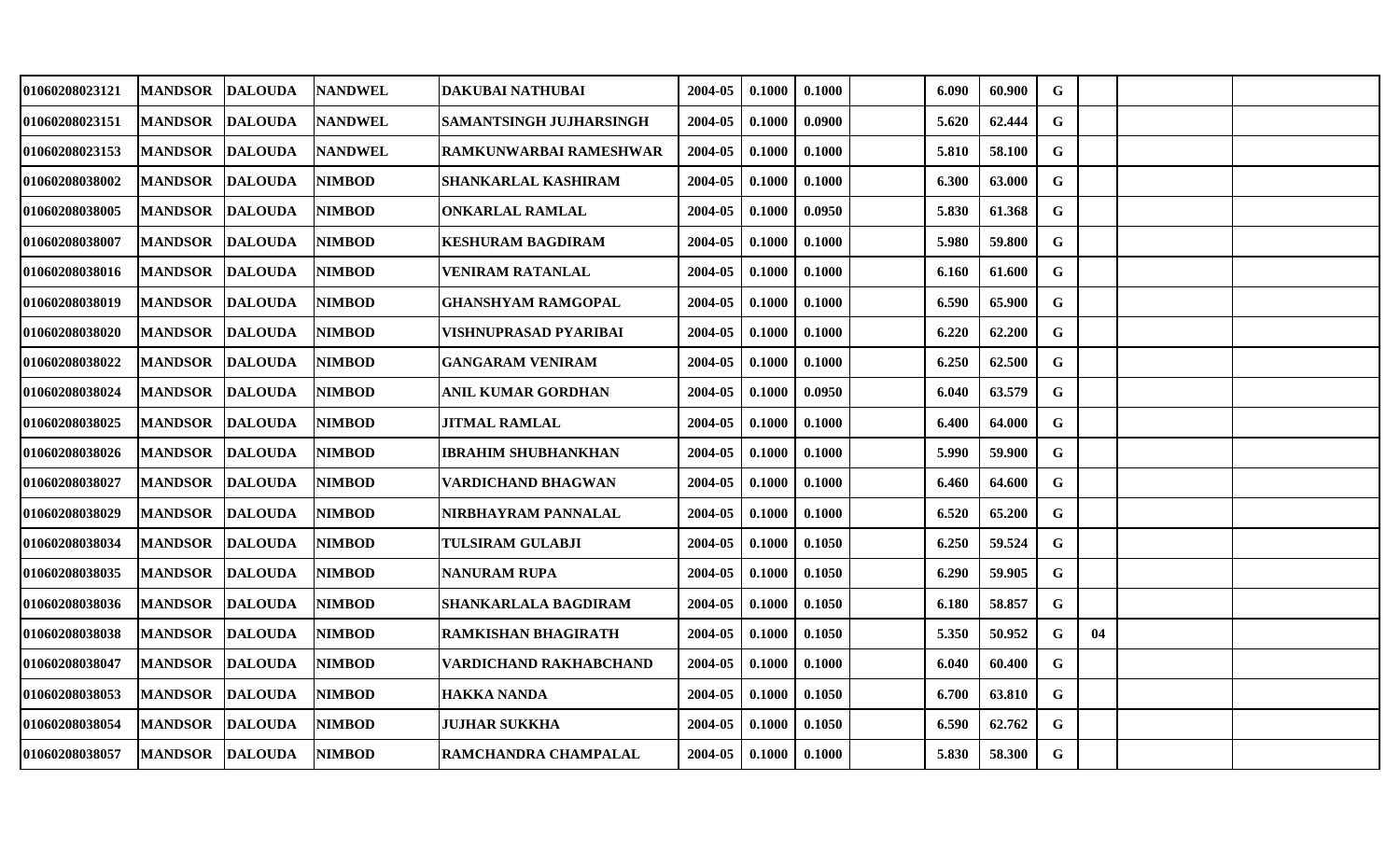| 01060208038058        | <b>MANDSOR</b> | <b>DALOUDA</b> | <b>NIMBOD</b> | <b>BHERULAL BAGDIRAM</b>     | 2004-05 | 0.1000 | 0.1000 | 6.400 | 64.000 | G           |    |  |
|-----------------------|----------------|----------------|---------------|------------------------------|---------|--------|--------|-------|--------|-------------|----|--|
| 01060208038059        | <b>MANDSOR</b> | <b>DALOUDA</b> | <b>NIMBOD</b> | <b>BHARATSINGH DHULSINGH</b> | 2004-05 | 0.1000 | 0.1000 | 6.120 | 61.200 | $\mathbf G$ |    |  |
| 01060208038061        | <b>MANDSOR</b> | <b>DALOUDA</b> | <b>NIMBOD</b> | <b>KACHRU DEEPAJI</b>        | 2004-05 | 0.1000 | 0.1000 | 5.960 | 59.600 | $\mathbf G$ |    |  |
| <b>01060208038067</b> | <b>MANDSOR</b> | <b>DALOUDA</b> | <b>NIMBOD</b> | KAMLABAI NANDA               | 2004-05 | 0.1000 | 0.1000 | 5.500 | 55.000 | G           |    |  |
| 01060208038068        | <b>MANDSOR</b> | <b>DALOUDA</b> | <b>NIMBOD</b> | AMRATRAM BALU (BARODA)       | 2004-05 | 0.1000 | 0.1050 | 5.940 | 56.571 | G           |    |  |
| 01060208038069        | <b>MANDSOR</b> | <b>DALOUDA</b> | <b>NIMBOD</b> | <b>SHAMBHULAL CHAMPALAL</b>  | 2004-05 | 0.1000 | 0.1000 | 5.960 | 59.600 | $\mathbf G$ |    |  |
| 01060208038070        | <b>MANDSOR</b> | <b>DALOUDA</b> | <b>NIMBOD</b> | <b>HIRALAL NANDLAL</b>       | 2004-05 | 0.1000 | 0.1000 | 5.840 | 58.400 | G           |    |  |
| <b>01060208038072</b> | <b>MANDSOR</b> | <b>DALOUDA</b> | <b>NIMBOD</b> | <b>SITABAI MODIRAM</b>       | 2004-05 | 0.1000 | 0.1000 | 6.170 | 61.700 | G           |    |  |
| 01060208038073        | <b>MANDSOR</b> | <b>DALOUDA</b> | <b>NIMBOD</b> | JAMNASHANKAR MOTILAL         | 2004-05 | 0.1000 | 0.1000 | 5.780 | 57.800 | G           |    |  |
| 01060208038074        | <b>MANDSOR</b> | <b>DALOUDA</b> | <b>NIMBOD</b> | <b>BHERULAL GULAB</b>        | 2004-05 | 0.1000 | 0.1050 | 6.100 | 58.095 | G           |    |  |
| 01060208038075        | <b>MANDSOR</b> | <b>DALOUDA</b> | NIMBOD        | <b>KACHRU DHANNA</b>         | 2004-05 | 0.1000 | 0.1000 | 5.790 | 57.900 | $\mathbf G$ |    |  |
| 01060208038076        | <b>MANDSOR</b> | <b>DALOUDA</b> | <b>NIMBOD</b> | <b>SHANTIBAI HIRALAL</b>     | 2004-05 | 0.1000 | 0.0950 | 5.690 | 59.895 | $\mathbf G$ |    |  |
| <b>01060208038078</b> | <b>MANDSOR</b> | <b>DALOUDA</b> | <b>NIMBOD</b> | <b>HARIRAM MANNAJI</b>       | 2004-05 | 0.1000 | 0.0950 | 5.900 | 62.105 | G           |    |  |
| 01060208038080        | <b>MANDSOR</b> | <b>DALOUDA</b> | <b>NIMBOD</b> | RAMCHANDRA HARIRAM           | 2004-05 | 0.1000 | 0.0950 | 5.320 | 56.000 | $\mathbf G$ |    |  |
| <b>01060208038082</b> | <b>MANDSOR</b> | <b>DALOUDA</b> | <b>NIMBOD</b> | SOHANBAI SALAGRAM            | 2004-05 | 0.1000 | 0.0950 | 5.550 | 58.421 | $\mathbf G$ |    |  |
| 01060208038085        | <b>MANDSOR</b> | <b>DALOUDA</b> | NIMBOD        | MOHANLAL BAGDIRAM TELI       | 2004-05 | 0.1000 | 0.1050 | 6.540 | 62.286 | G           |    |  |
| 01060208038086        | <b>MANDSOR</b> | <b>DALOUDA</b> | <b>NIMBOD</b> | <b>LAXMAN BAGDIRAM</b>       | 2004-05 | 0.1000 | 0.1000 | 5.870 | 58.700 | $\mathbf G$ |    |  |
| 01060208038087        | <b>MANDSOR</b> | <b>DALOUDA</b> | <b>NIMBOD</b> | <b>VENIRAM DEVA (BALAI)</b>  | 2004-05 | 0.1000 | 0.0950 | 5.570 | 58.632 | $\mathbf G$ |    |  |
| 01060208038089        | <b>MANDSOR</b> | <b>DALOUDA</b> | <b>NIMBOD</b> | YASHPALSINGH KISHORSINGH     | 2004-05 | 0.1000 | 0.1000 | 5.380 | 53.800 | G           | 04 |  |
| 01060208038091        | <b>MANDSOR</b> | <b>DALOUDA</b> | <b>NIMBOD</b> | <b>RAMALAL NATHU</b>         | 2004-05 | 0.1000 | 0.1000 | 5.880 | 58.800 | $\mathbf G$ |    |  |
| 01060208038092        | <b>MANDSOR</b> | <b>DALOUDA</b> | <b>NIMBOD</b> | PARMANAND DEUBAI             | 2004-05 | 0.1000 | 0.1000 | 5.950 | 59.500 | G           |    |  |
| 01060208038099        | <b>MANDSOR</b> | <b>DALOUDA</b> | <b>NIMBOD</b> | MANGILAL KHEMRAJ             | 2004-05 | 0.1000 | 0.0950 | 6.150 | 64.737 | G           |    |  |
| 01060208038101        | <b>MANDSOR</b> | <b>DALOUDA</b> | <b>NIMBOD</b> | <b>SHANTILAL PANNALAL</b>    | 2004-05 | 0.1000 | 0.1050 | 7.090 | 67.524 | G           |    |  |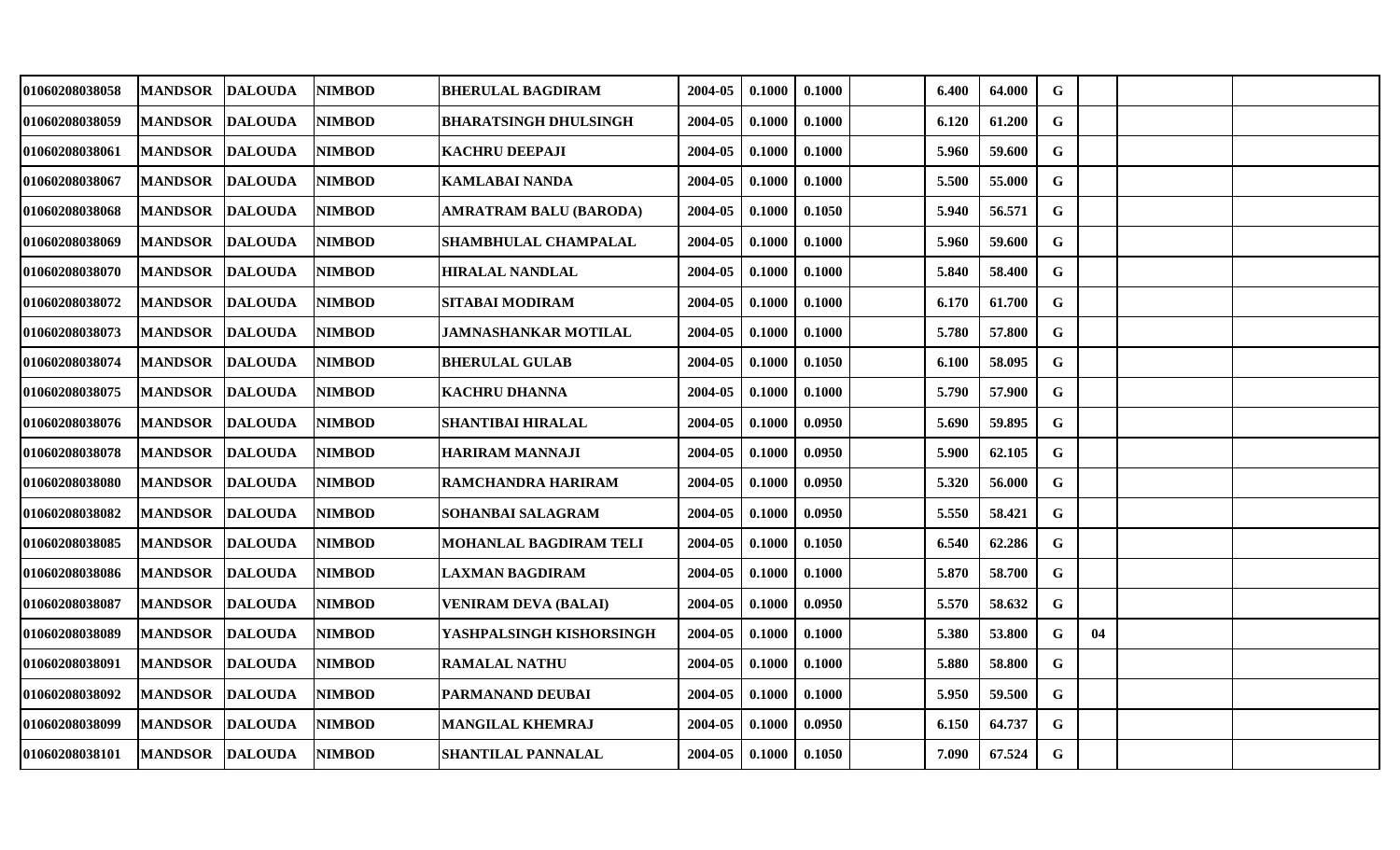| 01060208038102        | <b>MANDSOR</b>  | <b>DALOUDA</b> | <b>NIMBOD</b> | <b>DINESH RAMPRASAD</b>        | 2004-05 | 0.1000 | 0.1000 | 6.090 | 60.900 | G            |    |                    |
|-----------------------|-----------------|----------------|---------------|--------------------------------|---------|--------|--------|-------|--------|--------------|----|--------------------|
| 01060208038104        | <b>MANDSOR</b>  | <b>DALOUDA</b> | <b>NIMBOD</b> | <b>GUNMALABAI GORDHAN</b>      | 2004-05 | 0.1000 | 0.1050 | 6.500 | 61.905 | G            |    |                    |
| 01060208038107        | <b>MANDSOR</b>  | <b>DALOUDA</b> | <b>NIMBOD</b> | SURAJBAI MANGILAL              | 2004-05 | 0.1000 | 0.1050 | 6.010 | 57.238 | $\mathbf G$  |    |                    |
| 01060208038110        | <b>MANDSOR</b>  | <b>DALOUDA</b> | <b>NIMBOD</b> | <b>BAGDIRAM DHAPUBAI</b>       | 2004-05 | 0.1000 | 0.1000 | 5.970 | 59.700 | $\mathbf G$  |    |                    |
| 01060208038111        | <b>MANDSOR</b>  | <b>DALOUDA</b> | <b>NIMBOD</b> | KANWARLAL CHAMPABAI            | 2004-05 | 0.1000 | 0.1000 | 6.380 | 63.800 | $\mathbf G$  |    |                    |
| 01060208038112        | <b>MANDSOR</b>  | <b>DALOUDA</b> | <b>NIMBOD</b> | MANGILAL DHAPUBAI              | 2004-05 | 0.1000 | 0.1000 | 6.010 | 60.100 | G            |    |                    |
| 01060208038114        | <b>MANDSOR</b>  | <b>DALOUDA</b> | <b>NIMBOD</b> | TULSIRAM HARIRAM               | 2004-05 | 0.1000 | 0.1000 | 5.880 | 58.800 | $\mathbf G$  |    |                    |
| 01060208038115        | <b>MANDSOR</b>  | <b>DALOUDA</b> | <b>NIMBOD</b> | <b>BHERULAL VISHRAM</b>        | 2004-05 | 0.1000 |        |       |        | $\mathbf N$  |    |                    |
| 01060208038117        | <b>MANDSOR</b>  | <b>DALOUDA</b> | <b>NIMBOD</b> | <b>DEVRAM BADRILAL</b>         | 2004-05 | 0.1000 | 0.1000 | 7.530 | 75.300 | $\mathbf G$  |    |                    |
| 01060208038120        | <b>MANDSOR</b>  | <b>DALOUDA</b> | <b>NIMBOD</b> | CHANDRAPRATAPSINGH KESHARSINGH | 2004-05 | 0.1000 | 0.1000 | 5.660 | 56.600 | G            |    |                    |
| 01060208038121        | <b>MANDSOR</b>  | <b>DALOUDA</b> | <b>NIMBOD</b> | GIRDHARILAL NANDA              | 2004-05 | 0.1000 | 0.1000 | 6.320 | 63.200 | G            |    |                    |
| 01060208038124        | <b>MANDSOR</b>  | <b>DALOUDA</b> | <b>NIMBOD</b> | PREMCHAND HARIRAM              | 2004-05 | 0.1000 | 0.1000 | 6.260 | 62.600 | G            |    |                    |
| 01060208038126        | <b>MANDSOR</b>  | <b>DALOUDA</b> | <b>NIMBOD</b> | <b>HARISHANKAR MOTILAL</b>     | 2004-05 | 0.1000 | 0.0950 | 3.640 | 38.316 | G            | 04 |                    |
| 01060208038127        | <b>MANDSOR</b>  | <b>DALOUDA</b> | <b>NIMBOD</b> | KESHRIBAI BHAGIRATH            | 2004-05 | 0.1000 | 0.0950 | 5.630 | 59.263 | G            |    | <b>NAME CHANGE</b> |
| 01060208038130        | <b>MANDSOR</b>  | <b>DALOUDA</b> | <b>NIMBOD</b> | <b>ONKARLAL DHURAJI</b>        | 2004-05 | 0.1000 | 0.1000 | 5.960 | 59.600 | G            |    |                    |
| 01060208038133        | <b>MANDSOR</b>  | <b>DALOUDA</b> | <b>NIMBOD</b> | <b>JAGDISH KACHRU</b>          | 2004-05 | 0.1000 | 0.1050 | 6.070 | 57.810 | G            |    |                    |
| 01060208038134        | <b>MANDSOR</b>  | <b>DALOUDA</b> | <b>NIMBOD</b> | <b>BHANWARLAL KACHRU</b>       | 2004-05 | 0.1000 | 0.1000 | 6.300 | 63.000 | $\mathbf G$  |    |                    |
| 01060208038135        | <b>MANDSOR</b>  | <b>DALOUDA</b> | <b>NIMBOD</b> | <b>JAGDISH GOVINDRAM</b>       | 2004-05 | 0.1000 | 0.1000 | 6.070 | 60.700 | G            |    |                    |
| 01060208038137        | <b>MANDSOR</b>  | <b>DALOUDA</b> | <b>NIMBOD</b> | <b>HIRABAI JAGANNATH</b>       | 2004-05 | 0.1000 | 0.1000 | 6.540 | 65.400 | G            |    |                    |
| 01060208038139        | <b>MANDSOR</b>  | <b>DALOUDA</b> | <b>NIMBOD</b> | <b>DASHRATH SAGARMAL</b>       | 2004-05 | 0.1000 | 0.1050 | 6.340 | 60.381 | $\mathbf G$  |    |                    |
| 01060208038146        | <b>MANDSOR</b>  | <b>DALOUDA</b> | <b>NIMBOD</b> | MOHANLAL KANHAIYALAL           | 2004-05 | 0.1000 | 0.1050 | 6.360 | 60.571 | G            |    |                    |
| 01060208038147        | <b>MANDSOR</b>  | <b>DALOUDA</b> | <b>NIMBOD</b> | ONKARLAL KANHAIYALAL           | 2004-05 | 0.1000 | 0.1000 | 6.000 | 60.000 | G            |    |                    |
| <b>01060208038148</b> | MANDSOR DALOUDA |                | <b>NIMBOD</b> | RADHESHYAM RAMNIWAS            | 2004-05 | 0.1000 |        |       |        | $\mathbf{F}$ |    |                    |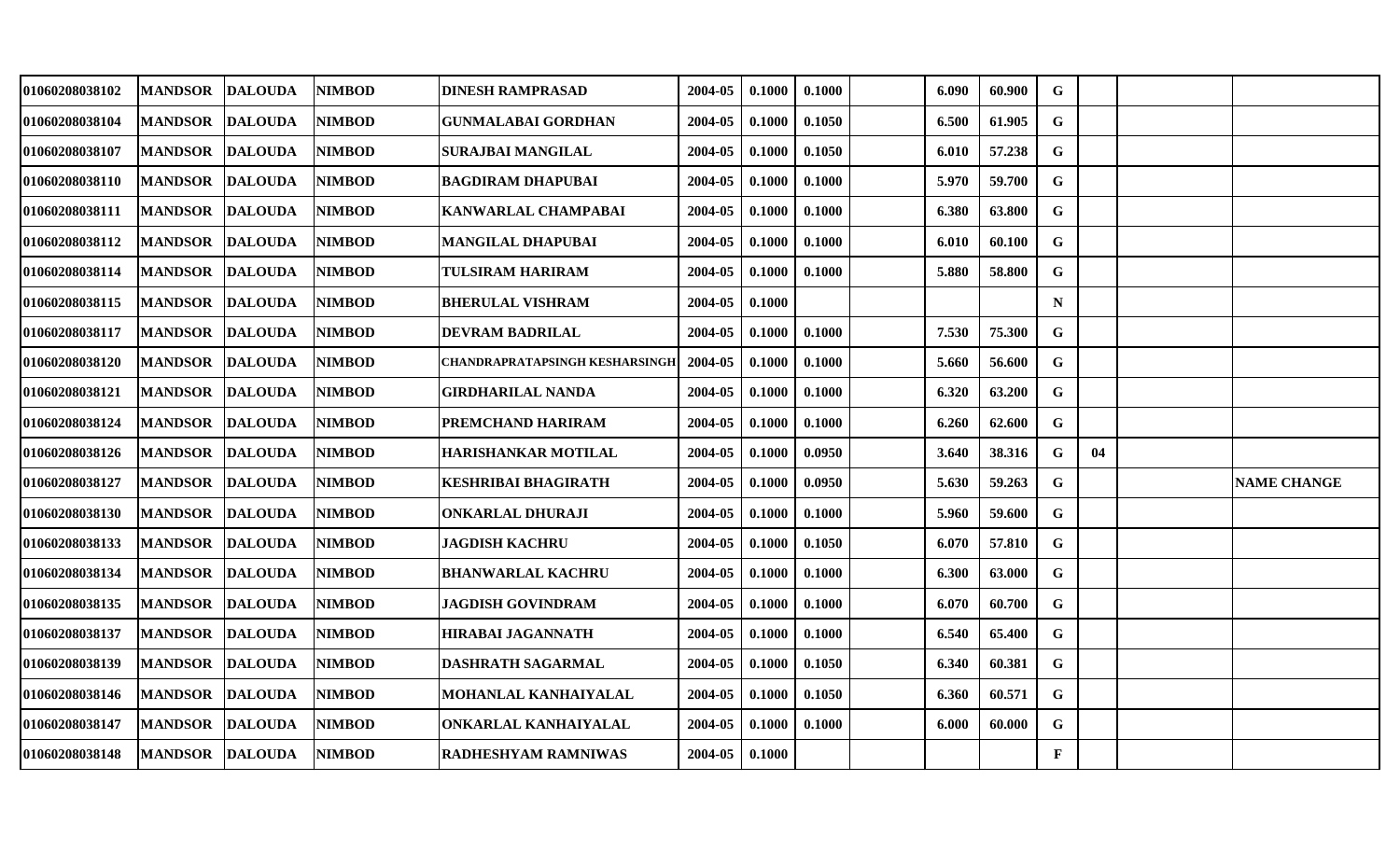| 01060208038149 | <b>MANDSOR</b>  | <b>DALOUDA</b> | <b>NIMBOD</b> | KANHAIYALAL RATANLAL       | 2004-05 | 0.1000 | 0.1000 | 5.960 | 59.600 | G           |                |             |
|----------------|-----------------|----------------|---------------|----------------------------|---------|--------|--------|-------|--------|-------------|----------------|-------------|
| 01060208038150 | <b>MANDSOR</b>  | <b>DALOUDA</b> | <b>NIMBOD</b> | <b>RANCHOD KACHRU</b>      | 2004-05 | 0.1000 | 0.1000 | 6.420 | 64.200 | G           |                |             |
| 01060208038151 | <b>MANDSOR</b>  | <b>DALOUDA</b> | <b>NIMBOD</b> | SHANKARLAL CHOTHARAM       | 2004-05 | 0.1000 | 0.1000 | 5.990 | 59.900 | $\mathbf G$ | 01060208046081 |             |
| 01060208038152 | <b>MANDSOR</b>  | <b>DALOUDA</b> | <b>NIMBOD</b> | <b>RASUL SHUBHANJ</b>      | 2004-05 | 0.1000 | 0.1050 | 6.290 | 59.905 | G           |                |             |
| 01060208038154 | <b>MANDSOR</b>  | <b>DALOUDA</b> | <b>NIMBOD</b> | <b>MANGILAL NIRBHAYRAM</b> | 2004-05 | 0.1000 | 0.1050 | 6.290 | 59.905 | $\mathbf G$ |                |             |
| 01060208038156 | <b>MANDSOR</b>  | <b>DALOUDA</b> | <b>NIMBOD</b> | DASHRATH AMRATRAM          | 2004-05 | 0.1000 | 0.1000 | 7.710 | 77.100 | G           |                |             |
| 01060208038157 | <b>MANDSOR</b>  | <b>DALOUDA</b> | <b>NIMBOD</b> | <b>GOPAL UMMEDRAM</b>      | 2004-05 | 0.1000 | 0.1050 | 6.410 | 61.048 | G           |                |             |
| 01060208038160 | <b>MANDSOR</b>  | <b>DALOUDA</b> | <b>NIMBOD</b> | <b>BHUWANIRAM MANGILAL</b> | 2004-05 | 0.1000 | 0.1000 | 6.200 | 62.000 | G           |                |             |
| 01060208038161 | <b>MANDSOR</b>  | <b>DALOUDA</b> | <b>NIMBOD</b> | PUNAMCHAND RAMNARAYAN      | 2004-05 | 0.1000 | 0.1000 | 6.520 | 65.200 | $\mathbf G$ |                |             |
| 01060208038164 | <b>MANDSOR</b>  | <b>DALOUDA</b> | <b>NIMBOD</b> | <b>MANGILAL KANIRAM</b>    | 2004-05 | 0.1000 | 0.1000 | 5.940 | 59.400 | G           |                |             |
| 01060208038165 | <b>MANDSOR</b>  | <b>DALOUDA</b> | <b>NIMBOD</b> | SHOBHARAM MANGILAL         | 2004-05 | 0.1000 | 0.1000 | 5.750 | 57.500 | G           |                |             |
| 01060208038166 | <b>MANDSOR</b>  | <b>DALOUDA</b> | <b>NIMBOD</b> | <b>SAGARMAL BALURAM</b>    | 2004-05 | 0.1000 | 0.1000 | 6.160 | 61.600 | G           |                |             |
| 01060208038168 | <b>MANDSOR</b>  | <b>DALOUDA</b> | <b>NIMBOD</b> | RAMNARAYAN CHAMPA          | 2004-05 | 0.1000 | 0.1050 | 6.470 | 61.619 | $\mathbf G$ |                |             |
| 01060208038170 | <b>MANDSOR</b>  | <b>DALOUDA</b> | <b>NIMBOD</b> | <b>CHUNNILAL BHAGGA</b>    | 2004-05 | 0.1000 | 0.1050 | 5.830 | 55.524 | G           |                |             |
| 01060208038173 | <b>MANDSOR</b>  | <b>DALOUDA</b> | <b>NIMBOD</b> | RAMKISHAN ONKARLAL         | 2004-05 | 0.1000 | 0.1000 | 5.930 | 59.300 | G           |                |             |
| 01060208038174 | <b>MANDSOR</b>  | <b>DALOUDA</b> | <b>NIMBOD</b> | UDAYKUNWAR RAMSINGH        | 2004-05 | 0.1000 | 0.1000 | 6.260 | 62.600 | $\mathbf G$ |                |             |
| 01060208038175 | <b>MANDSOR</b>  | <b>DALOUDA</b> | <b>NIMBOD</b> | <b>GOPAL KACHRU</b>        | 2004-05 | 0.1000 | 0.1000 | 5.870 | 58.700 | $\mathbf G$ |                |             |
| 01060208038177 | <b>MANDSOR</b>  | <b>DALOUDA</b> | <b>NIMBOD</b> | RAMKISHAN AMRATRAM         | 2004-05 | 0.1000 | 0.1000 | 5.960 | 59.600 | G           |                |             |
| 01060208038181 | <b>MANDSOR</b>  | <b>DALOUDA</b> | <b>NIMBOD</b> | RUGHNATH KACHRULAL         | 2004-05 | 0.1000 | 0.1000 | 6.430 | 64.300 | G           |                |             |
| 01060208038182 | <b>MANDSOR</b>  | <b>DALOUDA</b> | <b>NIMBOD</b> | LAXMINARAYAN BHAGWAN       | 2004-05 | 0.1000 | 0.1050 | 7.310 | 69.619 | G           |                |             |
| 01060208038185 | <b>MANDSOR</b>  | <b>DALOUDA</b> | <b>NIMBOD</b> | <b>JAGDISH ONKAR</b>       | 2004-05 | 0.1000 | 0.1000 | 6.210 | 62.100 | $\mathbf G$ | 01060208021110 |             |
| 01060208038187 | <b>MANDSOR</b>  | <b>DALOUDA</b> | <b>NIMBOD</b> | <b>JANIBAI MANGILAL</b>    | 2004-05 | 0.1000 | 0.1000 | 5.730 | 57.300 | G           |                |             |
| 01060208038188 | MANDSOR DALOUDA |                | <b>NIMBOD</b> | <b>MITTHUBAI CHENRAM</b>   | 2004-05 | 0.1000 | 0.0900 | 5.540 | 61.556 | G           | 01060208029114 | NAME CHANGE |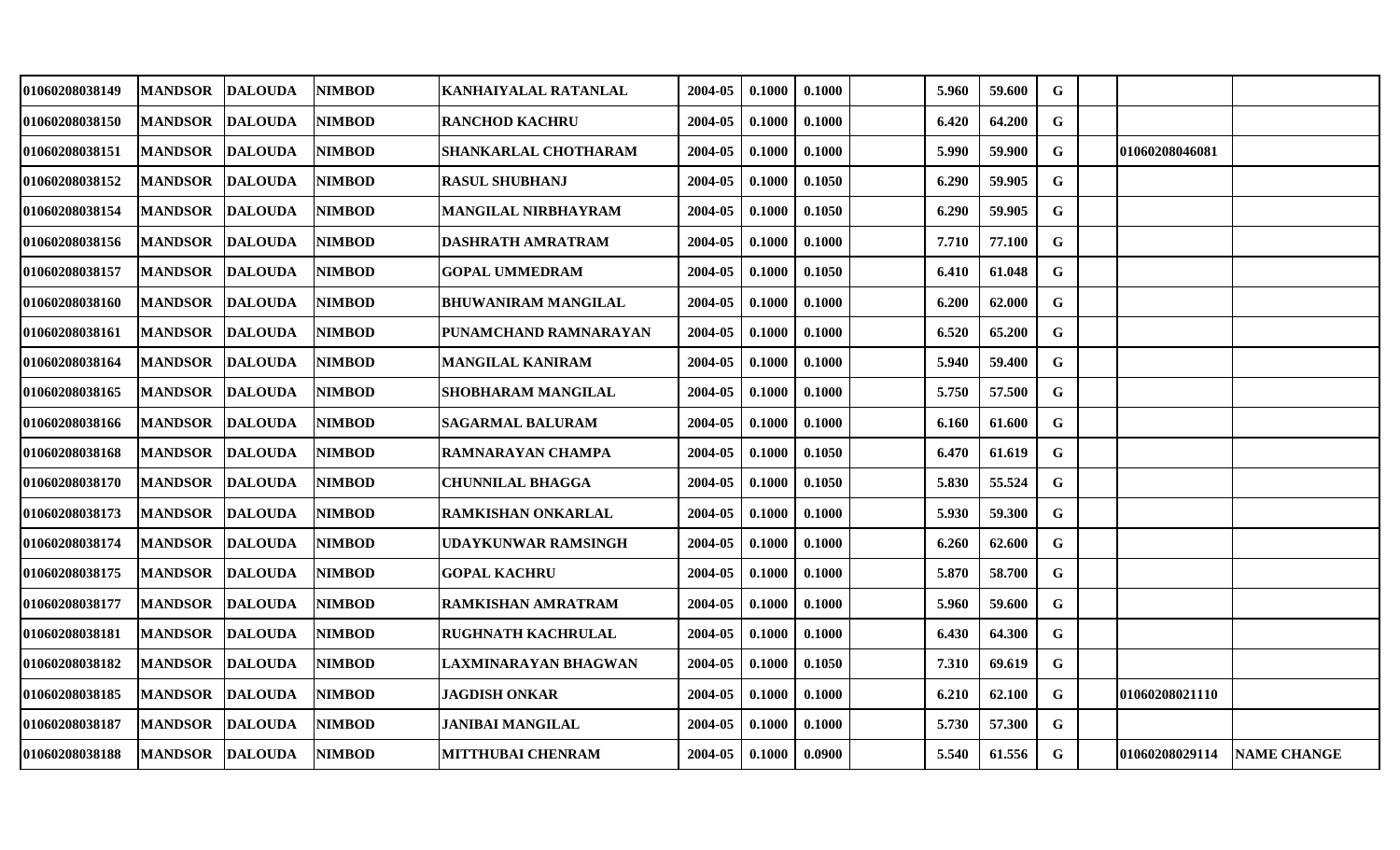| 01060208038189 | <b>MANDSOR</b> | <b>DALOUDA</b> | <b>NIMBOD</b>    | GOPAL HARIRAM             | 2004-05 | 0.1000 | 0.1000 | 6.240 | 62.400 | $\mathbf G$  |    |                         |
|----------------|----------------|----------------|------------------|---------------------------|---------|--------|--------|-------|--------|--------------|----|-------------------------|
| 01060317133003 | <b>RATLAM</b>  | <b>RATLAM</b>  | <b>NOGAWAKLA</b> | <b>SOHANBAI JAGDISH</b>   | 2004-05 | 0.1000 | 0.1000 | 5.900 | 59.000 | $\mathbf G$  |    | <b>TRANSFER/PALDUNA</b> |
| 01060317133005 | <b>RATLAM</b>  | <b>RATLAM</b>  | <b>NOGAWAKLA</b> | RAMA BHAGIRATH            | 2004-05 | 0.1000 | 0.1000 | 6.100 | 61.000 | $\mathbf G$  |    | <b>TRANSFER/PALDUNA</b> |
| 01060317133007 | <b>RATLAM</b>  | <b>RATLAM</b>  | <b>NOGAWAKLA</b> | KESARBAI MANGILAL         | 2004-05 | 0.1000 | 0.1000 | 5.990 | 59.900 | G            |    | <b>TRANSFER/PALDUNA</b> |
| 01060317133008 | <b>RATLAM</b>  | <b>RATLAM</b>  | <b>NOGAWAKLA</b> | BHAGWANTIBAI JIVRAJ       | 2004-05 | 0.1000 |        |       |        | $\mathbf{F}$ |    | <b>TRANSFER/PALDUNA</b> |
| 01060317133012 | <b>RATLAM</b>  | <b>RATLAM</b>  | <b>NOGAWAKLA</b> | JAGANNATH NANDA           | 2004-05 | 0.1000 | 0.1000 | 5.040 | 50.400 | G            | 04 |                         |
| 01060317133017 | <b>RATLAM</b>  | <b>RATLAM</b>  | <b>NOGAWAKLA</b> | <b>BADRILAL DAYARAM</b>   | 2004-05 | 0.1000 | 0.0950 | 5.100 | 53.684 | G            | 04 | <b>TRANSFER/PALDUNA</b> |
| 01060317133021 | <b>RATLAM</b>  | <b>RATLAM</b>  | <b>NOGAWAKLA</b> | JAMNABAI TULSI RAM        | 2004-05 | 0.1000 | 0.0950 | 4.910 | 51.684 | $\mathbf G$  | 04 |                         |
| 01060317133022 | <b>RATLAM</b>  | <b>RATLAM</b>  | <b>NOGAWAKLA</b> | RANCHOD KASHI RAM         | 2004-05 | 0.1000 | 0.0800 | 3.930 | 49.125 | $\mathbf G$  | 04 |                         |
| 01060317133035 | <b>RATLAM</b>  | <b>RATLAM</b>  | <b>NOGAWAKLA</b> | PANNALAL NANDA            | 2004-05 | 0.1000 | 0.1000 | 5.340 | 53.400 | G            | 04 | <b>TRANSFER/PALDUNA</b> |
| 01060317133040 | <b>RATLAM</b>  | <b>RATLAM</b>  | <b>NOGAWAKLA</b> | RUGHNATH NANDA            | 2004-05 | 0.1000 | 0.1000 | 5.120 | 51.200 | G            | 04 |                         |
| 01060317133043 | <b>RATLAM</b>  | <b>RATLAM</b>  | <b>NOGAWAKLA</b> | BAGDIBAI DAYARAM          | 2004-05 | 0.1000 | 0.1050 | 6.550 | 62.381 | $\mathbf G$  |    | <b>TRANSFER/PALDUNA</b> |
| 01060208046001 | <b>MANDSOR</b> | <b>DALOUDA</b> | <b>PALASIYA</b>  | HAKKIRAM BHERULAL         | 2004-05 | 0.1000 | 0.1000 | 6.140 | 61.400 | $\mathbf G$  |    |                         |
| 01060208046007 | <b>MANDSOR</b> | <b>DALOUDA</b> | <b>PALASIYA</b>  | <b>DEVILAL RAMA</b>       | 2004-05 | 0.1000 | 0.1050 | 5.870 | 55.905 | $\mathbf G$  |    |                         |
| 01060208046009 | <b>MANDSOR</b> | <b>DALOUDA</b> | <b>PALASIYA</b>  | GODAVRIBAI SAWARAM        | 2004-05 | 0.1000 | 0.1000 | 5.830 | 58.300 | $\mathbf G$  |    |                         |
| 01060208046011 | <b>MANDSOR</b> | <b>DALOUDA</b> | <b>PALASIYA</b>  | DULLIBAI CHENANATH        | 2004-05 | 0.1000 | 0.0950 | 5.900 | 62.105 | G            |    | <b>NAME CHANGE</b>      |
| 01060208046012 | <b>MANDSOR</b> | <b>DALOUDA</b> | <b>PALASIYA</b>  | FUNDASINGH RANSINGH       | 2004-05 | 0.1000 | 0.1000 | 5.660 | 56.600 | $\mathbf G$  |    |                         |
| 01060208046014 | <b>MANDSOR</b> | <b>DALOUDA</b> | <b>PALASIYA</b>  | VIKRAMKUNWAR SHANKARSINGH | 2004-05 | 0.1000 | 0.0950 | 6.120 | 64.421 | $\mathbf G$  |    |                         |
| 01060208046016 | <b>MANDSOR</b> | <b>DALOUDA</b> | <b>PALASIYA</b>  | NARAYAN SAWARAM           | 2004-05 | 0.1000 | 0.0950 | 5.970 | 62.842 | $\mathbf G$  |    |                         |
| 01060208046018 | <b>MANDSOR</b> | <b>DALOUDA</b> | <b>PALASIYA</b>  | DASHRATHSINGH HARESINGH   | 2004-05 | 0.1000 | 0.0950 | 6.720 | 70.737 | G            |    |                         |
| 01060208046021 | <b>MANDSOR</b> | <b>DALOUDA</b> | <b>PALASIYA</b>  | <b>MANGILAL TULSIRAM</b>  | 2004-05 | 0.1000 | 0.1000 | 6.180 | 61.800 | G            |    |                         |
| 01060208046025 | <b>MANDSOR</b> | <b>DALOUDA</b> | <b>PALASIYA</b>  | DHULSINGH CHANDANSINGH    | 2004-05 | 0.1000 | 0.1000 | 5.930 | 59.300 | $\mathbf G$  |    |                         |
| 01060208046033 | <b>MANDSOR</b> | <b>DALOUDA</b> | <b>PALASIYA</b>  | NATHUSINGH BHAGWANSINGH   | 2004-05 | 0.1000 | 0.1000 | 6.320 | 63.200 | $\mathbf G$  |    |                         |
|                |                |                |                  |                           |         |        |        |       |        |              |    |                         |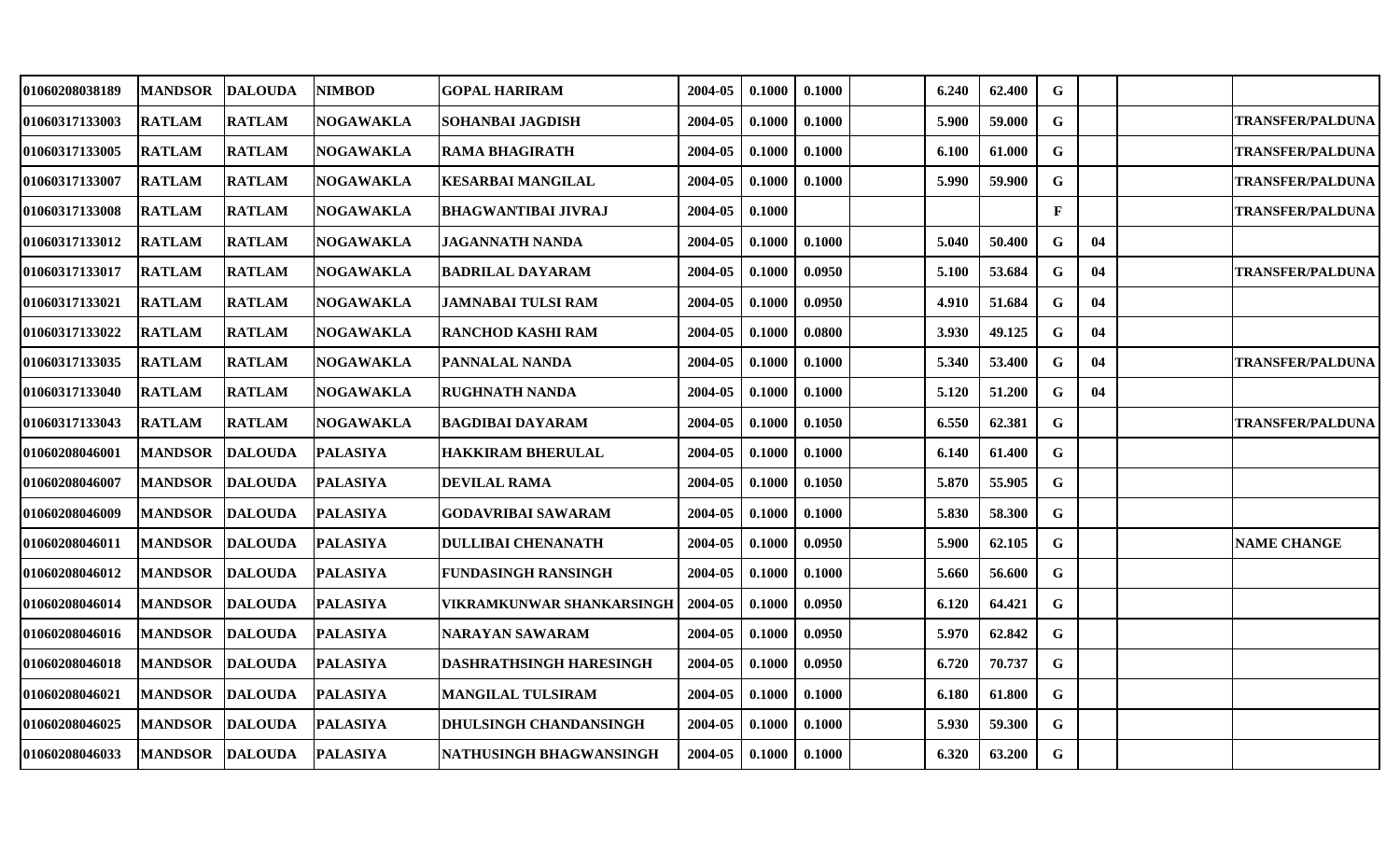| 01060208046038        | <b>MANDSOR</b> | <b>DALOUDA</b> | <b>PALASIYA</b> | RAMCHANDRA MATHURALAL           | 2004-05 | 0.1000 | 0.1000 | 6.180 | 61.800 | G           |    |                        |
|-----------------------|----------------|----------------|-----------------|---------------------------------|---------|--------|--------|-------|--------|-------------|----|------------------------|
| 01060208046041        | <b>MANDSOR</b> | <b>DALOUDA</b> | <b>PALASIYA</b> | HAKKIRAM KANIRAM                | 2004-05 | 0.1000 | 0.0950 | 5.390 | 56.736 | $\mathbf G$ |    |                        |
| <b>01060208046050</b> | <b>MANDSOR</b> | <b>DALOUDA</b> | <b>PALASIYA</b> | <b>HARIRAM GAMERA</b>           | 2004-05 | 0.1000 | 0.1000 | 5.620 | 56.200 | G           |    |                        |
| 01060208046055        | <b>MANDSOR</b> | <b>DALOUDA</b> | <b>PALASIYA</b> | <b>MUKUNDRAMDAS DOLATRAMDAS</b> | 2004-05 | 0.1000 | 0.1000 | 6.550 | 65.500 | G           |    |                        |
| <b>01060208046056</b> | <b>MANDSOR</b> | <b>DALOUDA</b> | <b>PALASIYA</b> | UDA DHULA                       | 2004-05 | 0.1000 | 0.1000 | 6.050 | 60.500 | $\mathbf G$ |    |                        |
| 01060208046060        | <b>MANDSOR</b> | <b>DALOUDA</b> | <b>PALASIYA</b> | PREMCHAND TIKAMCHAND            | 2004-05 | 0.1000 | 0.1000 | 5.790 | 57.900 | G           |    |                        |
| 01060208046061        | <b>MANDSOR</b> | <b>DALOUDA</b> | <b>PALASIYA</b> | <b>RAMNATH HIRANATH</b>         | 2004-05 | 0.1000 | 0.1050 | 6.350 | 60.476 | G           |    |                        |
| <b>01060208046062</b> | <b>MANDSOR</b> | <b>DALOUDA</b> | <b>PALASIYA</b> | JUJHAR CHUNNILAL                | 2004-05 | 0.1000 | 0.1000 | 5.620 | 56.200 | G           |    |                        |
| 01060208046063        | <b>MANDSOR</b> | <b>DALOUDA</b> | <b>PALASIYA</b> | ISHWARSINGH ARJUNSINGH          | 2004-05 | 0.1000 | 0.1050 | 6.590 | 62.761 | G           |    |                        |
| 01060208046069        | <b>MANDSOR</b> | <b>DALOUDA</b> | <b>PALASIYA</b> | MOHANSINGH HARESINGH            | 2004-05 | 0.1000 | 0.0950 | 7.110 | 74.842 | G           |    |                        |
| <b>01060208046070</b> | <b>MANDSOR</b> | <b>DALOUDA</b> | <b>PALASIYA</b> | <b>HIRA DEVA</b>                | 2004-05 | 0.1000 | 0.1050 | 5.960 | 56.761 | $\mathbf G$ |    |                        |
| 01060208046071        | <b>MANDSOR</b> | <b>DALOUDA</b> | <b>PALASIYA</b> | RADHESHYAM HAKKIRAM             | 2004-05 | 0.1000 | 0.1000 | 6.050 | 60.500 | $\mathbf G$ |    |                        |
| 01060208046072        | <b>MANDSOR</b> | <b>DALOUDA</b> | <b>PALASIYA</b> | MOHANLAL SAVARAM                | 2004-05 | 0.1000 | 0.1000 | 6.200 | 62.000 | $\mathbf G$ |    |                        |
| 01060208046073        | <b>MANDSOR</b> | <b>DALOUDA</b> | <b>PALASIYA</b> | RATANLAL BHERULAL               | 2004-05 | 0.1000 | 0.1000 | 5.670 | 56.700 | G           |    |                        |
| <b>01060208046075</b> | <b>MANDSOR</b> | <b>DALOUDA</b> | <b>PALASIYA</b> | BHANWARSINGH NATHUSINGH         | 2004-05 | 0.1000 | 0.1000 | 6.340 | 63.400 | G           |    |                        |
| 01060208046076        | <b>MANDSOR</b> | <b>DALOUDA</b> | <b>PALASIYA</b> | <b>BHERULAL KARULAL</b>         | 2004-05 | 0.1000 | 0.1000 | 5.720 | 57.200 | G           |    |                        |
| 01060208046077        | <b>MANDSOR</b> | <b>DALOUDA</b> | <b>PALASIYA</b> | BHUWANSINGH RUPSINGH            | 2004-05 | 0.1000 | 0.1000 | 6.110 | 61.100 | G           |    |                        |
| 01060208046078        | <b>MANDSOR</b> | <b>DALOUDA</b> | <b>PALASIYA</b> | <b>SAMPATBAI NANDA</b>          | 2004-05 | 0.1000 | 0.1000 | 5.460 | 54.600 | $\mathbf G$ |    | <b>TRANSFER/NIMBOD</b> |
| 01060208046079        | <b>MANDSOR</b> | <b>DALOUDA</b> | <b>PALASIYA</b> | <b>RAMNARAYAN DHURA</b>         | 2004-05 | 0.1000 | 0.1000 | 6.660 | 66.600 | $\mathbf G$ |    |                        |
| 01060208046082        | <b>MANDSOR</b> | <b>DALOUDA</b> | <b>PALASIYA</b> | GITABAI KANIRAM                 | 2004-05 | 0.1000 | 0.1000 | 5.310 | 53.100 | G           | 04 |                        |
| 01060317134001        | <b>RATLAM</b>  | <b>RATLAM</b>  | <b>PALDUNA</b>  | RADHESHYAM MANGILAL             | 2004-05 | 0.1000 | 0.0950 | 4.268 | 44.926 | $\mathbf I$ | 02 |                        |
| 01060317134002        | <b>RATLAM</b>  | <b>RATLAM</b>  | <b>PALDUNA</b>  | <b>RAJARAM HARIRAM</b>          | 2004-05 | 0.1000 | 0.1050 | 6.330 | 60.286 | G           |    |                        |
| <b>01060317134003</b> | <b>RATLAM</b>  | <b>RATLAM</b>  | <b>PALDUNA</b>  | <b>BHAGWATILAL BAGDIRAM</b>     | 2004-05 | 0.1000 | 0.0950 | 5.970 | 62.842 | G           |    |                        |
|                       |                |                |                 |                                 |         |        |        |       |        |             |    |                        |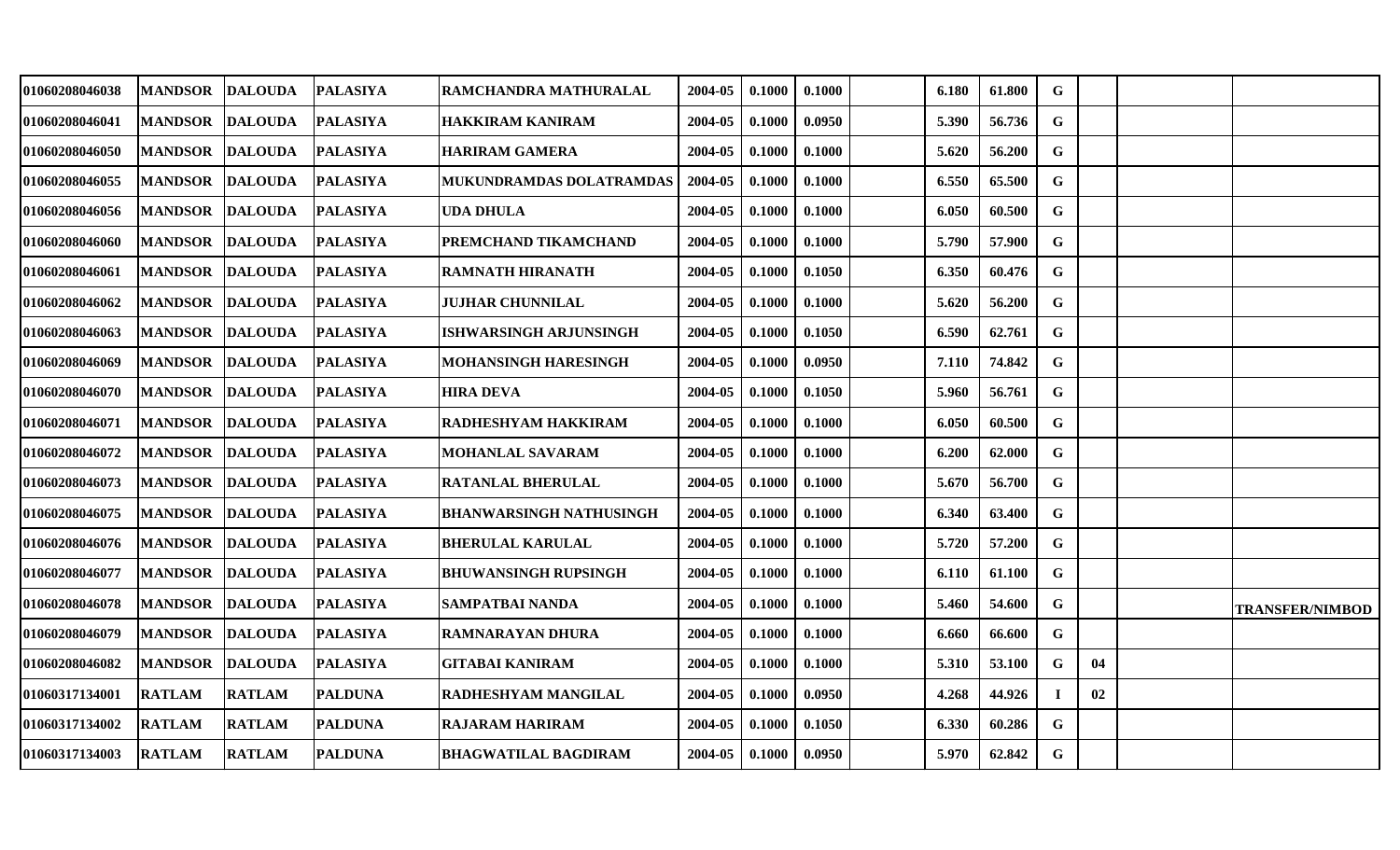| <b>RATLAM</b> | <b>RATLAM</b> |                | <b>NARENDRA MOTILAL</b>                                                                                                                                                                                                                                                                                                          | 2004-05 | 0.1000 | 0.1000 | 5.720 | 57.200 | G            |    |                    |
|---------------|---------------|----------------|----------------------------------------------------------------------------------------------------------------------------------------------------------------------------------------------------------------------------------------------------------------------------------------------------------------------------------|---------|--------|--------|-------|--------|--------------|----|--------------------|
| <b>RATLAM</b> | <b>RATLAM</b> |                | HUDIBAI JAGANNATH                                                                                                                                                                                                                                                                                                                | 2004-05 | 0.1000 | 0.0950 | 4.970 | 52.316 | G            | 04 |                    |
| <b>RATLAM</b> | <b>RATLAM</b> |                | <b>GITABAI MOTILAL</b>                                                                                                                                                                                                                                                                                                           | 2004-05 | 0.1000 | 0.1050 | 6.270 | 59.714 | $\mathbf G$  |    |                    |
| <b>RATLAM</b> | <b>RATLAM</b> |                | <b>MANGILAL BHAGIRATH</b>                                                                                                                                                                                                                                                                                                        | 2004-05 | 0.1000 | 0.1000 | 5.780 | 57.800 | G            |    |                    |
| <b>RATLAM</b> | <b>RATLAM</b> |                | <b>RANCHOD MAGNIRAM</b>                                                                                                                                                                                                                                                                                                          | 2004-05 | 0.1000 | 0.1000 | 5.650 | 56.500 | $\mathbf G$  |    |                    |
| <b>RATLAM</b> | <b>RATLAM</b> | <b>PALDUNA</b> | <b>JAGDISH RANCHOD</b>                                                                                                                                                                                                                                                                                                           | 2004-05 | 0.1000 | 0.1000 | 5.660 | 56.600 | G            |    |                    |
| <b>RATLAM</b> | <b>RATLAM</b> |                | <b>GULABBAI GULABCHAND</b>                                                                                                                                                                                                                                                                                                       | 2004-05 | 0.1000 | 0.1000 | 5.600 | 56.000 | G            |    |                    |
| <b>RATLAM</b> | <b>RATLAM</b> |                | <b>CHAGANLAL RAGHUNATH</b>                                                                                                                                                                                                                                                                                                       | 2004-05 | 0.1000 | 0.1000 | 5.400 | 54.000 | G            |    |                    |
| <b>RATLAM</b> | <b>RATLAM</b> |                | <b>JANIBAI MANGILAL</b>                                                                                                                                                                                                                                                                                                          | 2004-05 | 0.1000 |        |       |        | $\mathbf{F}$ |    | <b>NAME CHANGE</b> |
| <b>RATLAM</b> | <b>RATLAM</b> |                | <b>CHENRAM NARAYAN</b>                                                                                                                                                                                                                                                                                                           | 2004-05 | 0.1000 | 0.1000 | 5.310 | 53.100 | G            | 04 |                    |
| <b>RATLAM</b> | <b>RATLAM</b> | <b>PALDUNA</b> | <b>VARDICHAND BHAGGA</b>                                                                                                                                                                                                                                                                                                         | 2004-05 | 0.1000 |        |       |        | F            |    |                    |
| <b>RATLAM</b> | <b>RATLAM</b> |                | <b>BABULAL INDARMAL</b>                                                                                                                                                                                                                                                                                                          | 2004-05 | 0.1000 |        |       |        | N            |    |                    |
| <b>RATLAM</b> | <b>RATLAM</b> |                | MULCHAND BHAGIRATH                                                                                                                                                                                                                                                                                                               | 2004-05 | 0.1000 |        |       |        | $\mathbf N$  |    |                    |
| <b>RATLAM</b> | <b>RATLAM</b> |                | RAMA PANNA                                                                                                                                                                                                                                                                                                                       | 2004-05 | 0.1000 | 0.1050 | 5.840 | 55.619 | G            |    |                    |
| <b>RATLAM</b> | <b>RATLAM</b> | <b>PALDUNA</b> | PARVATIBAI MANGILAL                                                                                                                                                                                                                                                                                                              | 2004-05 | 0.1000 | 0.0950 | 5.580 | 58.737 | G            |    | <b>NAME CHANGE</b> |
| <b>RATLAM</b> | <b>RATLAM</b> |                | <b>BADRI OMKAR</b>                                                                                                                                                                                                                                                                                                               | 2004-05 | 0.1000 | 0.0950 | 5.760 | 60.632 | G            |    |                    |
| <b>RATLAM</b> | <b>RATLAM</b> |                | <b>BHERULAL RAGHUNATH</b>                                                                                                                                                                                                                                                                                                        | 2004-05 | 0.1000 | 0.1000 | 3.350 | 33.500 | $\mathbf G$  | 04 |                    |
| <b>RATLAM</b> | <b>RATLAM</b> |                | <b>HIRALAL TULSIRAM</b>                                                                                                                                                                                                                                                                                                          | 2004-05 | 0.1000 |        |       |        | F            |    |                    |
| <b>RATLAM</b> | <b>RATLAM</b> | <b>PALDUNA</b> | <b>KAMLABAI RAMCHANDRA</b>                                                                                                                                                                                                                                                                                                       | 2004-05 | 0.1000 |        |       |        | F            |    |                    |
| <b>RATLAM</b> | <b>RATLAM</b> |                | <b>HIRABAI GHAMSHYAM</b>                                                                                                                                                                                                                                                                                                         | 2004-05 | 0.1000 | 0.0950 | 5.640 | 59.368 | G            |    |                    |
| <b>RATLAM</b> | <b>RATLAM</b> |                | <b>JAGDISH RANCHOD KUNDAWAR</b>                                                                                                                                                                                                                                                                                                  | 2004-05 | 0.1000 |        |       |        | $\mathbf{F}$ |    |                    |
| <b>RATLAM</b> | <b>RATLAM</b> |                | SAMPATBAI JAGANNATH                                                                                                                                                                                                                                                                                                              | 2004-05 | 0.1000 |        |       |        | $\mathbf{F}$ |    |                    |
| <b>RATLAM</b> | <b>RATLAM</b> | <b>PALDUNA</b> | <b>MADHO JAGANNATH PATEL</b>                                                                                                                                                                                                                                                                                                     | 2004-05 | 0.1000 | 0.1050 | 5.490 | 52.286 | G            | 04 |                    |
|               |               |                | <b>PALDUNA</b><br><b>PALDUNA</b><br><b>PALDUNA</b><br><b>PALDUNA</b><br><b>PALDUNA</b><br><b>PALDUNA</b><br><b>PALDUNA</b><br><b>PALDUNA</b><br><b>PALDUNA</b><br><b>PALDUNA</b><br><b>PALDUNA</b><br><b>PALDUNA</b><br><b>PALDUNA</b><br><b>PALDUNA</b><br><b>PALDUNA</b><br><b>PALDUNA</b><br><b>PALDUNA</b><br><b>PALDUNA</b> |         |        |        |       |        |              |    |                    |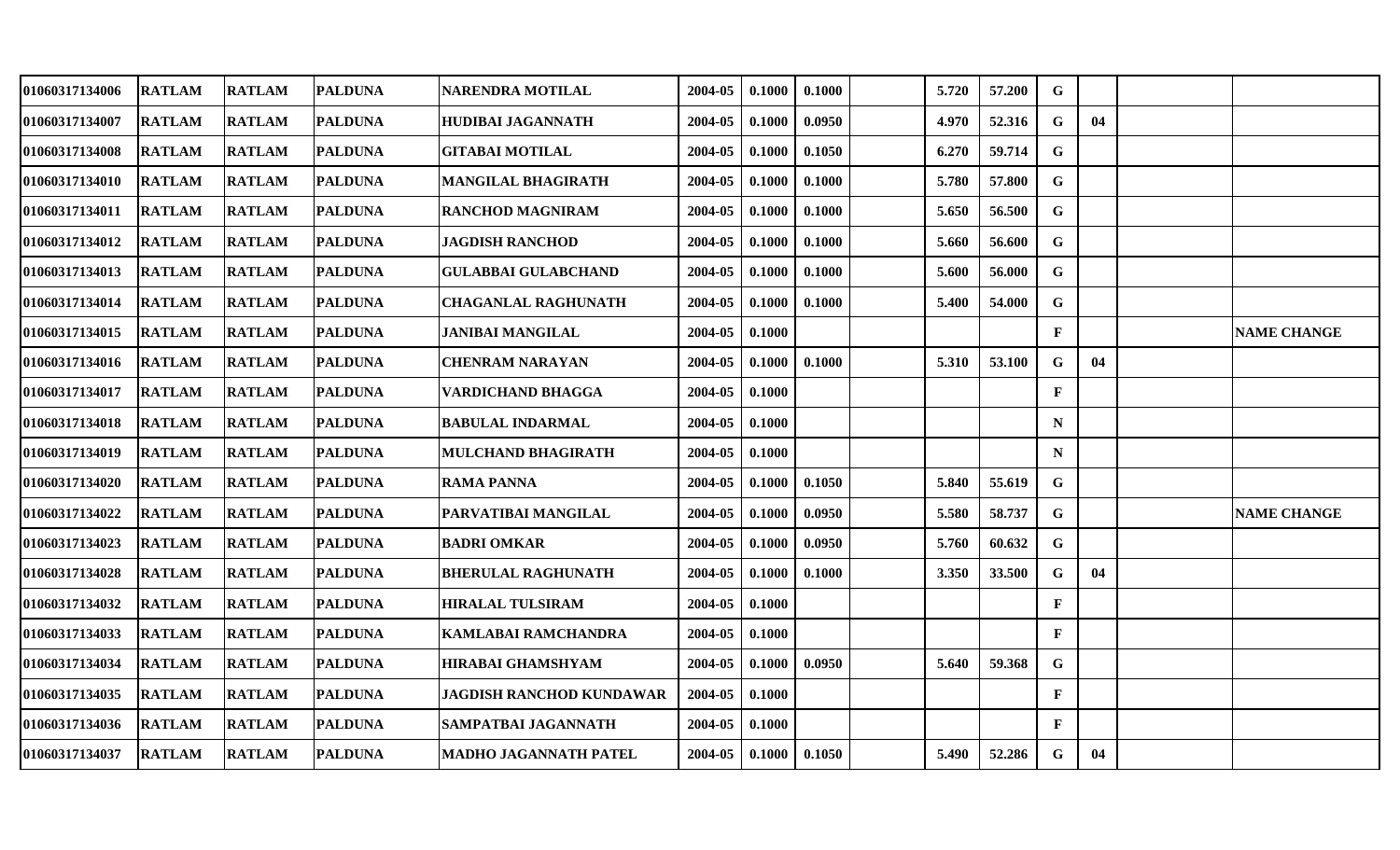| <b>RATLAM</b> |               |                                                                                                                                                                                                                                                                                                                                                  | <b>KHIMA NANDA</b>                                                                                                                           | 2004-05               | 0.1000 | 0.0950 | 5.070 | 53.368 | G            | 04 |  |
|---------------|---------------|--------------------------------------------------------------------------------------------------------------------------------------------------------------------------------------------------------------------------------------------------------------------------------------------------------------------------------------------------|----------------------------------------------------------------------------------------------------------------------------------------------|-----------------------|--------|--------|-------|--------|--------------|----|--|
| <b>RATLAM</b> |               | <b>PALDUNA</b>                                                                                                                                                                                                                                                                                                                                   | RAMNARAYAN BAGDIRAM                                                                                                                          | 2004-05               | 0.1000 | 0.1050 | 6.030 | 57.429 | $\mathbf G$  |    |  |
| <b>RATLAM</b> |               | <b>PALDUNA</b>                                                                                                                                                                                                                                                                                                                                   | MOHANBAI BAGDIRAM                                                                                                                            | 2004-05               | 0.1000 |        |       |        | $\mathbf{F}$ |    |  |
| <b>RATLAM</b> |               | <b>PALDUNA</b>                                                                                                                                                                                                                                                                                                                                   | <b>RANCHOD SHOBHARAM</b>                                                                                                                     | 2004-05               | 0.1000 | 0.1000 | 5.850 | 58.500 | $\mathbf G$  |    |  |
| <b>RATLAM</b> |               |                                                                                                                                                                                                                                                                                                                                                  | <b>GOPAL TULSIRAM</b>                                                                                                                        | 2004-05               | 0.1000 | 0.1000 | 5.240 | 52.400 | G            | 04 |  |
| <b>RATLAM</b> |               | <b>PALDUNA</b>                                                                                                                                                                                                                                                                                                                                   | <b>HIRALAL MANGILAL</b>                                                                                                                      | 2004-05               | 0.1000 | 0.1000 | 6.280 | 62.800 | $\mathbf G$  |    |  |
| <b>RATLAM</b> |               |                                                                                                                                                                                                                                                                                                                                                  |                                                                                                                                              | 2004-05               | 0.1000 | 0.1000 | 5.080 | 50.800 | G            | 04 |  |
| <b>RATLAM</b> |               |                                                                                                                                                                                                                                                                                                                                                  | <b>MANGILAL RUPA</b>                                                                                                                         | 2004-05               | 0.1000 | 0.1000 | 6.250 | 62.500 | $\mathbf G$  |    |  |
| <b>RATLAM</b> | <b>RATLAM</b> | <b>PALDUNA</b>                                                                                                                                                                                                                                                                                                                                   | <b>BHAGIRATH HUKKA</b>                                                                                                                       | 2004-05               | 0.1000 | 0.1000 | 5.880 | 58.800 | G            |    |  |
| <b>RATLAM</b> |               | <b>PALDUNA</b>                                                                                                                                                                                                                                                                                                                                   | KAMLABAI HIRALAL DHAKAD                                                                                                                      | 2004-05               | 0.1000 | 0.1000 | 5.540 | 55.400 | $\mathbf G$  |    |  |
| <b>RATLAM</b> |               | <b>PALDUNA</b>                                                                                                                                                                                                                                                                                                                                   | <b>BHERULAL BAGDIRAM</b>                                                                                                                     | 2004-05               | 0.1000 | 0.0950 | 5.850 | 61.579 | $\mathbf G$  |    |  |
| <b>RATLAM</b> |               | <b>PALDUNA</b>                                                                                                                                                                                                                                                                                                                                   | <b>CHAMPALAL PANNALAL</b>                                                                                                                    | 2004-05               | 0.1000 | 0.0950 | 5.600 | 58.947 | $\mathbf G$  |    |  |
| <b>RATLAM</b> |               |                                                                                                                                                                                                                                                                                                                                                  | <b>RAMKISHAN SHOBHARAM</b>                                                                                                                   | 2004-05               | 0.1000 | 0.1000 | 5.860 | 58.600 | $\mathbf G$  |    |  |
| <b>RATLAM</b> |               | <b>PALDUNA</b>                                                                                                                                                                                                                                                                                                                                   | <b>GOPAL HIRA</b>                                                                                                                            | 2004-05               | 0.1000 | 0.1000 | 5.140 | 51.400 | G            | 04 |  |
| <b>RATLAM</b> |               | <b>PALDUNA</b>                                                                                                                                                                                                                                                                                                                                   | <b>BHERU SAWARAM</b>                                                                                                                         | 2004-05               | 0.1000 | 0.1050 | 2.270 | 21.619 | G            | 04 |  |
| <b>RATLAM</b> |               |                                                                                                                                                                                                                                                                                                                                                  | DAYARAM SHANKARLAL                                                                                                                           | 2004-05               | 0.1000 | 0.0950 | 5.000 | 52.632 | G            | 04 |  |
| <b>RATLAM</b> | <b>RATLAM</b> |                                                                                                                                                                                                                                                                                                                                                  | SHANKARLAL BHERULAL                                                                                                                          | 2004-05               | 0.1000 | 0.1050 | 6.430 | 61.238 | G            |    |  |
| <b>RATLAM</b> |               |                                                                                                                                                                                                                                                                                                                                                  | AMRATRAM KALURAM                                                                                                                             | 2004-05               | 0.1000 | 0.1050 | 6.240 | 59.429 | $\mathbf G$  |    |  |
| <b>RATLAM</b> |               | <b>PALDUNA</b>                                                                                                                                                                                                                                                                                                                                   | RAMCHANDRA JAGANNATH                                                                                                                         | 2004-05               | 0.1000 |        |       |        | $\mathbf{F}$ |    |  |
| <b>RATLAM</b> |               | <b>PALDUNA</b>                                                                                                                                                                                                                                                                                                                                   | <b>LILABAI DEVILAL</b>                                                                                                                       | 2004-05               | 0.1000 | 0.0950 | 5.780 | 60.842 | $\mathbf G$  |    |  |
| <b>RATLAM</b> |               | <b>PALDUNA</b>                                                                                                                                                                                                                                                                                                                                   | <b>BHUWAN NANDA</b>                                                                                                                          | 2004-05               | 0.1000 | 0.1000 | 4.670 | 46.700 | G            | 04 |  |
| <b>RATLAM</b> | <b>RATLAM</b> | <b>PALDUNA</b>                                                                                                                                                                                                                                                                                                                                   | RAMACHANDRA MAGANIRAM                                                                                                                        | 2004-05               | 0.1000 | 0.0900 | 4.080 | 45.333 | G            | 04 |  |
| <b>RATLAM</b> |               | <b>PALDUNA</b>                                                                                                                                                                                                                                                                                                                                   | <b>RAMESHWAR NANDAJI</b>                                                                                                                     | 2004-05               | 0.1000 | 0.1000 | 5.620 | 56.200 | $\mathbf G$  |    |  |
|               |               | <b>RATLAM</b><br><b>RATLAM</b><br><b>RATLAM</b><br><b>RATLAM</b><br><b>RATLAM</b><br><b>RATLAM</b><br><b>RATLAM</b><br><b>RATLAM</b><br><b>RATLAM</b><br><b>RATLAM</b><br><b>RATLAM</b><br><b>RATLAM</b><br><b>RATLAM</b><br><b>RATLAM</b><br><b>RATLAM</b><br><b>RATLAM</b><br><b>RATLAM</b><br><b>RATLAM</b><br><b>RATLAM</b><br><b>RATLAM</b> | <b>PALDUNA</b><br><b>PALDUNA</b><br><b>PALDUNA</b><br><b>PALDUNA</b><br><b>PALDUNA</b><br><b>PALDUNA</b><br><b>PALDUNA</b><br><b>PALDUNA</b> | <b>BAGDIBAI BHERA</b> |        |        |       |        |              |    |  |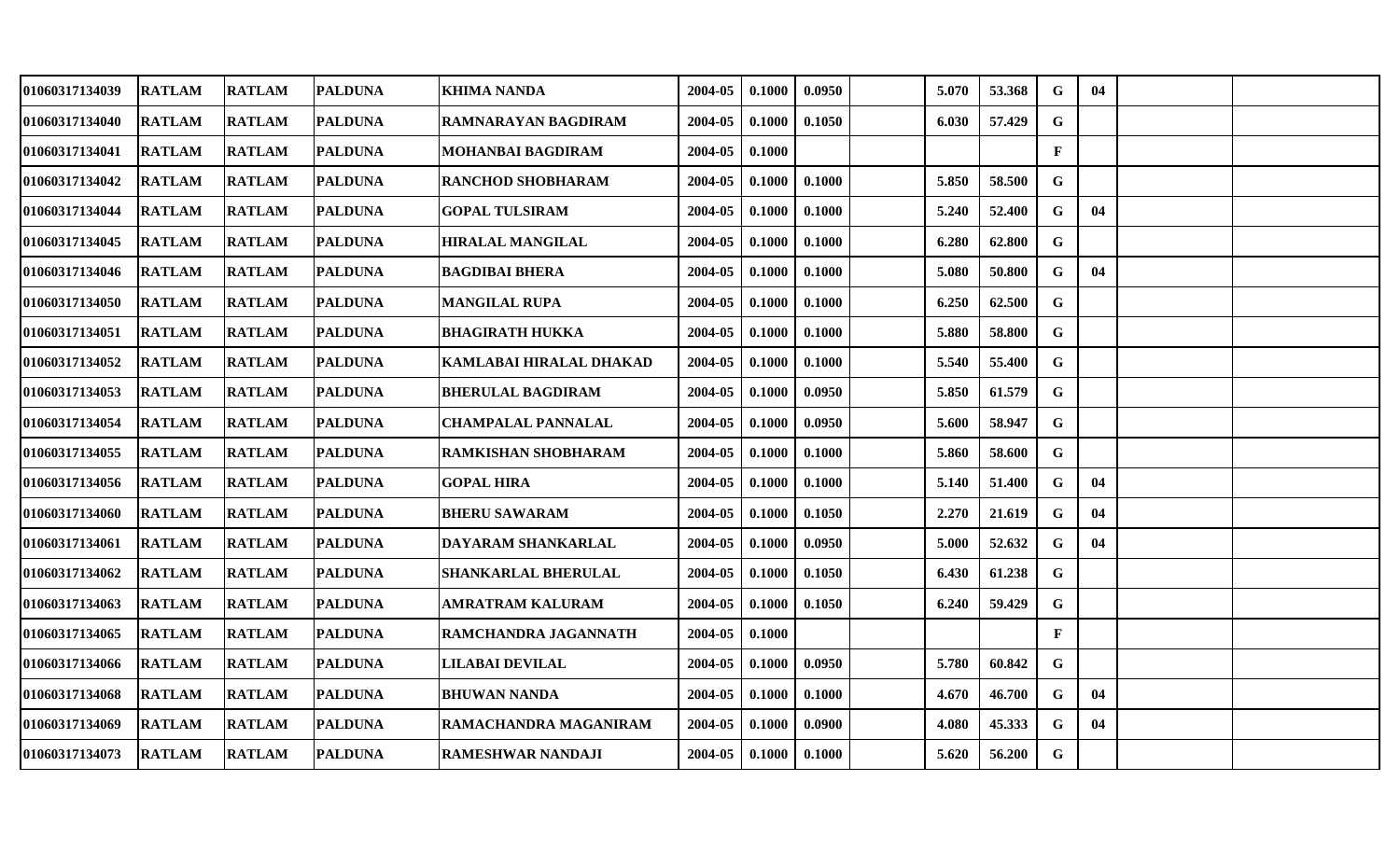| <b>RATLAM</b> |               |                                                                                                                                                       | <b>KANKUBAI NATHA</b>                                                                                                                                                                                                                                                                                                                                                                                                                 | 2004-05 | 0.1000 | 0.1050 | 5.320 | 50.667 | G            | 04             |                |
|---------------|---------------|-------------------------------------------------------------------------------------------------------------------------------------------------------|---------------------------------------------------------------------------------------------------------------------------------------------------------------------------------------------------------------------------------------------------------------------------------------------------------------------------------------------------------------------------------------------------------------------------------------|---------|--------|--------|-------|--------|--------------|----------------|----------------|
| <b>RATLAM</b> |               |                                                                                                                                                       | <b>RAMESHWAR HEMRAJ</b>                                                                                                                                                                                                                                                                                                                                                                                                               | 2004-05 | 0.1000 | 0.0750 | 4.080 | 54.400 | G            | 0 <sub>5</sub> |                |
| <b>RATLAM</b> | <b>RATLAM</b> |                                                                                                                                                       | <b>BHERULAL BAGDIRAM</b>                                                                                                                                                                                                                                                                                                                                                                                                              | 2004-05 | 0.1000 | 0.1000 | 5.970 | 59.700 | $\mathbf G$  |                |                |
| <b>RATLAM</b> |               |                                                                                                                                                       | <b>RAMLAL GIRDHARI</b>                                                                                                                                                                                                                                                                                                                                                                                                                | 2004-05 | 0.1000 | 0.0850 | 5.270 | 62.000 | G            |                |                |
| <b>RATLAM</b> |               |                                                                                                                                                       | <b>LILARAM HEMRAJ</b>                                                                                                                                                                                                                                                                                                                                                                                                                 | 2004-05 | 0.1000 | 0.1000 | 5.320 | 53.200 | G            | 04             |                |
| <b>RATLAM</b> |               |                                                                                                                                                       | RAMCHANDRA BAGDIRAM                                                                                                                                                                                                                                                                                                                                                                                                                   | 2004-05 | 0.1000 | 0.1000 | 6.170 | 61.700 | G            |                |                |
| <b>RATLAM</b> | <b>RATLAM</b> |                                                                                                                                                       | <b>BHAGWATILAL NANURAM</b>                                                                                                                                                                                                                                                                                                                                                                                                            | 2004-05 | 0.1000 | 0.1050 | 6.250 | 59.524 | G            |                |                |
| <b>RATLAM</b> |               |                                                                                                                                                       | <b>ONKARLAL MANA</b>                                                                                                                                                                                                                                                                                                                                                                                                                  | 2004-05 | 0.1000 | 0.0950 | 5.570 | 58.632 | G            |                |                |
| <b>RATLAM</b> |               |                                                                                                                                                       | <b>BANSHILAL RAGHUNATH</b>                                                                                                                                                                                                                                                                                                                                                                                                            | 2004-05 | 0.1000 | 0.1000 | 4.820 | 48.200 | I            | 02             |                |
| <b>RATLAM</b> |               |                                                                                                                                                       | <b>RATANBAI RANCHOD</b>                                                                                                                                                                                                                                                                                                                                                                                                               | 2004-05 | 0.1000 |        |       |        | $\mathbf{F}$ |                |                |
| <b>RATLAM</b> | <b>RATLAM</b> |                                                                                                                                                       | <b>DHANNA HEMRAJ</b>                                                                                                                                                                                                                                                                                                                                                                                                                  | 2004-05 | 0.1000 | 0.0950 | 5.810 | 61.158 | G            |                |                |
| <b>RATLAM</b> |               |                                                                                                                                                       | <b>HEMRAJ GOBA</b>                                                                                                                                                                                                                                                                                                                                                                                                                    | 2004-05 | 0.1000 |        |       |        | F            |                |                |
| <b>RATLAM</b> | <b>JAORA</b>  |                                                                                                                                                       | <b>KESHARBAI BHANWARLAL</b>                                                                                                                                                                                                                                                                                                                                                                                                           | 2004-05 | 0.1000 | 0.1000 | 4.490 | 44.900 | G            | 04             |                |
| <b>RATLAM</b> | <b>JAORA</b>  |                                                                                                                                                       | <b>DEVRAM HIRALAL</b>                                                                                                                                                                                                                                                                                                                                                                                                                 | 2004-05 | 0.1000 | 0.1000 | 5.570 | 55.700 | G            |                |                |
| <b>RATLAM</b> | <b>JAORA</b>  |                                                                                                                                                       | <b>RATANLAL PREMCHAND</b>                                                                                                                                                                                                                                                                                                                                                                                                             | 2004-05 | 0.1000 | 0.1000 | 5.610 | 56.100 | G            |                |                |
| <b>RATLAM</b> | <b>JAORA</b>  |                                                                                                                                                       | <b>KANHAIYALAL DEVRAM</b>                                                                                                                                                                                                                                                                                                                                                                                                             | 2004-05 | 0.1000 | 0.1000 | 6.490 | 64.900 | $\mathbf G$  |                |                |
| <b>RATLAM</b> | <b>JAORA</b>  |                                                                                                                                                       | <b>AWANTABAI DHURA</b>                                                                                                                                                                                                                                                                                                                                                                                                                | 2004-05 | 0.1000 | 0.1000 | 5.760 | 57.600 | $\mathbf G$  |                |                |
| <b>RATLAM</b> | <b>JAORA</b>  |                                                                                                                                                       | KANHAIYALAL NANDRAM                                                                                                                                                                                                                                                                                                                                                                                                                   | 2004-05 | 0.1000 | 0.1000 | 4.500 | 45.000 |              | 02             |                |
| <b>RATLAM</b> | <b>JAORA</b>  |                                                                                                                                                       | MANOHARLAL NIRBHAYRAM                                                                                                                                                                                                                                                                                                                                                                                                                 | 2004-05 | 0.1000 | 0.1000 | 6.230 | 62.300 | G            |                |                |
| <b>RATLAM</b> | <b>JAORA</b>  |                                                                                                                                                       | <b>LACHCHIRAM DOLA</b>                                                                                                                                                                                                                                                                                                                                                                                                                | 2004-05 | 0.1000 | 0.1000 | 5.650 | 56.500 | G            |                |                |
| <b>RATLAM</b> | <b>JAORA</b>  |                                                                                                                                                       | <b>NANURAM PUNA</b>                                                                                                                                                                                                                                                                                                                                                                                                                   | 2004-05 | 0.1000 | 0.0950 | 6.500 | 68.421 | G            |                |                |
| <b>RATLAM</b> | <b>JAORA</b>  |                                                                                                                                                       | <b>KALURAM KODARJI</b>                                                                                                                                                                                                                                                                                                                                                                                                                | 2004-05 | 0.1000 | 0.1000 | 6.750 | 67.500 | G            |                |                |
| <b>RATLAM</b> | <b>JAORA</b>  |                                                                                                                                                       | <b>HUSSAIN RASOOL KHA</b>                                                                                                                                                                                                                                                                                                                                                                                                             | 2004-05 | 0.1000 | 0.1000 | 5.530 | 55.300 | G            |                |                |
|               |               | <b>RATLAM</b><br><b>RATLAM</b><br><b>RATLAM</b><br><b>RATLAM</b><br><b>RATLAM</b><br><b>RATLAM</b><br><b>RATLAM</b><br><b>RATLAM</b><br><b>RATLAM</b> | <b>PALDUNA</b><br><b>PALDUNA</b><br><b>PALDUNA</b><br><b>PALDUNA</b><br><b>PALDUNA</b><br><b>PALDUNA</b><br><b>PALDUNA</b><br><b>PALDUNA</b><br><b>PALDUNA</b><br><b>PALDUNA</b><br><b>PALDUNA</b><br><b>PALDUNA</b><br><b>PANCHEWA</b><br><b>PANCHEWA</b><br><b>PANCHEWA</b><br><b>PANCHEWA</b><br><b>PANCHEWA</b><br><b>PANCHEWA</b><br><b>PANCHEWA</b><br><b>PANCHEWA</b><br><b>PANCHEWA</b><br><b>PANCHEWA</b><br><b>PANCHEWA</b> |         |        |        |       |        |              |                | 01060317131003 |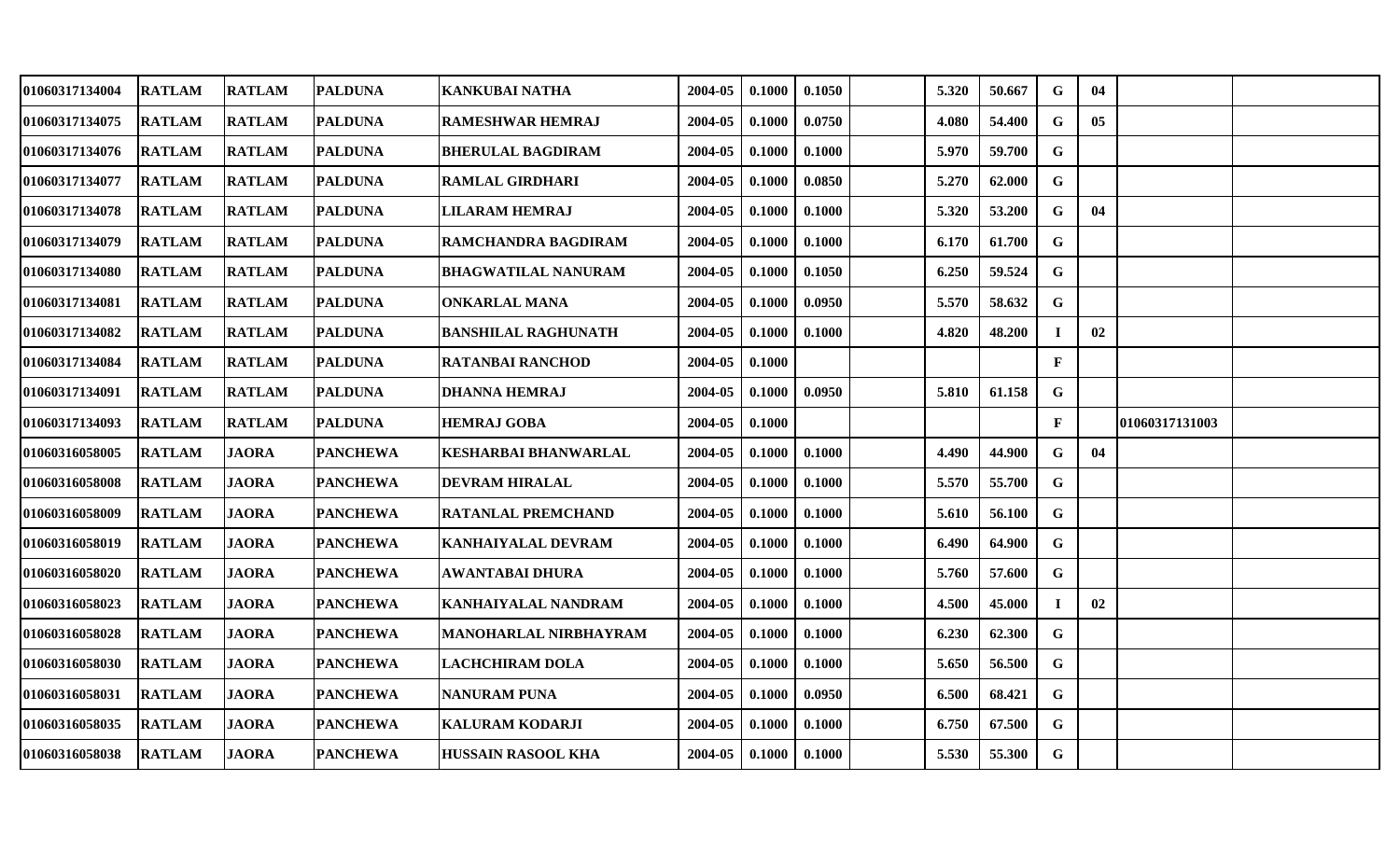| 01060207020003 | <b>MANDSOR</b> | <b>MANDSOUR PETLAWAD</b>  | <b>BASANTILAL ONKARLAL</b>       | 2004-05 | 0.1000 | 0.1000 | 6.100 | 61.000 | G           |    |  |
|----------------|----------------|---------------------------|----------------------------------|---------|--------|--------|-------|--------|-------------|----|--|
| 01060207020004 | <b>MANDSOR</b> | <b>MANDSOUR PETLAWAD</b>  | <b>UMRAVSINGH FATESINGH</b>      | 2004-05 | 0.1000 | 0.1050 | 6.460 | 61.524 | G           |    |  |
| 01060207020006 | <b>MANDSOR</b> | <b>MANDSOUR PETLAWAD</b>  | <b>SARDARBAI PUNA</b>            | 2004-05 | 0.1000 | 0.0950 | 5.610 | 59.053 | $\mathbf G$ |    |  |
| 01060207020007 | <b>MANDSOR</b> | <b>MANDSOUR PETLAWAD</b>  | <b>BALARAM NAND BRAHAMAN</b>     | 2004-05 | 0.1000 | 0.1050 | 5.870 | 55.905 | $\mathbf G$ |    |  |
| 01060207020009 | <b>MANDSOR</b> | <b>MANDSOUR PETLAWAD</b>  | <b>HARINARAYAN RADHU</b>         | 2004-05 | 0.1000 | 0.0950 | 5.860 | 61.684 | G           |    |  |
| 01060207020011 | <b>MANDSOR</b> | <b>MANDSOUR PETLAWAD</b>  | <b>BHERULAL LALA</b>             | 2004-05 | 0.1000 | 0.1000 | 6.290 | 62.900 | G           |    |  |
| 01060207020012 | <b>MANDSOR</b> | <b>MANDSOUR PETLAWAD</b>  | <b>BALURAM JAGANNATH</b>         | 2004-05 | 0.1000 | 0.1050 | 6.090 | 58.000 | $\mathbf G$ |    |  |
| 01060207020014 | <b>MANDSOR</b> | <b>MANDSOUR PETLAWAD</b>  | <b>NAHARSINGH DEEPSINGH</b>      | 2004-05 | 0.1000 | 0.1000 | 5.570 | 55.700 | G           |    |  |
| 01060207020021 | <b>MANDSOR</b> | <b>MANDSOUR PETLAWAD</b>  | <b>BALURAM LAXMAN</b>            | 2004-05 | 0.1000 | 0.1050 | 6.580 | 62.667 | $\mathbf G$ |    |  |
| 01060207020023 | <b>MANDSOR</b> | <b>MANDSOUR PETLAWAD</b>  | <b>BHANWARSINGH BHAGWANSINGH</b> | 2004-05 | 0.1000 | 0.0950 | 5.790 | 60.947 | G           |    |  |
| 01060207020042 | <b>MANDSOR</b> | <b>MANDSOUR PETLAWAD</b>  | SURESHCHANDRA RAMLALJI JOSHI     | 2004-05 | 0.1000 | 0.1000 | 6.470 | 64.700 | $\mathbf G$ |    |  |
| 01060207020047 | <b>MANDSOR</b> | <b>MANDSOUR PETLAWAD</b>  | <b>BALUSINGH BHUWANSINGH</b>     | 2004-05 | 0.1000 | 0.1050 | 5.670 | 54.000 | G           |    |  |
| 01060207020050 | <b>MANDSOR</b> | <b>MANDSOUR PETLAWAD</b>  | <b>RAJKUNWAR ONKARSINGH</b>      | 2004-05 | 0.1000 | 0.1000 | 5.780 | 57.800 | $\mathbf G$ |    |  |
| 01060207020056 | <b>MANDSOR</b> | <b>MANDSOUR PETLAWAD</b>  | SHAMBHULAL TULSIRAM              | 2004-05 | 0.1000 | 0.0950 | 5.990 | 63.053 | G           |    |  |
| 01060207020057 | <b>MANDSOR</b> | <b>MANDSOUR PETLAWAD</b>  | RAMESHCHANDRA BHAGMAL            | 2004-05 | 0.1000 | 0.0950 | 5.500 | 57.895 | $\mathbf G$ |    |  |
| 01060207020069 | <b>MANDSOR</b> | <b>MANDSOUR PETLAWAD</b>  | SUSHILABAI NIRANJANNATH          | 2004-05 | 0.1000 | 0.1000 | 6.630 | 66.300 | G           |    |  |
| 01060207020070 | <b>MANDSOR</b> | <b>MANDSOUR PETLAWAD</b>  | SHIVNARAYAN RAMNARAYAN           | 2004-05 | 0.1000 | 0.1000 | 6.260 | 62.600 | $\mathbf G$ |    |  |
| 01060207020073 | <b>MANDSOR</b> | <b>MANDSOUR PETLAWAD</b>  | SARDARSINGH KARANSINGH           | 2004-05 | 0.1000 | 0.1000 | 6.300 | 63.000 | G           |    |  |
| 01060207020076 | <b>MANDSOR</b> | <b>MANDSOUR PETLAWAD</b>  | <b>RAMSINGH ONKARSINGH</b>       | 2004-05 | 0.1000 | 0.1000 | 6.350 | 63.500 | G           |    |  |
| 01060207020083 | <b>MANDSOR</b> | <b>MANDSOUR PETLAWAD</b>  | RAMCHANDRA DAYARAM               | 2004-05 | 0.1000 | 0.1000 | 6.590 | 65.900 | $\mathbf G$ |    |  |
| 01060207020087 | <b>MANDSOR</b> | <b>MANDSOUR PETLAWAD</b>  | NAGUSINGH MADHOSINGH             | 2004-05 | 0.1000 | 0.1000 | 5.690 | 56.900 | G           |    |  |
| 01060207020088 | <b>MANDSOR</b> | <b>MANDSOUR PETLAWAD</b>  | NAGULAL BHANWARLAL               | 2004-05 | 0.1000 | 0.1050 | 6.130 | 58.381 | G           |    |  |
| 01060207020089 |                | MANDSOR MANDSOUR PETLAWAD | <b>MUNNALAL LAXMAN</b>           | 2004-05 | 0.1000 | 0.1050 | 5.640 | 53.714 | G           | 04 |  |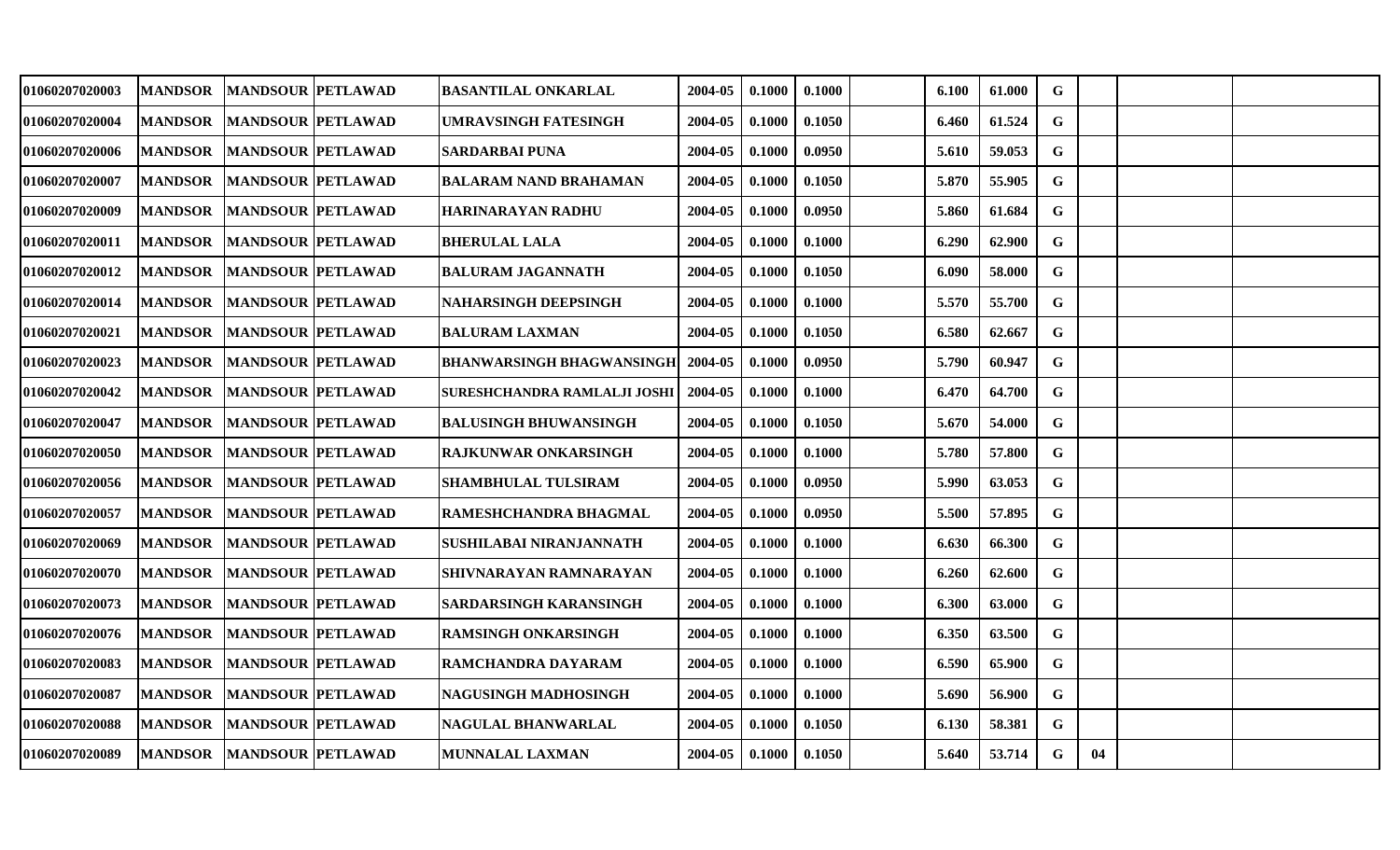| 01060207020091        | <b>MANDSOR</b> | <b>MANDSOUR PETLAWAD</b> |                 | MITTHUSINGH ONKARISNGH      | 2004-05 | 0.1000 | 0.1000 | 5.990 | 59.900 | G           |    |                |                    |
|-----------------------|----------------|--------------------------|-----------------|-----------------------------|---------|--------|--------|-------|--------|-------------|----|----------------|--------------------|
| 01060207020093        | <b>MANDSOR</b> | <b>MANDSOUR PETLAWAD</b> |                 | JAYPALSINGH KARANSINGH      | 2004-05 | 0.1000 | 0.1000 | 6.240 | 62.400 | G           |    |                |                    |
| <b>01060207020098</b> | <b>MANDSOR</b> | <b>MANDSOUR PETLAWAD</b> |                 | HIRALAL VARDICHAND          | 2004-05 | 0.1000 | 0.1000 | 6.250 | 62.500 | G           |    |                |                    |
| 01060207020100        | <b>MANDSOR</b> | <b>MANDSOUR PETLAWAD</b> |                 | GORDHANSINGH BADANSINGH     | 2004-05 | 0.1000 | 0.1000 | 5.810 | 58.100 | G           |    |                |                    |
| 01060207020101        | <b>MANDSOR</b> | <b>MANDSOUR PETLAWAD</b> |                 | BHOPALSINGH NAHARSINGH      | 2004-05 | 0.1000 | 0.0950 | 5.510 | 58.000 | $\mathbf G$ |    |                |                    |
| 01060207020109        | <b>MANDSOR</b> | MANDSOUR PETLAWAD        |                 | BHERULAL VARDICHAND         | 2004-05 | 0.1000 | 0.1000 | 6.680 | 66.800 | $\mathbf G$ |    |                |                    |
| 01060319152001        | <b>RATLAM</b>  | <b>PIPLODA</b>           | <b>PINGRALA</b> | <b>RAMIBAI DHULIRAM</b>     | 2004-05 | 0.1000 | 0.1000 | 5.740 | 57.400 | G           |    | 01060319151155 |                    |
| 01060319152002        | <b>RATLAM</b>  | <b>PIPLODA</b>           | <b>PINGRALA</b> | <b>BHULIBAI RANCHOD</b>     | 2004-05 | 0.1000 | 0.1000 | 5.460 | 54.600 | $\mathbf G$ |    | 01060319153101 |                    |
| <b>01060319152021</b> | <b>RATLAM</b>  | <b>PIPLODA</b>           | <b>PINGRALA</b> | <b>BHERULAL RATANLAL</b>    | 2004-05 | 0.1000 | 0.1000 | 5.470 | 54.700 | G           |    |                |                    |
| <b>01060319152022</b> | <b>RATLAM</b>  | <b>PIPLODA</b>           | <b>PINGRALA</b> | SUHAGABAI CHAGANLAL         | 2004-05 | 0.1000 | 0.0950 | 4.920 | 51.789 | G           | 04 |                |                    |
| 01060319152023        | <b>RATLAM</b>  | <b>PIPLODA</b>           | <b>PINGRALA</b> | LACHCHIRAM BHAGIRATH        | 2004-05 | 0.1000 | 0.1000 | 5.900 | 59.000 | G           |    |                |                    |
| 01060319152026        | <b>RATLAM</b>  | <b>PIPLODA</b>           | <b>PINGRALA</b> | JAGDISH BHANWARLAL          | 2004-05 | 0.1000 | 0.0900 | 4.960 | 55.111 | $\mathbf G$ |    |                | <b>NAME CHANGE</b> |
| 01060319152029        | <b>RATLAM</b>  | <b>PIPLODA</b>           | <b>PINGRALA</b> | <b>RAMSINGH LALSINGH</b>    | 2004-05 | 0.1000 | 0.1050 | 6.320 | 60.190 | $\mathbf G$ |    |                |                    |
| 01060319152030        | <b>RATLAM</b>  | <b>PIPLODA</b>           | <b>PINGRALA</b> | <b>BAGDIRAM PANNA</b>       | 2004-05 | 0.1000 | 0.1000 | 6.460 | 64.600 | G           |    |                |                    |
| <b>01060319152031</b> | <b>RATLAM</b>  | <b>PIPLODA</b>           | <b>PINGRALA</b> | <b>BHANWARLAL NANDA</b>     | 2004-05 | 0.1000 | 0.1000 | 5.310 | 53.100 | G           | 04 |                |                    |
| 01060319152035        | <b>RATLAM</b>  | <b>PIPLODA</b>           | <b>PINGRALA</b> | <b>CHAMPALAL ONKARLAL</b>   | 2004-05 | 0.1000 | 0.1000 | 6.290 | 62.900 | G           |    |                |                    |
| 01060319152039        | <b>RATLAM</b>  | <b>PIPLODA</b>           | <b>PINGRALA</b> | NIRBHYARAM DHURA            | 2004-05 | 0.1000 | 0.1000 | 6.130 | 61.300 | G           |    |                |                    |
| 01060319152042        | <b>RATLAM</b>  | <b>PIPLODA</b>           | <b>PINGRALA</b> | <b>BALU SAWA</b>            | 2004-05 | 0.1000 | 0.1000 | 5.640 | 56.400 | G           |    | 01060319154078 |                    |
| 01060319152044        | <b>RATLAM</b>  | <b>PIPLODA</b>           | <b>PINGRALA</b> | <b>GANGABAI DHURA</b>       | 2004-05 | 0.1000 | 0.1050 | 5.520 | 52.571 | G           | 04 |                |                    |
| 01060319152048        | <b>RATLAM</b>  | <b>PIPLODA</b>           | <b>PINGRALA</b> | <b>BHANWARLAL PRABHUBAI</b> | 2004-05 | 0.1000 | 0.0950 | 5.770 | 60.737 | G           |    |                |                    |
| 01060319152012        | <b>RATLAM</b>  | <b>PIPLODA</b>           | <b>PINGRALA</b> | JANIBAI BALARAM             | 2004-05 | 0.1000 | 0.1050 | 6.140 | 58.476 | G           |    |                |                    |
| 01060319152057        | <b>RATLAM</b>  | <b>PIPLODA</b>           | <b>PINGRALA</b> | <b>BAGDIRAM RAMA</b>        | 2004-05 | 0.1000 | 0.0950 | 5.570 | 58.632 | G           |    |                |                    |
| <b>01060319152059</b> | <b>RATLAM</b>  | <b>PIPLODA</b>           | <b>PINGRALA</b> | NANDARAM LALJI              | 2004-05 | 0.1000 | 0.1050 | 5.860 | 55.810 | G           |    |                |                    |
|                       |                |                          |                 |                             |         |        |        |       |        |             |    |                |                    |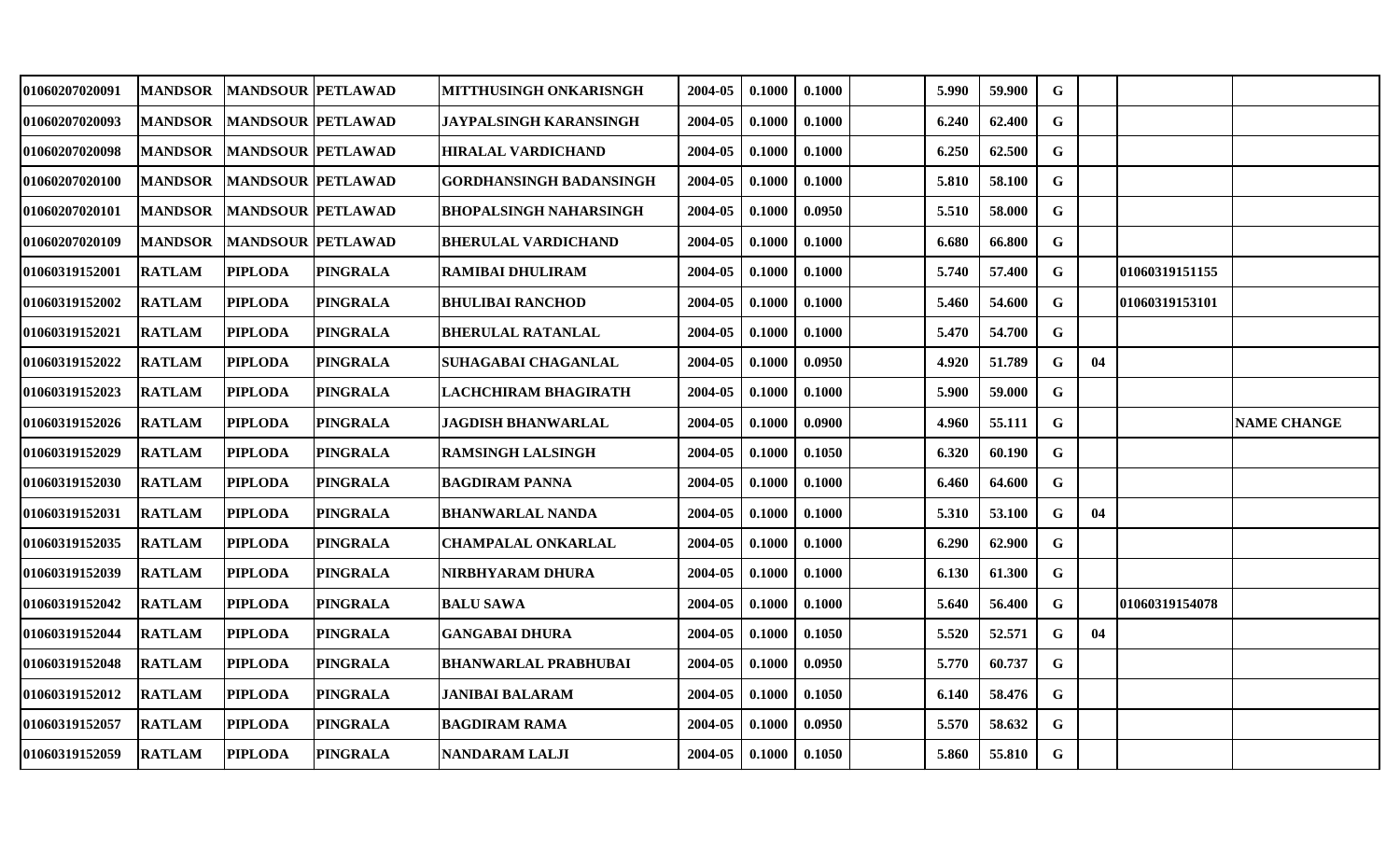| 01060319152060 | <b>RATLAM</b>   | PIPLODA        | <b>PINGRALA</b>   | <b>BHERULAL GANESHRAM</b>    | 2004-05 | 0.1000 | 0.1000 | 6.050 | 60.500 | G            |    |                |  |
|----------------|-----------------|----------------|-------------------|------------------------------|---------|--------|--------|-------|--------|--------------|----|----------------|--|
| 01060319152065 | <b>RATLAM</b>   | <b>PIPLODA</b> | <b>PINGRALA</b>   | NATHIBAI BHAGWAN             | 2004-05 | 0.1000 | 0.1000 | 5.540 | 55.400 | G            |    |                |  |
| 01060319152072 | <b>RATLAM</b>   | <b>PIPLODA</b> | <b>PINGRALA</b>   | <b>BHERULAL KESHURAM</b>     | 2004-05 | 0.1000 | 0.0900 | 5.030 | 55.889 | $\mathbf G$  |    | 01060208022052 |  |
| 01060319152027 | <b>RATLAM</b>   | <b>PIPLODA</b> | <b>PINGRALA</b>   | <b>JAGANNATH BAGDIRAM</b>    | 2004-05 | 0.1000 | 0.0950 | 5.850 | 61.579 | G            |    |                |  |
| 01060319152046 | <b>RATLAM</b>   | <b>PIPLODA</b> | <b>PINGRALA</b>   | RAMANARAYAN HIRALAL          | 2004-05 | 0.1000 | 0.0900 | 4.530 | 50.333 | G            | 04 |                |  |
| 01060208034001 | <b>MANDSOR</b>  | <b>DALOUDA</b> | <b>PIPALKHEDI</b> | <b>MANGUSINGH UDAYSINGH</b>  | 2004-05 | 0.1000 | 0.1000 | 6.330 | 63.300 | G            |    |                |  |
| 01060208034002 | <b>MANDSOR</b>  | <b>DALOUDA</b> | <b>PIPALKHEDI</b> | <b>KACHRU DHULA</b>          | 2004-05 | 0.1000 | 0.1050 | 6.550 | 62.381 | $\mathbf G$  |    |                |  |
| 01060208034003 | <b>MANDSOR</b>  | <b>DALOUDA</b> | <b>PIPALKHEDI</b> | <b>INDRAKUWAR MOTISINGH</b>  | 2004-05 | 0.1000 | 0.0950 | 5.810 | 61.158 | G            |    |                |  |
| 01060208034004 | <b>MANDSOR</b>  | <b>DALOUDA</b> | <b>PIPALKHEDI</b> | <b>HARESINGH GOPALSINGH</b>  | 2004-05 | 0.1000 | 0.1000 | 6.390 | 63.900 | $\mathbf G$  |    |                |  |
| 01060208034006 | <b>MANDSOR</b>  | <b>DALOUDA</b> | <b>PIPALKHEDI</b> | <b>BAGDIBAI LALA</b>         | 2004-05 | 0.1000 | 0.1050 | 6.680 | 63.619 | G            |    |                |  |
| 01060208034009 | <b>MANDSOR</b>  | <b>DALOUDA</b> | <b>PIPALKHEDI</b> | <b>MOTILAL PRATHVIRAJ</b>    | 2004-05 | 0.1000 | 0.0950 | 5.790 | 60.947 | G            | 05 |                |  |
| 01060208034010 | <b>MANDSOR</b>  | <b>DALOUDA</b> | <b>PIPALKHEDI</b> | <b>PARVATIBAI BHERULAL</b>   | 2004-05 | 0.1000 | 0.1050 | 6.230 | 59.333 | G            |    |                |  |
| 01060208034012 | <b>MANDSOR</b>  | <b>DALOUDA</b> | <b>PIPALKHEDI</b> | VIKRAMSINGH PARVATSINGH      | 2004-05 | 0.1000 | 0.0950 | 5.830 | 61.368 | $\mathbf G$  |    |                |  |
| 01060208034014 | <b>MANDSOR</b>  | <b>DALOUDA</b> | <b>PIPALKHEDI</b> | <b>HIRALAL SAVA</b>          | 2004-05 | 0.1000 | 0.1000 | 6.250 | 62.500 | G            |    |                |  |
| 01060208034016 | <b>MANDSOR</b>  | <b>DALOUDA</b> | <b>PIPALKHEDI</b> | <b>HIRALAL KISHAN</b>        | 2004-05 | 0.1000 | 0.1050 | 6.820 | 64.952 | G            |    |                |  |
| 01060208034017 | <b>MANDSOR</b>  | <b>DALOUDA</b> | <b>PIPALKHEDI</b> | LAXMINARAYAN LALA            | 2004-05 | 0.1000 | 0.0950 | 5.860 | 61.684 | G            |    |                |  |
| 01060208034018 | <b>MANDSOR</b>  | <b>DALOUDA</b> | <b>PIPALKHEDI</b> | KANCHANKUNWAR DHANRAJ        | 2004-05 | 0.1000 | 0.1000 | 5.700 | 57.000 | $\mathbf{G}$ |    |                |  |
| 01060208034020 | <b>MANDSOR</b>  | <b>DALOUDA</b> | <b>PIPALKHEDI</b> | <b>SALAGRAM SHRIRAM</b>      | 2004-05 | 0.1000 | 0.1050 | 6.220 | 59.238 | G            |    |                |  |
| 01060208034021 | <b>MANDSOR</b>  | <b>DALOUDA</b> | <b>PIPALKHEDI</b> | <b>ISHWARSINGH UDEYSINGH</b> | 2004-05 | 0.1000 | 0.1000 | 5.960 | 59.600 | G            |    |                |  |
| 01060208034023 | <b>MANDSOR</b>  | <b>DALOUDA</b> | <b>PIPALKHEDI</b> | ANANDKUWAR AMARSINGH         | 2004-05 | 0.1000 | 0.1000 | 6.430 | 64.300 | G            |    |                |  |
| 01060208034026 | <b>MANDSOR</b>  | <b>DALOUDA</b> | <b>PIPALKHEDI</b> | <b>GANGA GABBA</b>           | 2004-05 | 0.1000 | 0.0950 | 5.810 | 61.158 | G            |    |                |  |
| 01060208034027 | <b>MANDSOR</b>  | <b>DALOUDA</b> | <b>PIPALKHEDI</b> | <b>MANGU CHUNNILAL</b>       | 2004-05 | 0.1000 | 0.1000 | 6.200 | 62.000 | G            |    |                |  |
| 01060208034029 | MANDSOR DALOUDA |                | <b>PIPALKHEDI</b> | <b>NAVALSINGH CHENSINGH</b>  | 2004-05 | 0.1000 | 0.0950 | 6.220 | 65.474 | G            |    |                |  |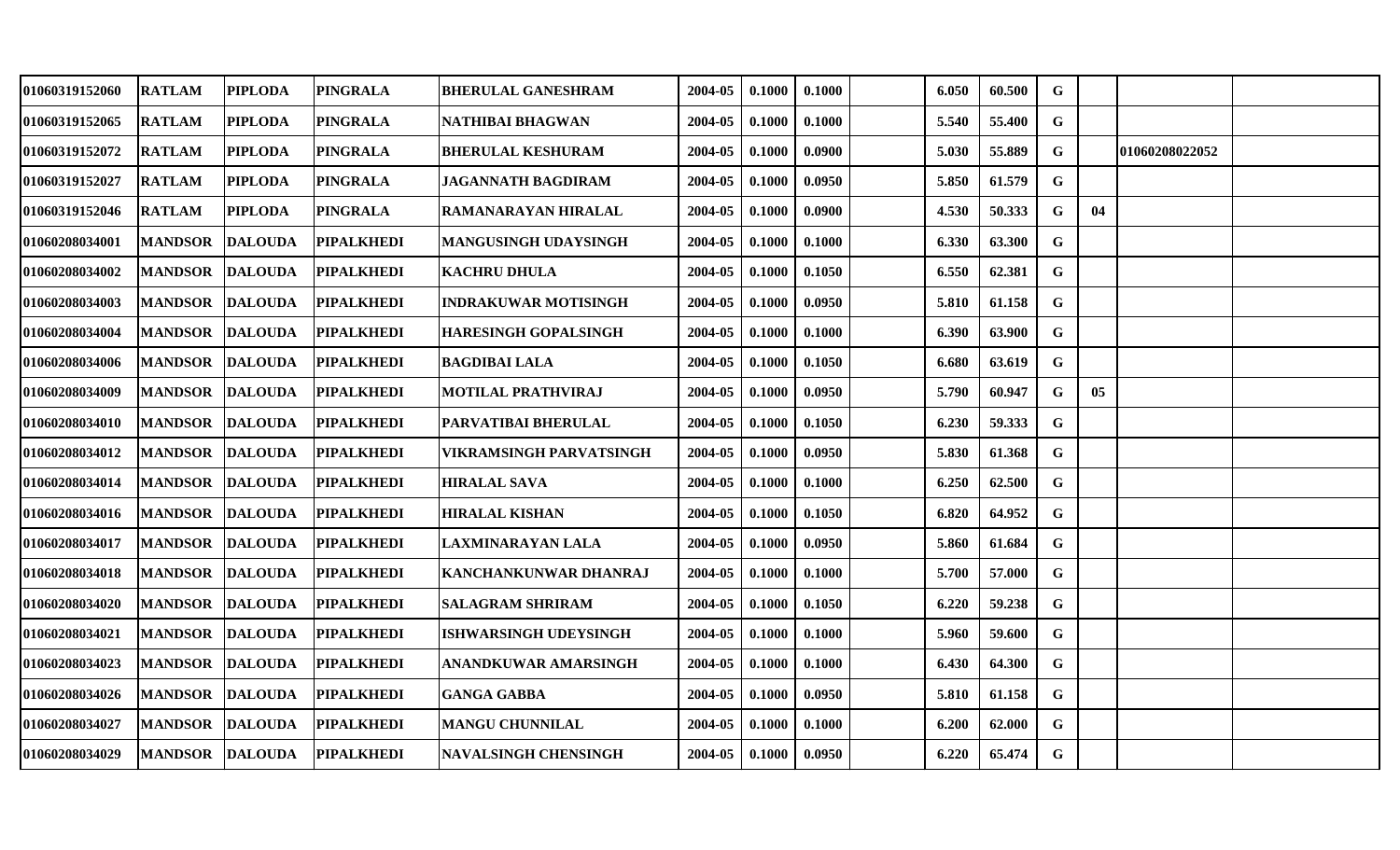| 01060208034030        | <b>MANDSOR</b> | <b>DALOUDA</b> | <b>PIPALKHEDI</b>   | <b>SHIVSINGH GOPALSINGH</b>        | 2004-05 | 0.1000 | 0.1000 | 6.170 | 61.700 | $\mathbf G$  |    |                |                    |
|-----------------------|----------------|----------------|---------------------|------------------------------------|---------|--------|--------|-------|--------|--------------|----|----------------|--------------------|
| 01060208034031        | <b>MANDSOR</b> | <b>DALOUDA</b> | <b>PIPALKHEDI</b>   | KISHORSINGH RAMSINGH               | 2004-05 | 0.1000 | 0.0950 | 5.820 | 61.263 | $\mathbf G$  |    |                |                    |
| <b>01060208034034</b> | <b>MANDSOR</b> | DALOUDA        | <b>PIPALKHEDI</b>   | BISHANSINGH MADANSINGH             | 2004-05 | 0.1000 | 0.1050 | 6.250 | 59.524 | $\mathbf G$  |    |                |                    |
| 01060208034038        | <b>MANDSOR</b> | <b>DALOUDA</b> | <b>PIPALKHEDI</b>   | <b>JUJHAR GOVINDRAM</b>            | 2004-05 | 0.1000 | 0.1050 | 6.450 | 61.429 | G            |    |                |                    |
| 01060317146003        | <b>RATLAM</b>  | <b>RATLAM</b>  | <b>PIPALKHUNTA</b>  | <b>GULABBAI NATHU</b>              | 2004-05 | 0.1000 | 0.1000 | 5.080 | 50.800 | $\mathbf G$  | 04 |                |                    |
| 01060317146005        | <b>RATLAM</b>  | <b>RATLAM</b>  | <b>PIPALKHUNTA</b>  | RAJENDRASINGH GOPALSINGH           | 2004-05 | 0.1000 |        |       |        | $\mathbf N$  | 07 |                |                    |
| 01060317146006        | <b>RATLAM</b>  | <b>RATLAM</b>  | <b>PIPALKHUNTA</b>  | <b>BABULAL RUPA</b>                | 2004-05 | 0.1000 |        |       |        | $\mathbf{F}$ | 10 |                |                    |
| 01060317146007        | <b>RATLAM</b>  | <b>RATLAM</b>  | <b>PIPALKHUNTA</b>  | TAMMUKUNWAR BHAGWANSINGH           | 2004-05 | 0.1000 | 0.1050 | 5.440 | 51.810 | $\mathbf G$  | 04 |                |                    |
| <b>01060317146011</b> | <b>RATLAM</b>  | <b>RATLAM</b>  | <b>PIPALKHUNTA</b>  | <b>LAXMAN RUPA</b>                 | 2004-05 | 0.1000 | 0.1000 | 5.900 | 59.000 | G            | 10 |                |                    |
| <b>01060317146016</b> | <b>RATLAM</b>  | <b>RATLAM</b>  | <b>PIPALKHUNTA</b>  | <b>BHANWARSINGH PRABHAKARSINGH</b> | 2004-05 | 0.1000 | 0.1000 | 6.370 | 63.700 | G            | 10 |                |                    |
| 01060317146019        | <b>RATLAM</b>  | <b>RATLAM</b>  | <b>PIPALKHUNTA</b>  | RUGGA PURA                         | 2004-05 | 0.1000 | 0.1050 | 6.700 | 63.810 | $\mathbf G$  | 10 |                |                    |
| 01060316074001        | <b>RATLAM</b>  | <b>JAORA</b>   | <b>PIPLIYAJODHA</b> | <b>BALUSINGH BHERUSINGH</b>        | 2004-05 | 0.1000 | 0.1000 | 5.670 | 56.700 | G            |    |                | <b>NAME CHANGE</b> |
| 01060316074002        | <b>RATLAM</b>  | <b>JAORA</b>   | <b>PIPLIYAJODHA</b> | RAMCHANDRA SHOBHARAM               | 2004-05 | 0.1000 | 0.1000 | 5.950 | 59.500 | $\mathbf G$  |    |                |                    |
| 01060316074012        | <b>RATLAM</b>  | <b>JAORA</b>   | <b>PIPLIYAJODHA</b> | <b>JANIBAI KANWARLAL</b>           | 2004-05 | 0.1000 | 0.0950 | 5.740 | 60.420 | $\mathbf G$  |    |                |                    |
| <b>01060316074015</b> | <b>RATLAM</b>  | <b>JAORA</b>   | <b>PIPLIYAJODHA</b> | <b>AMBARAM GOPAL</b>               | 2004-05 | 0.1000 | 0.1000 | 5.950 | 59.500 | G            |    |                |                    |
| 01060316074018        | <b>RATLAM</b>  | <b>JAORA</b>   | <b>PIPLIYAJODHA</b> | BHANWARBAI RAJARAM                 | 2004-05 | 0.1000 | 0.1000 | 5.930 | 59.300 | $\mathbf G$  |    |                |                    |
| <b>01060316074020</b> | <b>RATLAM</b>  | <b>JAORA</b>   | <b>PIPLIYAJODHA</b> | KAVERIBAI PAYARA                   | 2004-05 | 0.1000 | 0.1000 | 5.890 | 58.900 | G            |    |                |                    |
| 01060316074029        | <b>RATLAM</b>  | <b>JAORA</b>   | <b>PIPLIYAJODHA</b> | NANDIBAI KISHANLAL                 | 2004-05 | 0.1000 | 0.1000 | 5.620 | 56.200 | G            |    |                |                    |
| 01060316074032        | <b>RATLAM</b>  | <b>JAORA</b>   | <b>PIPLIYAJODHA</b> | <b>MOHANLAL DEVRAM</b>             | 2004-05 | 0.1000 | 0.1000 | 5.500 | 55.000 | G            |    | 01030208066142 |                    |
| <b>01060316074035</b> | <b>RATLAM</b>  | <b>JAORA</b>   | <b>PIPLIYAJODHA</b> | SAMANDBAI ONKARALAL                | 2004-05 | 0.1000 | 0.1000 | 4.620 | 46.200 | $\mathbf G$  | 04 |                |                    |
| <b>01060316074045</b> | <b>RATLAM</b>  | <b>JAORA</b>   | <b>PIPLIYAJODHA</b> | PREMCHAND GOPAL                    | 2004-05 | 0.1000 | 0.0950 | 5.730 | 60.316 | G            |    |                |                    |
| 01060316074049        | <b>RATLAM</b>  | <b>JAORA</b>   | <b>PIPLIYAJODHA</b> | UDAYRAM DEVA                       | 2004-05 | 0.1000 | 0.1000 | 5.530 | 55.300 | G            |    |                |                    |
| 01060316074055        | <b>RATLAM</b>  | <b>JAORA</b>   | <b>PIPLIYAJODHA</b> | <b>OMPRAKASH RUGHNATH</b>          | 2004-05 | 0.1000 | 0.1000 | 5.800 | 58.000 | $\mathbf G$  |    |                |                    |
|                       |                |                |                     |                                    |         |        |        |       |        |              |    |                |                    |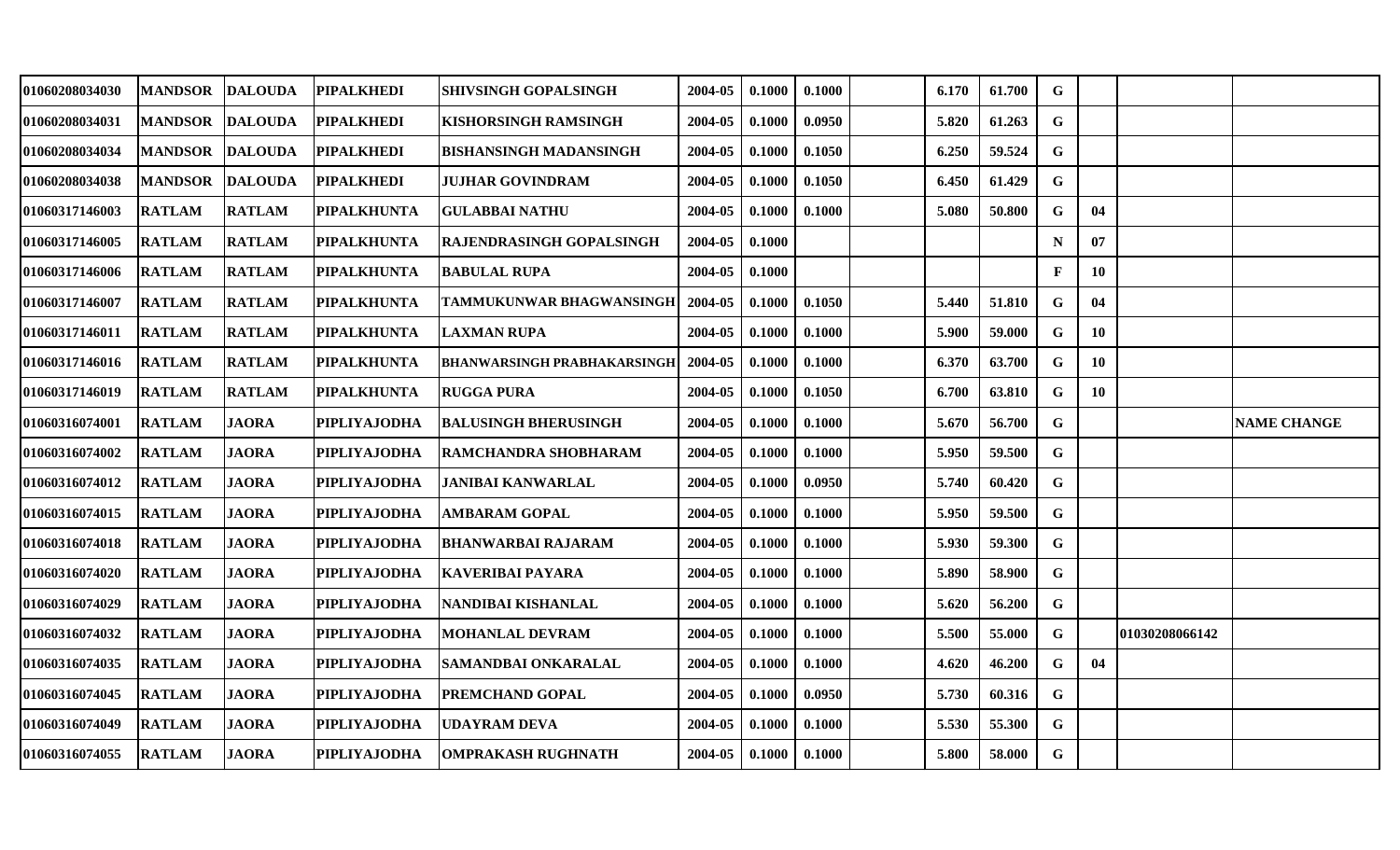| 01060316074056 | <b>RATLAM</b> | <b>JAORA</b>   | <b>PIPLIYAJODHA</b> | RAJENDRAPRASAD DEVRAM              | 2004-05 | 0.1000 | 0.1000 | 6.170 | 61.700 | $\mathbf G$ |    | <b>NAME CHANGE</b>       |
|----------------|---------------|----------------|---------------------|------------------------------------|---------|--------|--------|-------|--------|-------------|----|--------------------------|
| 01060316074057 | <b>RATLAM</b> | <b>JAORA</b>   | <b>PIPLIYAJODHA</b> | SHIVNARAYAN JHAMAKLAL              | 2004-05 | 0.1000 | 0.1000 | 6.700 | 67.000 | $\mathbf G$ |    |                          |
| 01060316074068 | RATLAM        | <b>JAORA</b>   | <b>PIPLIYAJODHA</b> | BADRILAL AMRATRAM                  | 2004-05 | 0.1000 | 0.1000 | 5.620 | 56.200 | $\mathbf G$ |    |                          |
| 01060316074077 | <b>RATLAM</b> | <b>JAORA</b>   | <b>PIPLIYAJODHA</b> | DEVRAM KISHANLAL                   | 2004-05 | 0.1000 | 0.0900 | 5.790 | 64.333 | $\mathbf G$ |    |                          |
| 01060316074079 | <b>RATLAM</b> | <b>JAORA</b>   | <b>PIPLIYAJODHA</b> | SITABAI BALARAM                    | 2004-05 | 0.1000 | 0.1000 | 5.890 | 58.900 | $\mathbf G$ |    |                          |
| 01060316090002 | <b>RATLAM</b> | <b>JAORA</b>   | <b>PIPLIYASIR</b>   | JAGDISHCHANDRA PREMCHANDR <i>A</i> | 2004-05 | 0.1000 | 0.1000 | 3.750 | 37.500 | G           | 04 |                          |
| 01060316090005 | <b>RATLAM</b> | <b>JAORA</b>   | <b>PIPLIYASIR</b>   | <b>BALU BABRU</b>                  | 2004-05 | 0.1000 | 0.0950 | 1.230 | 12.947 | Т.          | 02 |                          |
| 01060316090011 | <b>RATLAM</b> | <b>JAORA</b>   | <b>PIPLIYASIR</b>   | FAKIRCHANDRA BHUWAN (NAI)          | 2004-05 | 0.1000 | 0.1000 | 5.050 | 50.500 | $\mathbf G$ | 04 |                          |
| 01060316090013 | <b>RATLAM</b> | <b>JAORA</b>   | <b>PIPLIYASIR</b>   | RUGHNATHSINGH DHANRAJ              | 2004-05 | 0.1000 | 0.1000 | 5.670 | 56.700 | $\mathbf G$ |    | <b>TRANSFER/KANKARWA</b> |
| 01060316090020 | RATLAM        | <b>JAORA</b>   | <b>PIPLIYASIR</b>   | RAMCHANDRA KANA SUTHAR             | 2004-05 | 0.1000 | 0.1000 | 2.630 | 26.300 | $\bf{I}$    | 02 |                          |
| 01060316090023 | <b>RATLAM</b> | <b>JAORA</b>   | <b>PIPLIYASIR</b>   | NANDLAL BHUWAN                     | 2004-05 | 0.1000 | 0.1000 | 6.160 | 61.600 | G           |    | <b>TRANSFER/KANKARWA</b> |
| 01060316077001 | <b>RATLAM</b> | <b>JAORA</b>   | <b>PIPLODI</b>      | SHANKARLAL KHEMRAJ                 | 2004-05 | 0.1000 | 0.1000 | 6.170 | 61.700 | $\mathbf G$ |    |                          |
| 01060316077002 | <b>RATLAM</b> | <b>JAORA</b>   | <b>PIPLODI</b>      | BHERUSINGH SHIVSINGH               | 2004-05 | 0.1000 | 0.1000 | 6.490 | 64.900 | $\mathbf G$ |    |                          |
| 01060316077004 | <b>RATLAM</b> | <b>JAORA</b>   | <b>PIPLODI</b>      | <b>JAVRILAL KISHANLAL</b>          | 2004-05 | 0.1000 | 0.1000 | 6.400 | 64.000 | $\mathbf G$ |    |                          |
| 01060316077005 | <b>RATLAM</b> | <b>JAORA</b>   | <b>PIPLODI</b>      | GOVINDRAM RAMCHANDRA               | 2004-05 | 0.1000 | 0.0900 | 5.310 | 59.000 | $\mathbf G$ |    |                          |
| 01060316077010 | <b>RATLAM</b> | <b>JAORA</b>   | <b>PIPLODI</b>      | KARULAL RAMRATAN                   | 2004-05 | 0.1000 | 0.0950 | 5.110 | 53.789 | G           | 04 |                          |
| 01060316077012 | <b>RATLAM</b> | <b>JAORA</b>   | <b>PIPLODI</b>      | NANDRAM BAGDIRAM                   | 2004-05 | 0.1000 | 0.1000 | 1.930 | 19.300 | G           | 04 |                          |
| 01060316077013 | <b>RATLAM</b> | <b>JAORA</b>   | <b>PIPLODI</b>      | SHIVNARAYAN KHEMRAJ                | 2004-05 | 0.1000 | 0.1000 | 5.470 | 54.700 | $\mathbf G$ |    |                          |
| 01060316077014 | <b>RATLAM</b> | <b>JAORA</b>   | <b>PIPLODI</b>      | JAGDISH BADRILAL                   | 2004-05 | 0.1000 | 0.1000 | 5.810 | 58.100 | $\mathbf G$ |    |                          |
| 01060319151001 | <b>RATLAM</b> | <b>PIPLODA</b> | <b>RANAYRA</b>      | KESHURAM RATANLAL                  | 2004-05 | 0.1000 | 0.1050 | 6.170 | 58.762 | G           |    |                          |
| 01060319151002 | <b>RATLAM</b> | <b>PIPLODA</b> | <b>RANAYRA</b>      | KANCHANBAI PRABHULAL               | 2004-05 | 0.1000 | 0.1050 | 6.380 | 60.762 | $\mathbf G$ |    |                          |
| 01060319151004 | RATLAM        | <b>PIPLODA</b> | <b>RANAYRA</b>      | JANIBAI RATANLAL                   | 2004-05 | 0.1000 | 0.1000 | 6.120 | 61.200 | G           |    |                          |
| 01060319151005 | <b>RATLAM</b> | <b>PIPLODA</b> | <b>RANAYRA</b>      | SHATANAND RAMPRATAP                | 2004-05 | 0.1000 | 0.1000 | 6.330 | 63.300 | G           |    |                          |
|                |               |                |                     |                                    |         |        |        |       |        |             |    |                          |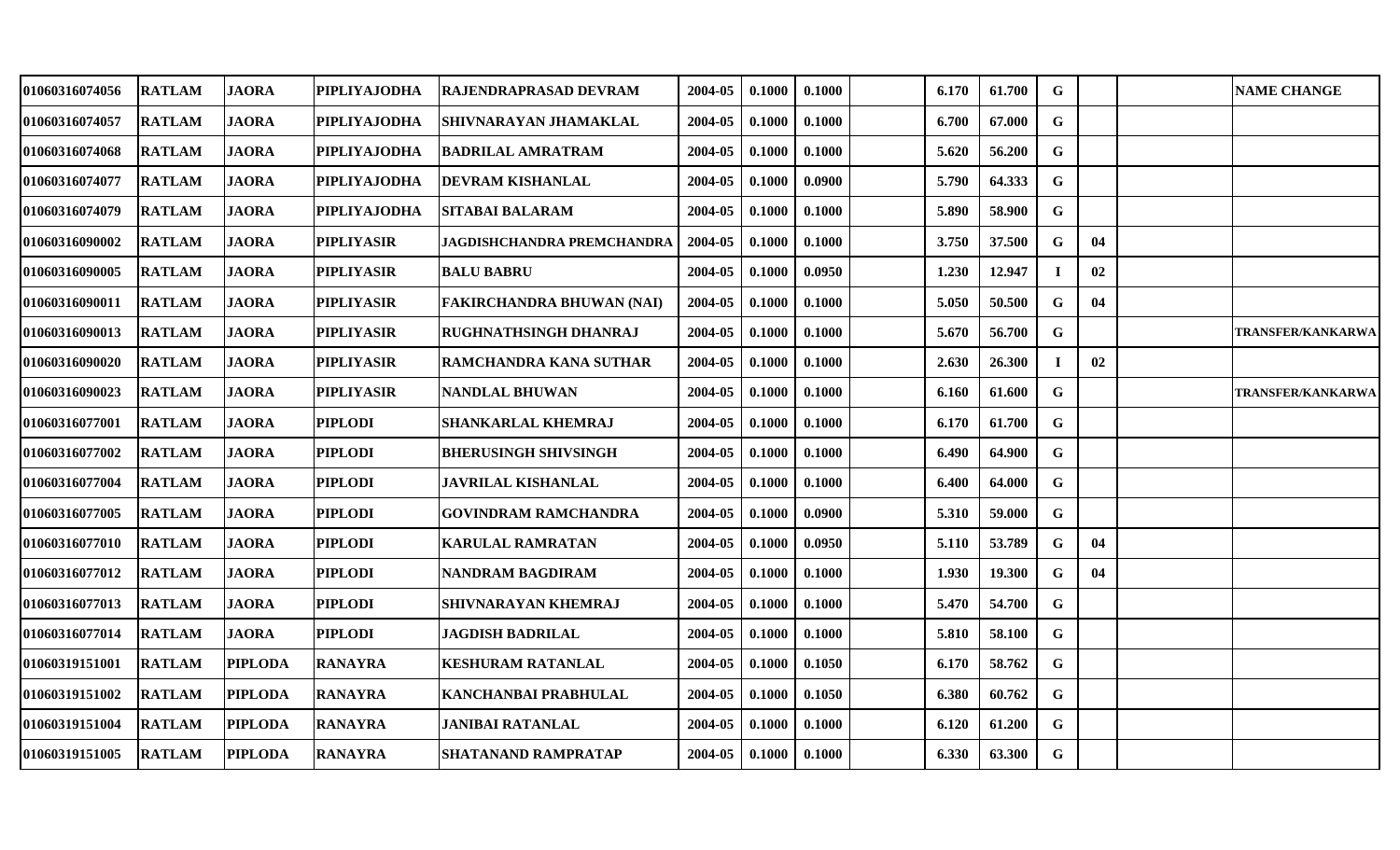| 01060319151006 | <b>RATLAM</b> | <b>PIPLODA</b> | <b>RANAYRA</b> | <b>BHAGWAN DALU</b>               | 2004-05 | 0.1000 | 0.1050 | 6.600 | 62.857 | G           |    |                    |
|----------------|---------------|----------------|----------------|-----------------------------------|---------|--------|--------|-------|--------|-------------|----|--------------------|
| 01060319151008 | <b>RATLAM</b> | <b>PIPLODA</b> | <b>RANAYRA</b> | HANSRAJ SUKHRAM                   | 2004-05 | 0.1000 | 0.1050 | 6.470 | 61.619 | G           |    |                    |
| 01060319151009 | <b>RATLAM</b> | <b>PIPLODA</b> | <b>RANAYRA</b> | RAMCHANDRA SHANKAR LAL            | 2004-05 | 0.1000 | 0.1000 | 6.680 | 66.800 | $\mathbf G$ |    |                    |
| 01060319151018 | <b>RATLAM</b> | <b>PIPLODA</b> | <b>RANAYRA</b> | <b>CHAGANLAL SHIVRAM</b>          | 2004-05 | 0.1000 | 0.1050 | 6.100 | 58.095 | $\mathbf G$ |    |                    |
| 01060319151020 | <b>RATLAM</b> | <b>PIPLODA</b> | <b>RANAYRA</b> | PANNALAL NATHULAL                 | 2004-05 | 0.1000 | 0.1000 | 5.880 | 58.800 | ${\bf G}$   |    |                    |
| 01060319151023 | <b>RATLAM</b> | <b>PIPLODA</b> | <b>RANAYRA</b> | RADHESHYAM NANURAM                | 2004-05 | 0.1000 | 0.1050 | 6.520 | 62.095 | G           |    |                    |
| 01060319151026 | <b>RATLAM</b> | <b>PIPLODA</b> | <b>RANAYRA</b> | <b>KASTURIBAI GANESHRAM</b>       | 2004-05 | 0.1000 | 0.1000 | 5.700 | 57.000 | $\mathbf G$ |    |                    |
| 01060319151028 | <b>RATLAM</b> | <b>PIPLODA</b> | <b>RANAYRA</b> | <b>MANGIBAI SHOBHAGLAL</b>        | 2004-05 | 0.1000 | 0.1000 | 1.660 | 16.600 | G           | 04 |                    |
| 01060319151032 | <b>RATLAM</b> | <b>PIPLODA</b> | <b>RANAYRA</b> | PAWANKUNWAR BHANWARSINGH          | 2004-05 | 0.1000 | 0.1000 | 5.740 | 57.400 | $\mathbf G$ |    | <b>NAME CHANGE</b> |
| 01060319151033 | <b>RATLAM</b> | <b>PIPLODA</b> | <b>RANAYRA</b> | <b>GANGABAI GOPAL</b>             | 2004-05 | 0.1000 | 0.1050 | 6.670 | 63.524 | G           |    |                    |
| 01060319151034 | <b>RATLAM</b> | <b>PIPLODA</b> | <b>RANAYRA</b> | SHIVNARAYAN JAGANNATH             | 2004-05 | 0.1000 |        |       |        | ${\bf F}$   | 07 |                    |
| 01060319151039 | <b>RATLAM</b> | <b>PIPLODA</b> | <b>RANAYRA</b> | RAMCHANDRA MAGANIRAM              | 2004-05 | 0.1000 | 0.1000 | 6.000 | 60.000 | $\mathbf G$ |    |                    |
| 01060319151040 | <b>RATLAM</b> | <b>PIPLODA</b> | <b>RANAYRA</b> | <b>RAJARAM NANDRAM</b>            | 2004-05 | 0.1000 | 0.1000 | 6.820 | 68.200 | G           |    |                    |
| 01060319151043 | <b>RATLAM</b> | <b>PIPLODA</b> | <b>RANAYRA</b> | <b>BAGDIRAM ONKARLAL</b>          | 2004-05 | 0.1000 | 0.1050 | 5.940 | 56.571 | G           |    |                    |
| 01060319151044 | <b>RATLAM</b> | <b>PIPLODA</b> | <b>RANAYRA</b> | <b>ONKARLAL NANURAM</b>           | 2004-05 | 0.1000 | 0.1050 | 3.480 | 33.143 | G           | 04 |                    |
| 01060319151045 | <b>RATLAM</b> | <b>PIPLODA</b> | <b>RANAYRA</b> | <b>BADAMBAI RAJARAM</b>           | 2004-05 | 0.1000 | 0.1050 | 5.570 | 53.048 | G           | 04 | <b>NAME CHANGE</b> |
| 01060319151048 | <b>RATLAM</b> | <b>PIPLODA</b> | <b>RANAYRA</b> | <b>JITENDRAKUMAR GAURISHANKER</b> | 2004-05 | 0.1000 | 0.1050 | 6.370 | 60.667 | G           |    |                    |
| 01060319151050 | <b>RATLAM</b> | <b>PIPLODA</b> | <b>RANAYRA</b> | DURGA BHAGIRATH TELI              | 2004-05 | 0.1000 | 0.1000 | 6.240 | 62.400 | $\mathbf G$ |    |                    |
| 01060319151052 | <b>RATLAM</b> | <b>PIPLODA</b> | <b>RANAYRA</b> | RAMKUNWARBAI PANNALAL             | 2004-05 | 0.1000 | 0.1050 | 6.310 | 60.095 | G           |    |                    |
| 01060319151053 | <b>RATLAM</b> | <b>PIPLODA</b> | <b>RANAYRA</b> | <b>MANGU RAMA KUMAWAT</b>         | 2004-05 | 0.1000 | 0.1000 | 5.460 | 54.600 | G           |    |                    |
| 01060319151054 | <b>RATLAM</b> | <b>PIPLODA</b> | <b>RANAYRA</b> | <b>BHERULAL NANURAM</b>           | 2004-05 | 0.1000 | 0.0950 | 6.210 | 65.368 | G           |    |                    |
| 01060319151055 | <b>RATLAM</b> | <b>PIPLODA</b> | <b>RANAYRA</b> | SHANTILAL MANGALPRASAD            | 2004-05 | 0.1000 | 0.1000 | 5.960 | 59.600 | G           |    |                    |
| 01060319151056 | <b>RATLAM</b> | <b>PIPLODA</b> | <b>RANAYRA</b> | <b>VENIRAM AMBARAM</b>            | 2004-05 | 0.1000 | 0.1000 | 6.280 | 62.800 | G           |    |                    |
|                |               |                |                |                                   |         |        |        |       |        |             |    |                    |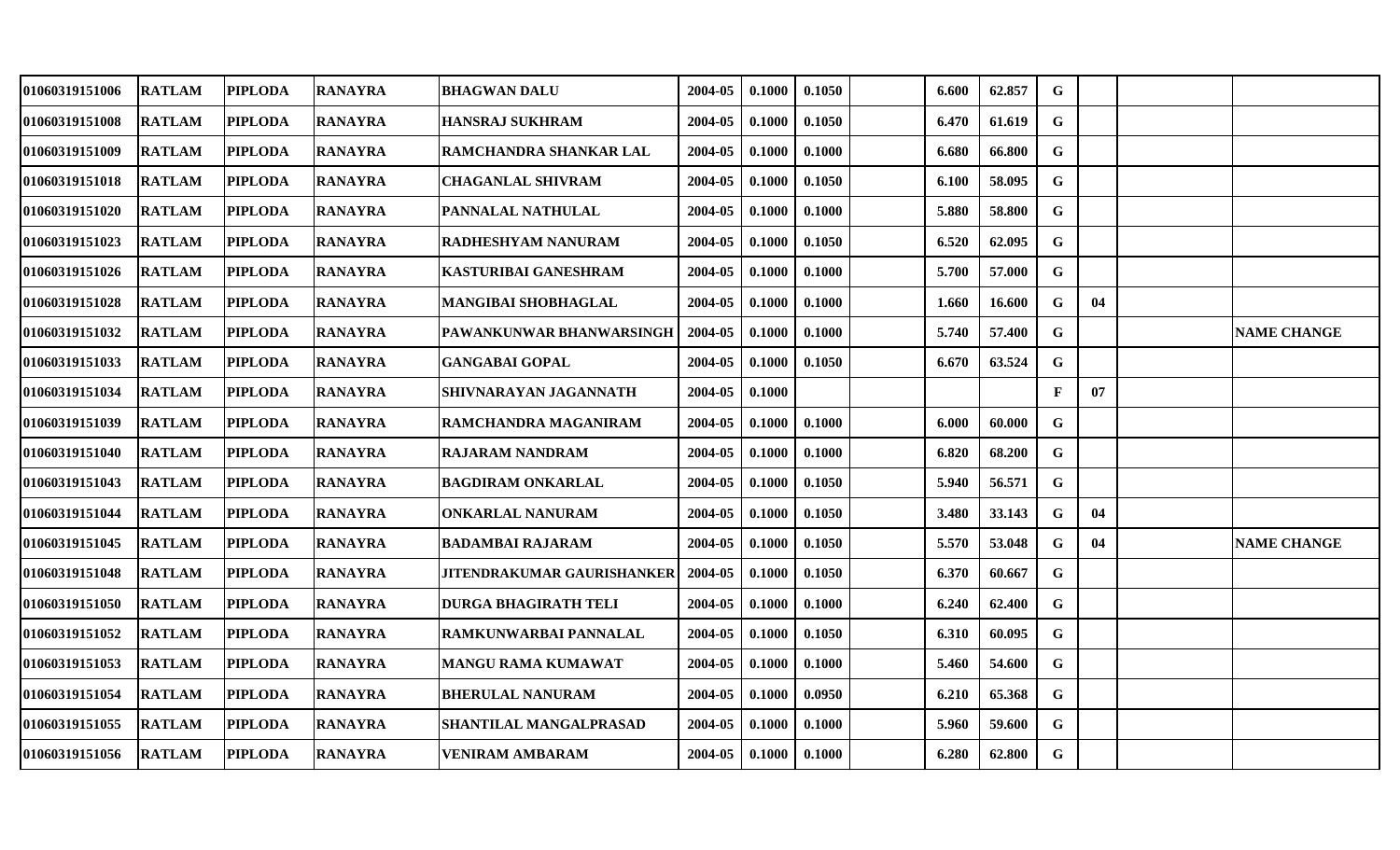| 01060319151058 | <b>RATLAM</b> | <b>PIPLODA</b> | <b>RANAYRA</b> | <b>DASAHRATH SHOBHARAM</b>  | 2004-05 | 0.1000 | 0.1000 | 6.770 | 67.700 | G           |    |  |
|----------------|---------------|----------------|----------------|-----------------------------|---------|--------|--------|-------|--------|-------------|----|--|
| 01060319151067 | <b>RATLAM</b> | <b>PIPLODA</b> | <b>RANAYRA</b> | <b>HIRA NATHU</b>           | 2004-05 | 0.1000 | 0.1050 | 6.150 | 58.571 | G           |    |  |
| 01060319151070 | <b>RATLAM</b> | <b>PIPLODA</b> | <b>RANAYRA</b> | <b>SHRIRAM GAMERIBAI</b>    | 2004-05 | 0.1000 | 0.1000 | 6.270 | 62.700 | $\mathbf G$ |    |  |
| 01060319151072 | <b>RATLAM</b> | <b>PIPLODA</b> | <b>RANAYRA</b> | <b>SHANKARLAL DEVJI</b>     | 2004-05 | 0.1000 | 0.1050 | 6.170 | 58.762 | G           |    |  |
| 01060319151077 | <b>RATLAM</b> | <b>PIPLODA</b> | <b>RANAYRA</b> | LAXMINARAYAN BHERULAL       | 2004-05 | 0.1000 | 0.0950 | 6.070 | 63.895 | $\mathbf G$ |    |  |
| 01060319151079 | <b>RATLAM</b> | <b>PIPLODA</b> | <b>RANAYRA</b> | <b>SURAJ SUKHARAMGIR</b>    | 2004-05 | 0.1000 | 0.1050 | 2.360 | 22.476 | G           | 04 |  |
| 01060319151081 | <b>RATLAM</b> | <b>PIPLODA</b> | <b>RANAYRA</b> | VARDIBAI NATHU              | 2004-05 | 0.1000 | 0.1000 | 6.240 | 62.400 | $\mathbf G$ |    |  |
| 01060319151084 | <b>RATLAM</b> | <b>PIPLODA</b> | <b>RANAYRA</b> | <b>NAGULAL DHURAJI</b>      | 2004-05 | 0.1000 | 0.1000 | 6.260 | 62.600 | G           |    |  |
| 01060319151085 | <b>RATLAM</b> | <b>PIPLODA</b> | <b>RANAYRA</b> | <b>SHOBHARAM BHUWAN</b>     | 2004-05 | 0.1000 |        |       |        | $\mathbf N$ |    |  |
| 01060319151092 | <b>RATLAM</b> | <b>PIPLODA</b> | <b>RANAYRA</b> | RADHESHYAM BAGDIBAI         | 2004-05 | 0.1000 | 0.1050 | 5.930 | 56.476 | G           |    |  |
| 01060319151094 | <b>RATLAM</b> | <b>PIPLODA</b> | <b>RANAYRA</b> | <b>BABULAL KHEMRAJ</b>      | 2004-05 | 0.1000 | 0.1000 | 5.990 | 59.900 | G           |    |  |
| 01060319151099 | <b>RATLAM</b> | <b>PIPLODA</b> | <b>RANAYRA</b> | <b>BAGDIRAM FULCHAND</b>    | 2004-05 | 0.1000 | 0.1050 | 6.660 | 63.429 | G           |    |  |
| 01060319151101 | <b>RATLAM</b> | <b>PIPLODA</b> | <b>RANAYRA</b> | <b>BHAGATRAM SUKHRAM</b>    | 2004-05 | 0.1000 | 0.1000 | 6.410 | 64.100 | G           |    |  |
| 01060319151107 | <b>RATLAM</b> | <b>PIPLODA</b> | <b>RANAYRA</b> | <b>DASHARATH DALURAM</b>    | 2004-05 | 0.1000 | 0.1050 | 5.920 | 56.381 | G           |    |  |
| 01060319151110 | <b>RATLAM</b> | <b>PIPLODA</b> | <b>RANAYRA</b> | DAYARAM KAMLASHANKAR        | 2004-05 | 0.1000 | 0.1050 | 6.220 | 59.238 | G           |    |  |
| 01060319151114 | <b>RATLAM</b> | <b>PIPLODA</b> | <b>RANAYRA</b> | <b>GANESHRAM HIRALAL</b>    | 2004-05 | 0.1000 | 0.1050 | 6.150 | 58.571 | $\mathbf G$ |    |  |
| 01060319151115 | <b>RATLAM</b> | <b>PIPLODA</b> | <b>RANAYRA</b> | <b>GANESHRAM NATHUJI</b>    | 2004-05 | 0.1000 | 0.1050 | 5.950 | 56.667 | $\mathbf G$ |    |  |
| 01060319151118 | <b>RATLAM</b> | <b>PIPLODA</b> | <b>RANAYRA</b> | <b>GOPAL MOHANLAL</b>       | 2004-05 | 0.1000 | 0.1050 | 6.600 | 62.857 | G           |    |  |
| 01060319151120 | <b>RATLAM</b> | <b>PIPLODA</b> | <b>RANAYRA</b> | <b>GUMANSINGH CHENSINGH</b> | 2004-05 | 0.1000 | 0.1000 | 6.090 | 60.900 | G           |    |  |
| 01060319151121 | <b>RATLAM</b> | <b>PIPLODA</b> | <b>RANAYRA</b> | HUKMICHAND SHANKARLAL       | 2004-05 | 0.1000 | 0.1050 | 6.540 | 62.286 | G           |    |  |
| 01060319151122 | <b>RATLAM</b> | <b>PIPLODA</b> | <b>RANAYRA</b> | <b>ISHWARLAL CHUNNILAL</b>  | 2004-05 | 0.1000 | 0.1000 | 6.400 | 64.000 | G           |    |  |
| 01060319151124 | <b>RATLAM</b> | <b>PIPLODA</b> | <b>RANAYRA</b> | <b>JAGDISH NAGULAL</b>      | 2004-05 | 0.1000 | 0.1050 | 6.700 | 63.810 | G           |    |  |
| 01060319151126 | <b>RATLAM</b> | <b>PIPLODA</b> | <b>RANAYRA</b> | <b>JAGDISHLAL BHAGIRATH</b> | 2004-05 | 0.1000 | 0.1000 | 6.040 | 60.400 | G           |    |  |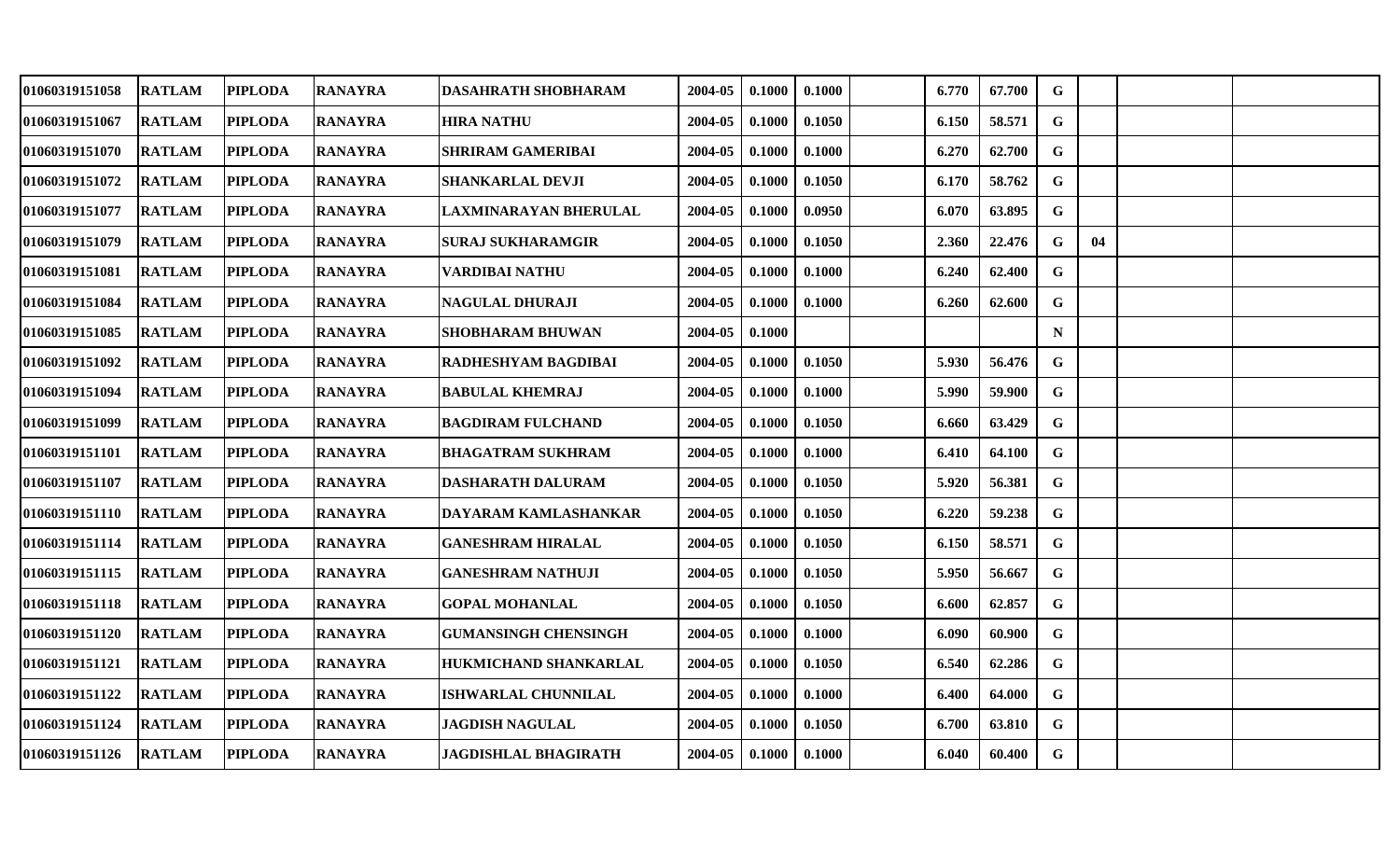| 01060319151128        | <b>RATLAM</b>  | <b>PIPLODA</b>            | <b>RANAYRA</b> | <b>KANWARLAL PARTHA</b>        | 2004-05 | 0.1000 | 0.1050 | 5.610 | 53.429 | $\mathbf G$ | 04 |                 |  |
|-----------------------|----------------|---------------------------|----------------|--------------------------------|---------|--------|--------|-------|--------|-------------|----|-----------------|--|
| 01060319151129        | <b>RATLAM</b>  | <b>PIPLODA</b>            | <b>RANAYRA</b> | <b>KRISHANVALLABH HARIRAM</b>  | 2004-05 | 0.1000 |        |       |        | $\mathbf N$ |    |                 |  |
| <b>01060319151131</b> | <b>RATLAM</b>  | <b>PIPLODA</b>            | <b>RANAYRA</b> | LAXMINARAYAN KESHURAM          | 2004-05 | 0.1000 | 0.1050 | 6.530 | 62.190 | G           |    |                 |  |
| 01060319151132        | <b>RATLAM</b>  | <b>PIPLODA</b>            | <b>RANAYRA</b> | LILABAI HARIRAM                | 2004-05 | 0.1000 | 0.1000 | 6.660 | 66.600 | $\mathbf G$ |    |                 |  |
| 01060319151133        | <b>RATLAM</b>  | <b>PIPLODA</b>            | <b>RANAYRA</b> | MANGALPRASAD RADHAKISHAN       | 2004-05 | 0.1000 | 0.1000 | 5.790 | 57.900 | G           |    |                 |  |
| <b>01060319151138</b> | <b>RATLAM</b>  | <b>PIPLODA</b>            | <b>RANAYRA</b> | <b>NAVALSINGH NATHUSINGH</b>   | 2004-05 | 0.1000 | 0.1050 | 6.210 | 59.143 | G           |    |                 |  |
| 01060319151139        | <b>RATLAM</b>  | <b>PIPLODA</b>            | <b>RANAYRA</b> | <b>PRAKASH RAMESHWAR</b>       | 2004-05 | 0.1000 | 0.1000 | 6.410 | 64.100 | G           |    |                 |  |
| 01060319151143        | <b>RATLAM</b>  | <b>PIPLODA</b>            | <b>RANAYRA</b> | RADHESHYAM LAXMINARAYAN        | 2004-05 | 0.1000 | 0.1000 | 6.480 | 64.800 | G           |    |                 |  |
| 01060319151144        | <b>RATLAM</b>  | <b>PIPLODA</b>            | <b>RANAYRA</b> | RADHESHYAM NATHULAL            | 2004-05 | 0.1000 | 0.1000 | 6.080 | 60.800 | $\mathbf G$ |    |                 |  |
| 01060319151145        | <b>RATLAM</b>  | <b>PIPLODA</b>            | <b>RANAYRA</b> | <b>RAJENDRAKUMAR KESARIMAL</b> | 2004-05 | 0.1000 | 0.1000 | 5.910 | 59.100 | $\mathbf G$ |    |                 |  |
| 01060319151146        | <b>RATLAM</b>  | <b>PIPLODA</b>            | <b>RANAYRA</b> | <b>RAJESH UMASHANKAR</b>       | 2004-05 | 0.1000 | 0.1000 | 5.540 | 55.400 | G           |    |                 |  |
| 01060319151148        | <b>RATLAM</b>  | <b>PIPLODA</b>            | <b>RANAYRA</b> | RAMCHANDRA LAXMINARAYAN        | 2004-05 | 0.1000 | 0.1000 | 6.330 | 63.300 | G           |    |                 |  |
| <b>01060319151150</b> | <b>RATLAM</b>  | <b>PIPLODA</b>            | <b>RANAYRA</b> | <b>RAMDAYAL NATHULAL</b>       | 2004-05 | 0.1000 | 0.1000 | 6.210 | 62.100 | G           |    |                 |  |
| 01060319151152        | <b>RATLAM</b>  | PIPLODA                   | <b>RANAYRA</b> | <b>RAMESHCHAND NATHULAL</b>    | 2004-05 | 0.1000 | 0.1000 | 5.990 | 59.900 | G           |    |                 |  |
| 01060319151161        | <b>RATLAM</b>  | <b>PIPLODA</b>            | <b>RANAYRA</b> | SATYANARAYAN NATHULAL          | 2004-05 | 0.1000 | 0.1050 | 5.460 | 52.000 | G           | 04 |                 |  |
| 01060319151162        | <b>RATLAM</b>  | <b>PIPLODA</b>            | <b>RANAYRA</b> | <b>SHAMBHULAL BAGDIRAM</b>     | 2004-05 | 0.1000 | 0.1050 | 5.370 | 51.143 | G           | 04 |                 |  |
| 01060319151164        | <b>RATLAM</b>  | <b>PIPLODA</b>            | <b>RANAYRA</b> | <b>SHANKARLAL HIRALAL</b>      | 2004-05 | 0.1000 | 0.1000 | 5.770 | 57.700 | G           |    |                 |  |
| <b>01060319151165</b> | <b>RATLAM</b>  | <b>PIPLODA</b>            | <b>RANAYRA</b> | <b>SHANTIBAI NAGULAL</b>       | 2004-05 | 0.1000 | 0.1000 | 6.200 | 62.000 | G           |    |                 |  |
| 01060319151173        | <b>RATLAM</b>  | <b>PIPLODA</b>            | <b>RANAYRA</b> | VISHNUPRASAD KAMLASHNAKAR      | 2004-05 | 0.1000 | 0.1050 | 6.400 | 60.952 | G           |    |                 |  |
| 01060319151095        | <b>RATLAM</b>  | <b>PIPLODA</b>            | <b>RANAYRA</b> | <b>SAMPATBAI BABULAL</b>       | 2004-05 | 0.1000 | 0.1000 | 5.740 | 57.400 | $\mathbf G$ |    |                 |  |
| 01060319151027        | <b>RATLAM</b>  | <b>PIPLODA</b>            | <b>RANAYRA</b> | <b>SHIVNARAYAN TORIRAM</b>     | 2004-05 | 0.1000 | 0.1050 | 6.220 | 59.238 | $\mathbf G$ |    |                 |  |
| 01060207017001        | <b>MANDSOR</b> | <b>MANDSOUR RATIKHEDI</b> |                | <b>SHANKARLAL NANDA</b>        | 2004-05 | 0.1000 | 0.0950 | 5.170 | 54.421 | G           | 05 | 101050211006039 |  |
| 01060207017002        | <b>MANDSOR</b> | <b>MANDSOUR RATIKHEDI</b> |                | <b>AMARSINGH MOHANLAL</b>      | 2004-05 | 0.1000 | 0.1050 | 6.530 | 62.190 | G           |    | 01060207018340  |  |
|                       |                |                           |                |                                |         |        |        |       |        |             |    |                 |  |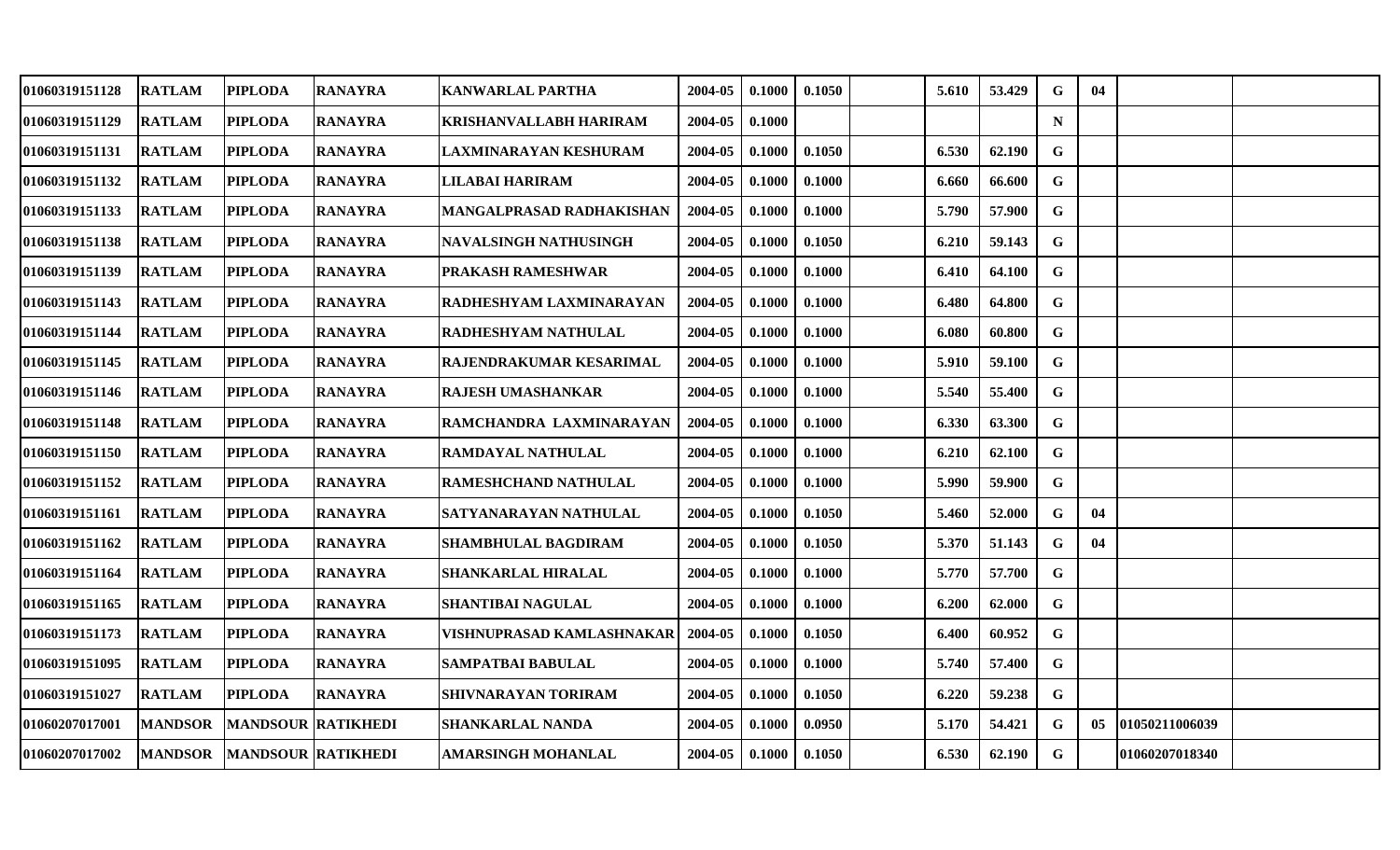| 01060207017004 | <b>MANDSOR</b> | <b>MANDSOUR RATIKHEDI</b> | <b>BHAGIRATH JIVRAJ</b>         | 2004-05 | 0.1000 | 0.1000 | 6.660 | 66.600 | G            |    |                |  |
|----------------|----------------|---------------------------|---------------------------------|---------|--------|--------|-------|--------|--------------|----|----------------|--|
| 01060207017006 | <b>MANDSOR</b> | <b>MANDSOUR RATIKHEDI</b> | <b>BALU DOLATRAM</b>            | 2004-05 | 0.1000 | 0.1000 | 6.220 | 62.200 | G            |    |                |  |
| 01060207017008 | <b>MANDSOR</b> | <b>MANDSOUR RATIKHEDI</b> | <b>DHAPUBAI DEVAJI</b>          | 2004-05 | 0.1000 | 0.1000 | 5.690 | 56.900 | G            |    |                |  |
| 01060207017012 | <b>MANDSOR</b> | <b>MANDSOUR RATIKHEDI</b> | <b>JADHAWBAI BAGDIRAM</b>       | 2004-05 | 0.1000 | 0.1050 | 6.060 | 57.714 | $\mathbf G$  |    |                |  |
| 01060207017013 | <b>MANDSOR</b> | <b>MANDSOUR RATIKHEDI</b> | NATHU JAGANNATH                 | 2004-05 | 0.1000 | 0.0950 | 6.220 | 65.474 | $\mathbf G$  |    |                |  |
| 01060207017015 | <b>MANDSOR</b> | <b>MANDSOUR RATIKHEDI</b> | <b>HIRALAL BHERA</b>            | 2004-05 | 0.1000 | 0.1000 | 6.300 | 63.000 | $\mathbf G$  |    |                |  |
| 01060207017016 | <b>MANDSOR</b> | <b>MANDSOUR RATIKHEDI</b> | <b>BHERULAL GULAB</b>           | 2004-05 | 0.1000 | 0.0950 | 4.970 | 52.316 | G            | 04 |                |  |
| 01060207017019 | <b>MANDSOR</b> | <b>MANDSOUR RATIKHEDI</b> | RATANLAL KISHANLAL              | 2004-05 | 0.1000 | 0.1000 | 5.660 | 56.600 | G            |    |                |  |
| 01060207017023 | <b>MANDSOR</b> | <b>MANDSOUR RATIKHEDI</b> | VARDIBAI BAGDIRAM               | 2004-05 | 0.1000 | 0.0950 | 5.590 | 58.842 | G            |    |                |  |
| 01060207017029 | <b>MANDSOR</b> | <b>MANDSOUR RATIKHEDI</b> | AMRATABAI MOD JI                | 2004-05 | 0.1000 | 0.1000 | 6.460 | 64.600 | $\mathbf G$  |    |                |  |
| 01060207017036 | <b>MANDSOR</b> | <b>MANDSOUR RATIKHEDI</b> | <b>NAGULAL KANA TELI</b>        | 2004-05 | 0.1000 | 0.1000 | 5.640 | 56.400 | G            |    |                |  |
| 01060207017041 | <b>MANDSOR</b> | <b>MANDSOUR RATIKHEDI</b> | <b>BHAGWATILAL AMBARAM</b>      | 2004-05 | 0.1000 | 0.1000 | 5.950 | 59.500 | $\mathbf{G}$ |    |                |  |
| 01060207017042 | <b>MANDSOR</b> | <b>MANDSOUR RATIKHEDI</b> | <b>KACHRU BHERA</b>             | 2004-05 | 0.1000 | 0.1000 | 6.020 | 60.200 | G            |    |                |  |
| 01060207017045 | <b>MANDSOR</b> | <b>MANDSOUR RATIKHEDI</b> | <b>JAGDISH RAMLAL</b>           | 2004-05 | 0.1000 | 0.1000 | 5.450 | 54.500 | $\mathbf G$  |    |                |  |
| 01060207017047 | <b>MANDSOR</b> | <b>MANDSOUR RATIKHEDI</b> | <b>KARU BHERA</b>               | 2004-05 | 0.1000 | 0.1000 | 5.950 | 59.500 | G            |    | 01030207088150 |  |
| 01060207017049 | <b>MANDSOR</b> | <b>MANDSOUR RATIKHEDI</b> | <b>ONKARLAL KALU</b>            | 2004-05 | 0.1000 | 0.1000 | 5.750 | 57.500 | G            |    | 01050210005025 |  |
| 01060207017051 | <b>MANDSOR</b> | <b>MANDSOUR RATIKHEDI</b> | <b>MOHANLAL MODA</b>            | 2004-05 | 0.1000 | 0.1000 | 5.410 | 54.100 | G            |    | 01060208022061 |  |
| 01060207017055 | <b>MANDSOR</b> | <b>MANDSOUR RATIKHEDI</b> | <b>CHATARBHUJ JIVARAJ</b>       | 2004-05 | 0.1000 | 0.1000 | 2.500 | 25.000 | G            | 04 | 01070319197040 |  |
| 01060207017056 | <b>MANDSOR</b> | <b>MANDSOUR RATIKHEDI</b> | <b>BHAGWANLAL PANNALAL</b>      | 2004-05 | 0.1000 | 0.1000 | 6.640 | 66.400 | G            |    | 01060207005007 |  |
| 01060207017058 | <b>MANDSOR</b> | <b>MANDSOUR RATIKHEDI</b> | <b>NAGU VARDA</b>               | 2004-05 | 0.1000 | 0.1000 | 6.540 | 65.400 | $\mathbf G$  |    |                |  |
| 01060207017059 | <b>MANDSOR</b> | <b>MANDSOUR RATIKHEDI</b> | <b>BHOPALSINGH BAHADURSINGH</b> | 2004-05 | 0.1000 | 0.1000 | 5.800 | 58.000 | G            |    |                |  |
| 01060207017060 | <b>MANDSOR</b> | <b>MANDSOUR RATIKHEDI</b> | <b>PANNALAL GOPI</b>            | 2004-05 | 0.1000 | 0.1000 | 5.950 | 59.500 | G            |    |                |  |
| 01060207017061 | <b>MANDSOR</b> | <b>MANDSOUR RATIKHEDI</b> | <b>CHUNNIBAI RAMA</b>           | 2004-05 | 0.1000 | 0.1000 | 5.900 | 59.000 | G            |    |                |  |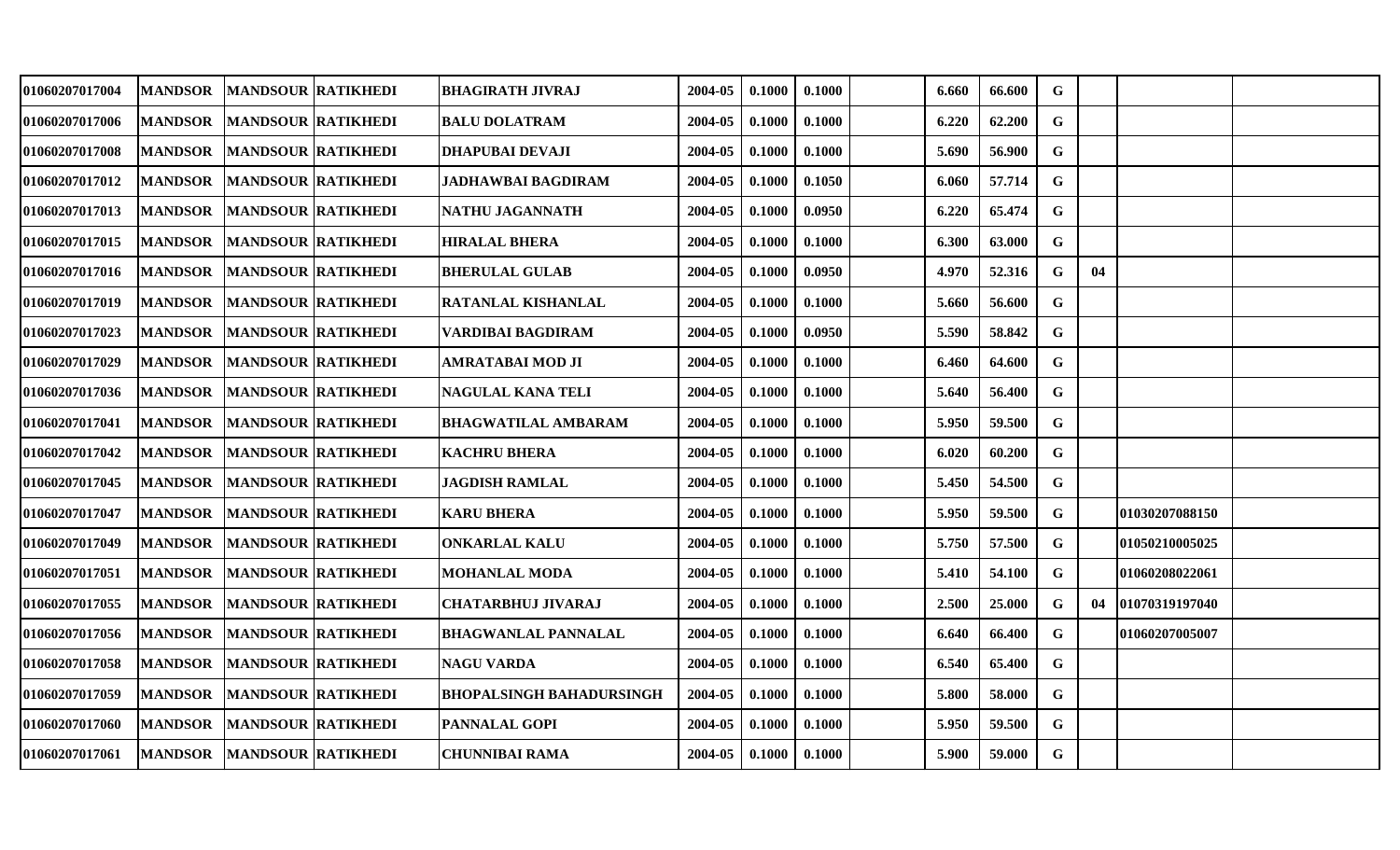| 01060207017063 | <b>MANDSOR</b> | <b>MANDSOUR RATIKHEDI</b> |                   | <b>BALARAM ONKARLAL</b>                         | 2004-05 | 0.1000 | 0.1000 | 5.320 | 53.200 | G           | 04 |  |
|----------------|----------------|---------------------------|-------------------|-------------------------------------------------|---------|--------|--------|-------|--------|-------------|----|--|
| 01060319150001 | <b>RATLAM</b>  | <b>PIPLODA</b>            | <b>RICHADEVDA</b> | SHOBHARAM RAMCHANDRA                            | 2004-05 | 0.1000 | 0.1000 | 6.470 | 64.700 | $\mathbf G$ |    |  |
| 01060319150002 | <b>RATLAM</b>  | <b>PIPLODA</b>            | <b>RICHADEVDA</b> | <b>KACHRU HARIRAM</b>                           | 2004-05 | 0.1000 | 0.1000 | 6.150 | 61.500 | $\mathbf G$ |    |  |
| 01060319150004 | <b>RATLAM</b>  | <b>PIPLODA</b>            | <b>RICHADEVDA</b> | <b>SITABAI VENIRAM</b>                          | 2004-05 | 0.1000 | 0.1000 | 5.820 | 58.200 | $\mathbf G$ |    |  |
| 01060319150005 | <b>RATLAM</b>  | <b>PIPLODA</b>            | <b>RICHADEVDA</b> | <b>RAMRATAN KESHURAM</b>                        | 2004-05 | 0.1000 | 0.1000 | 5.750 | 57.500 | G           |    |  |
| 01060319150006 | <b>RATLAM</b>  | <b>PIPLODA</b>            | <b>RICHADEVDA</b> | <b>BALARAM GOGA</b>                             | 2004-05 | 0.1000 | 0.0950 | 5.330 | 56.105 | G           |    |  |
| 01060319150009 | <b>RATLAM</b>  | <b>PIPLODA</b>            | <b>RICHADEVDA</b> | <b>DOLATRAM GAMER</b>                           | 2004-05 | 0.1000 | 0.1000 | 5.800 | 58.000 | $\mathbf G$ |    |  |
| 01060319150011 | <b>RATLAM</b>  | <b>PIPLODA</b>            | <b>RICHADEVDA</b> | RAMKUNWARBAI BALUSINGH                          | 2004-05 | 0.1000 |        |       |        | F           |    |  |
| 01060319150012 | <b>RATLAM</b>  | <b>PIPLODA</b>            | <b>RICHADEVDA</b> | <b>BASANTILAL KESHURAM</b>                      | 2004-05 | 0.1000 | 0.0850 | 4.960 | 58.353 | $\mathbf G$ |    |  |
| 01060319150013 | <b>RATLAM</b>  | <b>PIPLODA</b>            | <b>RICHADEVDA</b> | RAMNARAYAN RAMCHANDRA                           | 2004-05 | 0.1000 | 0.1050 | 6.000 | 57.143 | G           |    |  |
| 01060319150014 | <b>RATLAM</b>  | <b>PIPLODA</b>            | <b>RICHADEVDA</b> | RAMKUNWARBAI BAGDIRAM                           | 2004-05 | 0.1000 | 0.1000 | 2.500 | 25.000 | G           | 04 |  |
| 01060319150016 | <b>RATLAM</b>  | <b>PIPLODA</b>            | <b>RICHADEVDA</b> | <b>BABULAL RUKMANBAI</b>                        | 2004-05 | 0.1000 | 0.1050 | 6.300 | 60.000 | $\mathbf G$ |    |  |
| 01060319150017 | <b>RATLAM</b>  | <b>PIPLODA</b>            | <b>RICHADEVDA</b> | <b>GITABAI NANDA</b>                            | 2004-05 | 0.1000 | 0.1000 | 6.220 | 62.200 | $\mathbf G$ |    |  |
| 01060319150023 | <b>RATLAM</b>  | <b>PIPLODA</b>            | <b>RICHADEVDA</b> | KRISHNAKUNWAR NATHUSINGH                        | 2004-05 | 0.1000 | 0.1050 | 5.850 | 55.714 | G           |    |  |
| 01060319150031 | <b>RATLAM</b>  | <b>PIPLODA</b>            | <b>RICHADEVDA</b> | <b>BHAGIRATH GAUTAM</b>                         | 2004-05 | 0.1000 | 0.1000 | 5.990 | 59.900 | $\mathbf G$ |    |  |
| 01060319150035 | <b>RATLAM</b>  | <b>PIPLODA</b>            | <b>RICHADEVDA</b> | MANGILAL LALCHAND                               | 2004-05 | 0.1000 | 0.1050 | 6.310 | 60.095 | G           |    |  |
| 01060319150036 | <b>RATLAM</b>  | <b>PIPLODA</b>            | <b>RICHADEVDA</b> | VARDIBAI CHAMPALAL                              | 2004-05 | 0.1000 | 0.1050 | 2.470 | 23.524 | G           | 04 |  |
| 01060319150039 | <b>RATLAM</b>  | <b>PIPLODA</b>            | <b>RICHADEVDA</b> | <b>GULABBAI NANDA</b>                           | 2004-05 | 0.1000 | 0.1050 | 6.160 | 58.667 | G           |    |  |
| 01060319150040 | <b>RATLAM</b>  | <b>PIPLODA</b>            | <b>RICHADEVDA</b> | <b>NANDRAM RAMCHAND SUTHAR</b>                  | 2004-05 | 0.1000 | 0.1000 | 6.040 | 60.400 | G           |    |  |
| 01060319150041 | <b>RATLAM</b>  | <b>PIPLODA</b>            | <b>RICHADEVDA</b> | <b>KARU HARIRAM</b>                             | 2004-05 | 0.1000 | 0.1000 | 6.040 | 60.400 | G           |    |  |
| 01060319150046 | <b>RATLAM</b>  | <b>PIPLODA</b>            | <b>RICHADEVDA</b> | <b>GOVINDRAM RAMCHANDRA</b>                     | 2004-05 | 0.1000 | 0.1050 | 6.240 | 59.429 | G           |    |  |
| 01060319150047 | <b>RATLAM</b>  | <b>PIPLODA</b>            | <b>RICHADEVDA</b> | <b>JASVANTSINGH RAMSINGH</b>                    | 2004-05 | 0.1000 | 0.1050 | 5.800 | 55.238 | G           |    |  |
| 01060208029002 |                |                           |                   | MANDSOR  DALOUDA  RICHALALMUHA OMPRAKASH HARDEV | 2004-05 | 0.1000 | 0.1000 | 6.420 | 64.200 | $\mathbf G$ |    |  |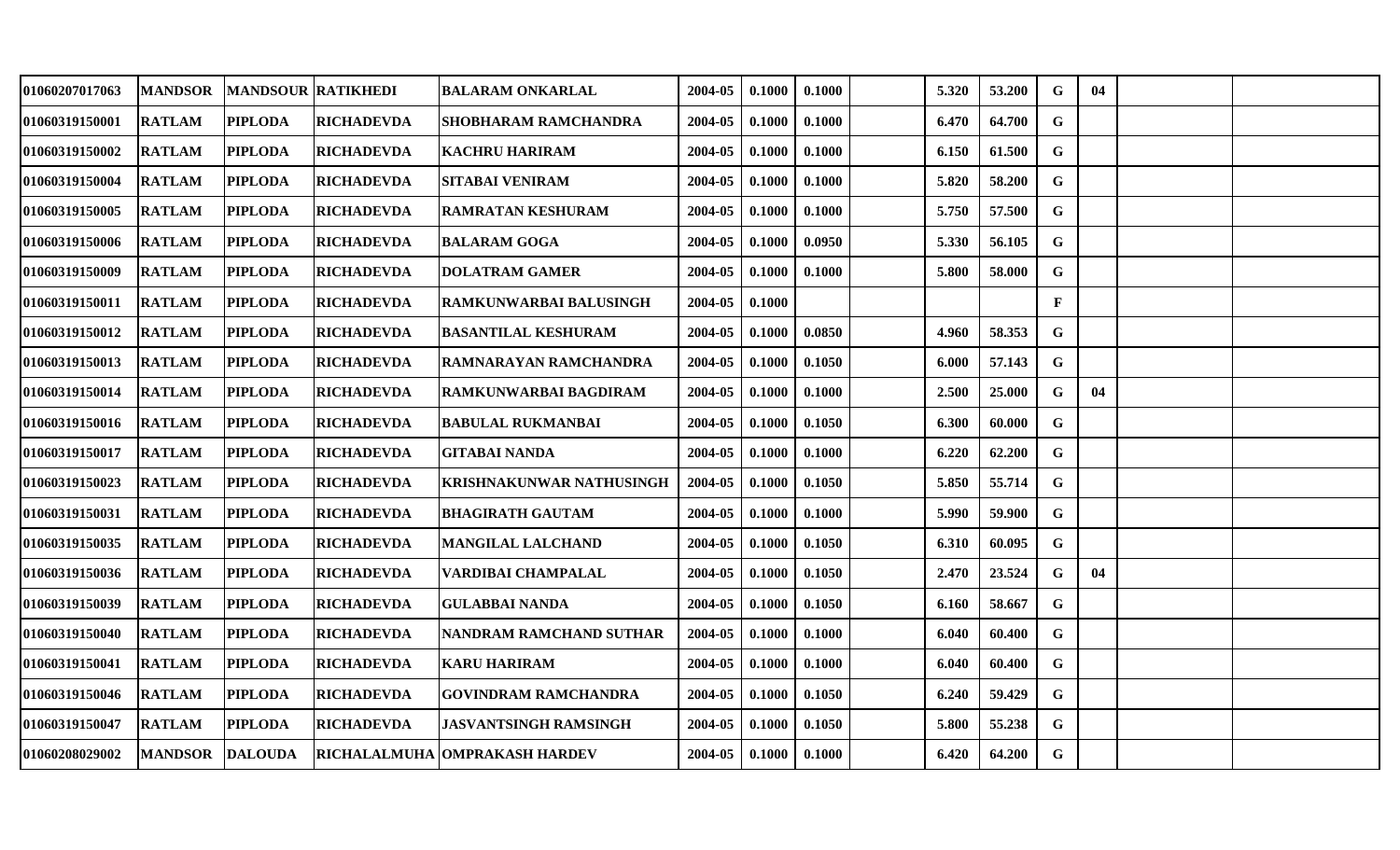| 01060208029003 | <b>MANDSOR</b> | <b>DALOUDA</b> |                                | RICHALALMUHA RAMESHWAR RAMNARAYAN               | 2004-05 | 0.1000 | 0.1000 | 6.230 | 62.300 | G           |                |                    |
|----------------|----------------|----------------|--------------------------------|-------------------------------------------------|---------|--------|--------|-------|--------|-------------|----------------|--------------------|
| 01060208029004 | <b>MANDSOR</b> | <b>DALOUDA</b> |                                | RICHALALMUHA SHANKARLAL AMBARAM                 | 2004-05 | 0.1000 | 0.1000 | 6.340 | 63.400 | G           |                |                    |
| 01060208029005 | <b>MANDSOR</b> | <b>DALOUDA</b> |                                | <b>RICHALALMUHA MOHANLAL MADHOLAL</b>           | 2004-05 | 0.1000 | 0.1050 | 6.680 | 63.619 | $\mathbf G$ |                |                    |
| 01060208029006 | <b>MANDSOR</b> | <b>DALOUDA</b> |                                | RICHALALMUHA KAILASH FAKIRCHAND                 | 2004-05 | 0.1000 |        |       |        | $\mathbf N$ |                |                    |
| 01060208029007 | <b>MANDSOR</b> | <b>DALOUDA</b> |                                | RICHALALMUHA RAMDAYAL DEVRAM                    | 2004-05 | 0.1000 | 0.1000 | 6.110 | 61.100 | $\mathbf G$ |                |                    |
| 01060208029008 | <b>MANDSOR</b> | <b>DALOUDA</b> |                                | <b>RICHALALMUHA SALAGRAM BAPULAL</b>            | 2004-05 | 0.1000 | 0.1000 | 6.700 | 67.000 | G           |                |                    |
| 01060208029010 | <b>MANDSOR</b> | <b>DALOUDA</b> |                                | RICHALALMUHA  DOLATRAM PRAHLAD                  | 2004-05 | 0.1000 | 0.1000 | 6.860 | 68.600 | $\mathbf G$ |                |                    |
| 01060208029012 | <b>MANDSOR</b> | <b>DALOUDA</b> |                                | <b>RICHALALMUHA NANDLAL KESHARLAL</b>           | 2004-05 | 0.1000 | 0.1000 | 6.590 | 65.900 | G           |                |                    |
| 01060208029013 | <b>MANDSOR</b> | <b>DALOUDA</b> | <b>RICHALALMUHA BALU NAGGA</b> |                                                 | 2004-05 | 0.1000 | 0.1050 | 6.880 | 65.524 | $\mathbf G$ |                |                    |
| 01060208029014 | <b>MANDSOR</b> | <b>DALOUDA</b> |                                | RICHALALMUHA VENIRAM NAVALKUMAR                 | 2004-05 | 0.1000 | 0.1000 | 6.370 | 63.700 | G           |                |                    |
| 01060208029015 | <b>MANDSOR</b> | <b>DALOUDA</b> |                                | <b>RICHALALMUHA SHIVRAM BHANWARLAL</b>          | 2004-05 | 0.1000 | 0.1000 | 6.510 | 65.100 | $\mathbf G$ |                | <b>NAME CHANGE</b> |
| 01060208029016 | <b>MANDSOR</b> | <b>DALOUDA</b> |                                | RICHALALMUHA NATHULAL BHANWARLAL                | 2004-05 | 0.1000 | 0.1000 | 5.980 | 59.800 | G           |                |                    |
| 01060208029017 | <b>MANDSOR</b> | <b>DALOUDA</b> |                                | RICHALALMUHA MANGILAL RATANLAL                  | 2004-05 | 0.1000 | 0.1050 | 6.660 | 63.429 | $\mathbf G$ |                |                    |
| 01060208029018 | <b>MANDSOR</b> | <b>DALOUDA</b> |                                | RICHALALMUHA PARASRAM GANESHRAM                 | 2004-05 | 0.1000 | 0.1000 | 6.520 | 65.200 | G           |                |                    |
| 01060208029019 | <b>MANDSOR</b> | <b>DALOUDA</b> |                                | <b>RICHALALMUHA RAMPRASAD MAGNIRAM</b>          | 2004-05 | 0.1000 | 0.1000 | 6.500 | 65.000 | G           |                |                    |
| 01060208029020 | <b>MANDSOR</b> | <b>DALOUDA</b> |                                | RICHALALMUHA GANGARAM GANGABAI                  | 2004-05 | 0.1000 | 0.0950 | 6.460 | 68.000 | G           |                |                    |
| 01060208029021 | <b>MANDSOR</b> | <b>DALOUDA</b> |                                | RICHALALMUHA PRAMODKUMAR BALMUKAND              | 2004-05 | 0.1000 | 0.1000 | 6.500 | 65.000 | G           | 01060208049102 |                    |
| 01060208029022 | <b>MANDSOR</b> | <b>DALOUDA</b> |                                | RICHALALMUHA RAMESHWAR SHIVRAM                  | 2004-05 | 0.1000 | 0.1050 | 6.230 | 59.333 | G           |                |                    |
| 01060208029023 | <b>MANDSOR</b> | <b>DALOUDA</b> |                                | <b>RICHALALMUHA ISHWARLAL KHEMRAJ</b>           | 2004-05 | 0.1000 | 0.1000 | 6.780 | 67.800 | G           |                |                    |
| 01060208029024 | <b>MANDSOR</b> | <b>DALOUDA</b> |                                | RICHALALMUHA RAJARAM NANDLAL                    | 2004-05 | 0.1000 | 0.1000 | 6.370 | 63.700 | $\mathbf G$ |                |                    |
| 01060208029027 | <b>MANDSOR</b> | <b>DALOUDA</b> |                                | RICHALALMUHA MADANLAL RANCHOD                   | 2004-05 | 0.1000 | 0.1000 | 6.390 | 63.900 | G           |                | <b>NAME CHANGE</b> |
| 01060208029029 | <b>MANDSOR</b> | <b>DALOUDA</b> |                                | RICHALALMUHA ONKARLAL SHIVRAM                   | 2004-05 | 0.1000 |        |       |        | $\mathbf N$ |                |                    |
| 01060208029031 |                |                |                                | MANDSOR DALOUDA RICHALALMUHA BALARAM PUNAMCHAND | 2004-05 | 0.1000 | 0.1050 | 6.840 | 65.143 | G           |                |                    |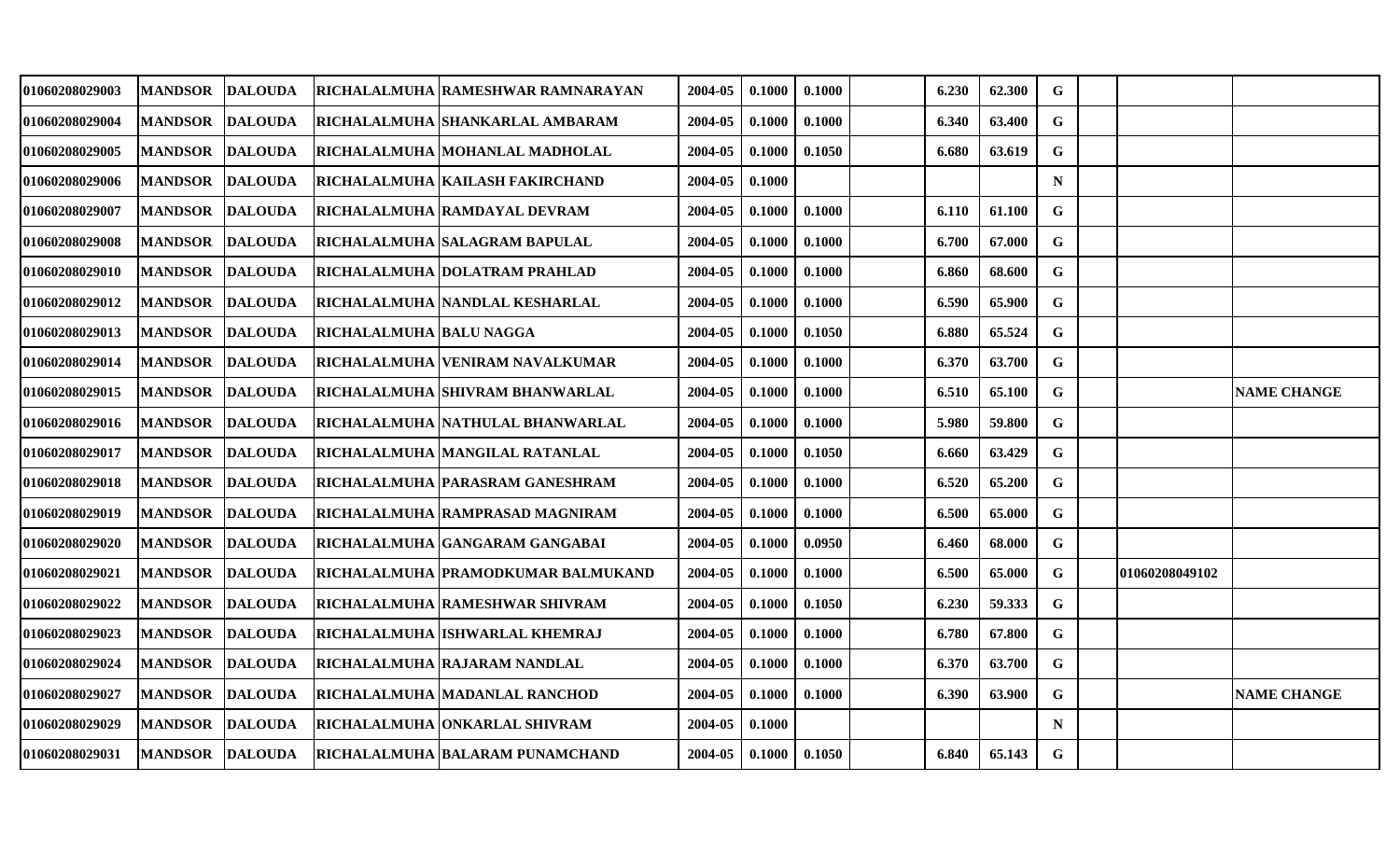| 01060208029032        | <b>MANDSOR</b> | <b>DALOUDA</b> | <b>RICHALALMUHA</b> | <b>AMBARAM NANURAM</b>                   | 2004-05 | 0.1000 | 0.1000 | 6.240 | 62.400 | G           |                |                    |
|-----------------------|----------------|----------------|---------------------|------------------------------------------|---------|--------|--------|-------|--------|-------------|----------------|--------------------|
| 01060208029033        | <b>MANDSOR</b> | <b>DALOUDA</b> |                     | <b>RICHALALMUHA BALMUKAND MODIRAM</b>    | 2004-05 | 0.1000 | 0.1000 | 6.800 | 68.000 | $\mathbf G$ |                |                    |
| <b>01060208029034</b> | <b>MANDSOR</b> | <b>DALOUDA</b> |                     | RICHALALMUHA  RAMCHANDRA DHAPUBAI        | 2004-05 | 0.1000 | 0.1000 | 6.930 | 69.300 | $\mathbf G$ |                |                    |
| 01060208029036        | <b>MANDSOR</b> | <b>DALOUDA</b> |                     | RICHALALMUHA  KACHRULAL RAMCHANDRA       | 2004-05 | 0.1000 | 0.1000 | 7.000 | 70.000 | G           |                |                    |
| <b>01060208029038</b> | <b>MANDSOR</b> | <b>DALOUDA</b> |                     | RICHALALMUHA HARIKISHAN MADHORAM         | 2004-05 | 0.1000 | 0.1050 | 7.000 | 66.667 | $\mathbf G$ |                |                    |
| 01060208029043        | <b>MANDSOR</b> | <b>DALOUDA</b> |                     | RICHALALMUHA BHUWANIRAM BHAGWAN          | 2004-05 | 0.1000 | 0.1000 | 6.780 | 67.800 | $\mathbf G$ |                |                    |
| 01060208029044        | <b>MANDSOR</b> | <b>DALOUDA</b> |                     | RICHALALMUHA  MADHULAL BALAJI            | 2004-05 | 0.1000 | 0.1000 | 6.430 | 64.300 | G           |                |                    |
| 01060208029045        | <b>MANDSOR</b> | <b>DALOUDA</b> |                     | RICHALALMUHA HARDEVRAM RATANLAL          | 2004-05 | 0.1000 | 0.1000 | 6.320 | 63.200 | $\mathbf G$ |                |                    |
| 01060208029047        | <b>MANDSOR</b> | <b>DALOUDA</b> |                     | RICHALALMUHA JAYCHAND CHOTELAL           | 2004-05 | 0.1000 | 0.1000 | 6.420 | 64.200 | G           |                |                    |
| 01060208029048        | <b>MANDSOR</b> | <b>DALOUDA</b> |                     | RICHALALMUHA  SUGANDHBAI BALMUKAND       | 2004-05 | 0.1000 | 0.1000 | 6.030 | 60.300 | G           |                | <b>NAME CHANGE</b> |
| 01060208029050        | <b>MANDSOR</b> | <b>DALOUDA</b> |                     | RICHALALMUHA ASHOKKUMAR SURATRAM         | 2004-05 | 0.1000 | 0.1050 | 6.700 | 63.810 | G           |                |                    |
| 01060208029052        | <b>MANDSOR</b> | <b>DALOUDA</b> |                     | RICHALALMUHA CHAMPALAL BHERULAL          | 2004-05 | 0.1000 | 0.1000 | 5.960 | 59.600 | $\mathbf G$ |                |                    |
| 01060208029053        | <b>MANDSOR</b> | <b>DALOUDA</b> |                     | RICHALALMUHA  MANOHARLAL GANGARAM        | 2004-05 | 0.1000 | 0.1000 | 6.580 | 65.800 | $\mathbf G$ |                |                    |
| 01060208029054        | <b>MANDSOR</b> | <b>DALOUDA</b> |                     | RICHALALMUHA JHAMKUBAI CHATARBHUJ        | 2004-05 | 0.1000 | 0.1000 | 5.980 | 59.800 | G           | 01060208043126 |                    |
| <b>01060208029056</b> | <b>MANDSOR</b> | <b>DALOUDA</b> |                     | RICHALALMUHA  GENDALAL TULSIRAM          | 2004-05 | 0.1000 | 0.1050 | 6.600 | 62.857 | $\mathbf G$ |                |                    |
| 01060208029057        | <b>MANDSOR</b> | <b>DALOUDA</b> |                     | <b>RICHALALMUHA DEVICHAND RAMNARAYAN</b> | 2004-05 | 0.1000 | 0.1000 | 6.520 | 65.200 | G           | 01060208024034 |                    |
| 01060208029058        | <b>MANDSOR</b> | <b>DALOUDA</b> |                     | <b>RICHALALMUHA SHOBHARAM DEVICHAND</b>  | 2004-05 | 0.1000 | 0.1000 | 6.240 | 62.400 | G           |                |                    |
| 01060208029059        | <b>MANDSOR</b> | <b>DALOUDA</b> |                     | RICHALALMUHA NANURAM RATANLAL            | 2004-05 | 0.1000 | 0.1000 | 6.430 | 64.300 | $\mathbf G$ |                |                    |
| 01060208029060        | <b>MANDSOR</b> | <b>DALOUDA</b> |                     | RICHALALMUHA  PANNALAL MADHOLAL          | 2004-05 | 0.1000 | 0.1000 | 6.250 | 62.500 | ${\bf G}$   |                |                    |
| 01060208029061        | <b>MANDSOR</b> | <b>DALOUDA</b> |                     | RICHALALMUHA TULSIRAM KASHIRAM           | 2004-05 | 0.1000 | 0.1000 | 6.310 | 63.100 | G           |                |                    |
| 01060208029062        | <b>MANDSOR</b> | <b>DALOUDA</b> |                     | RICHALALMUHA  VISHRAM RAMSUKH            | 2004-05 | 0.1000 | 0.1050 | 6.320 | 60.190 | G           |                |                    |
| 01060208029063        | <b>MANDSOR</b> | <b>DALOUDA</b> |                     | RICHALALMUHA  BANSHILAL ONKARLAL         | 2004-05 | 0.1000 | 0.0950 | 6.320 | 66.526 | G           |                |                    |
| <b>01060208029064</b> | <b>MANDSOR</b> | <b>DALOUDA</b> |                     | RICHALALMUHA ANANDILAL KESARLAL          | 2004-05 | 0.1000 | 0.1000 | 6.820 | 68.200 | G           |                |                    |
|                       |                |                |                     |                                          |         |        |        |       |        |             |                |                    |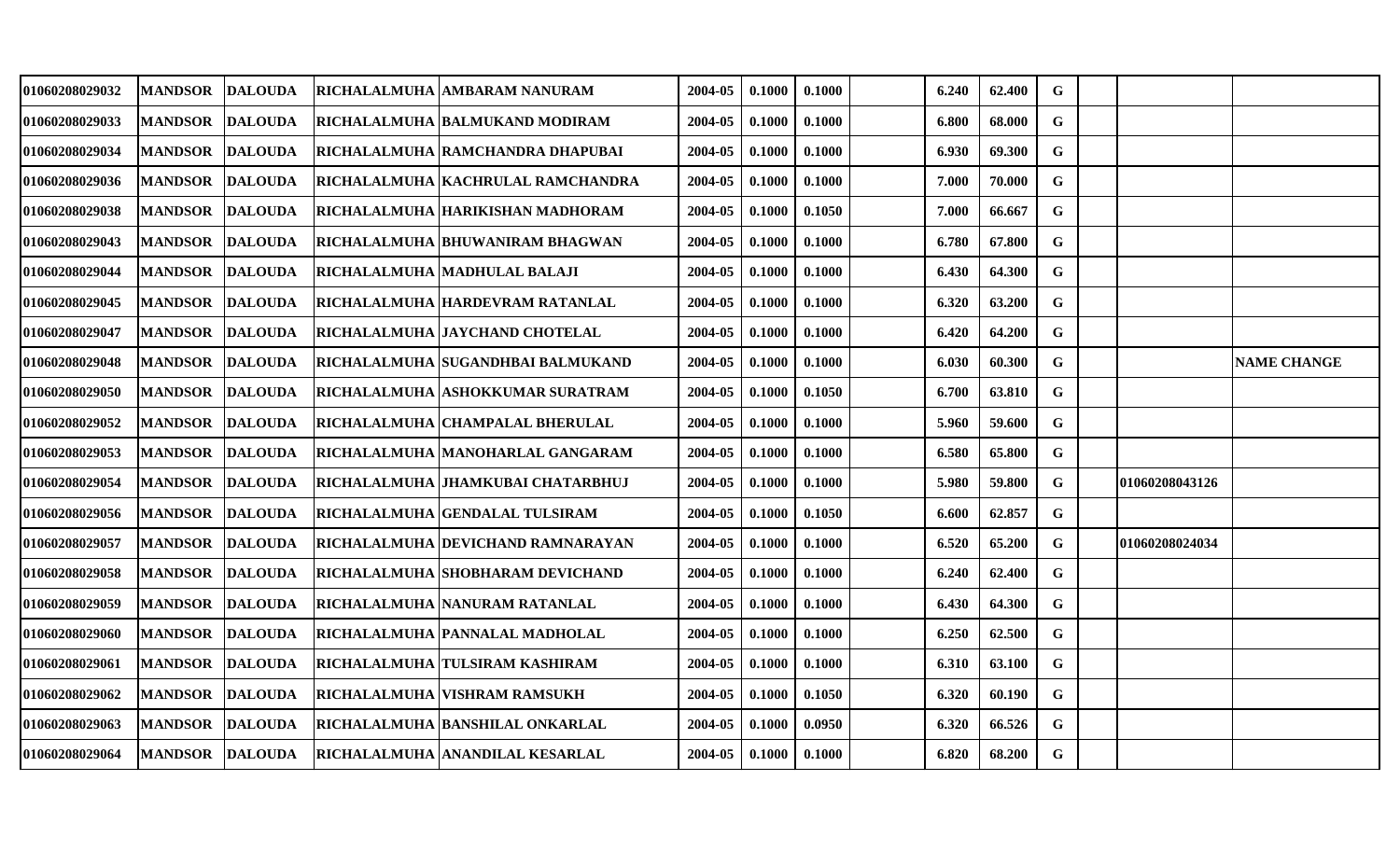| 01060208029066        | <b>MANDSOR</b> | <b>DALOUDA</b> |                            | RICHALALMUHA  RAMNARAYAN KASHIRAM            | 2004-05 | 0.1000 | 0.1000 | 6.290 | 62.900 | G           |    |                    |
|-----------------------|----------------|----------------|----------------------------|----------------------------------------------|---------|--------|--------|-------|--------|-------------|----|--------------------|
| 01060208029067        | <b>MANDSOR</b> | <b>DALOUDA</b> |                            | RICHALALMUHA BHAGWATILAL NANDRAM             | 2004-05 | 0.1000 | 0.1000 | 5.690 | 56.900 | $\mathbf G$ |    |                    |
| <b>01060208029068</b> | <b>MANDSOR</b> | <b>DALOUDA</b> |                            | RICHALALMUHA  UKARLAL BHAGWAN                | 2004-05 | 0.1000 | 0.1050 | 8.470 | 80.667 | $\mathbf G$ |    |                    |
| 01060208029070        | <b>MANDSOR</b> | <b>DALOUDA</b> |                            | <b>RICHALALMUHA  VENIRAM CHENRAM</b>         | 2004-05 | 0.1000 | 0.0950 | 6.230 | 65.579 | G           |    |                    |
| <b>01060208029071</b> | <b>MANDSOR</b> | <b>DALOUDA</b> |                            | <b>RICHALALMUHA FULCHAND SHIVRAM</b>         | 2004-05 | 0.1000 | 0.1000 | 7.910 | 79.100 | $\mathbf G$ |    |                    |
| 01060208029072        | <b>MANDSOR</b> | <b>DALOUDA</b> |                            | RICHALALMUHA VIKRAMKUMAR SITARAM             | 2004-05 | 0.1000 | 0.1000 | 7.150 | 71.500 | $\mathbf G$ |    |                    |
| 01060208029073        | <b>MANDSOR</b> | <b>DALOUDA</b> |                            | RICHALALMUHA GHANSHYAM BADRILAL              | 2004-05 | 0.1000 | 0.0950 | 5.950 | 62.632 | G           |    |                    |
| <b>01060208029074</b> | <b>MANDSOR</b> | <b>DALOUDA</b> |                            | RICHALALMUHA SATYNARAYAN KANHAIYALAL         | 2004-05 | 0.1000 | 0.1000 | 5.950 | 59.500 | $\mathbf G$ |    |                    |
| <b>01060208029075</b> | <b>MANDSOR</b> | <b>DALOUDA</b> |                            | RICHALALMUHA KHAYALIRAM DEVRAM               | 2004-05 | 0.1000 | 0.1000 | 6.340 | 63.400 | $\mathbf G$ |    |                    |
| 01060208029076        | <b>MANDSOR</b> | <b>DALOUDA</b> |                            | RICHALALMUHA  MADHOLAL KASHIRAM              | 2004-05 | 0.1000 | 0.0900 | 5.860 | 65.111 | G           |    |                    |
| <b>01060208029077</b> | <b>MANDSOR</b> | <b>DALOUDA</b> |                            | <b>RICHALALMUHA BADRILAL SHIVRAM</b>         | 2004-05 | 0.1000 | 0.1000 | 6.390 | 63.900 | G           |    |                    |
| 01060208029078        | <b>MANDSOR</b> | <b>DALOUDA</b> |                            | RICHALALMUHA  UMASHANKAR RAMNARAYAN          | 2004-05 | 0.1000 | 0.1000 | 6.370 | 63.700 | $\mathbf G$ |    |                    |
| 01060208029080        | <b>MANDSOR</b> | <b>DALOUDA</b> |                            | RICHALALMUHA  BALMUKAND PANNALAL             | 2004-05 | 0.1000 | 0.1000 | 5.970 | 59.700 | ${\bf G}$   |    |                    |
| 01060208029081        | <b>MANDSOR</b> | <b>DALOUDA</b> |                            | RICHALALMUHA BALMUKAND BHANWARLAL PATIDAR    | 2004-05 | 0.1000 | 0.1000 | 6.260 | 62.600 | G           |    |                    |
| 01060208029082        | <b>MANDSOR</b> | <b>DALOUDA</b> |                            | RICHALALMUHA  BANSHILAL BHERULAL             | 2004-05 | 0.1000 | 0.1050 | 6.230 | 59.333 | $\mathbf G$ |    |                    |
| 01060208029083        | <b>MANDSOR</b> | <b>DALOUDA</b> |                            | RICHALALMUHA  RAMESHWAR CHOTELAL             | 2004-05 | 0.1000 | 0.1000 | 6.400 | 64.000 | $\mathbf G$ |    |                    |
| 01060208029085        | <b>MANDSOR</b> | <b>DALOUDA</b> |                            | <b>RICHALALMUHA PRAHLAD MANGILAL</b>         | 2004-05 | 0.1000 | 0.1000 | 6.390 | 63.900 | G           |    |                    |
| 01060208029089        | <b>MANDSOR</b> | <b>DALOUDA</b> |                            | <b>RICHALALMUHA SHASHIKUMAR DURGASHANKAR</b> | 2004-05 | 0.1000 | 0.0900 | 5.920 | 65.778 | $\mathbf G$ |    | <b>NAME CHANGE</b> |
| 01060208029090        | <b>MANDSOR</b> | <b>DALOUDA</b> |                            | RICHALALMUHA  SHANTILAL JAGANNATH            | 2004-05 | 0.1000 | 0.1050 | 6.430 | 61.238 | ${\bf G}$   |    |                    |
| 01060208029091        | <b>MANDSOR</b> | <b>DALOUDA</b> |                            | RICHALALMUHA MANGILAL CHENRAM                | 2004-05 | 0.1000 | 0.1000 | 6.250 | 62.500 | $\mathbf G$ |    |                    |
| 01060208029093        | <b>MANDSOR</b> | <b>DALOUDA</b> | RICHALALMUHA  SITABAI MOTI |                                              | 2004-05 | 0.1000 | 0.1050 | 6.980 | 66.476 | G           | 09 |                    |
| 01060208029094        | <b>MANDSOR</b> | <b>DALOUDA</b> |                            | <b>RICHALALMUHA RAMPRASAD NATHULAL</b>       | 2004-05 | 0.1000 | 0.1050 | 6.870 | 65.429 | G           |    |                    |
| 01060208029095        | <b>MANDSOR</b> | <b>DALOUDA</b> |                            | RICHALALMUHA RAMESHWAR MATHURALAL            | 2004-05 | 0.1000 | 0.1000 | 6.030 | 60.300 | $\mathbf G$ |    |                    |
|                       |                |                |                            |                                              |         |        |        |       |        |             |    |                    |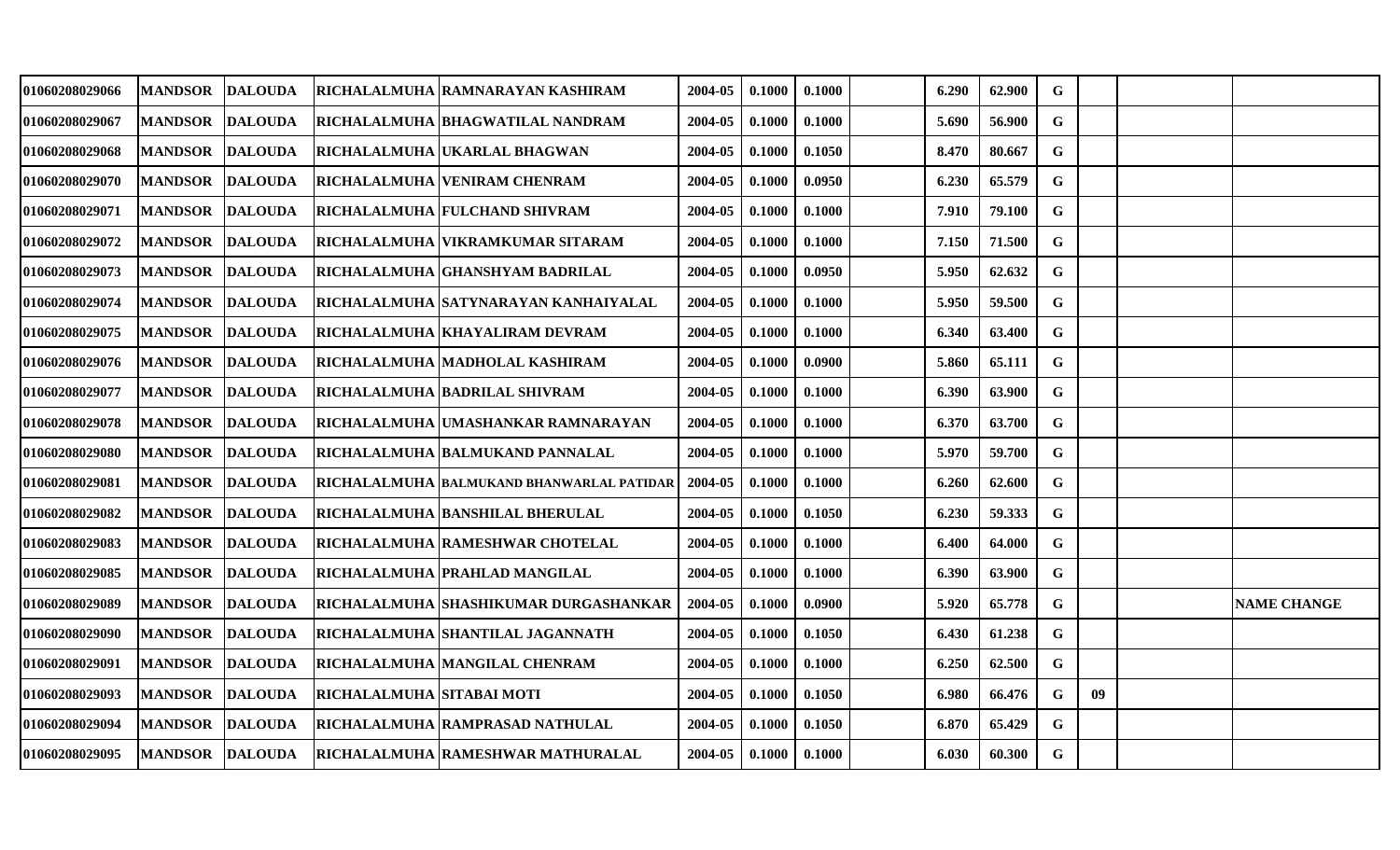| 01060208029098        | <b>MANDSOR</b>   | <b>DALOUDA</b> | RICHALALMUHA RAMNARAYAN DALURAM           | 2004-05 | 0.1000 | 0.1000 | 6.270 | 62.700 | G           |    |                |                    |
|-----------------------|------------------|----------------|-------------------------------------------|---------|--------|--------|-------|--------|-------------|----|----------------|--------------------|
| 01060208029100        | <b>MANDSOR</b>   | <b>DALOUDA</b> | RICHALALMUHA  BALMUKUND MATHURALAL        | 2004-05 | 0.1000 | 0.1000 | 6.130 | 61.300 | G           |    |                |                    |
| 01060208029103        | <b>MANDSOR</b>   | <b>DALOUDA</b> | RICHALALMUHA  DEVRAM SHIVNARAYAN          | 2004-05 | 0.1000 | 0.1050 | 6.880 | 65.524 | $\mathbf G$ |    |                |                    |
| <b>01060208029106</b> | <b>MANDSOR</b>   | <b>DALOUDA</b> | RICHALALMUHA  ONKARLAL RAMNIWAS           | 2004-05 | 0.1000 | 0.1050 | 6.560 | 62.476 | $\mathbf G$ |    |                |                    |
| 01060208029108        | <b>MANDSOR</b>   | <b>DALOUDA</b> | RICHALALMUHA  SHRANGARBAI RAMGOPAL        | 2004-05 | 0.1000 | 0.1050 | 6.620 | 63.048 | G           |    |                |                    |
| <b>01060208029109</b> | <b>MANDSOR</b>   | <b>DALOUDA</b> | RICHALALMUHA MANGILAL RAMCHANDRA          | 2004-05 | 0.1000 | 0.1000 | 5.940 | 59.400 | $\mathbf G$ |    |                |                    |
| 01060208029110        | <b>MANDSOR</b>   | <b>DALOUDA</b> | RICHALALMUHA  SAJJANSINGH ONKARSINGH      | 2004-05 | 0.1000 | 0.0950 | 6.160 | 64.842 | G           |    |                |                    |
| 01060208029112        | <b>MANDSOR</b>   | <b>DALOUDA</b> | RICHALALMUHA  BAGDIRAM BHERULAL           | 2004-05 | 0.1000 | 0.1050 | 6.430 | 61.238 | G           |    |                |                    |
| 01060208029113        | <b>MANDSOR</b>   | <b>DALOUDA</b> | RICHALALMUHA  RATANLAL KANHAIYALAL        | 2004-05 | 0.1000 | 0.1000 | 6.110 | 61.100 | $\mathbf G$ |    |                | <b>NAME CHANGE</b> |
| 01060208029117        | <b>MANDSOR</b>   | <b>DALOUDA</b> | <b>RICHALALMUHA BHUWAN KESHURAM</b>       | 2004-05 | 0.1000 | 0.0850 | 4.970 | 58.471 | G           |    | 01060208024033 |                    |
| 01060208029118        | <b>MANDSOR</b>   | <b>DALOUDA</b> | RICHALALMUHA RAMESHWAR BHERULAL           | 2004-05 | 0.1000 | 0.1050 | 5.370 | 51.143 | G           | 04 |                |                    |
| 01060208029119        | <b>MANDSOR</b>   | <b>DALOUDA</b> | RICHALALMUHA  BASANTILAL LAXMINARAYAN     | 2004-05 | 0.1000 | 0.1000 | 6.380 | 63.800 | G           |    |                |                    |
| <b>01060208029121</b> | <b>MANDSOR</b>   | <b>DALOUDA</b> | RICHALALMUHA FAKIR MOHAMMAD VAJIR         | 2004-05 | 0.1000 | 0.1000 | 6.130 | 61.300 | G           |    |                |                    |
| 01060208029123        | <b>MANDSOR</b>   | <b>DALOUDA</b> | <b>RICHALALMUHA SURESHCHAND CHAMPALAL</b> | 2004-05 | 0.1000 | 0.1000 | 6.320 | 63.200 | G           |    |                |                    |
| 01060208029125        | <b>MANDSOR</b>   | <b>DALOUDA</b> | RICHALALMUHA  BANSHILAL HIRALAL           | 2004-05 | 0.1000 | 0.1050 | 6.620 | 63.048 | $\mathbf G$ |    |                |                    |
| <b>01060208029126</b> | <b>MANDSOR</b>   | <b>DALOUDA</b> | RICHALALMUHA BHAGWANTABAI DEVICHAND       | 2004-05 | 0.1000 | 0.1000 | 6.230 | 62.300 | G           |    |                |                    |
| 01060208029127        | <b>MANDSOR</b>   | <b>DALOUDA</b> | RICHALALMUHA   MANGUBAI RANCHODDAS        | 2004-05 | 0.1000 | 0.1000 | 6.150 | 61.500 | G           |    |                |                    |
| <b>01060208029128</b> | <b>MANDSOR</b>   | <b>DALOUDA</b> | RICHALALMUHA  ISHWARLAL MANOHARDAS        | 2004-05 | 0.1000 | 0.1000 | 6.440 | 64.400 | $\mathbf G$ |    |                |                    |
| 01060208029129        | <b>MANDSOR</b>   | <b>DALOUDA</b> | RICHALALMUHA  PARMANAND RAMNARAYAN        | 2004-05 | 0.1000 | 0.1000 | 6.730 | 67.300 | G           |    | 01060208024037 |                    |
| 01060208029130        | <b>MANDSOR</b>   | <b>DALOUDA</b> | RICHALALMUHA  BALARAM BHUWANIRAM          | 2004-05 | 0.1000 | 0.0950 | 5.900 | 62.105 | $\mathbf G$ |    |                |                    |
| 01060208029132        | <b>MANDSOR</b>   | <b>DALOUDA</b> | RICHALALMUHA PUSHKARLAL KANHAIYALAL       | 2004-05 | 0.1000 | 0.1000 | 6.430 | 64.300 | $\mathbf G$ |    |                |                    |
| 01060208029133        | <b>MANDSOR</b>   | <b>DALOUDA</b> | RICHALALMUHA SATYANARAYAN VARDICHAND      | 2004-05 | 0.1000 | 0.1050 | 6.940 | 66.095 | $\mathbf G$ |    |                |                    |
| 01060208029134        | MANDSOR  DALOUDA |                | <b>RICHALALMUHA GOPAL ASHOKKUMAR</b>      | 2004-05 | 0.1000 | 0.1000 | 6.300 | 63.000 | G           |    | 01060208049101 |                    |
|                       |                  |                |                                           |         |        |        |       |        |             |    |                |                    |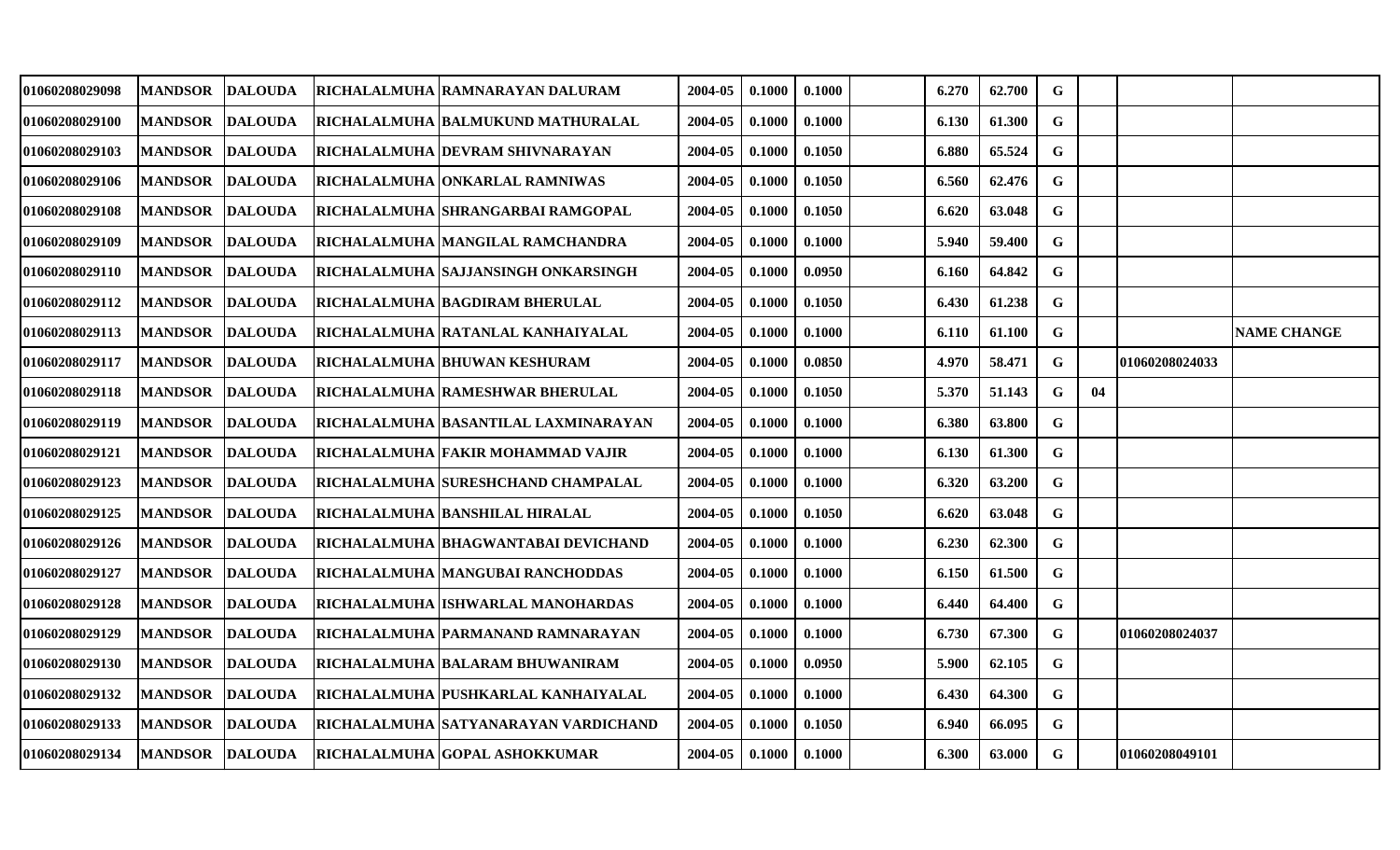| 01060208029135        | <b>MANDSOR</b> | <b>DALOUDA</b> | <b>RICHALALMUHA</b> | <b>IDEVRAM MANGILAL NAI</b>             | 2004-05 | 0.1000 | 0.1000 | 6.580 | 65.800 | G           |    |                |                    |
|-----------------------|----------------|----------------|---------------------|-----------------------------------------|---------|--------|--------|-------|--------|-------------|----|----------------|--------------------|
| 01060208029136        | <b>MANDSOR</b> | <b>DALOUDA</b> |                     | RICHALALMUHA PARMANAND BHAGIRATH        | 2004-05 | 0.1000 | 0.1000 | 6.510 | 65.100 | $\mathbf G$ |    |                |                    |
| <b>01060208029137</b> | <b>MANDSOR</b> | <b>DALOUDA</b> |                     | RICHALALMUHA  SURESHCHAND KHYALIRAM     | 2004-05 | 0.1000 | 0.1000 | 6.480 | 64.800 | $\mathbf G$ |    |                |                    |
| 01060208029138        | <b>MANDSOR</b> | <b>DALOUDA</b> |                     | RICHALALMUHA  DHANSUKH JAYRAJ           | 2004-05 | 0.1000 | 0.1000 | 6.630 | 66.300 | G           |    |                |                    |
| 01060208029139        | <b>MANDSOR</b> | <b>DALOUDA</b> |                     | <b>RICHALALMUHA  CHANDKHA KHAJUKHA</b>  | 2004-05 | 0.1000 | 0.1000 | 6.010 | 60.100 | $\mathbf G$ |    |                |                    |
| 01060208029142        | <b>MANDSOR</b> | <b>DALOUDA</b> |                     | RICHALALMUHA ATMARAM DOLATRAM           | 2004-05 | 0.1000 | 0.1000 | 6.840 | 68.400 | $\mathbf G$ |    |                |                    |
| 01060208029143        | <b>MANDSOR</b> | <b>DALOUDA</b> |                     | RICHALALMUHA SURESHCHANDRA LAXMINARAYAN | 2004-05 | 0.1000 | 0.1000 | 6.410 | 64.100 | G           |    |                | <b>NAME CHANGE</b> |
| 01060208029144        | <b>MANDSOR</b> | <b>DALOUDA</b> |                     | RICHALALMUHA RAMDAYAL RAMPRASAD         | 2004-05 | 0.1000 | 0.1050 | 6.670 | 63.524 | $\mathbf G$ |    |                |                    |
| 01060208029145        | <b>MANDSOR</b> | <b>DALOUDA</b> |                     | RICHALALMUHA   KHEMRAJ RAMPRASAD        | 2004-05 | 0.1000 | 0.1000 | 6.430 | 64.300 | $\mathbf G$ |    |                |                    |
| 01060208029147        | <b>MANDSOR</b> | <b>DALOUDA</b> |                     | RICHALALMUHA  HARIVALLABH SHANKARLAL    | 2004-05 | 0.1000 | 0.1000 | 6.790 | 67.900 | G           |    |                |                    |
| 01060208029148        | <b>MANDSOR</b> | <b>DALOUDA</b> |                     | RICHALALMUHA MANGILAL SHOBHARAM         | 2004-05 | 0.1000 | 0.1050 | 6.550 | 62.381 | G           |    |                |                    |
| 01060208029149        | <b>MANDSOR</b> | <b>DALOUDA</b> |                     | <b>RICHALALMUHA RAMPRAHLAD UDERAM</b>   | 2004-05 | 0.1000 | 0.1000 | 6.580 | 65.800 | $\mathbf G$ |    |                |                    |
| 01060208029150        | <b>MANDSOR</b> | <b>DALOUDA</b> |                     | RICHALALMUHA  SHANTILAL BHANWARLAL      | 2004-05 | 0.1000 | 0.0900 | 6.450 | 71.667 | $\mathbf G$ |    |                |                    |
| 01060208029151        | <b>MANDSOR</b> | <b>DALOUDA</b> |                     | RICHALALMUHA NAMINOOR VAJIRMOHAMMAD     | 2004-05 | 0.1000 | 0.0950 | 6.070 | 63.895 | G           |    |                |                    |
| <b>01060208029156</b> | <b>MANDSOR</b> | <b>DALOUDA</b> |                     | RICHALALMUHA  RAJARAM MANGILAL          | 2004-05 | 0.1000 | 0.1050 | 6.250 | 59.524 | $\mathbf G$ |    |                |                    |
| 01060208029157        | <b>MANDSOR</b> | <b>DALOUDA</b> |                     | RICHALALMUHA  RAVINDRAKUMAR RAMESHWAR   | 2004-05 | 0.1000 | 0.1000 | 6.030 | 60.300 | G           |    |                |                    |
| 01060208029140        | <b>MANDSOR</b> | <b>DALOUDA</b> |                     | RICHALALMUHA SARJUBAI MANGILAL          | 2004-05 | 0.1000 | 0.1000 | 6.590 | 65.900 | G           |    | 01060208024035 |                    |
| 01060208029171        | <b>MANDSOR</b> | <b>DALOUDA</b> |                     | RICHALALMUHA DEVKARAN RAMNARAYAN        | 2004-05 | 0.1000 | 0.1000 | 6.180 | 61.800 | G           |    |                |                    |
| 01060208029178        | <b>MANDSOR</b> | <b>DALOUDA</b> |                     | RICHALALMUHA  KAMLASHANKAR GULABCHAND   | 2004-05 | 0.1000 | 0.1000 | 6.580 | 65.800 | G           |    | 01060208032134 | <b>NAME CHANGE</b> |
| 01060208029196        | <b>MANDSOR</b> | <b>DALOUDA</b> |                     | <b>RICHALALMUHA KHEMRAJ FAKIRCHAND</b>  | 2004-05 | 0.1000 | 0.1000 | 6.110 | 61.100 | G           |    |                |                    |
| 01060208029197        | <b>MANDSOR</b> | <b>DALOUDA</b> |                     | RICHALALMUHA  LAXMICHAND UMMEDRAM       | 2004-05 | 0.1000 | 0.0950 | 5.960 | 62.737 | G           |    |                |                    |
| 01060208029065        | <b>MANDSOR</b> | <b>DALOUDA</b> |                     | RICHALALMUHA  SONABAI KAILASH           | 2004-05 | 0.1000 | 0.0950 | 6.310 | 66.421 | G           |    |                |                    |
| <b>01060317124001</b> | <b>RATLAM</b>  | <b>RATLAM</b>  | <b>RUGNATHGAD</b>   | <b>BHANWARSINGH PARVATSINGH</b>         | 2004-05 | 0.1000 | 0.1000 | 5.140 | 51.400 | G           | 04 |                |                    |
|                       |                |                |                     |                                         |         |        |        |       |        |             |    |                |                    |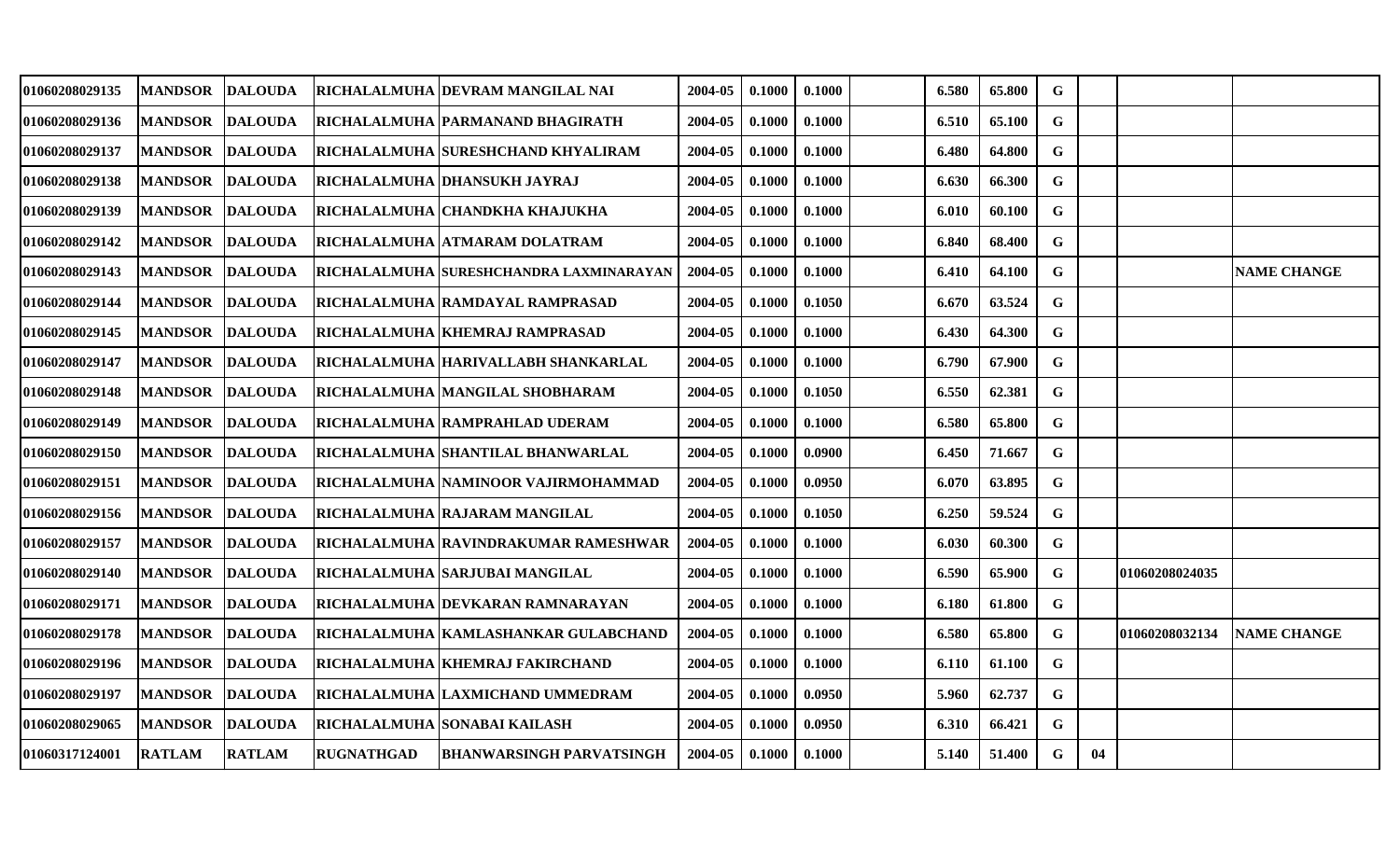| 01060317124003 | <b>RATLAM</b>   | <b>RATLAM</b>  | <b>RUGNATHGAD</b> | <b>GANGARAM RUPA</b>          | 2004-05 | 0.1000 | 0.1050 | 5.510 | 52.476 | G           | 04 |  |
|----------------|-----------------|----------------|-------------------|-------------------------------|---------|--------|--------|-------|--------|-------------|----|--|
| 01060317124007 | <b>RATLAM</b>   | <b>RATLAM</b>  | <b>RUGNATHGAD</b> | <b>KANIRAM AMBARAM RUPA</b>   | 2004-05 | 0.1000 | 0.1050 | 5.820 | 55.429 | G           | 10 |  |
| 01060317124008 | <b>RATLAM</b>   | <b>RATLAM</b>  | <b>RUGNATHGAD</b> | <b>LAXMAN BHUWAN</b>          | 2004-05 | 0.1000 | 0.1000 | 5.350 | 53.500 | G           | 04 |  |
| 01060317124009 | <b>RATLAM</b>   | <b>RATLAM</b>  | <b>RUGNATHGAD</b> | <b>DHANNA MANNA BALAI</b>     | 2004-05 | 0.1000 | 0.1000 | 5.870 | 58.700 | G           | 10 |  |
| 01060317124010 | <b>RATLAM</b>   | <b>RATLAM</b>  | <b>RUGNATHGAD</b> | <b>AMRA NAWAL GAYRI</b>       | 2004-05 | 0.1000 | 0.1050 | 4.870 | 46.381 | G           | 04 |  |
| 01060317124011 | <b>RATLAM</b>   | <b>RATLAM</b>  | <b>RUGNATHGAD</b> | <b>JASVANTSINGH MOTISINGH</b> | 2004-05 | 0.1000 | 0.1050 | 5.940 | 56.571 | G           | 10 |  |
| 01060317124012 | <b>RATLAM</b>   | <b>RATLAM</b>  | <b>RUGNATHGAD</b> | <b>GHISIBAI KANHAIYALAL</b>   | 2004-05 | 0.1000 | 0.1000 | 6.050 | 60.500 | G           | 10 |  |
| 01060316069003 | <b>RATLAM</b>   | <b>JAORA</b>   | <b>RUPNAGAR</b>   | <b>CHUNNILAL PREMCHAND</b>    | 2004-05 | 0.1000 | 0.0950 | 5.670 | 59.684 | G           | 10 |  |
| 01060316069004 | <b>RATLAM</b>   | <b>JAORA</b>   | <b>RUPNAGAR</b>   | <b>MANGULAL PREMCHAND</b>     | 2004-05 | 0.1000 | 0.1050 | 6.030 | 57.429 | $\mathbf G$ | 10 |  |
| 01060316069005 | <b>RATLAM</b>   | <b>JAORA</b>   | <b>RUPNAGAR</b>   | <b>ONKARLAL BHUWAN</b>        | 2004-05 | 0.1000 | 0.1050 | 4.310 | 41.048 | G           | 04 |  |
| 01060316069007 | <b>RATLAM</b>   | <b>JAORA</b>   | <b>RUPNAGAR</b>   | <b>DOLATRAM NANURAM</b>       | 2004-05 | 0.1000 | 0.1050 | 5.730 | 54.571 | G           | 10 |  |
| 01060316069010 | <b>RATLAM</b>   | <b>JAORA</b>   | <b>RUPNAGAR</b>   | <b>BHERULAL TULSIRAM</b>      | 2004-05 | 0.1000 | 0.1000 | 5.370 | 53.700 | G           | 04 |  |
| 01060316069014 | <b>RATLAM</b>   | <b>JAORA</b>   | <b>RUPNAGAR</b>   | DALURAM RAMCHANDRA TELI       | 2004-05 | 0.1000 | 0.1000 | 5.660 | 56.600 | G           | 10 |  |
| 01060316069015 | <b>RATLAM</b>   | <b>JAORA</b>   | <b>RUPNAGAR</b>   | SHIVNARAYAN PRATHVIRAJ        | 2004-05 | 0.1000 | 0.1000 | 5.710 | 57.100 | G           | 10 |  |
| 01060208039004 | <b>MANDSOR</b>  | <b>DALOUDA</b> | <b>SAGWALI</b>    | SAWARAM GABRU GAYARI          | 2004-05 | 0.1000 | 0.1000 | 6.130 | 61.300 | $\mathbf G$ |    |  |
| 01060208039005 | <b>MANDSOR</b>  | <b>DALOUDA</b> | <b>SAGWALI</b>    | <b>DEVRAM VAJJA</b>           | 2004-05 | 0.1000 | 0.1000 | 6.380 | 63.800 | G           |    |  |
| 01060208039009 | <b>MANDSOR</b>  | <b>DALOUDA</b> | <b>SAGWALI</b>    | <b>GITABAI ASHARAM</b>        | 2004-05 | 0.1000 | 0.1000 | 5.880 | 58.800 | $\mathbf G$ |    |  |
| 01060208039010 | <b>MANDSOR</b>  | <b>DALOUDA</b> | <b>SAGWALI</b>    | NANURAM RAMCHANDRA            | 2004-05 | 0.1000 | 0.1000 | 5.750 | 57.500 | G           |    |  |
| 01060208039015 | <b>MANDSOR</b>  | <b>DALOUDA</b> | <b>SAGWALI</b>    | <b>BHAGIRATH RAMA</b>         | 2004-05 | 0.1000 | 0.0950 | 5.440 | 57.263 | G           |    |  |
| 01060208039019 | <b>MANDSOR</b>  | <b>DALOUDA</b> | <b>SAGWALI</b>    | <b>BHUWAN GABRU</b>           | 2004-05 | 0.1000 | 0.1050 | 6.400 | 60.952 | G           |    |  |
| 01060208039021 | <b>MANDSOR</b>  | <b>DALOUDA</b> | <b>SAGWALI</b>    | <b>BHANWARLAL RAMIBAI</b>     | 2004-05 | 0.1000 | 0.1050 | 6.320 | 60.190 | G           |    |  |
| 01060208039025 | <b>MANDSOR</b>  | <b>DALOUDA</b> | <b>SAGWALI</b>    | <b>RAJARAM BHERULAL</b>       | 2004-05 | 0.1000 | 0.1000 | 6.480 | 64.800 | G           |    |  |
| 01060208039026 | MANDSOR DALOUDA |                | <b>SAGWALI</b>    | MANGIBAI MATHURALAL           | 2004-05 | 0.1000 | 0.1000 | 6.460 | 64.600 | G           |    |  |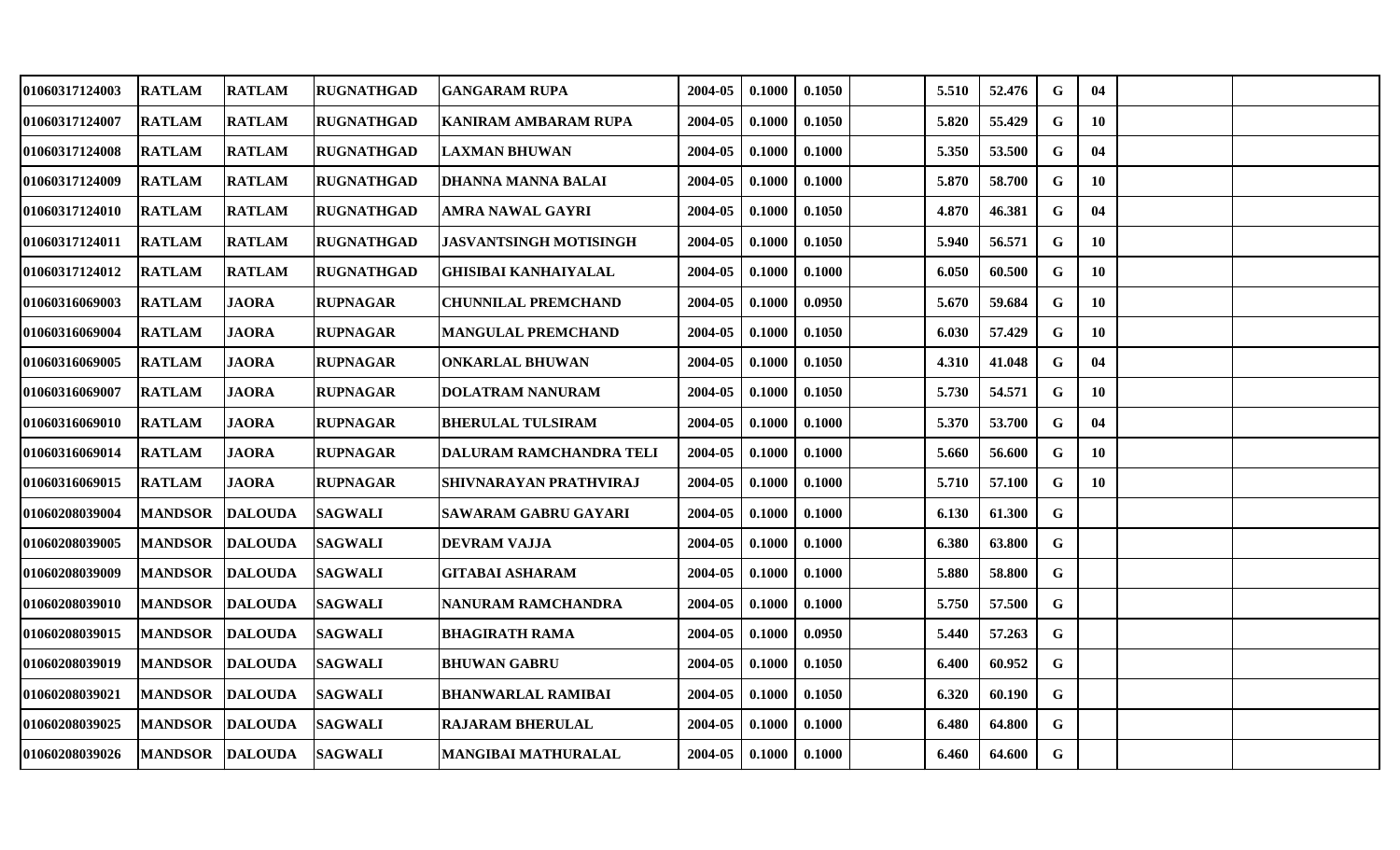| 01060315056004        | <b>RATLAM</b> | <b>SAILANA</b> | <b>SAILANA</b> | <b>MANNALAL VARDICHAND</b>   | 2004-05 | 0.1000 | 0.0950 | 6.230 | 65.579 | $\mathbf G$  |    |  |
|-----------------------|---------------|----------------|----------------|------------------------------|---------|--------|--------|-------|--------|--------------|----|--|
| 01060315056006        | <b>RATLAM</b> | <b>SAILANA</b> | <b>SAILANA</b> | <b>RAMACHANDRA KALU</b>      | 2004-05 | 0.1000 | 0.1050 | 5.180 | 49.333 | $\mathbf G$  | 04 |  |
| 01060315056007        | <b>RATLAM</b> | <b>SAILANA</b> | <b>SAILANA</b> | <b>SHOBHARAM KALU</b>        | 2004-05 | 0.1000 |        |       |        | $\mathbf{F}$ |    |  |
| <b>01060315056008</b> | <b>RATLAM</b> | <b>SAILANA</b> | <b>SAILANA</b> | KAMERIBAI AMRATRAM           | 2004-05 | 0.1000 | 0.1000 | 5.920 | 59.200 | G            |    |  |
| <b>01060315056009</b> | <b>RATLAM</b> | <b>SAILANA</b> | <b>SAILANA</b> | <b>NANDA BHAGGA</b>          | 2004-05 | 0.1000 | 0.0950 | 5.580 | 58.737 | G            |    |  |
| 01060315056013        | <b>RATLAM</b> | <b>SAILANA</b> | <b>SAILANA</b> | <b>RAMCHANDRA NANURAM</b>    | 2004-05 | 0.1000 | 0.1050 | 6.590 | 62.761 | $\mathbf G$  |    |  |
| 01060315056014        | <b>RATLAM</b> | <b>SAILANA</b> | <b>SAILANA</b> | <b>KANHAIYALAL KALU</b>      | 2004-05 | 0.1000 | 0.1000 | 5.880 | 58.800 | G            |    |  |
| 01060315056015        | <b>RATLAM</b> | <b>SAILANA</b> | <b>SAILANA</b> | <b>SALAGRAM PUNA</b>         | 2004-05 | 0.1000 | 0.1050 | 5.580 | 53.143 | G            | 04 |  |
| 01060315056016        | <b>RATLAM</b> | <b>SAILANA</b> | SAILANA        | <b>BHAGIRATH DHULJI</b>      | 2004-05 | 0.1000 | 0.1000 | 5.890 | 58.900 | G            |    |  |
| 01060315056017        | <b>RATLAM</b> | <b>SAILANA</b> | <b>SAILANA</b> | <b>BADRILAL NANDA</b>        | 2004-05 | 0.1000 | 0.1000 | 6.080 | 60.800 | G            |    |  |
| 01060315056019        | <b>RATLAM</b> | <b>SAILANA</b> | <b>SAILANA</b> | <b>RAMESHCHAND GOVINDRAM</b> | 2004-05 | 0.1000 | 0.1000 | 5.950 | 59.500 | G            |    |  |
| 01060315056022        | <b>RATLAM</b> | <b>SAILANA</b> | <b>SAILANA</b> | <b>HIRALAL BHAGWAN</b>       | 2004-05 | 0.1000 | 0.1000 | 2.340 | 23.400 | $\mathbf I$  | 02 |  |
| 01060315056023        | <b>RATLAM</b> | <b>SAILANA</b> | <b>SAILANA</b> | <b>KARURAM GOVINDRAM</b>     | 2004-05 | 0.1000 | 0.0950 | 5.120 | 53.894 | G            | 04 |  |
| 01060315056024        | <b>RATLAM</b> | <b>SAILANA</b> | <b>SAILANA</b> | DEVCHAND AMBARAM             | 2004-05 | 0.1000 | 0.0900 | 7.380 | 82.000 | $\mathbf G$  |    |  |
| <b>01060315056026</b> | <b>RATLAM</b> | <b>SAILANA</b> | <b>SAILANA</b> | <b>BHERULAL BAGDIRAM</b>     | 2004-05 | 0.1000 | 0.1000 | 5.770 | 57.700 | G            |    |  |
| 01060315056027        | <b>RATLAM</b> | <b>SAILANA</b> | <b>SAILANA</b> | RAMCHANDRA JAGANNATH         | 2004-05 | 0.1000 | 0.1000 | 6.290 | 62.900 | G            |    |  |
| 01060315056030        | <b>RATLAM</b> | <b>SAILANA</b> | <b>SAILANA</b> | KANCHANBAI BHAGIRATH         | 2004-05 | 0.1000 | 0.1050 | 6.280 | 59.810 | $\mathbf G$  |    |  |
| <b>01060315056031</b> | <b>RATLAM</b> | <b>SAILANA</b> | <b>SAILANA</b> | <b>JAGANNATH KEVAL</b>       | 2004-05 | 0.1000 | 0.1000 | 5.460 | 54.600 | $\mathbf G$  |    |  |
| 01060315056040        | <b>RATLAM</b> | <b>SAILANA</b> | <b>SAILANA</b> | <b>GOVINDRAM RADHU JI</b>    | 2004-05 | 0.1000 | 0.1000 | 6.960 | 69.600 | G            |    |  |
| <b>01060315056041</b> | <b>RATLAM</b> | <b>SAILANA</b> | <b>SAILANA</b> | <b>GIRDHARI DEVCHAND</b>     | 2004-05 | 0.1000 | 0.1000 | 5.770 | 57.700 | $\mathbf G$  |    |  |
| 01060315056043        | <b>RATLAM</b> | <b>SAILANA</b> | <b>SAILANA</b> | AMRATABAI SOHANLAL           | 2004-05 | 0.1000 | 0.1000 | 6.340 | 63.400 | G            |    |  |
| 01060315056046        | <b>RATLAM</b> | <b>SAILANA</b> | <b>SAILANA</b> | NANDLAL BAPULAL              | 2004-05 | 0.1000 | 0.1050 | 6.250 | 59.524 | G            |    |  |
| 01060315056047        | <b>RATLAM</b> | <b>SAILANA</b> | <b>SAILANA</b> | TEJRAM BHAGIRATH             | 2004-05 | 0.1000 | 0.1000 | 4.490 | 44.900 | G            | 04 |  |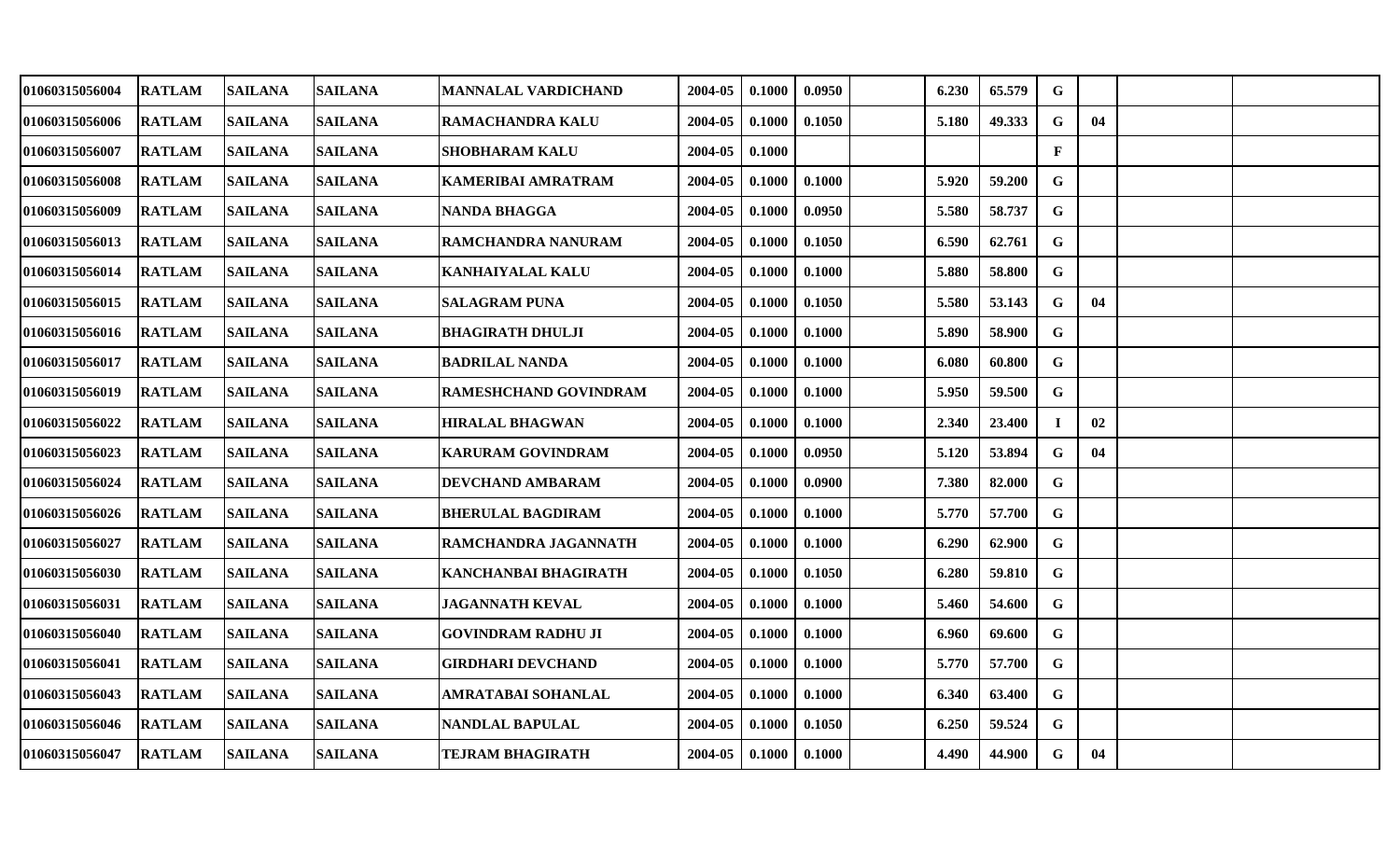| 01060315056049 | <b>RATLAM</b>          | <b>SAILANA</b> | <b>SAILANA</b> | <b>DHULJI SEWA</b>          | 2004-05 | 0.1000 | 0.1000 | 5.740 | 57.400 | G            |    |                |  |
|----------------|------------------------|----------------|----------------|-----------------------------|---------|--------|--------|-------|--------|--------------|----|----------------|--|
| 01060315056051 | <b>RATLAM</b>          | <b>SAILANA</b> | <b>SAILANA</b> | <b>NARSINGHDAS TULSIDAS</b> | 2004-05 | 0.1000 | 0.1050 | 6.090 | 58.000 | G            |    |                |  |
| 01060315056055 | <b>RATLAM</b>          | <b>SAILANA</b> | <b>SAILANA</b> | <b>MANGILAL NANDA</b>       | 2004-05 | 0.1000 | 0.1000 | 6.580 | 65.800 | $\mathbf G$  |    |                |  |
| 01060315056063 | <b>RATLAM</b>          | <b>SAILANA</b> | <b>SAILANA</b> | <b>GOPAL RADHU</b>          | 2004-05 | 0.1000 | 0.1000 | 3.400 | 34.000 | $\mathbf G$  | 04 |                |  |
| 01060315056070 | <b>RATLAM</b>          | <b>SAILANA</b> | <b>SAILANA</b> | <b>AMBARAM RATANLAL</b>     | 2004-05 | 0.1000 | 0.1000 | 5.260 | 52.600 | G            | 04 |                |  |
| 01060315056071 | <b>RATLAM</b>          | <b>SAILANA</b> | <b>SAILANA</b> | <b>KANHAIYALAL RADHU</b>    | 2004-05 | 0.1000 | 0.1000 | 3.230 | 32.300 | G            | 04 |                |  |
| 01060315056084 | <b>RATLAM</b>          | <b>SAILANA</b> | <b>SAILANA</b> | <b>MOHANLAL LALU</b>        | 2004-05 | 0.1000 |        |       |        | $\mathbf N$  |    |                |  |
| 01060315056087 | <b>RATLAM</b>          | <b>SAILANA</b> | <b>SAILANA</b> | PREMDAS TULSIDAS BERAGI     | 2004-05 | 0.1000 |        |       |        | $\mathbf{F}$ |    |                |  |
| 01060315056090 | <b>RATLAM</b>          | <b>SAILANA</b> | <b>SAILANA</b> | <b>BHARATLAL SHOBHARAM</b>  | 2004-05 | 0.1000 | 0.1000 | 6.020 | 60.200 | $\mathbf G$  |    |                |  |
| 01060315056099 | <b>RATLAM</b>          | <b>SAILANA</b> | <b>SAILANA</b> | <b>GANGARAM RAMCHAND</b>    | 2004-05 | 0.1000 | 0.1000 | 6.030 | 60.300 | G            |    |                |  |
| 01060315056101 | <b>RATLAM</b>          | <b>SAILANA</b> | <b>SAILANA</b> | NANDLAL GIRDHARI            | 2004-05 | 0.1000 | 0.1050 | 5.200 | 49.523 | G            | 04 |                |  |
| 01060315056102 | <b>RATLAM</b>          | <b>SAILANA</b> | <b>SAILANA</b> | <b>GIRDHARI RAMCHANDRA</b>  | 2004-05 | 0.1000 | 0.1050 | 5.460 | 52.000 | G            | 04 |                |  |
| 01060208043002 | <b>MANDSOR</b>         | <b>DALOUDA</b> | <b>SARSOD</b>  | <b>CHAMPALAL KESHURAM</b>   | 2004-05 | 0.1000 | 0.1000 | 5.730 | 57.300 | $\mathbf G$  |    |                |  |
| 01060208043004 | <b>MANDSOR</b>         | <b>DALOUDA</b> | <b>SARSOD</b>  | RAMCHANDRA HIRALAL          | 2004-05 | 0.1000 | 0.1000 | 5.660 | 56.600 | G            |    |                |  |
| 01060208043005 | <b>MANDSOR</b>         | <b>DALOUDA</b> | <b>SARSOD</b>  | <b>MOTILAL KALURAM</b>      | 2004-05 | 0.1000 | 0.1000 | 6.040 | 60.400 | $\mathbf G$  |    |                |  |
| 01060208043007 | <b>MANDSOR</b>         | <b>DALOUDA</b> | <b>SARSOD</b>  | <b>BHAGIRATH KALURAM</b>    | 2004-05 | 0.1000 | 0.0950 | 5.840 | 61.474 | G            |    |                |  |
| 01060208043010 | <b>MANDSOR</b>         | <b>DALOUDA</b> | <b>SARSOD</b>  | RAMCHANDRA TORIRAM          | 2004-05 | 0.1000 | 0.1000 | 6.110 | 61.100 | $\mathbf{G}$ |    |                |  |
| 01060208043012 | <b>MANDSOR</b>         | <b>DALOUDA</b> | <b>SARSOD</b>  | RAMPRASAD GOVINDRAM         | 2004-05 | 0.1000 | 0.1000 | 5.640 | 56.400 | G            |    |                |  |
| 01060208043015 | <b>MANDSOR</b>         | <b>DALOUDA</b> | <b>SARSOD</b>  | <b>BALMUKAND DHAPUBAI</b>   | 2004-05 | 0.1000 | 0.1000 | 4.040 | 40.400 |              | 02 |                |  |
| 01060208043017 | <b>MANDSOR</b>         | <b>DALOUDA</b> | <b>SARSOD</b>  | <b>MOTILAL KALU GAYRI</b>   | 2004-05 | 0.1000 | 0.1000 | 5.800 | 58.000 | $\mathbf G$  |    |                |  |
| 01060208043022 | <b>MANDSOR</b>         | <b>DALOUDA</b> | <b>SARSOD</b>  | <b>HIRALAL UDAYRAM</b>      | 2004-05 | 0.1000 | 0.1000 | 5.970 | 59.700 | $\mathbf G$  |    |                |  |
| 01060208043023 | <b>MANDSOR</b>         | <b>DALOUDA</b> | <b>SARSOD</b>  | NANALAL TORARAM             | 2004-05 | 0.1000 |        |       |        | F            |    | 01060208033138 |  |
| 01060208043025 | <b>MANDSOR DALOUDA</b> |                | <b>SARSOD</b>  | <b>SALAGRAM KASHIRAM</b>    | 2004-05 | 0.1000 | 0.1050 | 6.310 | 60.095 | G            |    |                |  |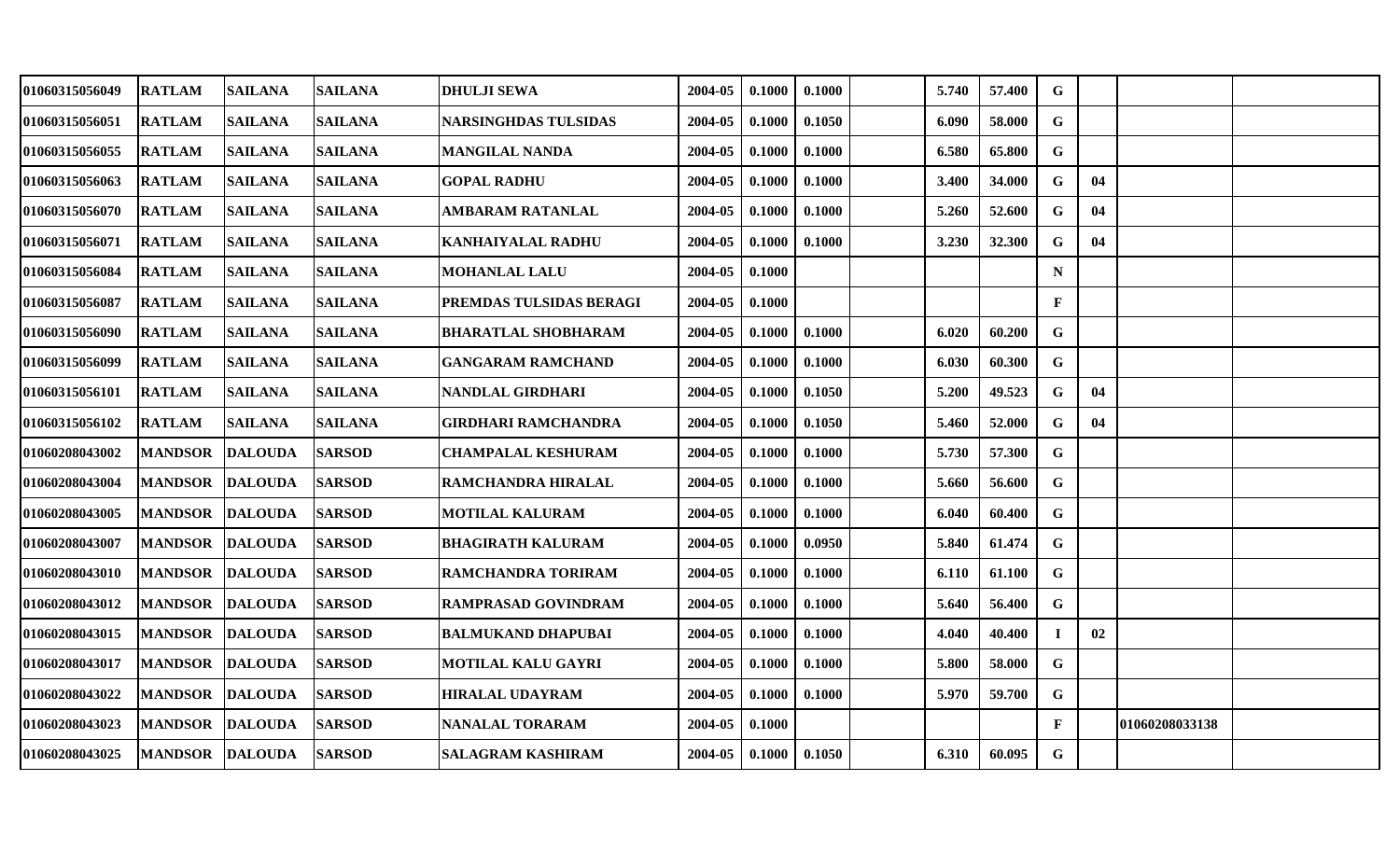| 01060208043026 | <b>MANDSOR</b>  | <b>DALOUDA</b> | <b>SARSOD</b> | <b>SHANTILAL DHANRAJ</b>    | 2004-05 | 0.1000 | 0.0950 | 6.090 | 64.105 | G           |    |                    |
|----------------|-----------------|----------------|---------------|-----------------------------|---------|--------|--------|-------|--------|-------------|----|--------------------|
| 01060208043029 | <b>MANDSOR</b>  | <b>DALOUDA</b> | <b>SARSOD</b> | <b>JAMNABAI RAMRATAN</b>    | 2004-05 | 0.1000 | 0.1000 | 6.060 | 60.600 | G           |    |                    |
| 01060208043034 | <b>MANDSOR</b>  | <b>DALOUDA</b> | <b>SARSOD</b> | HANSRAJ GULABBAI            | 2004-05 | 0.1000 | 0.0800 | 4.300 | 53.750 | G           | 04 |                    |
| 01060208043039 | <b>MANDSOR</b>  | <b>DALOUDA</b> | <b>SARSOD</b> | <b>HIRALAL CHAMPALAL</b>    | 2004-05 | 0.1000 | 0.1000 | 5.750 | 57.500 | $\mathbf G$ |    |                    |
| 01060208043043 | <b>MANDSOR</b>  | <b>DALOUDA</b> | <b>SARSOD</b> | <b>GULABBAI DHURA</b>       | 2004-05 | 0.1000 | 0.1000 | 5.920 | 59.200 | $\mathbf G$ |    |                    |
| 01060208043044 | <b>MANDSOR</b>  | <b>DALOUDA</b> | <b>SARSOD</b> | <b>SHRILAL TORARAM</b>      | 2004-05 | 0.1000 | 0.1000 | 5.960 | 59.600 | G           |    |                    |
| 01060208043045 | <b>MANDSOR</b>  | <b>DALOUDA</b> | <b>SARSOD</b> | RAMNARAYAN BHAGWAN          | 2004-05 | 0.1000 | 0.1000 | 5.700 | 57.000 | G           |    |                    |
| 01060208043049 | <b>MANDSOR</b>  | <b>DALOUDA</b> | <b>SARSOD</b> | <b>GANGABAI RAMRATAN</b>    | 2004-05 | 0.1000 | 0.1000 | 6.030 | 60.300 | $\mathbf G$ |    |                    |
| 01060208043050 | <b>MANDSOR</b>  | <b>DALOUDA</b> | <b>SARSOD</b> | MANGILAL KESHURAM           | 2004-05 | 0.1000 | 0.1000 | 5.770 | 57.700 | $\mathbf G$ |    |                    |
| 01060208043055 | <b>MANDSOR</b>  | <b>DALOUDA</b> | <b>SARSOD</b> | <b>GANGABAI KASTURCHAND</b> | 2004-05 | 0.1000 | 0.1000 | 5.820 | 58.200 | G           |    | <b>NAME CHANGE</b> |
| 01060208043057 | <b>MANDSOR</b>  | <b>DALOUDA</b> | <b>SARSOD</b> | BHAGIRATH PANNALAL          | 2004-05 | 0.1000 | 0.1000 | 5.060 | 50.600 | G           | 04 |                    |
| 01060208043058 | <b>MANDSOR</b>  | <b>DALOUDA</b> | <b>SARSOD</b> | <b>ASHARAM KALU</b>         | 2004-05 | 0.1000 | 0.1050 | 6.080 | 57.905 | $\mathbf G$ |    |                    |
| 01060208043062 | <b>MANDSOR</b>  | <b>DALOUDA</b> | <b>SARSOD</b> | <b>BHERULAL LAXMAN</b>      | 2004-05 | 0.1000 | 0.1000 | 5.970 | 59.700 | G           |    |                    |
| 01060208043063 | <b>MANDSOR</b>  | <b>DALOUDA</b> | <b>SARSOD</b> | NANDIBAI PARMANAND          | 2004-05 | 0.1000 | 0.1000 | 5.820 | 58.200 | G           |    | <b>NAME CHANGE</b> |
| 01060208043064 | <b>MANDSOR</b>  | <b>DALOUDA</b> | <b>SARSOD</b> | PRATHVIRAJ KISHAN           | 2004-05 | 0.1000 | 0.1050 | 5.260 | 50.095 | G           | 04 |                    |
| 01060208043067 | <b>MANDSOR</b>  | <b>DALOUDA</b> | <b>SARSOD</b> | <b>BALARAM KASHIRAM</b>     | 2004-05 | 0.1000 | 0.1000 | 5.730 | 57.300 | $\mathbf G$ |    |                    |
| 01060208043071 | <b>MANDSOR</b>  | <b>DALOUDA</b> | <b>SARSOD</b> | RAMCHANDRA MANGILAL         | 2004-05 | 0.1000 | 0.1050 | 6.970 | 66.381 | G           |    |                    |
| 01060208043073 | <b>MANDSOR</b>  | <b>DALOUDA</b> | <b>SARSOD</b> | <b>BHUWAN LAKHMA</b>        | 2004-05 | 0.1000 | 0.1000 | 6.210 | 62.100 | G           |    |                    |
| 01060208043076 | <b>MANDSOR</b>  | <b>DALOUDA</b> | <b>SARSOD</b> | <b>RAMKISHAN KESHURAM</b>   | 2004-05 | 0.1000 | 0.1000 | 5.810 | 58.100 | G           |    |                    |
| 01060208043080 | <b>MANDSOR</b>  | <b>DALOUDA</b> | <b>SARSOD</b> | <b>BASANTILAL MOTILAL</b>   | 2004-05 | 0.1000 | 0.1000 | 5.750 | 57.500 | $\mathbf G$ |    |                    |
| 01060208043085 | <b>MANDSOR</b>  | <b>DALOUDA</b> | <b>SARSOD</b> | <b>BALARAM LAXMAN</b>       | 2004-05 | 0.1000 | 0.0950 | 5.720 | 60.211 | G           |    |                    |
| 01060208043089 | <b>MANDSOR</b>  | <b>DALOUDA</b> | <b>SARSOD</b> | <b>SUNDARLAL HIRALAL</b>    | 2004-05 | 0.1000 | 0.1000 | 5.930 | 59.300 | G           |    |                    |
| 01060208043091 | MANDSOR DALOUDA |                | <b>SARSOD</b> | PARMANAND SHOBHARAM         | 2004-05 | 0.1000 | 0.1000 | 5.850 | 58.500 | G           |    |                    |
|                |                 |                |               |                             |         |        |        |       |        |             |    |                    |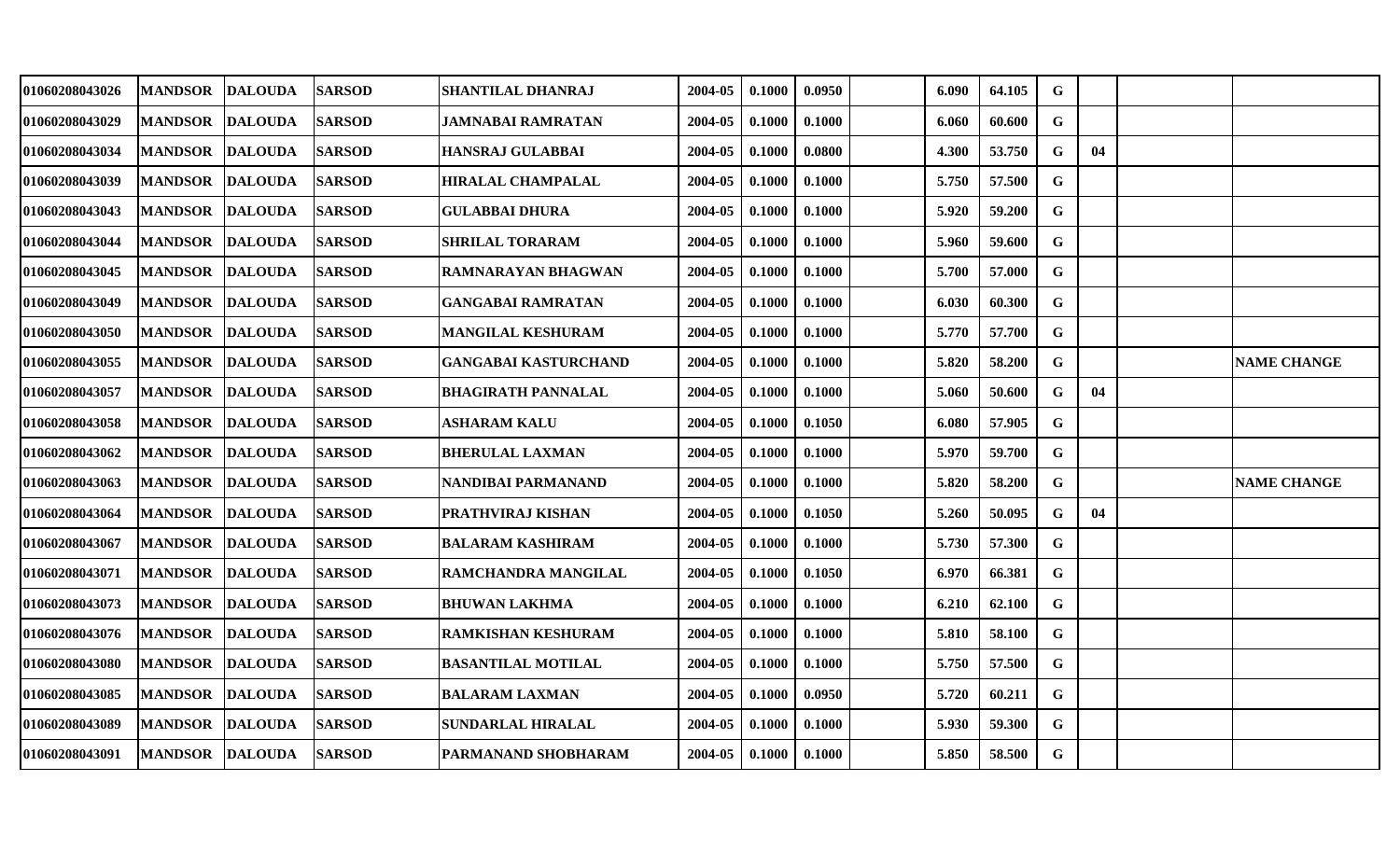| 01060208043092 | <b>MANDSOR</b>  | <b>DALOUDA</b> | <b>SARSOD</b> | KANCHANBAI DULICHAND          | 2004-05 | 0.1000 | 0.1000 | 5.750 | 57.500 | G           |    |                |  |
|----------------|-----------------|----------------|---------------|-------------------------------|---------|--------|--------|-------|--------|-------------|----|----------------|--|
| 01060208043095 | <b>MANDSOR</b>  | <b>DALOUDA</b> | <b>SARSOD</b> | RUKMANIBAI TOLARAM            | 2004-05 | 0.1000 | 0.1000 | 5.790 | 57.900 | G           |    |                |  |
| 01060208043096 | <b>MANDSOR</b>  | <b>DALOUDA</b> | <b>SARSOD</b> | <b>BALARAM CHUNNILAL</b>      | 2004-05 | 0.1000 | 0.1000 | 5.820 | 58.200 | $\mathbf G$ |    |                |  |
| 01060208043097 | <b>MANDSOR</b>  | <b>DALOUDA</b> | <b>SARSOD</b> | JAGDISHCHANDRA KHYALIRAM      | 2004-05 | 0.1000 | 0.0950 | 6.400 | 67.368 | $\mathbf G$ |    |                |  |
| 01060208043102 | <b>MANDSOR</b>  | <b>DALOUDA</b> | <b>SARSOD</b> | PARMANAND FULCHAND            | 2004-05 | 0.1000 | 0.1050 | 5.510 | 52.476 | G           | 04 |                |  |
| 01060208043107 | <b>MANDSOR</b>  | <b>DALOUDA</b> | <b>SARSOD</b> | SAJJANBAI DHANRAJ             | 2004-05 | 0.1000 | 0.1050 | 6.110 | 58.190 | G           |    |                |  |
| 01060208043109 | <b>MANDSOR</b>  | <b>DALOUDA</b> | <b>SARSOD</b> | <b>CHUNNIBAI DARAVBAI</b>     | 2004-05 | 0.1000 | 0.1050 | 5.760 | 54.857 | G           |    |                |  |
| 01060208043110 | <b>MANDSOR</b>  | <b>DALOUDA</b> | <b>SARSOD</b> | SUHAGBAI ONKARLAL             | 2004-05 | 0.1000 | 0.1050 | 6.220 | 59.238 | G           |    |                |  |
| 01060208043111 | <b>MANDSOR</b>  | <b>DALOUDA</b> | <b>SARSOD</b> | ASHARAM NANDRAM               | 2004-05 | 0.1000 | 0.1050 | 6.150 | 58.571 | $\mathbf G$ |    |                |  |
| 01060208043113 | <b>MANDSOR</b>  | <b>DALOUDA</b> | <b>SARSOD</b> | <b>BALARAM NANDA</b>          | 2004-05 | 0.1000 | 0.0950 | 5.650 | 59.474 | G           |    |                |  |
| 01060208043115 | <b>MANDSOR</b>  | <b>DALOUDA</b> | <b>SARSOD</b> | <b>BALARAM RAMCHANDRA</b>     | 2004-05 | 0.1000 | 0.0950 | 6.070 | 63.895 | G           |    |                |  |
| 01060208043116 | <b>MANDSOR</b>  | <b>DALOUDA</b> | <b>SARSOD</b> | <b>BASANTILAL GOVINDRAM</b>   | 2004-05 | 0.1000 | 0.1050 | 5.990 | 57.048 | G           |    | 01060208044065 |  |
| 01060208043117 | <b>MANDSOR</b>  | <b>DALOUDA</b> | <b>SARSOD</b> | <b>BHANWARLAL VENIRAM</b>     | 2004-05 | 0.1000 | 0.1000 | 6.210 | 62.100 | G           |    |                |  |
| 01060208043118 | <b>MANDSOR</b>  | <b>DALOUDA</b> | <b>SARSOD</b> | <b>BHERULAL PRATHVIRAJ</b>    | 2004-05 | 0.1000 | 0.1050 | 5.940 | 56.571 | G           |    |                |  |
| 01060208043119 | <b>MANDSOR</b>  | <b>DALOUDA</b> | <b>SARSOD</b> | <b>CHUNNILAL MATHURALAL</b>   | 2004-05 | 0.1000 | 0.1000 | 6.890 | 68.900 | G           |    |                |  |
| 01060208043120 | <b>MANDSOR</b>  | <b>DALOUDA</b> | <b>SARSOD</b> | DEVRAM SURATRAM               | 2004-05 | 0.1000 | 0.1050 | 5.860 | 55.810 | $\mathbf G$ |    |                |  |
| 01060208043125 | <b>MANDSOR</b>  | <b>DALOUDA</b> | <b>SARSOD</b> | <b>JAGDISH RAMKISHAN</b>      | 2004-05 | 0.1000 | 0.1000 | 5.340 | 53.400 | G           | 04 |                |  |
| 01060208043128 | <b>MANDSOR</b>  | <b>DALOUDA</b> | <b>SARSOD</b> | <b>KAMALSINGH SAJJANSINGH</b> | 2004-05 | 0.1000 | 0.1000 | 5.790 | 57.900 | G           |    |                |  |
| 01060208043131 | <b>MANDSOR</b>  | <b>DALOUDA</b> | <b>SARSOD</b> | <b>LAXMINARAYAN BALARAM</b>   | 2004-05 | 0.1000 | 0.1050 | 6.360 | 60.571 | G           |    |                |  |
| 01060208043132 | <b>MANDSOR</b>  | <b>DALOUDA</b> | <b>SARSOD</b> | <b>LAXMINARAYAN TULSIRAM</b>  | 2004-05 | 0.1000 | 0.1050 | 6.740 | 64.190 | G           |    |                |  |
| 01060208043133 | <b>MANDSOR</b>  | <b>DALOUDA</b> | <b>SARSOD</b> | <b>LILABAI CHENRAM</b>        | 2004-05 | 0.1000 | 0.1000 | 6.080 | 60.800 | G           |    |                |  |
| 01060208043134 | <b>MANDSOR</b>  | <b>DALOUDA</b> | <b>SARSOD</b> | <b>MANGILAL RAMLAL</b>        | 2004-05 | 0.1000 | 0.1000 | 5.660 | 56.600 | G           |    |                |  |
| 01060208043135 | MANDSOR DALOUDA |                | <b>SARSOD</b> | <b>NANALAL BHERULAL</b>       | 2004-05 | 0.1000 | 0.1000 | 5.780 | 57.800 | G           |    |                |  |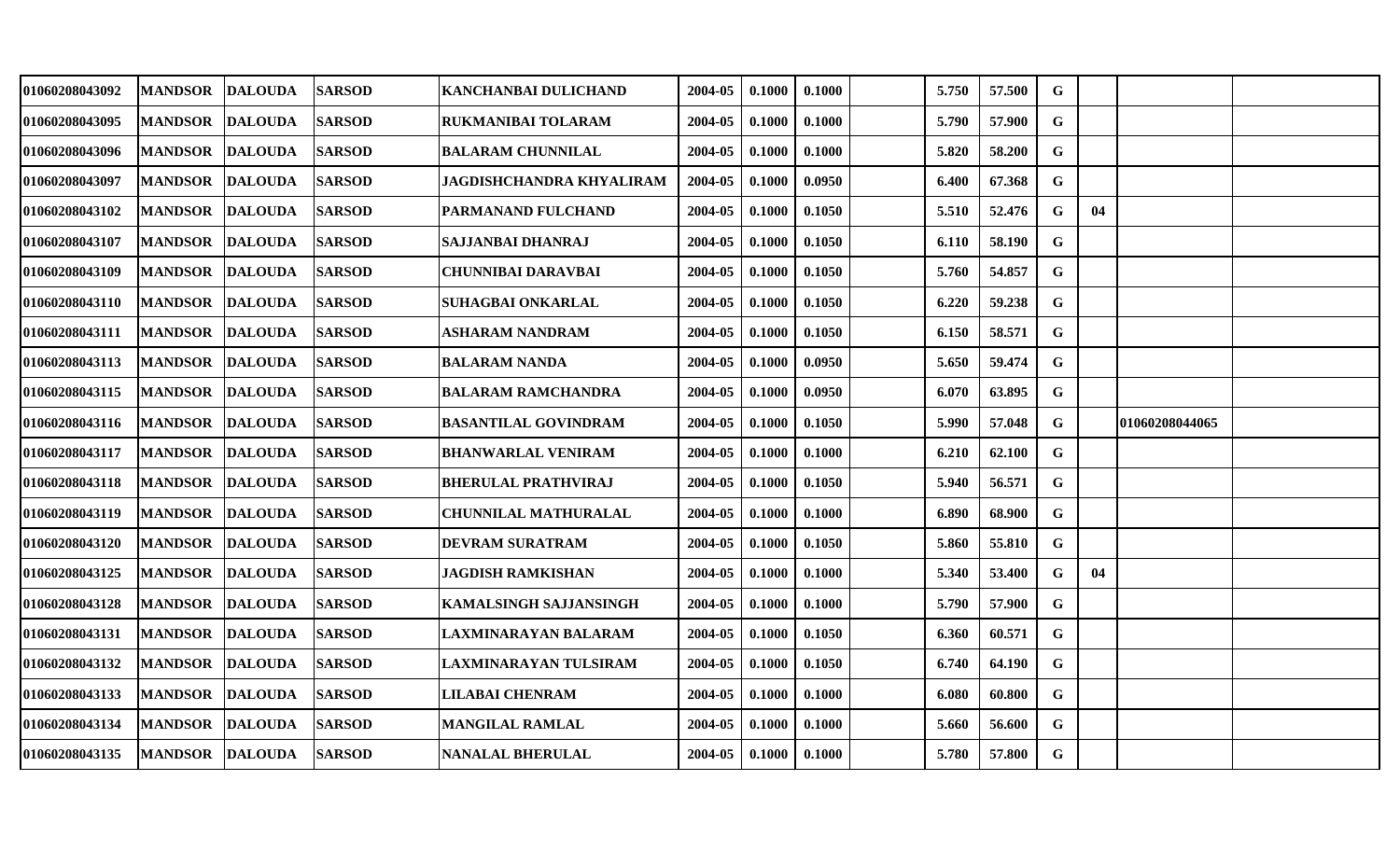| 01060208043137 | <b>MANDSOR</b>  | <b>DALOUDA</b> | <b>SARSOD</b>     | <b>PARMANAND MOTI</b>            | 2004-05 | 0.1000 | 0.1000 | 6.070 | 60.700 | G           |    |                |                        |
|----------------|-----------------|----------------|-------------------|----------------------------------|---------|--------|--------|-------|--------|-------------|----|----------------|------------------------|
| 01060208043138 | <b>MANDSOR</b>  | <b>DALOUDA</b> | <b>SARSOD</b>     | PUNAMCHAND LAXMIRAM              | 2004-05 | 0.1000 | 0.1000 | 5.770 | 57.700 | G           |    |                |                        |
| 01060208043140 | <b>MANDSOR</b>  | <b>DALOUDA</b> | <b>SARSOD</b>     | <b>RADHESHYAM CHAMPALAL</b>      | 2004-05 | 0.1000 | 0.1000 | 5.940 | 59.400 | $\mathbf G$ |    |                |                        |
| 01060208043142 | <b>MANDSOR</b>  | <b>DALOUDA</b> | <b>SARSOD</b>     | <b>RAMCHANDRA CHABILAL</b>       | 2004-05 | 0.1000 | 0.1000 | 6.100 | 61.000 | $\mathbf G$ |    |                |                        |
| 01060208043143 | <b>MANDSOR</b>  | <b>DALOUDA</b> | <b>SARSOD</b>     | <b>RAMESHWAR RAMLAL</b>          | 2004-05 | 0.1000 | 0.0900 | 5.690 | 63.222 | $\mathbf G$ |    |                |                        |
| 01060208043144 | <b>MANDSOR</b>  | <b>DALOUDA</b> | <b>SARSOD</b>     | <b>RAMGOPAL GENDALAL</b>         | 2004-05 | 0.1000 | 0.1050 | 6.480 | 61.714 | G           |    |                |                        |
| 01060208043146 | <b>MANDSOR</b>  | <b>DALOUDA</b> | <b>SARSOD</b>     | <b>RAMKANHYABAI DULICHAND</b>    | 2004-05 | 0.1000 | 0.1000 | 5.780 | 57.800 | G           |    |                |                        |
| 01060208043148 | <b>MANDSOR</b>  | <b>DALOUDA</b> | <b>SARSOD</b>     | <b>SHAMBHUSINGH NIRBHAYSINGH</b> | 2004-05 | 0.1000 | 0.0950 | 5.600 | 58.947 | G           |    |                |                        |
| 01060208043149 | <b>MANDSOR</b>  | <b>DALOUDA</b> | <b>SARSOD</b>     | <b>UDEYLAL BHERULAL</b>          | 2004-05 | 0.1000 | 0.1050 | 6.090 | 58.000 | $\mathbf G$ |    |                |                        |
| 01060208043151 | <b> MANDSOR</b> | <b>DALOUDA</b> | <b>SARSOD</b>     | JADURAM NANURAM                  | 2004-05 | 0.1000 | 0.1000 | 6.070 | 60.700 | G           |    |                |                        |
| 01060317127001 | <b>RATLAM</b>   | <b>RATLAM</b>  | <b>SEEKHEDI</b>   | <b>HARIVALLABH BALARAM</b>       | 2004-05 | 0.1000 | 0.1050 | 6.470 | 61.619 | $\mathbf G$ |    |                | <b>TRANSFER/BADODA</b> |
| 01060317127006 | <b>RATLAM</b>   | <b>RATLAM</b>  | <b>SEEKHEDI</b>   | BALMUKAND RAMNARAYAN             | 2004-05 | 0.1000 | 0.1050 | 5.590 | 53.238 | G           | 04 |                |                        |
| 01060317127010 | <b>RATLAM</b>   | <b>RATLAM</b>  | <b>SEEKHEDI</b>   | <b>LALSINGH SWARUPSINGH</b>      | 2004-05 | 0.1000 | 0.1000 | 5.860 | 58.600 | G           |    |                | <b>TRANSFER/BADODA</b> |
| 01060317127011 | <b>RATLAM</b>   | <b>RATLAM</b>  | <b>SEEKHEDI</b>   | <b>KANIRAM RUPA</b>              | 2004-05 | 0.1000 | 0.1050 | 5.050 | 48.095 | G           | 04 |                |                        |
| 01060317127020 | <b>RATLAM</b>   | <b>RATLAM</b>  | <b>SEEKHEDI</b>   | <b>BHAGIRATH RAMNARAYAN</b>      | 2004-05 | 0.1000 | 0.1050 | 5.370 | 51.143 | G           | 04 |                |                        |
| 01060317127021 | <b>RATLAM</b>   | <b>RATLAM</b>  | <b>SEEKHEDI</b>   | <b>LILABAI RUGGA</b>             | 2004-05 | 0.1000 | 0.1050 | 4.960 | 47.238 | G           | 04 |                |                        |
| 01060317127024 | <b>RATLAM</b>   | <b>RATLAM</b>  | <b>SEEKHEDI</b>   | <b>JAGANNATH BAGDIRAM</b>        | 2004-05 | 0.1000 | 0.1050 | 6.640 | 63.238 | G           |    | 01060317128001 | <b>TRANSFER/BARGAD</b> |
| 01060319149002 | <b>RATLAM</b>   | <b>PIPLODA</b> | <b>SEMALKHEDI</b> | <b>RUGHANATH DHURAJI</b>         | 2004-05 | 0.1000 | 0.1000 | 5.920 | 59.200 | $\mathbf G$ |    |                |                        |
| 01060319149005 | <b>RATLAM</b>   | <b>PIPLODA</b> | <b>SEMALKHEDI</b> | KAMLABAI KANHAIYALAL             | 2004-05 | 0.1000 | 0.1000 | 6.280 | 62.800 | G           |    |                |                        |
| 01060319149006 | <b>RATLAM</b>   | <b>PIPLODA</b> | <b>SEMALKHEDI</b> | NANDIBAI HARIRAM                 | 2004-05 | 0.1000 | 0.1000 | 4.920 | 49.200 | G           | 04 |                |                        |
| 01060319149013 | <b>RATLAM</b>   | <b>PIPLODA</b> | <b>SEMALKHEDI</b> | <b>BALARAM MADHU</b>             | 2004-05 | 0.1000 | 0.1000 | 6.710 | 67.100 | G           |    |                |                        |
| 01060319149014 | <b>RATLAM</b>   | <b>PIPLODA</b> | <b>SEMALKHEDI</b> | <b>JAGDISH RADHESHYAM</b>        | 2004-05 | 0.1000 | 0.1000 | 5.830 | 58.300 | G           |    |                |                        |
| 01060319149021 | <b>RATLAM</b>   | <b>PIPLODA</b> | <b>SEMALKHEDI</b> | <b>HIMMATSINGH UDAYSINGH</b>     | 2004-05 | 0.1000 | 0.1000 | 6.580 | 65.800 | G           |    |                |                        |
|                |                 |                |                   |                                  |         |        |        |       |        |             |    |                |                        |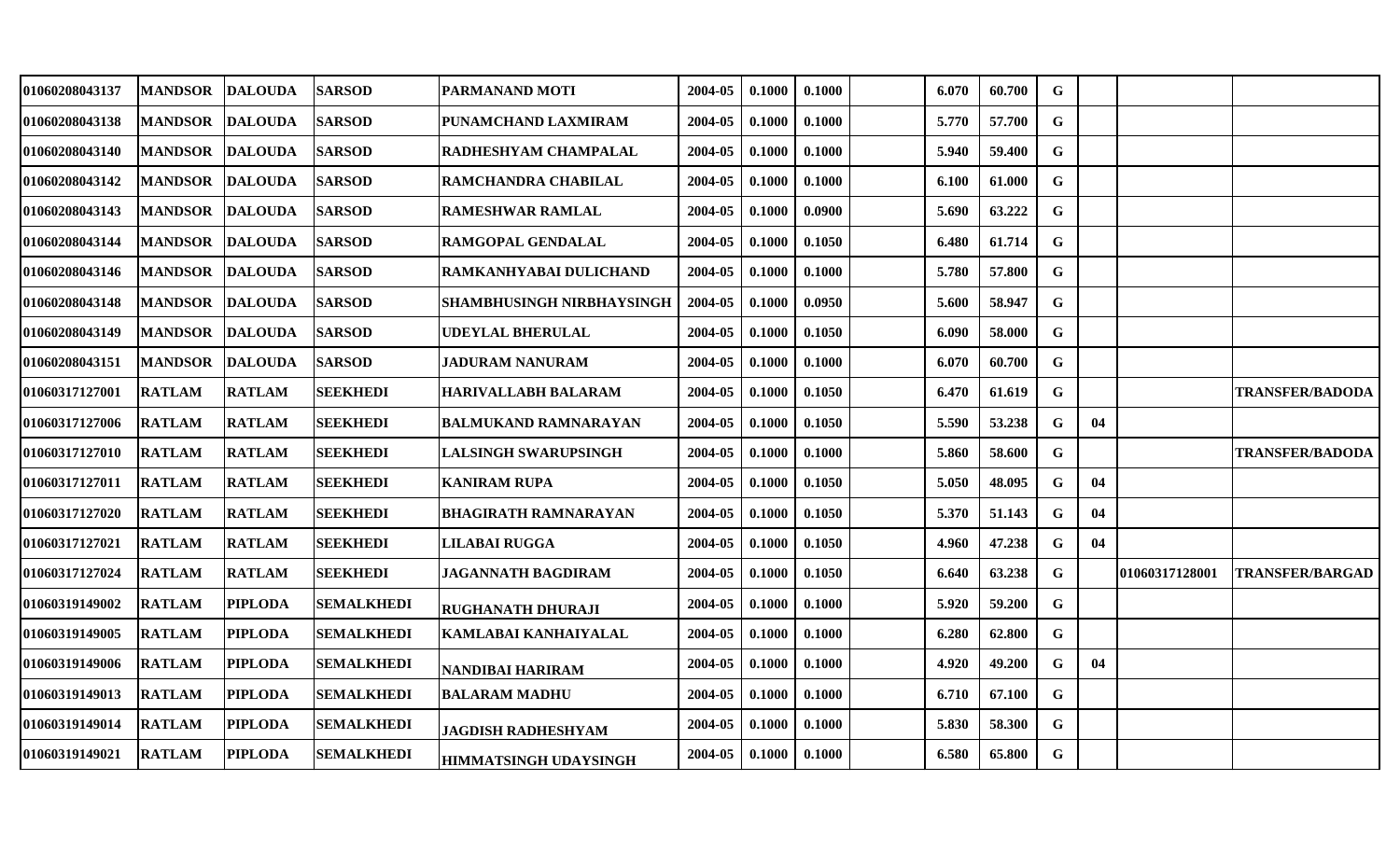| 01060319149023        | <b>RATLAM</b>  | <b>PIPLODA</b> | SEMALKHEDI                     | NATHUSINGH SULTANSINGH         | 2004-05 | 0.1000 | 0.1000 | 5.500 | 55.000 | $\mathbf G$  |    |                |  |
|-----------------------|----------------|----------------|--------------------------------|--------------------------------|---------|--------|--------|-------|--------|--------------|----|----------------|--|
| 01060207009001        | <b>MANDSOR</b> |                | <b>MANDSOUR SEMLIYAKAZI</b>    | <b>RATANSINGH JAWANSINGH</b>   | 2004-05 | 0.1000 | 0.0800 | 4.590 | 57.375 | G            |    |                |  |
| 01060207009004        | <b>MANDSOR</b> |                | <b>MANDSOUR SEMLIYAKAZI</b>    | DHANNIBAI GANGARAM             | 2004-05 | 0.1000 | 0.1000 | 6.180 | 61.800 | $\mathbf G$  |    |                |  |
| 01060207009005        | <b>MANDSOR</b> |                | <b>MANDSOUR SEMLIYAKAZI</b>    | <b>GAJRAJSINGH GANGASINGH</b>  | 2004-05 | 0.1000 | 0.1000 | 6.430 | 64.300 | $\mathbf G$  |    |                |  |
| 01060207009006        | <b>MANDSOR</b> |                | <b>MANDSOUR SEMLIYAKAZI</b>    | <b>DHAPUBAI BAGDIRAM</b>       | 2004-05 | 0.1000 | 0.1050 | 6.210 | 59.143 | G            |    |                |  |
| <b>01060207009007</b> | <b>MANDSOR</b> |                | <b>MANDSOUR SEMLIYAKAZI</b>    | LUNA DHURA CHAMAR              | 2004-05 | 0.1000 | 0.1000 | 6.140 | 61.400 | G            |    |                |  |
| 01060207009011        | <b>MANDSOR</b> |                | <b>MANDSOUR SEMLIYAKAZI</b>    | <b>GOPALSINGH KHUMANSINGH</b>  | 2004-05 | 0.1000 | 0.1000 | 6.040 | 60.400 | G            |    |                |  |
| 01060207009012        | <b>MANDSOR</b> |                | <b>MANDSOUR SEMLIYAKAZI</b>    | <b>BALMUKAND SAWA</b>          | 2004-05 | 0.1000 | 0.1000 | 6.810 | 68.100 | G            |    |                |  |
| 01060207009013        | <b>MANDSOR</b> |                | <b>MANDSOUR SEMLIYAKAZI</b>    | VARDA NAHAR JI TELI            | 2004-05 | 0.1000 | 0.1000 | 6.350 | 63.500 | $\mathbf G$  |    |                |  |
| 01060207009014        | <b>MANDSOR</b> |                | MANDSOUR SEMLIYAKAZI           | <b>RAMCHAND PURA</b>           | 2004-05 | 0.1000 | 0.1000 | 6.370 | 63.700 | $\mathbf G$  |    |                |  |
| 01060207009017        | <b>MANDSOR</b> |                | <b>MANDSOUR SEMLIYAKAZI</b>    | <b>BAGDIRAM BHERA KANARCHI</b> | 2004-05 | 0.1000 | 0.1000 | 5.700 | 57.000 | G            |    |                |  |
| <b>01060207009026</b> | <b>MANDSOR</b> |                | <b>MANDSOUR SEMLIYAKAZI</b>    | <b>RUPKUNWAR RAMSINGH</b>      | 2004-05 | 0.1000 | 0.1050 | 5.760 | 54.857 | G            |    |                |  |
| <b>01060207009030</b> | <b>MANDSOR</b> |                | MANDSOUR SEMLIYAKAZI           | KAMLAKUNWAR SAJJANSINGH        | 2004-05 | 0.1000 | 0.1050 | 5.750 | 54.762 | $\mathbf G$  |    |                |  |
| 01060207009032        | <b>MANDSOR</b> |                | <b>MANDSOUR SEMLIYAKAZI</b>    | <b>GAJRAJSINGH MODSINGH</b>    | 2004-05 | 0.1000 | 0.1000 | 5.930 | 59.300 | G            |    |                |  |
| 01060207009034        | <b>MANDSOR</b> |                | <b>MANDSOUR SEMLIYAKAZI</b>    | KANCHANBAI CHETNATH            | 2004-05 | 0.1000 | 0.1000 | 6.380 | 63.800 | G            |    |                |  |
| 01060207009036        | <b>MANDSOR</b> |                | <b>MANDSOUR SEMLIYAKAZI</b>    | <b>BHULIBAI MANGU</b>          | 2004-05 | 0.1000 | 0.1050 | 6.080 | 57.905 | G            |    |                |  |
| 01060207009037        | <b>MANDSOR</b> |                | MANDSOUR SEMLIYAKAZI           | <b>PURA HIRA</b>               | 2004-05 | 0.1000 | 0.1050 | 6.380 | 60.762 | $\mathbf G$  |    |                |  |
| <b>01060207009038</b> | <b>MANDSOR</b> |                | MANDSOUR SEMLIYAKAZI           | <b>SHITALSINGH DEEPSINGH</b>   | 2004-05 | 0.1000 | 0.1050 | 5.870 | 55.905 | G            |    |                |  |
| 01060207009041        | <b>MANDSOR</b> |                | <b>MANDSOUR SEMLIYAKAZI</b>    | <b>NANDIBAI BHUWAN</b>         | 2004-05 | 0.1000 | 0.1000 | 6.100 | 61.000 | G            |    |                |  |
| 01060207009042        | <b>MANDSOR</b> |                | <b>MANDSOUR SEMLIYAKAZI</b>    | NATHUNATH SHANKARNATH          | 2004-05 | 0.1000 | 0.1000 | 6.180 | 61.800 | $\mathbf G$  |    |                |  |
| 01060207009044        | <b>MANDSOR</b> |                | <b>MANDSOUR SEMLIYAKAZI</b>    | <b>KAMALSINGH ANTARSINGH</b>   | 2004-05 | 0.1000 | 0.1050 | 5.640 | 53.714 | $\mathbf G$  | 04 |                |  |
| 01060207009045        | <b>MANDSOR</b> |                | MANDSOUR SEMLIYAKAZI           | SHIVPALSINGH CHANDARSINGH      | 2004-05 | 0.1000 | 0.0950 | 5.340 | 56.211 | G            |    |                |  |
| 01060207009046        |                |                | MANDSOR   MANDSOUR SEMLIYAKAZI | NATHIBAI KHUSHAL               | 2004-05 | 0.1000 |        |       |        | $\mathbf{F}$ |    | 01060207008006 |  |
|                       |                |                |                                |                                |         |        |        |       |        |              |    |                |  |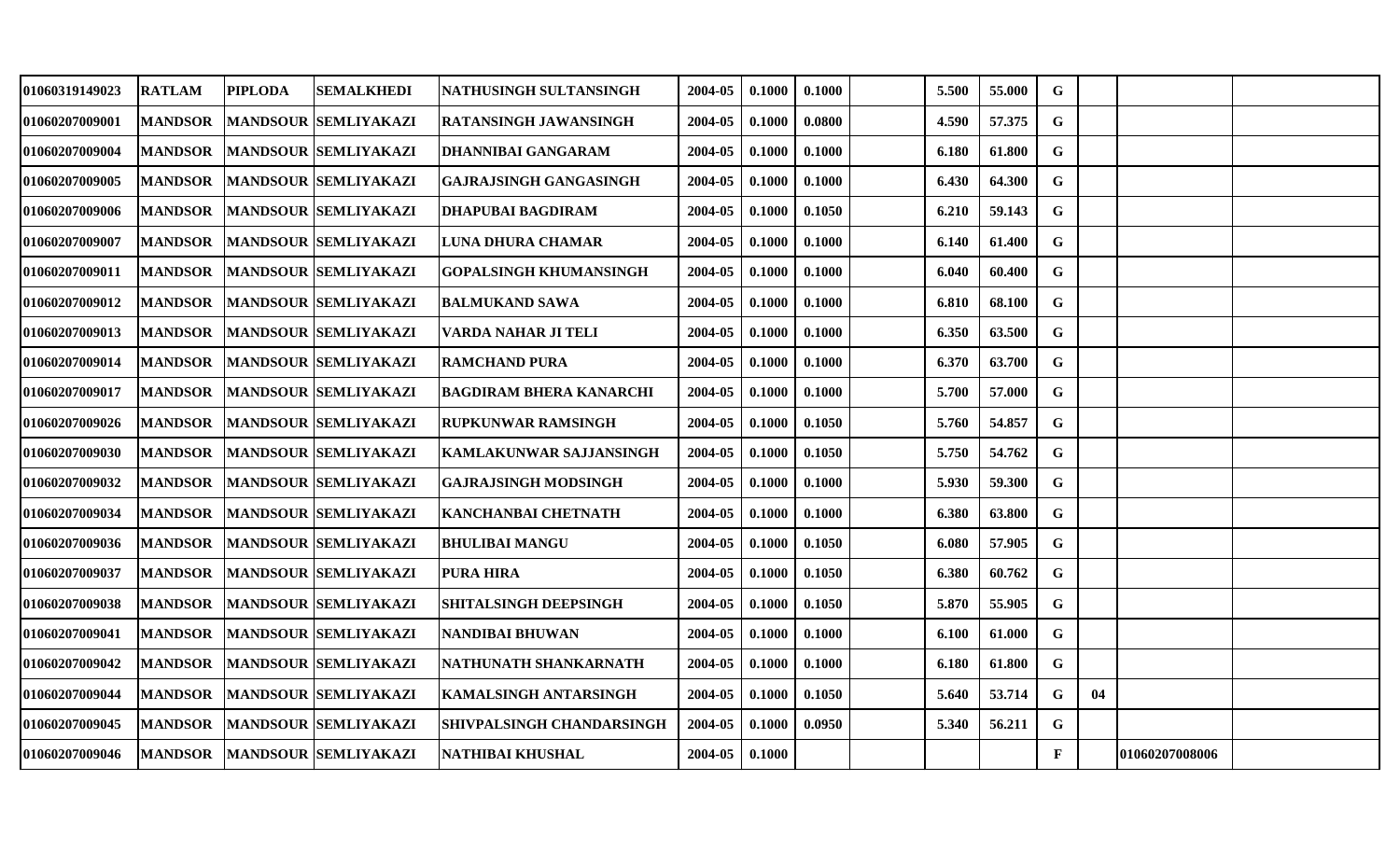| 01060207009048        | <b>MANDSOR</b> |                       | <b>MANDSOUR SEMLIYAKAZI</b> | <b>BAPULAL RUPA</b>                    | 2004-05 | 0.1000 | 0.1000 | 4.850 | 48.500 | G            | 04 | 01060207008001 |                    |
|-----------------------|----------------|-----------------------|-----------------------------|----------------------------------------|---------|--------|--------|-------|--------|--------------|----|----------------|--------------------|
| 01060316092002        | <b>RATLAM</b>  | <b>JAORA</b>          |                             | SHAKKARKHEDI   KANHAIYALAL JAGANNATH   | 2004-05 | 0.1000 | 0.1000 | 5.960 | 59.600 | G            |    |                |                    |
| <b>01060316092004</b> | <b>RATLAM</b>  | <b>JAORA</b>          |                             | SHAKKARKHEDI  GIRDHARI NANURAM         | 2004-05 | 0.1000 | 0.1050 | 6.170 | 58.762 | G            |    |                |                    |
| 01060316092005        | <b>RATLAM</b>  | <b>JAORA</b>          |                             | <b>SHAKKARKHEDI   NANDRAM GULAB</b>    | 2004-05 | 0.1000 | 0.1000 | 5.850 | 58.500 | G            |    |                |                    |
| 01060316092006        | <b>RATLAM</b>  | <b>JAORA</b>          |                             | SHAKKARKHEDI   NARENDRASINGH PYARSINGH | 2004-05 | 0.1000 | 0.1000 | 5.280 | 52.800 | $\mathbf G$  | 04 |                |                    |
| 01060316092009        | <b>RATLAM</b>  | <b>JAORA</b>          |                             | SHAKKARKHEDI  MOHANLAL NANDLAL         | 2004-05 | 0.1000 |        |       |        | $\mathbf F$  |    |                |                    |
| 01060316092010        | <b>RATLAM</b>  | <b>JAORA</b>          |                             | SHAKKARKHEDI RAMPRASAD RAMNARAYAN      | 2004-05 | 0.1000 | 0.1000 | 6.130 | 61.300 | G            |    |                |                    |
| 01060316092012        | <b>RATLAM</b>  | <b>JAORA</b>          |                             | SHAKKARKHEDI  BALKRASHNA GANGARAM      | 2004-05 | 0.1000 |        |       |        | $\mathbf{F}$ |    |                | <b>NAME CHANGE</b> |
| 01060207010005        | <b>MANDSOR</b> | <b>MANDSOUR SIHOR</b> |                             | <b>KESHRIMAL JHAMAKLAL</b>             | 2004-05 | 0.1000 | 0.0900 | 6.020 | 66.889 | G            |    |                |                    |
| 01060207010007        | <b>MANDSOR</b> | <b>MANDSOUR SIHOR</b> |                             | <b>RAMALAL BHERA</b>                   | 2004-05 | 0.1000 | 0.1000 | 5.100 | 51.000 | G            | 04 |                |                    |
| <b>01060207010011</b> | <b>MANDSOR</b> | <b>MANDSOUR SIHOR</b> |                             | KELASHCHAND MANGILAL                   | 2004-05 | 0.1000 | 0.0950 | 5.750 | 60.526 | G            |    |                |                    |
| 01060207010012        | <b>MANDSOR</b> | <b>MANDSOUR SIHOR</b> |                             | <b>MUNNA NURSHAH</b>                   | 2004-05 | 0.1000 | 0.1000 | 5.760 | 57.600 | $\mathbf G$  |    |                |                    |
| 01060207010016        | <b>MANDSOR</b> | <b>MANDSOUR SIHOR</b> |                             | JAGDISHCHAND RAMRATAN                  | 2004-05 | 0.1000 | 0.1000 | 5.690 | 56.900 | $\mathbf G$  |    |                |                    |
| <b>01060207010021</b> | <b>MANDSOR</b> | <b>MANDSOUR SIHOR</b> |                             | GOVINDKUNWAR SHAMBHUSINGH              | 2004-05 | 0.1000 | 0.1000 | 4.750 | 47.500 | G            | 04 |                |                    |
| 01060207010022        | <b>MANDSOR</b> | <b>MANDSOUR SIHOR</b> |                             | SOHANLAL ONKARLAL                      | 2004-05 | 0.1000 | 0.1000 | 5.910 | 59.100 | G            |    |                |                    |
| 01060207010029        | <b>MANDSOR</b> | <b>MANDSOUR SIHOR</b> |                             | NANDLAL CHAMPALAL                      | 2004-05 | 0.1000 |        |       |        | $\mathbf{F}$ |    |                |                    |
| 01060207010030        | <b>MANDSOR</b> | <b>MANDSOUR SIHOR</b> |                             | <b>ABDULREHMAN NURSHAH</b>             | 2004-05 | 0.1000 | 0.1050 | 5.730 | 54.571 | G            |    |                |                    |
| 01060207010031        | <b>MANDSOR</b> | <b>MANDSOUR SIHOR</b> |                             | <b>CHOGALAL RATANLAL JAIN</b>          | 2004-05 | 0.1000 | 0.1000 | 5.910 | 59.100 | $\mathbf G$  |    |                |                    |
| 01060207010033        | <b>MANDSOR</b> | <b>MANDSOUR SIHOR</b> |                             | JADAVACHANDRA VISHRAM                  | 2004-05 | 0.1000 | 0.0950 | 4.450 | 46.842 | G            | 04 |                |                    |
| <b>01060207010036</b> | <b>MANDSOR</b> | <b>MANDSOUR SIHOR</b> |                             | BAGDIBAI HIRA                          | 2004-05 | 0.1000 | 0.1000 | 6.030 | 60.300 | G            |    |                |                    |
| 01060207010039        | <b>MANDSOR</b> | <b>MANDSOUR SIHOR</b> |                             | <b>DEVILAL BHERU</b>                   | 2004-05 | 0.1000 | 0.1000 | 2.980 | 29.800 | $\mathbf I$  | 02 | 01060207007002 |                    |
| <b>01060316078003</b> | <b>RATLAM</b>  | <b>JAORA</b>          | <b>TARAKHEDI</b>            | SAJJANSINGH RATANSINGH                 | 2004-05 | 0.1000 | 0.1000 | 5.780 | 57.800 | G            |    |                |                    |
| <b>01060316078005</b> | <b>RATLAM</b>  | <b>JAORA</b>          | <b>TARAKHEDI</b>            | NANDRAM KALURAM                        | 2004-05 | 0.1000 | 0.1000 | 5.620 | 56.200 | G            |    |                |                    |
|                       |                |                       |                             |                                        |         |        |        |       |        |              |    |                |                    |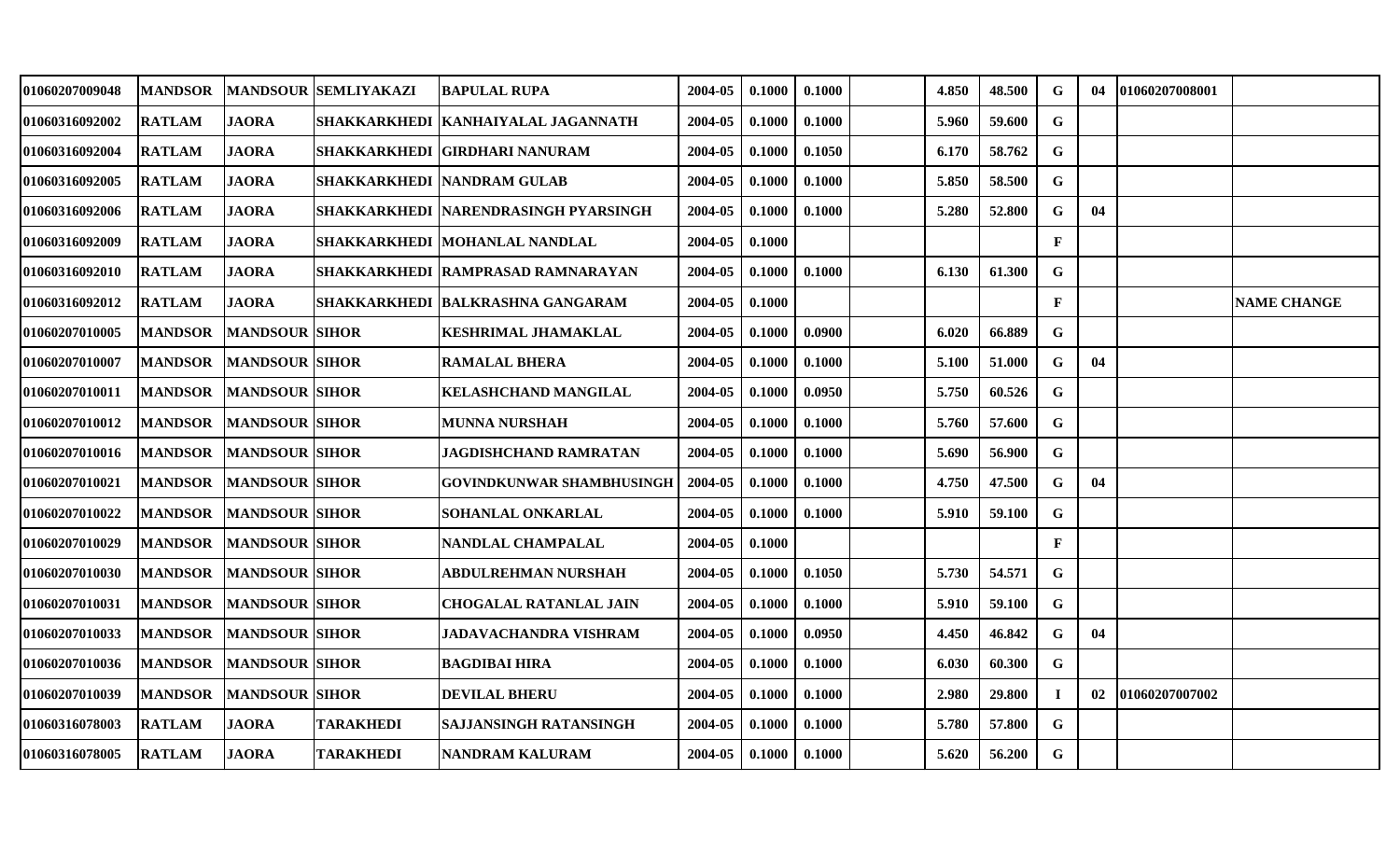| 01060316078006 | <b>RATLAM</b> | <b>JAORA</b> | <b>TARAKHEDI</b> | RAMESHWAR BAGDIRAM               | 2004-05 | 0.1000 | 0.1000 | 5.590 | 55.900 | G           |    |                   |
|----------------|---------------|--------------|------------------|----------------------------------|---------|--------|--------|-------|--------|-------------|----|-------------------|
| 01060316078007 | <b>RATLAM</b> | <b>JAORA</b> | <b>TARAKHEDI</b> | <b>MANGU SHOBHARAM</b>           | 2004-05 | 0.1000 | 0.1000 | 5.540 | 55.400 | G           |    |                   |
| 01060316078008 | <b>RATLAM</b> | <b>JAORA</b> | <b>TARAKHEDI</b> | <b>KARURAM KACHRU</b>            | 2004-05 | 0.1000 | 0.1000 | 6.270 | 62.700 | $\mathbf G$ |    |                   |
| 01060316078009 | <b>RATLAM</b> | <b>JAORA</b> | <b>TARAKHEDI</b> | <b>MANGILAL JADURAM</b>          | 2004-05 | 0.1000 | 0.1000 | 6.230 | 62.300 | G           |    |                   |
| 01060316078012 | <b>RATLAM</b> | <b>JAORA</b> | <b>TARAKHEDI</b> | <b>SARSIBAI HIRA</b>             | 2004-05 | 0.1000 | 0.1000 | 5.820 | 58.200 | $\mathbf G$ |    |                   |
| 01060316078013 | <b>RATLAM</b> | <b>JAORA</b> | <b>TARAKHEDI</b> | <b>GAJRIBAI RAMA</b>             | 2004-05 | 0.1000 | 0.1000 | 5.290 | 52.900 | G           | 04 |                   |
| 01060316078015 | <b>RATLAM</b> | <b>JAORA</b> | <b>TARAKHEDI</b> | <b>SUNDARBAI MANSINGH</b>        | 2004-05 | 0.1000 | 0.1000 | 5.640 | 56.400 | G           |    |                   |
| 01060316078019 | <b>RATLAM</b> | <b>JAORA</b> | <b>TARAKHEDI</b> | <b>MANGILAL NANURAM</b>          | 2004-05 | 0.1000 | 0.1000 | 5.260 | 52.600 | G           | 04 |                   |
| 01060316078020 | <b>RATLAM</b> | <b>JAORA</b> | <b>TARAKHEDI</b> | <b>RAMDAS ONKARDAS</b>           | 2004-05 | 0.1000 | 0.1000 | 5.150 | 51.500 | G           | 04 |                   |
| 01060316078023 | <b>RATLAM</b> | <b>JAORA</b> | <b>TARAKHEDI</b> | <b>KAMALSINGH DULESINGH</b>      | 2004-05 | 0.1000 | 0.1000 | 5.450 | 54.500 | G           |    |                   |
| 01060316078024 | <b>RATLAM</b> | <b>JAORA</b> | <b>TARAKHEDI</b> | <b>BALWANTSINGH SHAMBHUSINGH</b> | 2004-05 | 0.1000 | 0.1000 | 5.730 | 57.300 | G           |    |                   |
| 01060316078039 | <b>RATLAM</b> | <b>JAORA</b> | <b>TARAKHEDI</b> | <b>MANGU TULSIRAM</b>            | 2004-05 | 0.1000 | 0.1000 | 5.630 | 56.300 | $\mathbf G$ |    |                   |
| 01060316078044 | <b>RATLAM</b> | <b>JAORA</b> | <b>TARAKHEDI</b> | <b>MANGILAL BHERA</b>            | 2004-05 | 0.1000 | 0.1000 | 5.940 | 59.400 | G           |    |                   |
| 01060316078052 | <b>RATLAM</b> | <b>JAORA</b> | <b>TARAKHEDI</b> | <b>DAYARAM FAKIRCHAND</b>        | 2004-05 | 0.1000 | 0.1000 | 5.770 | 57.700 | G           |    | TRANSFER/KACHNARA |
| 01060316108001 | <b>RATLAM</b> | <b>JAORA</b> | <b>THIKRIYA</b>  | <b>GITABAI RATANLAL</b>          | 2004-05 | 0.1000 | 0.1050 | 6.080 | 57.905 | G           |    |                   |
| 01060316108002 | <b>RATLAM</b> | <b>JAORA</b> | <b>THIKRIYA</b>  | <b>SAWA TULSIRAM</b>             | 2004-05 | 0.1000 | 0.1000 | 5.910 | 59.100 | G           |    |                   |
| 01060316108003 | <b>RATLAM</b> | <b>JAORA</b> | <b>THIKRIYA</b>  | <b>KALU LALA</b>                 | 2004-05 | 0.1000 | 0.1000 | 5.940 | 59.400 | $\mathbf G$ |    |                   |
| 01060316108004 | <b>RATLAM</b> | <b>JAORA</b> | <b>THIKRIYA</b>  | <b>SHANKARLAL SIDDHNATH</b>      | 2004-05 | 0.1000 | 0.1050 | 6.020 | 57.333 | $\mathbf G$ |    |                   |
| 01060316108006 | <b>RATLAM</b> | <b>JAORA</b> | <b>THIKRIYA</b>  | <b>BHAGWAN DEVA</b>              | 2004-05 | 0.1000 | 0.1050 | 6.080 | 57.905 | G           |    |                   |
| 01060316108007 | <b>RATLAM</b> | <b>JAORA</b> | <b>THIKRIYA</b>  | <b>SAMANDBAI CHANDA</b>          | 2004-05 | 0.1000 | 0.1000 | 5.510 | 55.100 | G           |    |                   |
| 01060316108009 | <b>RATLAM</b> | <b>JAORA</b> | <b>THIKRIYA</b>  | <b>BAPUSINGH LALSINGH</b>        | 2004-05 | 0.1000 | 0.1000 | 5.270 | 52.700 | G           | 04 |                   |
| 01060316108010 | <b>RATLAM</b> | <b>JAORA</b> | <b>THIKRIYA</b>  | <b>KAMMA KACHRU</b>              | 2004-05 | 0.1000 | 0.1000 | 6.020 | 60.200 | $\mathbf G$ |    |                   |
| 01060316108012 | <b>RATLAM</b> | <b>JAORA</b> | <b>THIKRIYA</b>  | <b>KARU RAMA</b>                 | 2004-05 | 0.1000 | 0.1000 | 6.090 | 60.900 | G           |    |                   |
|                |               |              |                  |                                  |         |        |        |       |        |             |    |                   |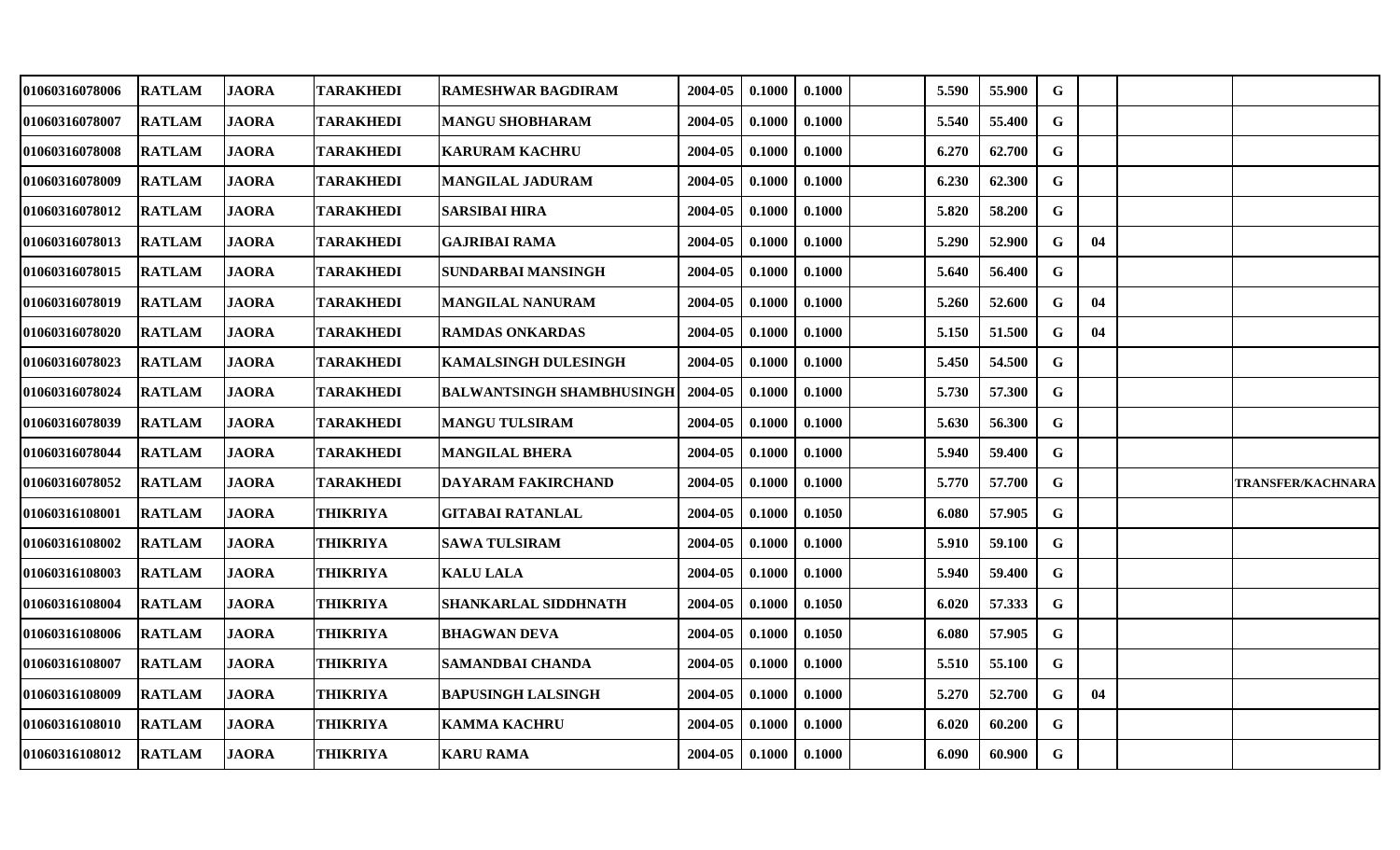| 01060316108016        | <b>RATLAM</b> | <b>JAORA</b>   | <b>THIKRIYA</b> | <b>BHADURSINGH MEHTABSINGH</b> | 2004-05 | 0.1000 | 0.1050 | 6.340 | 60.381 | G            |    | 01070316057004  |                    |
|-----------------------|---------------|----------------|-----------------|--------------------------------|---------|--------|--------|-------|--------|--------------|----|-----------------|--------------------|
| 01060316108017        | <b>RATLAM</b> | <b>JAORA</b>   | THIKRIYA        | DATARSINGH BAHADURSINGH        | 2004-05 | 0.1000 | 0.1050 | 5.650 | 53.810 | G            | 04 | 01070316003001  |                    |
| 01060316108018        | <b>RATLAM</b> | JAORA          | THIKRIYA        | <b>DEVILAL RAMESHWAR</b>       | 2004-05 | 0.1000 | 0.1000 | 5.960 | 59.600 | G            |    | 01070316003009  |                    |
| <b>01060316108019</b> | <b>RATLAM</b> | <b>JAORA</b>   | <b>THIKRIYA</b> | SHANTILAL KANIRAM              | 2004-05 | 0.1000 | 0.1000 | 6.000 | 60.000 | G            |    | 01070316003002  |                    |
| <b>01060316108021</b> | <b>RATLAM</b> | <b>JAORA</b>   | <b>THIKRIYA</b> | <b>KARU DHURA</b>              | 2004-05 | 0.1000 | 0.1000 | 6.980 | 69.800 | $\mathbf G$  |    |                 |                    |
| 01060316108023        | <b>RATLAM</b> | <b>JAORA</b>   | THIKRIYA        | <b>KISHANLAL MOTILAL</b>       | 2004-05 | 0.1000 | 0.1050 | 6.740 | 64.190 | G            |    |                 |                    |
| 01060316108024        | <b>RATLAM</b> | <b>JAORA</b>   | <b>THIKRIYA</b> | LOKENDRASINGH RAMCHANDRASINGE  | 2004-05 | 0.1000 | 0.1050 | 5.530 | 52.667 | G            | 04 | 101070316003003 |                    |
| <b>01060316108026</b> | <b>RATLAM</b> | <b>JAORA</b>   | <b>THIKRIYA</b> | <b>MANGUBAI AMRA</b>           | 2004-05 | 0.1000 | 0.1000 | 5.820 | 58.200 | G            |    |                 |                    |
| 01060316108027        | <b>RATLAM</b> | <b>JAORA</b>   | THIKRIYA        | MANOHARSINGH BHERUSINGH        | 2004-05 | 0.1000 | 0.1000 | 5.700 | 57.000 | G            |    |                 |                    |
| 01060316108028        | <b>RATLAM</b> | <b>JAORA</b>   | <b>THIKRIYA</b> | MOHANSINGH RATANSINGH          | 2004-05 | 0.1000 | 0.1050 | 6.250 | 59.524 | $\mathbf G$  |    |                 |                    |
| 01060316108029        | <b>RATLAM</b> | <b>JAORA</b>   | <b>THIKRIYA</b> | <b>NANDRAM NAGU</b>            | 2004-05 | 0.1000 | 0.1050 | 6.800 | 64.762 | $\mathbf G$  |    | 01070316057010  |                    |
| <b>01060316108030</b> | <b>RATLAM</b> | <b>JAORA</b>   | THIKRIYA        | <b>RAMALAL NATHU</b>           | 2004-05 | 0.1000 | 0.1000 | 5.360 | 53.600 | G            | 04 | 101070316007005 |                    |
| <b>01060316108008</b> | <b>RATLAM</b> | <b>JAORA</b>   | <b>THIKRIYA</b> | MUNNALAL RAMCNADRA             | 2004-05 | 0.1000 | 0.1000 | 6.940 | 69.400 | G            |    |                 | <b>NAME CHANGE</b> |
| 01060316108032        | <b>RATLAM</b> | <b>JAORA</b>   | THIKRIYA        | <b>SHAVARAM NANURAM</b>        | 2004-05 | 0.1000 | 0.1000 | 6.700 | 67.000 | $\mathbf G$  |    |                 |                    |
| <b>01060316108034</b> | <b>RATLAM</b> | <b>JAORA</b>   | <b>THIKRIYA</b> | <b>SURAJBAI SOHANLAL</b>       | 2004-05 | 0.1000 | 0.1000 | 5.640 | 56.400 | $\mathbf G$  |    |                 |                    |
| 01060319156002        | <b>RATLAM</b> | <b>PIPLODA</b> | <b>UPARWADA</b> | SAVITRIBAI BALARAM             | 2004-05 | 0.1000 |        |       |        | $\mathbf{F}$ |    |                 |                    |
| 01060319156004        | <b>RATLAM</b> | <b>PIPLODA</b> | <b>UPARWADA</b> | <b>BASANTILAL HIRALAL</b>      | 2004-05 | 0.1000 | 0.1050 | 6.600 | 62.857 | G            |    |                 |                    |
| 01060319156005        | <b>RATLAM</b> | <b>PIPLODA</b> | <b>UPARWADA</b> | <b>RAMESH NAGU</b>             | 2004-05 | 0.1000 | 0.1000 | 5.860 | 58.600 | $\mathbf G$  |    |                 |                    |
| 01060319156006        | <b>RATLAM</b> | <b>PIPLODA</b> | UPARWADA        | AMBARAM CHIMANLAL              | 2004-05 | 0.1000 | 0.1000 | 5.890 | 58.900 | G            |    |                 |                    |
| <b>01060319156007</b> | <b>RATLAM</b> | <b>PIPLODA</b> | UPARWADA        | PANNALAL CHUNNILAL             | 2004-05 | 0.1000 | 0.0950 | 4.870 | 51.263 | G            | 04 |                 |                    |
| 01060319156008        | <b>RATLAM</b> | <b>PIPLODA</b> | <b>UPARWADA</b> | SITABAI KALURAM                | 2004-05 | 0.1000 | 0.1000 | 5.640 | 56.400 | G            | 09 |                 | <b>NAME CHANGE</b> |
| 01060319156010        | <b>RATLAM</b> | <b>PIPLODA</b> | <b>UPARWADA</b> | NANDRAM KESHURAM               | 2004-05 | 0.1000 | 0.0850 | 4.690 | 55.176 | G            |    |                 |                    |
| 01060319156011        | <b>RATLAM</b> | <b>PIPLODA</b> | <b>UPARWADA</b> | <b>BABULAL NAGU</b>            | 2004-05 | 0.1000 | 0.1000 | 6.150 | 61.500 | G            |    |                 |                    |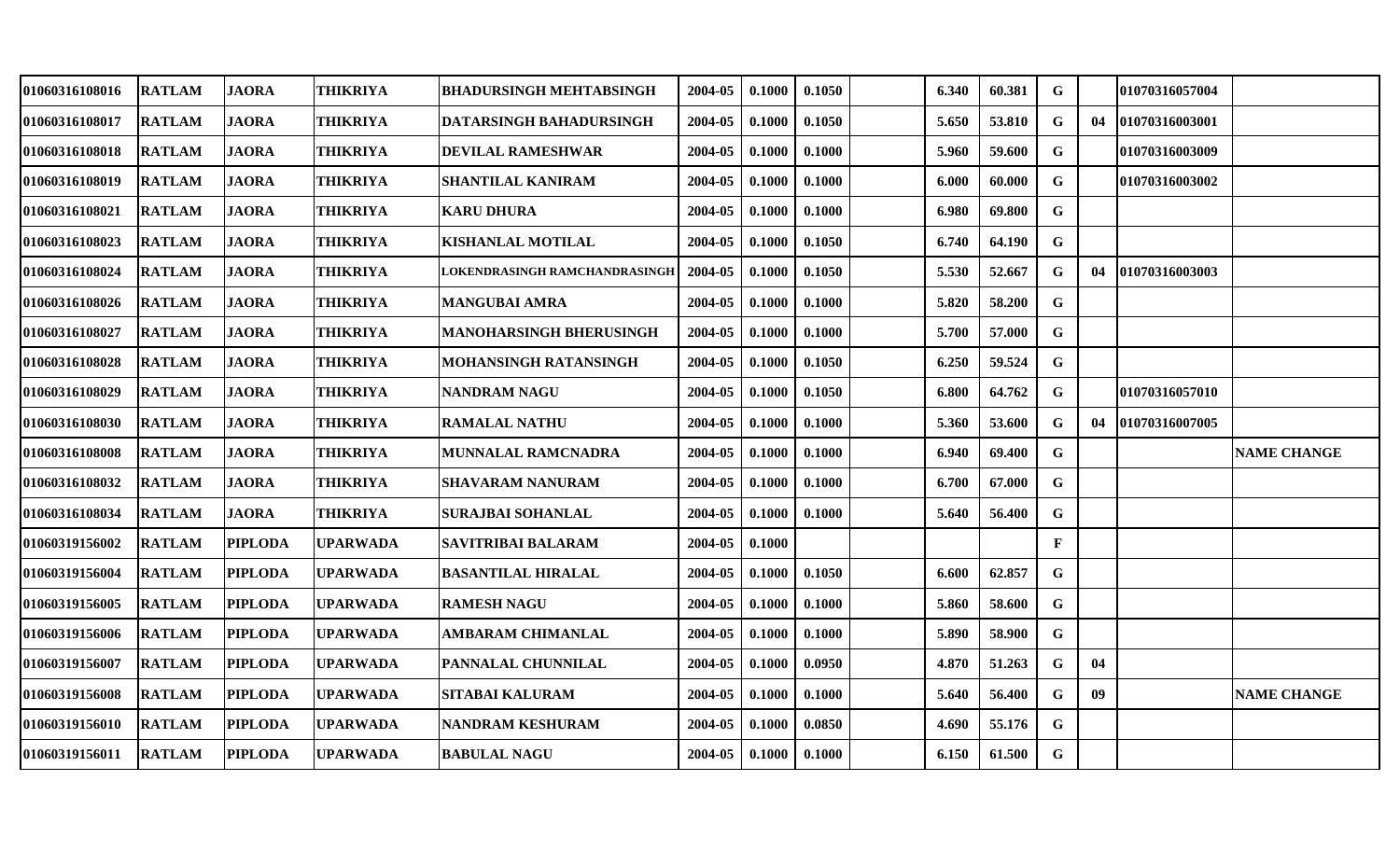| 01060319156013 | <b>RATLAM</b> | PIPLODA        | <b>UPARWADA</b> | <b>SHAMBHU BHUWAN</b>       | 2004-05 | 0.1000 | 0.0950 | 5.390 | 56.737 | $\mathbf G$ |    |  |
|----------------|---------------|----------------|-----------------|-----------------------------|---------|--------|--------|-------|--------|-------------|----|--|
| 01060319156014 | <b>RATLAM</b> | <b>PIPLODA</b> | <b>UPARWADA</b> | <b>GULABBAI CHAMPALAL</b>   | 2004-05 | 0.1000 | 0.1050 | 5.490 | 52.286 | G           | 04 |  |
| 01060319156015 | <b>RATLAM</b> | <b>PIPLODA</b> | <b>UPARWADA</b> | PANNALAL HARIRAM            | 2004-05 | 0.1000 | 0.0950 | 5.420 | 57.053 | G           |    |  |
| 01060319156019 | <b>RATLAM</b> | <b>PIPLODA</b> | <b>UPARWADA</b> | <b>SHOBHARAM MANAKCHAND</b> | 2004-05 | 0.1000 |        |       |        | F           |    |  |
| 01060319156021 | <b>RATLAM</b> | <b>PIPLODA</b> | <b>UPARWADA</b> | <b>MANGU BHAGIRATH</b>      | 2004-05 | 0.1000 | 0.1050 | 5.940 | 56.571 | G           |    |  |
| 01060319156022 | <b>RATLAM</b> | <b>PIPLODA</b> | <b>UPARWADA</b> | <b>BADRILAL KISHANLAL</b>   | 2004-05 | 0.1000 | 0.1050 | 6.020 | 57.333 | G           |    |  |
| 01060319156023 | <b>RATLAM</b> | <b>PIPLODA</b> | <b>UPARWADA</b> | NANDLAL RATANLAL            | 2004-05 | 0.1000 | 0.1000 | 6.070 | 60.700 | ${\bf G}$   |    |  |
| 01060319156024 | <b>RATLAM</b> | <b>PIPLODA</b> | <b>UPARWADA</b> | RAJESH LAXMINARAYAN         | 2004-05 | 0.1000 | 0.1000 | 5.470 | 54.700 | G           |    |  |
| 01060319156025 | <b>RATLAM</b> | <b>PIPLODA</b> | <b>UPARWADA</b> | <b>MANGILAL SHOBHARAM</b>   | 2004-05 | 0.1000 | 0.0950 | 4.940 | 52.000 | $\mathbf G$ | 04 |  |
| 01060319156026 | <b>RATLAM</b> | <b>PIPLODA</b> | <b>UPARWADA</b> | <b>MANGU NANDA</b>          | 2004-05 | 0.1000 | 0.1000 | 5.810 | 58.100 | G           |    |  |
| 01060319156029 | <b>RATLAM</b> | <b>PIPLODA</b> | <b>UPARWADA</b> | <b>MOHANLAL BAGDIRAM</b>    | 2004-05 | 0.1000 | 0.1000 | 5.510 | 55.100 | G           |    |  |
| 01060319156030 | <b>RATLAM</b> | <b>PIPLODA</b> | <b>UPARWADA</b> | LACHCHHIRAM CHUNNILAL       | 2004-05 | 0.1000 | 0.0950 | 5.110 | 53.789 | G           | 04 |  |
| 01060319156036 | <b>RATLAM</b> | <b>PIPLODA</b> | <b>UPARWADA</b> | <b>CHHOGALAL BHAGGA</b>     | 2004-05 | 0.1000 | 0.0950 | 5.330 | 56.105 | $\mathbf G$ |    |  |
| 01060319156037 | <b>RATLAM</b> | <b>PIPLODA</b> | <b>UPARWADA</b> | HARIRAM BAGDIRAM            | 2004-05 | 0.1000 | 0.1050 | 5.730 | 54.571 | $\mathbf G$ |    |  |
| 01060319156040 | <b>RATLAM</b> | <b>PIPLODA</b> | <b>UPARWADA</b> | RAMESHCHANDRA RADHAKISHAN   | 2004-05 | 0.1000 | 0.1050 | 5.890 | 56.095 | G           |    |  |
| 01060319156042 | <b>RATLAM</b> | <b>PIPLODA</b> | <b>UPARWADA</b> | SHANKARLAL CHIMANLAL        | 2004-05 | 0.1000 | 0.1050 | 6.340 | 60.381 | G           |    |  |
| 01060319156046 | <b>RATLAM</b> | <b>PIPLODA</b> | <b>UPARWADA</b> | <b>CHAMPALAL CHUNNILAL</b>  | 2004-05 | 0.1000 | 0.1000 | 5.750 | 57.500 | $\mathbf G$ |    |  |
| 01060319156049 | <b>RATLAM</b> | <b>PIPLODA</b> | <b>UPARWADA</b> | <b>GOPAL RUPA</b>           | 2004-05 | 0.1000 | 0.1000 | 5.360 | 53.600 | G           | 04 |  |
| 01060319156051 | <b>RATLAM</b> | <b>PIPLODA</b> | <b>UPARWADA</b> | <b>BHERU NARSINGH</b>       | 2004-05 | 0.1000 | 0.1000 | 6.030 | 60.300 | G           |    |  |
| 01060319156053 | <b>RATLAM</b> | <b>PIPLODA</b> | <b>UPARWADA</b> | VIDHYABAI RAMESHWAR         | 2004-05 | 0.1000 | 0.0950 | 5.360 | 56.421 | $\mathbf G$ |    |  |
| 01060319156055 | <b>RATLAM</b> | <b>PIPLODA</b> | <b>UPARWADA</b> | <b>RAMESHWAR HIRALAL</b>    | 2004-05 | 0.1000 | 0.1000 | 6.040 | 60.400 | G           |    |  |
| 01060319156059 | <b>RATLAM</b> | <b>PIPLODA</b> | <b>UPARWADA</b> | PREMKUNWAR GULABSINGH       | 2004-05 | 0.1000 | 0.1050 | 4.900 | 46.667 | G           | 04 |  |
| 01060319156061 | <b>RATLAM</b> | <b>PIPLODA</b> | <b>UPARWADA</b> | <b>ASHOK NANDRAM</b>        | 2004-05 | 0.1000 | 0.0950 | 5.340 | 56.211 | G           |    |  |
|                |               |                |                 |                             |         |        |        |       |        |             |    |  |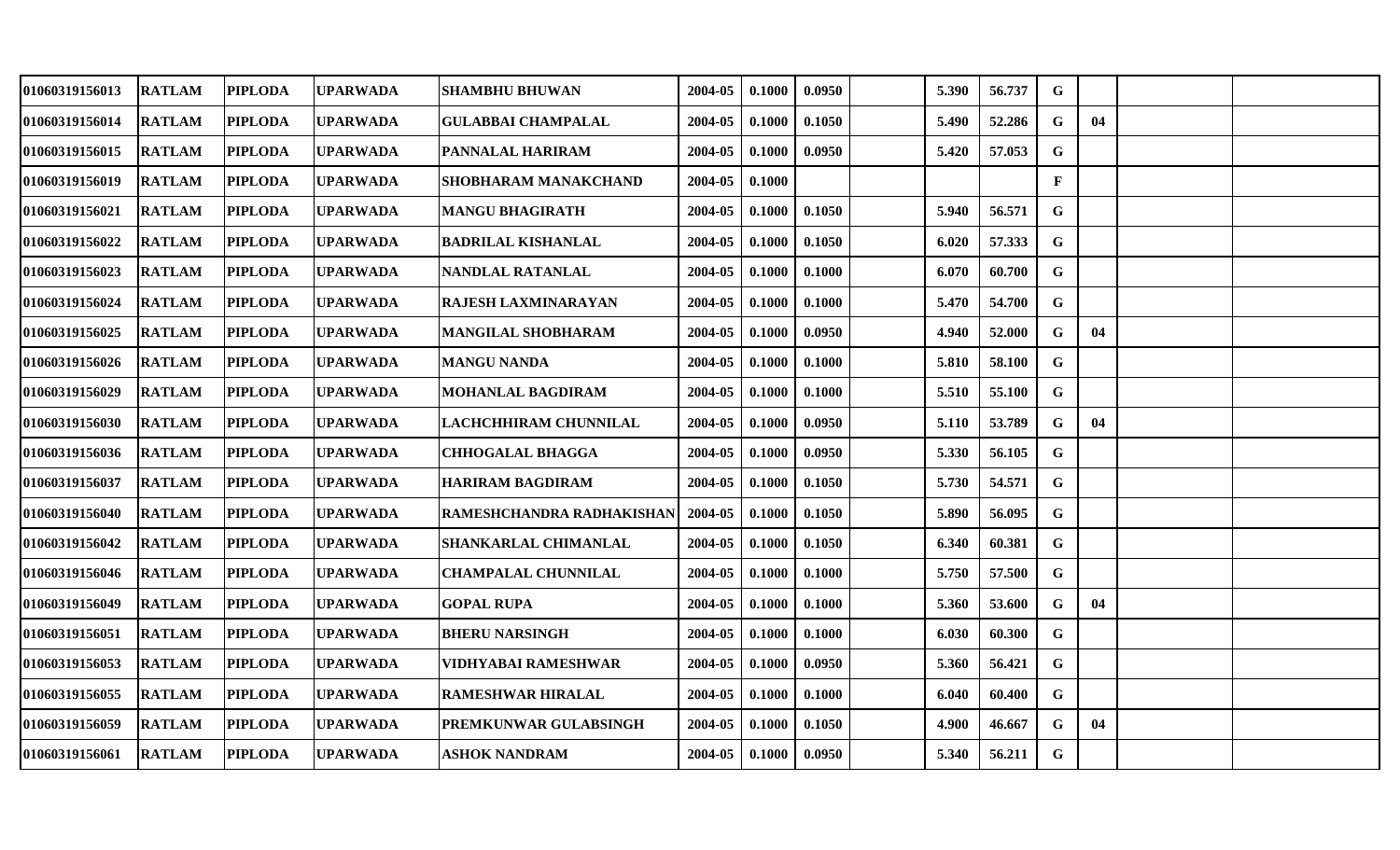| 01060319156062        | <b>RATLAM</b> | <b>PIPLODA</b> | <b>UPARWADA</b> | <b>BHANWARBAI KESHARSINGH</b>   | 2004-05 | 0.1000 | 0.0950 | 5.070 | 53.368 | G           | 04 |                |                    |
|-----------------------|---------------|----------------|-----------------|---------------------------------|---------|--------|--------|-------|--------|-------------|----|----------------|--------------------|
| 01060319156066        | <b>RATLAM</b> | <b>PIPLODA</b> | <b>UPARWADA</b> | <b>KALURAM NANDA</b>            | 2004-05 | 0.1000 | 0.1050 | 5.880 | 56.000 | $\mathbf G$ |    | 01070319209136 |                    |
| 01060319156069        | <b>RATLAM</b> | <b>PIPLODA</b> | UPARWADA        | <b>RAMESHWAR FAKIRCHAND</b>     | 2004-05 | 0.1000 | 0.1000 | 5.140 | 51.400 | G           | 04 |                |                    |
| <b>01060316107001</b> | <b>RATLAM</b> | <b>JAORA</b>   | <b>VEERPURA</b> | <b>RATANBAI KESHURAM</b>        | 2004-05 | 0.1000 | 0.1000 | 6.230 | 62.300 | G           |    |                |                    |
| <b>01060316107002</b> | <b>RATLAM</b> | <b>JAORA</b>   | <b>VEERPURA</b> | NAGU KARU                       | 2004-05 | 0.1000 | 0.1000 | 5.890 | 58.900 | $\mathbf G$ |    |                |                    |
| 01060316107003        | <b>RATLAM</b> | <b>JAORA</b>   | <b>VEERPURA</b> | <b>HIRALAL PREMCHAND</b>        | 2004-05 | 0.1000 | 0.1000 | 6.870 | 68.700 | $\mathbf G$ |    |                |                    |
| 01060316107004        | <b>RATLAM</b> | <b>JAORA</b>   | <b>VEERPURA</b> | <b>DASHRATH SAJJANSINGH</b>     | 2004-05 | 0.1000 | 0.1000 | 6.080 | 60.800 | G           |    |                |                    |
| <b>01060316107005</b> | <b>RATLAM</b> | <b>JAORA</b>   | <b>VEERPURA</b> | <b>GOVINDKUWAR GOVERDHAN</b>    | 2004-05 | 0.1000 | 0.1000 | 5.850 | 58.500 | G           |    |                |                    |
| 01060316107006        | <b>RATLAM</b> | <b>JAORA</b>   | <b>VEERPURA</b> | PARVATIBAI SHANTILAL            | 2004-05 | 0.1000 | 0.1000 | 6.120 | 61.200 | G           |    |                |                    |
| <b>01060316107007</b> | <b>RATLAM</b> | <b>JAORA</b>   | <b>VEERPURA</b> | <b>RUKMANIBAI PUNA</b>          | 2004-05 | 0.1000 | 0.1000 | 6.130 | 61.300 | G           |    |                |                    |
| 01060316107009        | <b>RATLAM</b> | <b>JAORA</b>   | <b>VEERPURA</b> | <b>MANOHARSINGH PRATAPSINGH</b> | 2004-05 | 0.1000 | 0.1000 | 5.790 | 57.900 | $\mathbf G$ |    |                |                    |
| 01060316107010        | <b>RATLAM</b> | <b>JAORA</b>   | <b>VEERPURA</b> | <b>DIVANSINGH MAANSINGH</b>     | 2004-05 | 0.1000 | 0.1000 | 5.860 | 58.600 | $\mathbf G$ |    |                |                    |
| 01060316107011        | <b>RATLAM</b> | <b>JAORA</b>   | <b>VEERPURA</b> | <b>BASANTIBAI GOVERDHAN</b>     | 2004-05 | 0.1000 | 0.1000 | 5.870 | 58.700 | G           |    |                |                    |
| 01060316107012        | <b>RATLAM</b> | <b>JAORA</b>   | <b>VEERPURA</b> | PANNALAL ONKARLAL               | 2004-05 | 0.1000 | 0.1000 | 6.170 | 61.700 | $\mathbf G$ |    |                |                    |
| <b>01060316107013</b> | <b>RATLAM</b> | <b>JAORA</b>   | <b>VEERPURA</b> | <b>GORDHANLAL BHERULAL</b>      | 2004-05 | 0.1000 | 0.1000 | 5.700 | 57.000 | $\mathbf G$ |    |                |                    |
| 01060316107014        | <b>RATLAM</b> | <b>JAORA</b>   | <b>VEERPURA</b> | <b>ONKAR PUNA</b>               | 2004-05 | 0.1000 | 0.1000 | 5.960 | 59.600 | G           |    |                |                    |
| <b>01060316107015</b> | <b>RATLAM</b> | <b>JAORA</b>   | <b>VEERPURA</b> | VARDIBAI JAGANNATH              | 2004-05 | 0.1000 | 0.1000 | 5.400 | 54.000 | $\mathbf G$ |    |                |                    |
| 01060316107016        | <b>RATLAM</b> | <b>JAORA</b>   | <b>VEERPURA</b> | <b>HARIRAM BAGDIRAM</b>         | 2004-05 | 0.1000 | 0.1000 | 6.370 | 63.700 | $\mathbf G$ |    |                |                    |
| 01060316107017        | <b>RATLAM</b> | JAORA          | <b>VEERPURA</b> | NAGURAM NANURAM                 | 2004-05 | 0.1000 | 0.1000 | 6.710 | 67.100 | G           |    |                |                    |
| <b>01060316107018</b> | <b>RATLAM</b> | <b>JAORA</b>   | <b>VEERPURA</b> | RADHIBAI GIRDHARI               | 2004-05 | 0.1000 | 0.1000 | 5.710 | 57.100 | $\mathbf G$ |    |                | <b>NAME CHANGE</b> |
| 01060316107019        | <b>RATLAM</b> | <b>JAORA</b>   | <b>VEERPURA</b> | NARAYAN CHATRA KUMAWAT          | 2004-05 | 0.1000 | 0.1000 | 6.370 | 63.700 | G           |    |                |                    |
| <b>01060316107020</b> | <b>RATLAM</b> | <b>JAORA</b>   | <b>VEERPURA</b> | <b>BABULAL KACHRU</b>           | 2004-05 | 0.1000 | 0.1000 | 6.030 | 60.300 | G           |    |                |                    |
| 01060316107021        | <b>RATLAM</b> | <b>JAORA</b>   | <b>VEERPURA</b> | <b>BADRILAL RAMPRATAP</b>       | 2004-05 | 0.1000 | 0.1000 | 6.420 | 64.200 | G           |    |                |                    |